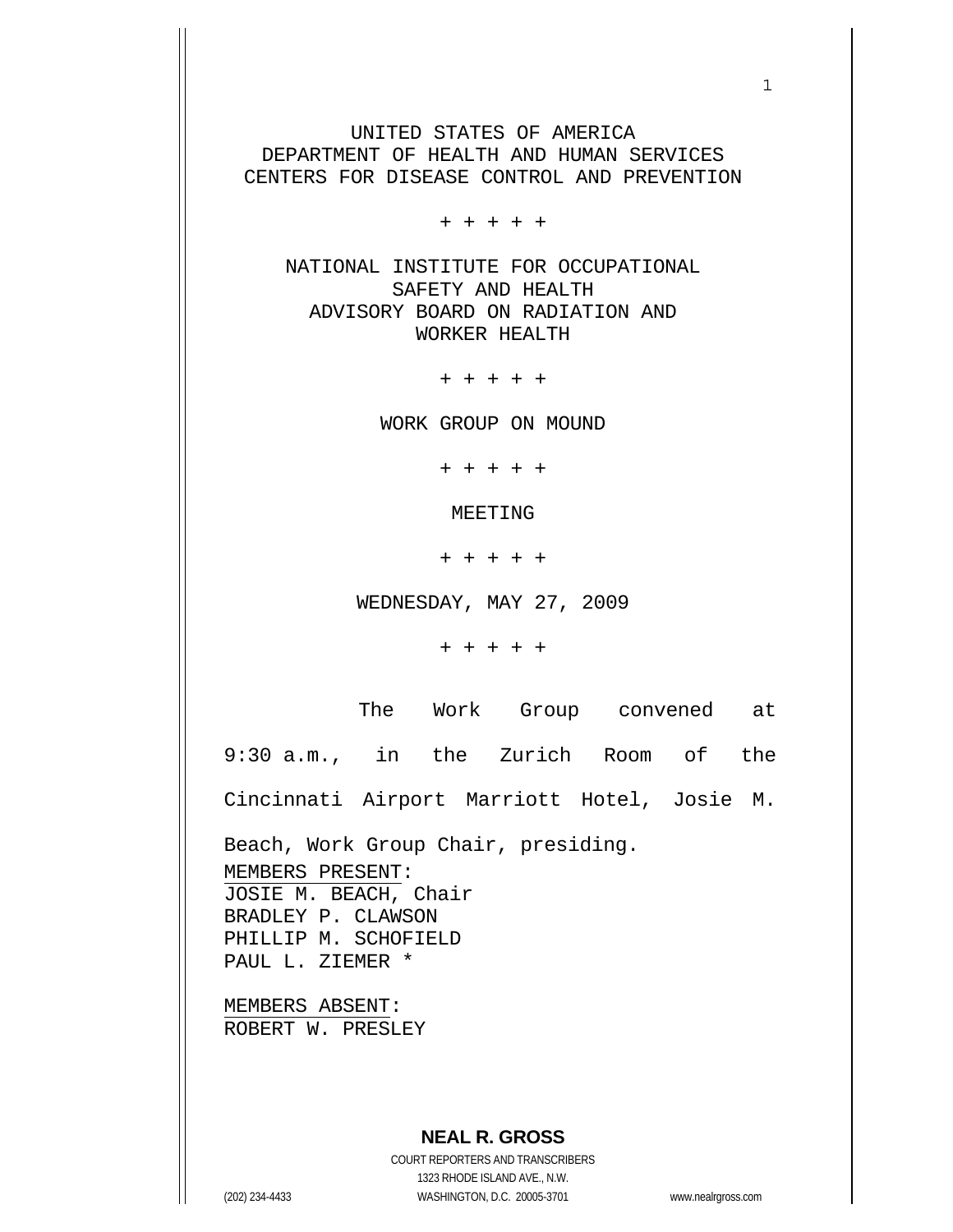#### ALSO PRESENT:

NANCY ADAMS, NIOSH Contractor TERRY BARRIE\*, ANWAG BOB BISTLINE, SC&A ELIZABETH BRACKETT\*, ORAU Team RON BUCHANAN, SC&A MELTON CHEW, ORAU Team LARRY ELLIOTT, NIOSH JOE FITZGERALD, SC&A EMILY HOWELL, HHS KARIN JESSEN, ORAU Team MATT KAPLAN\*, Senator Brown's Office THEODORE M. KATZ, Designated Federal Official TOM LaBONE\*, ORAU Team GREG LEWIS, DOE JOYCE LIPSZTEIN\*, SC&A JOHN MAURO\*, SC&A JAMES NETON, NIOSH GENE POTTER, ORAU Team KATHY ROBERTSON-DeMERS, SC&A MUTTY SHARFI, ORAU Team DON STEWART, ORAU Team BRANT ULSH, NIOSH

\*present via teleconference

#### **NEAL R. GROSS**

COURT REPORTERS AND TRANSCRIBERS 1323 RHODE ISLAND AVE., N.W. (202) 234-4433 WASHINGTON, D.C. 20005-3701 www.nealrgross.com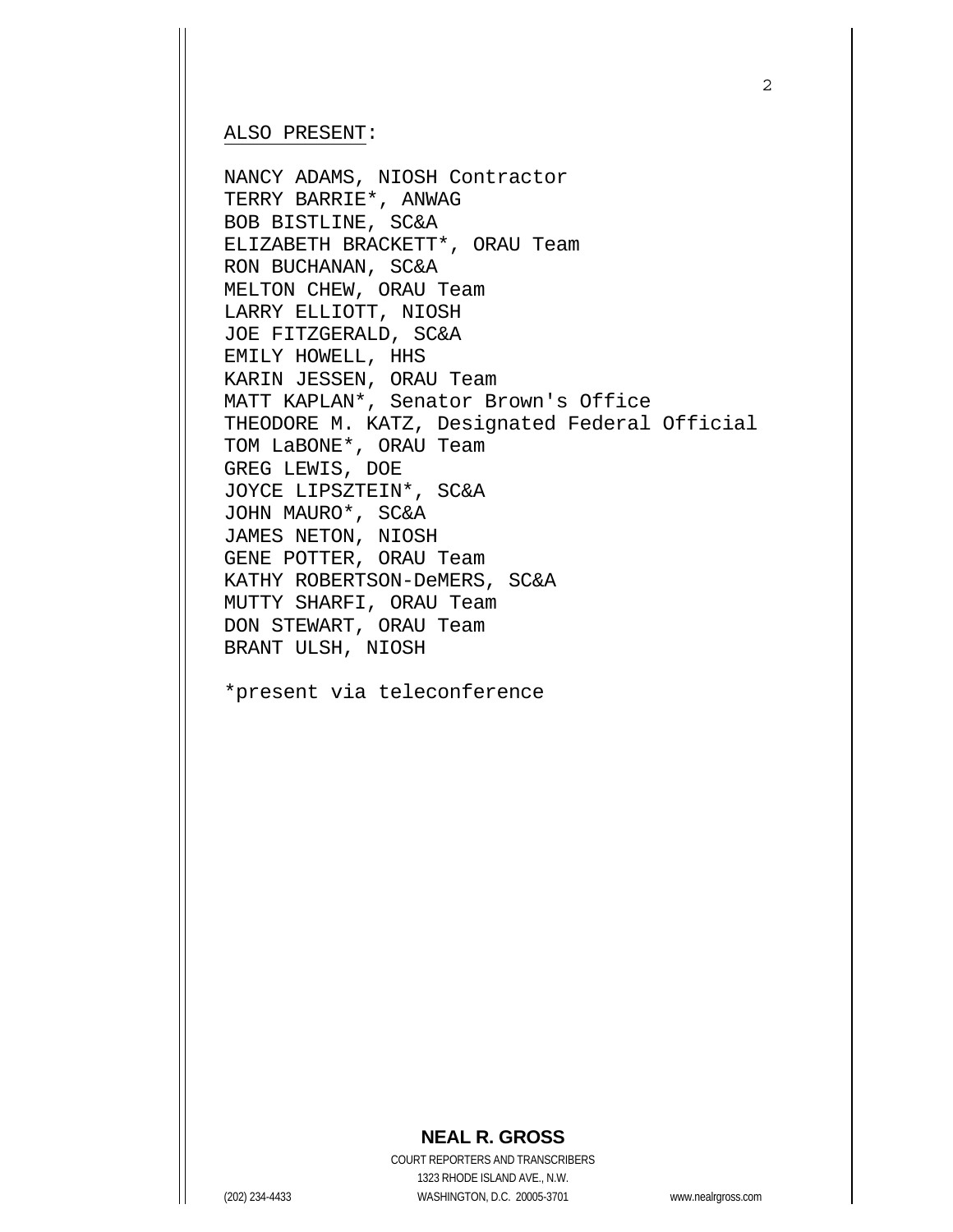### TABLE OF CONTENTS

3

| Welcome                                                                                 | 4   |
|-----------------------------------------------------------------------------------------|-----|
| Adequacy of Internal Dose Records<br>Issue No. 11<br>$SC&A$                             | 11  |
| Integrity/Completeness of Internal<br>Dose Records Issue Nos. 12 and 13<br>$SC&A$       | 92  |
| Adequacy and Completeness of<br>External Dose Records Issue<br>Nos. 18 and 19<br>$SC&A$ | 172 |
|                                                                                         |     |
| Stable Tritium Compounds Issue No. 6<br>$SC&A$                                          | 192 |
| Price-Anderson Related Bioassay                                                         |     |
| Issue No. 21<br>$SC&A$                                                                  | 275 |
| Shallow Dose Issue No. 16<br>$SC&A$                                                     | 288 |
| Environmental Issue No. 20<br>$SC&A$                                                    | 297 |

Adjourn

# **NEAL R. GROSS**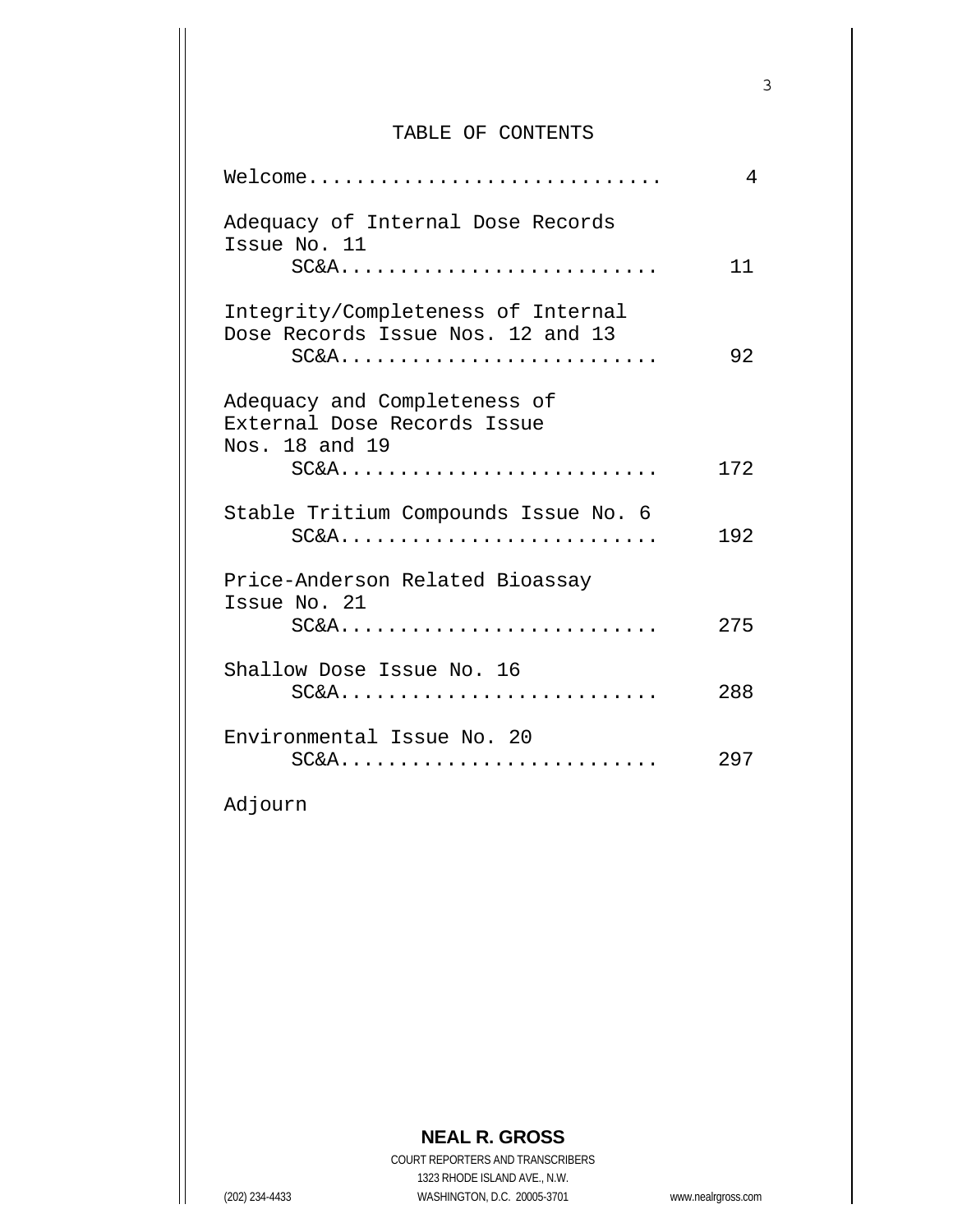**NEAL R. GROSS** COURT REPORTERS AND TRANSCRIBERS 1 2 3 4 5 6 7 8 9 10 11 12 13 14 15 16 17 18 19 20 21 22 P-R-O-C-E-E-D-I-N-G-S 9:33 a.m. MR. KATZ: Well, good morning everyone in the room and on the line. This is Ted Katz. I am the Acting Designated Federal Official for the Advisory Board on Radiation Worker Health. And this is the Mound Working Group and we are convening. And the first order of business is to run roll call. And we will start with Board Members in the room. And please, everybody, with roll call also indicate whether you have a conflict or not. And let me just note that one member, Bob Presley, is not going to be in attendance for most of this meeting, although he said he would try to call in. And Dr. Ziemer who is the alternate for this Working Group, I believe, is coming but he is on the road. He may be on by line. So, let's begin in the room with the Board Members. CHAIR BEACH: Okay, I am Josie

4

1323 RHODE ISLAND AVE., N.W.

(202) 234-4433 WASHINGTON, D.C. 20005-3701 www.nealrgross.com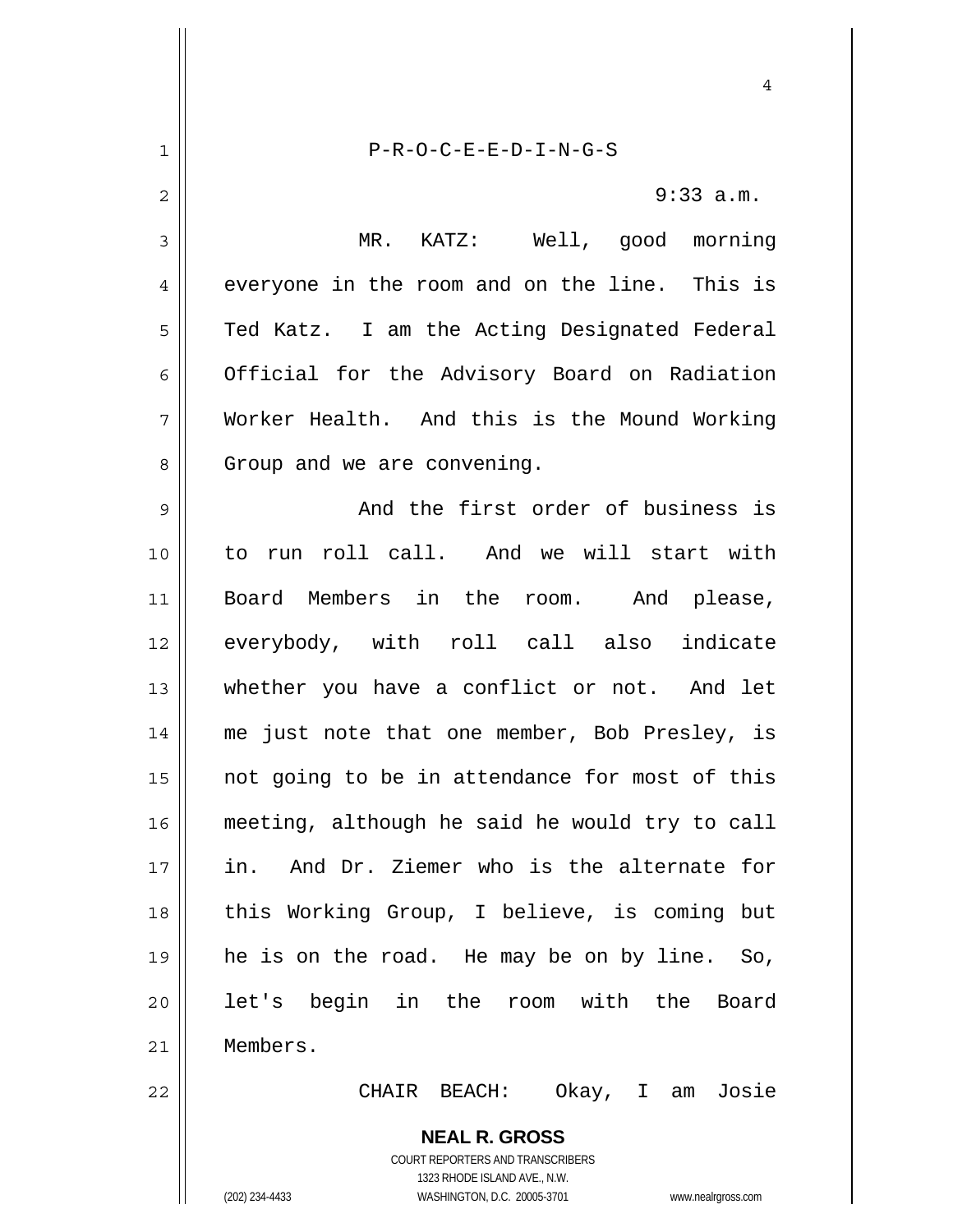**NEAL R. GROSS** COURT REPORTERS AND TRANSCRIBERS 1323 RHODE ISLAND AVE., N.W. (202) 234-4433 WASHINGTON, D.C. 20005-3701 www.nealrgross.com  $\sim$  5  $\sim$  5  $\sim$  5  $\sim$  5  $\sim$  5  $\sim$  5  $\sim$  5  $\sim$  5  $\sim$  5  $\sim$  5  $\sim$  5  $\sim$  5  $\sim$  5  $\sim$  5  $\sim$  5  $\sim$  5  $\sim$  5  $\sim$  5  $\sim$  5  $\sim$  5  $\sim$  5  $\sim$  5  $\sim$  5  $\sim$  5  $\sim$  5  $\sim$  5  $\sim$  5  $\sim$  5  $\sim$  5  $\sim$  5  $\sim$  5  $\sim$ 1 2 3 4 5 6 7 8 9 10 11 12 13 14 15 16 17 18 19 20 21 22 Beach. I am the Working Group Chair and I have no conflicts. MEMBER CLAWSON: Brad Clawson, Advisory Board Member. No conflict. MEMBER SCHOFIELD: Philip Schofield, Advisory Board Member. No conflict. MR. KATZ: And on the line, Paul, are you with us by phone? (No audible response.) Okay, so let's carry on with roll call in the room, NIOSH ORAU team. DR. NETON: Jim Neton, OCAS. No conflict with Mound. DR. ULSH: This is Brant Ulsh with OCAS and I have no conflict with Mound. MR. SHARFI: Mutty Sharfi, ORAU team, unconflicted. MR. STEWART: Don Stewart, ORAU team. I am not conflicted with Mound. MR. CHEW: Mel Chew, ORAU team, I am not conflicted.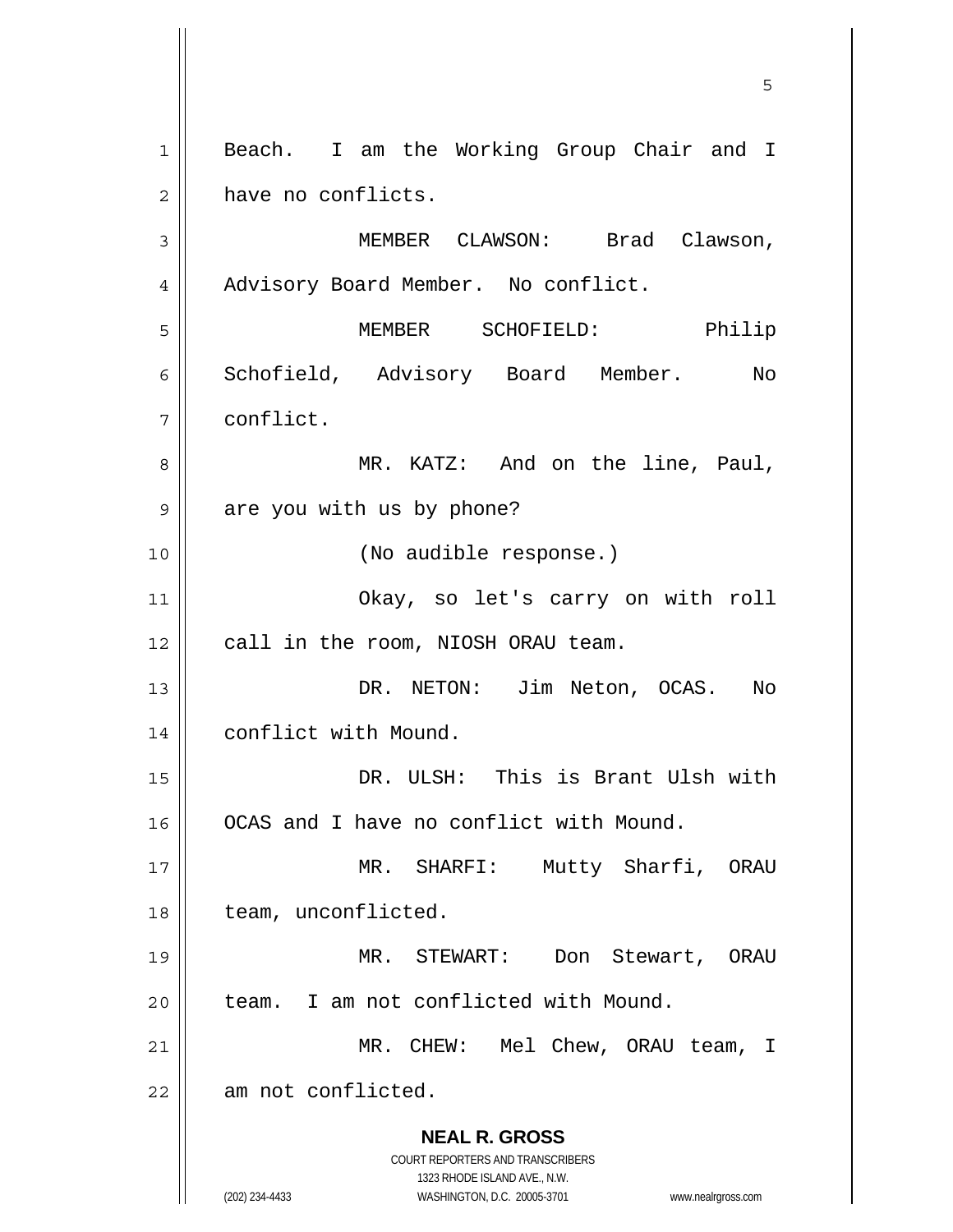**NEAL R. GROSS** COURT REPORTERS AND TRANSCRIBERS 1323 RHODE ISLAND AVE., N.W. (202) 234-4433 WASHINGTON, D.C. 20005-3701 www.nealrgross.com  $\sim$  6 1 2 3 4 5 6 7 8 9 10 11 12 13 14 15 16 17 18 19 20 21 22 MR. KATZ: And on the line, NIOSH ORAU team? MS. BRACKETT: This is Elizabeth Brackett with the ORAU team and I do have a conflict with Mound. MR. KATZ: That is Elizabeth Bracket. She says she has a conflict. Anyone else NIOSH ORAU team? MR. LaBONE: This is Tom LaBone and I have a conflict with Mound. MR. KATZ: Tom LaBone, also conflicted. Okay, in the room then, SC&A. MR. FITZGERALD: Joe Fitzgerald. I don't have a conflict. DR. BISTLINE: Bob Bistline. I don't have a conflict. MR. BUCHANAN: Ron Buchanan. I do not have a conflict. MS. ROBERTSON-DeMERS: Kathy Robertson-DeMers, conflicted. MR. KATZ: Okay, then on the line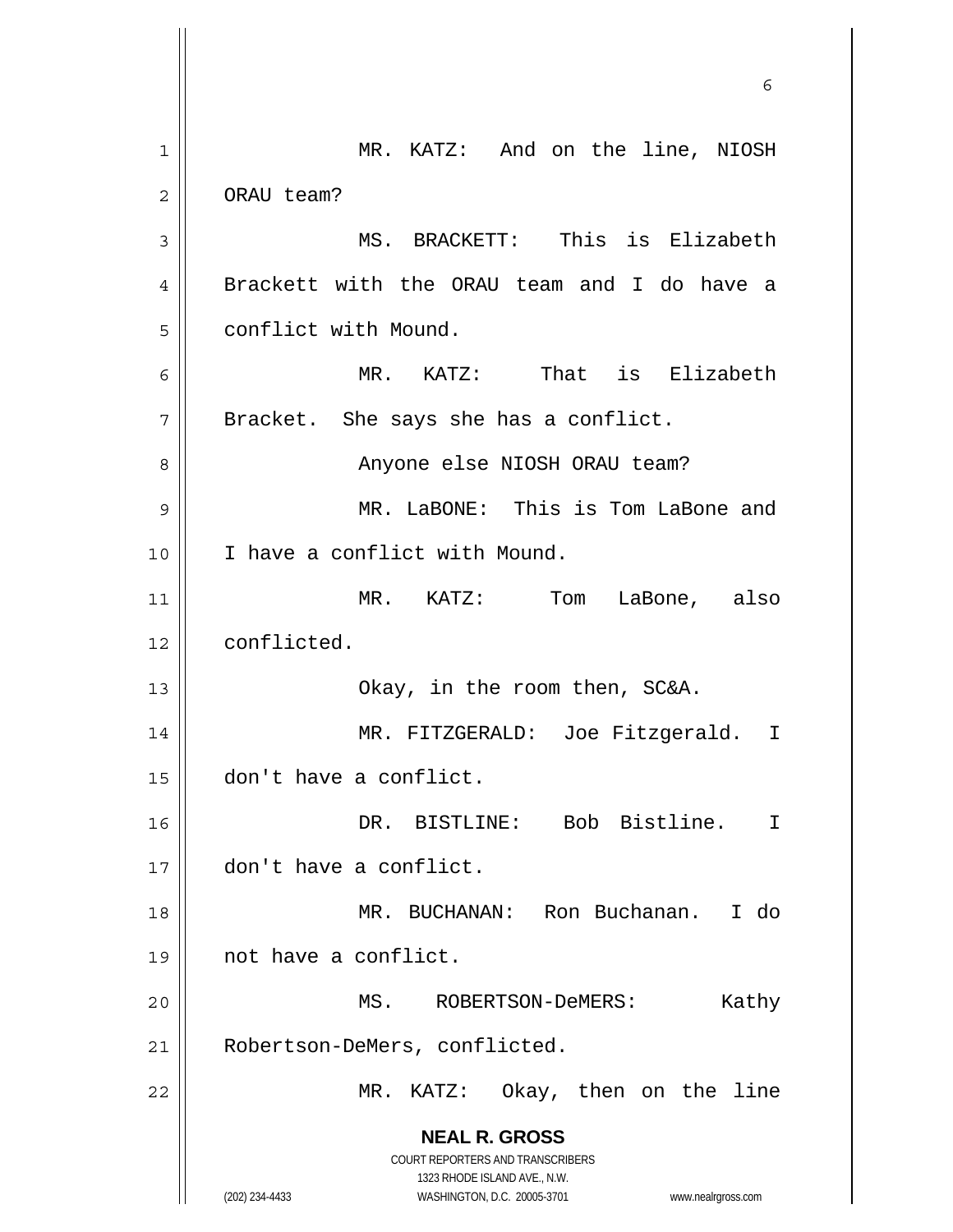**NEAL R. GROSS** COURT REPORTERS AND TRANSCRIBERS 1323 RHODE ISLAND AVE., N.W. (202) 234-4433 WASHINGTON, D.C. 20005-3701 www.nealrgross.com 7 1 2 3 4 5 6 7 8 9 10 11 12 13 14 15 16 17 18 19 20 21 22 for SC&A? DR. MAURO: John Mauro, SC&A. No conflict. MR. KATZ: Welcome, John. DR. LIPSZTEIN: Joyce Lipsztein, SC&A. No conflict. MR. KATZ: Okay, then in the room - - well, we don't -- oh. Federal officials or contract staff in the room. MS. HOWELL: Emily Howell, HHS. No conflict. MR. KATZ: And on the line, any federal officials, federal contract staff. MS. ADAMS: Nancy Adams, NIOSH contractor. No conflict. MR. KATZ: That's Nancy Adams. Okay, and then members of the public in the room. (No response.) MR. KATZ: Okay and on the line, any members of the public who want to selfidentify or any staff for congressional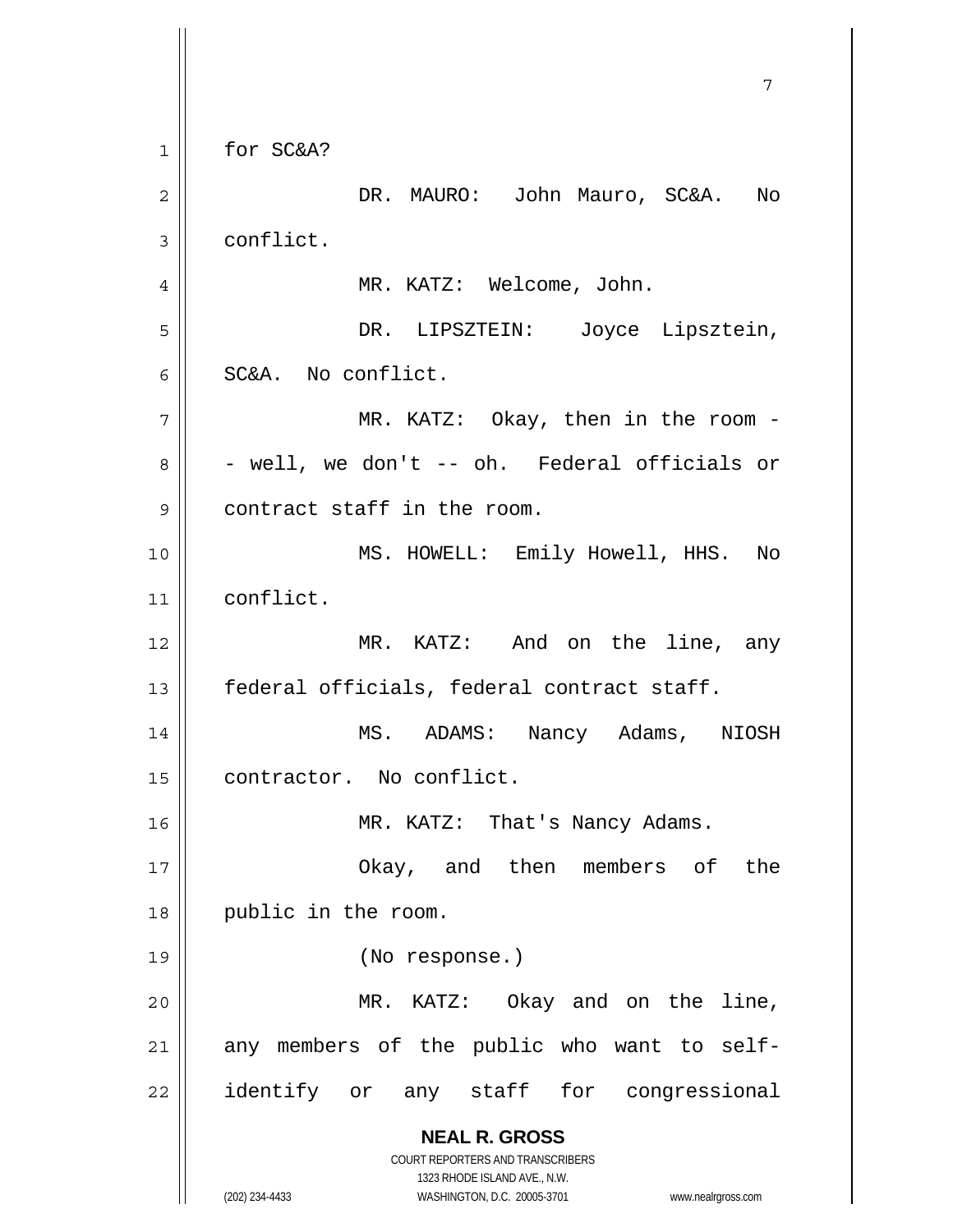**NEAL R. GROSS** COURT REPORTERS AND TRANSCRIBERS 1323 RHODE ISLAND AVE., N.W. (202) 234-4433 WASHINGTON, D.C. 20005-3701 www.nealrgross.com <u>83 - Santa Carlos de Santa Carlos de Santa Carlos de Santa Carlos de Santa Carlos de Santa Carlos de Santa Ca</u> 1 2 3 4 5 6 7 8 9 10 11 12 13 14 15 16 17 18 19 20 21 22 offices? MS. BARRIE: This is Terrie Barrie with ANWAG. MR. KATZ: Welcome, Terrie. MS. BARRIE: Good morning. MEMBER ZIEMER: Ted, it is Paul Ziemer. I'm on the line now. MR. KATZ: Oh, glad to have you. Welcome, Paul. MR. KAPLAN: This is Matt Kaplan from Senator Brown's office, listening in on the call. MR. KATZ: Welcome, Matt. Senator Brown's office. And, Paul, you didn't note a conflict. MEMBER ZIEMER: No conflict. MR. KATZ: Thank you. Okay, I think that does it for roll call. Then just let me just remind everyone who is on the line, if you are on the line, to please when you are not speaking, mute your phone. And if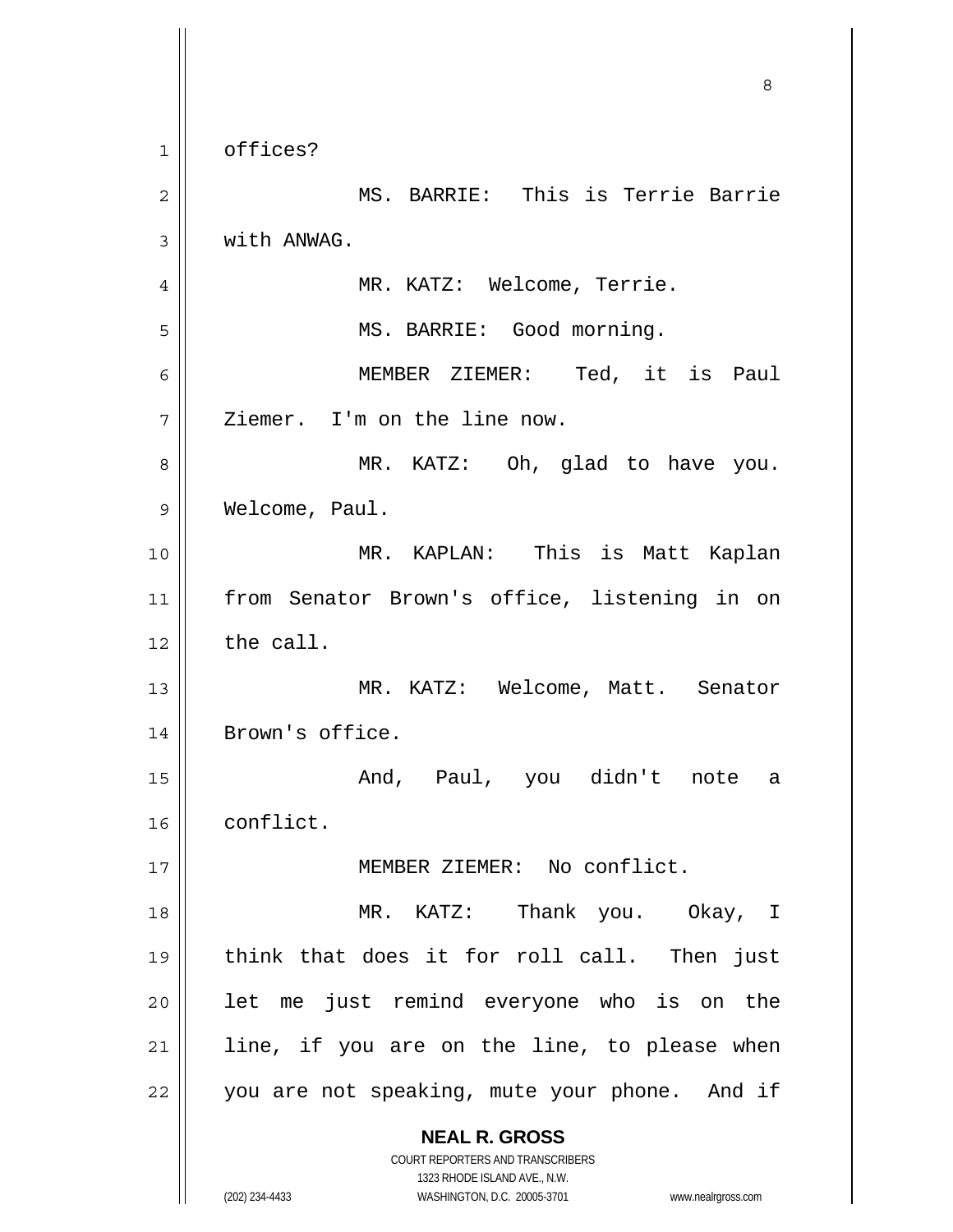| $\mathbf 1$    | you don't have a mute button, use *6. And      |
|----------------|------------------------------------------------|
| 2              | please disconnect; don't use your hold button. |
| $\mathfrak{Z}$ | Just disconnect. And we just got someone's     |
| $\overline{4}$ | something. A TV show.                          |
| 5              | Someone on the line, I think you               |
| 6              | may have hit mute. Please don't do that again  |
| 7              | because -- or don't hit hold, sorry, because   |
| 8              | it disrupts the call. Thank you. It's all      |
| $\mathsf 9$    | yours.                                         |
| 10             | CHAIR BEACH: Okay, thank you, Ted.             |
| 11             | First of all, I want to say good morning and   |
| 12             | welcome to the Mound's fourth Working Group    |
| 13             | meeting. And I would like to thank NIOSH ORAU  |
| 14             | Team, SC&A, and all the Work Group members for |
| 15             | all of the work that has gone into preparing   |
| 16             | for this two-day meeting.                      |
| 17             | A couple of agenda item changes or             |
| 18             | additions, actually, that I need to make note  |
| 19             | of. Today, if you would add, I think most of   |
| 20             | you in the room have it, at the end of the day |
| 21             | after Price-Anderson related bioassay, Issue   |
| 22             | 21, we are also going to discuss, led by SC&A, |

9

**NEAL R. GROSS** COURT REPORTERS AND TRANSCRIBERS

1323 RHODE ISLAND AVE., N.W.

(202) 234-4433 WASHINGTON, D.C. 20005-3701 www.nealrgross.com

 $\mathsf{I}$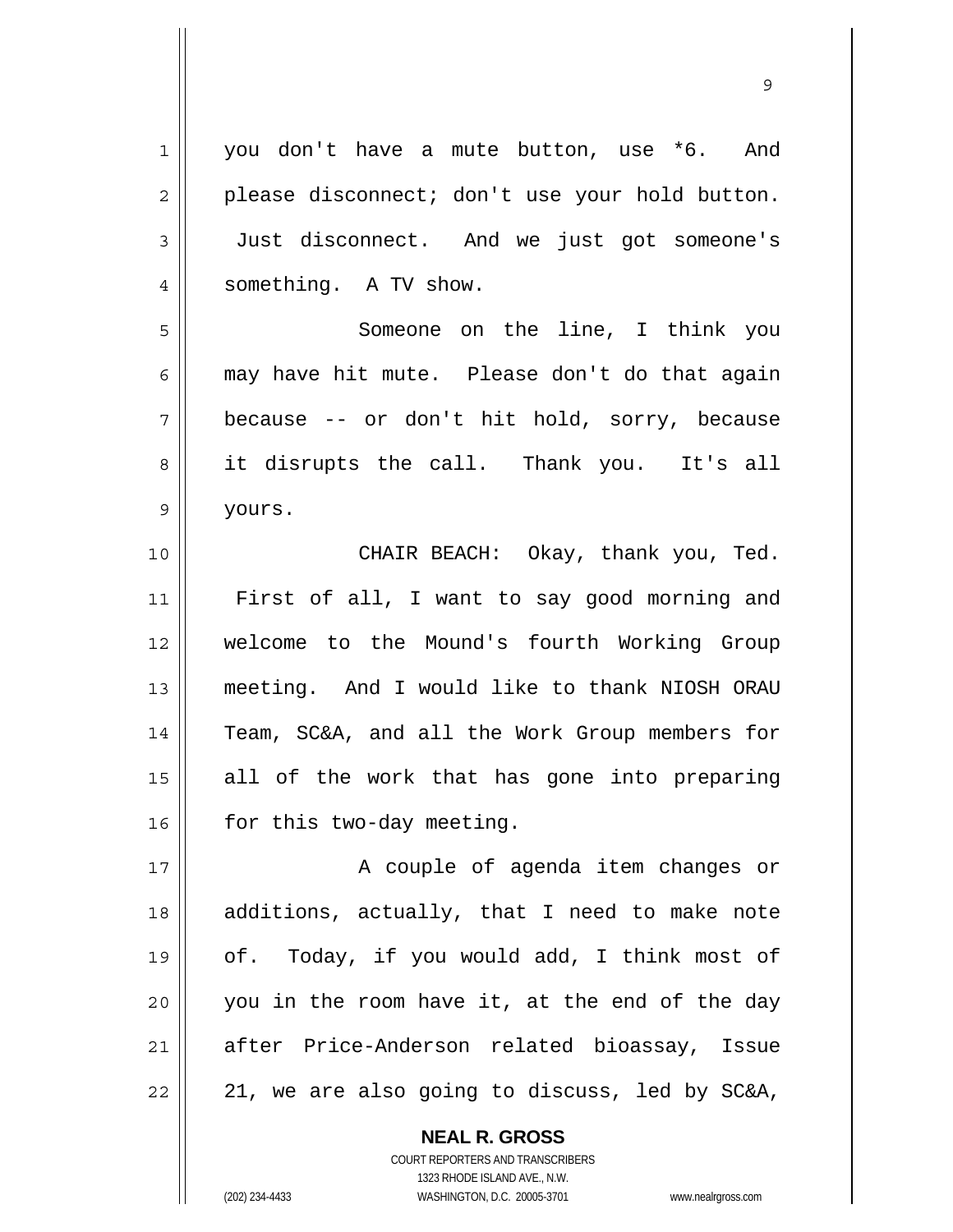**NEAL R. GROSS** COURT REPORTERS AND TRANSCRIBERS 1323 RHODE ISLAND AVE., N.W. (202) 234-4433 WASHINGTON, D.C. 20005-3701 www.nealrgross.com 10 1 2 3 4 5 6 7 8 9 10 11 12 13 14 15 16 17 18 19 20 21 22 Shallow Dose, Issue Number 16, and Environmental Issue Number 20, also led by SC&A. MR. FITZGERALD: Yes, that is already on there at the end. CHAIR BEACH: On yours but the ones on line did not have those added. MR. FITZGERALD: Oh, okay. CHAIR BEACH: So that is for the folks on the phone. And at this time, we are going to go ahead and start in with Bob Bistline, I believe you are leading. MR. FITZGERALD: Well, let me give a little preface. CHAIR BEACH: Okay, please do. MR. FITZGERALD: This is Joe Fitzgerald and just a little history on this one. You know, we look at the reliability of records, in terms of integrity, completeness and adequacy on all of the SEC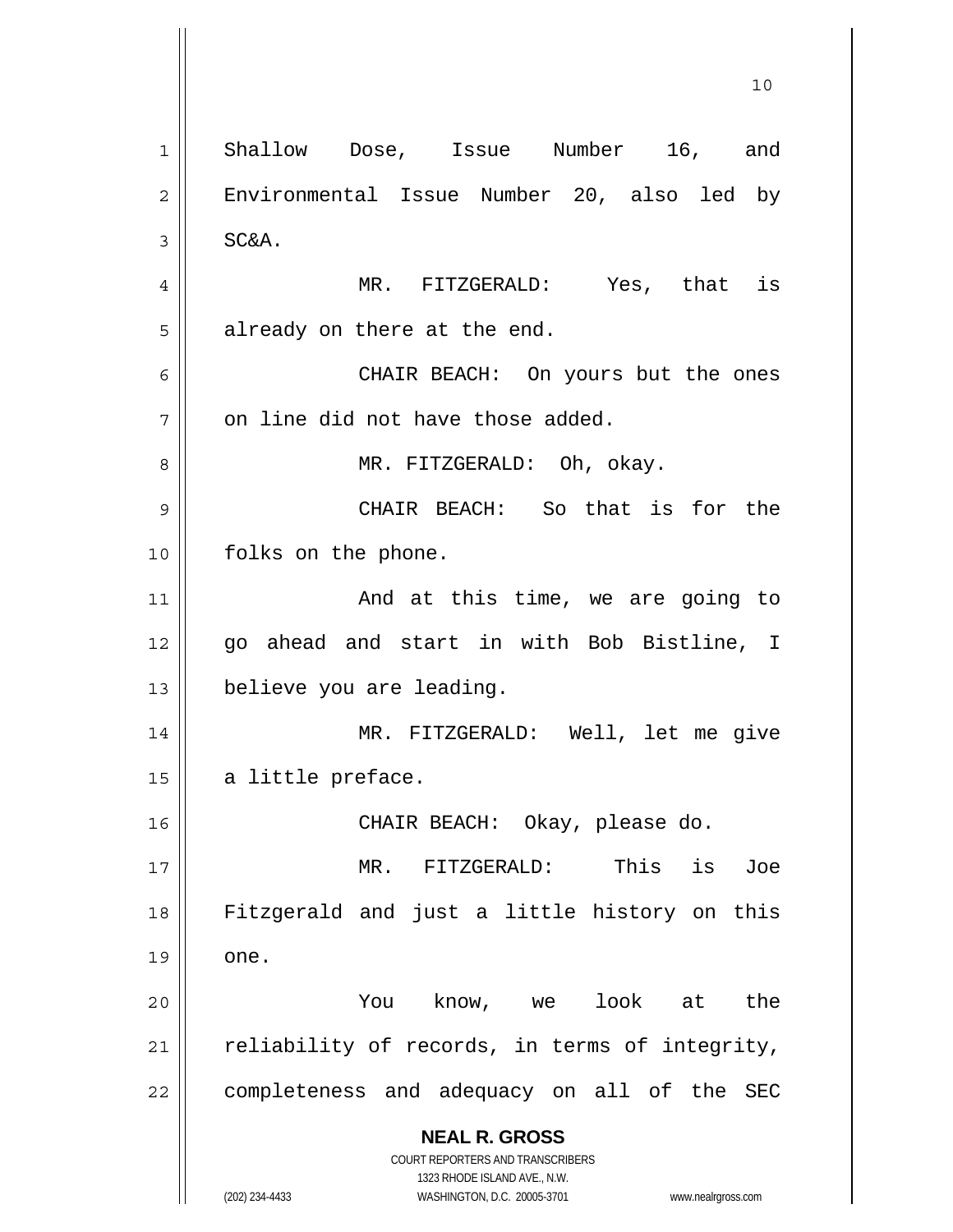1 2 3 4 reviews as part of the Board's procedures. And of course, the reliability of records are fundamental to dose reconstruction and certainly key to the SEC review.

5 6 7 8 9 10 11 12 13 14 This one, we looked at adequacy and completeness. And they were really one white paper for a long time then we broke it up. So in essence, the first item, which is issue 11, which deals with adequacy is sort of the first part of the question of reliability of records. And the second part we have down as issues 12 and 13. So really this morning, we have reliability in two parts but they are really part of the overall same issue.

15 16 17 18 19 20 21 22 And as far as a little bit of background since we have been going back and forth on this issue for almost, well, a bit over a year in fact, the evaluation report claims that the available monitoring records, process descriptions and source-term data are sufficient to support dose reconstruction, sufficient accuracy, except for the '49 to '59

> **NEAL R. GROSS** COURT REPORTERS AND TRANSCRIBERS 1323 RHODE ISLAND AVE., N.W. (202) 234-4433 WASHINGTON, D.C. 20005-3701 www.nealrgross.com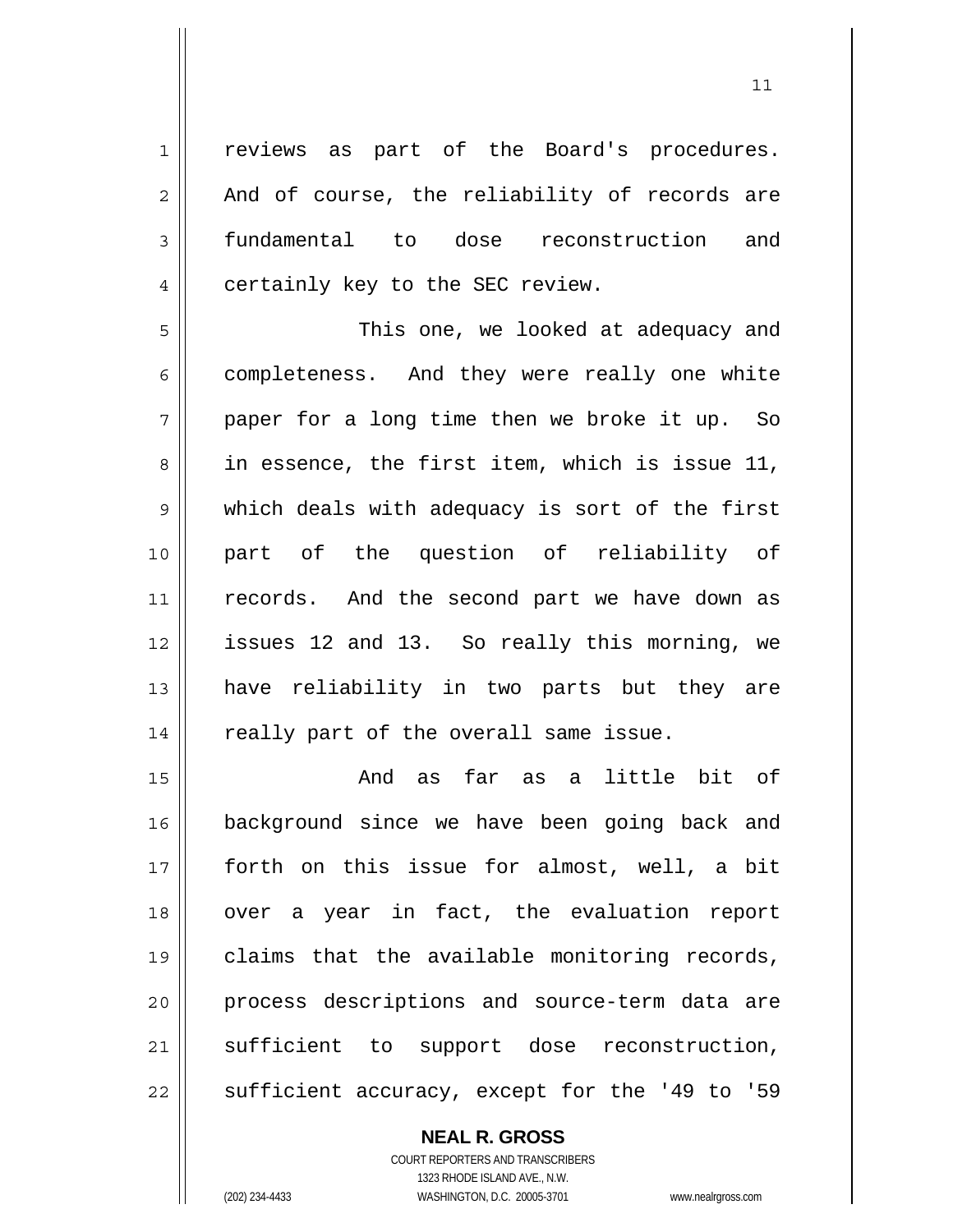1 2 period, which was acknowledged as an SEC period.

3 4 5 6 7 8 9 10 11 12 We reviewed the ER and, in support of the Work Group, responded that we had a couple of issues with that statement, that conclusion. One was that the historic methods we felt were unclear, again, based on the evaluation report. And all of this goes back to the evaluation report and the site profile before that the historic methods were unclear in some cases. Not all cases, some cases. Secondly, that the effectiveness of

13 14 15 16 17 18 early bioassay methods, particularly the gross alpha technique, which we have discussed already in the past; we still had questions or felt that, based on what we have reviewed that it was still, in our mind, not clear how that is going to support dose reconstruction.

19 20 21 22 And with all of that in the white paper that we generated last year, we laid out again some examples, illustrative examples of what we were trying to convey on that.

> **NEAL R. GROSS** COURT REPORTERS AND TRANSCRIBERS 1323 RHODE ISLAND AVE., N.W. (202) 234-4433 WASHINGTON, D.C. 20005-3701 www.nealrgross.com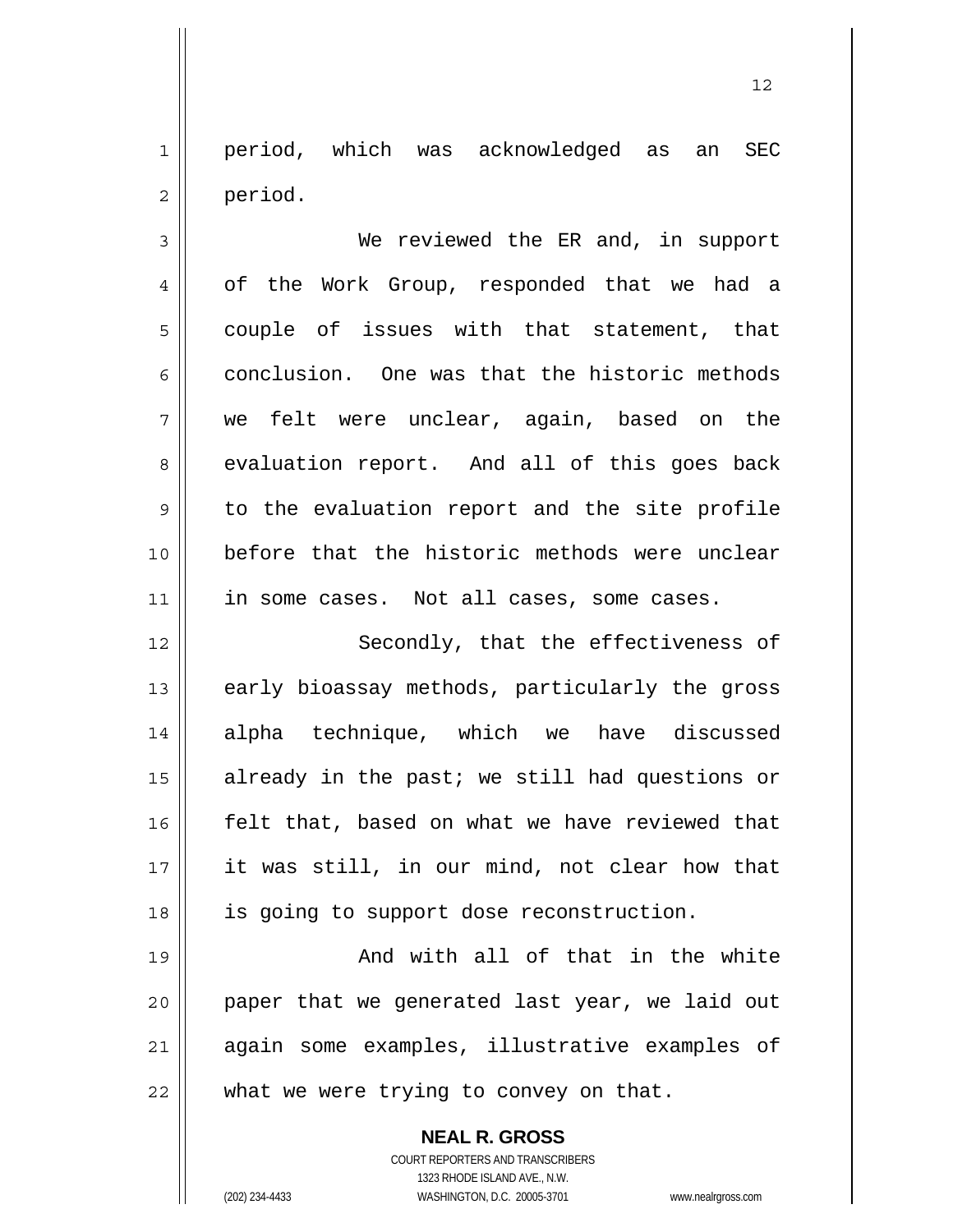| $\mathbf 1$    | The NIOSH response, and again, this            |
|----------------|------------------------------------------------|
| $\overline{2}$ | has been going back and forth, the NIOSH       |
| 3              | response, I think, disagreed with that         |
| $\overline{4}$ | position -- overall position and provided      |
| 5              | certainly, I thought, some different           |
| 6              | perspectives on the specific examples that we  |
| 7              | offered. That, you know, they are in fact,     |
| 8              | where we had problems or questions or          |
| $\mathsf 9$    | concerns, I think the response was they can be |
| 10             | managed in some cases, if the issues were ones |
| 11             | that were faced routinely in dose              |
| 12             | reconstruction, there's ways to, in fact,      |
| 13             | address these issues and work around them. In  |
| 14             | other cases, I think the NIOSH response was a  |
| 15             | request for more clarity from SC&A.            |
| 16             | And I think on that basis the Work             |
| 17             | Group, last year assigned SC&A the task of     |
| 18             | going back and elaborating in more detail      |
| 19             | where this concern stemmed from and providing  |
| 20             | some more-detailed basis. And this is the      |
| 21             | genesis of the white papers. There are two     |
| 22             | white papers, one for Issue 11 and one<br>for  |

**NEAL R. GROSS** COURT REPORTERS AND TRANSCRIBERS

1323 RHODE ISLAND AVE., N.W.

 $\mathsf{II}$ 

(202) 234-4433 WASHINGTON, D.C. 20005-3701 www.nealrgross.com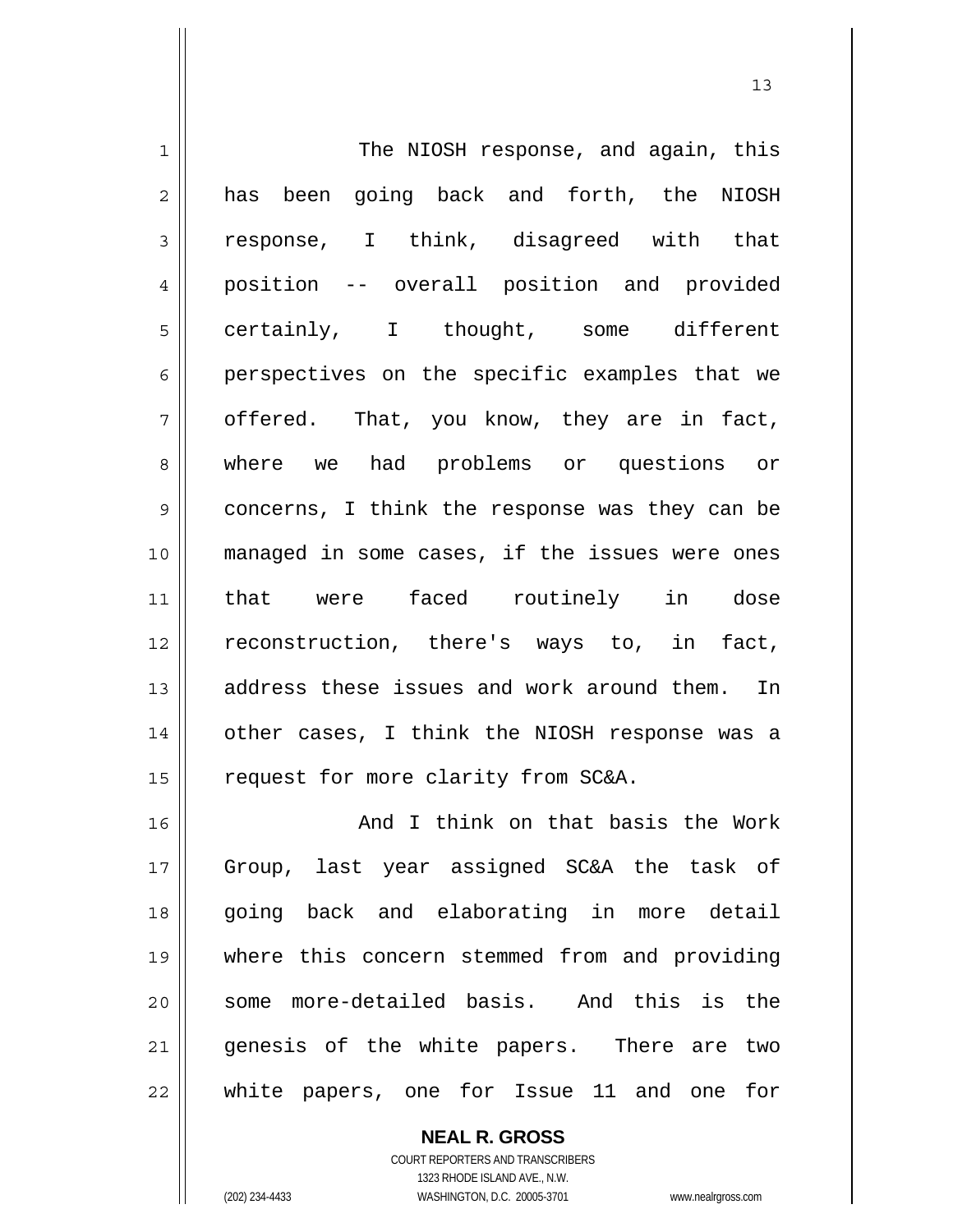2 3 4 5 6 7 8 9 10 11 12 13 14 15 16 17 18 19 20 21 22 Issues 12 and 13. So, the first dealing with data adequacy which we are addressing right now and the other dealing with the completeness issue. And I am going to let Bob get into the findings on that first white paper, which deals with data adequacy, but that is kind of the background on that. DR. BISTLINE: Okay, I just don't want to go ahead and address these issues and then after I address the main issues -- and they are pretty well covered in the executive summary of this paper on adequacy. Then, we can have some response from NIOSH and some interaction on some of these. But the first point coming up is the fact that many -- there was a wide variety of radionuclides, including alpha-, beta-, and gamma-emitters. And the primary radionuclides of concern by building and room have been outlined in the King Report, Mound Site Radionuclides by Location.

14

**NEAL R. GROSS** COURT REPORTERS AND TRANSCRIBERS 1323 RHODE ISLAND AVE., N.W. (202) 234-4433 WASHINGTON, D.C. 20005-3701 www.nealrgross.com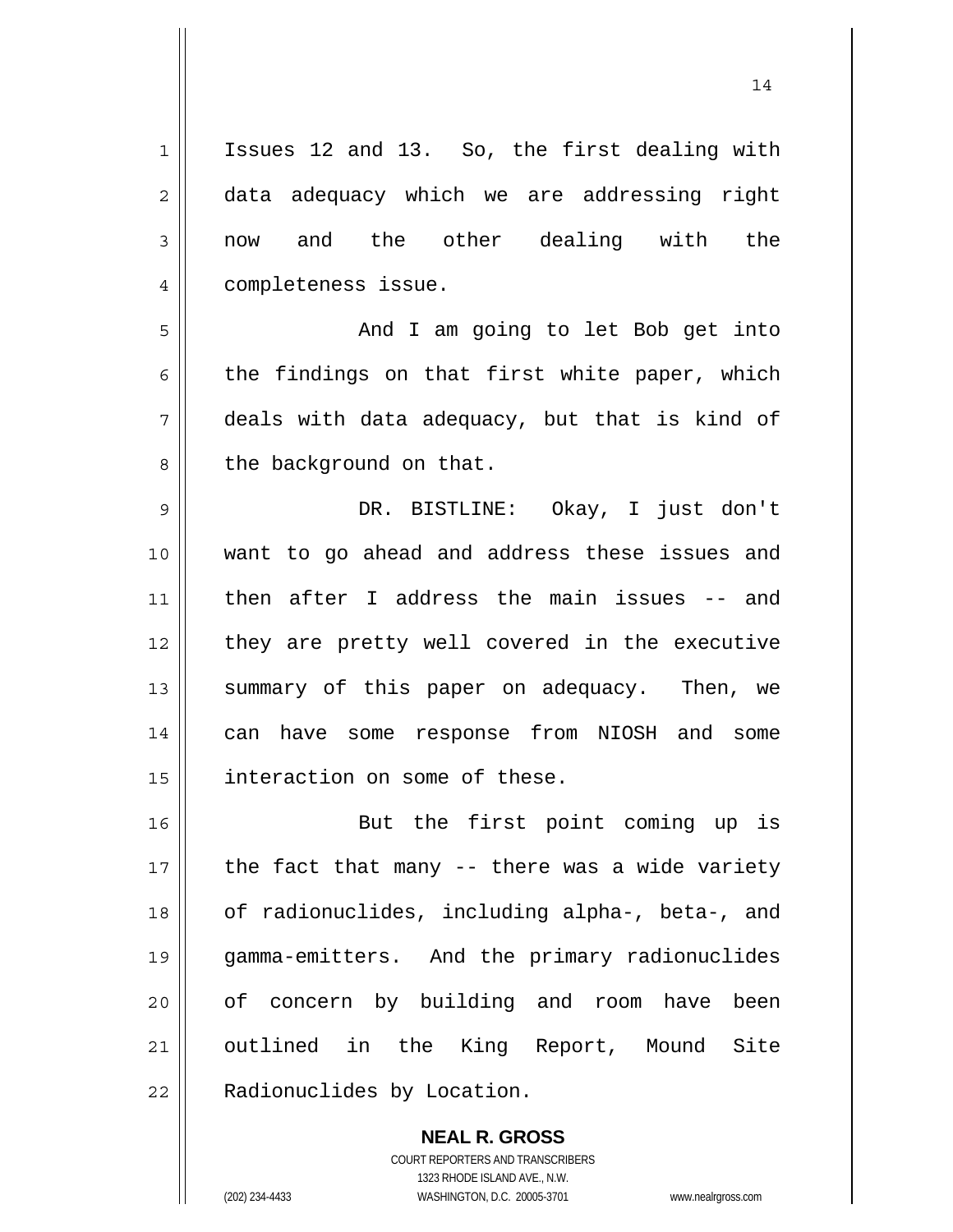| $\mathbf 1$    | And at times, Mound conducted                  |
|----------------|------------------------------------------------|
| 2              | operations where there were potentials for     |
| 3              | exposure to radionuclides outside the scope of |
| $\overline{4}$ | Mound's bioassay capabilities and in some      |
| 5              | cases, bioassay techniques were available.     |
| 6              | However, the bioassay samples were<br>not      |
| 7              | collected.                                     |
| 8              | And examples for periods of time               |
| $\mathsf 9$    | when Mound did not routinely analyze for other |
| 10             | radionuclides -- and this the issue that we    |
| 11             | have tried to point out -- are demonstrated by |
| 12             | gaps in the bioassay for radionuclides such as |
| 13             | actinium, the americium-241, curium-244,       |
| 14             | protactinium-231, and uranium and thorium.     |
| 15             | In response to these, the absence              |
| 16             | of radionuclide-specific data, the NIOSH       |
| 17             | proposes to use gross alpha and gross beta     |
| 18             | results. And since the radiochemistry was      |
| 19             | conducted on samples prior to gross alpha and  |
| 20             | beta counting, it is important to validate the |
| 21             | ER's assumption that the chemical recovery is  |
| 22             | equivalent for all alpha emitters in the       |

15

**NEAL R. GROSS** COURT REPORTERS AND TRANSCRIBERS 1323 RHODE ISLAND AVE., N.W.

 $\mathsf{II}$ 

(202) 234-4433 WASHINGTON, D.C. 20005-3701 www.nealrgross.com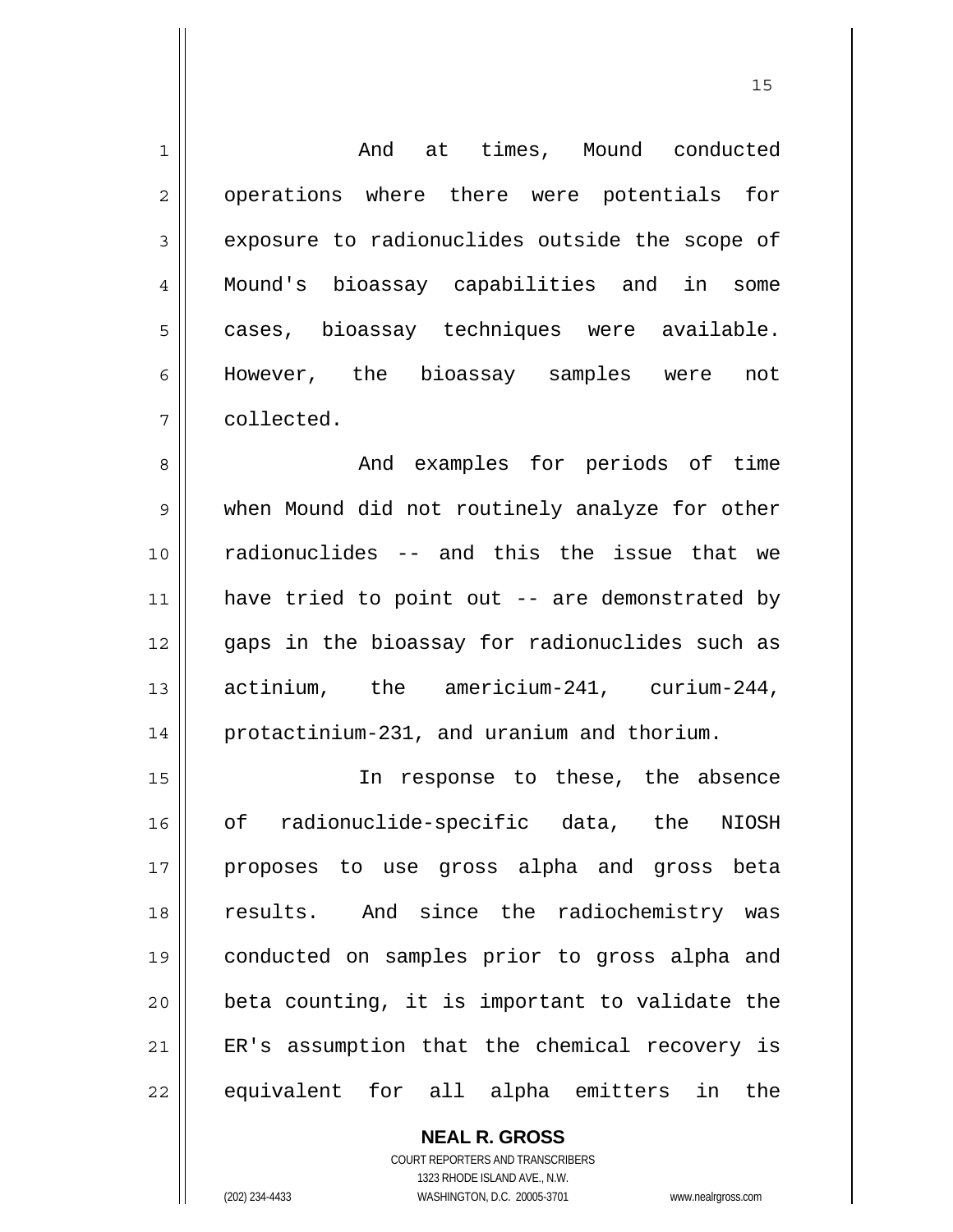**NEAL R. GROSS** COURT REPORTERS AND TRANSCRIBERS 1323 RHODE ISLAND AVE., N.W. 1 2 3 4 5 6 7 8 9 10 11 12 13 14 15 16 17 18 19 20 21 22 generic gross alpha procedure. And we feel, SC&A feels, that it is important that NIOSH demonstrate the procedure for assigning internal dose to employees who were exposed to multiple alpha emitters during that time period when the gross alpha analysis was implemented at Mound because there were multiple alpha-emitters and it points out the fact that it is not clear how dose reconstruction for specific isotopes of alphaemitters is going to take place. In addition, it should be demonstrated how internal exposures will be reconstructed for gamma- and beta-emitters, in the absence of the gross alpha and beta. So, this, the issue of gross alpha is an issue that we have some real heartburn over. DR. NETON: Bob, excuse me, what time period is that for the gross alpha? DR. BISTLINE: The gross alpha, these were during the earlier part of the

(202) 234-4433 WASHINGTON, D.C. 20005-3701 www.nealrgross.com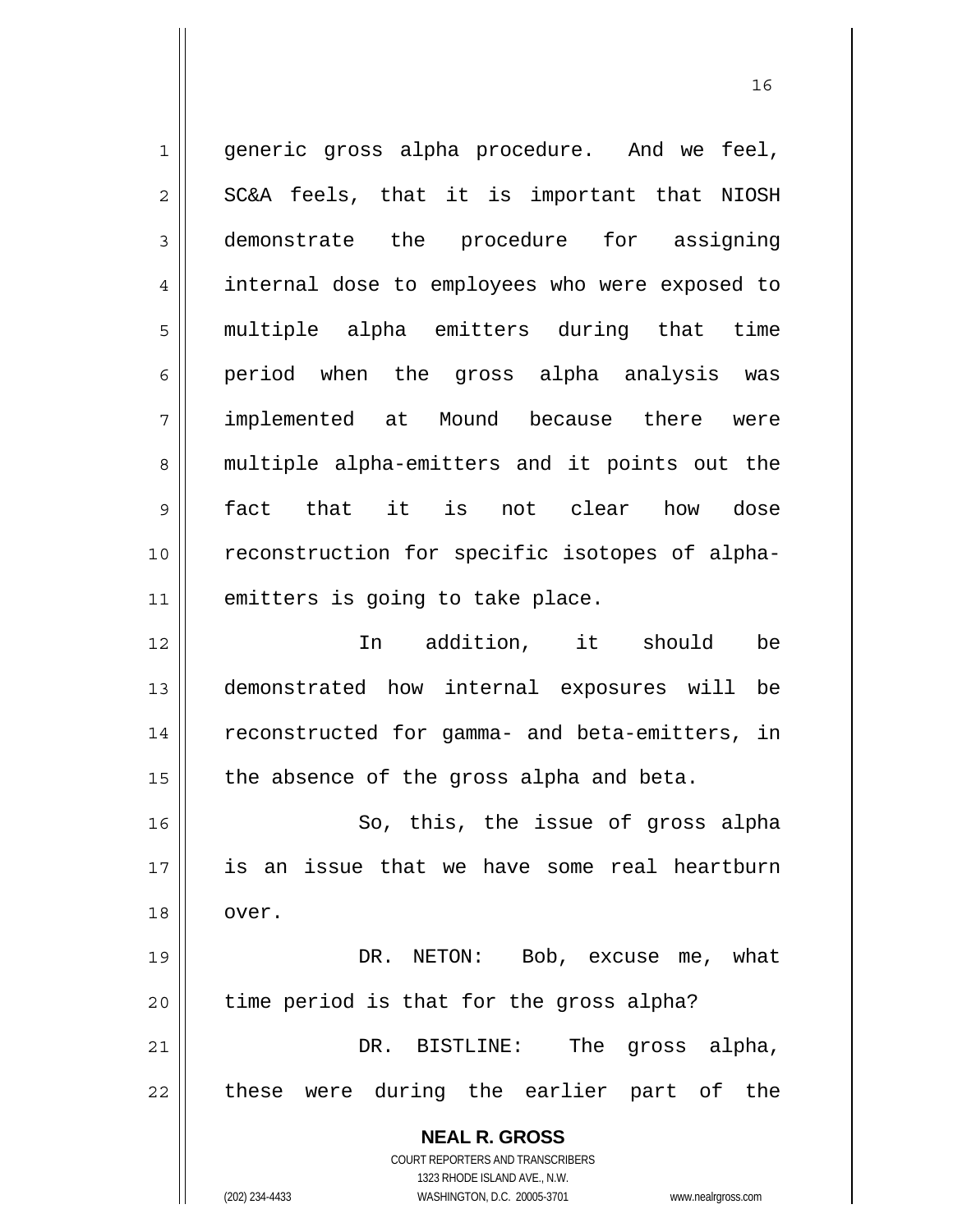1 analysis.

| $\overline{2}$ | DR. NETON: I mean, '59 to -- I                   |
|----------------|--------------------------------------------------|
| 3              | is it a short period of time we are<br>mean      |
| 4              | talking about or is it a long period?            |
| 5              | MS. ROBERTSON-DeMERS: The gross                  |
| 6              | alpha years were from 1956 to, I believe,        |
| 7              | through 1980, when they started doing alpha      |
| 8              | spectroscopy.                                    |
| 9              | DR. NETON: And I guess that is                   |
| 10             | helpful. Thank you.                              |
| 11             | DR. BISTLINE: So that goes outside               |
| 12             | the bounds of the SEC period, time period.       |
| 13             | Another issue that is the issue on               |
| 14             | polonium, it is SC&A's judgment that the         |
| 15             | uncertainties of polonium, urine excretion       |
| 16             | results, were not adequately resolved.<br>The    |
| 17             | accuracy of measurements depends on the          |
| 18             | efficiency of the plating method, which is in    |
| 19             | turn a function of the activity excreted.<br>And |
| 20             | the time after the intake, the mode of intake,   |
| 21             | and there is differences. The metabolism that    |
| 22             | is sited as a response goes back to the baboon   |

**NEAL R. GROSS** COURT REPORTERS AND TRANSCRIBERS 1323 RHODE ISLAND AVE., N.W.

(202) 234-4433 WASHINGTON, D.C. 20005-3701 www.nealrgross.com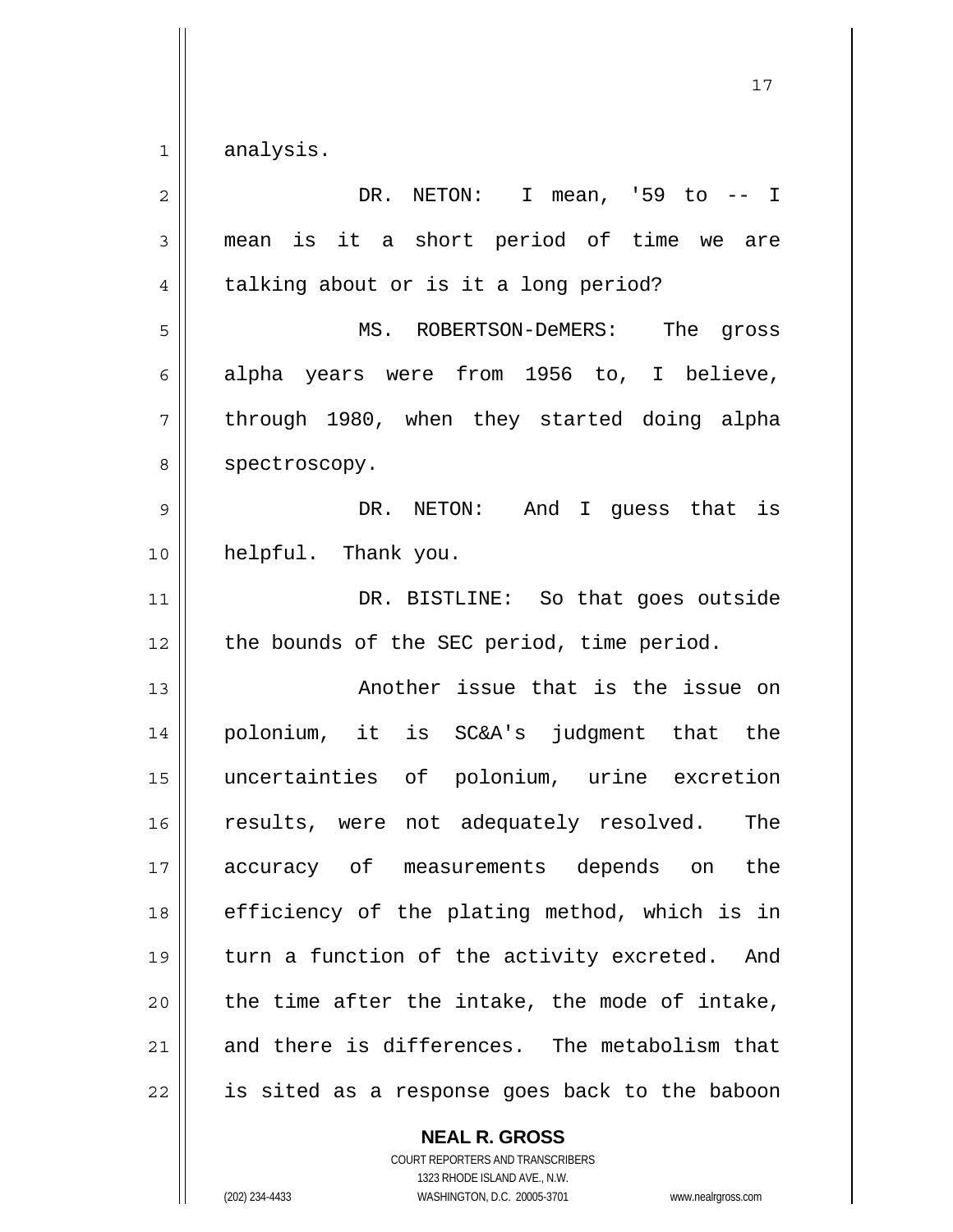1 2 3 4 5 6 7 studies. And in conclusion, polonium calculated using results from urinary excretion and correction factors suggested the ORAU's Technical Basis Document 16 probably do not present the doses really incurred by their workers from polonium exposures until 1964, Millard 2004.

8 9 10 11 12 13 14 15 16 The uncertainties on the plutonium excretion results were not really resolved. The dependency of the efficiency of the plating and so on and the metabolism are not sufficiently accurate to estimate the workers' body burdens and to calculate organ doses, based on the baboon metabolism and the differences between the metabolism between the baboons and humans.

17 18 19 20 21 22 The next issue that is sited in this white paper is the issue of thorium which is a pretty large issue. And it gets into the method for thorium monitoring. The preferred method for thorium monitoring is really, because of the problems with bioassay urine

> COURT REPORTERS AND TRANSCRIBERS 1323 RHODE ISLAND AVE., N.W. (202) 234-4433 WASHINGTON, D.C. 20005-3701 www.nealrgross.com

**NEAL R. GROSS**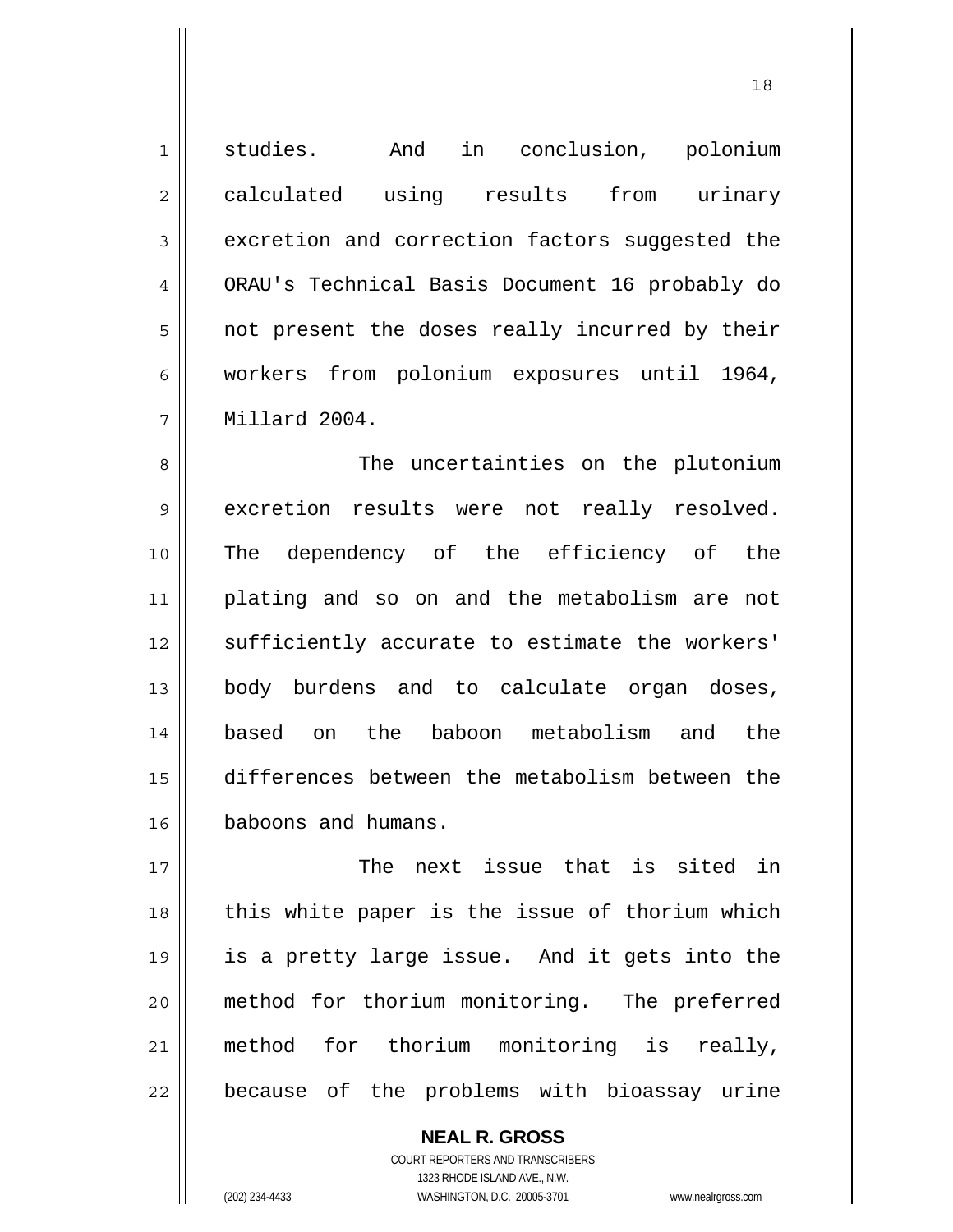sampling, is usually using a combination of personal air sampling, PAS, and fecal analysis and monitoring, which were not routinely implemented at Mound.

5 6 7 8 9 10 11 12 And solubility studies from samples collected in the R building indicate that the thorium-228, thorium-232, and a fraction of thorium-230 compounds behaved as a class YY form, a very insoluble form, making detection in urine more difficult. So, this would put more emphasis on the issue of doing fecal and air sampling, in order to get decent results.

13 14 15 16 17 18 19 20 21 So, dependency on urine bioassay for thorium is really questionable because of the solubility issue for some of the forms that were used at Mound. And regardless of whether thorium or gross alpha bioassay is utilized for dose reconstruction, NIOSH has not evaluated the effectiveness of radiochemical techniques, thorium-specific or gross alpha, to isolate thorium in urine.

An evaluation of the radiochemistry

**NEAL R. GROSS**

COURT REPORTERS AND TRANSCRIBERS 1323 RHODE ISLAND AVE., N.W. (202) 234-4433 WASHINGTON, D.C. 20005-3701 www.nealrgross.com

22

1

2

3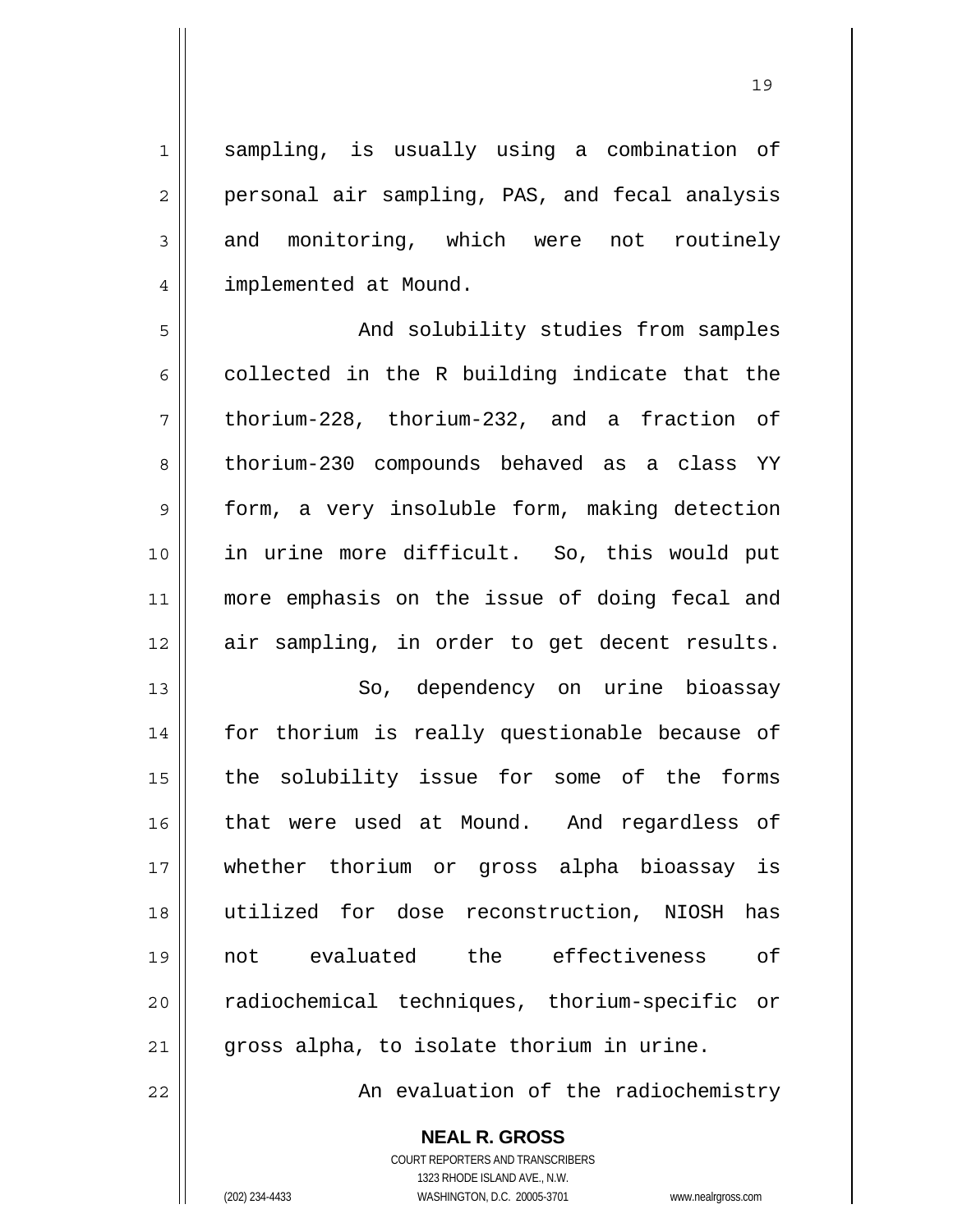1 2 3 is necessary to verify the thorium. It could be effectively measured by the techniques employed.

4 5 6 7 8 9 10 11 12 13 14 15 16 And the ER evaluation report does not clearly state how NIOSH determined the employees with the greatest potential for exposure were monitored. In other words, how are these workers that may have had potential exposure to thorium, including support workers, identified. And so we have some concern as far as identification of workers because NIOSH says that employees with greatest potential for internal uptake were monitored but the question is, how that is being determined and how support workers fit into that equation.

17 18 19 20 21 22 Similar to the difficulties in interpretation of radium-226, and actinium-227 and thorium-228, there are similar issues associated with the data interpretation of thorium data prior to the implementation of the thorium procedures. And MJW does not

> **NEAL R. GROSS** COURT REPORTERS AND TRANSCRIBERS 1323 RHODE ISLAND AVE., N.W. (202) 234-4433 WASHINGTON, D.C. 20005-3701 www.nealrgross.com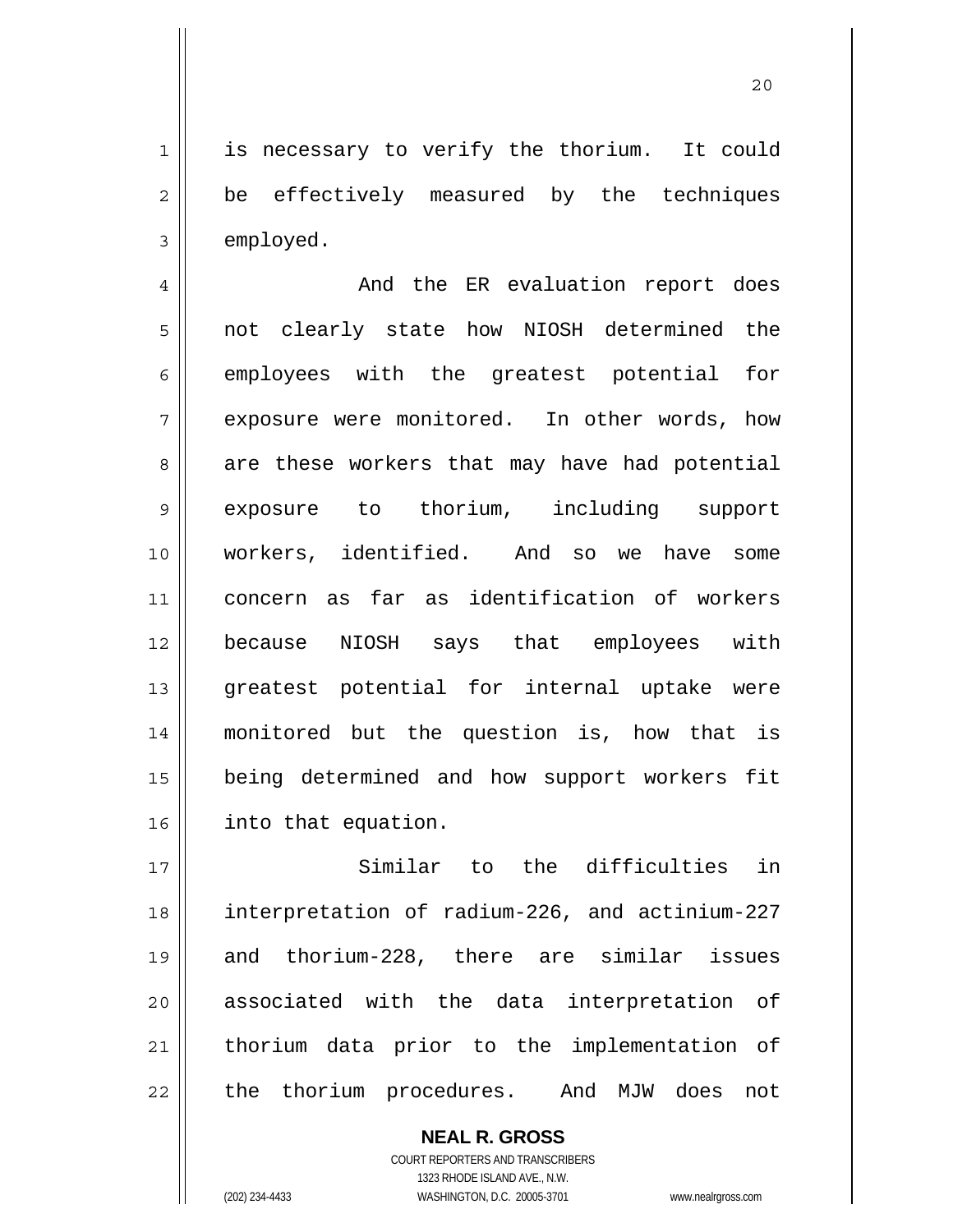1 2 3 4 5 6 7 indicate in the pre-1989 reports that the data-interpretation issues diminished after February of 1959, the end of the SEC. In fact, the following comments were made related to that. And there are four different specific comments that are brought out in the paper here.

8 9 10 11 12 13 14 15 16 17 18 19 20 21 22 In many cases, there were results for an element such as radium or thorium but it was unclear which isotope was intended. And there was no information on the age, solubility or chemical form of the element. And certainly one of the most fundamental problems faced by the assessors assigned to the other radionuclides was to determine if there was even sufficient data upon which to estimate whether the individual would require a Phase II assessment. And in some cases, the sample is identified by a code number. No person is directly associated with it in the log book. And a second log book must be consulted for the cross-reference between the

**NEAL R. GROSS**

COURT REPORTERS AND TRANSCRIBERS 1323 RHODE ISLAND AVE., N.W. (202) 234-4433 WASHINGTON, D.C. 20005-3701 www.nealrgross.com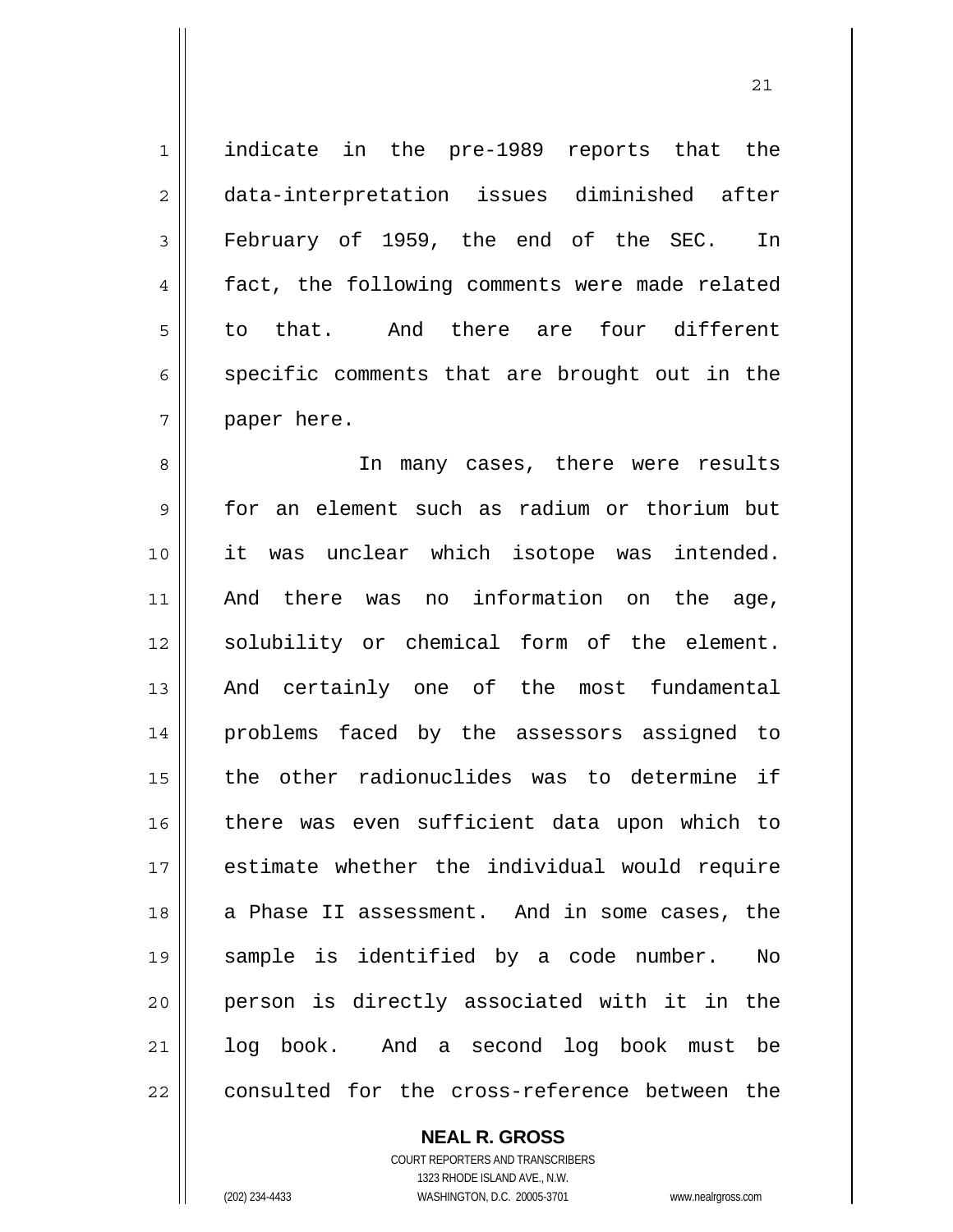1 person and code number.

| $\overline{2}$ | We found that there is data that is            |
|----------------|------------------------------------------------|
| 3              | located in various locations, and this will    |
| 4              | up in the completeness report later,<br>come   |
| 5              | where one has to go to a number of different   |
| 6              | locations and databases in order to be able to |
| 7              | trace this down and we are not sure that that  |
| 8              | is being done by the dose reconstruction of    |
| $\mathsf{S}$   | individuals, that they are capturing all of    |
| 10             | the data that is out there. And regardless of  |
| 11             | the availability of a thorium bioassay         |
| 12             | procedure, bioassay-specific for thorium at    |
| 13             | Mound is limited.                              |
| 14             | A total of 84 sample results were              |
| 15             | located by SC&A for thorium-232 for the period |
| 16             | 1967 from the database of the<br>1960<br>to    |
| 17             | excretion data of other radionuclides and the  |
| 18             | database of radium, actinium, thorium          |
| 19             | excretion data as well as log books and        |
| 20             | bioassay reports. There were no sample         |
| 21             | results during this time period for thorium-   |
| 22             | In addition, five samples were located<br>230. |

**NEAL R. GROSS**

COURT REPORTERS AND TRANSCRIBERS 1323 RHODE ISLAND AVE., N.W. (202) 234-4433 WASHINGTON, D.C. 20005-3701 www.nealrgross.com

 <sup>22</sup>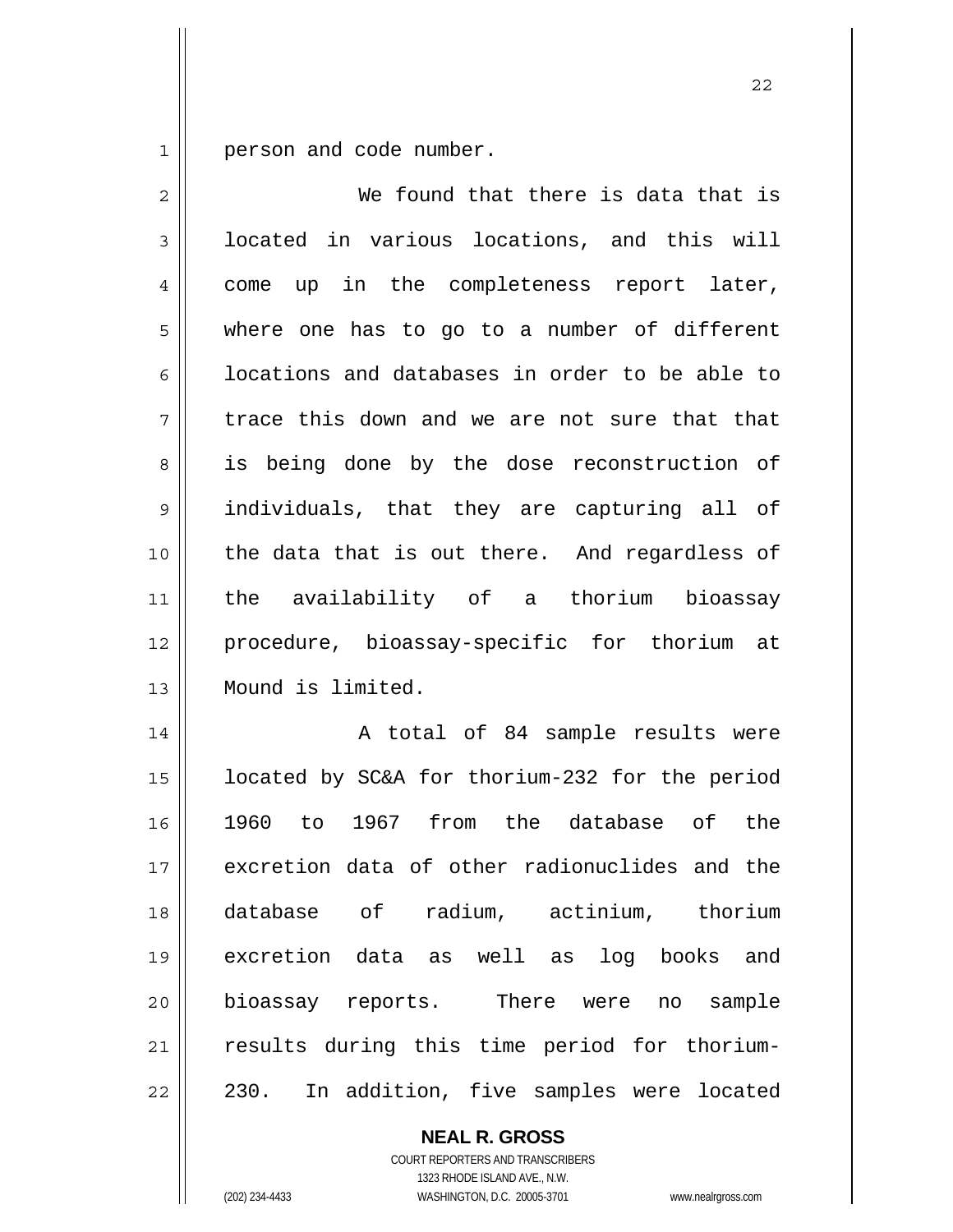| $\mathbf 1$    | for the 1970s and NIOSH should produce the     |
|----------------|------------------------------------------------|
| $\overline{c}$ | thorium samples for the periods 1960 through   |
| 3              | '67, 1972, 1978, and 1979. In contrast, there  |
| $\overline{4}$ | were 238 thorium-232 bioassay results and 180  |
| 5              | thorium-230 bioassay results available for the |
| 6              | SEC period, based on the MJW, other            |
| 7              | radionuclide files.                            |
| 8              | So in summary, the limited amount              |
| $\mathsf 9$    | of data and the shortcomings associated with   |
| 10             | data interpretation remain for thorium beyond  |
| 11             | the established SEC period ending in February  |
| 12             | of 1959.                                       |
| 13             | Although urinalysis data exists for            |
| 14             | thorium prior to 1970 procedures on how these  |
| 15             | samples were analyzed and interpreted are not  |
| 16             | available. The data infers that at least a     |
| 17             | portion of the thorium analysis was analyzed   |
| 18             | by the radium extraction and differential      |
| 19             | accounting method to measure the<br>radium     |
| 20             | daughters of the thorium. And if this is the   |
| 21             | case, then it is noted by MJW. There are a     |
| 22             | lot of questionable assumptions to be made in  |

**NEAL R. GROSS** COURT REPORTERS AND TRANSCRIBERS

1323 RHODE ISLAND AVE., N.W.

 $\mathsf{II}$ 

(202) 234-4433 WASHINGTON, D.C. 20005-3701 www.nealrgross.com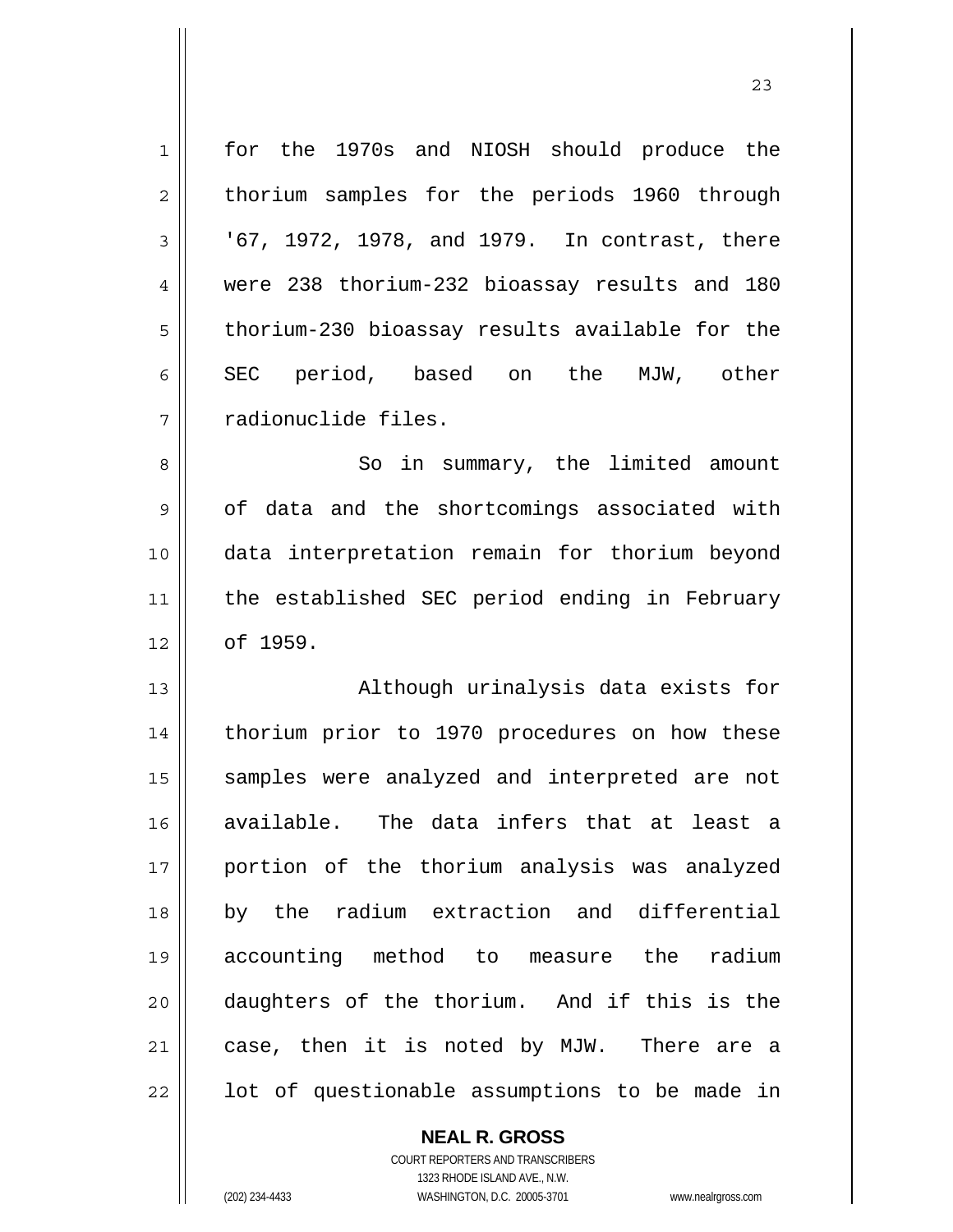1 2 using an excreted daughter to estimate the intake of the parent.

3 4 5 6 7 8 9 10 11 12 Use of radium daughter analysis for thorium isotopes is suspect due to the questionable assumption that the daughters are in equilibrium with their parents. And the lack of bioassay procedure information can make the derivation of the minimum detectable activity or minimum detectable concentrations which form the basis of the NIOSH-proposed method of assigning missed dose difficult, at least.

13 14 15 16 17 18 19 20 21 22 SC&A recommends that the procedures implemented for thorium analysis be investigated further. NIOSH should demonstrate the feasibility of conducting thorium dose reconstruction prior to 1970, the earliest date when a specific procedure can be located for thorium analysis. Furthermore, NIOSH should demonstrate the supplemental data such as process information and air sampling data are available for all years and areas

> **NEAL R. GROSS** COURT REPORTERS AND TRANSCRIBERS 1323 RHODE ISLAND AVE., N.W. (202) 234-4433 WASHINGTON, D.C. 20005-3701 www.nealrgross.com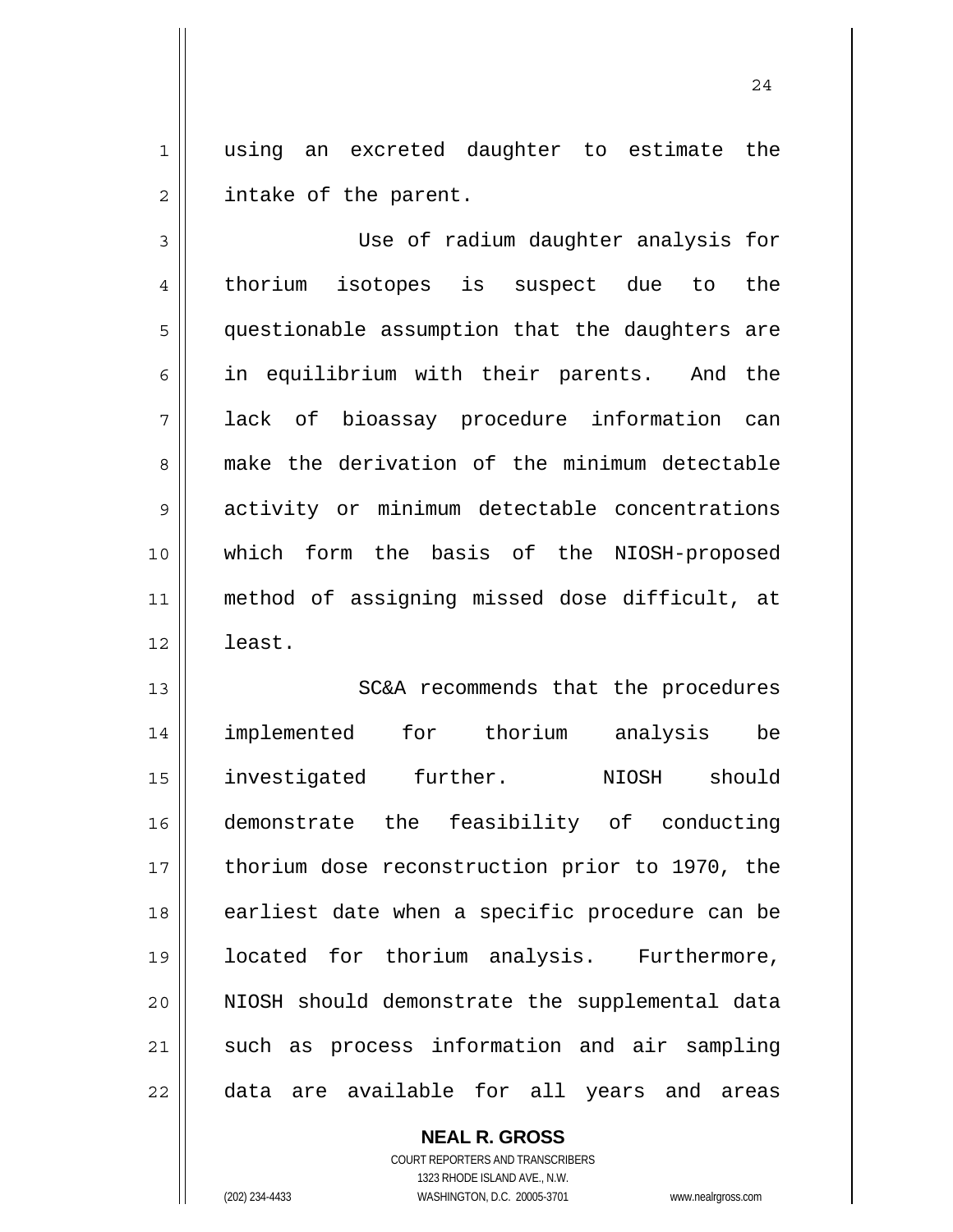1 where thorium was handled.

| $\overline{2}$ | So, that kind of summarizes the                |
|----------------|------------------------------------------------|
| 3              | issues with regard to thorium. As far as some  |
| 4              | other radionuclides, as a result of the        |
| 5              | inability to isolate radionuclides such as Pa- |
| 6              | 231, actinium-227, and thorium-228 directly    |
| 7              | with early bioassay methods, radionuclide      |
| 8              | progeny, or daughters, were used as<br>a a     |
| $\mathsf 9$    | surrogate for the parent. And where daughters  |
| 10             | are used to derive parent radionuclide         |
| 11             | activities, knowledge of the ratio of the      |
| 12             | daughters to parents in source terms must be   |
| 13             | known and the differential effects of          |
| 14             | biokinetics between the parent and the         |
| 15             | daughter radionuclides must be considered.     |
| 16             | in<br>Because of the difference                |
| 17             | solubilities and the metabolic differences in  |
| 18             | biokinetics, data can be obtained from process |
| 19             | information. However, the age of the material  |
| 20             | is generally unknown in equilibrium between    |
| 21             | parent and daughter. It depends on the age of  |
| 22             | the material, and equilibrium may or may not   |

**NEAL R. GROSS**

COURT REPORTERS AND TRANSCRIBERS 1323 RHODE ISLAND AVE., N.W. (202) 234-4433 WASHINGTON, D.C. 20005-3701 www.nealrgross.com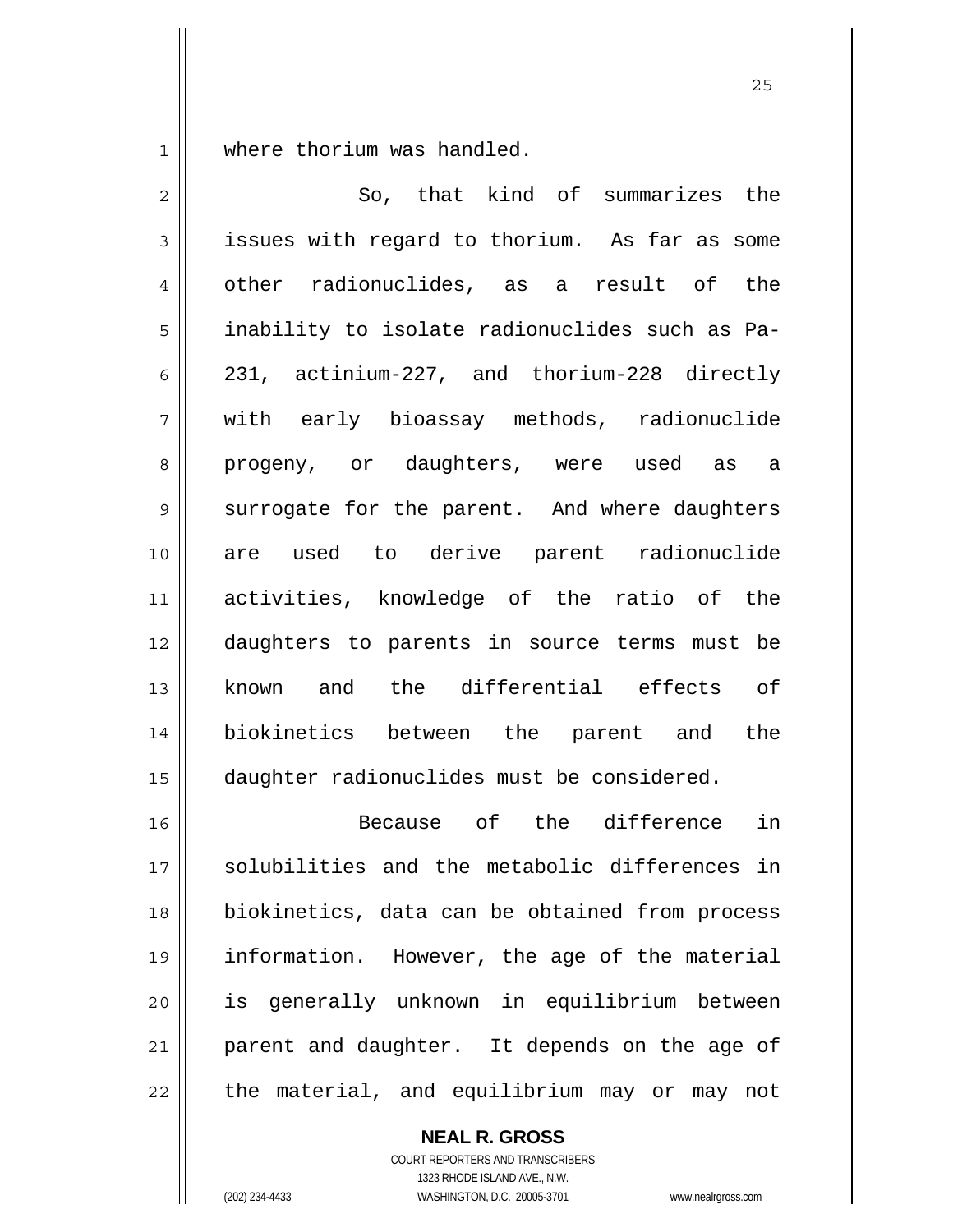exist, which complicates trying to use a surrogate or a progeny as a means of calculating dose for those individuals.

4 5 6 7 8 9 10 11 Given the uncertainties of the early bioassay techniques for these isotopes, the limited amount of bioassay data available are for these radionuclides. The feasibility of performing dose reconstruction prior to development of such methods for parent radionuclide isolation is questionable, in our minds.

12 13 14 15 16 17 18 19 There is also an issue of, a question of the chronic or multiple intakes of the radionuclides that may confound the problems associated with determination of retention and excretion rates. And these issues introduce large uncertainties in the determination of intakes of the Pa-231 and actinium and thorium-228.

20 21 22 Going on to the next issue that is brought up in the paper is the issue of tritium and the question of tritium at Mound

> **NEAL R. GROSS** COURT REPORTERS AND TRANSCRIBERS 1323 RHODE ISLAND AVE., N.W. (202) 234-4433 WASHINGTON, D.C. 20005-3701 www.nealrgross.com

1

2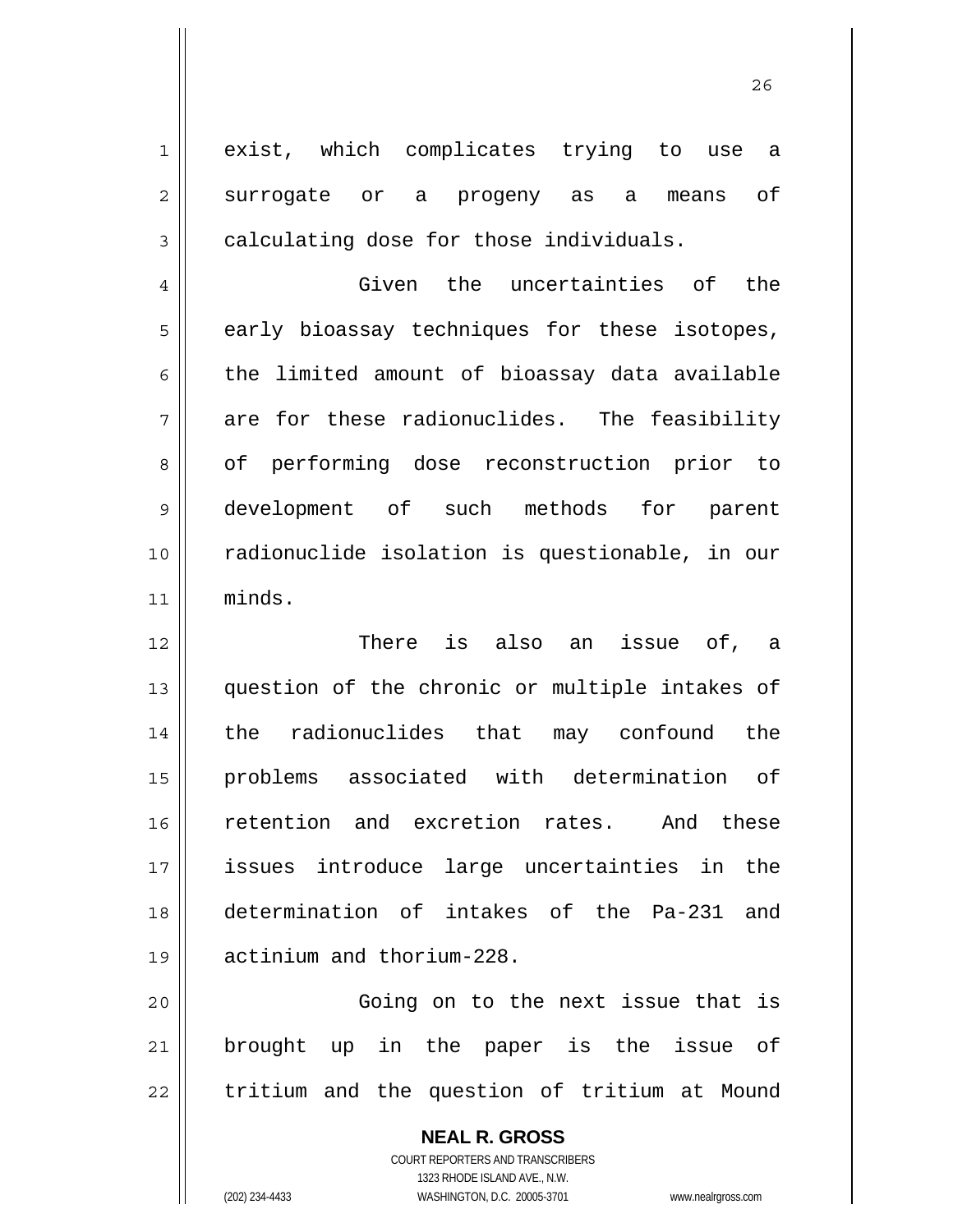1 2 3 4 5 6 7 8 9 10 11 12 13 14 15 16 17 18 19 20 21 22 did not exclusively handle tritiated water and gas but was involved in research and development activities for other tritium compounds. And it is a very well-known that there were a large number of tritium compounds handled at Mound. We have been able to trace down at least, well, I have got one table of 35 different compounds and the number actually, it turns out, is probably more like about 50 compounds of tritium. Many of these are stable metal tritides and the ER did not provide a discussion on how tritide exposures will be identified and assessed, although this issue is partially addressed in the OTIB-0066 calculation of dose for special tritide compounds that ORAU published in 2007, for which SC&A provided a detailed review in 2008. Pre-1982 data is available only in terms of dose in the MESH database and the individual exposure files. In the absence of these data, the oh, excuse me, I mentioned that. How is

> **NEAL R. GROSS** COURT REPORTERS AND TRANSCRIBERS 1323 RHODE ISLAND AVE., N.W. (202) 234-4433 WASHINGTON, D.C. 20005-3701 www.nealrgross.com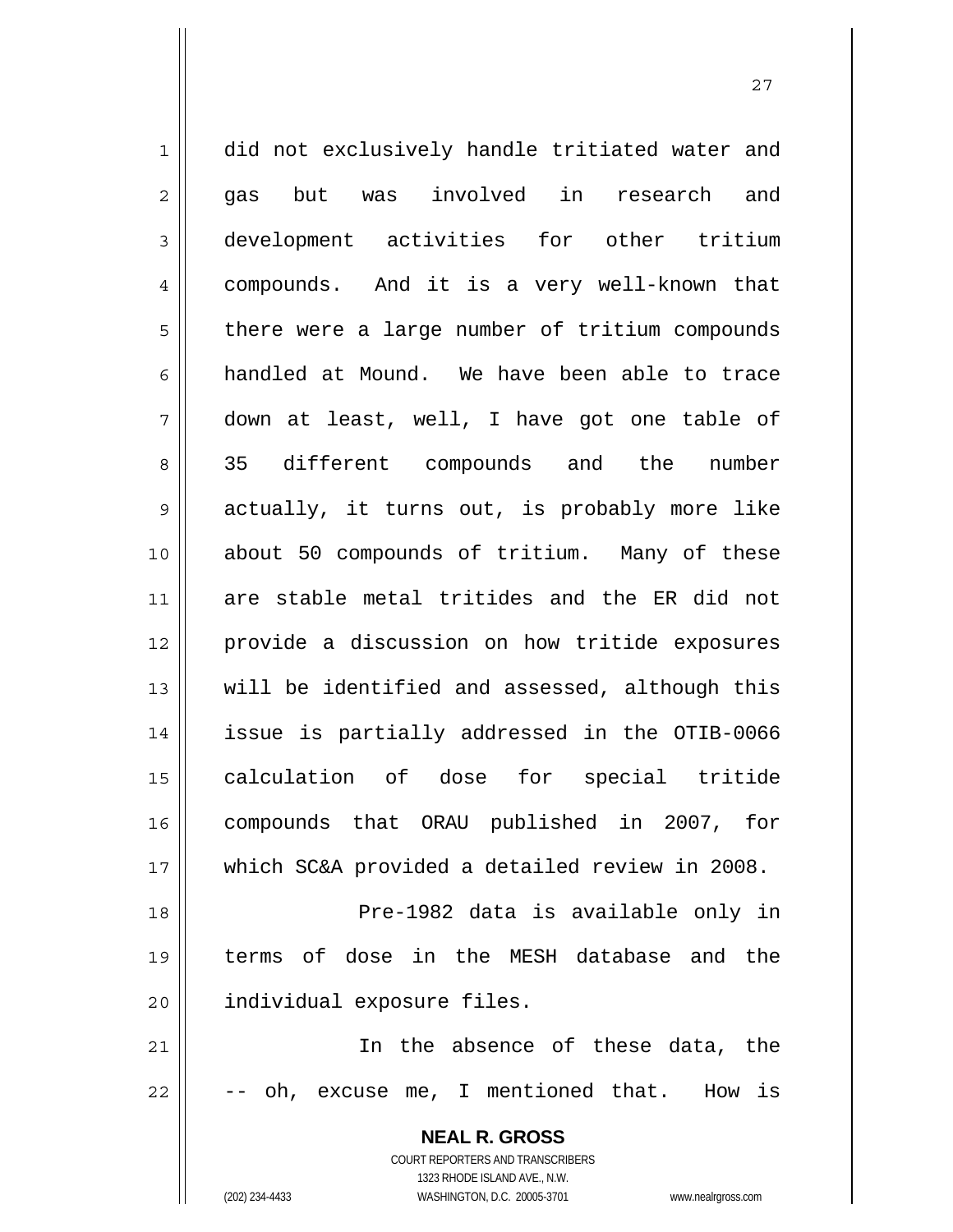NIOSH going to apply OTIB-0066 model and how can they identify the workers exposed and to which of the many different compounds that were present? These are questions which we have in mind and there is a session later on talking about the tritides where we will get into a little more discussion of this.

8 9 10 11 12 13 14 15 16 17 18 19 20 Another issue that is brought out is the bioassay collection and timely analysis, the failure to collect and analyze bioassay samples in a timely basis leads to questions about the validity of the sample results. There has been questionable implementation and coverage of the bioassay program at Mound and detailed characterization of areas and appropriate guidance assessing bioassay requirements are not effectively implemented until the site transition to D&D mission. So, this was not until much later in the years at Mound.

21 22 The absence of inadequate or infrequent participation in the bioassay

> **NEAL R. GROSS** COURT REPORTERS AND TRANSCRIBERS 1323 RHODE ISLAND AVE., N.W. (202) 234-4433 WASHINGTON, D.C. 20005-3701 www.nealrgross.com

1

2

3

4

5

6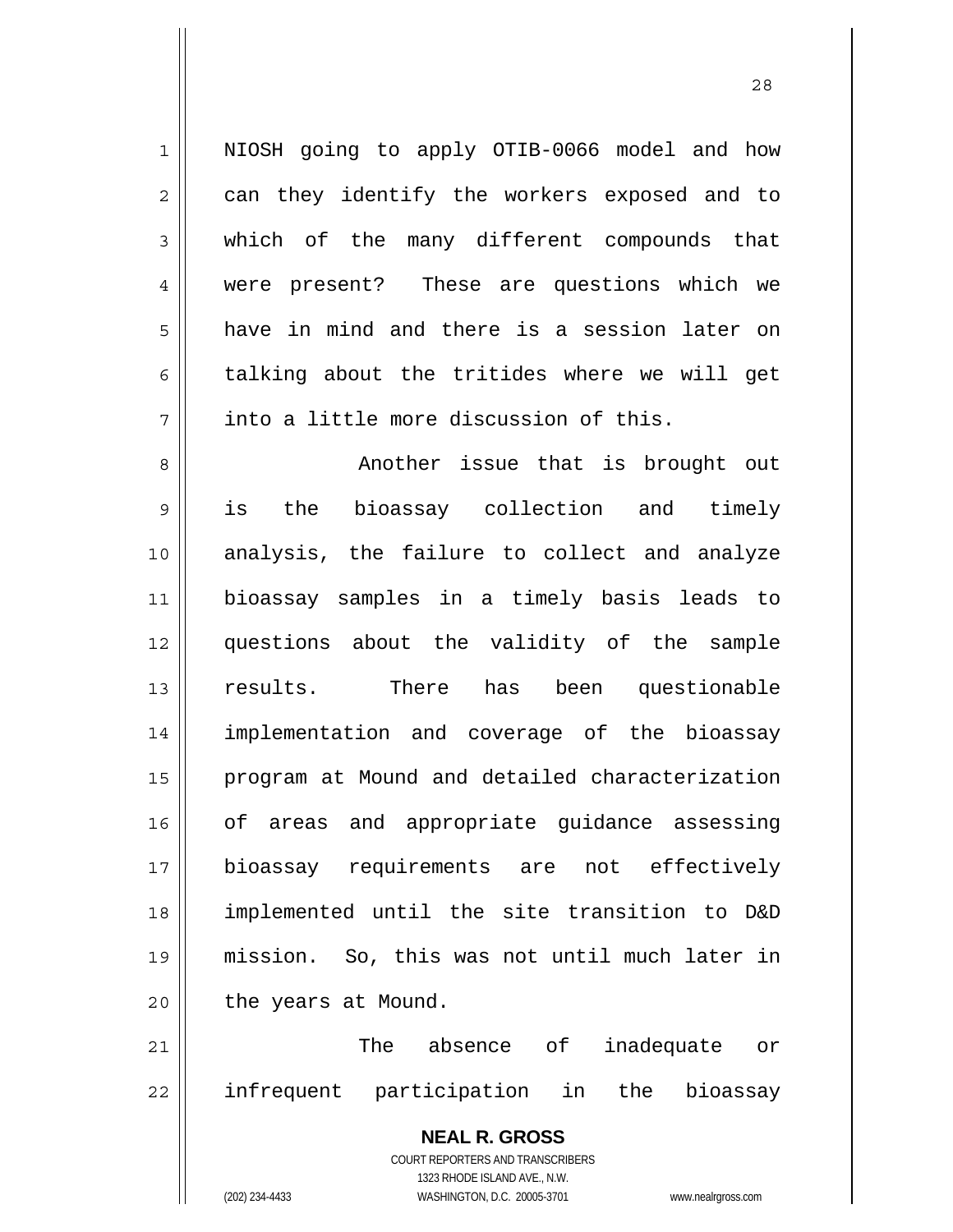1 2 3 4 5 6 7 8 9 10 11 12 13 14 program can lead to an internal exposure which may not be bounded by assigning a chronic exposure based on the reporting level or bioassay samples were not collected within several effective half-lives of fast-clearing radionuclides. Because of the sampling that was done, there were times when, probably, the time between the samples actually ran for short-lived isotopes through several halflives. It would have been through several physical half-lives of those radioisotopes. And so there are some issues that we have with trying to do the dose calculation based on the fact of sampling frequency.

15 16 17 18 19 20 21 22 Although NIOSH has developed a coworker model for plutonium and polonium, the issue with absence of or inadequate monitoring extend primarily to other radionuclides. NIOSH should demonstrate the existing dose reconstruction models and bound situations outlined in the Price-Anderson reports, keeping in mind that the details of potential

> **NEAL R. GROSS** COURT REPORTERS AND TRANSCRIBERS 1323 RHODE ISLAND AVE., N.W. (202) 234-4433 WASHINGTON, D.C. 20005-3701 www.nealrgross.com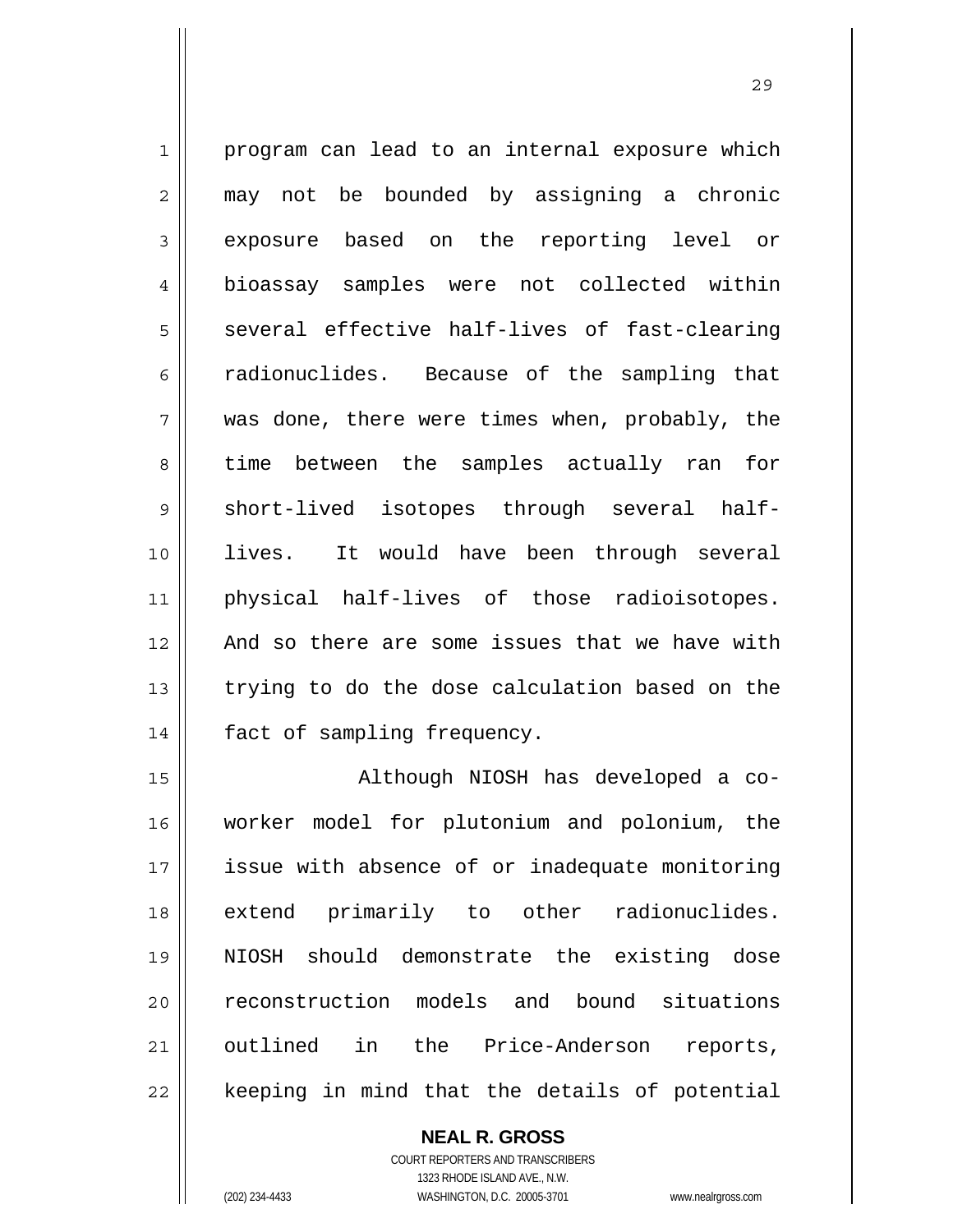| $\mathbf 1$    | exposure will not be readily available prior                        |
|----------------|---------------------------------------------------------------------|
| $\overline{2}$ | to consistent implementation of the radiation                       |
| 3              | worker permitting process which didn't come in                      |
| $\overline{4}$ | until 1989.                                                         |
| 5              | So, this kind of summarizes the                                     |
| 6              | issues that SC&A is concerned with in terms of                      |
| 7              | the adequacy of data.                                               |
| 8              | Joe, do you have --                                                 |
| $\mathsf 9$    | MR. FITZGERALD: No, the only thing                                  |
| 10             | I would say is that you know, the white paper,                      |
| 11             | I think has been in NIOSH's hands for probably                      |
| 12             | three or four weeks. So, it is not a long                           |
| 13             | time for the details that were provided. But                        |
| 14             | I think that is a pretty good outline of what                       |
| 15             | we had originally raised last year in a little                      |
| 16             | more detail, more examples and faces.                               |
| 17             | CHAIR BEACH: NIOSH, would you like                                  |
| 18             | to weigh in?                                                        |
| 19             | DR. ULSH: Oh, yes. Well, as Joe                                     |
| 20             | mentioned, the latest SC&A paper has been in                        |
| 21             | our hands for about three weeks or so and we                        |
| 22             | will be preparing a detailed response to it.                        |
|                |                                                                     |
|                | <b>NEAL R. GROSS</b><br><b>COURT REPORTERS AND TRANSCRIBERS</b>     |
|                | 1323 RHODE ISLAND AVE., N.W.                                        |
|                | (202) 234-4433<br>WASHINGTON, D.C. 20005-3701<br>www.nealrgross.com |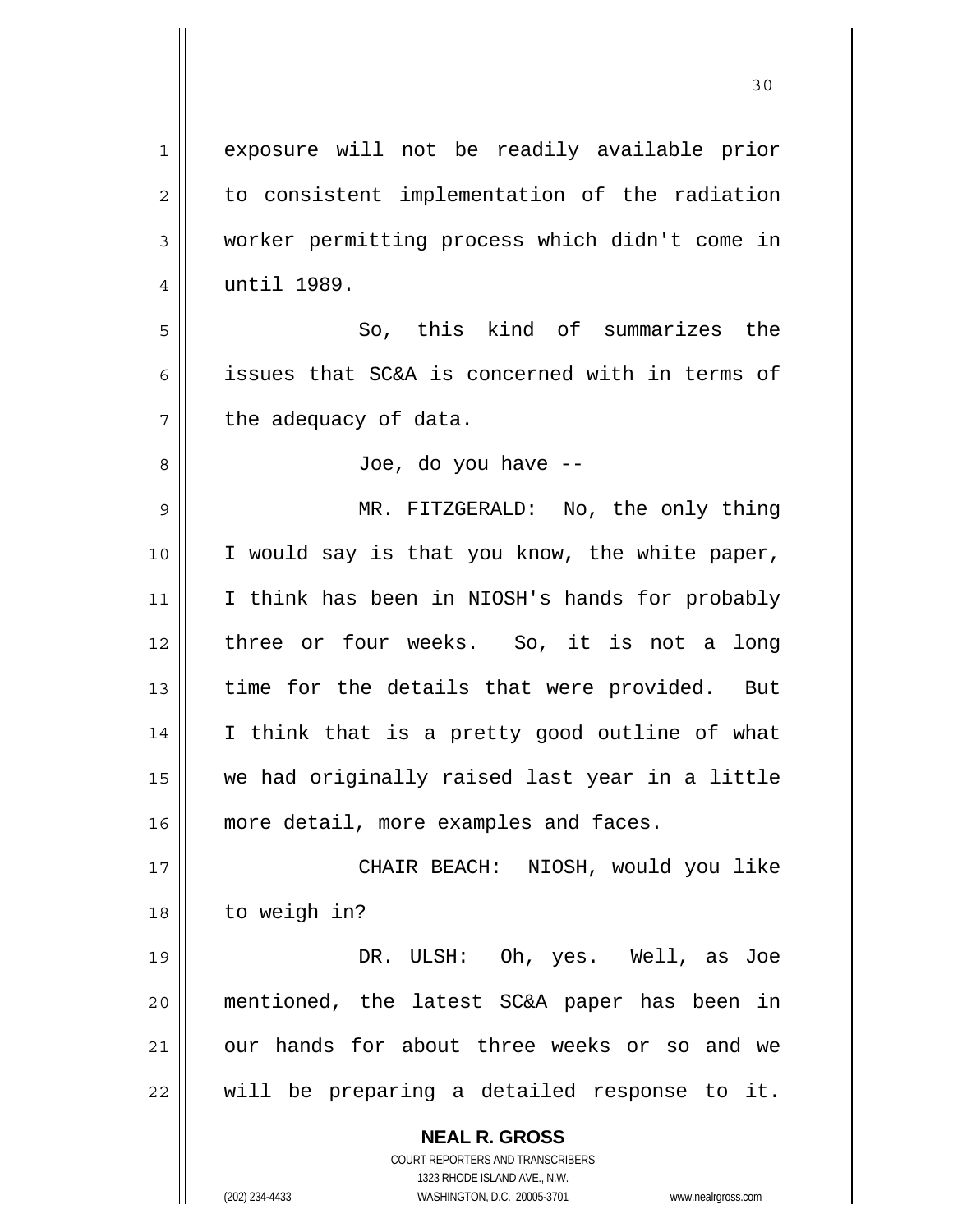1 2 Obviously, that couldn't be done for this meeting.

| 3              | But there are a number of issues                                                                                                                                       |
|----------------|------------------------------------------------------------------------------------------------------------------------------------------------------------------------|
| $\overline{4}$ | that Bob raised and I am not sure that we can                                                                                                                          |
| 5              | go into a detailed discussion of all of them.                                                                                                                          |
| 6              | But I know that there are a number of people                                                                                                                           |
| 7              | on the ORAU team who want to jump in here and                                                                                                                          |
| 8              | address some of the specific issues, including                                                                                                                         |
| 9              | Don Stewart, Liz Brackett on the phone, and                                                                                                                            |
| 10             | perhaps Mutty Sharfi, who is also in the room                                                                                                                          |
| 11             | here.                                                                                                                                                                  |
| 12             | Just for a few of them, in General                                                                                                                                     |
| 13             | the quotes that you cited from MJW, I think                                                                                                                            |
| 14             | Liz, would you like to talk about those?                                                                                                                               |
| 15             | MS. BRACKETT: I guess there so                                                                                                                                         |
| 16             | many issues. Can we pick one?                                                                                                                                          |
| 17             | (Laughter.)                                                                                                                                                            |
| 18             | MS. BRACKETT:<br>Because<br>I wasn't                                                                                                                                   |
| 19             | taking notes because I thought maybe we would                                                                                                                          |
| 20             | go through and address one at a time. And so                                                                                                                           |
| 21             | I am kind of overwhelmed.                                                                                                                                              |
| 22             | DR. ULSH: Okay. Well how about,                                                                                                                                        |
|                | <b>NEAL R. GROSS</b><br><b>COURT REPORTERS AND TRANSCRIBERS</b><br>1323 RHODE ISLAND AVE., N.W.<br>(202) 234-4433<br>WASHINGTON, D.C. 20005-3701<br>www.nealrgross.com |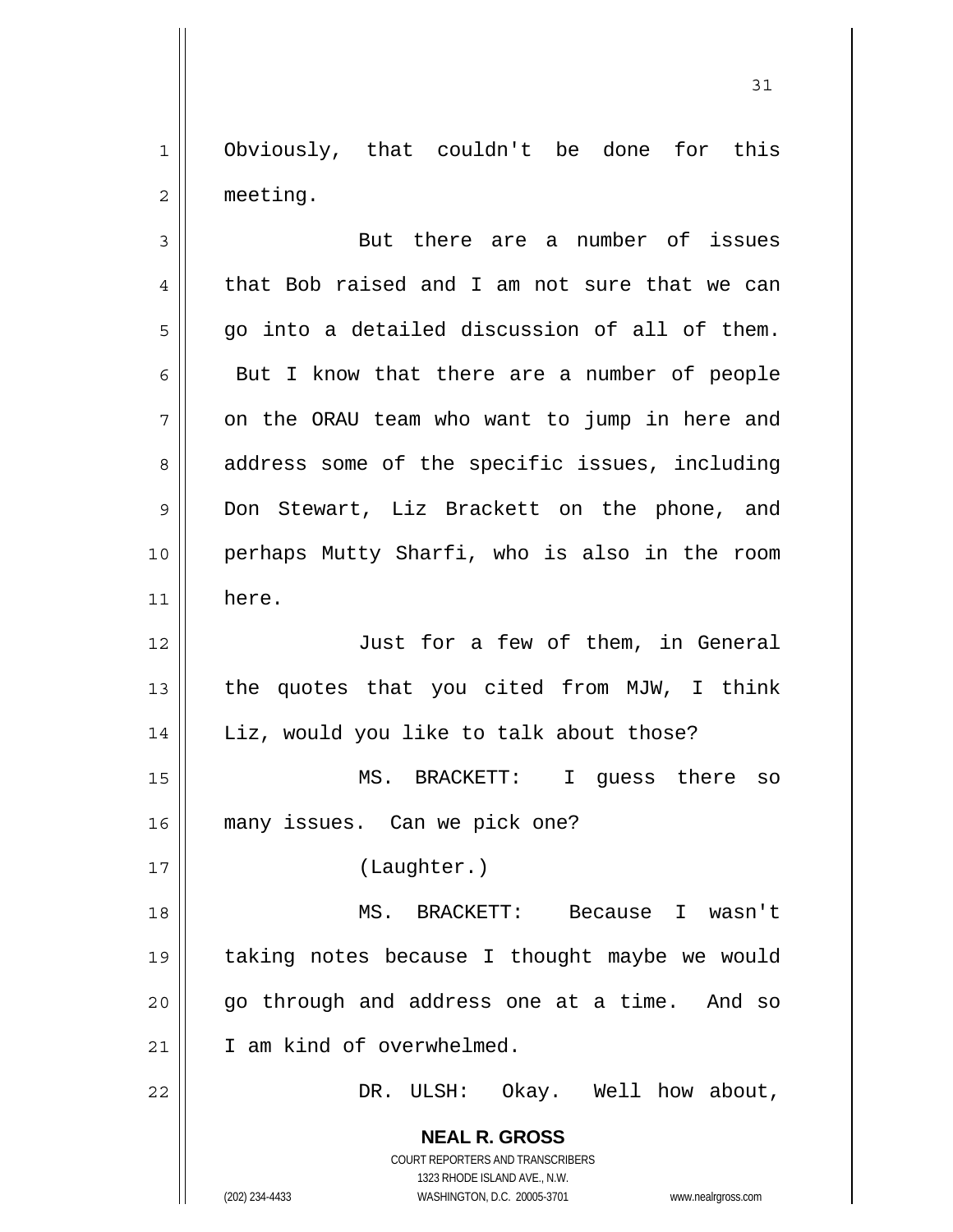1 2 3 4 5 6 7 8 9 10 11 12 13 14 15 16 17 18 19 20 21 22 let's talk about the radium/actinium/thorium method and the difficulties that MJW quoted or the quotes that Bob gave from MJW on that. We agreed that there were issues with the radium/actinium/thorium method and that was the basis for the SEC period up to 1959. We understand that, and that is already a given. It was surprising to me that you talked about a difficulty with actinium in years after that. We have also talked about that issue in the past. Oh, and the other quote that you gave was that MJW did not say that that problem interpreting those results diminished after 1959. Well that is correct; we never said that they did. The issue with the radium/actinium/thorium program was that it was completed and D&Ded in 1959. So it is not that all of a sudden we can interpret the bioassay results, but rather the program to which those results related was finished and done.

> **NEAL R. GROSS** COURT REPORTERS AND TRANSCRIBERS

> > 1323 RHODE ISLAND AVE., N.W.

(202) 234-4433 WASHINGTON, D.C. 20005-3701 www.nealrgross.com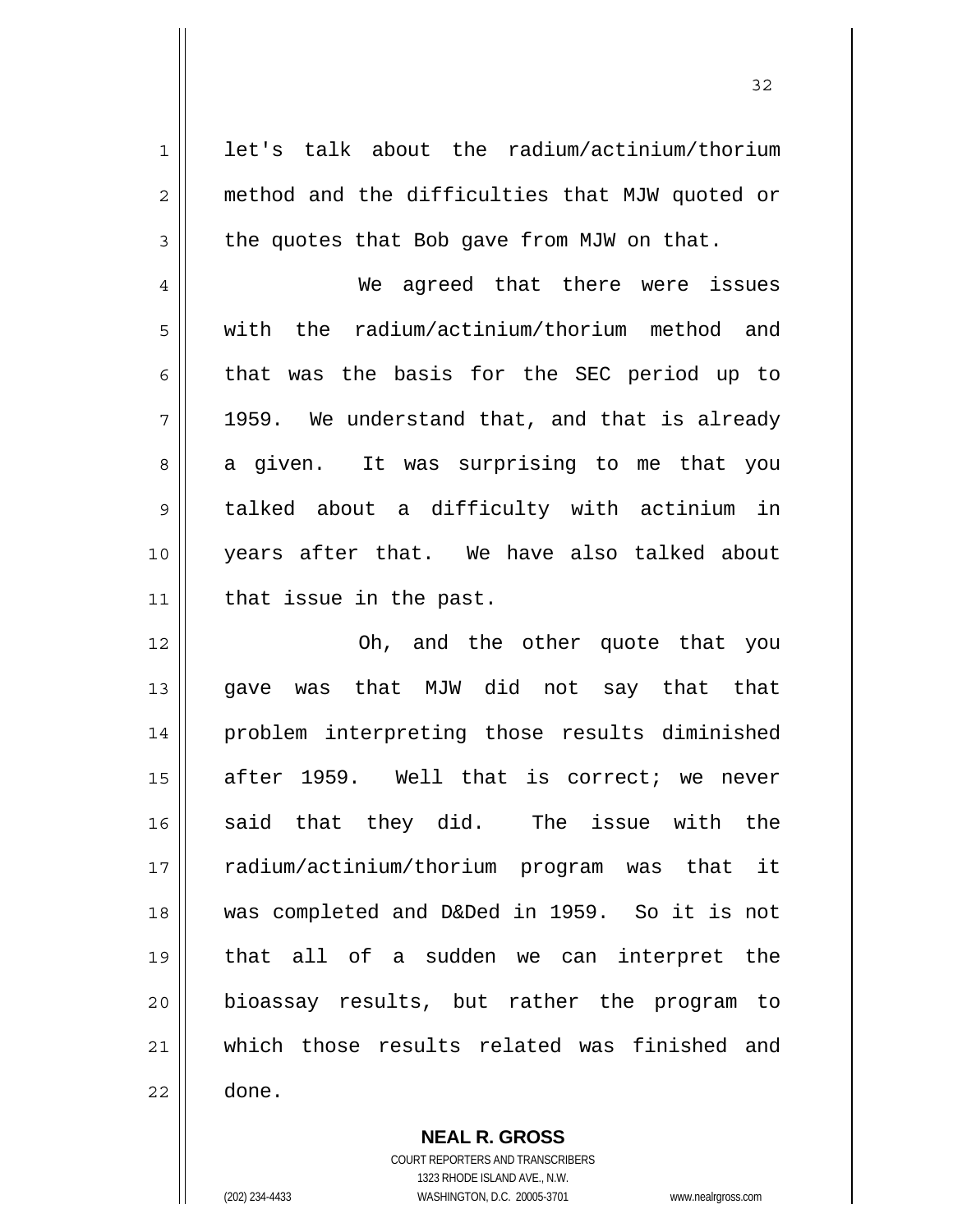1 2 3 4 5 6 7 8 9 10 11 12 13 14 15 16 17 18 Now, we have talked about in the past that there was a small operation to extract some of the actinium that was done inside a hot cell. We talked about that. There was a spill inside the hot cell but it was completely contained. So it is not that we suddenly became confident in the bioassay method but rather that program was done and over. And it is not like actinium processing continued after that date. Certainly, they had an issue with actinium samples early in the D&D period but that was related to D&D of the facility. And I think we all know what we are talking about here, our corridor job. But it is not like they were doing actinium samples throughout Mound's history. We talked about that. With regard to the thorium program,

19 20 21 22 I think a little perspective is in order here. Mound did have a large inventory of thorium material. It came onsite in I think late 1954 and in early 1955. This was residues,

> **NEAL R. GROSS** COURT REPORTERS AND TRANSCRIBERS 1323 RHODE ISLAND AVE., N.W. (202) 234-4433 WASHINGTON, D.C. 20005-3701 www.nealrgross.com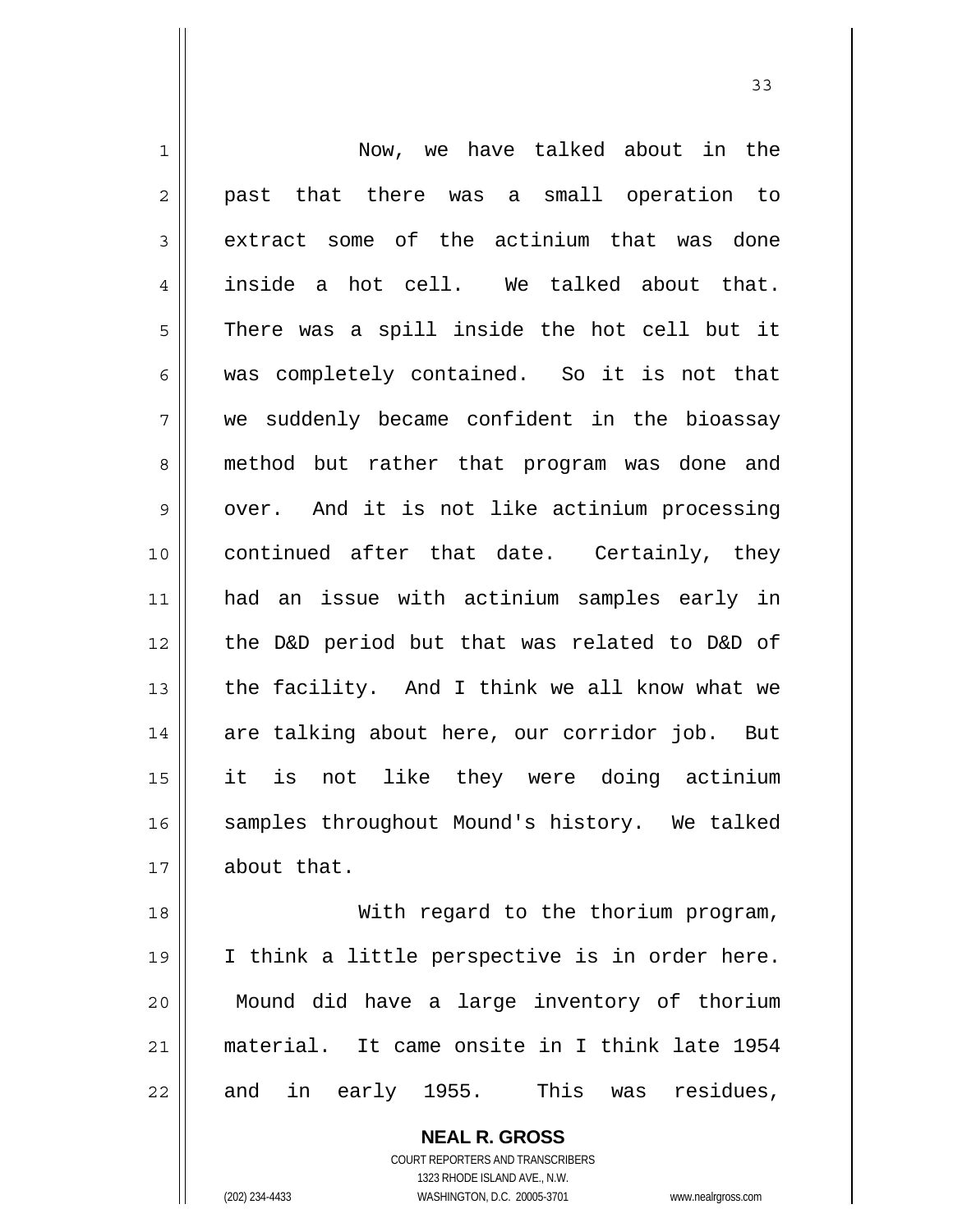1 2 3 4 5 6 7 8 9 10 11 12 13 14 15 16 17 18 19 20 21 22 Brazilian monazite residues, oxidite residues, a bunch of different kinds of thorium residues. And Mound got this material in anticipation of operating a thorium refinery. That program never got off the ground. They received the feed material. They even built the facility to handle it, the pilot plant to handle it, but that project was canceled in 1945 and never went into production. So, since that happened, Mound was left with all of this inventory of thorium material. The only thing that we are aware of that Mound did with that material was re-drum it because it was contained in drums that corroded. The material in some cases was stored outside and drums were in very bad shape, so they re-drummed it. This involved only a handful of people, approximately 20. Don't hold me to that number but we know who they are. We have bioassay results for them. Now, I know that some questions

34

**NEAL R. GROSS** COURT REPORTERS AND TRANSCRIBERS 1323 RHODE ISLAND AVE., N.W.

(202) 234-4433 WASHINGTON, D.C. 20005-3701 www.nealrgross.com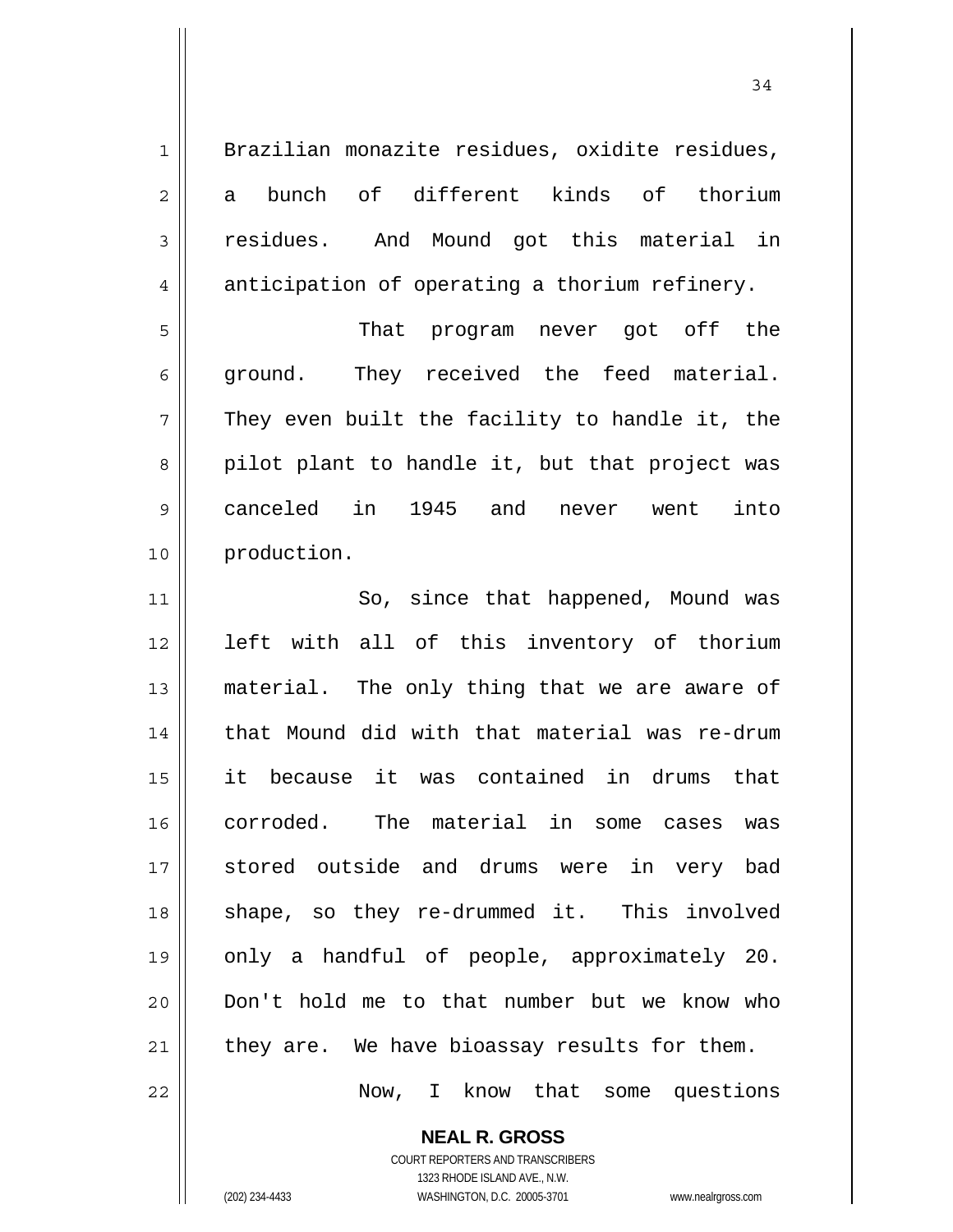1 2 3 4 5 6 7 8 9 10 11 12 13 have been raised about the adequacy of the thorium bioassay but I think we are missing one of the important pieces of information that that bioassay, that collection of bioassay results gives us and that is, who was involved. We have done worker interviews. They confirm the small number of people involved. They also confirm the sporadic nature of this work. It was done primarily in the months of the year when the weather was good: the summer. And some of the drums, it was re-drummed up to about three times. This work was performed, by and

<u>35</u>

14 15 16 17 18 19 20 21 22 large, outside. Respiratory protection was employed. So, we can talk about the thorium bioassay methods and results. But the bottom line is this involved a small number of people. Due to the issues, the continuing issues of having to re-drum this material, they eventually built Building 21, which was located near the site periphery, far removed from other buildings onsite, other facilities

**NEAL R. GROSS**

COURT REPORTERS AND TRANSCRIBERS 1323 RHODE ISLAND AVE., N.W. (202) 234-4433 WASHINGTON, D.C. 20005-3701 www.nealrgross.com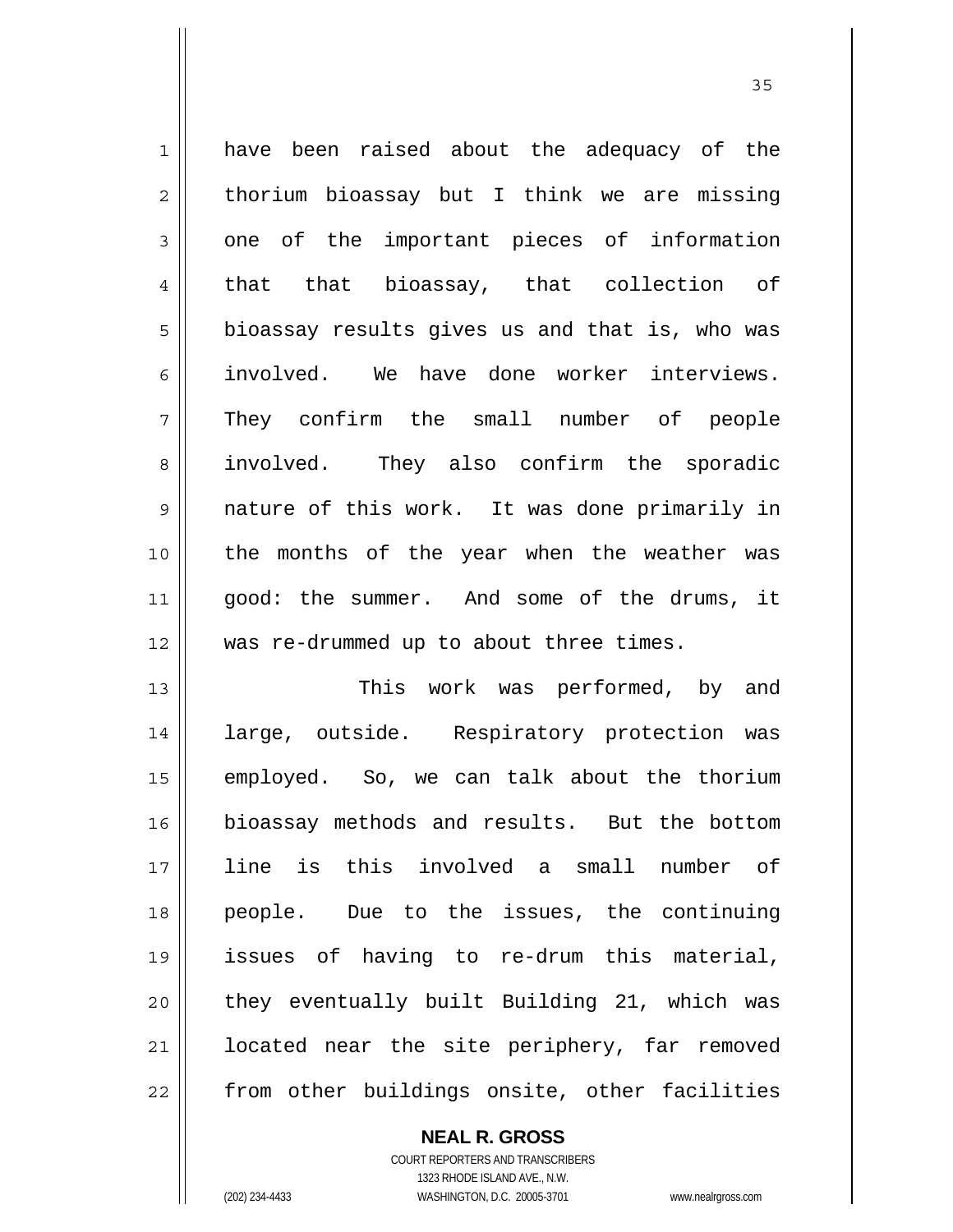1 2 onsite and the material was emptied into this building.

<u>36 and 36</u>

3 4 5 6 7 8 9 10 Now, keep in mind that this building is essentially kind of like a silo and it was unoccupied. People didn't go into this building on a routine basis, although sometimes they did to sample, to do air sample. So, it is not like this material was a source of exposure to other people onsite routinely.

11 12 13 14 15 So I just think we have to keep a little perspective when we are talking about thorium-232 and I know that there are some other issues that we will need to go into in our written response.

16 17 18 19 20 21 22 The same kind of perspective needs to be drawn with the protactinium-231 program. Yes, they did have several, numerous drums of material to extract plutonium, I'm sorry, protactinium-231 but that program involved about five people. So it is not like it is everyone on site. And there are protactinium

> COURT REPORTERS AND TRANSCRIBERS 1323 RHODE ISLAND AVE., N.W. (202) 234-4433 WASHINGTON, D.C. 20005-3701 www.nealrgross.com

**NEAL R. GROSS**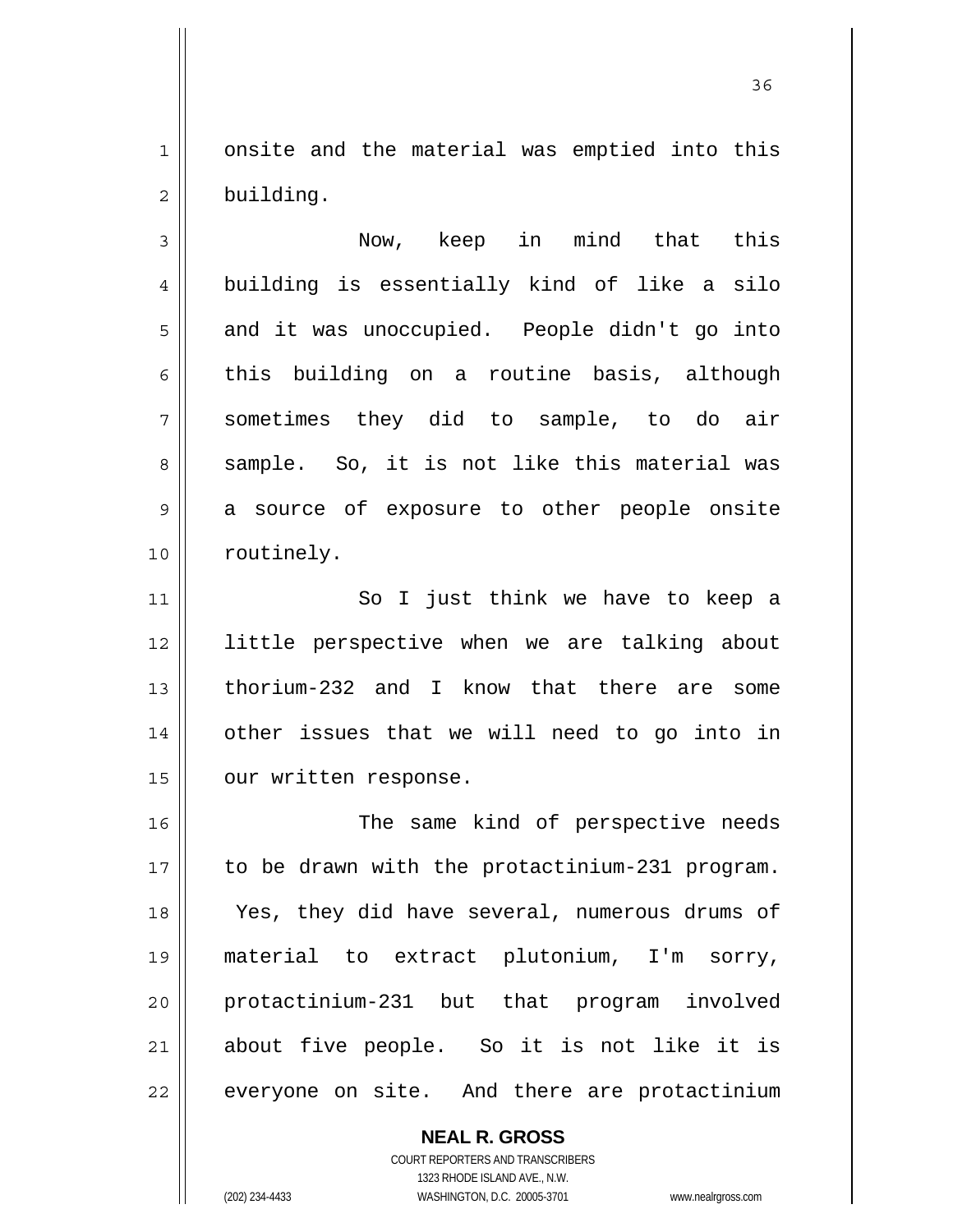bioassay results but it wasn't as if that protactinium was in isolation. At the beginning, it was in residues in very, very low concentrations. So, yes, we did use surrogate or Mound did use surrogate radionuclides.

7 8 9 10 11 12 13 14 15 16 Now, you mentioned that you have to know the age and material and several other factors of biokinetics. But the bottom line is if you are working with a drum of material that contains numerous radionuclides and you sample for the most prevalent radionuclide and you don't get a positive result, that indicates to you that an uptake didn't happen. So that is, I think, the approach that Mound took.

17 18 19 20 And it is kind of difficult to see how they would have selectively got exposed to the trace element without being exposed to the major radionuclide in the matrix.

21 22 Now, you mentioned chronic versus acute and some uncertainties that that brings

> **NEAL R. GROSS** COURT REPORTERS AND TRANSCRIBERS 1323 RHODE ISLAND AVE., N.W. (202) 234-4433 WASHINGTON, D.C. 20005-3701 www.nealrgross.com

1

2

3

4

5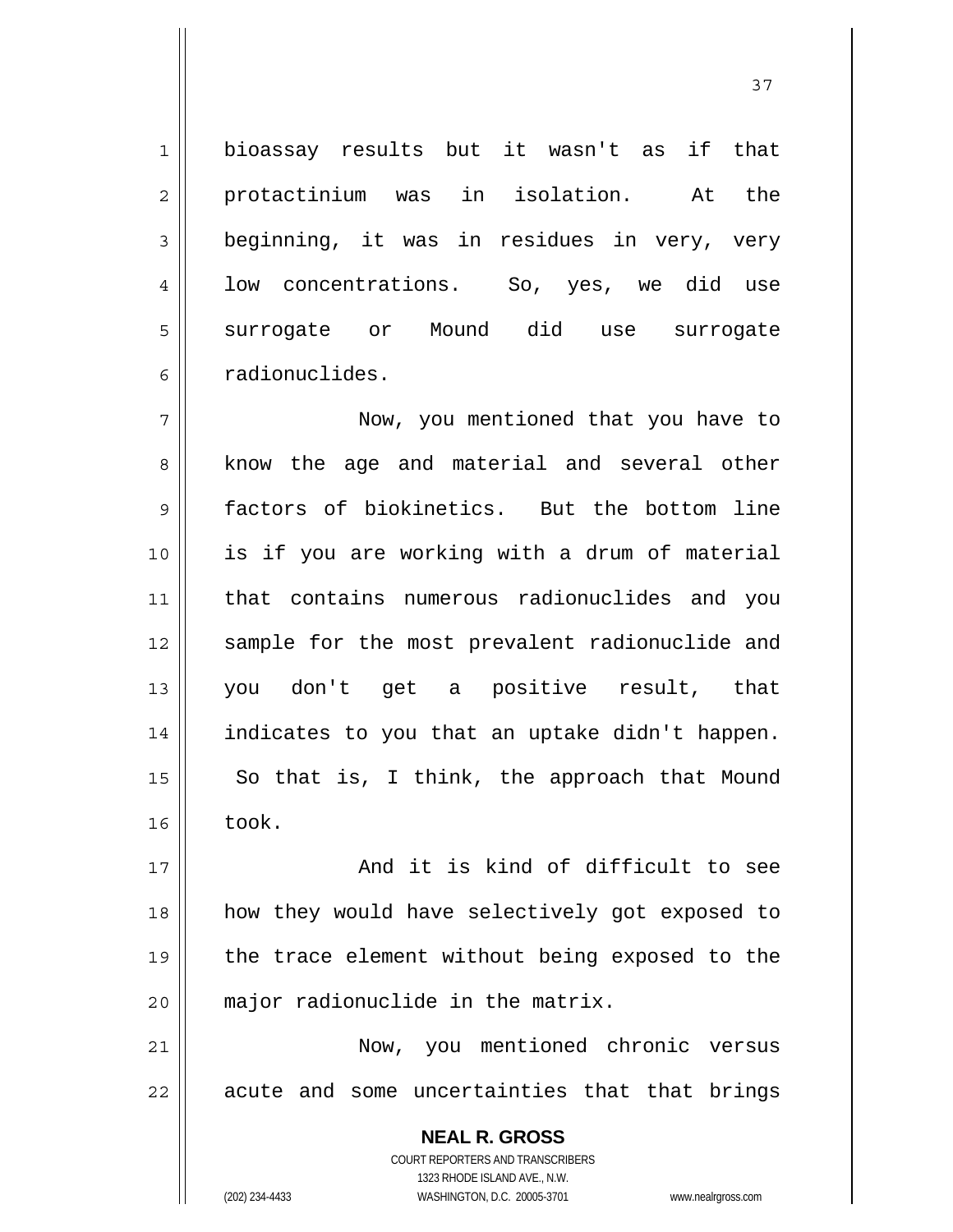| $\mathbf 1$ | in. This is a -- do you want to jump in now?                            |
|-------------|-------------------------------------------------------------------------|
| 2           | MR. STEWART: This is something                                          |
| 3           | that we evaluate on a case-by-case basis. We                            |
| 4           | look at bioassay data and try to determine                              |
| 5           | whether what we have got is chronic or acute.                           |
| 6           | When we don't know, which is often, we will                             |
| 7           | simply assume the one that generates the                                |
| 8           | highest dose. And that is the approach that                             |
| 9           | we take to every single case. Very rarely                               |
| 10          | will we say, aha, I have a result here. It is                           |
| 11          | an acute intake.                                                        |
| 12          | And if you have enough data, you                                        |
| 13          | can isolate that. You can go back and say                               |
| 14          | well, chronic intake results in a very large                            |
| 15          | dose, which I can't use that much dose. It is                           |
| 16          | too claimant-favorable but I have enough data                           |
| 17          | to isolate this. I have got incident data. I                            |
| 18          | have got repeat bioassays, follow-up                                    |
| 19          | bioassays, whatever I do, whatever I have got                           |
| 20          | to generate an accurate dose.                                           |
| 21          | But as I say, it is very seldom                                         |
| 22          | that we do that because as we all know here,                            |
|             |                                                                         |
|             | <b>NEAL R. GROSS</b>                                                    |
|             | <b>COURT REPORTERS AND TRANSCRIBERS</b><br>1323 RHODE ISLAND AVE., N.W. |
|             | (202) 234-4433<br>WASHINGTON, D.C. 20005-3701<br>www.nealrgross.com     |

<u>38</u>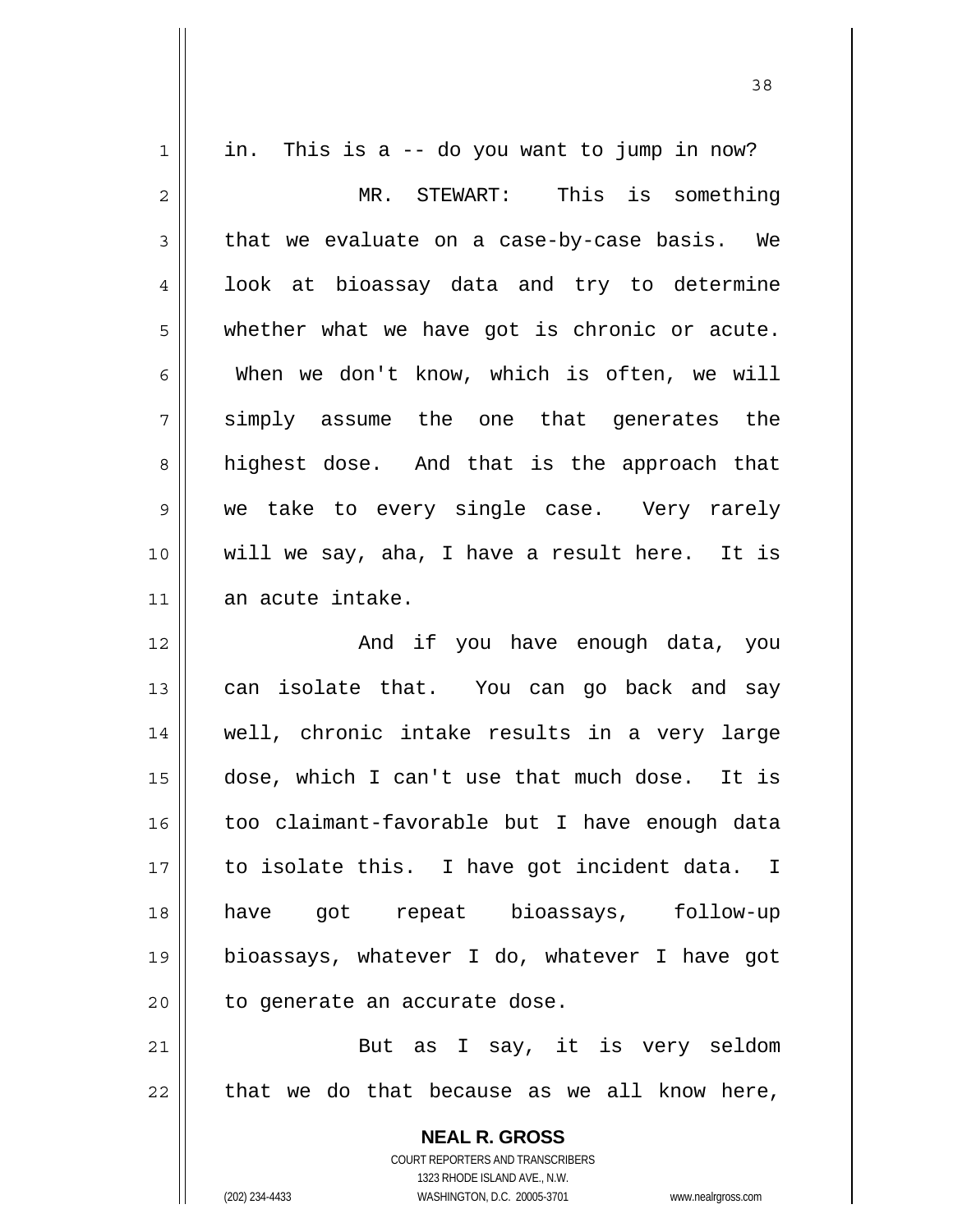**NEAL R. GROSS** 1 2 3 4 5 6 7 8 9 10 11 12 13 14 15 16 17 18 19 20 21 22 the vast majority of claims fall into the easily compensable or the easily noncompensable range. I don't have to generate an accurate dose estimate. I just have to be right. Is it greater than 50 percent or less than 50 percent. So, if I have a guy that has got tons of plutonium intakes and lung cancer, I will assume a single acute intake on this one day, I will come up near the data point on the graph and drop down below it. I will have a number of data points above the line that I draw, the excretion curve. But that dose is sufficient, in and of itself to determine whether that case is compensable. So, I am done. I don't need to generate an accurate dose. I have established that it's obvious this guy's dose is going to result in compensability. On the other side of it, I may have a number of data points that I could plot very accurately. But if everything I do is not

> COURT REPORTERS AND TRANSCRIBERS 1323 RHODE ISLAND AVE., N.W.

(202) 234-4433 WASHINGTON, D.C. 20005-3701 www.nealrgross.com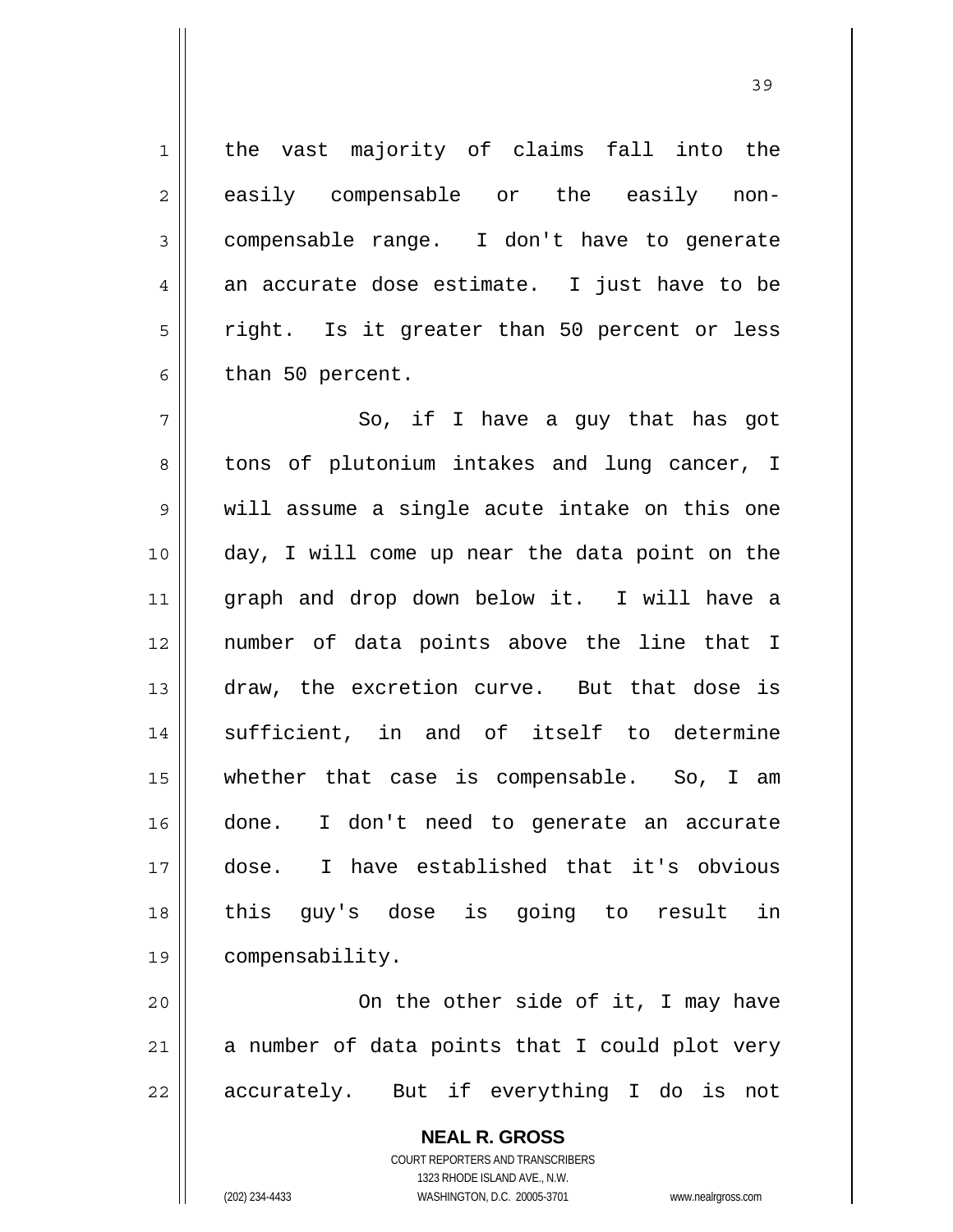1 2 3 4 5 6 7 8 9 10 11 12 13 14 15 16 17 18 19 20 21 22 going to make this case compensable, I will simply pick the highest one, generate a line that sails over every data point, generates a very large dose, and yet is not compensable. So that again, is not an accurate dose estimate but it is sufficient to show whether it is compensable or not. DR. ULSH: Well, this is not a Mound-specific issue. We use this strategy in every dose reconstruction we do. MR. STEWART: Correct. DR. ULSH: So, I don't know why this is being brought up as an SEC issue for Mound when this is an accepted methodology. MR. FITZGERALD: Well, let me step back. Again, the ER, I think, didn't focus on the reliability or assay question other than making a statement that there was sufficient data, there was sufficient process information and, you know, made those statements. And certainly, the Work Group, if not the Board obviously has the responsibility of probing

40

**NEAL R. GROSS** COURT REPORTERS AND TRANSCRIBERS 1323 RHODE ISLAND AVE., N.W. (202) 234-4433 WASHINGTON, D.C. 20005-3701 www.nealrgross.com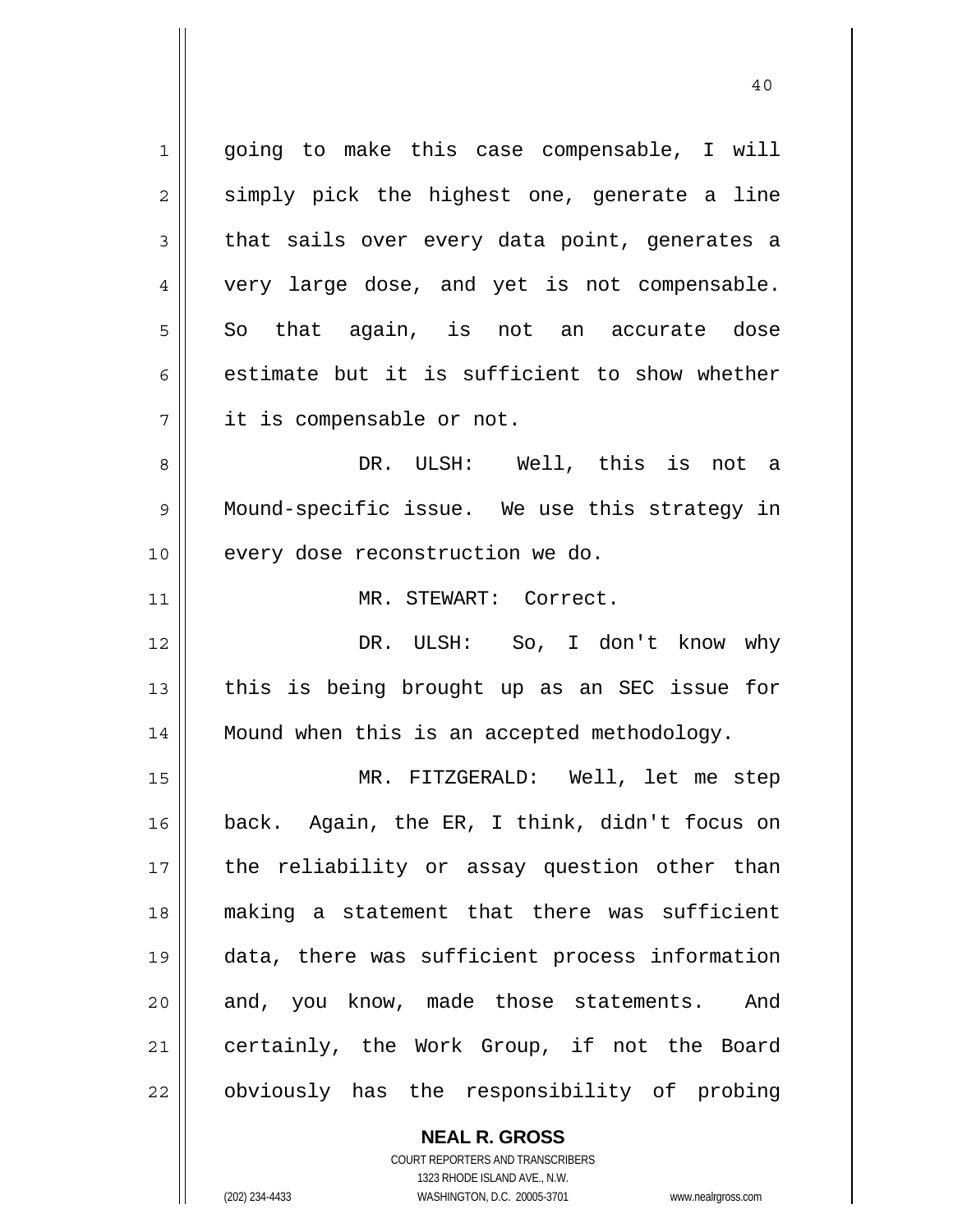| $\mathbf 1$ | the reliability. So what we are saying is                |
|-------------|----------------------------------------------------------|
| 2           | that we, in the process of looking at this               |
| 3           | question of reliability, posed the questions             |
| 4           | of, you know, and this is particularly on the            |
| 5           | other nuclides, and clearly we looked at the             |
| 6           | mainstream and felt that you know, during the            |
| 7           | history of the operations, the mainstream                |
| 8           | nuclides, plutonium, what have you, did have             |
| $\mathsf 9$ | in fact an established bioassay method and we            |
| 10          | found the documentation, we felt that it was             |
| 11          | certainly evidence of accuracy.                          |
| 12          | On the other nuclides, and granted,                      |
| 13          | I think your point was, five workers here, ten           |
| 14          | workers here, these were relatively small                |
| 15          | operations. These were secondary operations              |
| 16          | made at the plant. We were less clear because            |
| 17          | ER didn't treat those subjects. Less clear               |
| 18          | what the strategy of dose reconstruction would           |
| 19          | be.                                                      |
| 20          | And again, this is the going                             |
| 21          | through and looking at the balance of the                |
| 22          | plant in terms of the nuclides saying, it is             |
|             | <b>NEAL R. GROSS</b><br>COURT REPORTERS AND TRANSCRIBERS |

1323 RHODE ISLAND AVE., N.W.

 $\prod$ 

(202) 234-4433 WASHINGTON, D.C. 20005-3701 www.nealrgross.com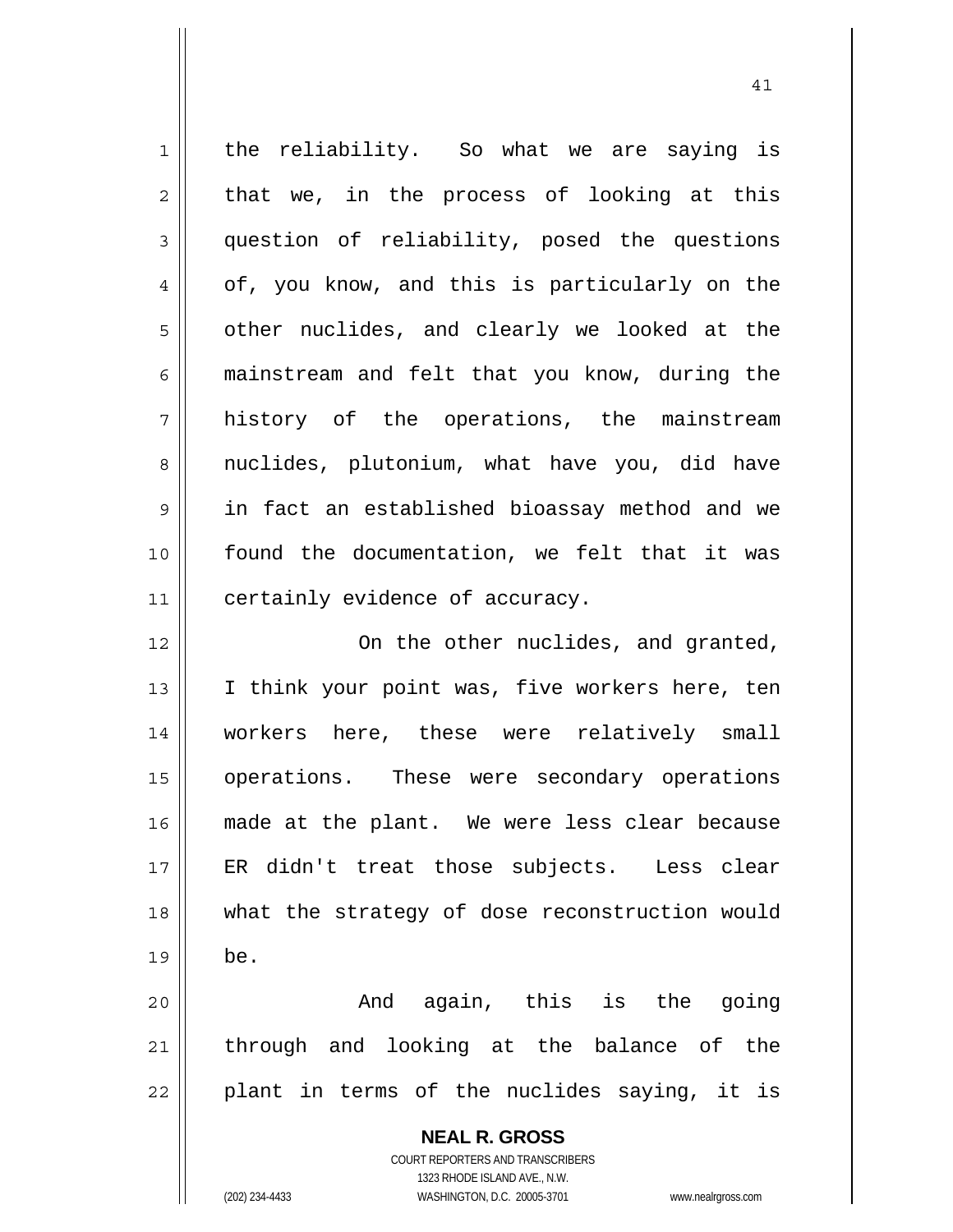1 2 3 4 5 6 7 8 9 10 11 12 13 14 15 16 17 18 19 20 21 22 not treated specifically in the ER. We do have questions. We are concerned, in some cases, because it is not obvious to us what the reliability of the dosimetry is for each of these. And we posed these in a very short form, I think, last year, and tried to be a little more elaborate this time. So, you know, this to me is just simply clarifying since the ER did not address these specifically but made a broader statement what the stance is, how dose reconstruction would be done. In some cases, I think you are saying that it would be addressed in the dose reconstruction procedures. In other cases, you have, I think you stated this before, Brant, that there is mitigating issues relative to the number of workers involved, as well as some of the techniques applied. That is what we want to clarify. We have to walk through this but I think these are the questions that came up. So that is the context of why these were

> **NEAL R. GROSS** COURT REPORTERS AND TRANSCRIBERS 1323 RHODE ISLAND AVE., N.W.

(202) 234-4433 WASHINGTON, D.C. 20005-3701 www.nealrgross.com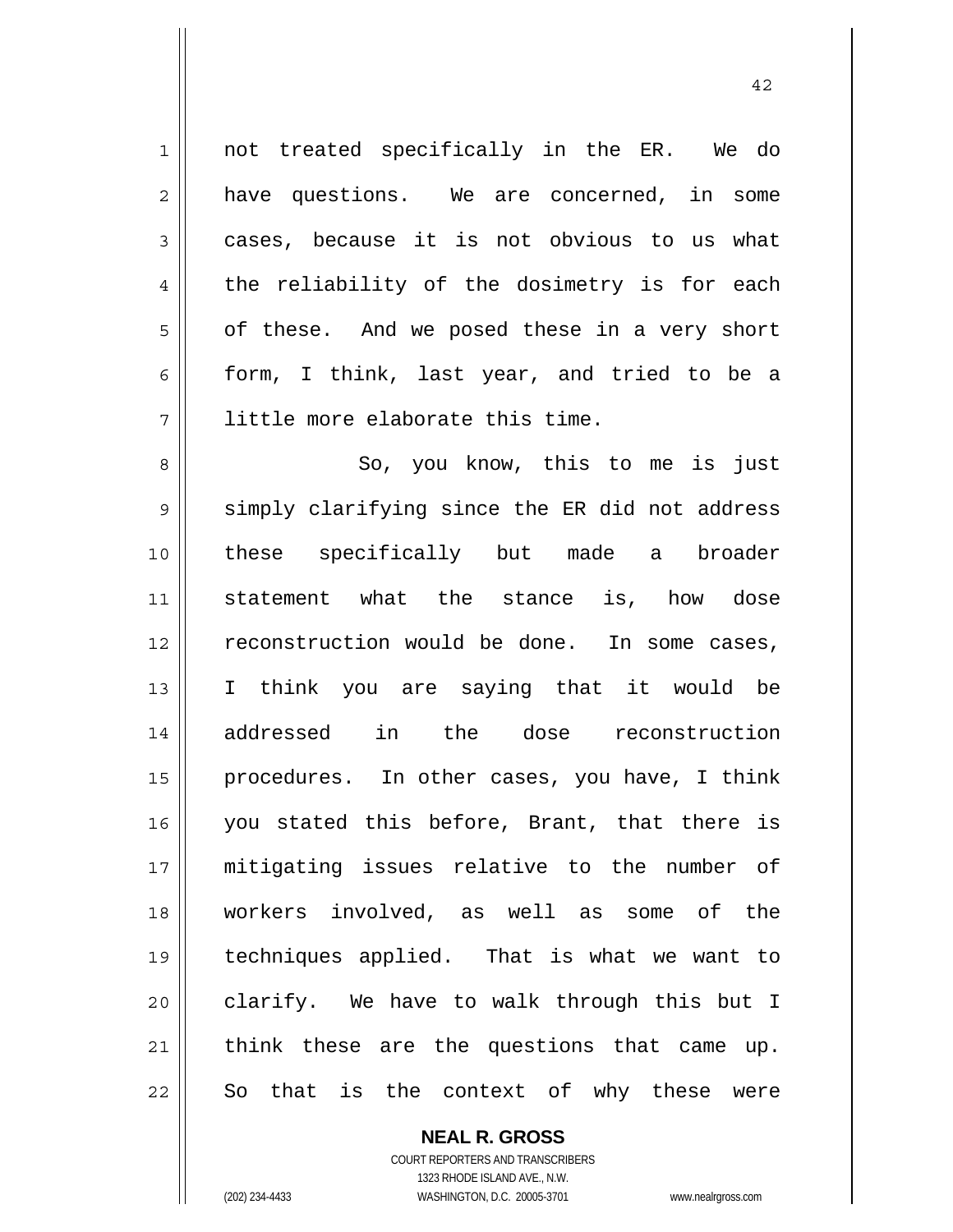| $\mathbf 1$    | raised. You know, I don't think we are                              |
|----------------|---------------------------------------------------------------------|
| $\overline{2}$ | presuming that we found this huge gap that we                       |
| 3              | are saying that the ER didn't go into these                         |
| 4              | other specific other nuclides in the detail                         |
| 5              | that would give us confidence that the                              |
| 6              | reliability has been addressed. And that, I                         |
| 7              | think is the responsibility of the Board to                         |
| 8              | ask those questions.                                                |
| 9              | DR. ULSH: Okay, I understand --                                     |
| 10             | DR. MAURO: John Mauro. I would                                      |
| 11             | like to add a comment. You know, I have                             |
| 12             | reviewed these six white papers and I                               |
| 13             | understand the response you provided, the                           |
| 14             | fundamental concept of your strategy<br>for                         |
| 15             | bounding dose reconstructions. It is<br>not                         |
| 16             | intended, necessarily, to be an accurate but                        |
| 17             | to make sure a good decision could be made                          |
| 18             | regarding compensation.                                             |
| 19             | But you know, when I reviewed these                                 |
| 20             | issues, the ones that were just summarized by                       |
| 21             | Bob Bistline, it seems that there seems to be                       |
| 22             | certain radionuclides that you are going to                         |
|                | <b>NEAL R. GROSS</b>                                                |
|                | COURT REPORTERS AND TRANSCRIBERS                                    |
|                | 1323 RHODE ISLAND AVE., N.W.                                        |
|                | (202) 234-4433<br>WASHINGTON, D.C. 20005-3701<br>www.nealrgross.com |

43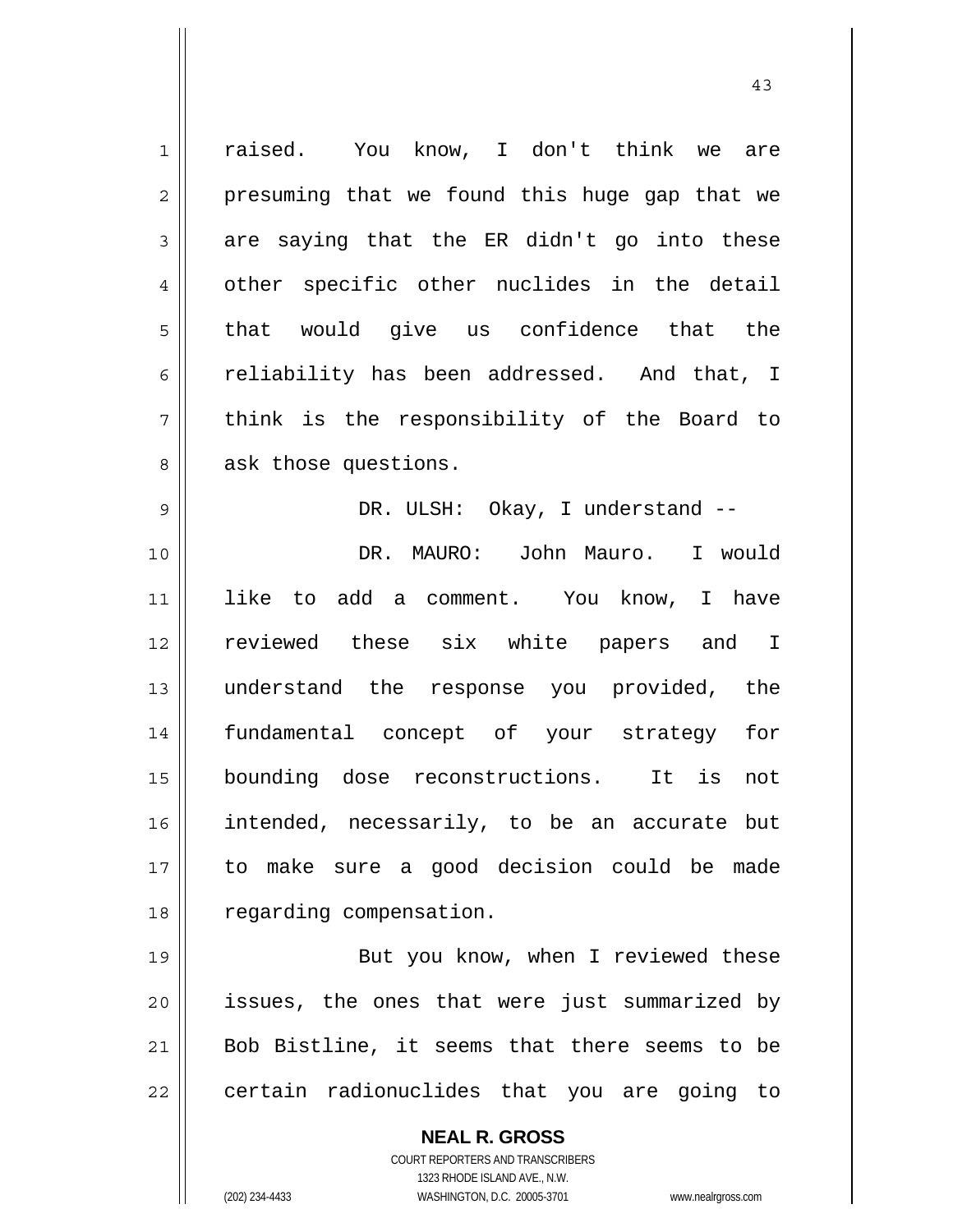have a difficult time placing a plausible upper bound on, for the reasons described. And it is not apparent to me that you do have a good method for placing a plausible upper bound, in light of the limitations that were identified by Bob.

7 8 9 10 11 12 13 14 15 16 17 18 19 20 21 22 Maybe we could talk a little bit about, as was mentioned earlier, we went over so much material, starting with the gross alpha work and then proceeding on through all these other isotopes. And unfortunately, I think we gave an overview of really all these internal dosimetry issues. And it would be a pretty good idea, I think, let's go; we have got two days and if you agree, let's go to the issues one-by-one, perhaps starting with the gross alpha analysis and how, with the gross alpha analysis and the uncertainties regarding the biokinetics, chemical form, and recovery of radiochemistry. When you do the bioassay for urine, how are you going to place a plausible upper bound when you don't know

> **NEAL R. GROSS** COURT REPORTERS AND TRANSCRIBERS 1323 RHODE ISLAND AVE., N.W. (202) 234-4433 WASHINGTON, D.C. 20005-3701 www.nealrgross.com

1

2

3

4

5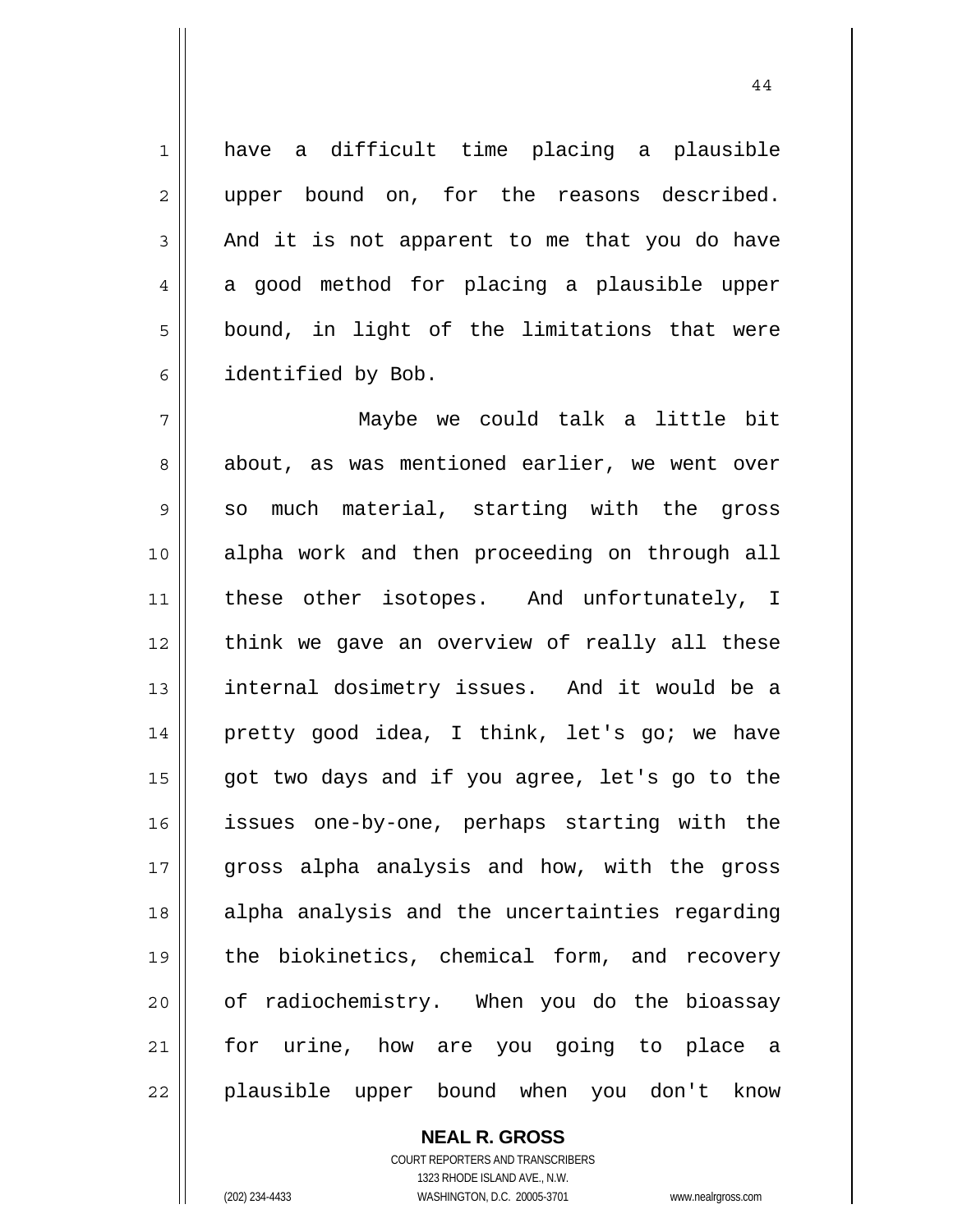| $\mathbf 1$    | which radionuclide chemical form and perhaps   |
|----------------|------------------------------------------------|
| $\overline{c}$ | the, I guess, recovery efficiency is. You      |
| 3              | know, I would like to hear a little bit about  |
| 4              | -- that would be one example of one particular |
| 5              | issue that if there is a way to place a        |
| 6              | plausible upper bound, given these             |
| 7              | circumstances, I would like to<br>hear         |
| 8              | conceptually a little bit about how you are    |
| 9              | looking at it or would you rather wait until   |
| 10             | you have a chance to prepare your formal       |
| 11             | write-up?                                      |
| 12             | CHAIR BEACH: John, this is Josie.              |
|                |                                                |
| 13             | And while we do have two days, we do have a    |
| 14             | very full schedule. So we are going to give    |
| 15             | them an opportunity to respond to your         |
| 16             | question but I believe Kathy wanted to add     |
| 17             | something before we do that.                   |
| 18             | MS. ROBERTSON-DeMERS: Let me ask               |
| 19             | you a more basic question. You have got        |
| 20             | somebody who is exposed to multiple            |
| 21             | radionuclides at Mound. Can you walk me        |

45

COURT REPORTERS AND TRANSCRIBERS 1323 RHODE ISLAND AVE., N.W.

**NEAL R. GROSS**

(202) 234-4433 WASHINGTON, D.C. 20005-3701 www.nealrgross.com

 $\mathsf{II}$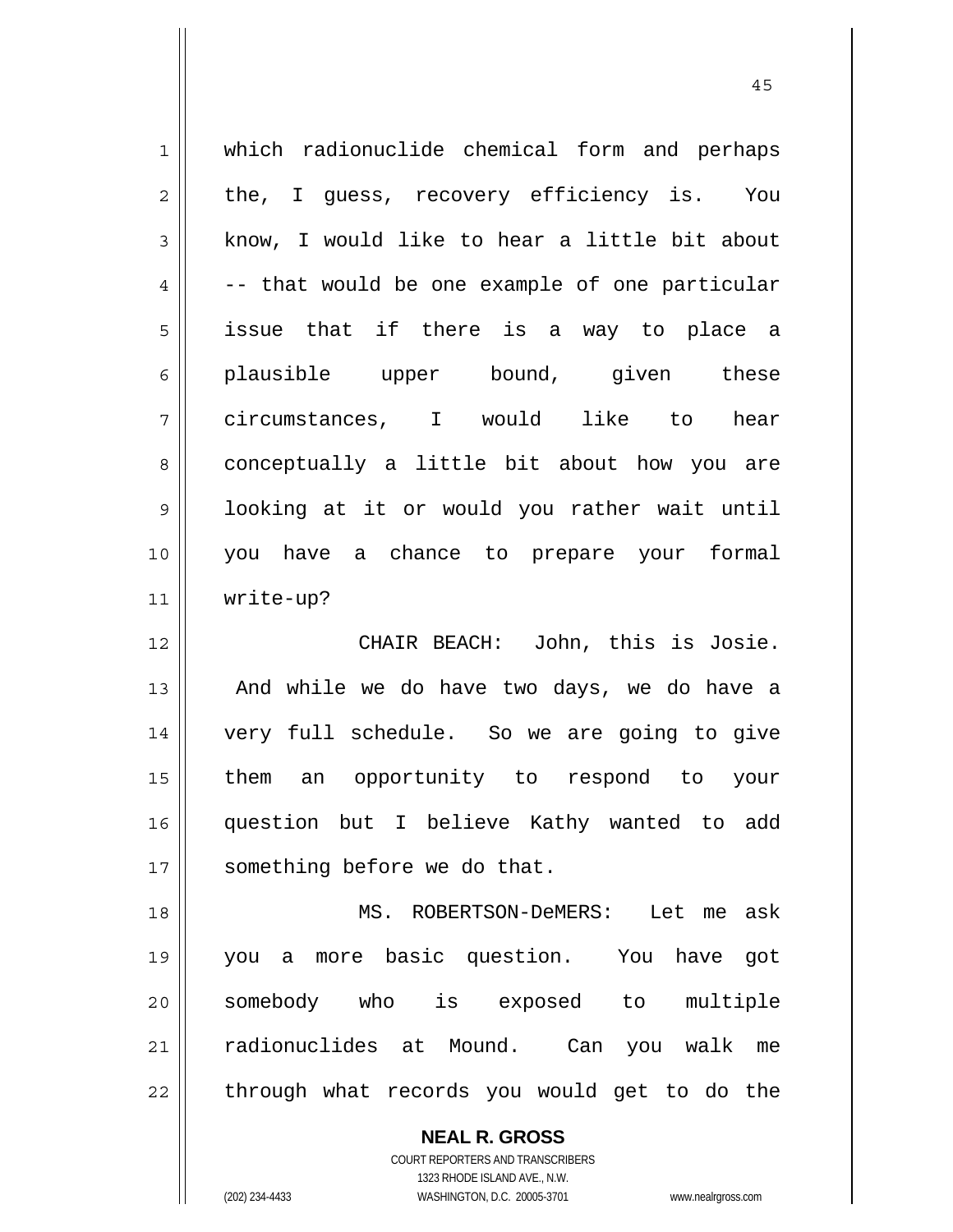1

dose reconstruction and how you do it?

**NEAL R. GROSS** COURT REPORTERS AND TRANSCRIBERS 2 3 4 5 6 7 8 9 10 11 12 13 14 15 16 17 18 19 20 21 22 MR. STEWART: It is always difficult to do that in the abstract. What records do we look at? Right now, the technical basis document doesn't drive us to drill down to this level of detail, and that needs to be revised. So, right now, we don't have that process. We will see records for Pu-238. And we typically accept them at face value at this point. Some of the older records will be listed as thorium, radium, actinium, in some cases, protactinium. We do have some procerium, some proamericium. But we will have those -- when those are present in the record, they are evaluated. MS. ROBERTSON-DeMERS: Let me clarify here. MR. STEWART: Could you speak up just a little bit, Kathy? I am sort of hard of hearing. MS. ROBERTSON-DeMERS: Are you

> 1323 RHODE ISLAND AVE., N.W. (202) 234-4433 WASHINGTON, D.C. 20005-3701 www.nealrgross.com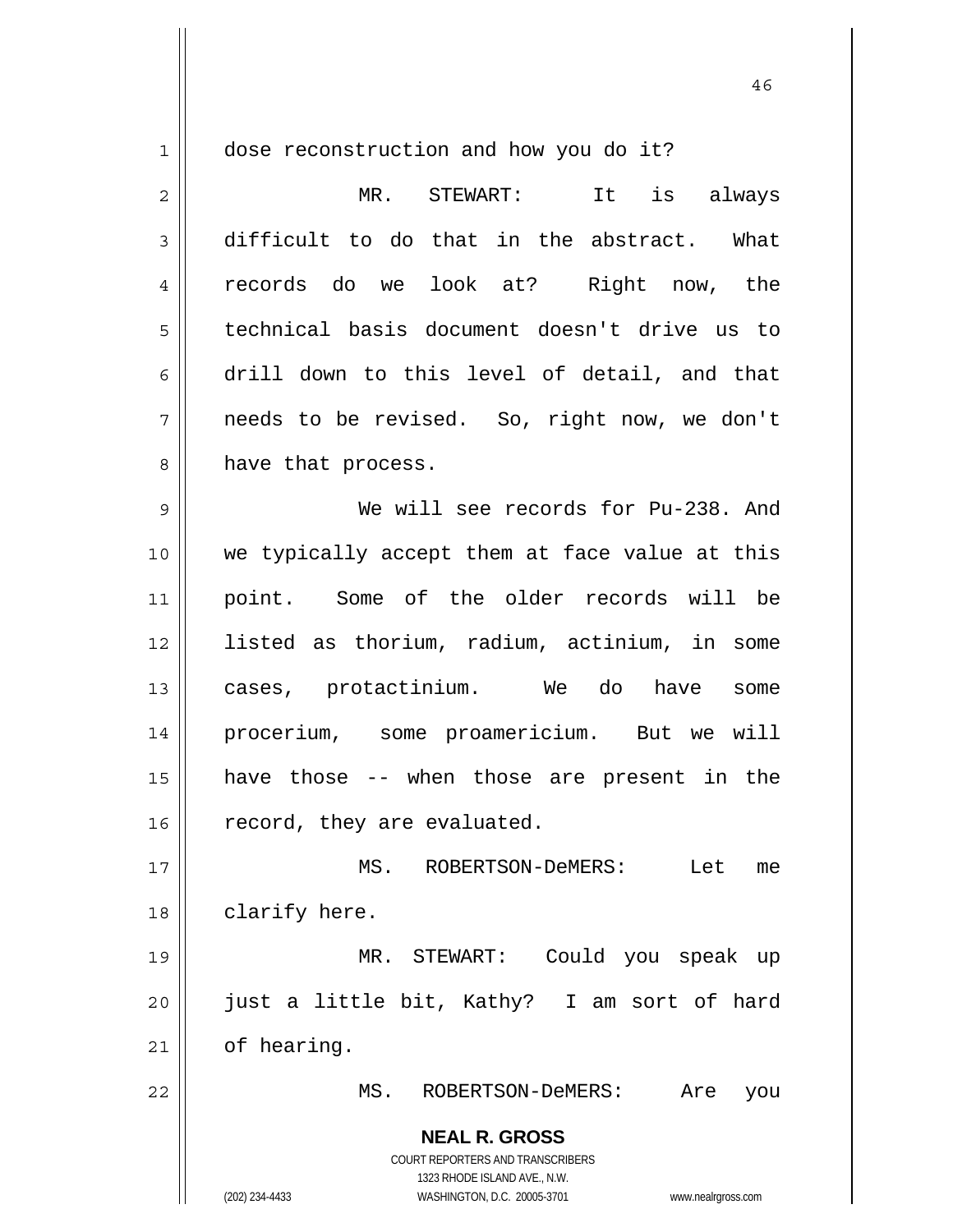**NEAL R. GROSS** COURT REPORTERS AND TRANSCRIBERS 1323 RHODE ISLAND AVE., N.W. (202) 234-4433 WASHINGTON, D.C. 20005-3701 www.nealrgross.com 1 2 3 4 5 6 7 8 9 10 11 12 13 14 15 16 17 18 19 20 21 22 looking at just the individual employee folder for data or are you going out to the MESH database and collecting that data? Are you going to the MJW tables and collecting that data? MR. STEWART: The very simple answer is we look at the employee data files because that is what we are given. That is the standard approach as far as dose reconstruction. DR. ULSH: I would assume they give you a MESH. MR. STEWART: Yes, MESH is part of that record, Kathy. MS. ROBERTSON-DeMERS: You mean the printouts? MR. STEWART: Say again, please? MS. ROBERTSON-DeMERS: You mean there are printouts of the MESH data in the files. MR. STEWART: That is correct. MS. ROBERTSON-DeMERS: Okay and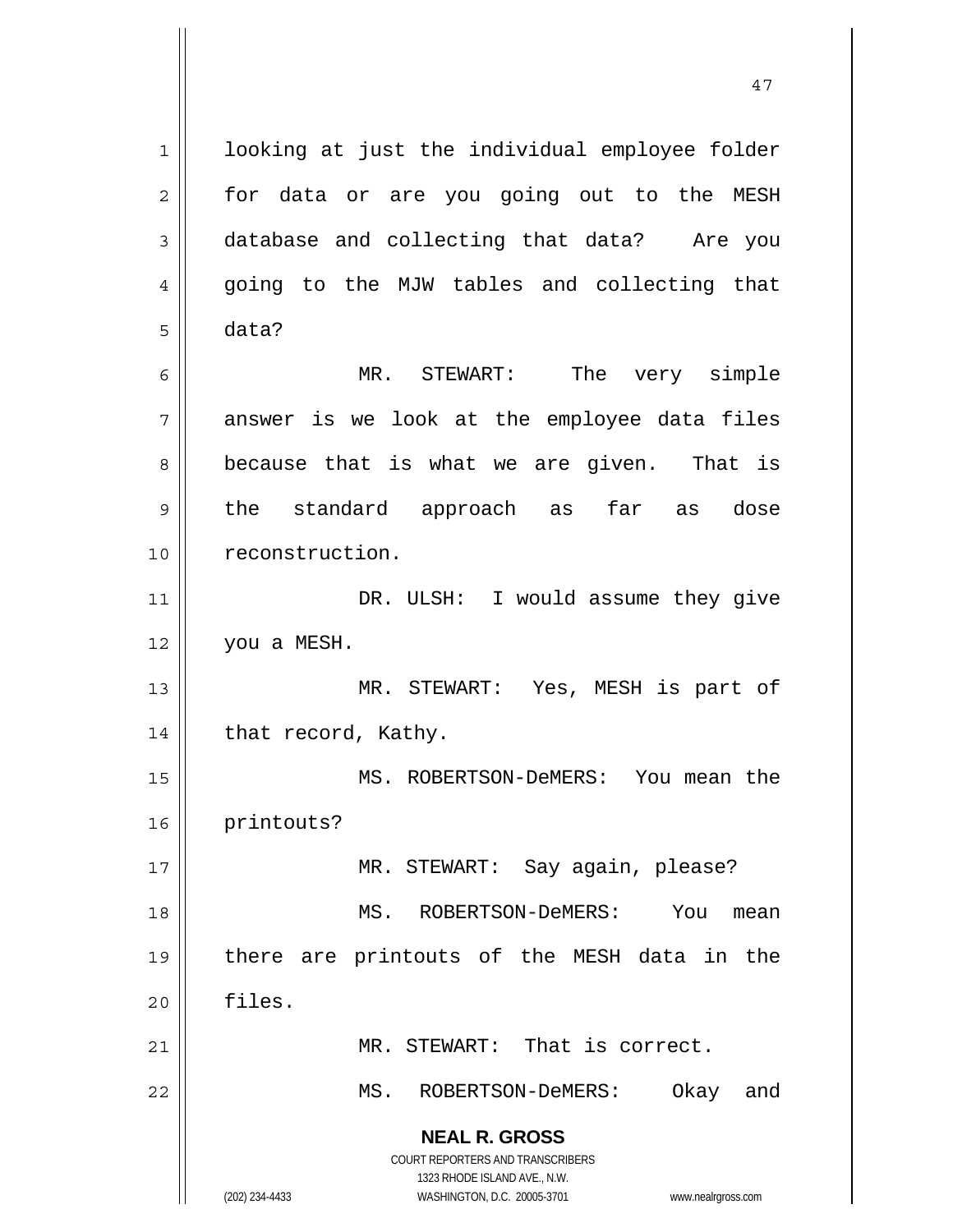1 2 3 4 5 6 7 8 9 10 11 12 13 14 15 then you find, for example, that somebody has been working at Mound from 1959 to 1994, for example, and they have been exposed to, potentially exposed to uranium, thorium, radium, actinium, fission products, plutonium. How do you go about assigning the -- MR. STEWART: Well the simple answer is, we don't find that. Other radionuclides are a problem at other sites as well. And what you have got is very small programs worked on by very few people. Most of the people walking around at Mound were exposed to polonium or Pu-238. And that is what is in their records. DR. ULSH: But in terms of gross

48

16 17 18 19 20 21 22 alpha, if we have knowledge that they might have been exposed to some of these other alpha-emitting radionuclides, those would be in the mix for dose reconstruction in terms of -- I mean, if there is a potential for them to be exposed to say, uranium, then we would consider that.

> **NEAL R. GROSS** COURT REPORTERS AND TRANSCRIBERS

> > 1323 RHODE ISLAND AVE., N.W.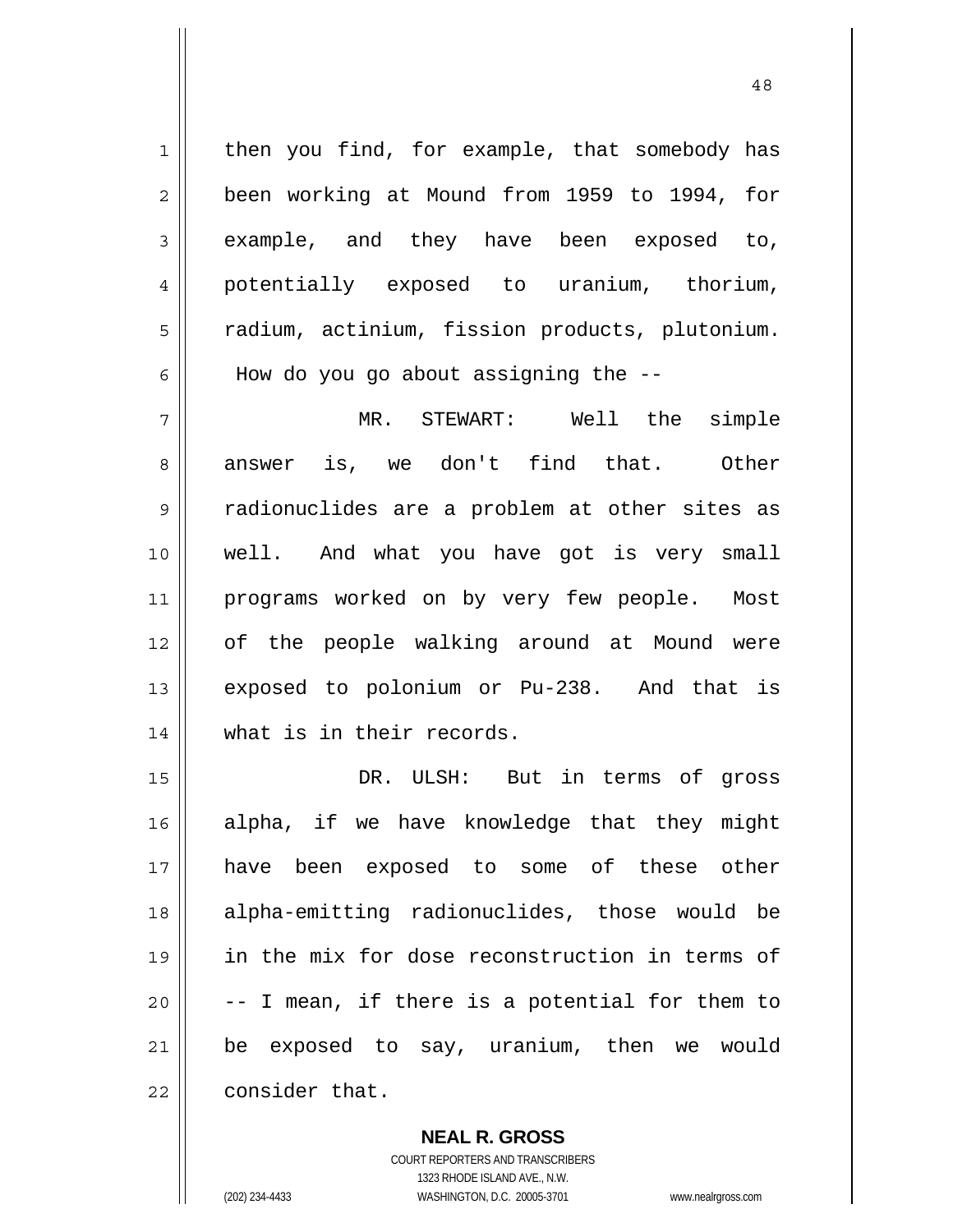**NEAL R. GROSS** COURT REPORTERS AND TRANSCRIBERS 1 2 3 4 5 6 7 8 9 10 11 12 13 14 15 16 17 18 19 20 21 22 But by and large, like Don said, these programs were extremely small. So, if you have a gross alpha result and followed by lots of plutonium-238 results, chances are, it is plutonium-238, if there is anything in the gross alpha. MR. STEWART: Right. The dose reconstructor doesn't go into a dose reconstruction with a preconceived idea of the radionuclides he is going to or he is going to assign. They look at the data in the case. They look at what the claimant may have said about what the person was exposed to and then they go from there. So, I mean, you could find that and I have found that in the past. I had a gentlemen who had a lot of polonium bioassay, routine polonium bioassay and in fact, his work was on polonium research. But he also had a couple of other samples thrown in there. So, those were evaluated as well. You typically don't get that. You

49

1323 RHODE ISLAND AVE., N.W.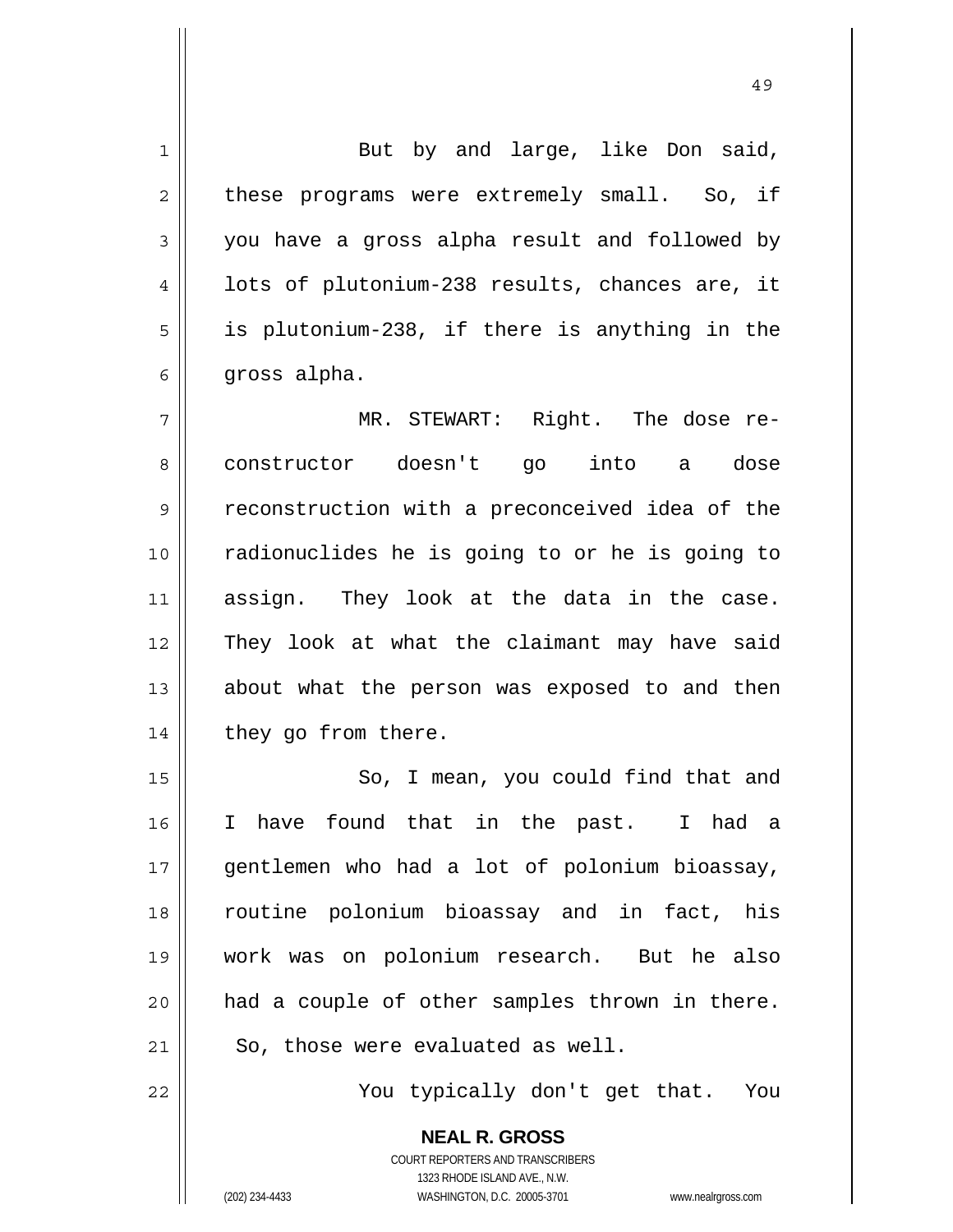**NEAL R. GROSS** COURT REPORTERS AND TRANSCRIBERS 1 2 3 4 5 6 7 8 9 10 11 12 13 14 15 16 17 18 19 20 21 22 know, you have to remember that the cases we are looking at are a small fraction of Mound employees. And I don't know what the numbers are. Several hundred Mound claims. There must have been tens of thousands of Mound workers by this point. So all the dose reconstructor is going to evaluate is the data for that specific case. DR. ULSH: Well and another thing to consider is that not in every case, certainly, and not for every particular organ in the body but in most cases, plutonium-238 is going to be the claimant-favorable choice. MS. ROBERTSON-DeMERS: Well, I guess that is what I am asking. If you have got multiple, if you have found that somebody has potentially been exposed to multiple alpha-emitters for example, how are you going to assign? DR. ULSH: We are going to take the most claimant-favorable choice, just like we

50

1323 RHODE ISLAND AVE., N.W.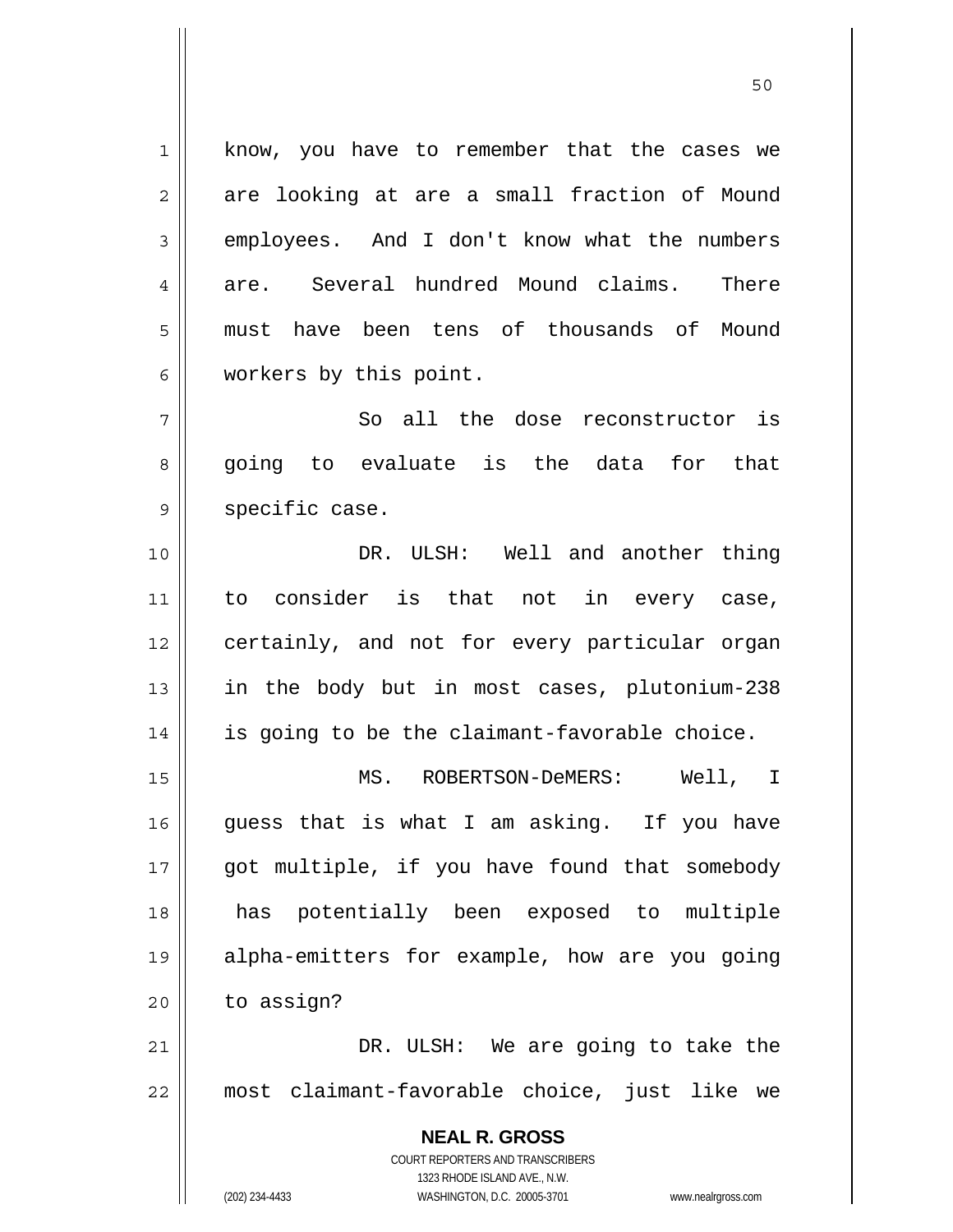1 do everywhere else.

2 3 4 5 6 7 8 9 10 11 12 13 14 15 16 17 18 19 20 21 22 MS. ROBERTSON-DeMERS: And you are going to take the most claimant-favorable radionuclide recording. DR. ULSH: Of course. That is what we do everywhere. MS. ROBERTSON-DeMERS: And assume that say a plutonium-238 value that is given is actually thorium, for example, if that is the most conservative. DR. ULSH: If it is reasonable to assume, keep in mind, say for instance the thorium, the example that you used, we knew who was involved in the thorium program. We have thorium bioassay results. Now, you may not like what the thorium bioassay results tell you but it does tell you who was involved with the thorium program. So if we, let's say, we have someone, one of these, let's just pick a number, 20 people who are involved in the thorium program and their claim comes in for dose reconstruction and they have a gross

## **NEAL R. GROSS**

COURT REPORTERS AND TRANSCRIBERS 1323 RHODE ISLAND AVE., N.W. (202) 234-4433 WASHINGTON, D.C. 20005-3701 www.nealrgross.com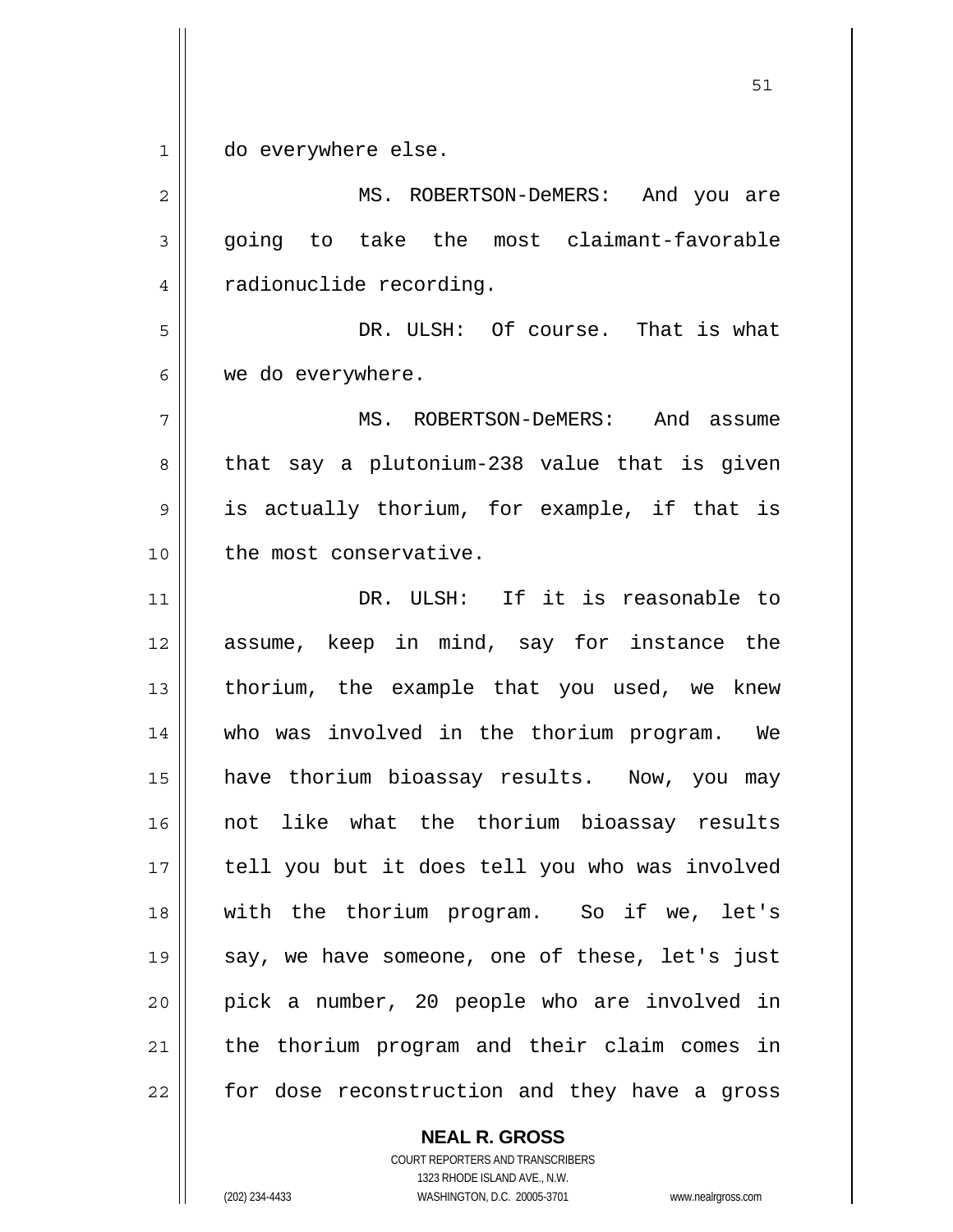1 2 3 4 5 6 alpha result, of course we are going to consider thorium as one of those possibilities. And if it is the most claimant-favorable choice, say it is a bone cancer, of course, that would be in the mix. That would be one that we could consider.

 $52$ 

7 8 9 10 11 12 13 14 15 16 17 18 MEMBER SCHOFIELD: Okay, what if we had someone that comes in from one of the crafts who is not part of the polonium project, he is not one of those 20, but he or she comes in there to do a particular job and gets exposed or even multiple times because they have the certain expertise or they are familiar with that system there. So, they come into that area but yet you are not going to show them in that database that they were one of the polonium workers. How are you going to address those type of people?

19 20 DR. ULSH: Wait a minute. Are we talking about --

21 22 MEMBER SCHOFIELD: Okay, we are talking about, it doesn't matter, take any of

> **NEAL R. GROSS** COURT REPORTERS AND TRANSCRIBERS 1323 RHODE ISLAND AVE., N.W. (202) 234-4433 WASHINGTON, D.C. 20005-3701 www.nealrgross.com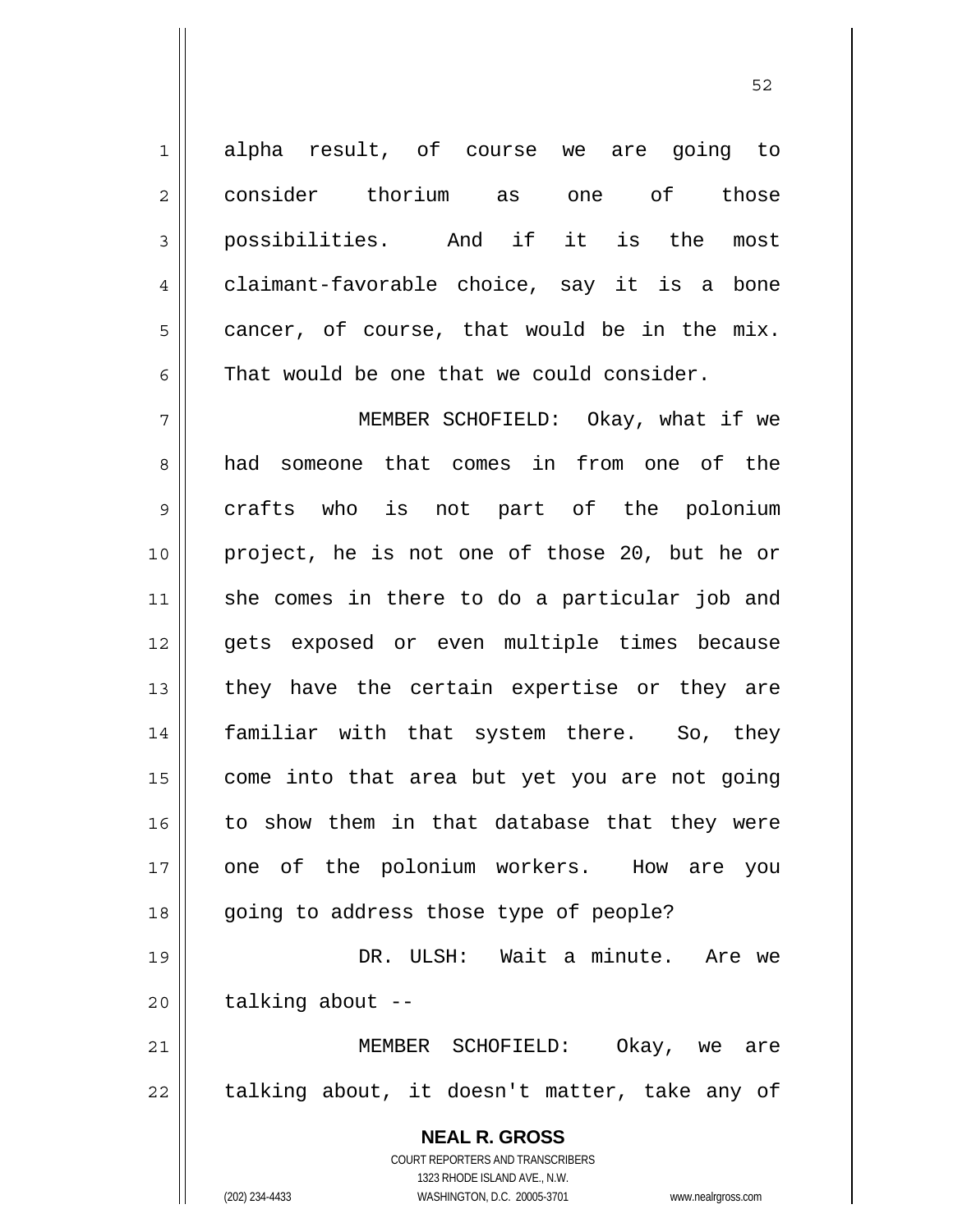**NEAL R. GROSS** COURT REPORTERS AND TRANSCRIBERS 1323 RHODE ISLAND AVE., N.W. 1 2 3 4 5 6 7 8 9 10 11 12 13 14 15 16 17 18 19 20 21 22 the -- whatever you want to pick. It doesn't matter. We are saying that you said there was like 20 people in that project, -- DR. ULSH: Thorium. MEMBER SCHOFIELD: -- thorium project. Okay. Now, you have got these craft workers, maybe fire department, maybe guards, come in there for whatever reason, doing something and getting an exposure. But when you go back and look at that database, it is not going to show that they worked with thorium. And they may not even actually have any bioassay for thorium because people making decisions said, well, they don't really work in that area. But for whatever reason, they had to go in there and do a job or they were in there when something for whatever reason. MR. STEWART: As far as the thorium re-drumming goes, those were craft people. DR. ULSH: Yes, exactly. MR. STEWART: They were riggers,

 $\sim$  53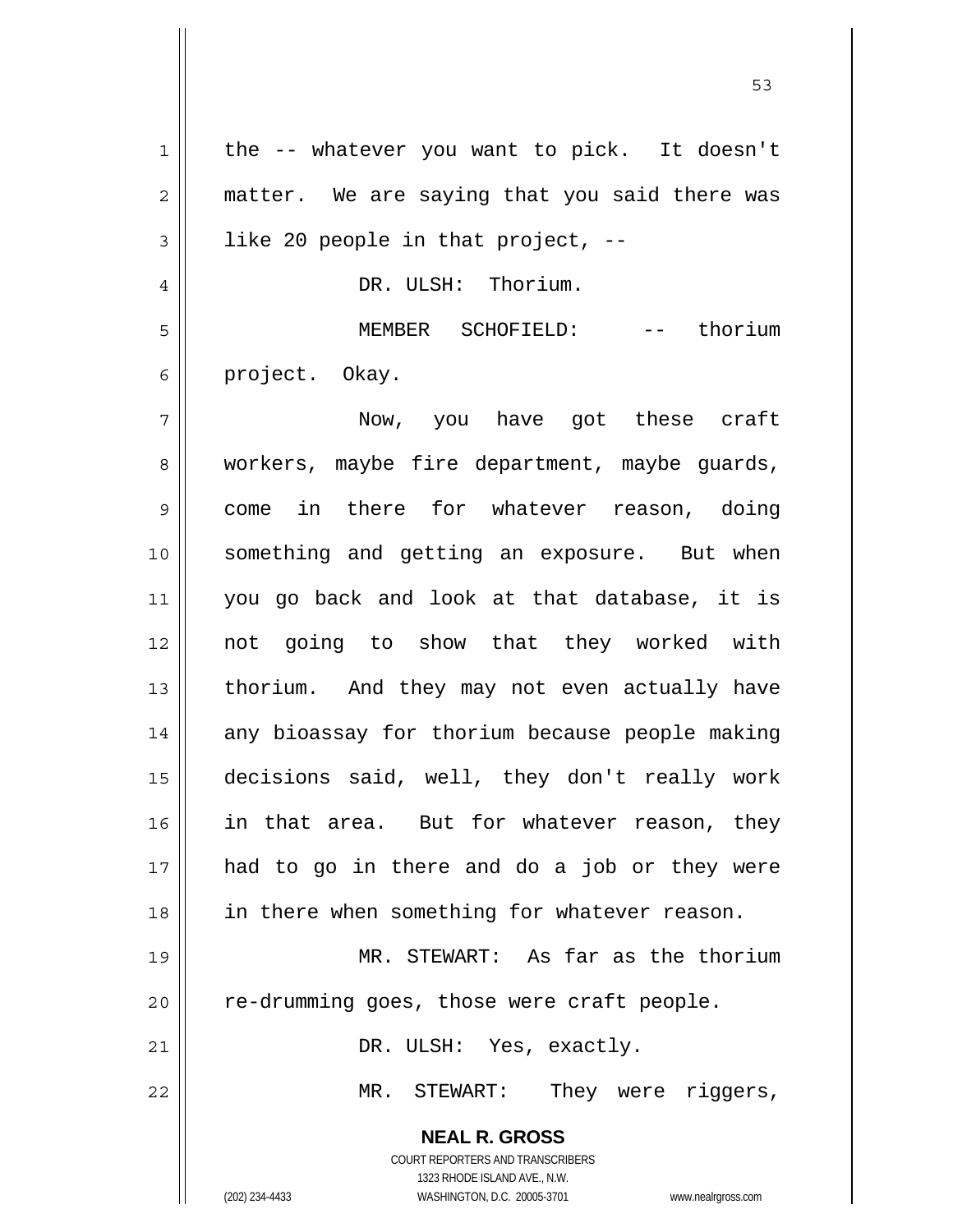laborers. They were assay by job. You know, they were doing this thorium job so they are bioassay. And I think you will find that that is generally true with Mound.

5 6 7 8 9 10 11 12 13 14 15 16 17 18 19 20 21 MEMBER CLAWSON: Well, yes, but the point that he is trying to bring up, you guys have brought up a very good point that certain people only worked on actinium or any of these low radionuclides. You are saying 10, 15, maybe five or whatever. But you have got support personnel that come in there continuously to be able to redo calibration on instrumentation, do maintenance on their work, do ventilation upgrades or anything else like that. Those people aren't going to be monitored. Because as most of the sites, and we have all seen this, have said no, they are not into this 24 hours a day. They are just bits and pieces so they don't need to be monitored for that because that is costly. So just monitor these and we can go from there.

Because you have people going

**NEAL R. GROSS** COURT REPORTERS AND TRANSCRIBERS 1323 RHODE ISLAND AVE., N.W.

22

1

2

3

4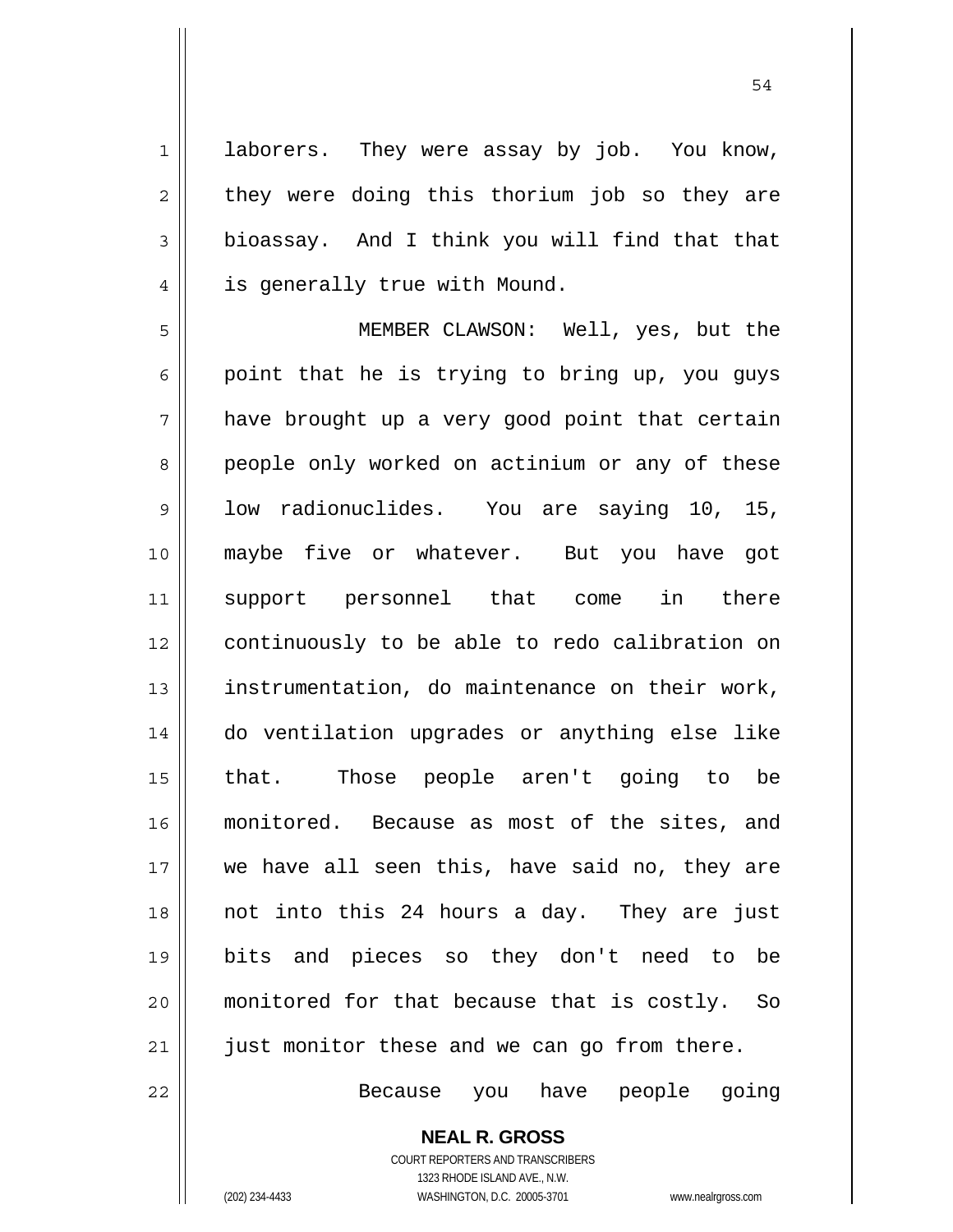**NEAL R. GROSS** 1 2 3 4 5 6 7 8 9 10 11 12 13 14 15 16 17 18 19 20 21 22 through this stuff all the time. You have all your support organizations, endless ones, that are going to be going in there but they are not monitored. MR. STEWART: Are you talking about this from a Mound-specific point of view or on a complex-wide basis? MEMBER CLAWSON: It would be a complex-wide issue. You get into this quite often. But Mound is the exact same thing as the rest of these. We have seen at so many of these sites that the decision has been made, these ten people are the scientists that are going to work with this, so we will monitor them for this. But then you have all your instrumentation people coming in, all your maintenance people, your electricians, changing out pumps. You have the broad spectrum of people going in there that are not monitored for that. DR. ULSH: But you have to consider

 $55$ 

COURT REPORTERS AND TRANSCRIBERS 1323 RHODE ISLAND AVE., N.W.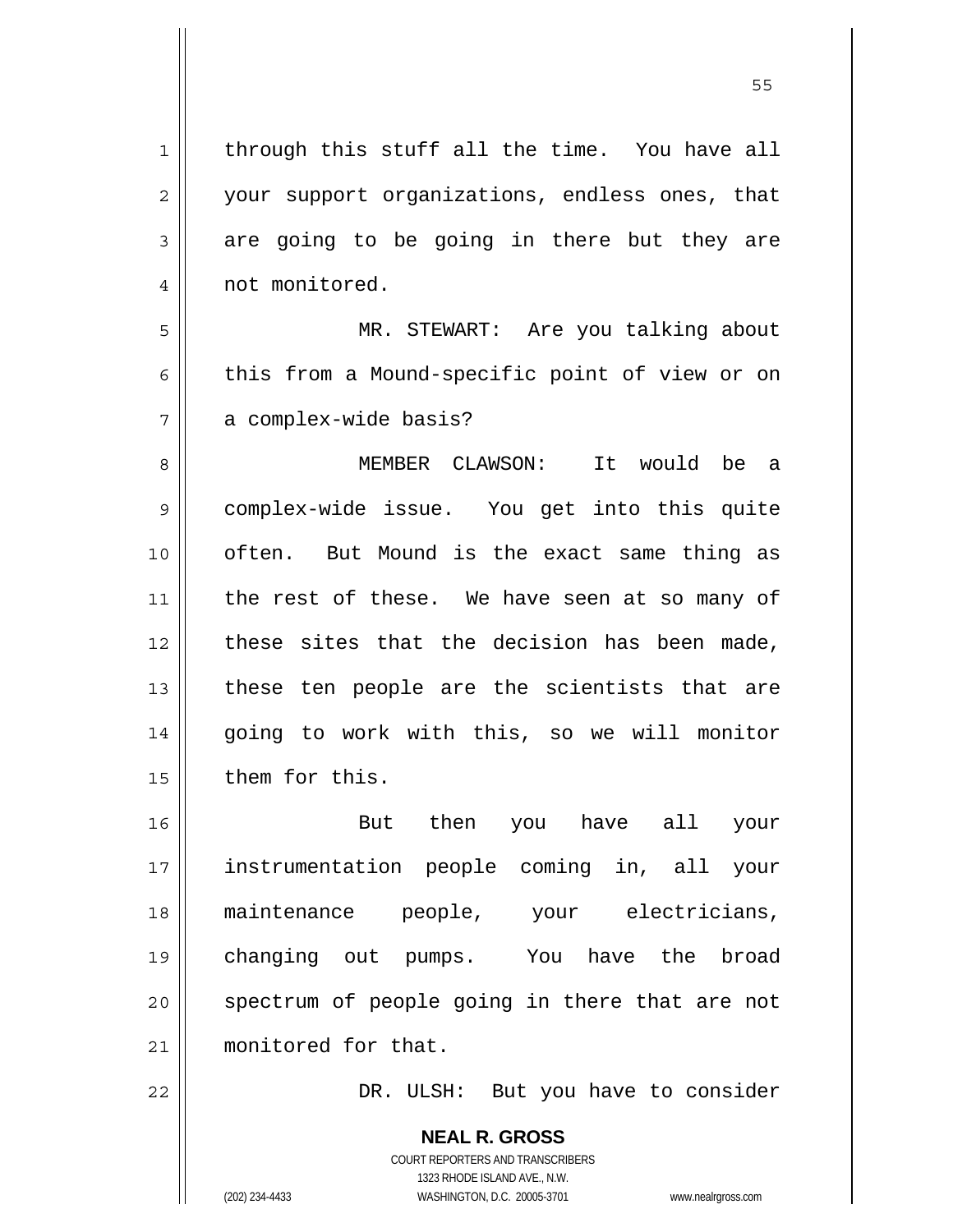1 2 3 4 5 6 7 8 9 10 11 12 13 14 15 16 17 18 19 20 21 22 the individual situation here. For instance, with the thorium program, as Don said, these were the crafts people that were monitored. I mean, that was pretty much a -- it wasn't a research program it was -- MR. STEWART: Crafts. DR. ULSH: Right. The uranium activities, again, a small number of people. But to even get into the radiation controlled area, you had to be on a bioassay program. And by and large, the primary radionuclides of interest, like Don said, polonium in the early years and then it transitioned to plutonium-238. If you went into those areas, you were on a bioassay program. Now, I just thought of a caveat to that that in the later years, in the D&D years, of course, you have a DOE regulation where only if you had the potential for 100 millirem per year. So there is a slight caveat there. But by and large, I mean, Mound was

 $56$ 

**NEAL R. GROSS** COURT REPORTERS AND TRANSCRIBERS 1323 RHODE ISLAND AVE., N.W. (202) 234-4433 WASHINGTON, D.C. 20005-3701 www.nealrgross.com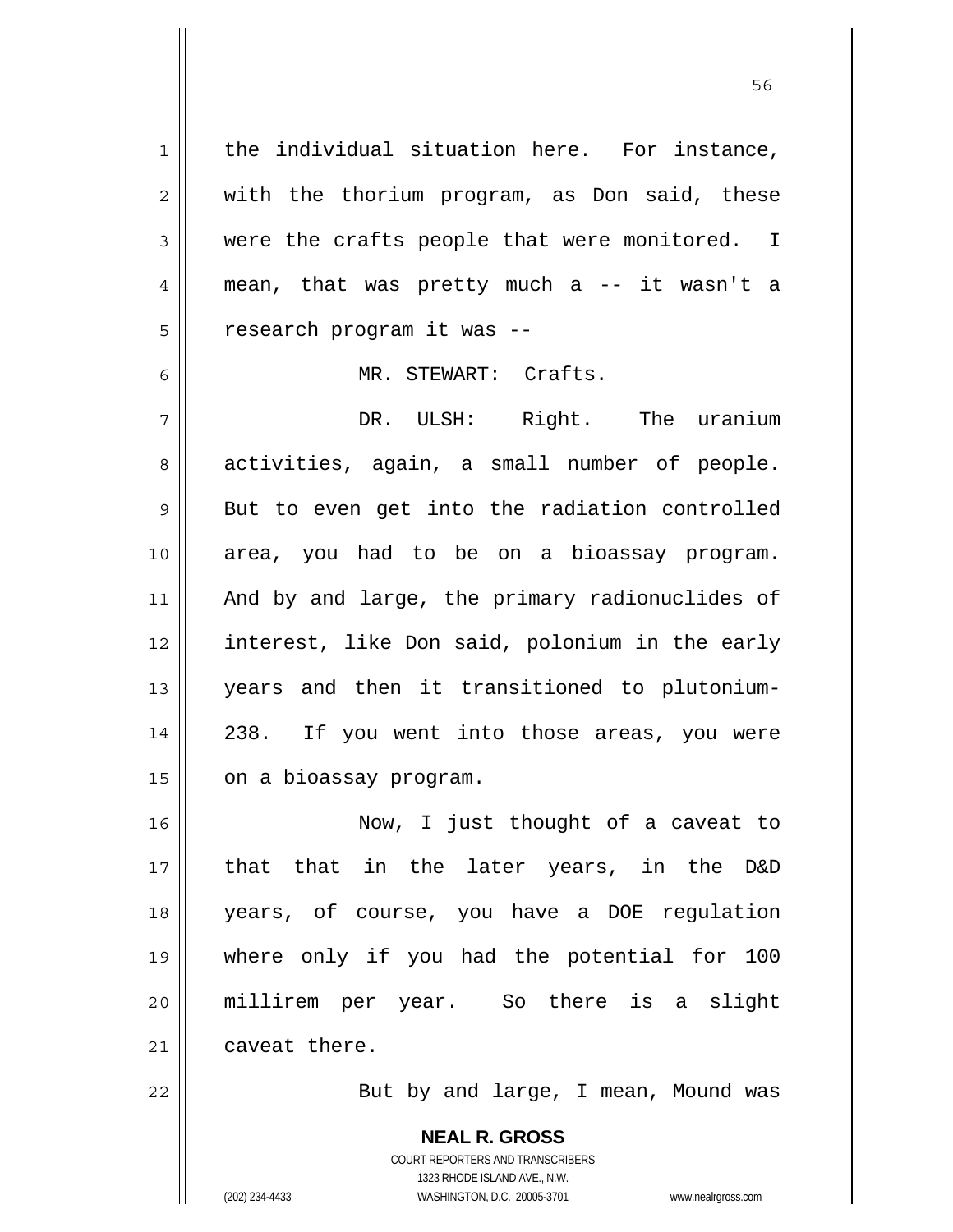$1 ||$ 

a very access controlled site.

| $\overline{c}$ | MR. CHEW: Let me just jump in.                 |
|----------------|------------------------------------------------|
| 3              | After a few months away, I am just getting     |
| $\overline{4}$ | back into it.                                  |
| 5              | Let's talk operational. And I                  |
| 6              | think you know because you are in operation.   |
| 7              | I was an operation RHP. Let me tell you what   |
| 8              | is really going on.                            |
| 9              | At Mound, especially with the                  |
| 10             | radioisotopes that we are talking about,       |
| 11             | plutonium isotopes and polonium isotopes they  |
| 12             | are handling glove boxes. There are<br>many    |
| 13             | indicators. There are many indicators that     |
| 14             | tell you that an exposure potential could have |
| 15             | occurred. Glove breakage, leakage, something   |
| 16             | you did wrong, bag out, okay you name it. So   |
| 17             | there is swipes and there is air samples.      |
| 18             | Now, the people who are actually               |
| 19             | working on a day-to-day basis,<br>less         |
| 20             | conservative on a routine basis. But if a      |
| 21             | relevant person came in and did something that |
| 22             | potentially caused an exposure, indicators     |

**NEAL R. GROSS** COURT REPORTERS AND TRANSCRIBERS

1323 RHODE ISLAND AVE., N.W.

(202) 234-4433 WASHINGTON, D.C. 20005-3701 www.nealrgross.com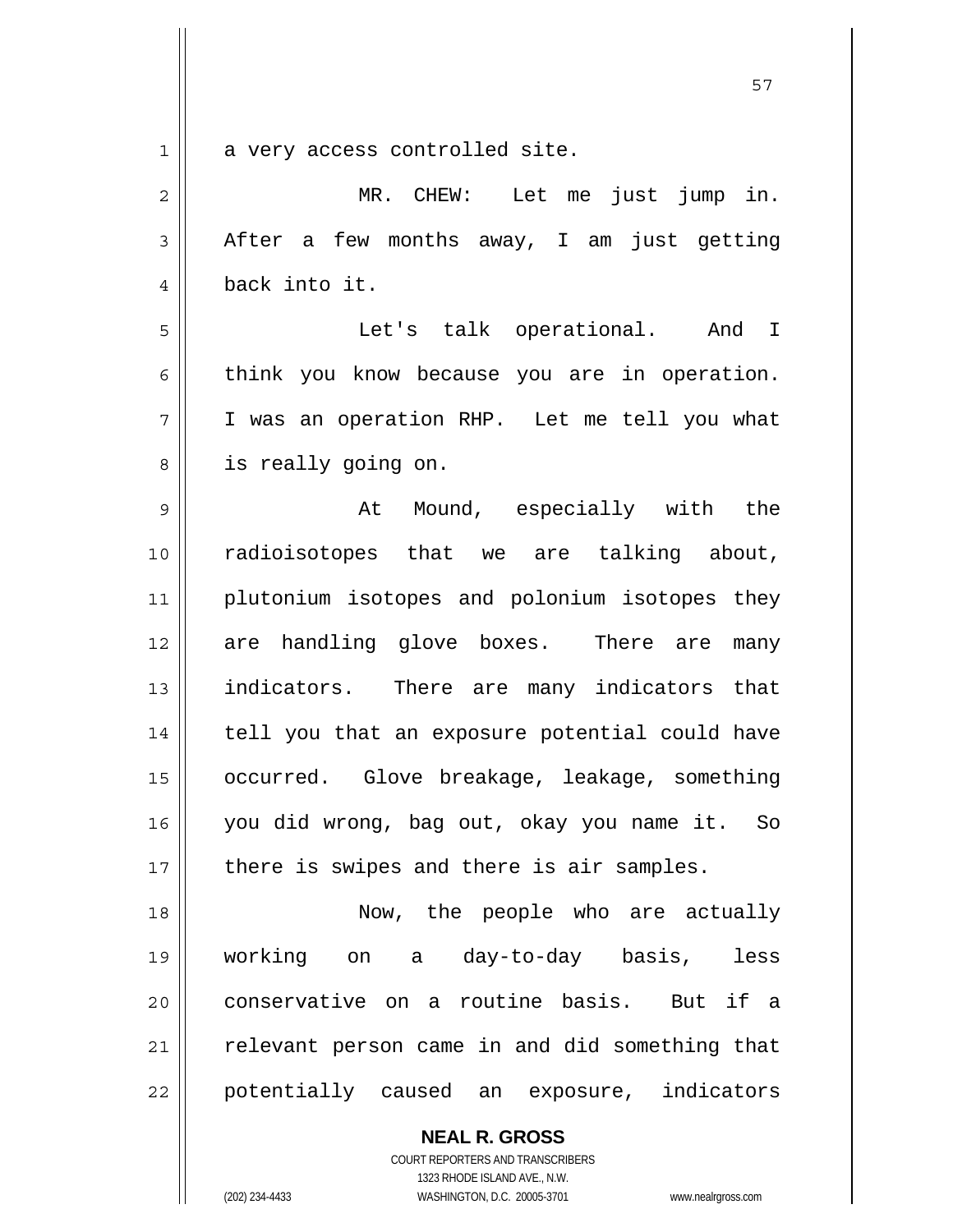1 7 would show up very quickly -- air sample, swipe. In these particular cases, what we did was, and you probably did, too, this is an incident because these are the people who are not normally working with the material who potentially get exposure. We have got to talk about exposure potential.

8 9 10 11 12 13 14 15 16 17 18 19 And so you could always give a hypothetical situation when a person walks in they walk into an exposure. And I would say from an operational standpoint, those people are, for lack of a better word, are generally picked up. When you see that, yes, there was a bunch of craft people that came in and they opened the pump and they did something wrong. No operational people were around. That is not usually true. We usually don't do a job unless there are monitors around plus all the other indicators.

20 21 22 And so my comment to you is that if the people are crafts people coming and did something that is unusual, that is huge

> **NEAL R. GROSS** COURT REPORTERS AND TRANSCRIBERS 1323 RHODE ISLAND AVE., N.W. (202) 234-4433 WASHINGTON, D.C. 20005-3701 www.nealrgross.com

2

3

4

5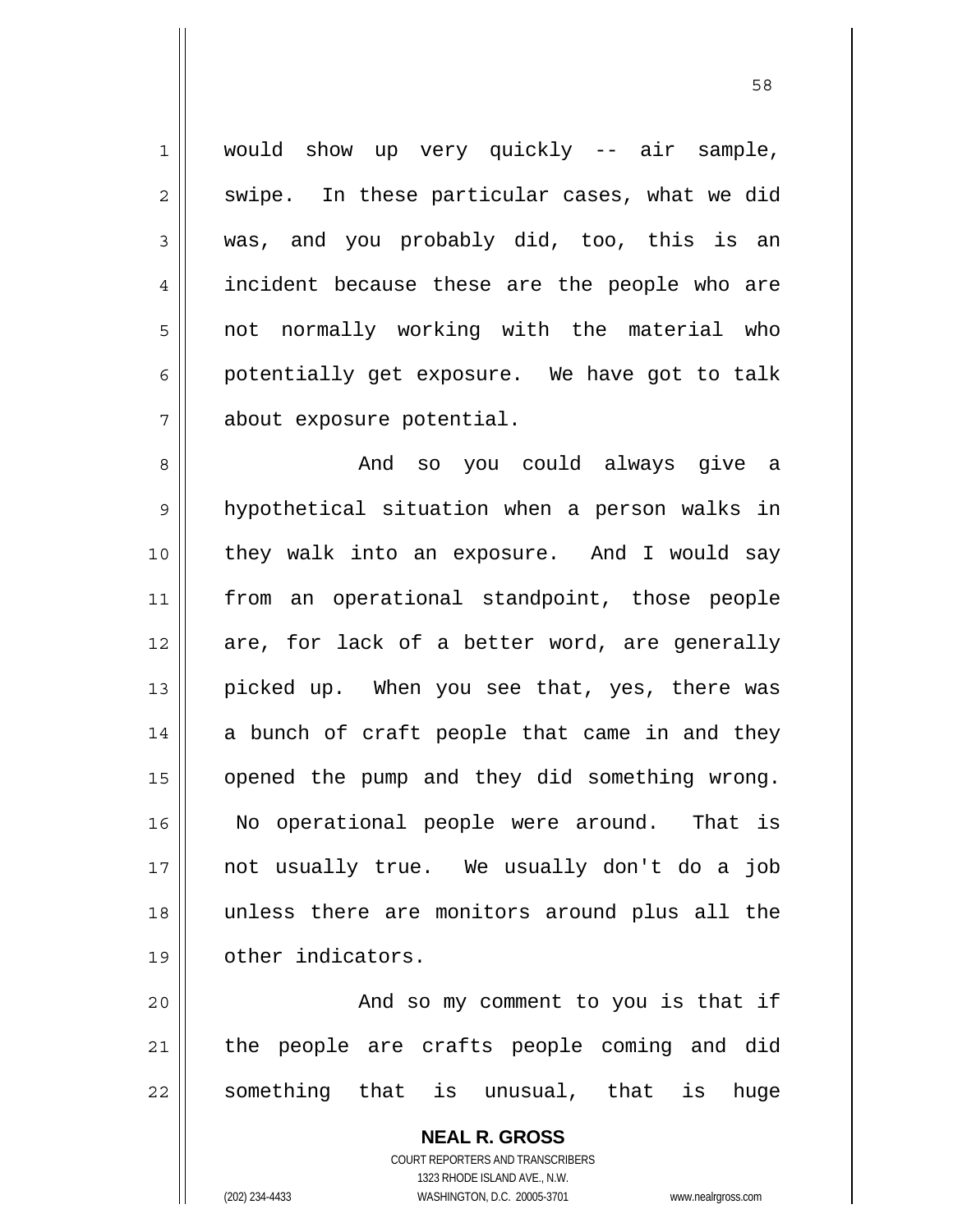created and not only for exposure potential but a real exposure for so many indicators that they would have followed up on bioassay. And as you know, one of the things that you have asked us to do is go back to the road map and pull all the incidents.

 So I am saying, you have got to think operational. I think you understand --

9 10 11 12 13 14 15 16 17 18 19 MEMBER CLAWSON: I understand that. And being in operations, took, you understand that we have in the earlier years, you had so many wonderful HPs or RAD techs or whatever watching us. They would come in, they would swipe the outside of it and say okay when you guys break this, I want to be able to take a look at it or whatever else. We are pulling out whole pumps or breaking lines or whatever else like that. A lot of times, there is not enough coverage to go around.

20 21 22 But the whole thing is, when they make the term you are on a bioassay program, you know, we will catch it if anything does

> **NEAL R. GROSS** COURT REPORTERS AND TRANSCRIBERS 1323 RHODE ISLAND AVE., N.W. (202) 234-4433 WASHINGTON, D.C. 20005-3701 www.nealrgross.com

1

2

3

4

5

6

7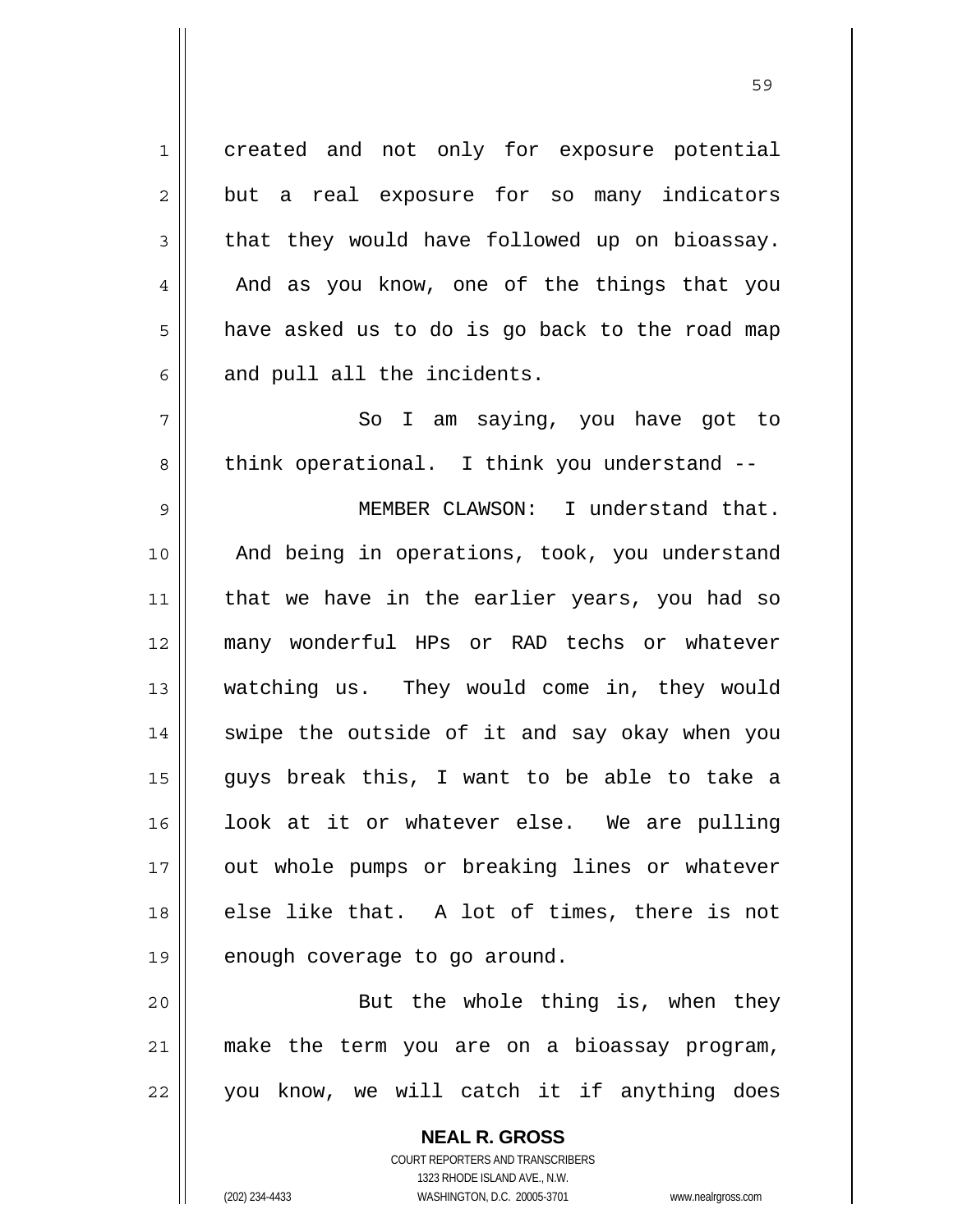pop up. But a lot of times, they were looking for these other odd ones that came out. Where were they? When they went into the -- they checked for everything. Did they give the bioassay the whole gamut or --

6 7 8 9 10 11 12 DR. ULSH: Well, I think the thorium example, it is kind of unfortunate in the way that we have focused on that one because it is not typical of what was going on at Mound because it did involve a lot of primarily crafts people. It wasn't an active research program, it was just re-drumming.

13 14 15 16 17 But some of these other exotics, I would call them, or the other radionuclides, they were very small in scale. They were very limited, a limited research program. And you didn't have craftspeople wandering through.

18 19 20 21 22 MEMBER CLAWSON: But you had them maintaining. That is what I am saying, these programs did, these guys didn't walk into a room and you never saw this stuff again until five years down the road. There was

> **NEAL R. GROSS** COURT REPORTERS AND TRANSCRIBERS 1323 RHODE ISLAND AVE., N.W. (202) 234-4433 WASHINGTON, D.C. 20005-3701 www.nealrgross.com

1

2

3

4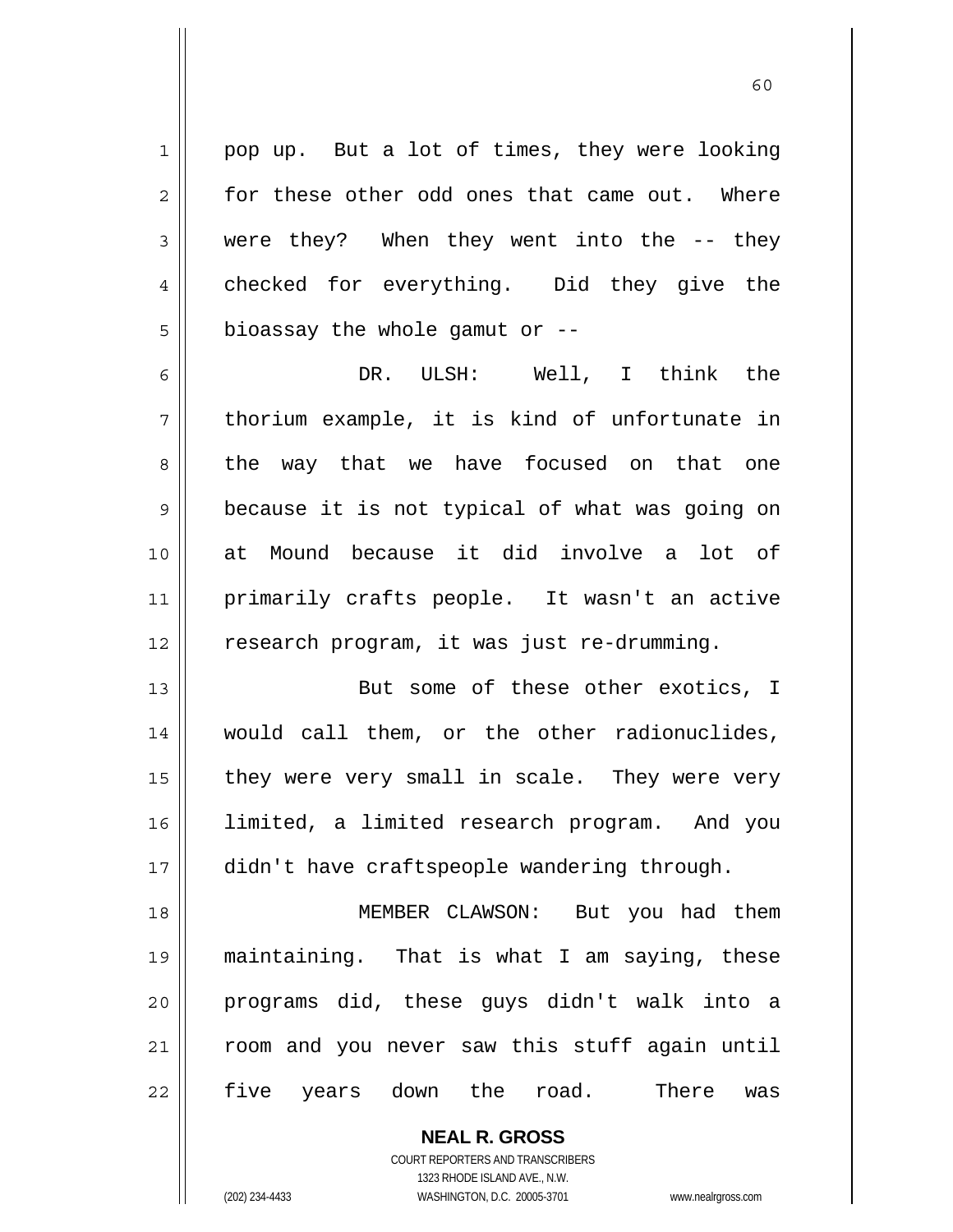1 2 3 4 5 6 7 8 9 10 11 12 13 14 15 16 17 18 19 20 21 22 maintenance that had to go on there. There had to be instrumentation that was calibrated. There had to be all of this to be able to make this research work. This is what I am talking about because we see this so often so many times. We have instrument techs that go in there that pop lines on things. They are supposed to be so clean, no big problem. They are not. But then I realize what you are saying Mel, but you know as well as I do that what I am trying to say is that when we put a caveat on there that this is a very small operation and only five people worked on it, times that by about five. Because that is usually what ended up working onto it. Because when there was also incidences, it brought in more people of hey, you know, what do we need to do to just be able to monitor this, to be able to keep this better off. This is the point that I am

61

**NEAL R. GROSS** COURT REPORTERS AND TRANSCRIBERS 1323 RHODE ISLAND AVE., N.W.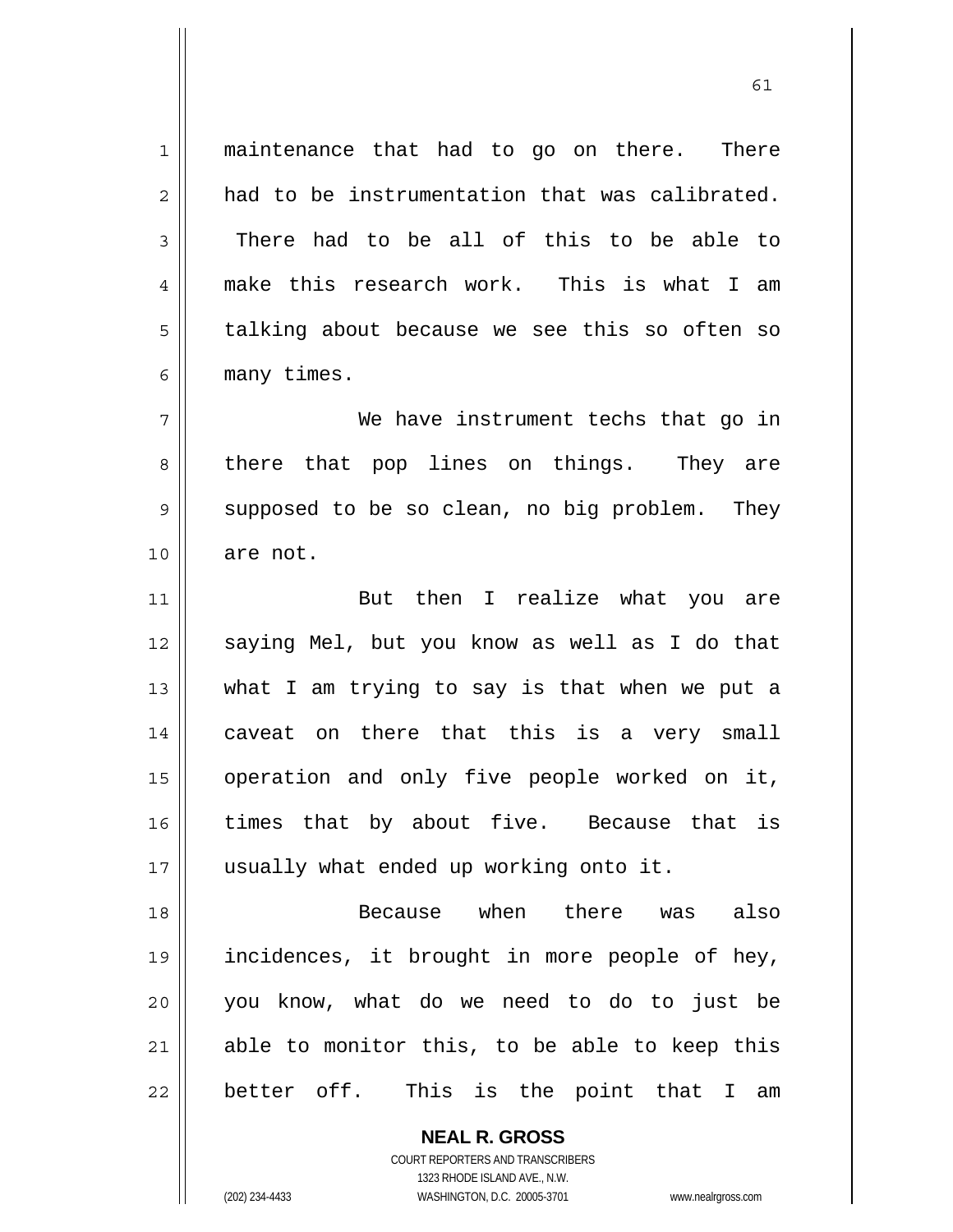1 trying to make.

| $\overline{2}$ | MR. CHEW: Let's go back to your                  |
|----------------|--------------------------------------------------|
| 3              | reference point where I know that you worked     |
| 4              | in the chem plant. And I think we can go back    |
| 5              | and look at how the chem plant was designed.     |
| 6              | Remember, it was a pilot plant that operated     |
| 7              | for infinite years here and it should have       |
| 8              | been shut down initially. I think that was       |
| 9              | the first pilot plant that really was a pilot    |
| 10             | plant.                                           |
| 11             | I think if I remember<br>And                     |
| 12             | correctly, part of the problem was the chem      |
| 13             | plant was the instrumentation information was    |
| 14             | brought back lines from the process actually     |
| 15             | came into the control room. That is why you      |
| 16             | actually had release.                            |
| 17             | I had many tours of the chem plant               |
| 18             | and I wonder why they flunked. That is not       |
| 19             | true of Mound. Mound is dealing with high        |
| 20             | specific activity, alpha emitters, plutonium,    |
| 21             | polonium, those were the big ones, and we were   |
| 22             | handling glove<br>didn't<br>boxes.<br>have<br>It |

**NEAL R. GROSS** COURT REPORTERS AND TRANSCRIBERS 1323 RHODE ISLAND AVE., N.W. (202) 234-4433 WASHINGTON, D.C. 20005-3701 www.nealrgross.com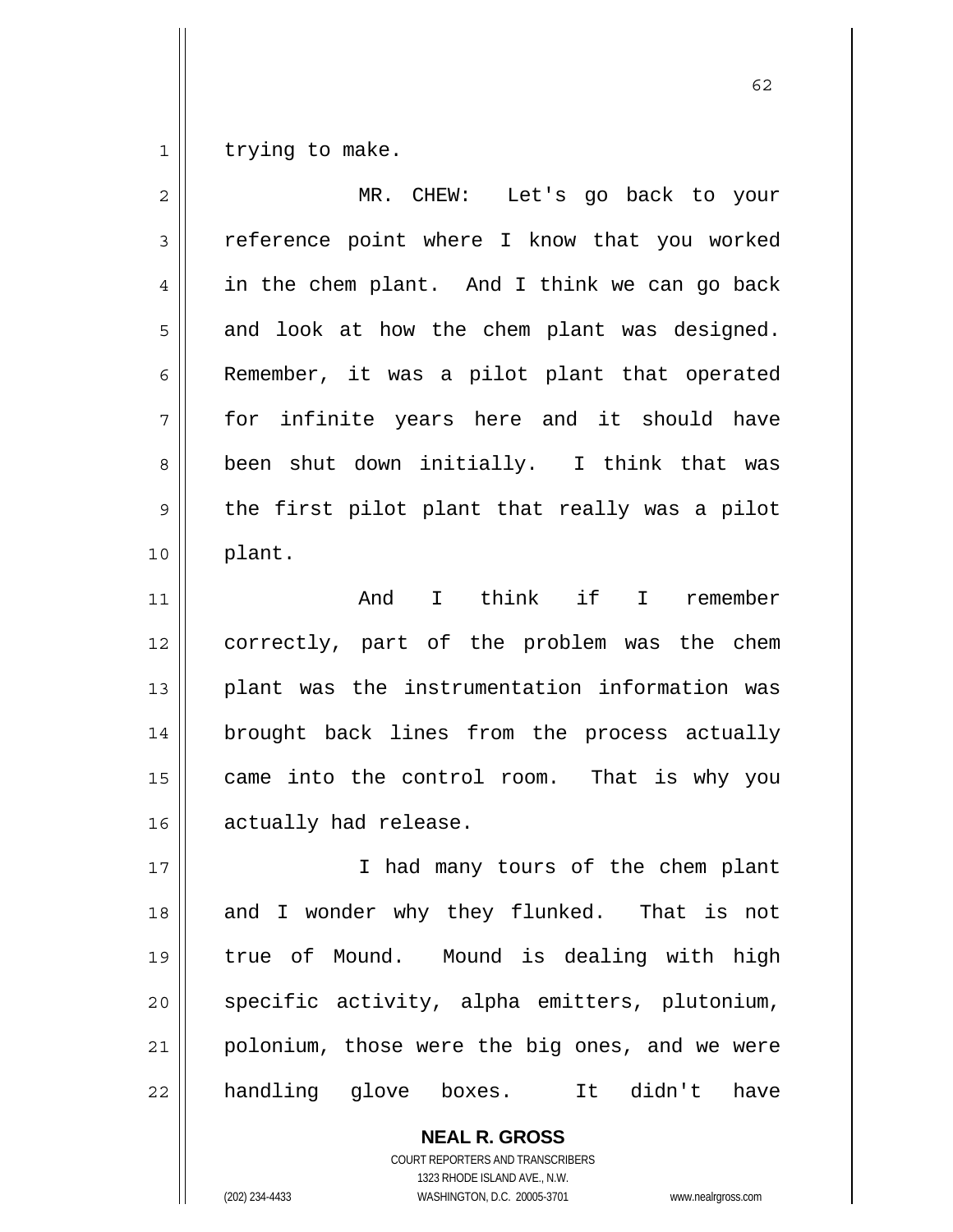instrumentation lines that were outside of the glove box, the material solution, fission products like you do. The chem plant actually has an excess.

5 6 7 8 9 10 11 12 13 14 15 16 17 18 19 20 21 So, it is a different type of operation. And like I say, go back to it. There is just so many other indicators that tell you that their exposure really did happen. Okay, exposure potential is obviously when a person comes in and does a job, they assess the exposure potential. The exposure that really did happen is you follow them not only for contamination there, you know you can go back check their hands and feet, show the air sampler. The air samples are collected. You collect an air sample and say gee that day, there was a high air count because you see it a few days later. Who was in there? Well, gee, there was a craftsperson in there. Let's go do a bioassay. And this happened. MEMBER CLAWSON: And I realize that

> **NEAL R. GROSS** COURT REPORTERS AND TRANSCRIBERS 1323 RHODE ISLAND AVE., N.W.

and I cannot speak for Mound on the air

22

1

2

3

4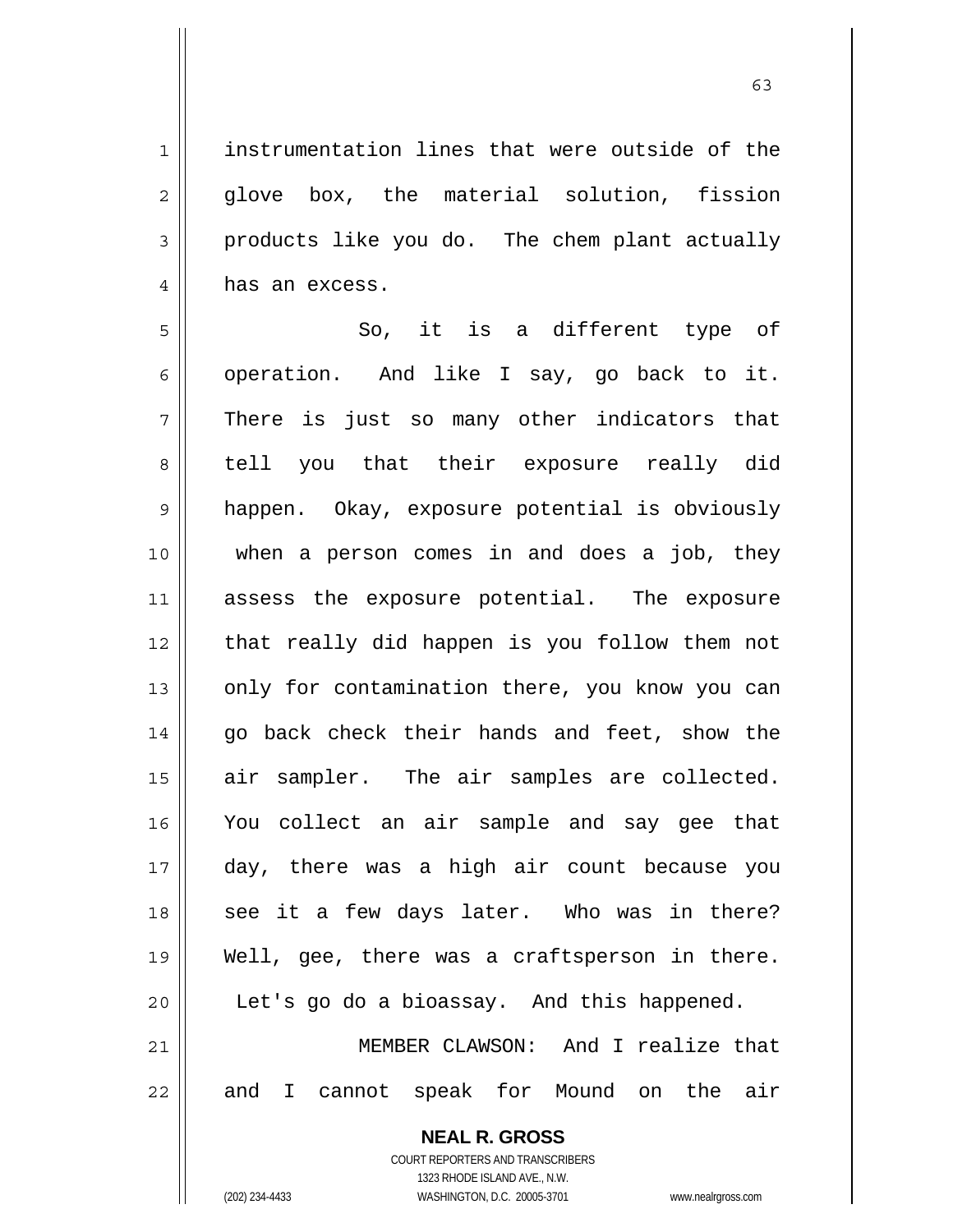| $\mathbf 1$    | samples. But you know what? We never really   |
|----------------|-----------------------------------------------|
| $\overline{2}$ | started pulling a lot of really good air      |
| 3              | samples into the late '80s and so<br>forth.   |
| 4              | There weren't a lot of them pulled.           |
| 5              | I am just speaking from<br>And<br>my          |
| 6              | I can't talk about Mound because I<br>side.   |
| 7              | wasn't there but it seemed like we got a      |
| 8              | universal throughout all these telling like   |
| 9              | 1985, '88 somewhere in there. That is when    |
| 10             | our radcon program really stepped up. We have |
| 11             | got to look at that it really was in those    |
| 12             | days.                                         |
| 13             | MR. CHEW: Yes, I don't know who is            |
| 14             | supposed to be speaking about the roadmap     |
| 15             | later on. Okay? I think it is the next day    |
| 16             | but I think I also brought a couple of things |
| 17             | to show about the roadmap. I think the        |
| 18             | roadmap was good. As a matter of fact, I      |
| 19             | think was saying, no you gave them too much   |
| 20             | detail. I said okay, that is fine.            |
| 21             | MEMBER CLAWSON: You can never have            |
| 22             | too much detail.                              |
|                | <b>NEAL R. GROSS</b>                          |

COURT REPORTERS AND TRANSCRIBERS 1323 RHODE ISLAND AVE., N.W.

 $\mathsf{II}$ 

(202) 234-4433 WASHINGTON, D.C. 20005-3701 www.nealrgross.com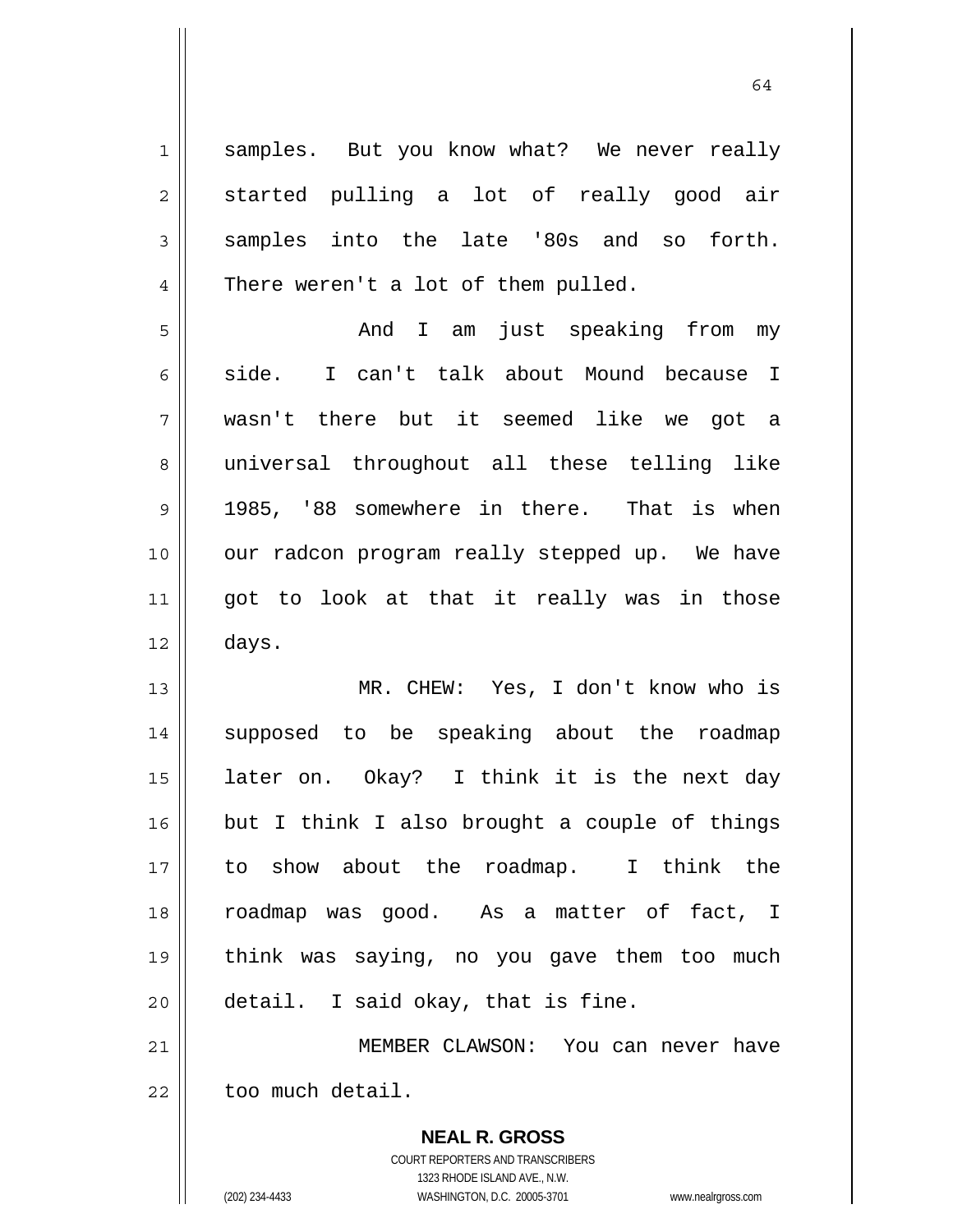| $\mathbf 1$    | MR. CHEW: Right. But I think if                                                                                                                                 |
|----------------|-----------------------------------------------------------------------------------------------------------------------------------------------------------------|
| $\overline{c}$ | you really clearly look at the roadmaps, they                                                                                                                   |
| 3              | are identified by room, by building, by period                                                                                                                  |
| 4              | of time. The process was very important.                                                                                                                        |
| 5              | Okay, we put a lot of process information.                                                                                                                      |
| 6              | Sensitivity of the roadmap, obviously, and                                                                                                                      |
| 7              | anytime that we know what radionuclides were                                                                                                                    |
| 8              | present, they are listed, and then also the                                                                                                                     |
| 9              | bioassay methodology.                                                                                                                                           |
| 10             | So I think we need to think about                                                                                                                               |
| 11             | that.<br>You know, we presented you the                                                                                                                         |
| 12             | potential exposure potential but to know                                                                                                                        |
| 13             | understand what really exposures did occur and                                                                                                                  |
| 14             | what follow-on. And then now when you have                                                                                                                      |
| 15             | information on that real exposure, what does                                                                                                                    |
| 16             | the dose reconstruction do with it?                                                                                                                             |
| 17             | And I think you know Brant and Don                                                                                                                              |
| 18             | is just basically talking about that we took                                                                                                                    |
| 19             | the most conservative radionuclides and used                                                                                                                    |
| 20             | that as the basis.                                                                                                                                              |
| 21             | MR. FITZGERALD: Well, I think we                                                                                                                                |
| 22             | have -- just to reaffirm what Brad commented                                                                                                                    |
|                | <b>NEAL R. GROSS</b><br>COURT REPORTERS AND TRANSCRIBERS<br>1323 RHODE ISLAND AVE., N.W.<br>(202) 234-4433<br>WASHINGTON, D.C. 20005-3701<br>www.nealrgross.com |

 $\sim$  65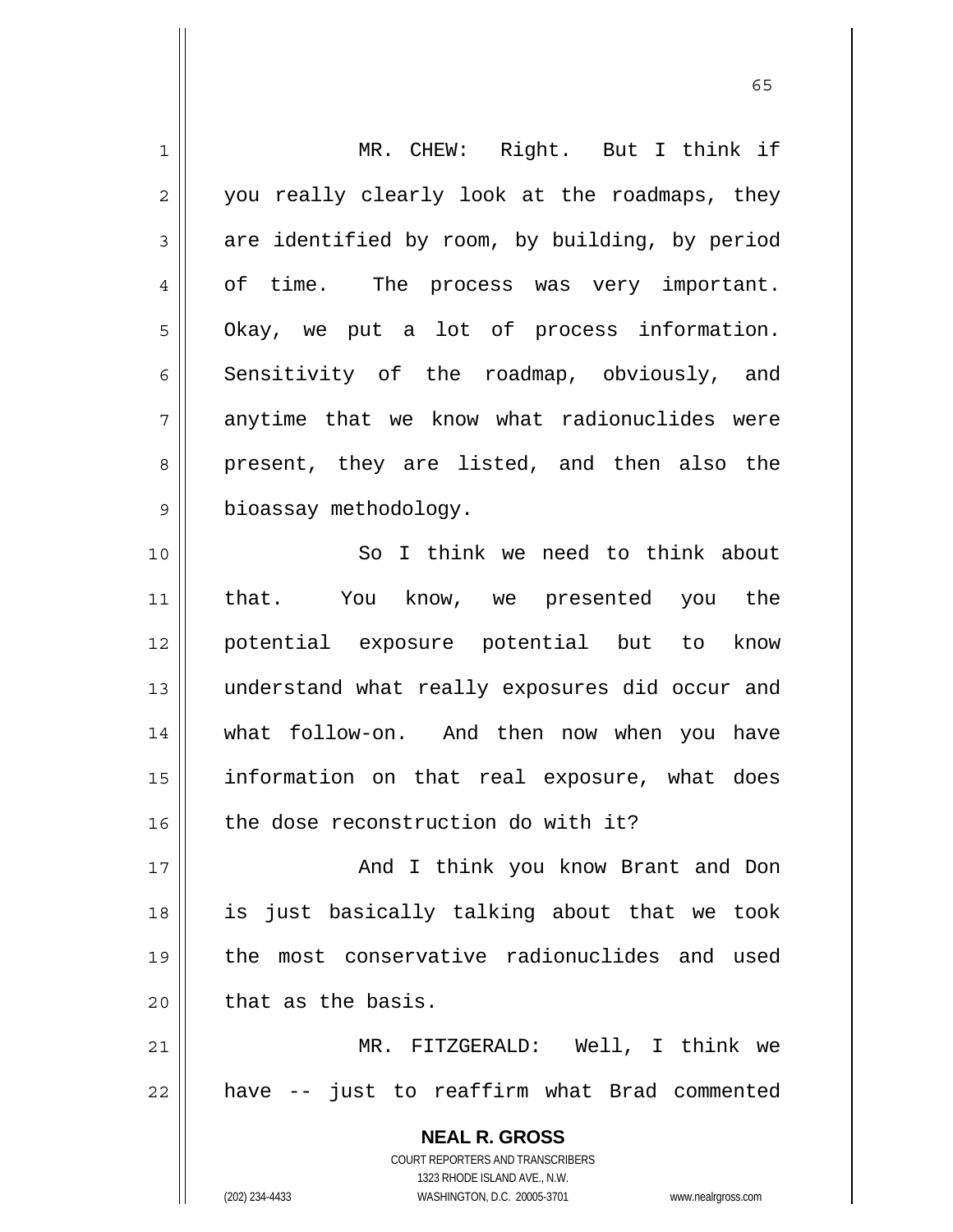1 2 3 4 5 6 7 8 9 10 11 12 13 14 15 16 17 18 19 20 21 22 on just a little earlier ago. You know, we have looked at the multi-purpose laboratories. Now Mound certainly doesn't resemble Los Alamos or Livermore, but still, -- MR. CHEW: Or a chem plant. MR. FITZGERALD: -- or a chem plant, but in the pre-1980 era and examining laboratories like it, I mean, these issues are not new issues. You know, the notion of whether or not the technical feasibility was there to accurately measure mixed fission products, mixed fission activation products, a very big issue at some of the other laboratories. The same thing with thorium at Y-12. You know, there just, to me, is a time frame where these, you know, the technology was on cusp and we did have exposures taking place. The question was whether in fact you had the bioassays being done and whether or not they were being done after these.

 $\sim$  66

COURT REPORTERS AND TRANSCRIBERS 1323 RHODE ISLAND AVE., N.W. (202) 234-4433 WASHINGTON, D.C. 20005-3701 www.nealrgross.com

**NEAL R. GROSS**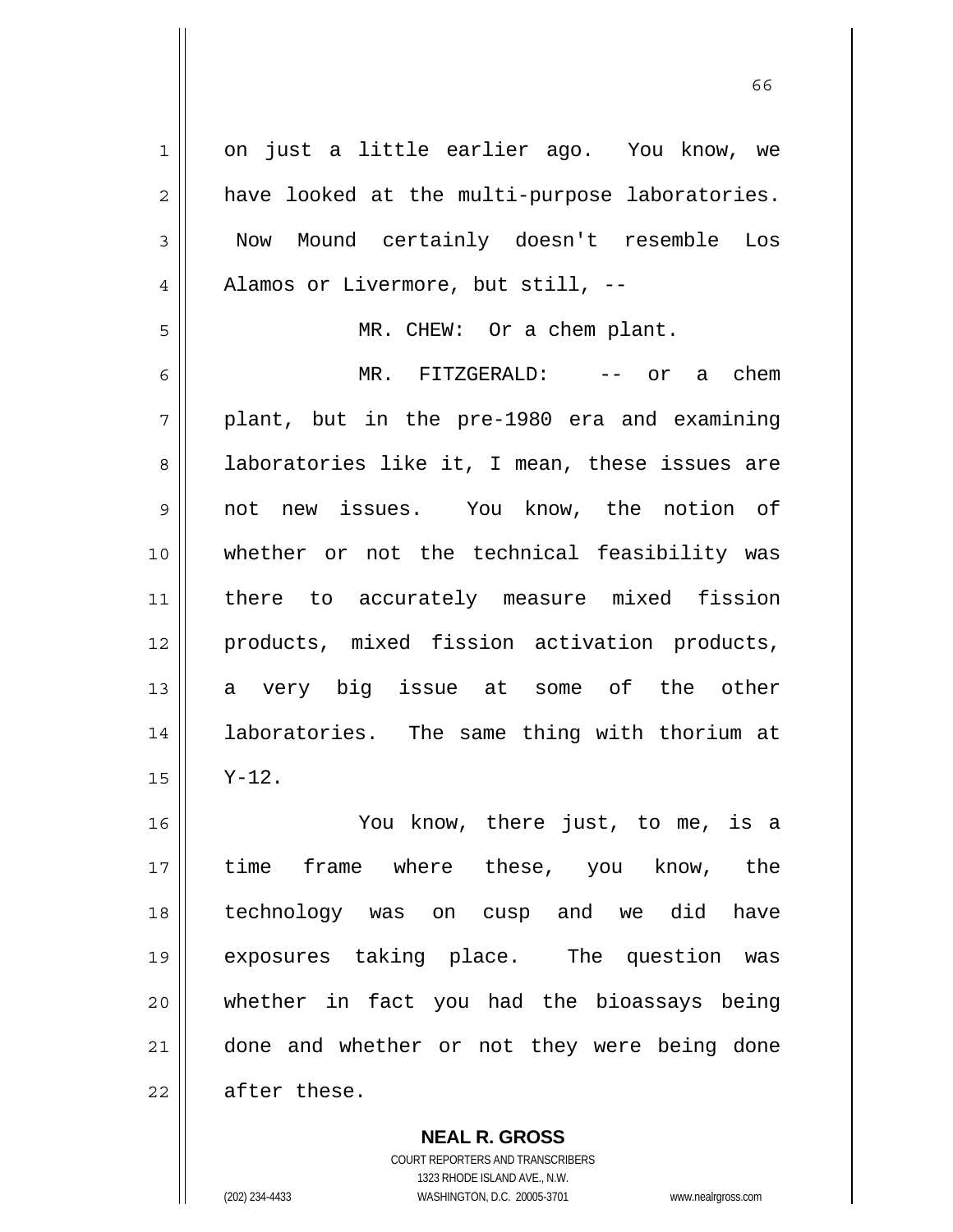| 1              | I think we are talking about an                                     |
|----------------|---------------------------------------------------------------------|
| $\overline{2}$ | early period where Mounds, like some of the                         |
| 3              | other laboratories, were in fact on this                            |
| 4              | cutting edge in terms of technology.<br>The                         |
| 5              | technology at Mound wasn't any better or                            |
| 6              | worse, perhaps, than other laboratories. In                         |
| 7              | fact, a lot worse based on Oak Ridge, in terms                      |
| 8              | of the techniques. But nonetheless, I think                         |
| $\mathsf 9$    | the issues are very similar and we have asked                       |
| 10             | the same questions and have had some concerns                       |
| 11             | at other sites.                                                     |
| 12             | MR. CHEW: It sounds very similar                                    |
| 13             | to Rocky Flats. Bob, I think you and I met, I                       |
|                |                                                                     |
| 14             | met you the first time when I was sent to                           |
| 15             | Livermore to visit Bob Bistline, to find out                        |
| 16             | what he does.                                                       |
| 17             | DR. NETON: I think we have been                                     |
| 18             | focusing a little too much on the bioassay                          |
| 19             | program because that is a fact of the final                         |
| 20             | safety measure and an entire radiological                           |
| 21             | control program.                                                    |
| 22             | know, we are talking almost<br>You                                  |
|                | <b>NEAL R. GROSS</b>                                                |
|                | COURT REPORTERS AND TRANSCRIBERS                                    |
|                | 1323 RHODE ISLAND AVE., N.W.                                        |
|                | WASHINGTON, D.C. 20005-3701<br>(202) 234-4433<br>www.nealrgross.com |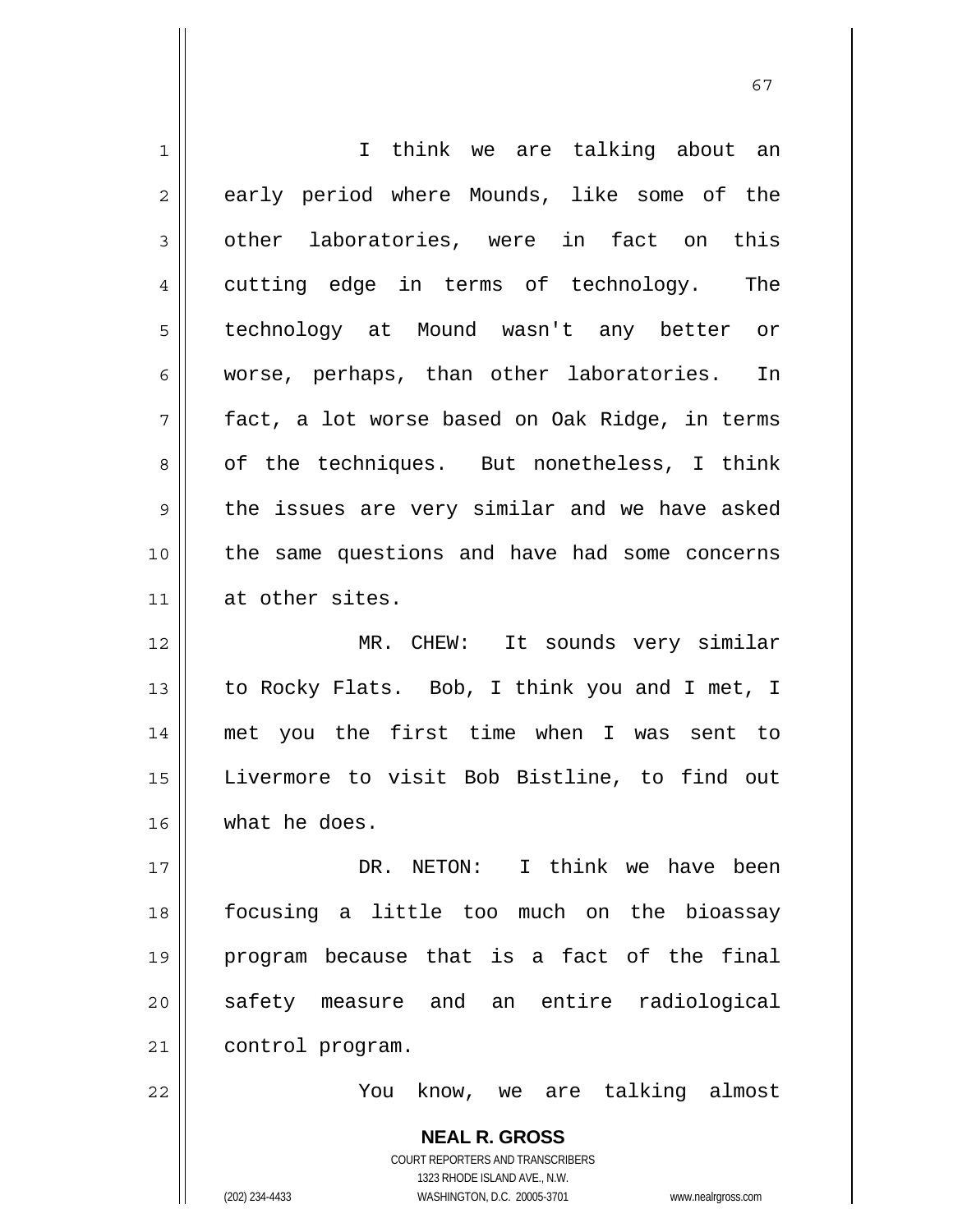**NEAL R. GROSS** COURT REPORTERS AND TRANSCRIBERS 1323 RHODE ISLAND AVE., N.W. (202) 234-4433 WASHINGTON, D.C. 20005-3701 www.nealrgross.com 1 2 3 4 5 6 7 8 9 10 11 12 13 14 15 16 17 18 19 20 21 22 like we use people as human air samplers to see if the program is really working properly. In fact, that is the last stop at that measure. We either look at the radiological control program, the controls Mel talks about such as glove boxes, are there continuous air monitors in place. You know, there is some sort of a general area air sampling program to supplement that, along with swipes. And so you know, you have all those control measures available to you. And I haven't look at the Mound data but I assume there is data available to -- at least the program would be in place to document that. And the fact that a worker may have gone into an area and does not have a bioassay does not mean that it wasn't, his potential for exposure wasn't assessed at some point, using either air samplers, swipes, that sort of thing. So you can't just assume because people weren't bioassay monitored that there

 $\sim$  68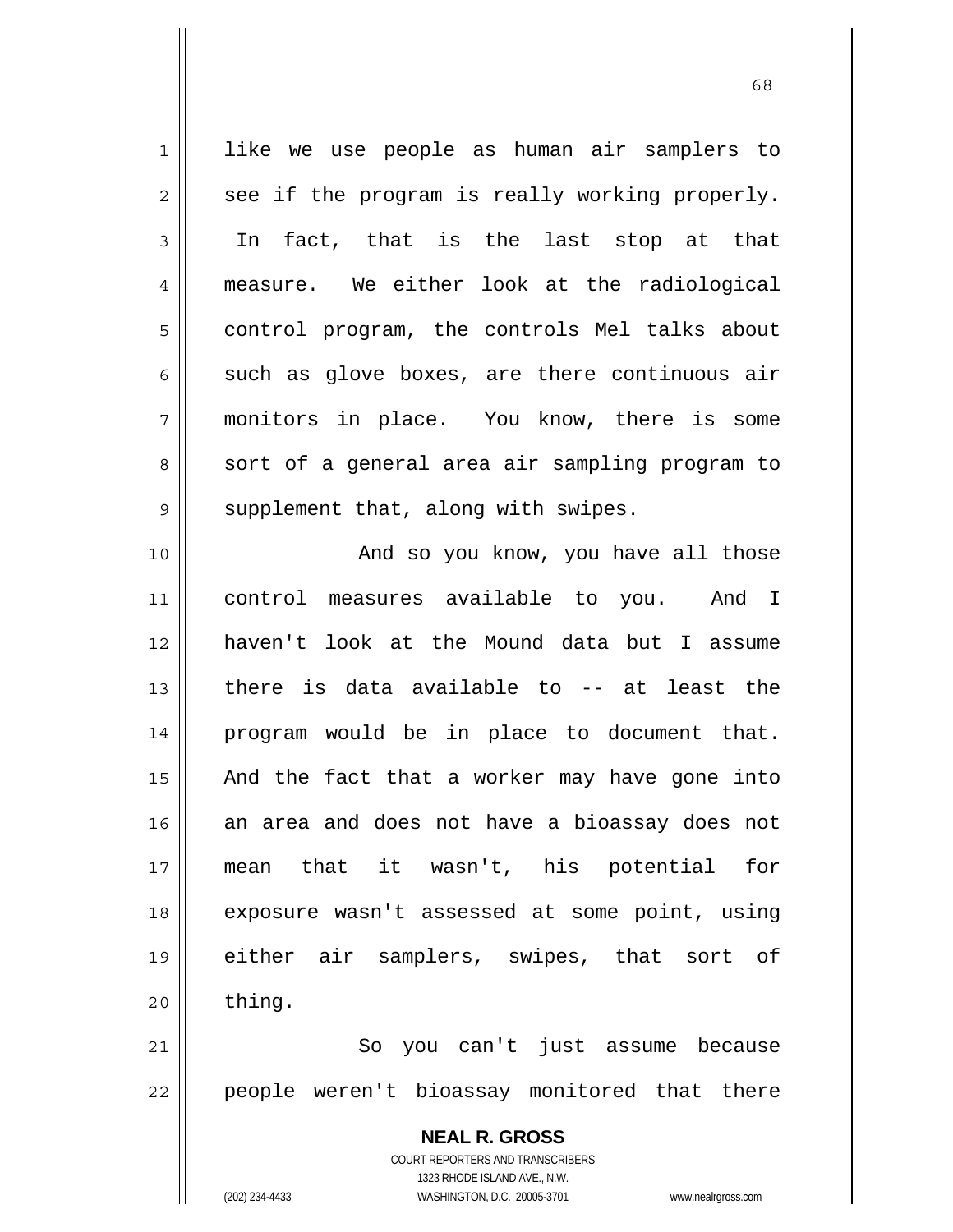**NEAL R. GROSS** COURT REPORTERS AND TRANSCRIBERS 1323 RHODE ISLAND AVE., N.W. 1 2 3 4 5 6 7 8 9 10 11 12 13 14 15 16 17 18 19 20 21 22 was this large unmonitored exposure going on. You have got to look at the whole picture. MR. CHEW: And also not assume that just because we list the radionuclide in that particular room, -- DR. NETON: Well, right, I mean -- MR. CHEW: -- doesn't mean it all jumped into the person's lung. It just doesn't happen. DR. NETON: I mean, so you have to look at in perspective. MS. ROBERTSON-DeMERS: And I think -- this is Kathy DeMers. I think you need to be aware of something that, you know, -- I think you need to be aware that there were some facilities at Mound that were used that, where they did use glove boxes but they were not designed for that function. And so they had numerous problems with incidents. MR. KATZ: Excuse me. Excuse me, on the line, please. On the line there is a discussion going on and it is interfering with

 $\sim$  69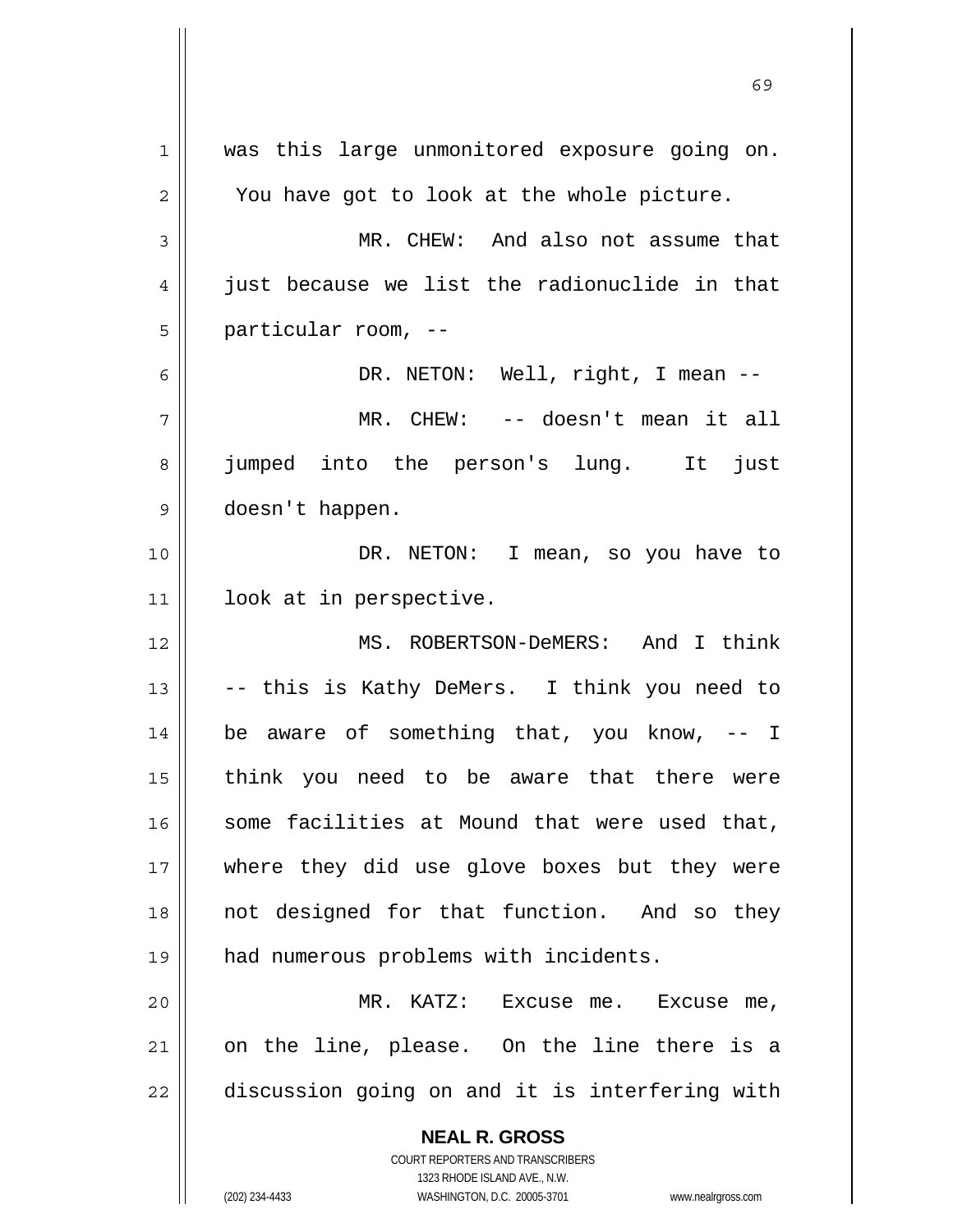**NEAL R. GROSS** COURT REPORTERS AND TRANSCRIBERS 1323 RHODE ISLAND AVE., N.W. 1 2 3 4 5 6 7 8 9 10 11 12 13 14 15 16 17 18 19 20 21 22 the discussion in the room. Could you please mute your phones? If you don't have a mute button, just use \*6. That will work. Thanks a lot. And then when you want to come off mute, you just hit \*6 again. Thanks. MR. STEWART: I'm sorry, Kathy, could you go through that last bit again, please? MS. ROBERTSON-DeMERS: Okay, there was a facility at Mound where they did handle things in glove boxes. But it was not designed for the handling that they were doing. So they were having numerous problems, incidents. This was SM building. MR. STEWART: Say again. MS. ROBERTSON-DeMERS: SM Building. And so also keep that in mind. And we need to make -- MR. STEWART: Is that covered in your paper? DR. ULSH: I'll take that one, Don. Yes. We are certainly aware of that, Kathy.

(202) 234-4433 WASHINGTON, D.C. 20005-3701 www.nealrgross.com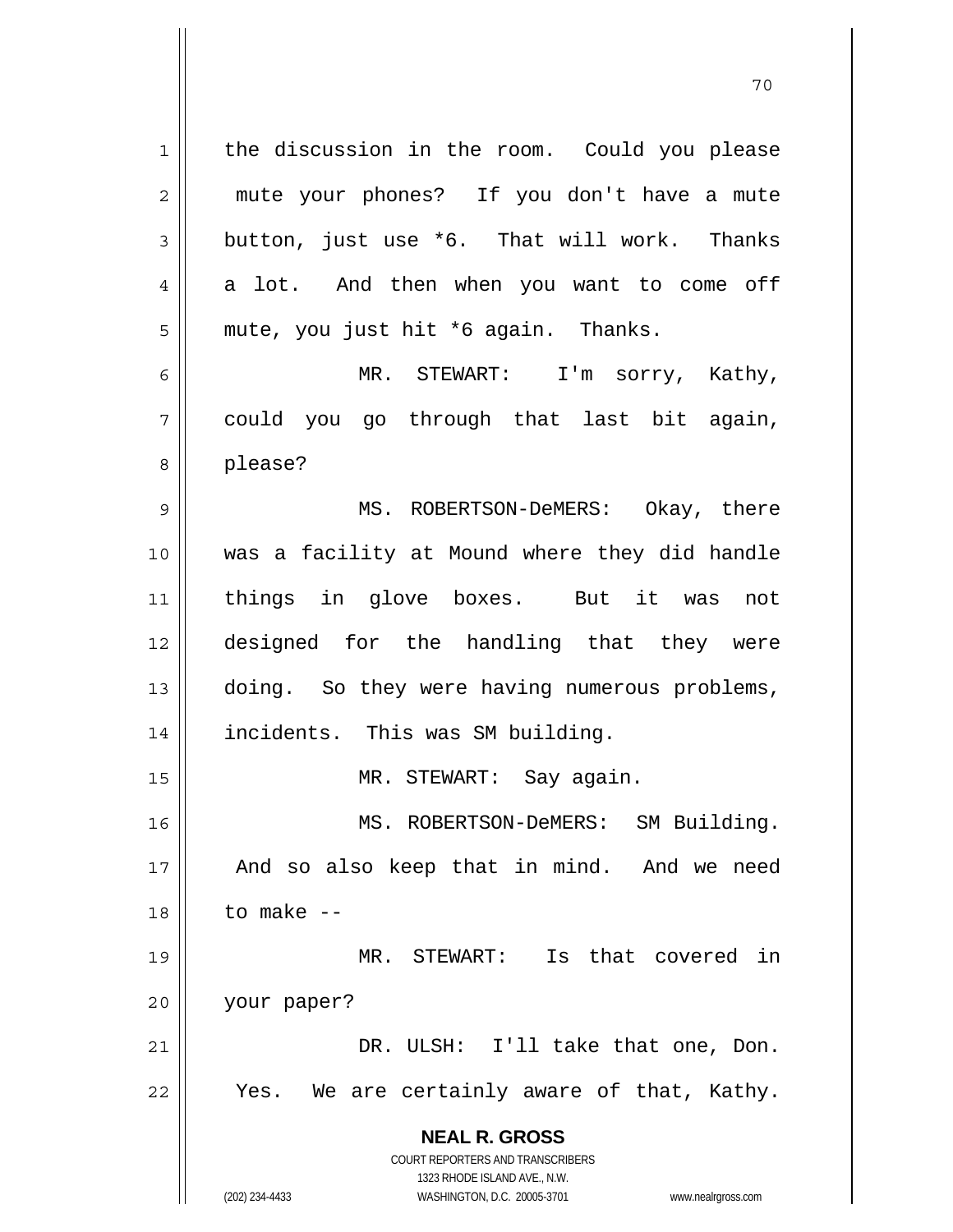| $\mathbf 1$    | One of the problems with SM building, and we   |
|----------------|------------------------------------------------|
| $\overline{2}$ | have been talking to former workers and they   |
| 3              | all, to a man, emphasize that it was just a    |
| $\overline{4}$ | nasty place to work. The problem with SM       |
| 5              | building is that they handled plutonium-238    |
| $\epsilon$     | but it was designed, essentially, to handle    |
| 7              | plutonium-239. And they didn't take<br>into    |
| 8              | account the high specific activity of          |
| 9              | plutonium-238, the amount of heat that is      |
| 10             | generated, and they led exactly to the kind of |
| 11             | problems that you just described; numerous     |
| 12             | leaks, numerous incidents. That is absolutely  |
| 13             | true.                                          |
| 14             | That is why eventually they built              |
| 15             | PP Building to replace or to take over the     |
| 16             | activities of the SM Building.                 |
| 17             | Certainly while it was in place,               |
| 18             | though, there were numerous incidents like you |
| 19             | described. Numerous incidents with plutonium-  |
| 20             | 238, primarily. I mean, I can't say that is    |
| 21             | the only thing that ever went into that        |
| 22             | building but far and away, that was the        |

71

**NEAL R. GROSS** COURT REPORTERS AND TRANSCRIBERS 1323 RHODE ISLAND AVE., N.W.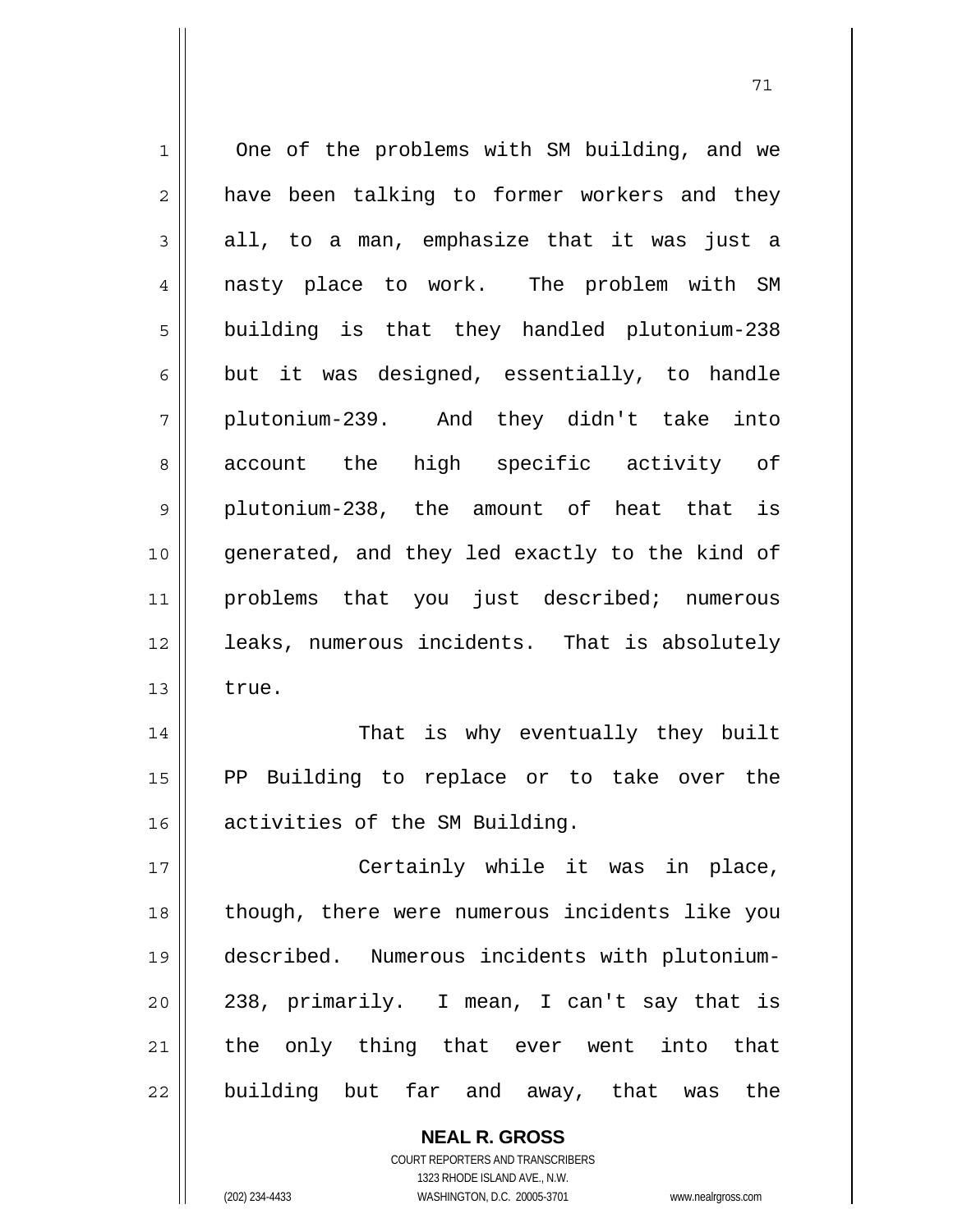**NEAL R. GROSS** COURT REPORTERS AND TRANSCRIBERS 1 2 3 4 5 6 7 8 9 10 11 12 13 14 15 16 17 18 19 20 21 22 mission of that building with plutonium-238 handling. And people who worked in SM Building would have been on plutonium 238 bioassay. MR. STEWART: And we see that in the records as well. You know, there is a noticeable drop in positives when you get out of the SM Building. MS. ROBERTSON-DeMERS: That is not the only thing that was handled in SM building. MR. STEWART: No, it certainly wasn't. MEMBER SCHOFIELD: Let me give you some hands-on experience there. With 238, it is a real nasty player to clean up. It is very difficult. It is kind of like chasing mercury all over the place. I mean, that is effectively invisible mercury that you are playing with. Well you go in. You have had an

72

1323 RHODE ISLAND AVE., N.W.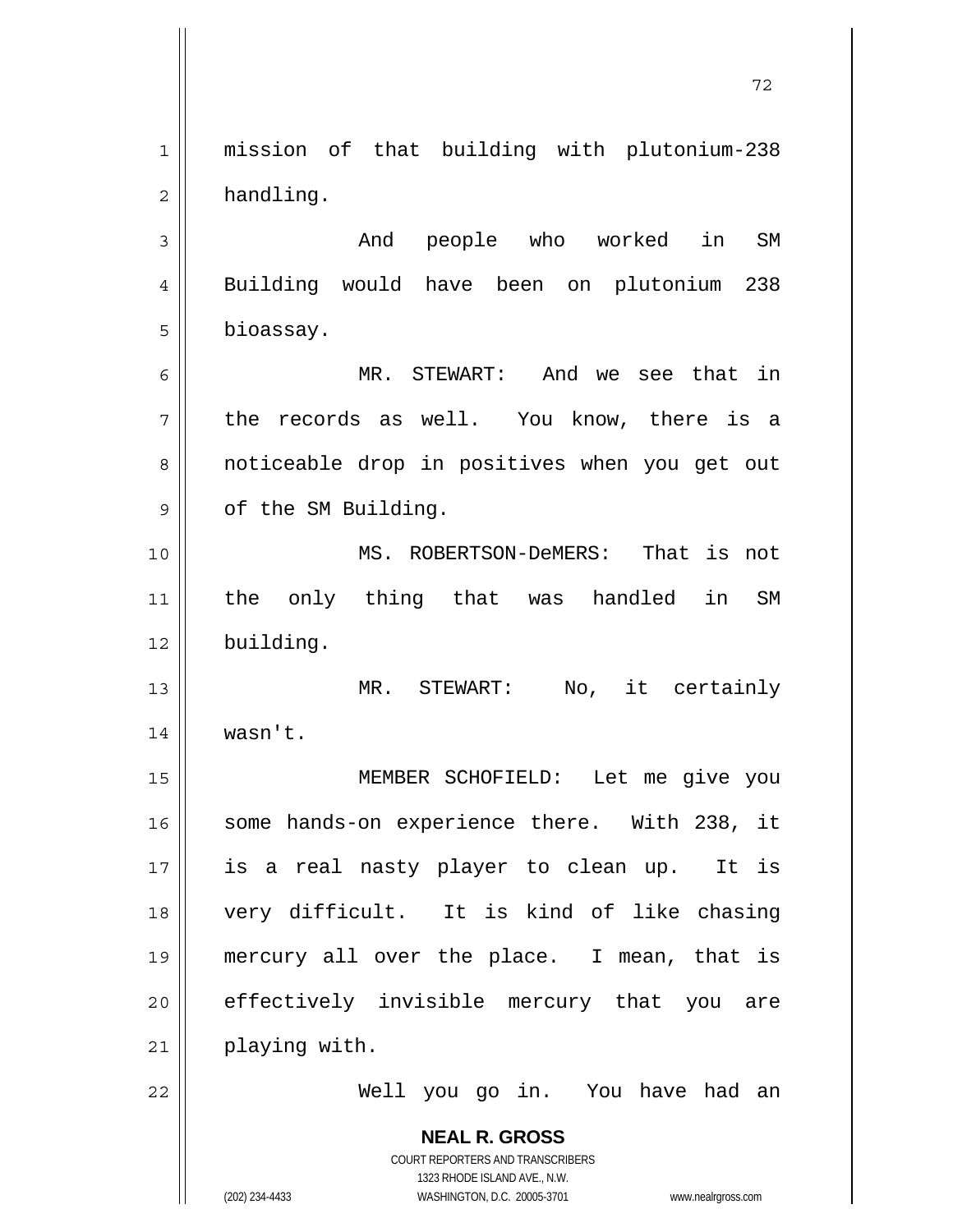exposure, whether it is broken line, a broken

73

2 3 4 5 6 7 8 9 10 11 12 13 14 15 16 17 18 19 20 21 window, a torn glove. It doesn't matter the cause. Time is money. And you go in there and you try and get it cleaned up as quick as possible. Now how often, and I could give you hundreds of examples where these guys go in there. Later on somebody goes in there. They get up underneath the glove box where there is some penetration and they get up on top where there is motors and electrical trays. Well, they have got the front of the glove box down on the floor, all the very nice exposed stuff cleaned. But there is still loose contamination that can sit there for years. And they send this person in there and say well, you know, we just want you to insulate those lines for us, you know, we are having a little problem. Fine, they go up there. They says we need new cable strung. You know, just use

22 the existing tray. They get up there and they

> **NEAL R. GROSS** COURT REPORTERS AND TRANSCRIBERS 1323 RHODE ISLAND AVE., N.W. (202) 234-4433 WASHINGTON, D.C. 20005-3701 www.nealrgross.com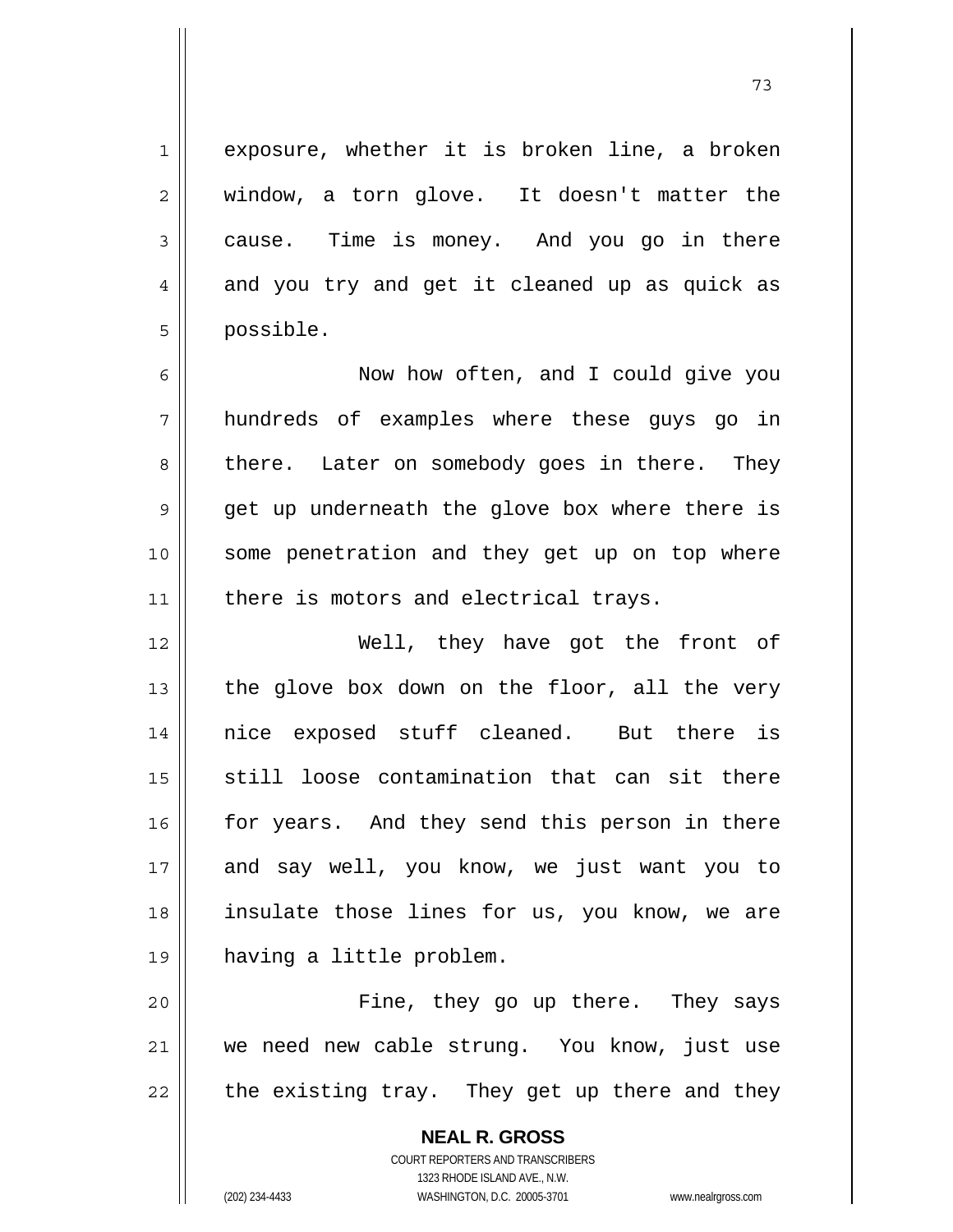1 2 3 4 5 6 7 get exposed. Nobody is expecting exposure up there. Nobody is going to do a bioassay. Maybe they just had one done because they are only on an annual bioassay. So, it is almost twelve months down the road before anybody knows they got exposed. And this is hands-on stuff I have seen time after time.

8 9 10 11 12 13 14 15 16 17 18 19 And I don't care what SOPs read. The bottom line is these people get exposed. A lot of times, it is not caught until quite a bit down the road, if it is ever caught. A lot of times, it is not even discovered until they start demolishing or cleaning up that building. My God, these electrical trays or where the bolts are holding the trays to the roof or the walls, there is loose contamination behind there. Well, you didn't really care about it. Your job was to get it cleaned up, get back in business again.

20 21 22 But a lot of these people, we have had it, and it is well documented that we have numerous instances in Los Alamos, I can't

> **NEAL R. GROSS** COURT REPORTERS AND TRANSCRIBERS 1323 RHODE ISLAND AVE., N.W. (202) 234-4433 WASHINGTON, D.C. 20005-3701 www.nealrgross.com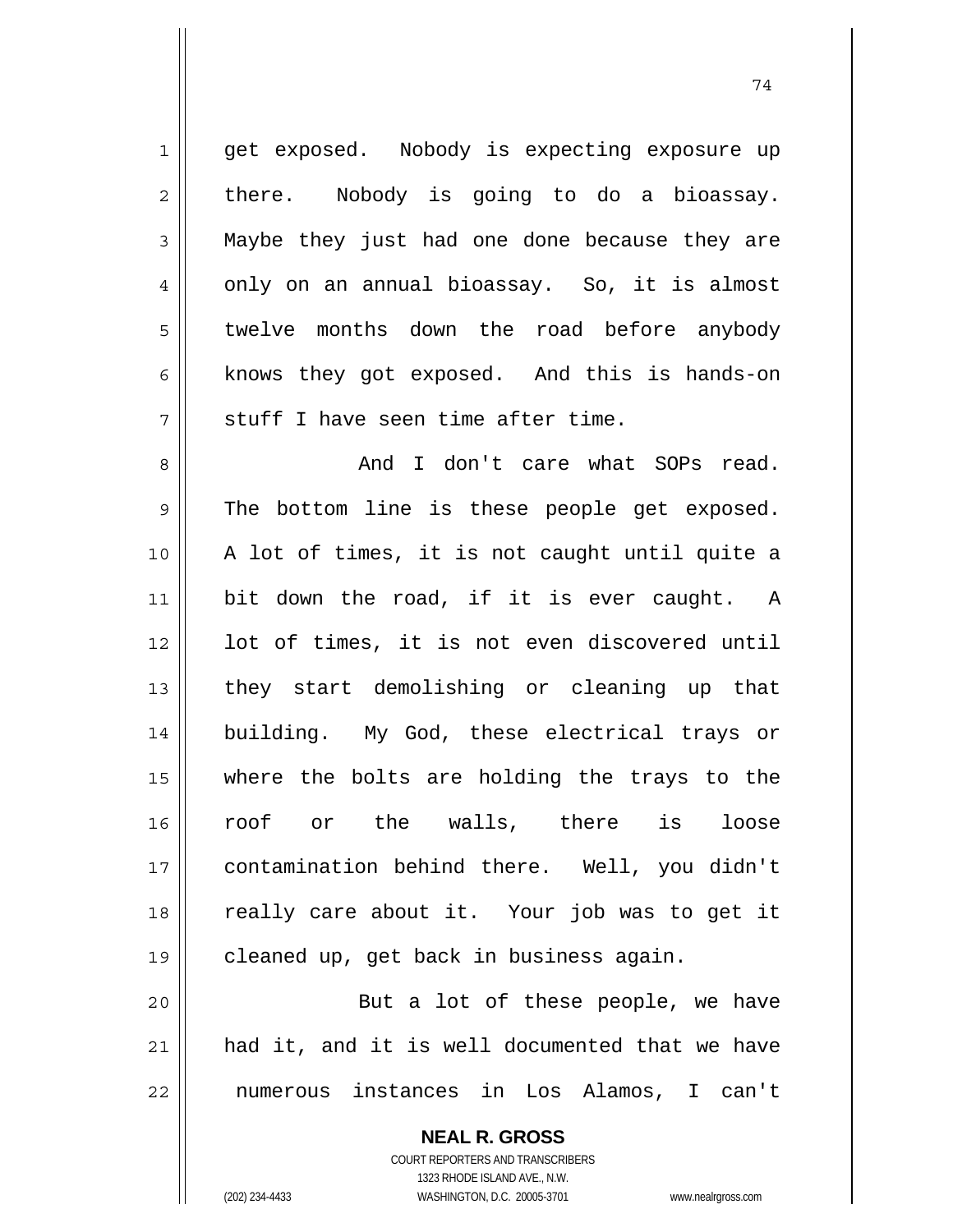| $\mathbf 1$ | talk about Mound, where people have gone in                         |
|-------------|---------------------------------------------------------------------|
| 2           | there years later. And they go, hey, those                          |
| 3           | guys were in there last week? Yes. Well,                            |
| 4           | guess what? We don't know how many people                           |
| 5           | have been exposed because when these guys                           |
| 6           | starting monitoring themselves, they were all                       |
| 7           | This is real world stuff.<br>craft up.                              |
| 8           | This is not theoretical. This does happen                           |
| $\mathsf 9$ | where these people get into these situations.                       |
| 10          | What?                                                               |
| 11          | MR. STEWART: I have covered some                                    |
| 12          | of those jobs.                                                      |
| 13          | MEMBER SCHOFIELD: Yes.                                              |
| 14          | DR. ULSH: So let me talk about the                                  |
| 15          | real world situation at Mound as related to me                      |
| 16          | by people, the health business systems<br>in                        |
| 17          | charge of the building who was actually in the                      |
| 18          | stuff by other former workers who actually                          |
| 19          | worked in SM building.                                              |
| 20          | Did exposures happen? Absolutely.                                   |
| 21          | contamination incidents happen in SM?<br>Did                        |
| 22          | Did contamination incidents<br>Absolutely.                          |
|             | <b>NEAL R. GROSS</b>                                                |
|             | <b>COURT REPORTERS AND TRANSCRIBERS</b>                             |
|             | 1323 RHODE ISLAND AVE., N.W.                                        |
|             | (202) 234-4433<br>WASHINGTON, D.C. 20005-3701<br>www.nealrgross.com |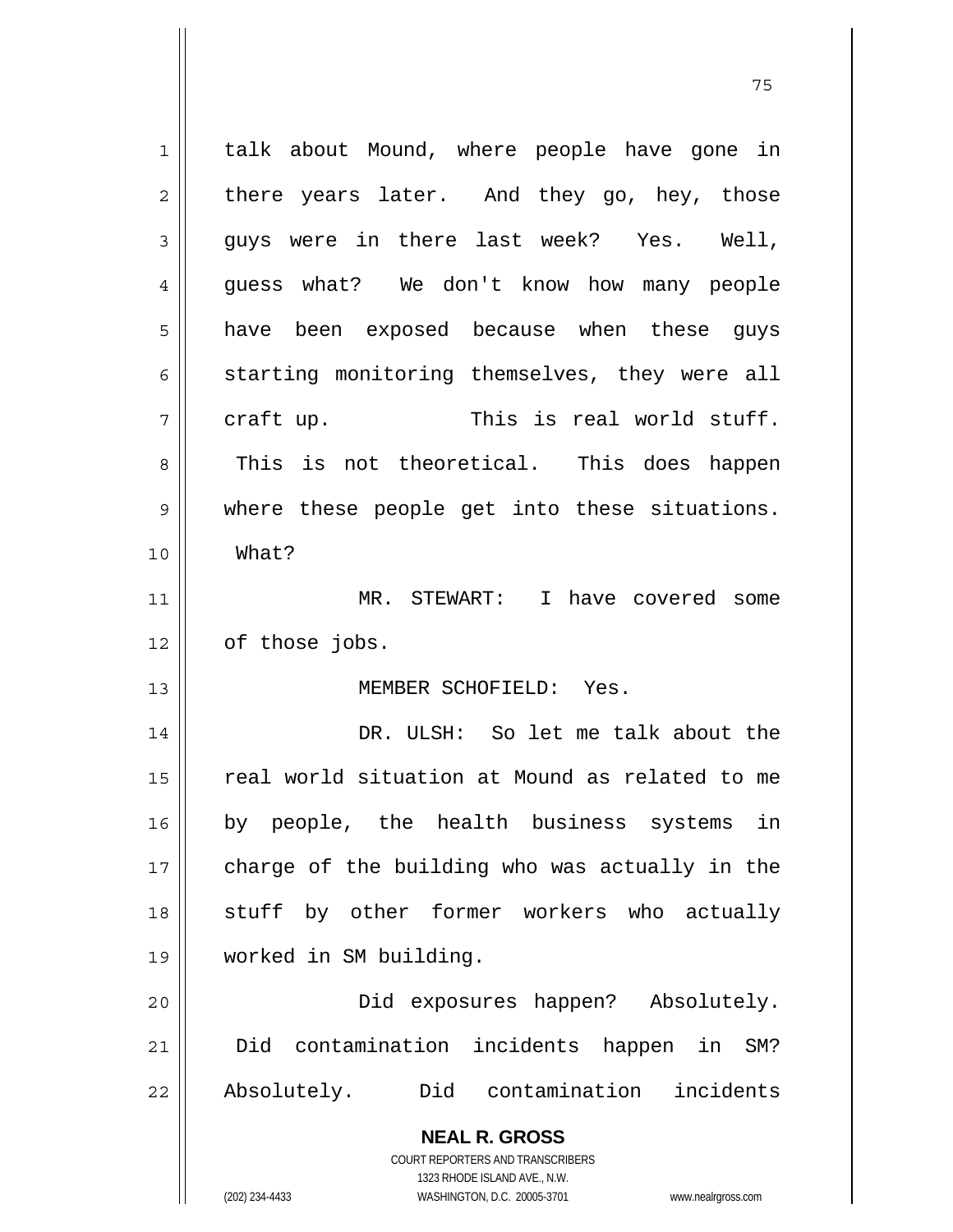| $\mathbf 1$    | happen where perhaps you might not have        |
|----------------|------------------------------------------------|
| $\overline{c}$ | expected? Yes, for sure. Did people            |
| $\mathfrak{Z}$ | sometimes get sent into areas where they       |
| $\overline{4}$ | weren't expected to be contaminated but they   |
| 5              | got contaminated? Yes, absolutely. And those   |
| 6              | people were on bioassay programs. So the       |
| 7              | question is not did people get exposed. We     |
| 8              | all agree that they, in some instances, some   |
| $\mathsf{S}$   | people got exposed. The question is, can we    |
| 10             | do dose reconstruction on them? And the        |
| 11             | answer is yes.                                 |
|                |                                                |
| 12             | Now maybe the bioassay wasn't done             |
| 13             | the following week. Maybe it wasn't done the   |
| 14             | following month but it was done. If you went   |
| 15             | into SM Building, you were on plutonium-238    |
| 16             | bioassay. And we have methods to estimate. I   |
| $17$           | mean, let's say a person goes through and they |
| 18             | have negative bioassays, six months later,     |
| 19             | they come up with a positive bioassay. We can  |
| 20             | do a dose reconstruction in that situation.    |
| 21             | Even if they got exposed the day after their   |

и процесс в политическиот представление в 176 године. В 176 године в 176 године. В 176 године в 176 године в 1<br>В 176 године в 176 године в 176 године в 176 године в 176 године в 176 године в 176 године в 176 године в 176

**NEAL R. GROSS** COURT REPORTERS AND TRANSCRIBERS 1323 RHODE ISLAND AVE., N.W.

 $\mathsf{II}$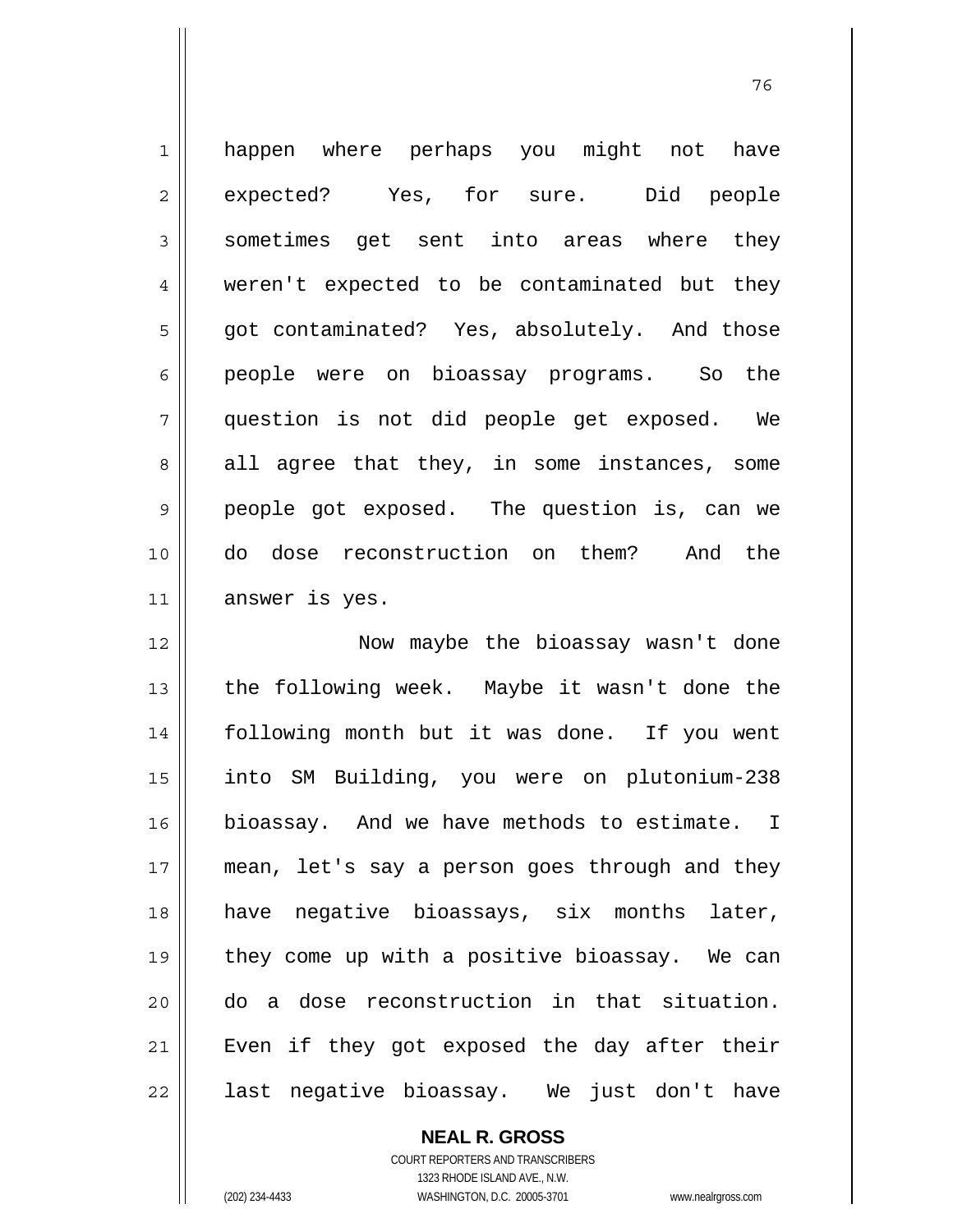**NEAL R. GROSS** 1 2 3 4 5 6 7 8 9 10 11 12 13 14 15 16 17 18 19 20 21 22 situations where people got exposures to plutonium-238 and we can't do a dose reconstruction at Mound. We don't have it. MR. STEWART: That situation doesn't arise. MS. ROBERTSON-DeMERS: Can I ask a question? I am jumping ahead. MR. STEWART: Can you speak up, please? MS. ROBERTSON-DeMERS: I am jumping ahead here but what is the status of the roadmap? Is there a classified version? CHAIR BEACH: Can we hold that, Kathy, for another -- In keeping with our schedule, which I am going to try really hard to do, this is Josie, what I would like to do is get last minute inputs. I would like to request that NIOSH respond to SC&A's white paper in detail, answering the many questions. For example, on page 25 of the white paper, one of the questions requests that NIOSH demonstrate the

77

COURT REPORTERS AND TRANSCRIBERS 1323 RHODE ISLAND AVE., N.W.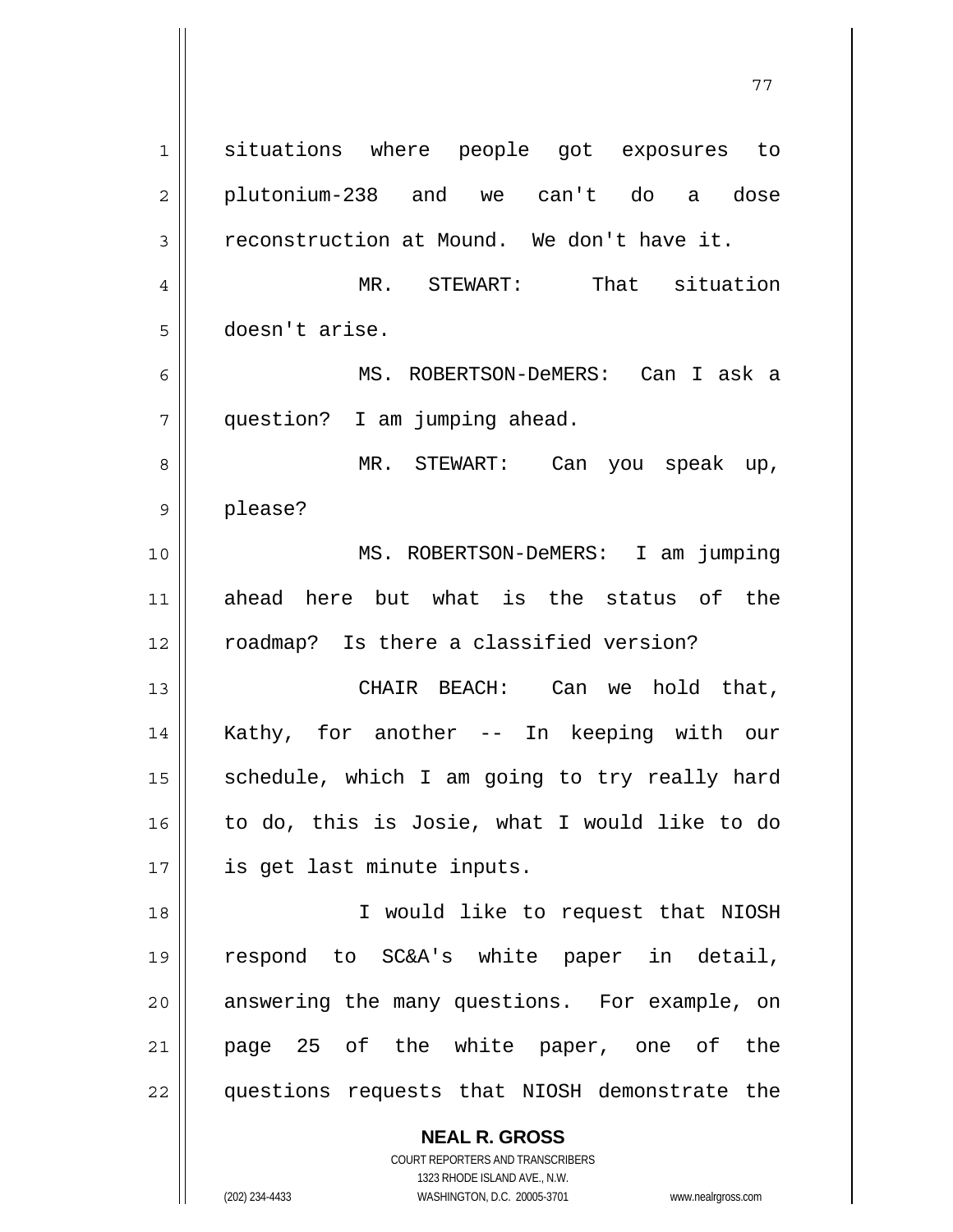1 2 3 4 5 6 7 8 9 10 11 12 13 14 15 16 17 18 19 20 21 procedure for assigning internal dose to individuals who were exposed to multiple alpha-emitters during the time period when gross alpha analysis was implemented at Mound. That is one question that you will find on page 25. The other one is to demonstrate how to reconstruct dose internal exposures from gamma and beta emitters in the absence of gross gamma and beta results. Also on page 26 of the white paper, request NIOSH ORAU to retrieve the urinalysis log book data for potential evaluation of exposures to special tritium compounds. What I would like to see is that all of the questions, there is many of them buried within that white paper, that they are answered in a timely manner and I would like to throw out 30 days to get that back into our hands, so that we can move forward with this issue for our next work group meeting. I am seeing how much time.

78

DR. ULSH: Okay, we are going to

**NEAL R. GROSS** COURT REPORTERS AND TRANSCRIBERS 1323 RHODE ISLAND AVE., N.W. (202) 234-4433 WASHINGTON, D.C. 20005-3701 www.nealrgross.com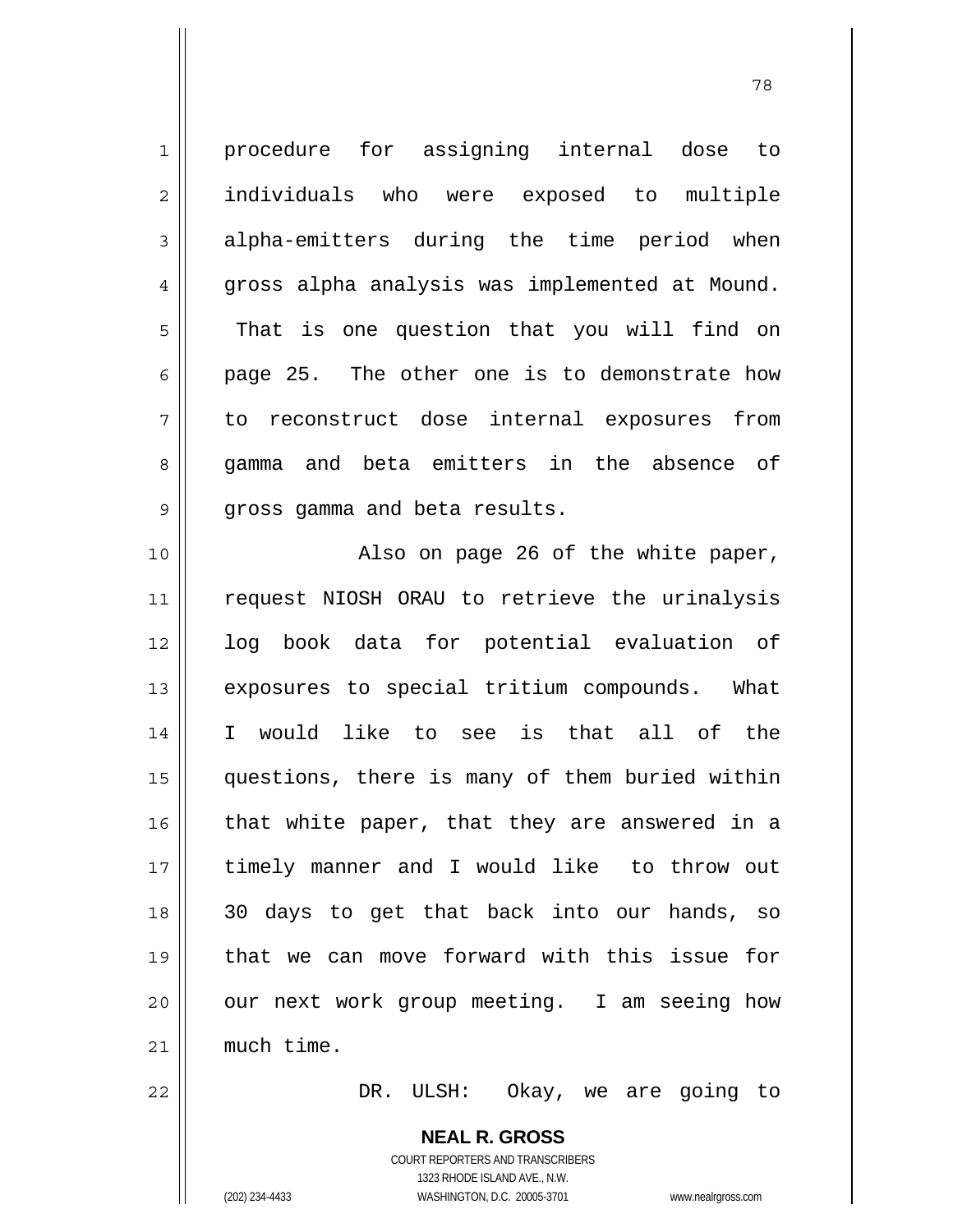**NEAL R. GROSS** COURT REPORTERS AND TRANSCRIBERS 1323 RHODE ISLAND AVE., N.W. (202) 234-4433 WASHINGTON, D.C. 20005-3701 www.nealrgross.com 1 2 3 4 5 6 7 8 9 10 11 12 13 14 15 16 17 18 19 20 21 22 need more time, I think. And you have to build into the schedule the time it is going to take not just for the normal reviews but we also have to have it reviewed by DOE for security plans. CHAIR BEACH: Correct. DR. ULSH: That has to be built into the schedule. CHAIR BEACH: You are right. DR. ULSH: So, would you give us 60? CHAIR BEACH: Sixty days? DR. ULSH: Forty-five? What will you give us? CHAIR BEACH: Well, -- DR. ULSH: We will start on it tomorrow. CHAIR BEACH: Okay. DR. ULSH: Or no -- Friday. CHAIR BEACH: I just -- we are going to have this come up many times in the next two days. So overall, I would like to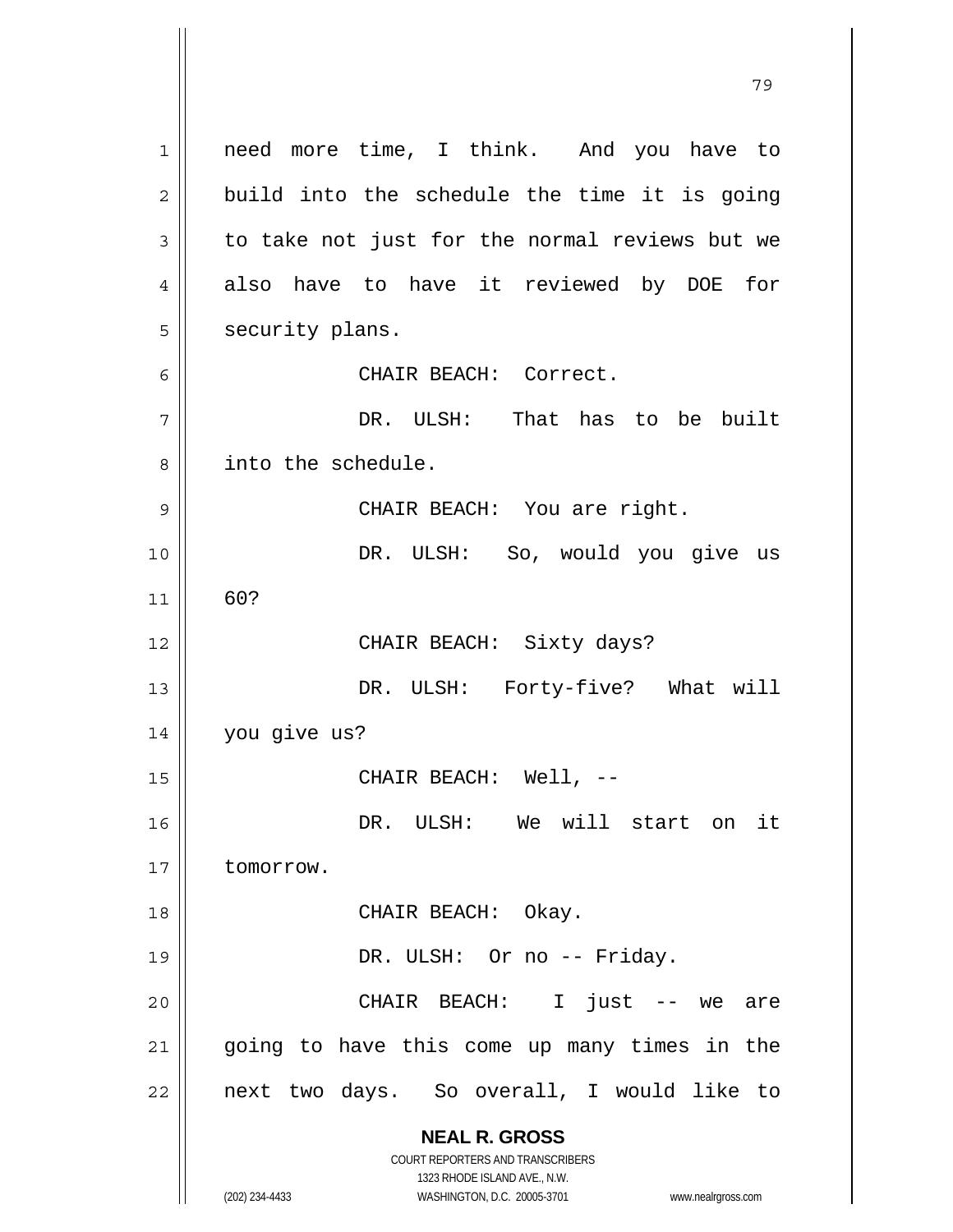**NEAL R. GROSS** COURT REPORTERS AND TRANSCRIBERS 1323 RHODE ISLAND AVE., N.W. (202) 234-4433 WASHINGTON, D.C. 20005-3701 www.nealrgross.com 1 2 3 4 5 6 7 8 9 10 11 12 13 14 15 16 17 18 19 20 21 22 strive for something in the next couple of months to get papers out and back into DOE's hands and then back to the work group so that we can continue to move forward with the process. So, if it takes 60 days, -- DR. ULSH: Well, six weeks? I'm looking at Don. I'm putting him on the spot. MR. STEWART: Well yes, we can talk about my deliverables for the next 60 days after that. DR. ULSH: All right. Josie, how about -- we understand your desire to get this done quickly. We will put our heads together after the meeting and send an email -- CHAIR BEACH: Okay. DR. ULSH: -- to you and the other working group members proposing it. CHAIR BEACH: And by the end of tomorrow, hopefully maybe we can have some idea. DR. ULSH: Yes.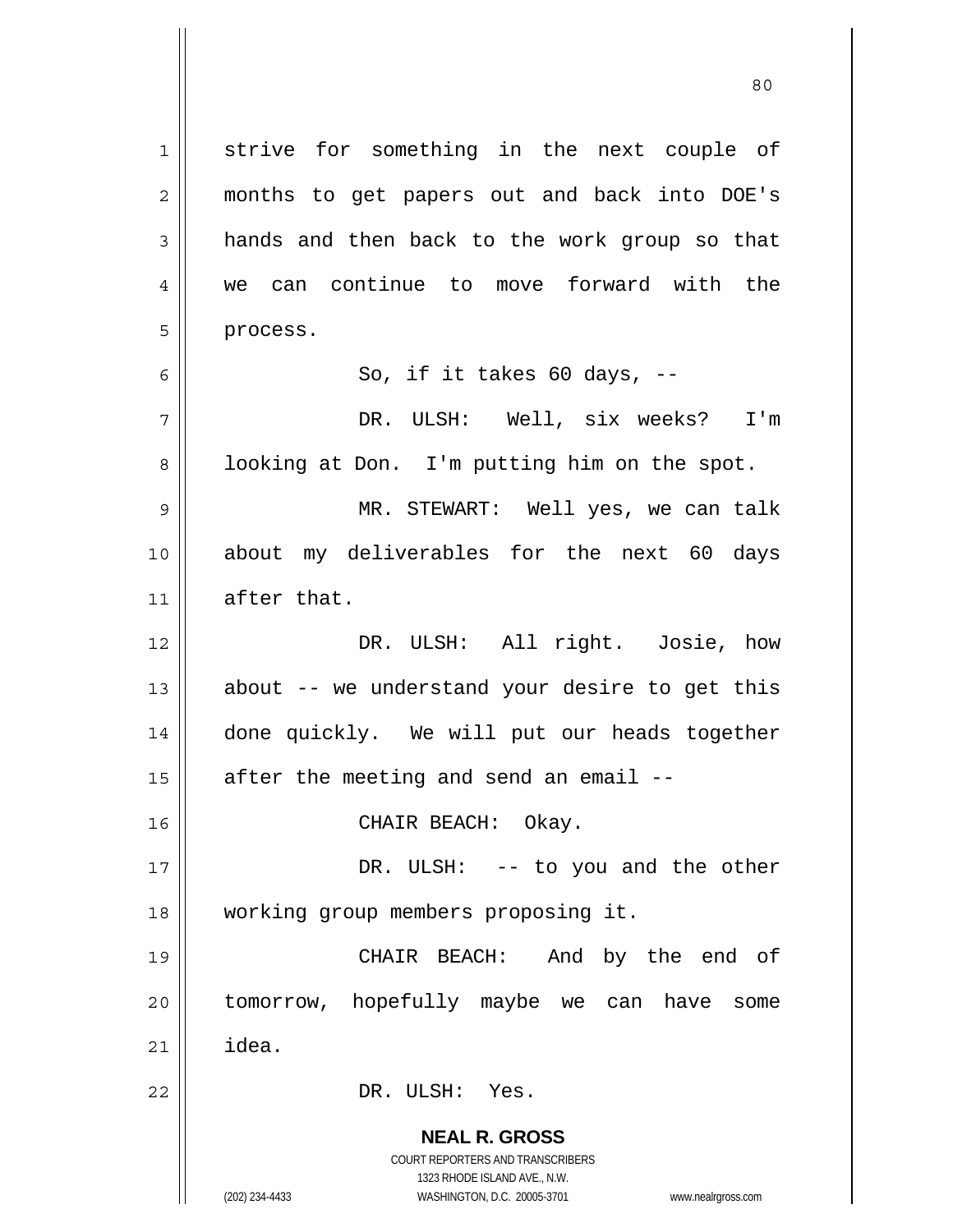**NEAL R. GROSS** COURT REPORTERS AND TRANSCRIBERS 1323 RHODE ISLAND AVE., N.W. 1 2 3 4 5 6 7 8 9 10 11 12 13 14 15 16 17 18 19 20 21 22 CHAIR BEACH: Because we will have many of these in the next two days that we are going to be struggling for time periods on. So, maybe -- DR. NETON: I think it is fair to allow us to talk offline. CHAIR BEACH: Oh, I agree. I agree. No, that's all right. DR. NETON: Because we are balancing a lot of different working groups. CHAIR BEACH: And that is why I say, maybe at the close of tomorrow's work group, we will be able to kind of come into some kind of action items and time frames. I mean, that is completely viable to me. So, is there any last comments? Paul, are you still on the line? Paul Ziemer? MR. KATZ: Paul? Paul, are you still with us on the line? MEMBER ZIEMER: Yes, I had to push \*6 here to get back. Yes, I am still on the line.

<u>81</u>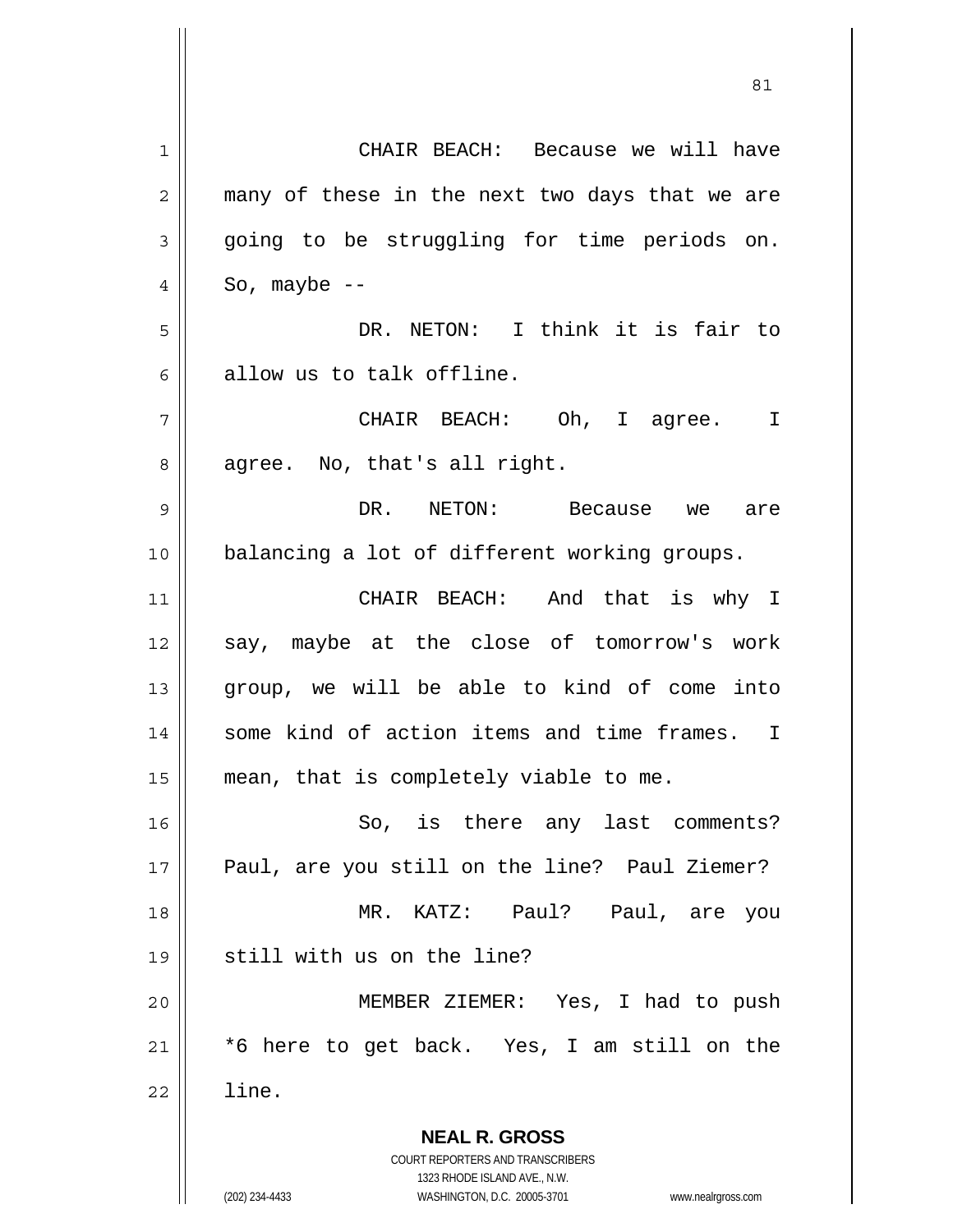**NEAL R. GROSS** COURT REPORTERS AND TRANSCRIBERS 1323 RHODE ISLAND AVE., N.W. (202) 234-4433 WASHINGTON, D.C. 20005-3701 www.nealrgross.com 1 2 3 4 5 6 7 8 9 10 11 12 13 14 15 16 17 18 19 20 21 22 CHAIR BEACH: Did you have any comments on this? I am just trying to push it ahead so that we can take a break here. MEMBER ZIEMER: No, I agree. They need to move ahead. I understand the need for the reviews and so on. So, I think their 45 day target is good but it may take a little longer, based on the additional reviews needed. CHAIR BEACH: Yes, and Paul, I wasn't just talking about the time. If there was any other additional comments you had just for this issue. MEMBER ZIEMER: No, I don't have any additional comments. I think we have heard a lot of these issues before and a lot of the responses before. So, they keep reemerging. CHAIR BEACH: Yes. MEMBER ZIEMER: But I agree. A detailed response from NIOSH will be helpful so you can put some of these things to bed one

<u>82</u>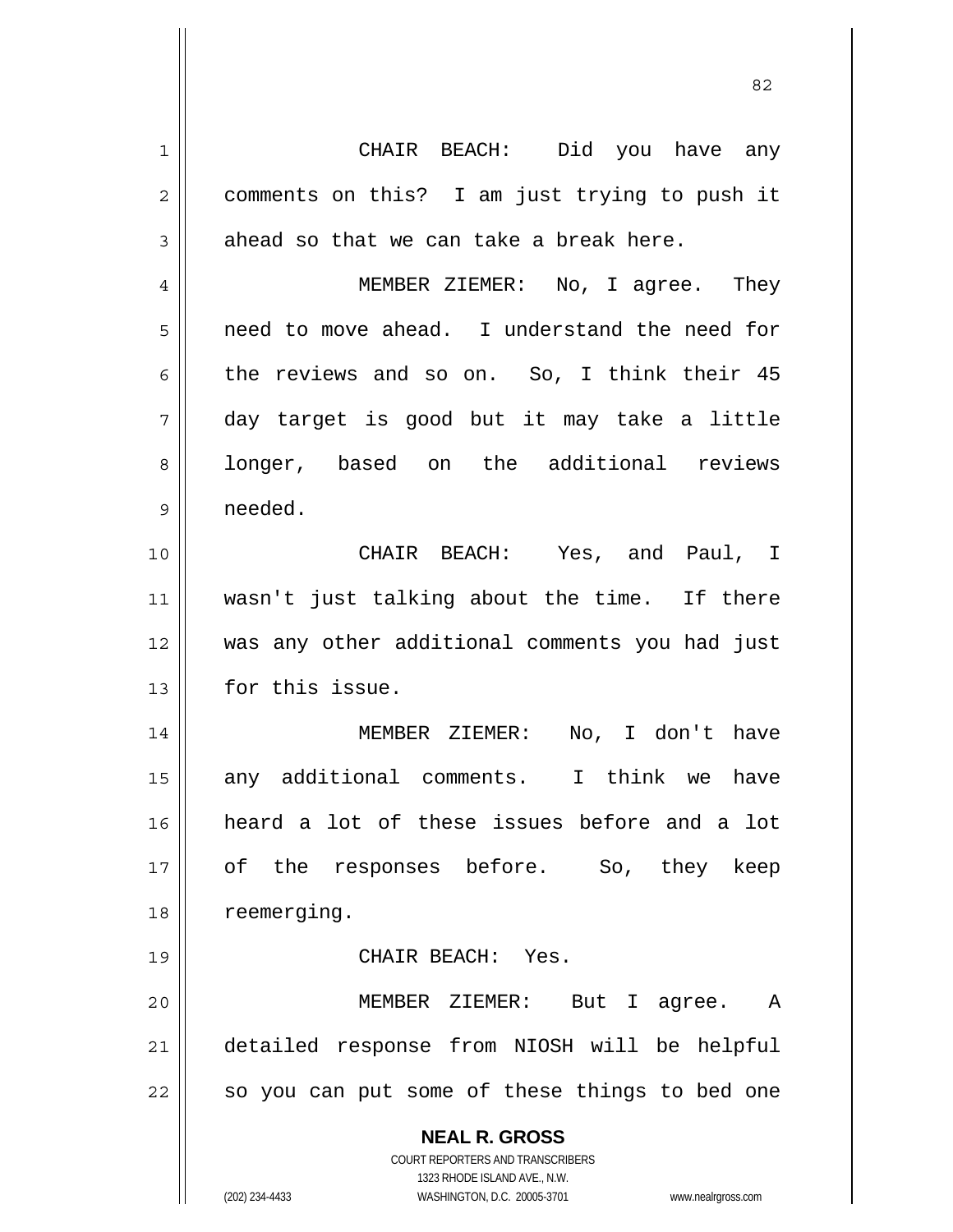1 way or another.

| $\overline{2}$ | CHAIR BEACH: Okay, thanks, Paul.               |
|----------------|------------------------------------------------|
| 3              | MR. STEWART: Yes, just one thing.              |
| 4              | We have gone back and forth about this a       |
| 5              | number of times. And I just wanted to say      |
| 6              | that I am grateful to see that the issues are  |
| 7              | here. I may have spoken out of ignorance in    |
| 8              | the past as to what the issues really were.    |
| $\mathsf 9$    | And this paper goes a long way to resolving    |
| 10             | that. So, I just wanted to thank you.          |
| 11             | MR. FITZGERALD: Yes, I don't think             |
| 12             | it really changed so much as we just wanted to |
| 13             | be more specific.                              |
| 14             | MR. STEWART: Yes, there is more                |
| 15             | detail.                                        |
| 16             | MEMBER CLAWSON: I have got just                |
| 17             | one more question. And this is getting, and I  |
| 18             | realize bioassay is a last line of defense but |
| 19             | in some of the worker interviewers and stuff   |
| 20             | like that, they made the comment that I heard  |
| 21             | that they may have not been on the bioassay    |
| 22             | program but people in their group were in the  |

**NEAL R. GROSS** COURT REPORTERS AND TRANSCRIBERS

1323 RHODE ISLAND AVE., N.W.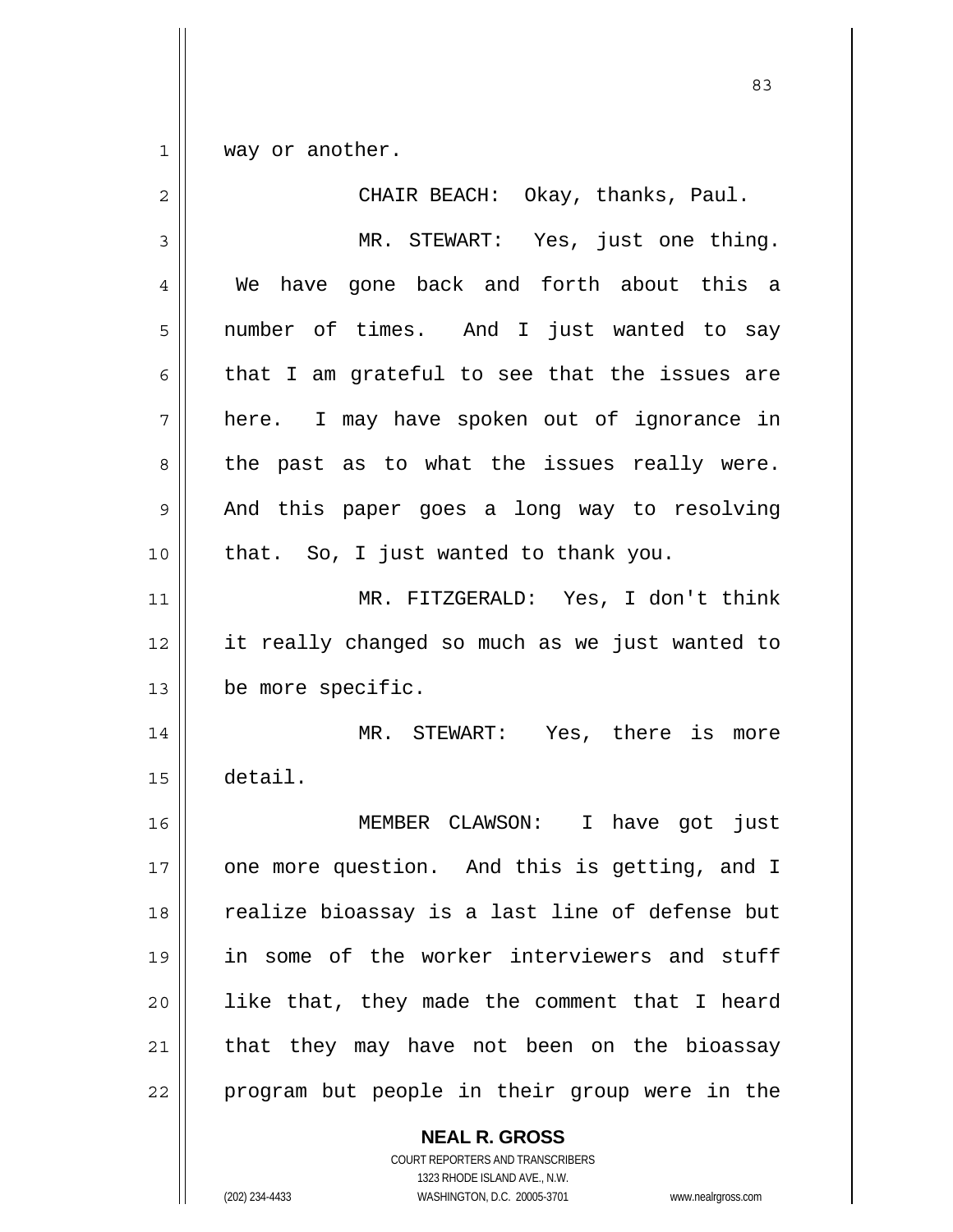bioassay and were covered. So, they were saying that you know, they were meeting the requirements of what they had in the bioassay

5 6 7 8 9 10 11 12 13 14 Have you seen, and this came from some Mound interviews, you know, that people that they were working with were on the bioassay. So technically they were covered that way. And this is where, you know, I know bioassay is the last line of defense and everything else like that but seeing some of this and a lot of the data to me is very difficult to sift through and so forth like that.

15 16 17 18 19 20 21 22 MR. CHEW: Usually in that situation, Brad, they are people who were not exposed to like an incident but was following the routine just making sure that your program was complete. And then you certainly bioassay people with the highest potentials. Okay? And then the people who had the low potentials said yes, I was covered by that

> COURT REPORTERS AND TRANSCRIBERS 1323 RHODE ISLAND AVE., N.W. (202) 234-4433 WASHINGTON, D.C. 20005-3701 www.nealrgross.com

**NEAL R. GROSS**

1

2

3

4

program.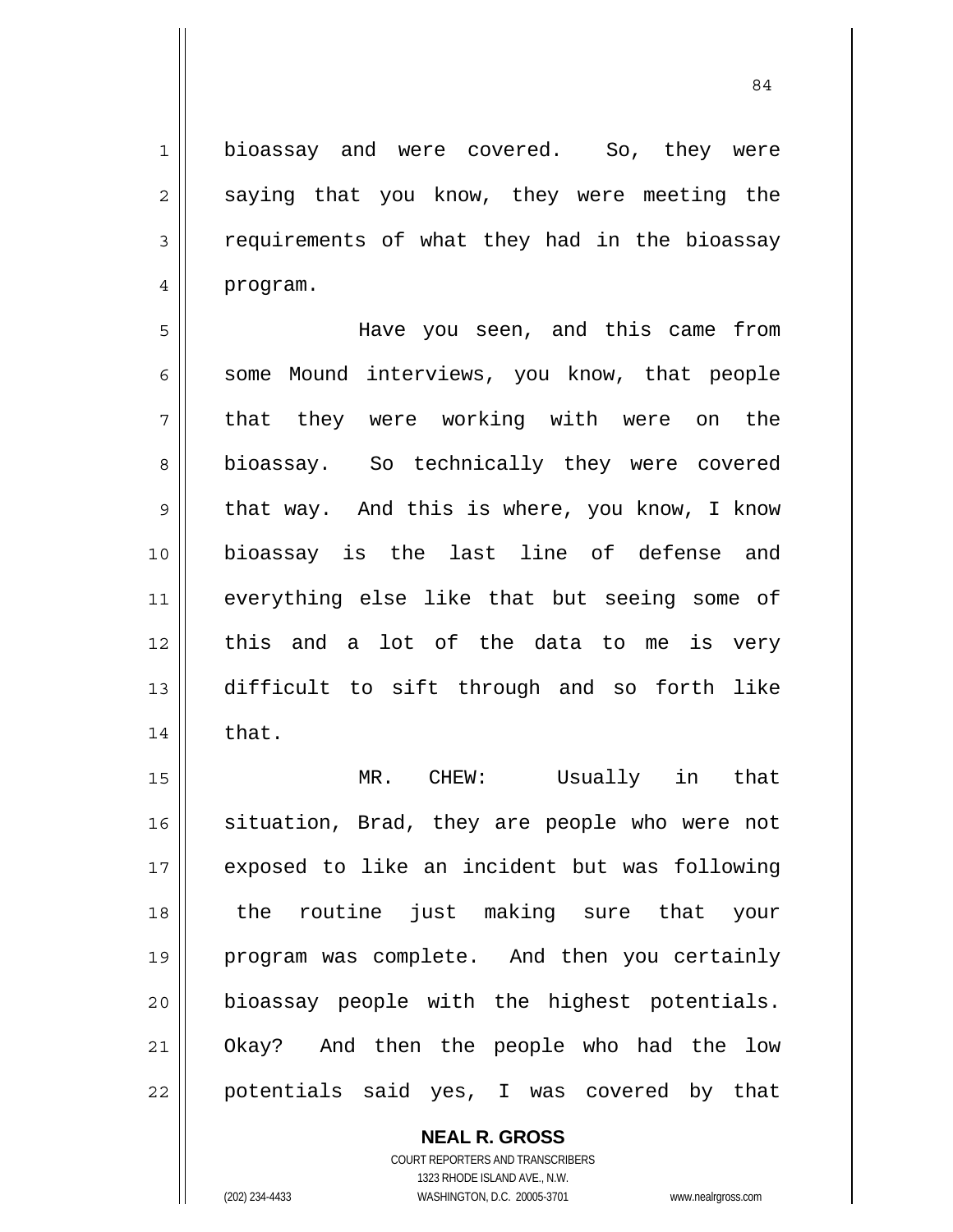1 2 particular group. Usually, there are no choices.

<u>85 and 2001 and 2001 and 2001 and 2001 and 2001 and 2001 and 2001 and 2001 and 2001 and 2001 and 2001 and 200</u>

3 4 5 6 7 8 MEMBER CLAWSON: Because where I saw this mainly was in the maintenance departments, electricians, so forth and stuff like that. Because a lot of those rolled throughout the whole thing. So it was kind of like a spot sample to be --

9 10 11 12 13 14 15 16 17 18 19 20 21 The other thing I found very interesting and we see this complex-wide, Mound is no exception, is that they built one building on top of another building that was designed for this but now became this. And we saw a lot of this in the ventilation systems and the instrumentation lines and so forth like that. And this is what was interesting to me about Mound. The T Building, all these other -- it was like they were stacked one on top of another and we got into some issues down the road with some cracks and so forth like that.

22

But this is what is somewhat of

**NEAL R. GROSS** COURT REPORTERS AND TRANSCRIBERS 1323 RHODE ISLAND AVE., N.W. (202) 234-4433 WASHINGTON, D.C. 20005-3701 www.nealrgross.com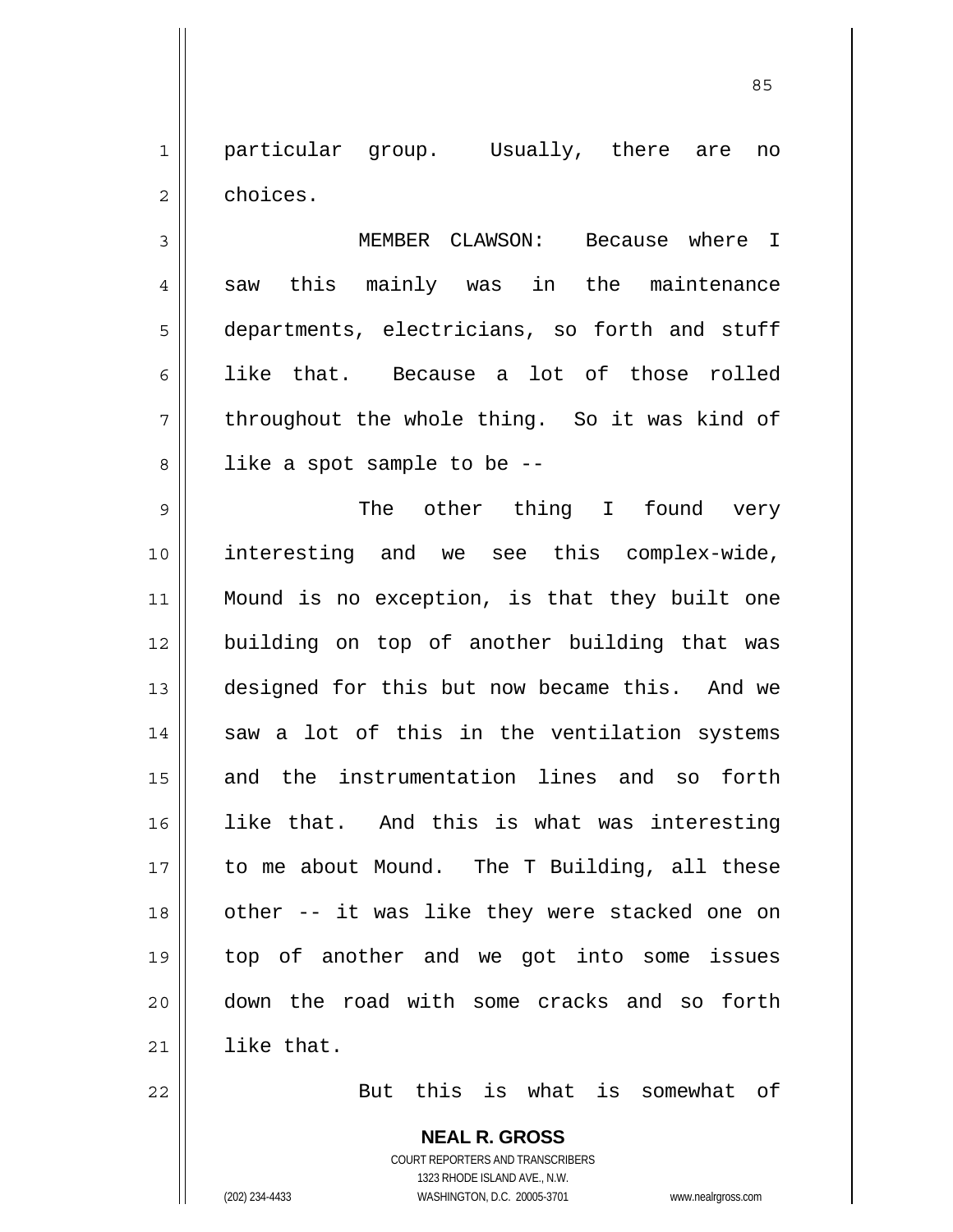**NEAL R. GROSS** COURT REPORTERS AND TRANSCRIBERS 1323 RHODE ISLAND AVE., N.W. (202) 234-4433 WASHINGTON, D.C. 20005-3701 www.nealrgross.com 1 2 3 4 5 6 7 8 9 10 11 12 13 14 15 16 17 18 19 20 21 22 interest to me is that they said that everything was so cut and dry but these buildings were being used for things and glove boxes, some of the earlier glove boxes were not designed to really be doing what they were supposed to be doing and this is some of the people that were hands on. Yes, we made do with what we had. And that is where part of my issue comes into this. And sure they monitored things and everything else like that. I just wanted to say -- MR. STEWART: Sure, the area will have been monitored and have access requirements to go in. It might have been an contamination area. It might have been a high contamination area. And the better the glove box was at maintaining the separation is going to determine a level of control where you can go in there. And on the bioassay, certainly I have witnessed operations where I was not on

<u>86 and 2001 and 2002 and 2003 and 2003 and 2003 and 2003 and 2003 and 2003 and 2003 and 2003 and 2003 and 200</u>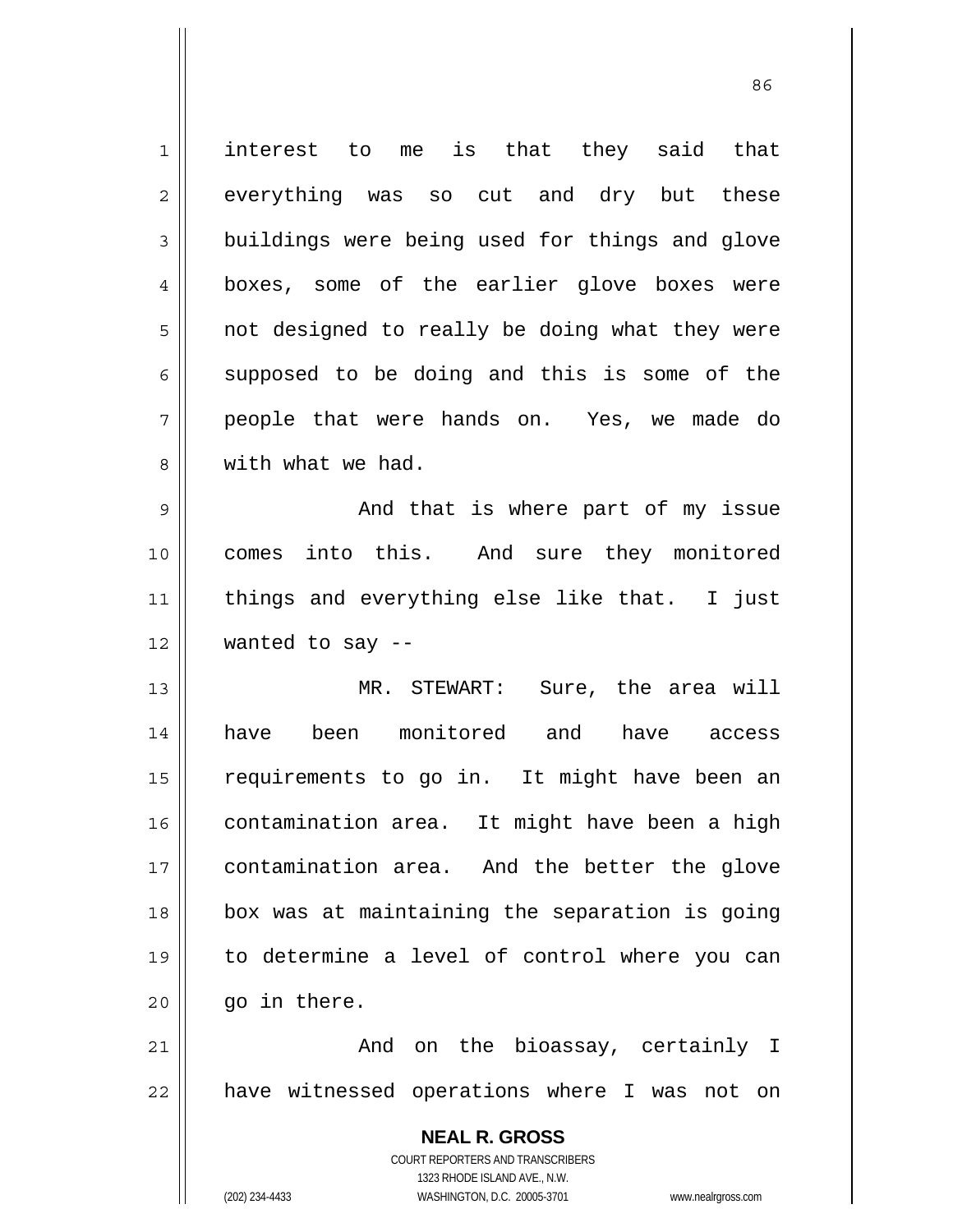1 2 3 4 5 bioassay but the technicians that I was supervising were on bioassay. And though it didn't happen while I was there, everybody in the room came out and got a special because we had a lost containment.

7 So yes, okay, you know, Bob was an electrician. He wasn't in there. He was in there when this thing happened. Send them all downtown. And that is the way we did it.

10 11 12 13 14 15 16 17 18 19 20 21 MEMBER CLAWSON: And this is in the later years. I am looking a lot more towards earlier years up until the '80s. I know that, we understand our radcon program from '85 on has made leaps and bounds. Because really, to tell you the truth, we did not know a lot of the daughter products, a lot of the things, a lot of the potential that we were doing. I am saying this because we are all on a learning curve on this whole thing in the earlier years. MR. CHEW: Also, instrumentation

22 was developed to a higher degree of

> **NEAL R. GROSS** COURT REPORTERS AND TRANSCRIBERS 1323 RHODE ISLAND AVE., N.W.

6

8

9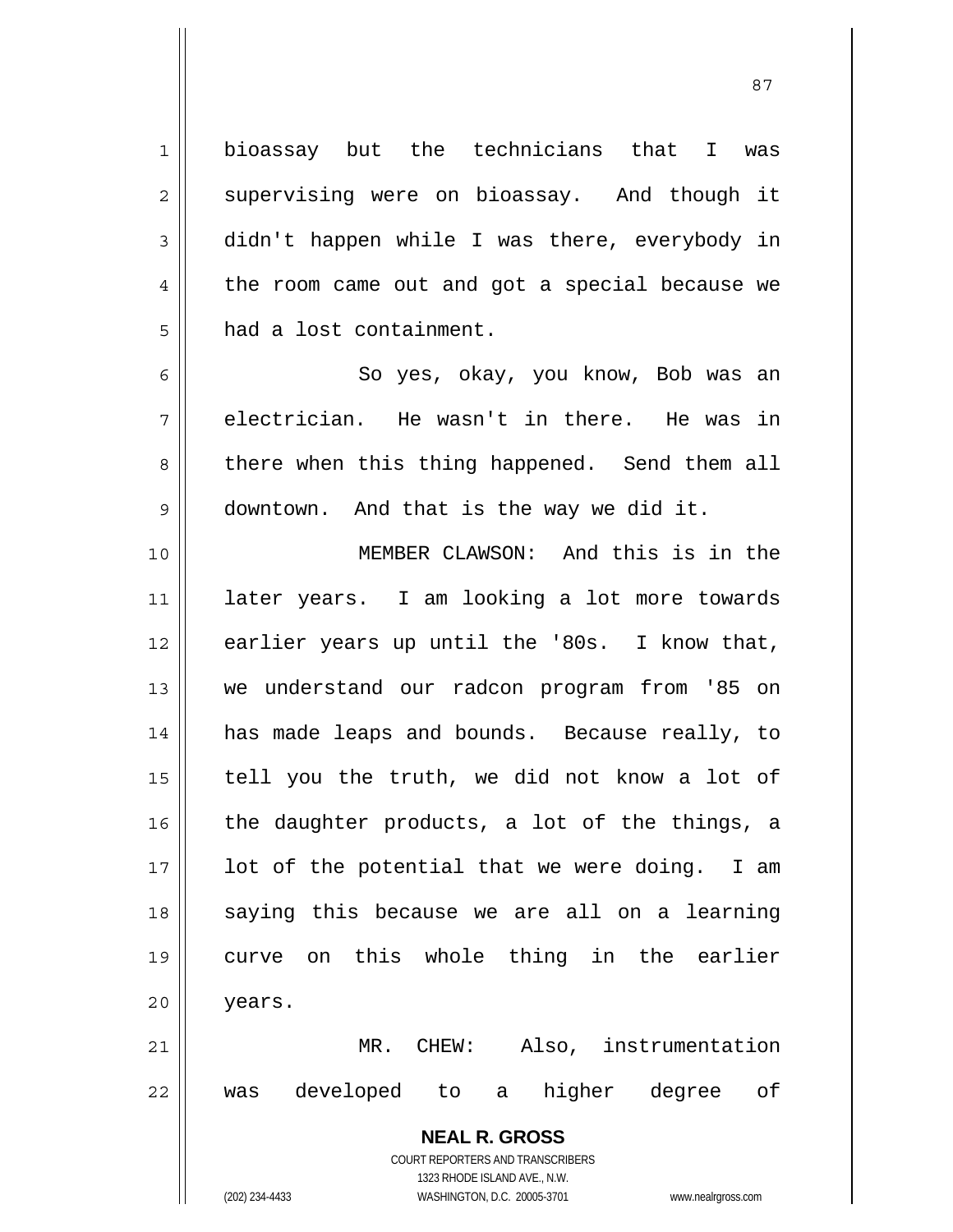sophistications so you can do that, too. And that doesn't necessarily mean that when you did the gross alpha on Pu-238 did not bound with the most contributing isotope. You know, we have to take a look at that. MEMBER CLAWSON: Okay, thanks,

Josie.

CHAIR BEACH: Anything else?

9 10 11 12 13 MR. STEWART: I had just one more question. As far as the thorium solubility types go, is this a Mound-specific issue or is this something that we need to look at on a complex-wide basis?

14 15 MR. CHEW: It was raised as a Mound-specific.

MS. ROBERTSON-DeMERS: Both.

17 18 19 20 21 22 DR. NETON: I'm not sure what the issue is here. I mean, thorium has different solubility classes like any other radionuclide. It is hard to detect in urine, which raises the missed dose quite a bit but it still is calculable. There is a number

> **NEAL R. GROSS** COURT REPORTERS AND TRANSCRIBERS

1

2

3

4

5

6

7

8

16

1323 RHODE ISLAND AVE., N.W. (202) 234-4433 WASHINGTON, D.C. 20005-3701 www.nealrgross.com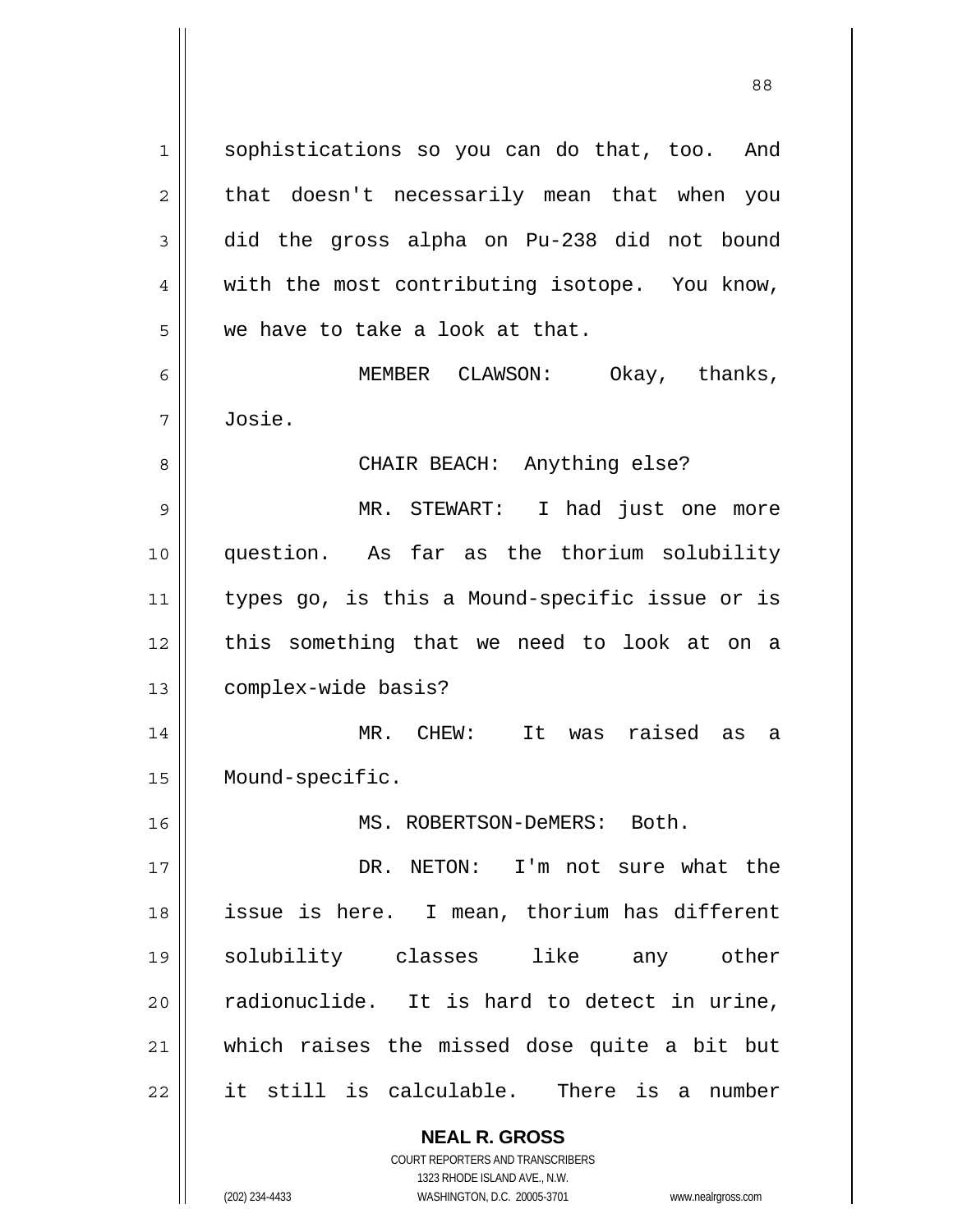that can be calculated if you have a urine sample and it has non-detectible thorium in the urine, albeit it is much larger than for plutonium or for uranium.

5 6 7 8 9 10 11 12 13 14 15 16 17 18 19 20 21 22 I am not sure what the issue is here. Is it that you come to implausibly high doses? Because the issues is if you come with a very high dose, it would probably compensate most lung cancers but most systemic organs, even with that high missed dose, would not put a PC over 50 percent for most of the soft tissues, the bladder, the pancreas, the GI tract, kidneys. So, it is a usable technique for us. I am not sure what the issue is here. MS. ROBERTSON-DeMERS: It gets back to issues that we dealt with at Y-12 and the thorium processing. And I wasn't involved in the later portion of that. And the inadequacies of bioassay versus air sampling - - DR. NETON: Well that is a different issue. But I mean, if we have

> **NEAL R. GROSS** COURT REPORTERS AND TRANSCRIBERS

> > 1323 RHODE ISLAND AVE., N.W.

1

2

3

4

(202) 234-4433 WASHINGTON, D.C. 20005-3701 www.nealrgross.com

<u>89 and 2001 and 2002 and 2003 and 2003 and 2003 and 2003 and 2003 and 2003 and 2003 and 2003 and 2003 and 200</u>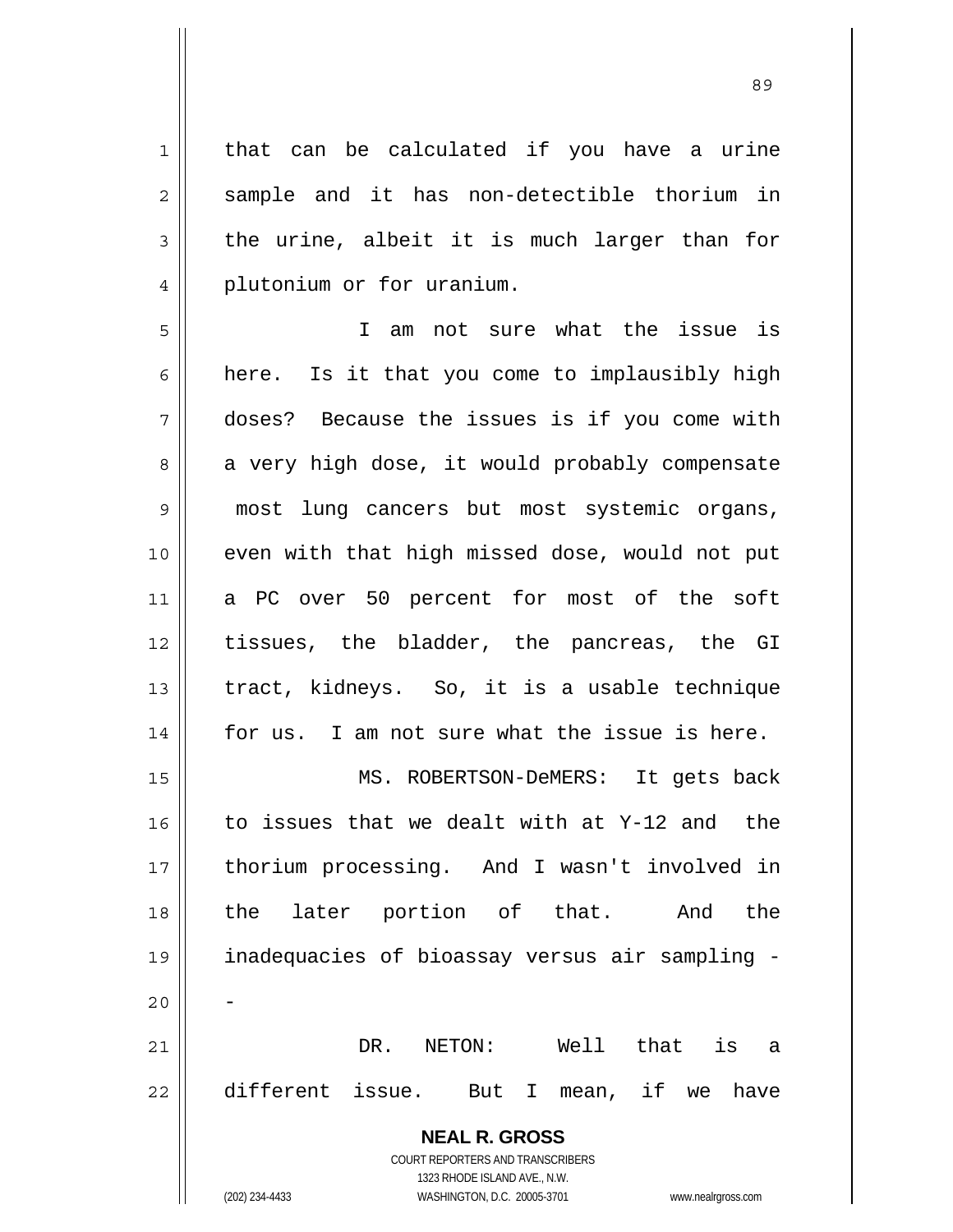**NEAL R. GROSS** COURT REPORTERS AND TRANSCRIBERS 1323 RHODE ISLAND AVE., N.W. 1 2 3 4 5 6 7 8 9 10 11 12 13 14 15 16 17 18 19 20 21 22 bioassay samples for thorium, I am of the opinion and the NIOSH is of the opinion if we can use them to reconstruct internal doses. MS. ROBERTSON-DeMERS: You have them for some periods. DR. NETON: That's agreed. Now, if there is something, if there is another issue regarding representativeness of the bioassay program, then we can talk about that because that is a Mound site-specific issue. MS. ROBERTSON-DeMERS: And the other thing is you need to look at your decision levels and so on and so forth because there is some highly insoluble thorium. DR. NETON: There is S-type thorium. I am not aware of super-S thorium. I mean, if you are saying there is, then I would like to see some evidence. MS. ROBERTSON-DeMERS: Well that what the paper that was generated by James and Weaver says is that there was YY in the ICRP-3 terminology thorium at Mound.

90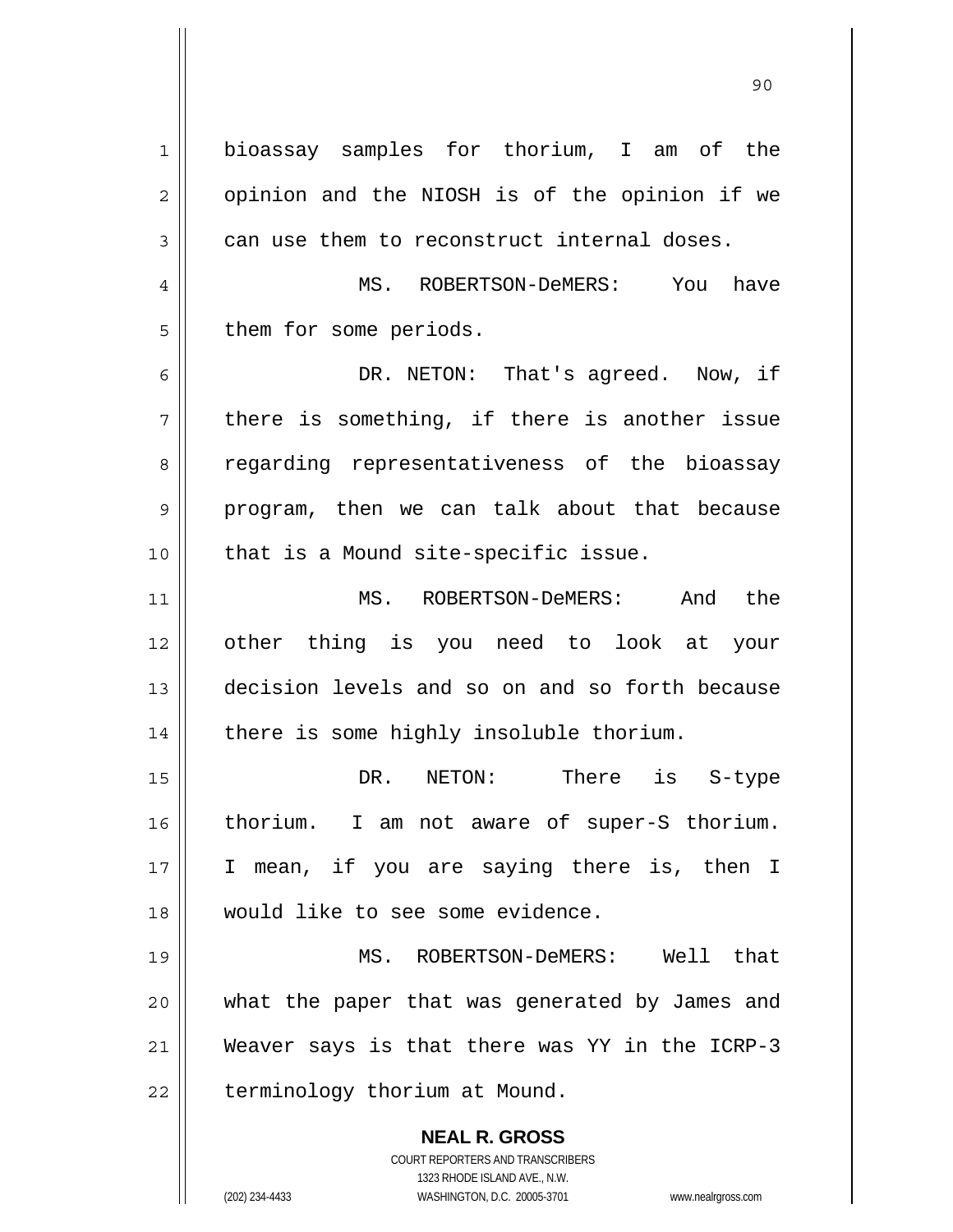| 1              | DR. NETON: I would like to see                                      |
|----------------|---------------------------------------------------------------------|
| $\overline{2}$ | that. I have not seen it. And if there is,                          |
| 3              | we can certainly deal with it in some way or                        |
| 4              | another, I am sure.                                                 |
| 5              | MR. LaBONE: Can I make a comment                                    |
| 6              | on that? This is Tom LaBone.                                        |
| 7              | On this, the solubility of the                                      |
| 8              | thorium from the Weaver and James paper, if                         |
| 9              | you go back and look at that, they basically                        |
| 10             | followed the dissolution of that material out                       |
| 11             | for 75 days. And I would propose to you that                        |
| 12             | you can't estimate 30,000 day half-lives from                       |
| 13             | a 75 day experiment.                                                |
| 14             | And I think that data is good to                                    |
| 15             | an idea of the initially soluble<br>give<br>us                      |
| 16             | portion but I don't think it is very valuable                       |
| 17             | as far as estimating you know, super YY or                          |
| 18             | something like that.                                                |
| 19             | that is just again, after<br>So                                     |
| 20             | looking at the original report, that was what                       |
| 21             | I came away with. And I just wanted to add                          |
| 22             | that in, since the topic came up.                                   |
|                | <b>NEAL R. GROSS</b>                                                |
|                | COURT REPORTERS AND TRANSCRIBERS                                    |
|                | 1323 RHODE ISLAND AVE., N.W.                                        |
|                | (202) 234-4433<br>WASHINGTON, D.C. 20005-3701<br>www.nealrgross.com |

<u>91</u>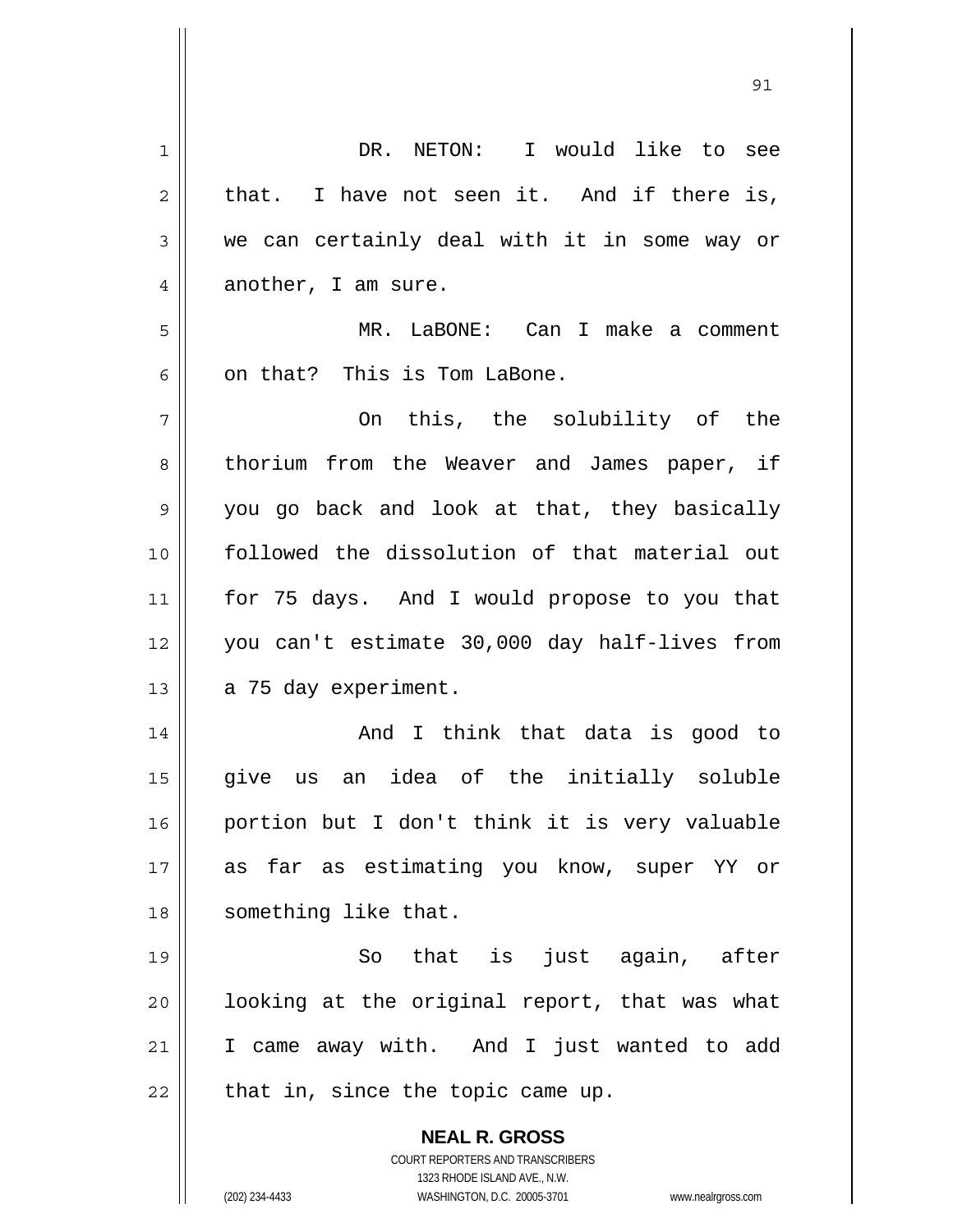| 92                                                                                                  |
|-----------------------------------------------------------------------------------------------------|
| DR. NETON: Thanks, Tom. That was                                                                    |
| good. I had forgotten about that.                                                                   |
| CHAIR BEACH: I think it is break                                                                    |
| time. How much time do we normally take, ten,                                                       |
| fifteen?                                                                                            |
| MR. KATZ: Whatever you --                                                                           |
| CHAIR BEACH: How about if we                                                                        |
| reconvene at 11:15?                                                                                 |
| MR. KATZ: Okay, 11:15 for folks on                                                                  |
| the phone. I am not breaking the line, I am                                                         |
| just putting you on mute.                                                                           |
| (Whereupon, the above-entitled                                                                      |
| matter went off the record at 11:02 a.m. and                                                        |
| resumed at $11:17$ a.m.)                                                                            |
| MR. KATZ: Okay, this is the Mound                                                                   |
| Working Group. We are coming back on line.                                                          |
| We had a short break. And I think Joe is                                                            |
| going to present next.                                                                              |
| CHAIR BEACH: Well, actually we are                                                                  |
| going to move on to integrity completeness of                                                       |
| internal dose records issues, 12 and 13.<br>And                                                     |
| Joe are you --                                                                                      |
| <b>NEAL R. GROSS</b><br>COURT REPORTERS AND TRANSCRIBERS                                            |
| 1323 RHODE ISLAND AVE., N.W.<br>(202) 234-4433<br>WASHINGTON, D.C. 20005-3701<br>www.nealrgross.com |
|                                                                                                     |

 $\mathsf{l}$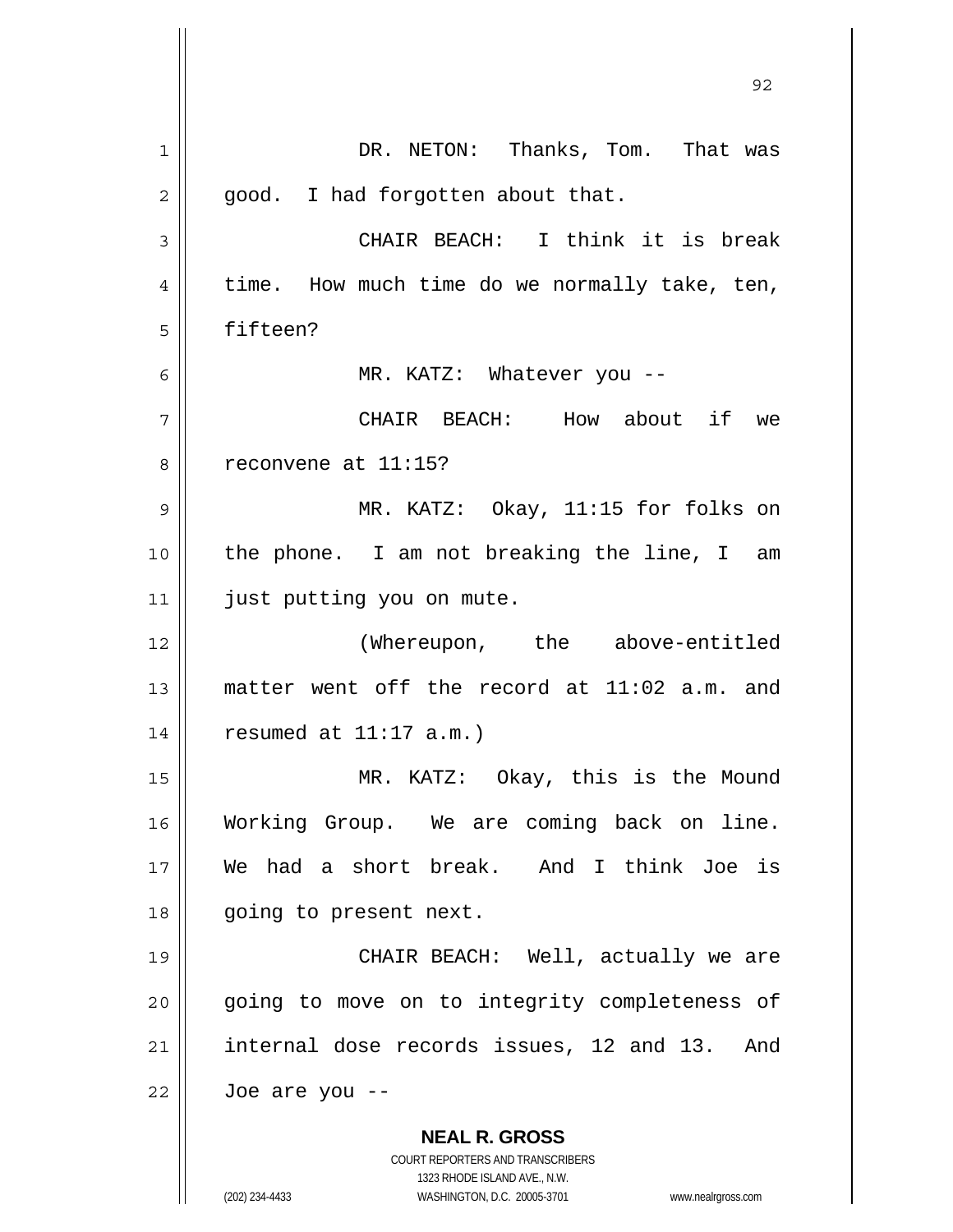|              | 93                                             |
|--------------|------------------------------------------------|
| $\mathbf{1}$ | MR. FITZGERALD: Yes. Yes.                      |
| 2            | CHAIR BEACH: Joe, you are. Okay,               |
| 3            | I had Bob down.                                |
| 4            | MR. FITZGERALD: I am just going to             |
| 5            | say, just to tee it off, this is the           |
| 6            | continuation of our review on the reliability  |
| 7            | question. We did split this thing into two     |
| 8            | parts. This is the looking at integrity and    |
| 9            | completeness of the data.                      |
| 10           | And our response to the ER, and                |
| 11           | again, the ER laid out a picture of where      |
| 12           | there was certainly complete records or        |
| 13           | relatively complete records and sufficient     |
| 14           | process descriptions, source terms to enable   |
| 15           | dose reconstruction. And our concern was that  |
| 16           | here was a need for a validation between the   |
| 17           | electronic records and the source information. |
| 18           | Often times the paper records, whatever was    |
| 19           | the source information, be electronic just to  |
| 20           | demonstrate that in fact the electronic        |
| 21           | database is valid and one that can be relied   |
| 22           | on. And this is something we have done, I      |

**NEAL R. GROSS** COURT REPORTERS AND TRANSCRIBERS 1323 RHODE ISLAND AVE., N.W.

 $\mathbf{I}$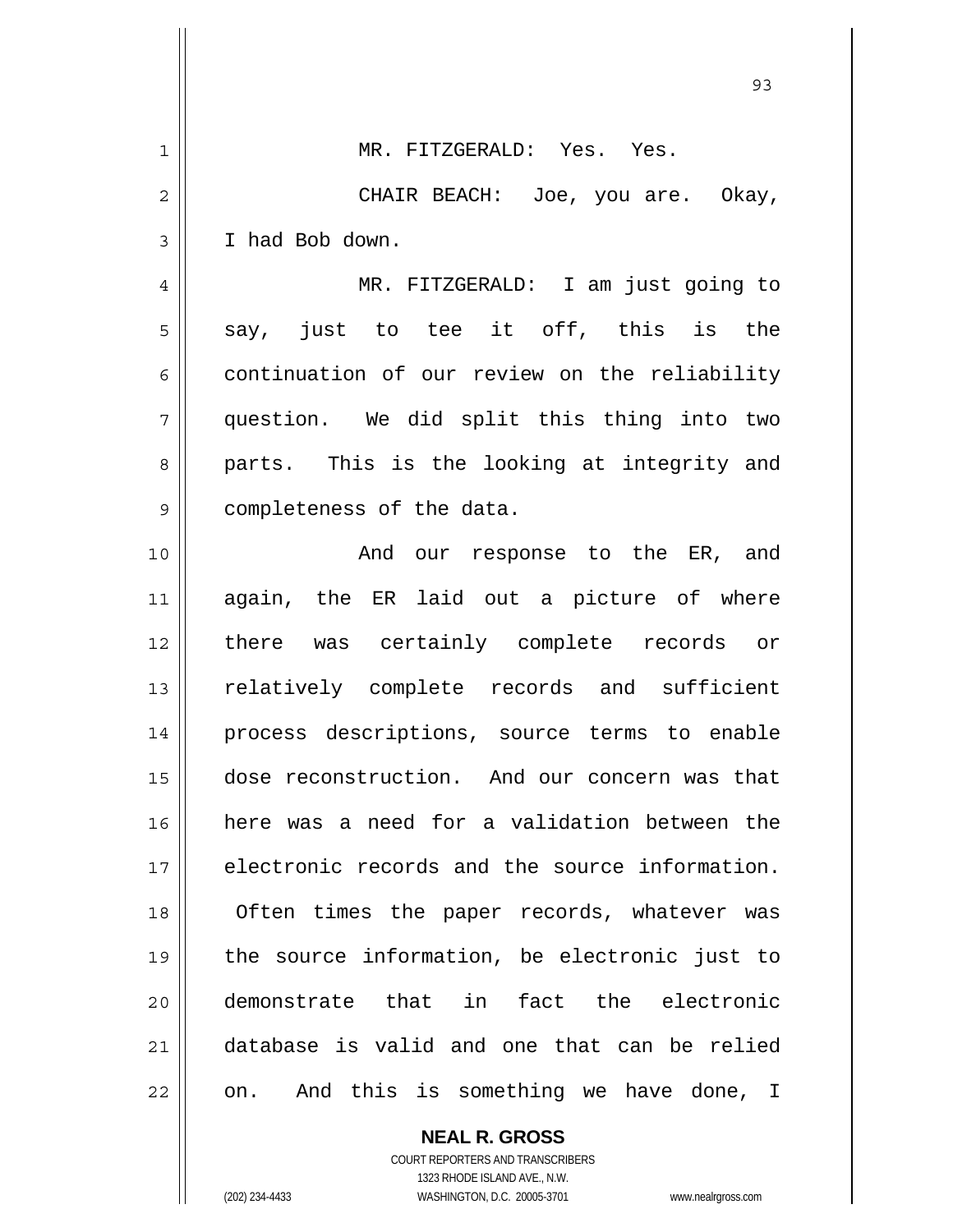1 think, with every SEC site.

| $\overline{2}$ | That was a comment that we felt                |
|----------------|------------------------------------------------|
| 3              | needed to be pursued. It wasn't specifically   |
| 4              | addressed in the ER. And we also cited in the  |
| 5              | white paper, or actually comments from last    |
| 6              | year as well, that we felt there were some     |
| 7              | short comings in terms of the completeness of  |
| 8              | the databases that would be relied upon. And   |
| 9              | again, as with the other issue 11, we are      |
| 10             | looking for clarifications, primarily because  |
| 11             | I think there were, since it wasn't really     |
| 12             | addressed for focused on<br>in the ER          |
| 13             | specifically, we felt this is the step that    |
| 14             | needed to be taken. We need to at least ask    |
| 15             | the questions to get answers on it.            |
| 16             | I think the NIOSH response, I am               |
| 17             | being very brief on this, was to disagree with |
| 18             | the concerns that we had expressed. And at     |
| 19             | the time, I think, the comment was we ought to |
| 20             | go back and take a look at the MJW QA          |
| 21             | documentation of what we have done in the, I   |
| 22             | think it was the early '90s and that process.  |

**NEAL R. GROSS** COURT REPORTERS AND TRANSCRIBERS

1323 RHODE ISLAND AVE., N.W. (202) 234-4433 WASHINGTON, D.C. 20005-3701 www.nealrgross.com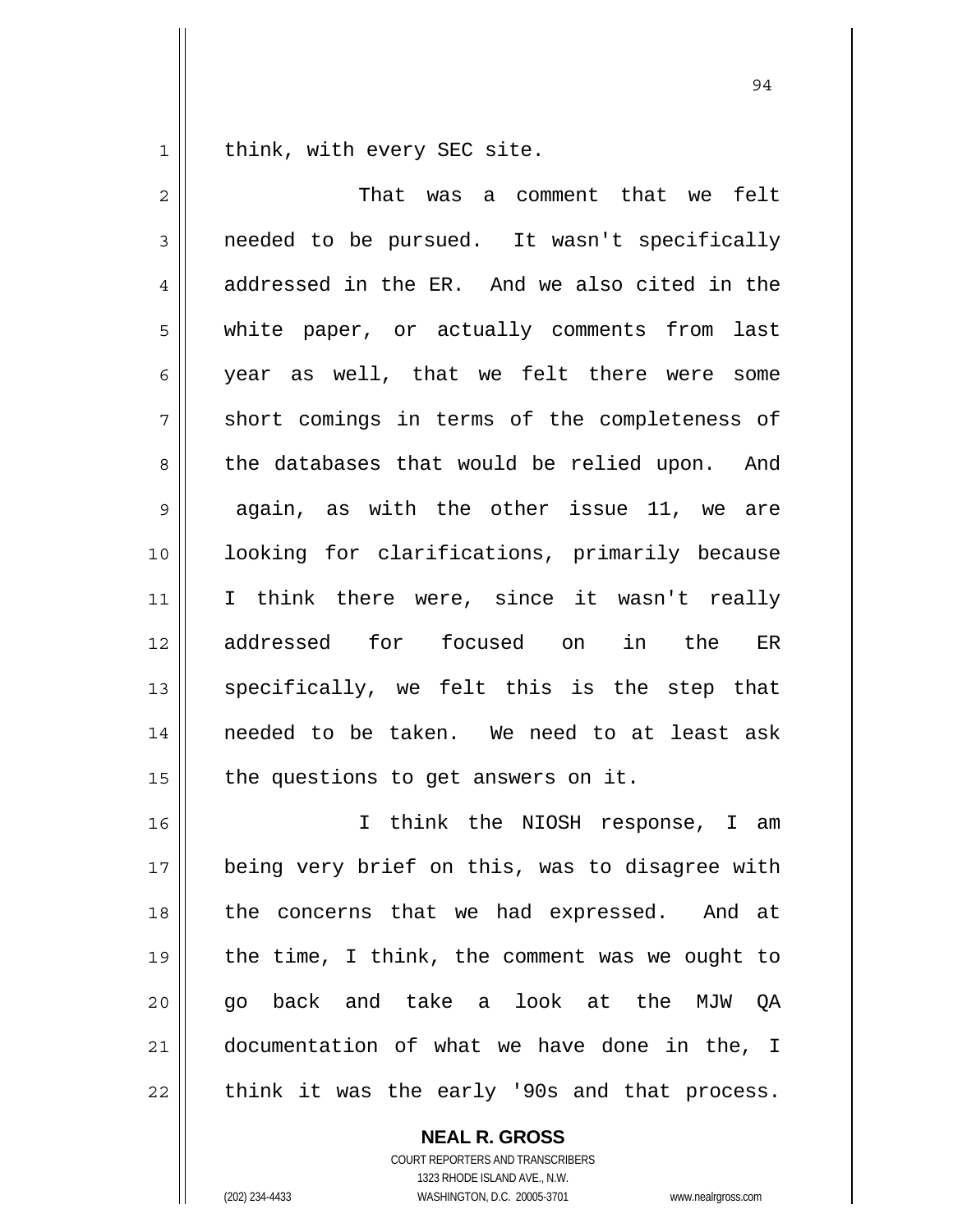And also revisit the Meyer document we had reviewed but we certainly felt that okay, we can go back and take a look at that.

1

2

3

4 5 6 7 8 9 10 11 And at the time, the work group, this is going back I think to last summer, charged SC&A with doing a detailed review of both the MJW QA documentation, as well as the Meyer document, which we have. Now, that was a separate white paper, relatively recent, I think 15 or 16 pages. But this focused on the Meyer document and the MJW review.

12 13 14 15 16 17 18 19 And I think in general, you know, we found, you know, the Myer document does address I think a lot of the mainstream nuclides. We did find that it was incomplete in terms of addressing some of the so-called exotic or other nuclides. That was kind of the bottom line. There is more details in the white paper.

20 21 22 And relative to the MJW document, again, I think the QA process they followed is pretty thorough but we found some gaps that we

> **NEAL R. GROSS** COURT REPORTERS AND TRANSCRIBERS 1323 RHODE ISLAND AVE., N.W. (202) 234-4433 WASHINGTON, D.C. 20005-3701 www.nealrgross.com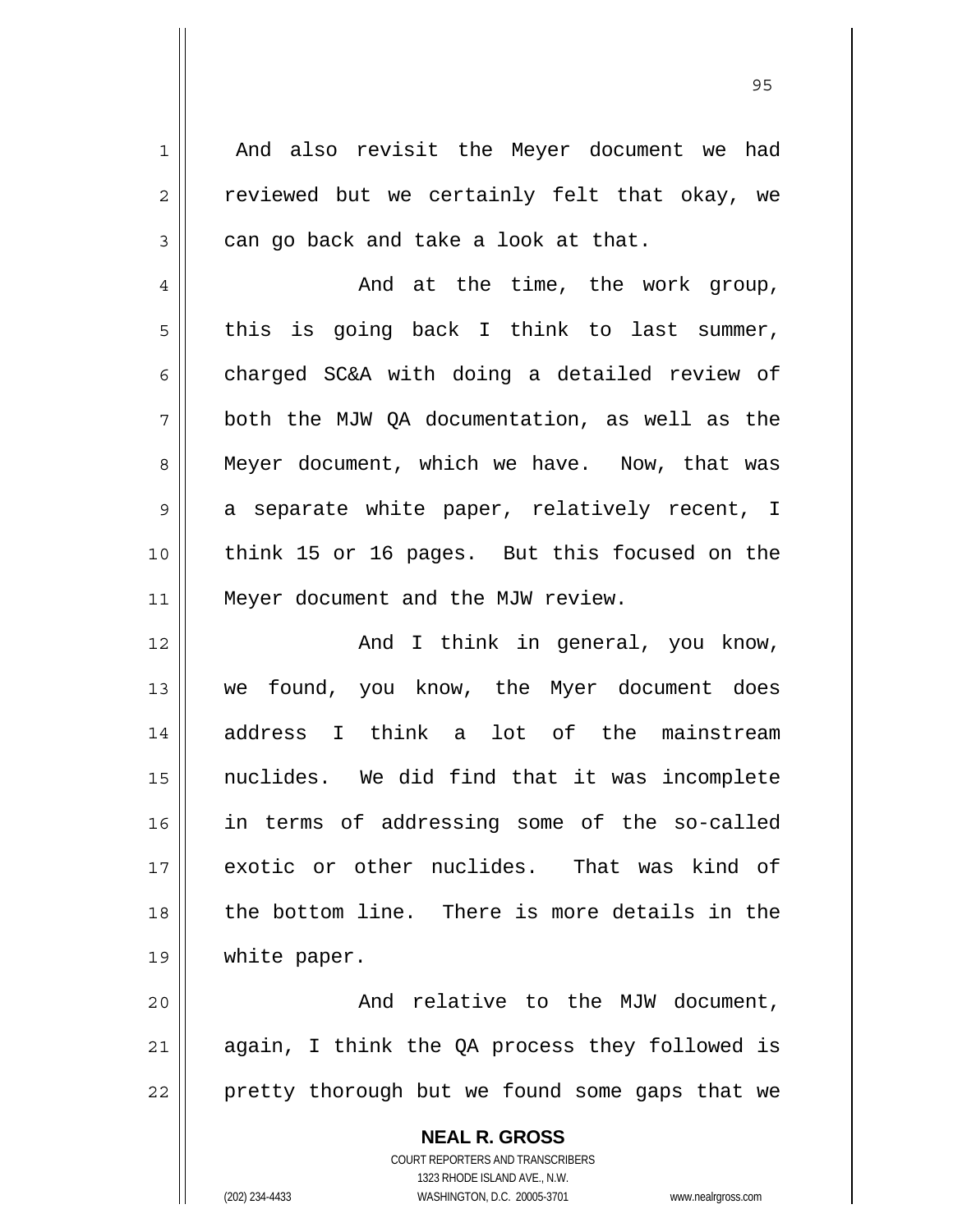1 2 3 4 identified in that piece as well. So that is kind of how we addressed that particular task by the work group. And you have the white paper on that.

5 6 7 8 9 10 11 12 13 14 We also did a sampling of the bioassay, I guess the worker claims, the head bioassays. We picked 25 individuals. We picked a small sample. Again, we didn't want to get into a large-scale sampling but just enough that we could get a picture of how the various nuclides were addressed, in terms of potential exposures and what bioassays were available to be used in dose reconstructions. We looked at 25 claims.

15 16 17 18 19 20 21 22 That is addressed in terms of general conclusions in the white paper. We have the specifics on the individual claims that we used and we are providing that separate because that has identified Privacy Act information, providing that separately to NIOSH so they can basically see the details on the 25 workers that we chose.

> **NEAL R. GROSS** COURT REPORTERS AND TRANSCRIBERS 1323 RHODE ISLAND AVE., N.W. (202) 234-4433 WASHINGTON, D.C. 20005-3701 www.nealrgross.com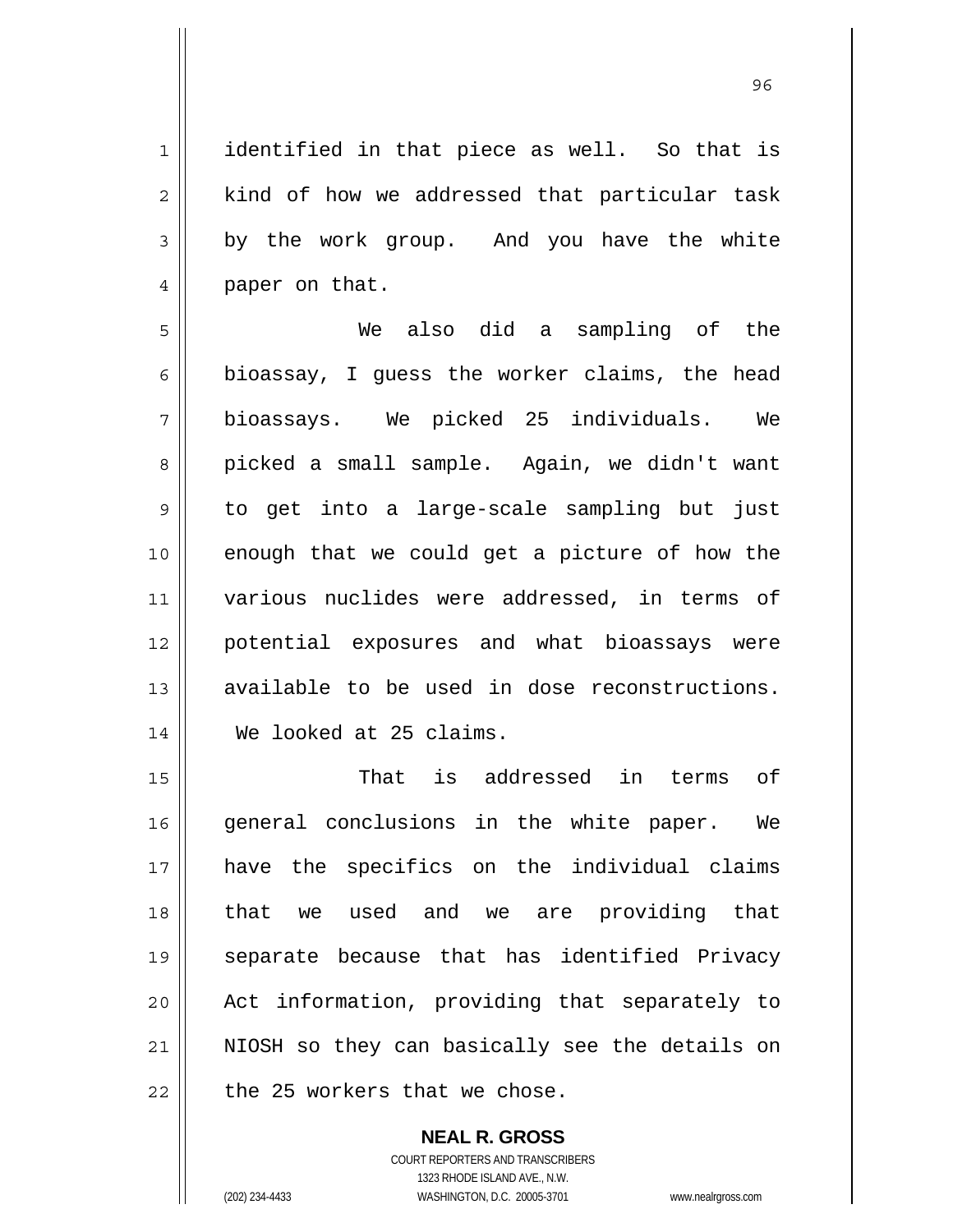| $\mathbf 1$    | And I think, without going into                |
|----------------|------------------------------------------------|
|                |                                                |
| $\overline{2}$ | details, I will leave it to Bob to get into    |
| 3              | those details but we certainly did use that    |
| 4              | sample to highlight some questions that we     |
| 5              | have and some of them have already been raised |
| 6              | about some professions about how one addresses |
| 7              | the bioassay databases and how they would be   |
| 8              | used in dose reconstruction and whether or not |
| $\mathsf 9$    | it supplies a complete picture.                |
| 10             | The other thing we did, we reviewed            |
| 11             | the July version of the roadmap. And I         |
| 12             | understand that since then instances have      |
| 13             | been added and it has been refined to a later  |
| 14             | edition. But I think a lot of it was in the    |
| 15             | July version that was useful. And we used      |
| 16             | as well as the available bioassay<br>that      |
| 17             | databases to just look at completeness, pretty |
| 18             | much in the same vein as Mel and his crew      |
| 19             | looked at, you know, whether you could map the |
| 20             | nuclides and the locations and the timeframes  |
| 21             | with a bioassay technology.                    |
| 22             | further beyond<br>went<br>the<br>We            |
|                | <b>NEAL R. GROSS</b>                           |

97

**NEAL R. GROSS** COURT REPORTERS AND TRANSCRIBERS 1323 RHODE ISLAND AVE., N.W. (202) 234-4433 WASHINGTON, D.C. 20005-3701 www.nealrgross.com

 $\prod$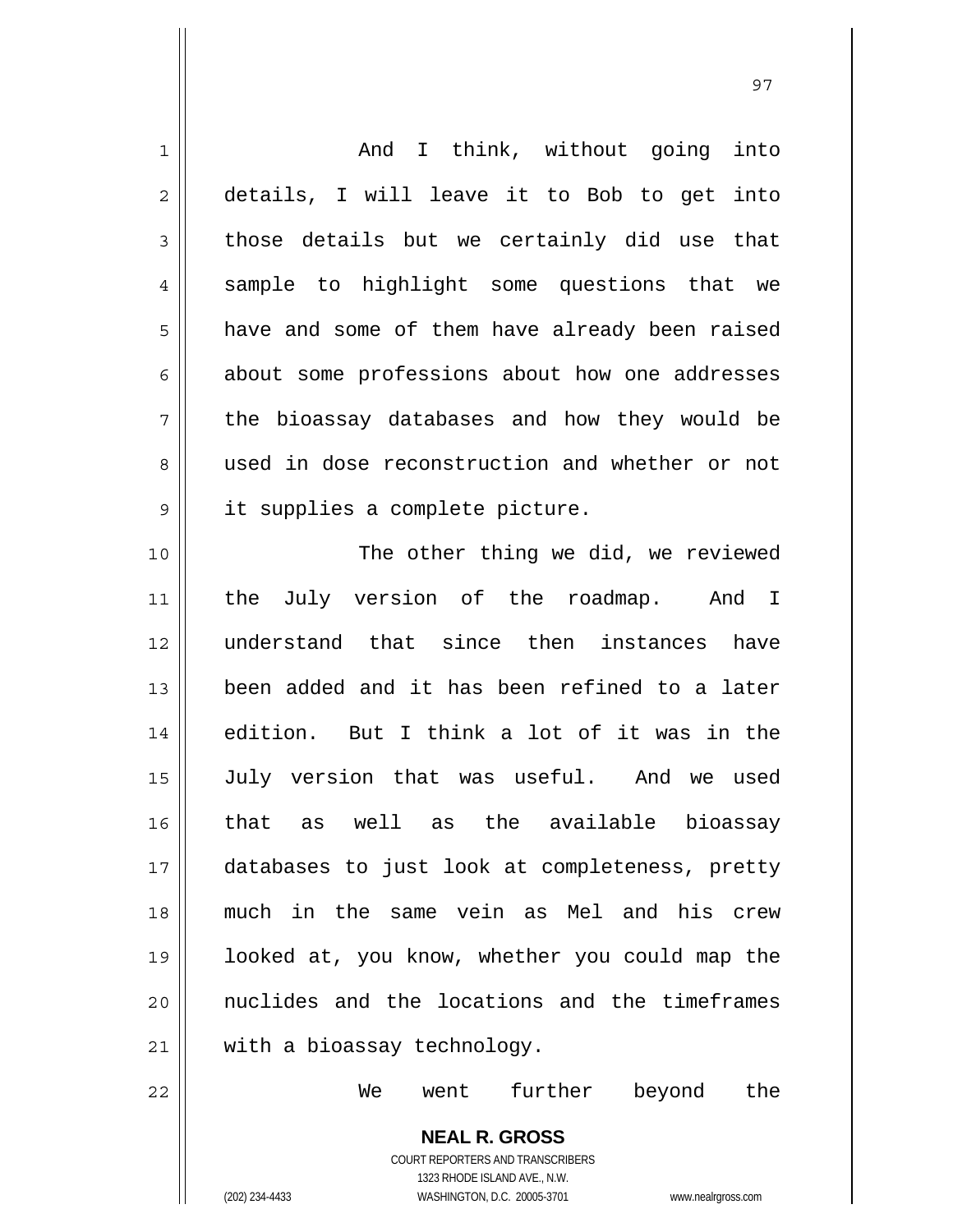**NEAL R. GROSS** COURT REPORTERS AND TRANSCRIBERS 1323 RHODE ISLAND AVE., N.W. 1 2 3 4 5 6 7 8 9 10 11 12 13 14 15 16 17 18 19 20 21 22 technology to see whether or not the data, in fact, whether there were bioassay results available for certain time periods and certain locations. So it was both the technology being available but also what the status of the results were, what kind of data, in fact, were available as far as we could tell. And there are some, I think, some fairly useful tables in the white paper that deal with both questions of the availability of bioassay, as well as the completeness of the data. I think table I and table II, I think are the key tables in that document. That is pretty much where we are. So there are two white papers that have been presented on this issue. And Bob, you can -- DR. BISTLINE: Okay. MR. FITZGERALD: -- get into the details of the findings a bit more. Those are thumbnails. DR. BISTLINE: Yes. Joe said these papers really overlap a great deal in some

98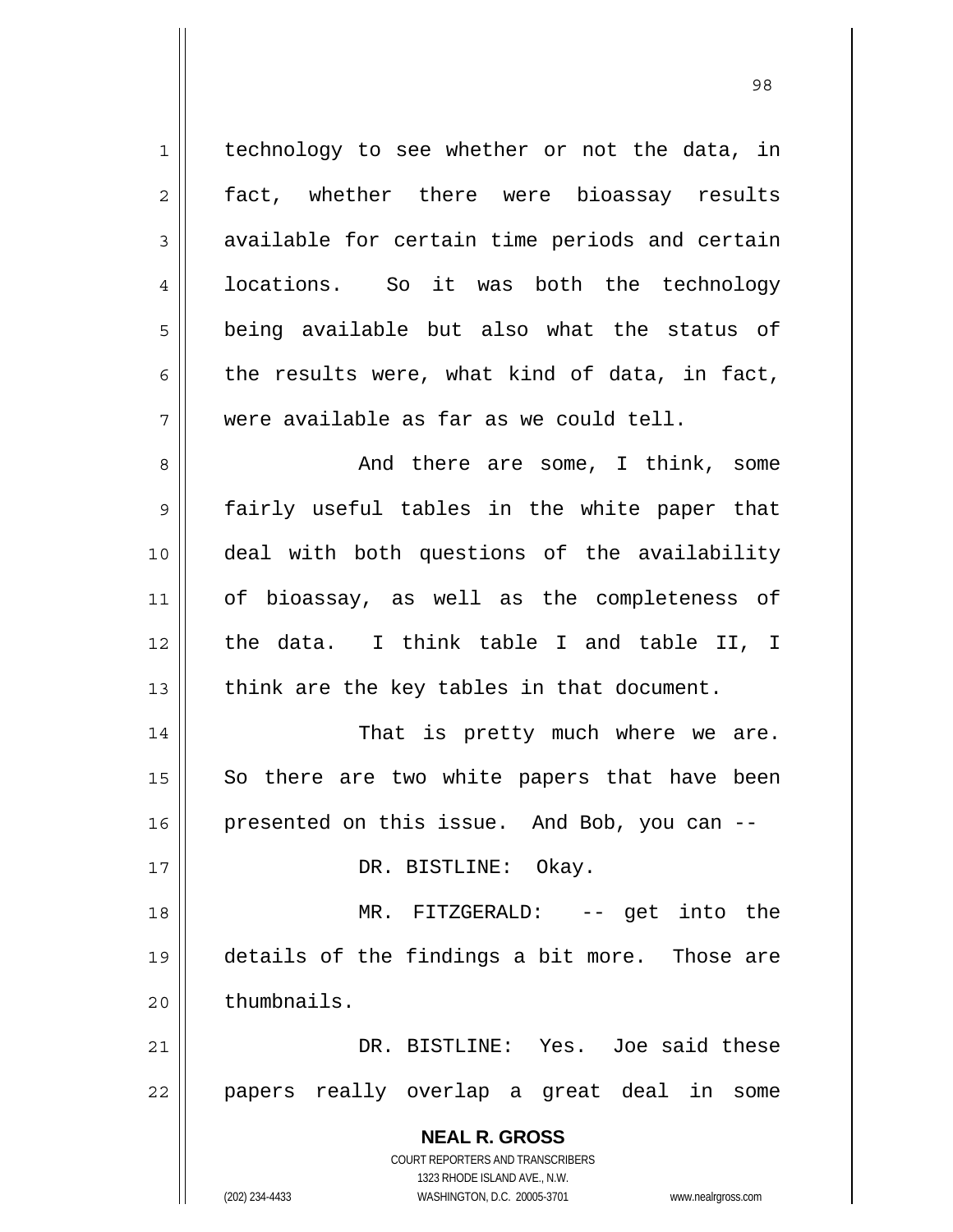1 2 3 4 5 6 7 8 9 10 11 12 13 14 15 respects in dealing with the reliability of the data. And some of the points that are brought out in the paper on completeness are some of the same basic points that were brought out in the adequacy that we just have been discussing for the last couple of hours. So rather than getting into a lot of the detail that we have already had some discussion on, I think we will consider going into more of the completeness of the data and the review of the databases that we have done. And on some of the points that we talked about before, again, it is reiterated here that NIOSH should demonstrate the feasibility of performing dose reconstruction

19 20 21 22 and beta emitters in the absence of gross gamma and beta monitoring data. SC&A assessment of plutonium urine bioassay data indicates that the electronic

to unmonitored potentially exposed workers and

particularly NIOSH should demonstrate how they

will reconstruct internal exposures from gamma

**NEAL R. GROSS** COURT REPORTERS AND TRANSCRIBERS 1323 RHODE ISLAND AVE., N.W. (202) 234-4433 WASHINGTON, D.C. 20005-3701 www.nealrgross.com

16

17

18

99 - Paul Barbara, poeta e a contra de 1999 - Paul Barbara, español de 1999 - Paul Barbara, español de 1999 -<br>1990 - Paul Barbara, poeta español de 1990 - Paul Barbara, español de 1990 - Paul Barbara, español de 1990 -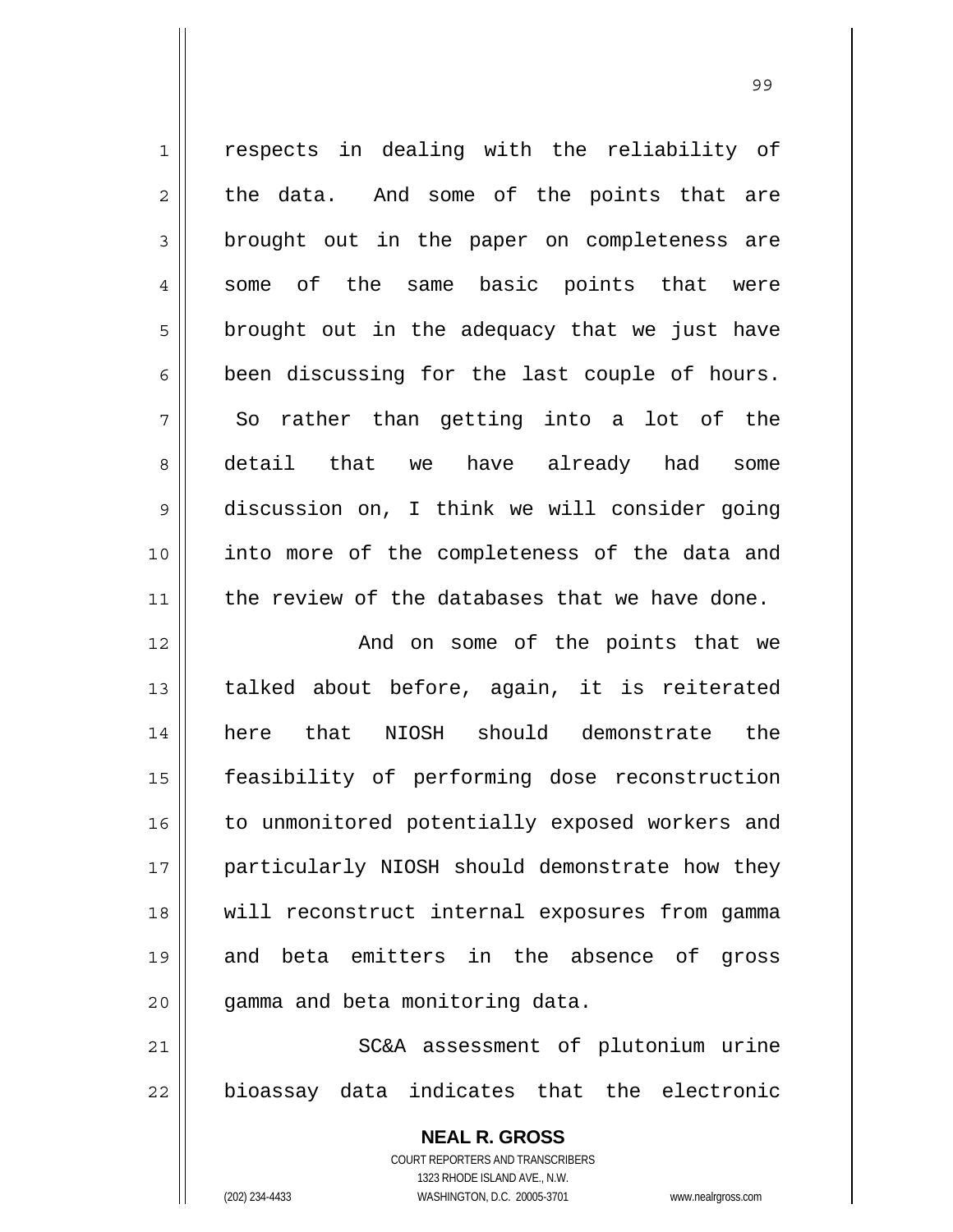file available in the Mound environmental safety and health system or MESH is complete and consistent with the raw bioassay records available for this evaluation with a few exceptions. So that data does appear to be pretty complete and very useful.

7 8 9 10 11 12 13 14 15 16 17 18 19 20 21 22 In the case of the polonium urinalysis data, a discrepancy was noted regarding the number of records in the POLON data file in MESH and the PORECON file, where the PORECON file contains several thousand more records than the POLON. The evaluation of POLON data to work on and the individual exposure records indicated that the three sources were not all inclusive of the data. And early fecal sample data and in-vitro monitoring data are incomplete in the electronic and individual exposure records. However, other sources of this information exist in log books and these data could be important in the assessment of high-fired oxide intakes or incidences.

> **NEAL R. GROSS** COURT REPORTERS AND TRANSCRIBERS 1323 RHODE ISLAND AVE., N.W. (202) 234-4433 WASHINGTON, D.C. 20005-3701 www.nealrgross.com

1

2

3

4

5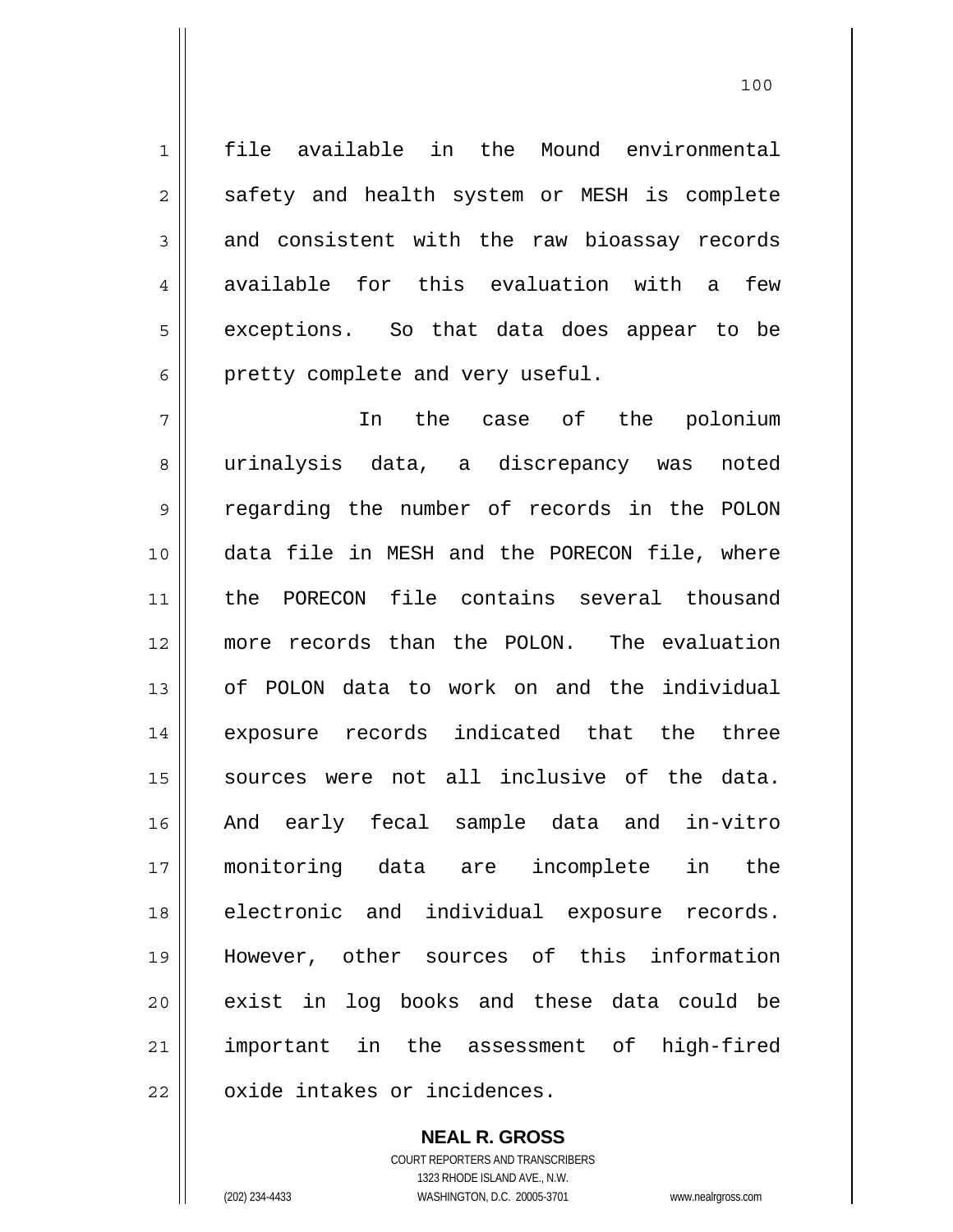| $\mathbf 1$    | Earlier, bioassay data for other                                    |
|----------------|---------------------------------------------------------------------|
| $\overline{2}$ | radionuclides can be obtained from data sets                        |
| 3              | complied by the MJW during the pre-1989 dose                        |
| $\overline{4}$ | reconstruction effort. And the number of                            |
| 5              | sources required to compile a complete                              |
| 6              | internal monitoring history can be numerous                         |
| 7              | and may not be available in MESH and/or the                         |
| 8              | DOE individual exposure file for a claimant.                        |
| 9              | And one of the other issues that I                                  |
| 10             | will be addressing here some is the issue that                      |
| 11             | the petition raises the issue of Mound plant                        |
| 12             | employee health records being removed from                          |
| 13             | Mound and buried in Los Alamos, New Mexico and                      |
| 14             | the Nevada test site. Records buried at NTS                         |
| 15             | were imaged into a searchable classified                            |
| 16             | records database and imaged copies are                              |
| 17             | available through DOE Albuquerque and the                           |
| 18             | office of science and technical information.                        |
| 19             | So, that addresses that issue or we will talk                       |
| 20             | about that issue.                                                   |
| 21             | Joe mentioned that there are a                                      |
| 22             | couple of<br>applicable tables that are                             |
|                | <b>NEAL R. GROSS</b><br>COURT REPORTERS AND TRANSCRIBERS            |
|                | 1323 RHODE ISLAND AVE., N.W.                                        |
|                | (202) 234-4433<br>WASHINGTON, D.C. 20005-3701<br>www.nealrgross.com |

 $\mathsf{I}$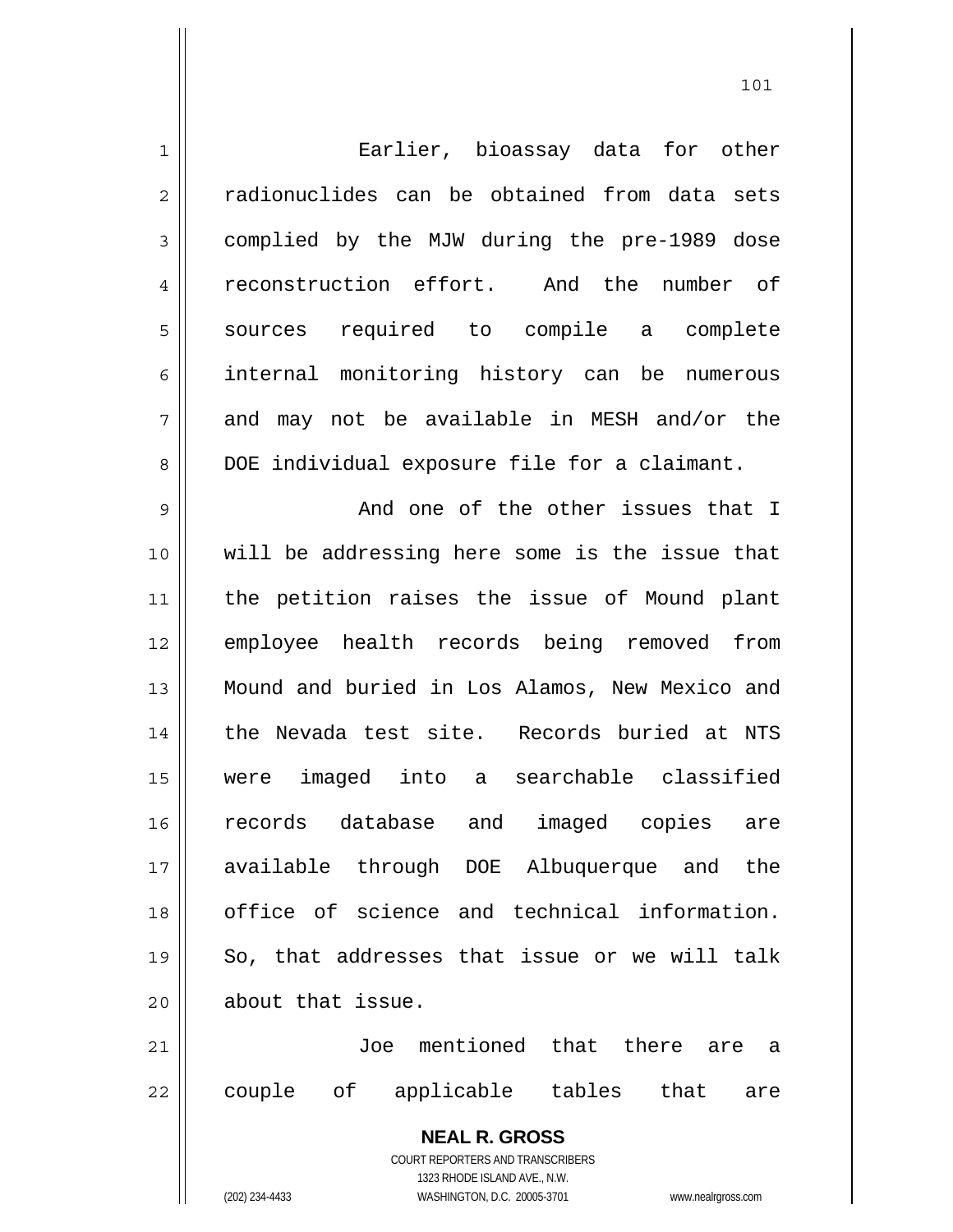**NEAL R. GROSS** 1 2 3 4 5 6 7 8 9 10 11 12 13 14 15 16 17 18 19 20 21 22 important, we felt, for NIOSH to look at, Table 1 and Table 2 in the report. And if you notice in that column, in those columns, years with bioassay data and methods proposed by ORAU to reconstruct internal doses, that there are numerous time periods for some of these radioisotopes where there is no data found and no methods proposed for the years that some of these specific isotopes' data, no method proposed prior to years with some of these isotope-specific data. And so those tables are important to take a look at. And Table 2 is the internal dosimetry data for other radionuclides in Mound prior to 1990. And again, it breaks it out by 1960s, '70s, '80s and the number of workers sampled and the comments on the data that was found. There is limited other radionuclide data in the 1960s, '70s and '80s, which typically do not cover all years when radionuclides were handled at Mound.

102

1323 RHODE ISLAND AVE., N.W. (202) 234-4433 WASHINGTON, D.C. 20005-3701 www.nealrgross.com

COURT REPORTERS AND TRANSCRIBERS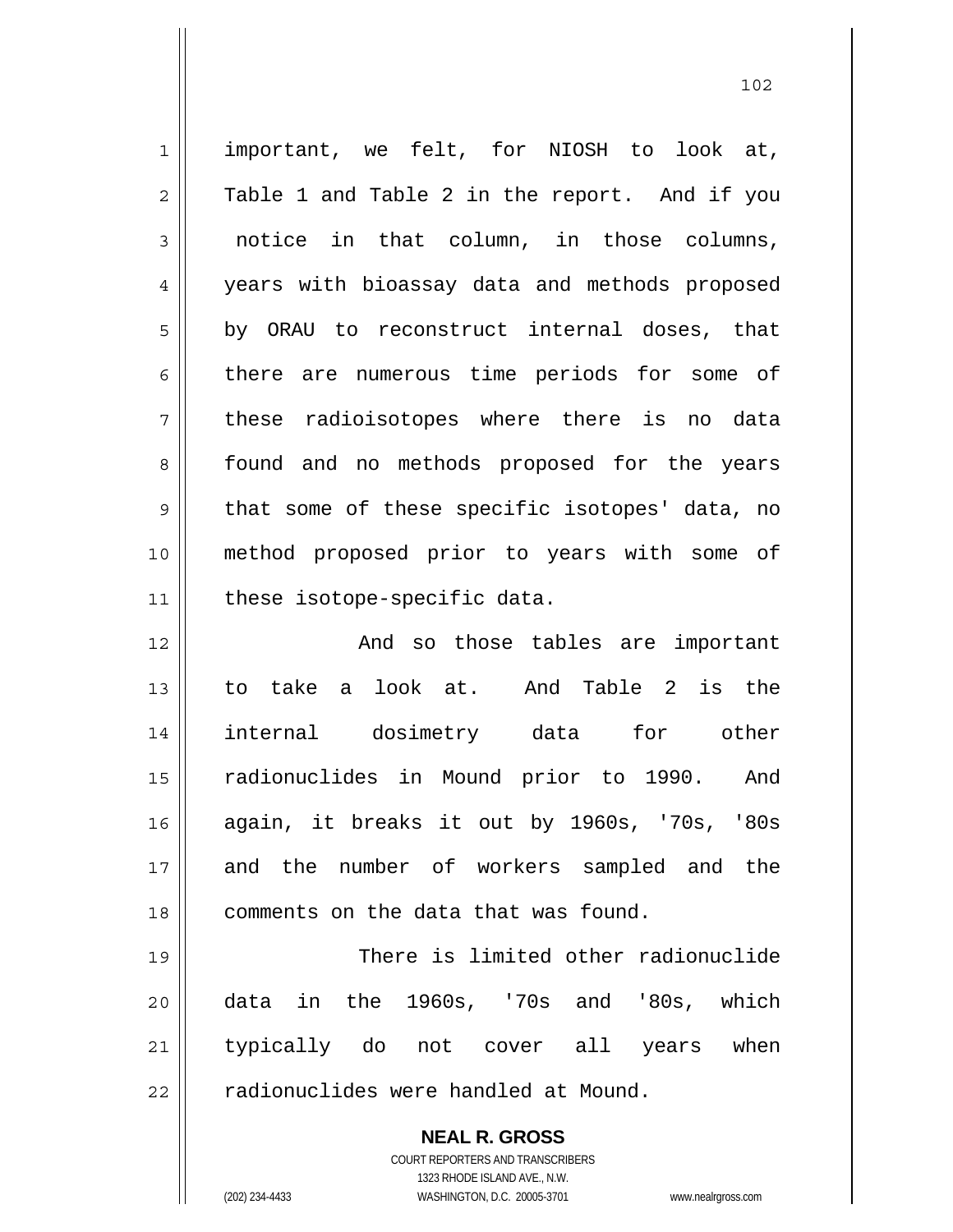1 2 3 4 5 6 7 8 9 10 11 12 13 14 15 16 17 18 19 20 21 22 In the case of strontium-90 and yttrium-90, fission products, and radio tracers, no internal monitoring data has been located to date. Radium-226 bioassay results were available for the SEC period; however, they were not available from March first of 1959 through December 31st of 1989. The results labeled as actinium-227 were not available from March 1, 1959 through December 31, 1989. However, thorium-227 and actinium-227 daughter were available starting in 1989. And I think, Brad, you touched on that issue during our discussion of the adequacy but it is reiterated in this completeness paper. In summary, SC&A identified several concerns related to the appropriateness of the bioassay sampling program at the Mound site based on the review of the ORAU 2008 paper on major isotopes process material and bioassay roadmaps, and the availability of bioassay data from both electronic and hard copy.

**NEAL R. GROSS**

COURT REPORTERS AND TRANSCRIBERS 1323 RHODE ISLAND AVE., N.W. (202) 234-4433 WASHINGTON, D.C. 20005-3701 www.nealrgross.com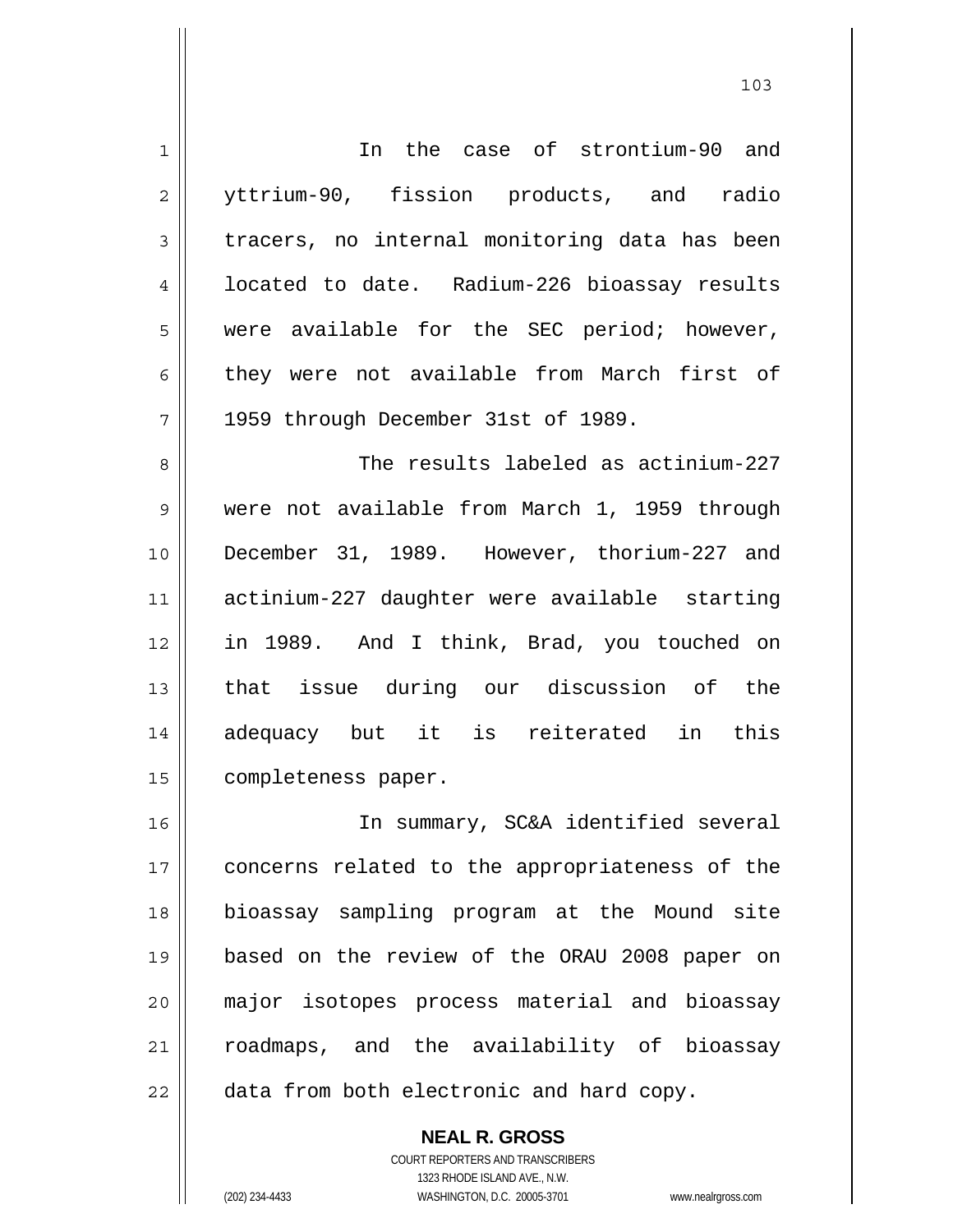| $\mathbf 1$    | The actual collection of bioassay              |
|----------------|------------------------------------------------|
| $\overline{2}$ | data does not correspond to the years when     |
| $\mathfrak{Z}$ | materials were handled at the site, indicating |
| $\overline{4}$ | that although bioassay procedures may have     |
| 5              | been available, they were not implemented for  |
| 6              | the entire period of potential exposure.       |
| 7              | NIOSH has not explained how they will address  |
| 8              | these gaps in monitoring data.                 |
| $\mathcal{G}$  | And in the absence of isotope-                 |
| 10             | specific bioassay, NIOSH is defaulting to      |
| 11             | gross alpha analysis, which they have not      |
| 12             | demonstrated is inclusive of all alpha-        |
| 13             | emitting radionuclides at Mound. And again,    |
| 14             | this gets back to the gross alpha issue that   |
| 15             | we were talking about before the break some.   |
| 16             |                                                |
|                | And in the absence of isotope-                 |
| 17             | specific bioassay data for beta gamma          |
| 18             | emitters, NIOSH is defaulting to the gross     |
| 19             | beta results, which have not been located or   |
| 20             | to ratios derived from source terms and NIOSH  |
| 21             | has not proposed a method for assessing dose   |

COURT REPORTERS AND TRANSCRIBERS 1323 RHODE ISLAND AVE., N.W. (202) 234-4433 WASHINGTON, D.C. 20005-3701 www.nealrgross.com

**NEAL R. GROSS**

 $\mathsf{II}$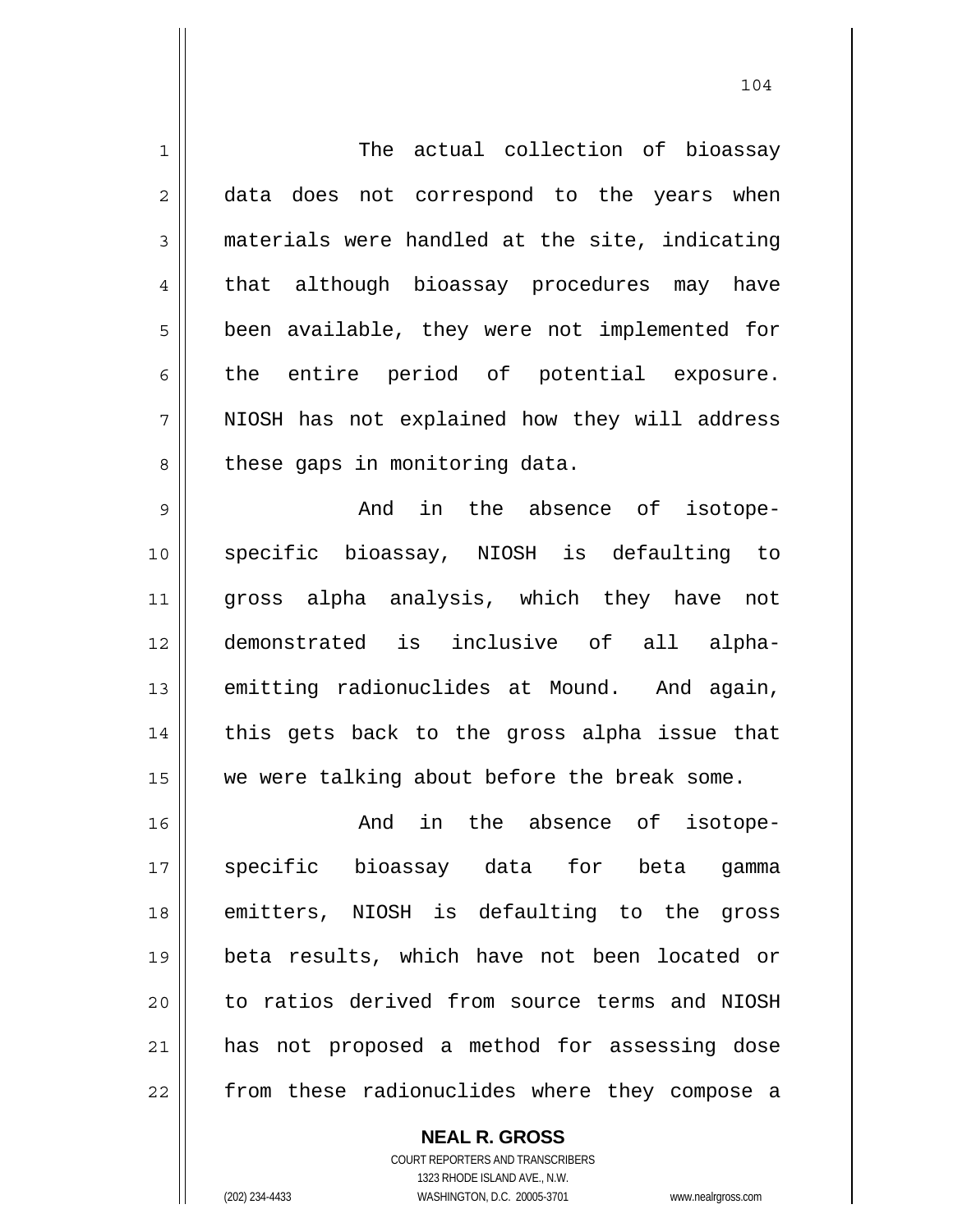1

majority of all of the source terms.

2 3 4 5 6 7 8 9 10 11 12 13 14 15 And for some radionuclides handled at Mound, such as iron-55, iron-59, iodine-131, strontium-90, prior to 1993, no proposed bioassay method has been provided by NIOSH nor does the roadmap suggest a surrogate approach. And approach for identifying bioassay gaps for potentially exposed workers should be developed and a determination made on whether feasible methodologies can be developed to account for these gaps. As far as data comparison, as a means of confirming the validity of NIOSH's position on this matter, SC&A performed a

16 17 18 19 20 21 comparison between primary and primary internal monitoring records, as Joe mentioned, and bioassay cards available, log books, and log data sheets or 24-hour urine reports and electronic urinalysis data for plutonium and polonium. A complete list of available data sources can be found in Appendix I.

The goal was to characterize the

**NEAL R. GROSS** COURT REPORTERS AND TRANSCRIBERS 1323 RHODE ISLAND AVE., N.W. (202) 234-4433 WASHINGTON, D.C. 20005-3701 www.nealrgross.com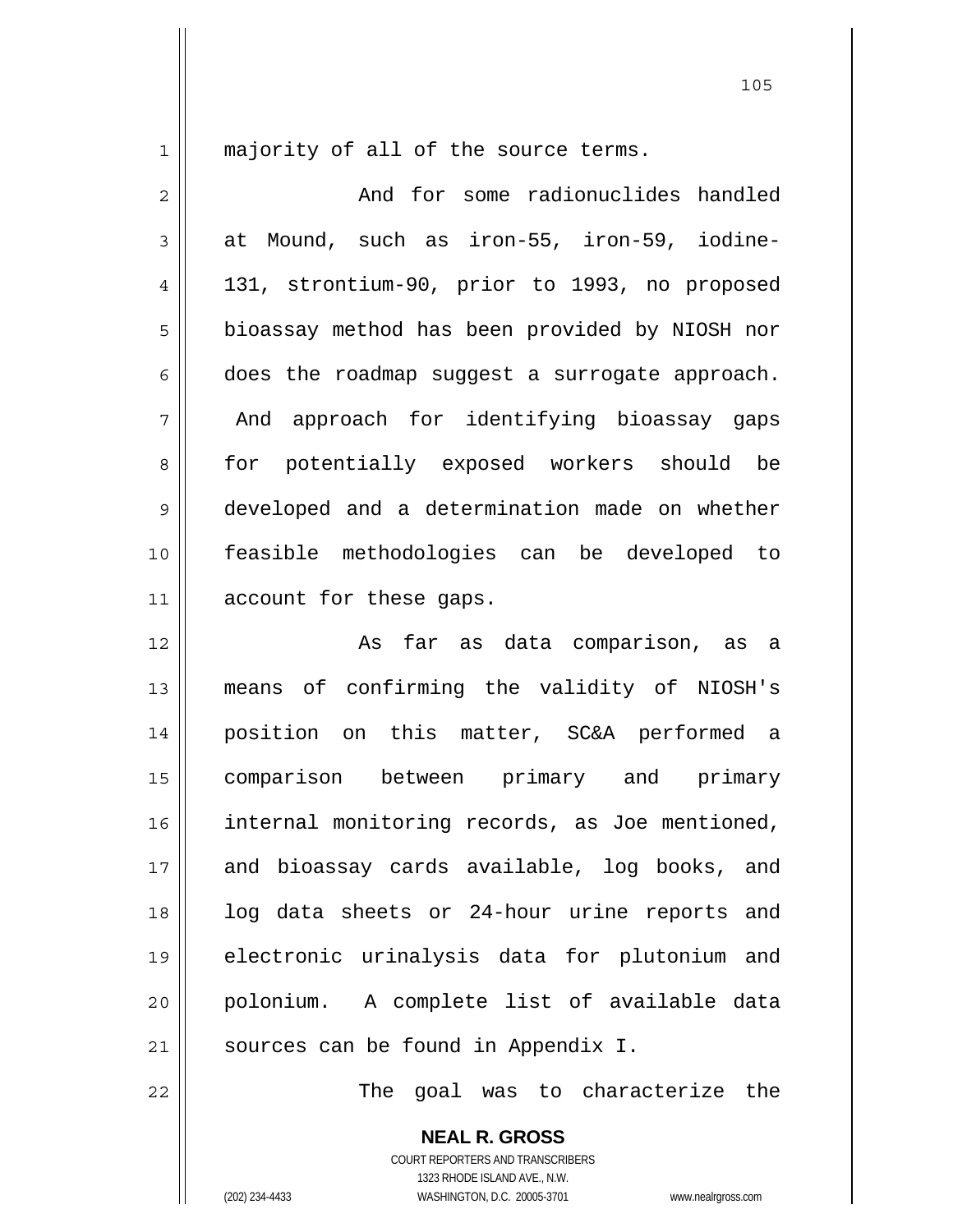integrity of the data in MESH, which is used as a principle source of the internal monitoring in the form of printout found in hard copy records and to identify systemic gaps that may exist in the data provided.

6 7 8 9 10 11 12 13 14 15 And as Joe mentioned, 25 individuals were identified available to work in the working group and that information will be made available. The goal in the selection of the 25 individuals chosen for evaluation was to choose claimants who worked at Mound through a majority of the SEC petition period and throughout the site on a variety of projects. And this information was determined from data available in the NOCTS.

16 17 18 19 20 21 22 In the evaluation of the 25 subjects for internal data completeness, it became apparent that compiling an individual's complete internal monitoring record required pulling data from multiple sources, some of which are not readily available in the electronic or hard copy files. This raises

**NEAL R. GROSS**

COURT REPORTERS AND TRANSCRIBERS 1323 RHODE ISLAND AVE., N.W. (202) 234-4433 WASHINGTON, D.C. 20005-3701 www.nealrgross.com

1

2

3

4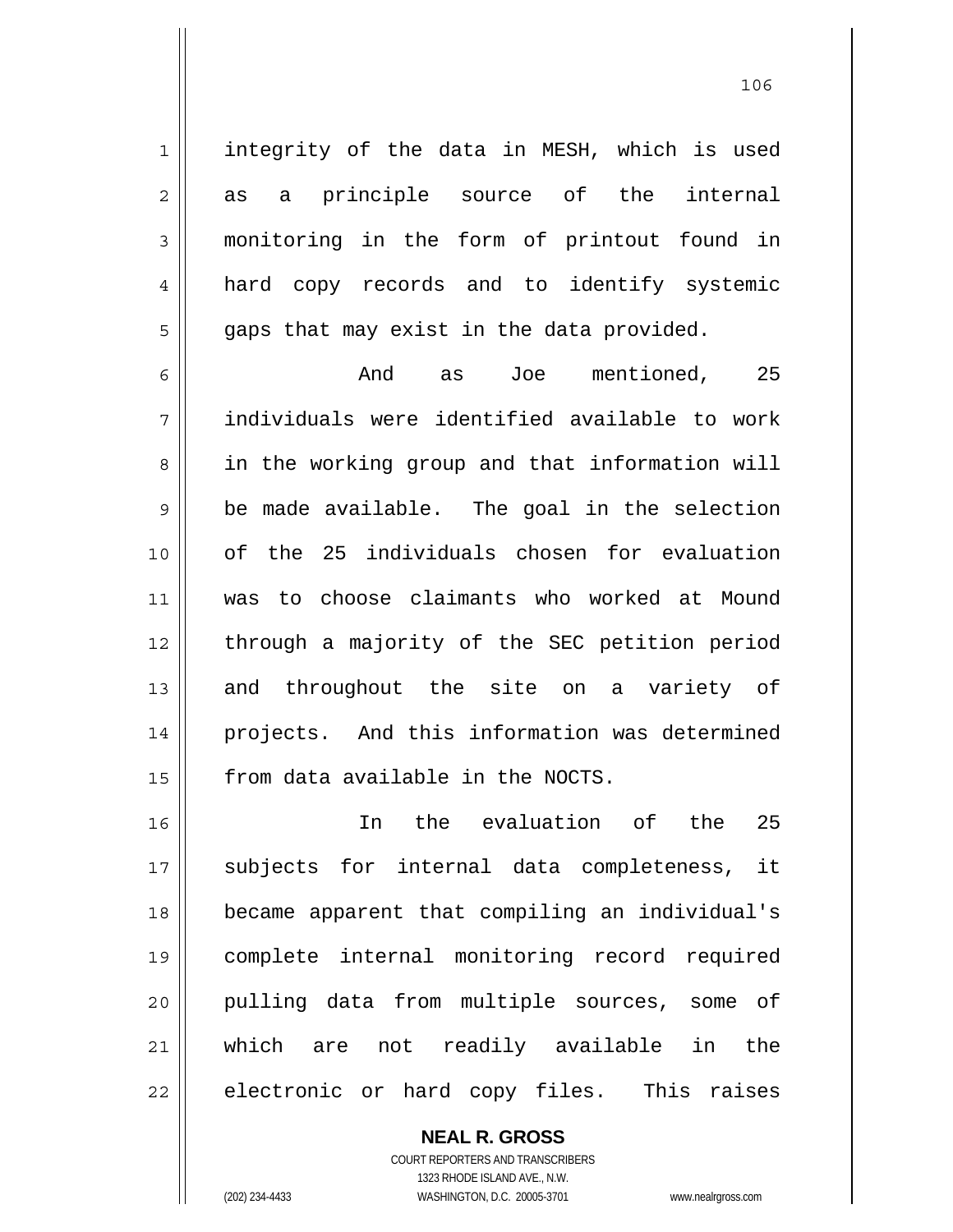questions about how data are compiled for use in dose reconstruction. And if a person goes back to Appendix 2, it gets into some of this. So we have some reservations with regard to

6 7 8 9 10 11 12 13 14 15 16 In the SC&A sampling evaluation of 25 former Mound employees for internal data completeness, it became apparent that the number of sources required to complete the internal monitoring history can be numerous and may not be available in electronic form. Given the circumstances, SC&A recommends that the working group request further validation regarding NIOSH's broad support for the completeness of bioassay records for dose reconstruction.

17 18 19 20 21 22 And Appendix III of this report, SC&A recommends to the working group additional completeness evaluations and/or records of retrieval efforts which further demonstrates whether data are available and can be accurately interpreted for dose

> COURT REPORTERS AND TRANSCRIBERS 1323 RHODE ISLAND AVE., N.W. (202) 234-4433 WASHINGTON, D.C. 20005-3701 www.nealrgross.com

**NEAL R. GROSS**

1

2

3

4

5

completeness.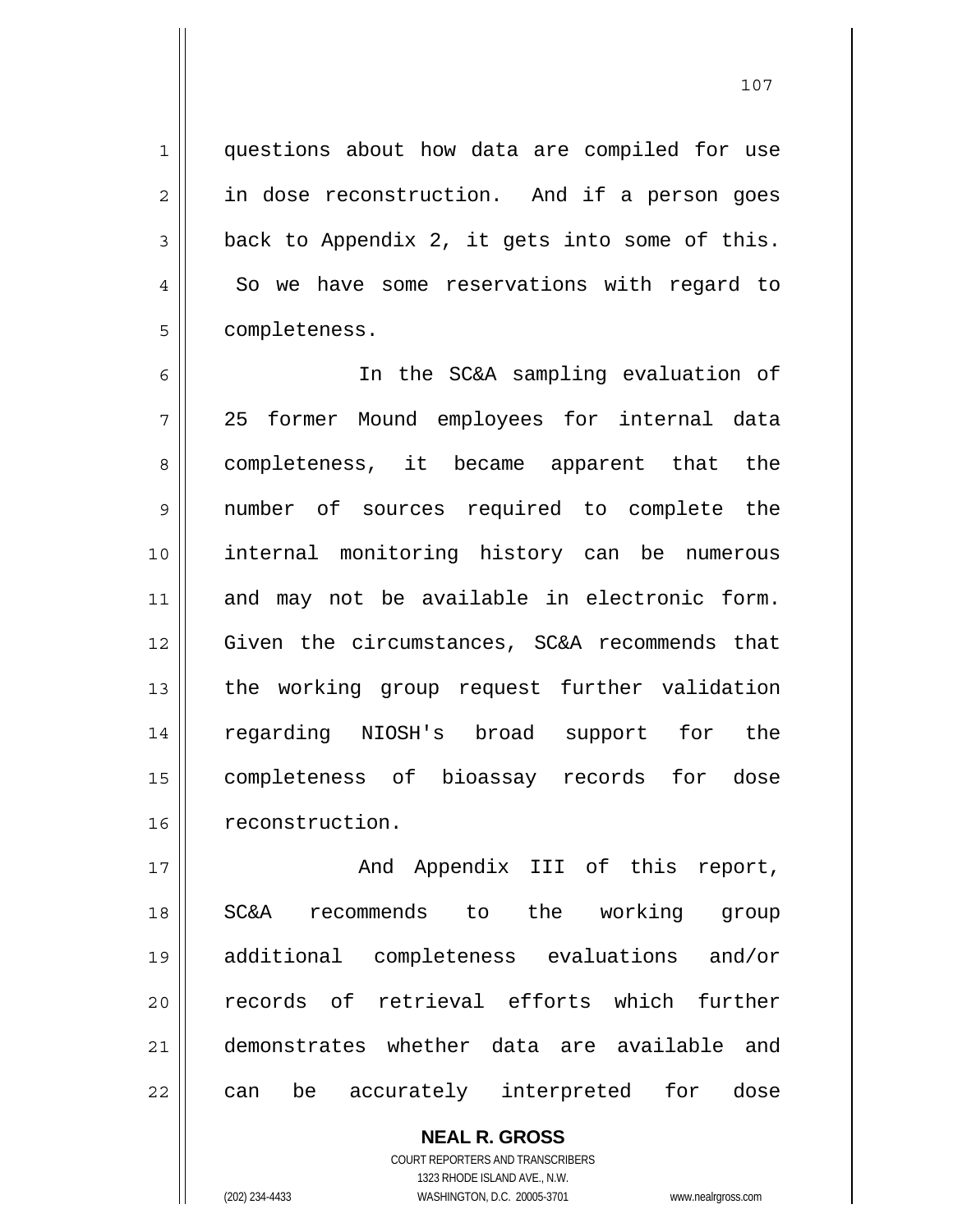1 2 3 4 5 6 7 8 9 10 11 12 13 14 15 16 17 18 19 20 reconstruction with sufficient accuracy at the very least. NIOSH should be requested to demonstrate how they can effectively compile all internal monitoring data, including the data not available in DOE individual exposure record and the MESH files and demonstrate how this data will be used in dose reconstruction. I would like to also get into a little bit on the issue of the offsite records. There was considerable time spent looking at the issue of the buried records, which we discussed previously and at previous times. The SEC raised concerns about the shipment of those records to Los Alamos and NTS. The issue becomes whether the buried records contain dose reconstruction data that are not available elsewhere and are critical to conducting dose reconstruction with sufficient accuracy. And the evaluation report indicated

21 22 that three former workers involved in the records transfer were interviewed and

> **NEAL R. GROSS** COURT REPORTERS AND TRANSCRIBERS 1323 RHODE ISLAND AVE., N.W.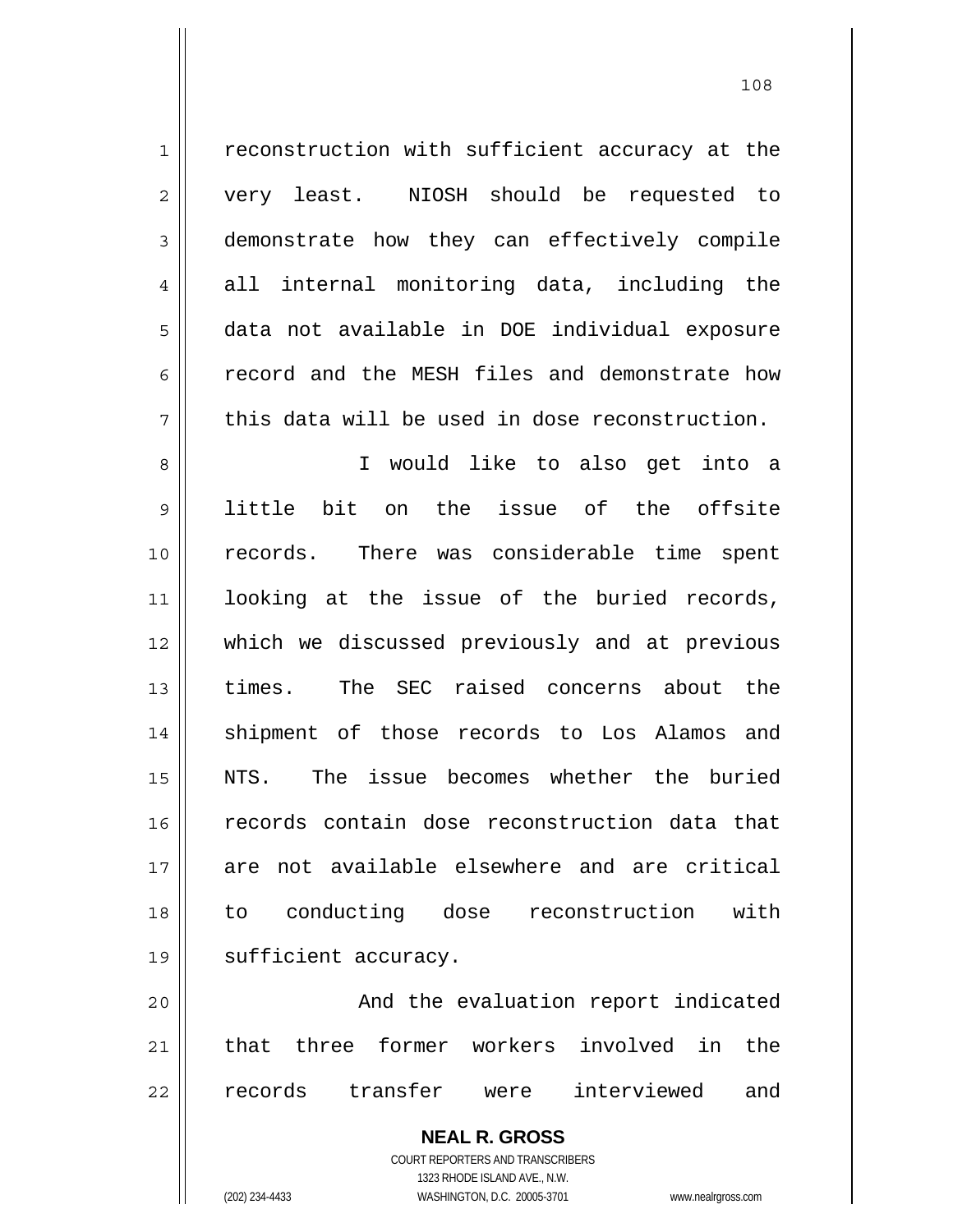1 2 3 4 5 6 7 extensive documentation related to shipment of records has been retrieved and reviewed, based on the information collected and reviewed. The ER indicates that the records did not contain data related to employee health records that would prevent the reconstruction of doses with sufficient accuracy.

8 9 10 11 12 13 14 15 And SC&A has expressed concern that the buried records may contain information relevant to a dose reconstruction that is not duplicated elsewhere. And this would include personnel monitoring, environmental monitoring, field radiological control measurements, incidences and health physics issues.

16 17 18 19 20 21 22 NIOSH has requested further clarification from SC&A regarding the basis of this conclusion, and in this report we have gone into looking at some of these issues to try to clarify this for you to respond to. And Mound did send records, there are 1639 potentially contaminated laboratory notebooks,

**NEAL R. GROSS**

COURT REPORTERS AND TRANSCRIBERS 1323 RHODE ISLAND AVE., N.W. (202) 234-4433 WASHINGTON, D.C. 20005-3701 www.nealrgross.com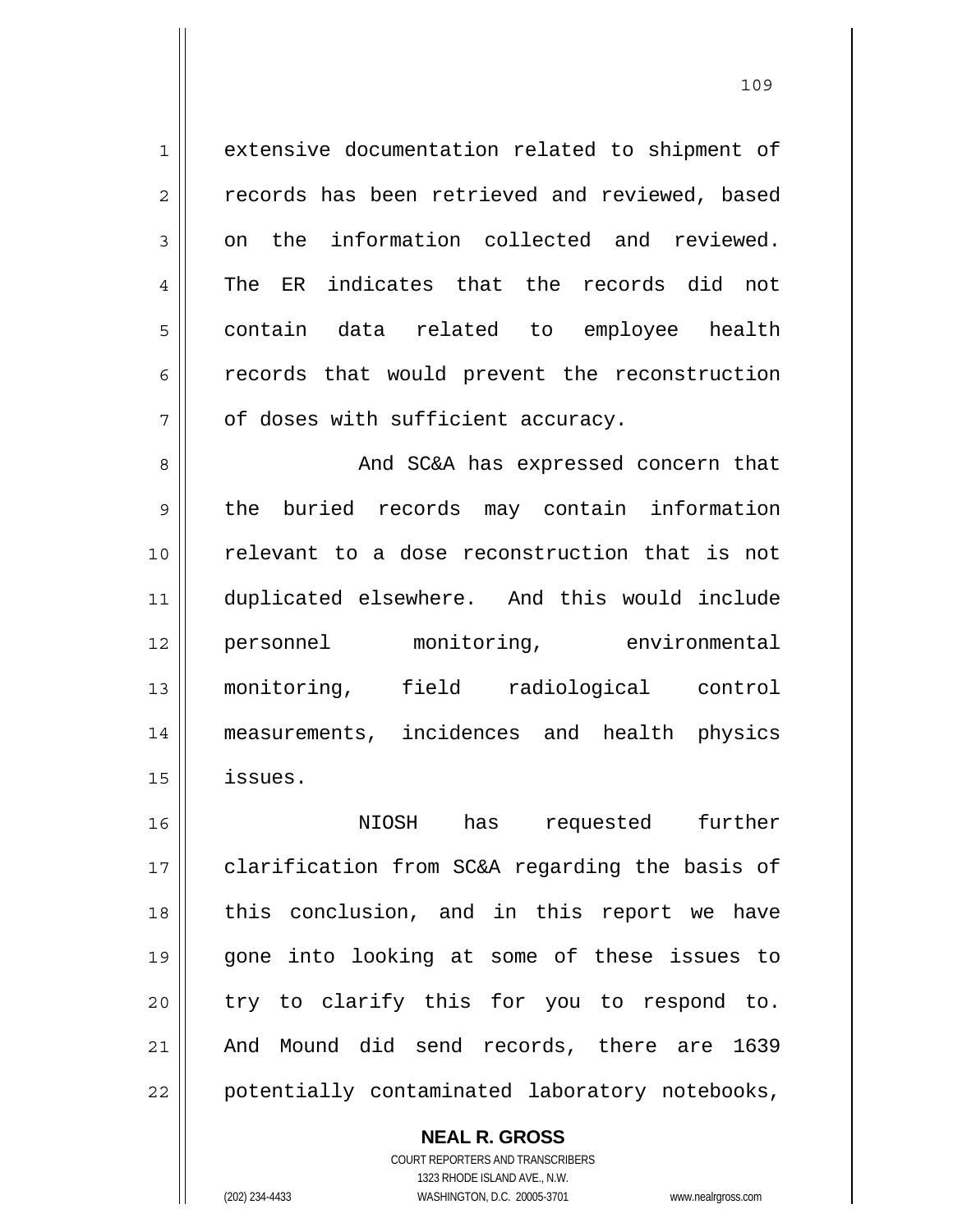| $\mathbf 1$    | and these records contained financial data,    |
|----------------|------------------------------------------------|
| $\overline{c}$ | scientific and technical reports, research     |
| $\mathfrak{Z}$ | papers and safety analysis records, facility   |
| $\overline{4}$ | safety analysis reports, litigation records,   |
| 5              | and classified drawings out to NTS. And SC&A   |
| 6              | recommends to the working group that an        |
| 7              | inventory of the imaged records be reviewed    |
| 8              | for potential relevance to the records of dose |
| 9              | reconstruction and be declassified and         |
| 10             | retrieved, if possible, such as monitoring     |
| 11             | records that may be involved in some of that.  |
| 12             | A shipment of 485 boxes of inactive            |
| 13             | classified contaminated or<br>potentially      |
| 14             | contaminated records was sent to Los Alamos.   |
| 15             | And in 1998, 43 of the 458 boxes were returned |
| 16             | to Mound from LANL in support of the pre-1989  |
| 17             | reconstruction project. And this<br>is<br>dose |
| 18             | something just reiterated here as a point that |
| 19             | it has been discussed before.                  |
|                |                                                |

20 21 22 But the point that I think is important is that in the inventories of these records, if you look in Table 3 of the

> **NEAL R. GROSS** COURT REPORTERS AND TRANSCRIBERS 1323 RHODE ISLAND AVE., N.W. (202) 234-4433 WASHINGTON, D.C. 20005-3701 www.nealrgross.com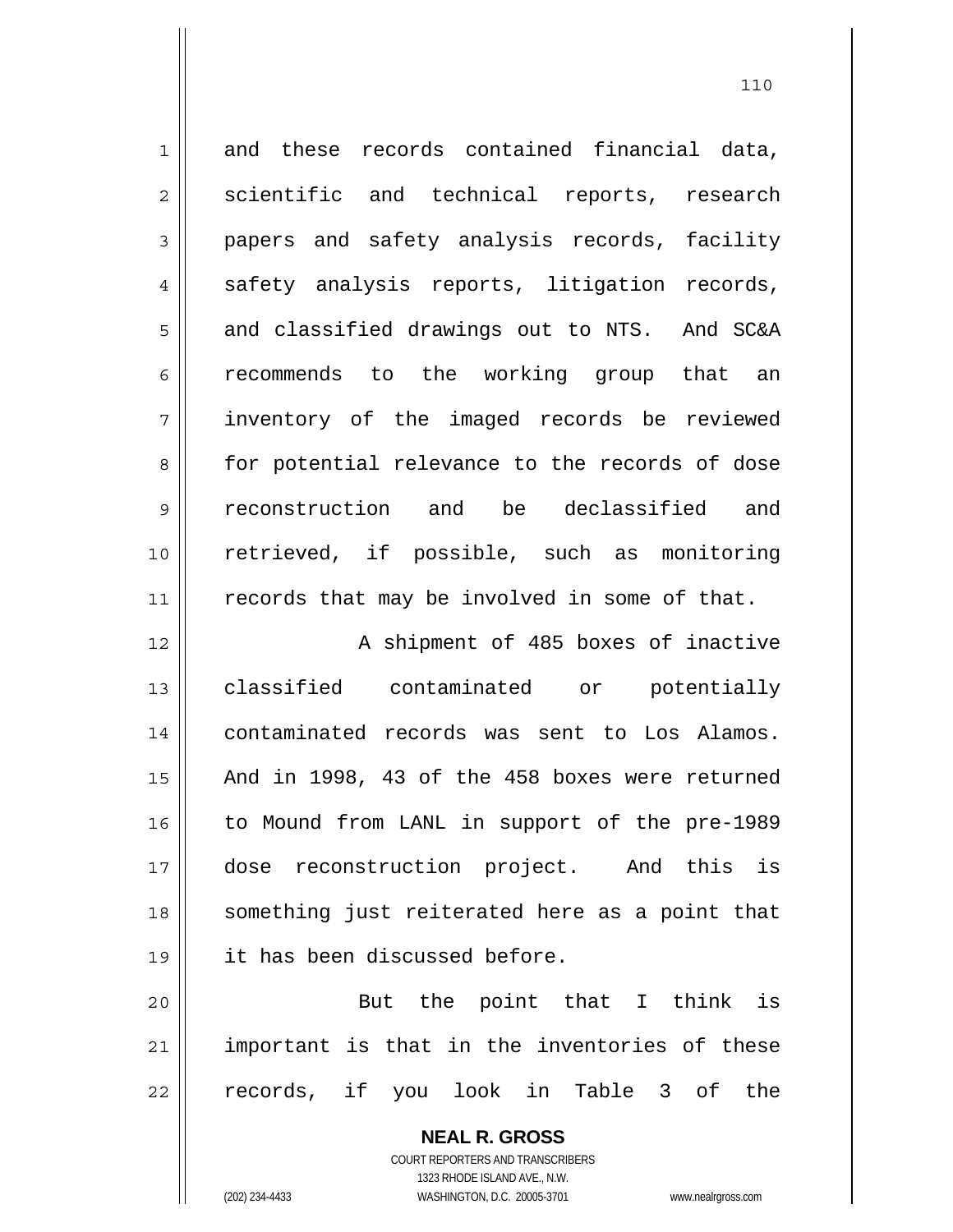1 7 identified contents of the Mound documents recovered by MJW, you will find that there is a great deal of information dealing with urine analysis data, incidence logs, and, if I remember right, I think there were some, yes, there was nose swipes and polonium urine analysis data.

8 9 10 11 12 13 14 15 16 17 And the list appears to contradict the assumptions of NIOSH and the Mound records manager that no primary personnel records were present in the collection and that this classified collection by its general nature would not be expected to contain the kind of records described by SC&A. Although this particular subset of the 458 boxes was retrieved, imaged, and indexed, the questions raised by this review include the following.

18 19 20 21 22 On what basis were these 43 boxes selected? To what extent do they represent random sampling of a larger collection, as opposed to a complete targeted survey of all boxes that some likelihood of relevance to the

**NEAL R. GROSS**

COURT REPORTERS AND TRANSCRIBERS 1323 RHODE ISLAND AVE., N.W. (202) 234-4433 WASHINGTON, D.C. 20005-3701 www.nealrgross.com

2

3

4

5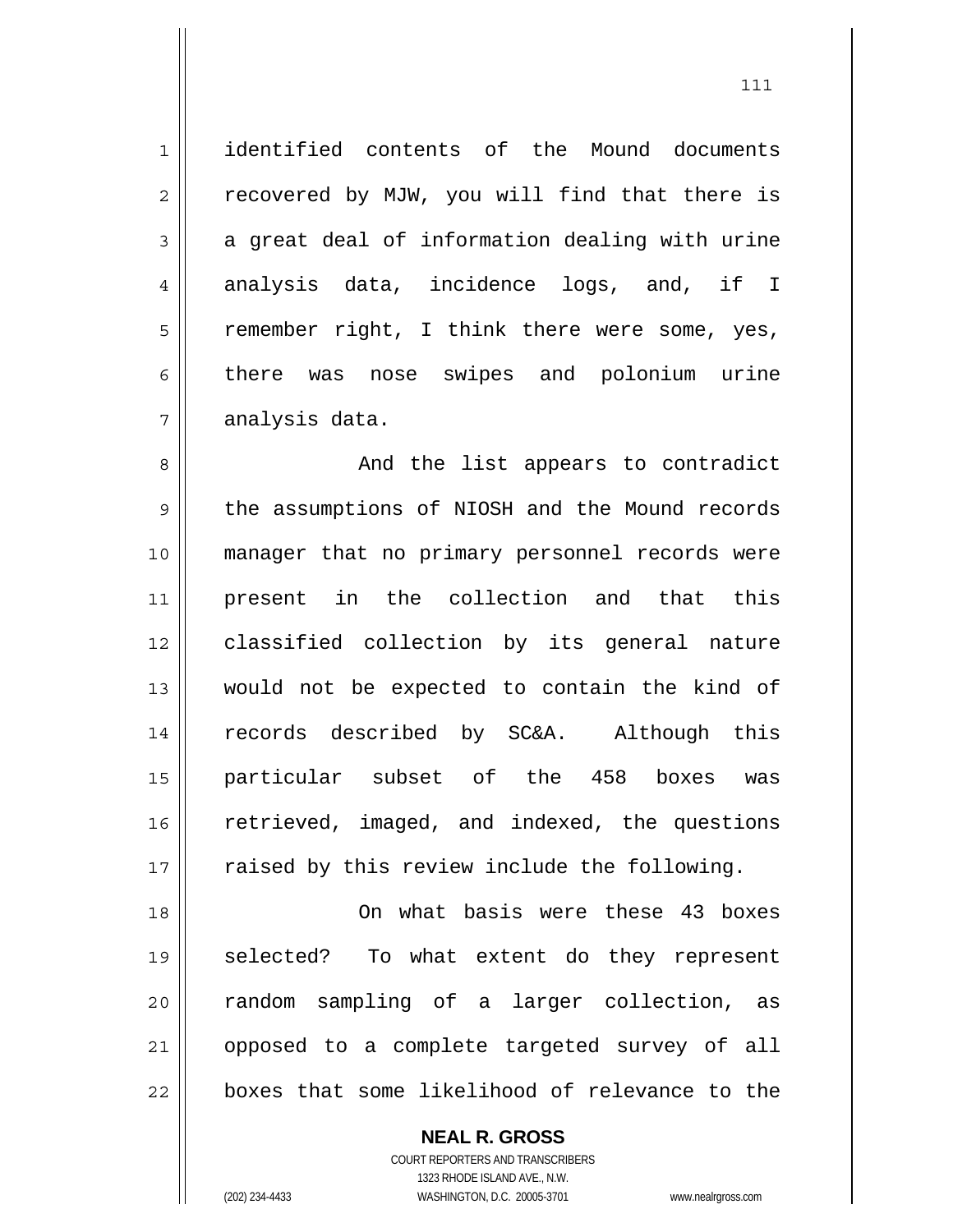dose reconstruction? Did the retrieved data contain new information not duplicated elsewhere? And does such unique information, if present, contribute significantly to radiological matters influencing dose reconstruction.

7 8 9 10 11 12 13 14 15 16 17 18 19 Lab books were part of the burial, which may include information on personal dosimetry. However, nothing unique because that information in the notebook is not primary information; any bioassay or dosimetry records should be in the individual's personnel file. This is the response which NIOSH has provided and the MJW health physicist involved in the LANL records review in March of 1998 stated that -- this individual was 99 percent sure that no bioassay data were overlooked in the retrieval.

20 21 22 But it was found that, in looking at the data though, that two individuals had data in the polonium log book records shipped

> **NEAL R. GROSS** COURT REPORTERS AND TRANSCRIBERS 1323 RHODE ISLAND AVE., N.W. (202) 234-4433 WASHINGTON, D.C. 20005-3701 www.nealrgross.com

1

2

3

4

5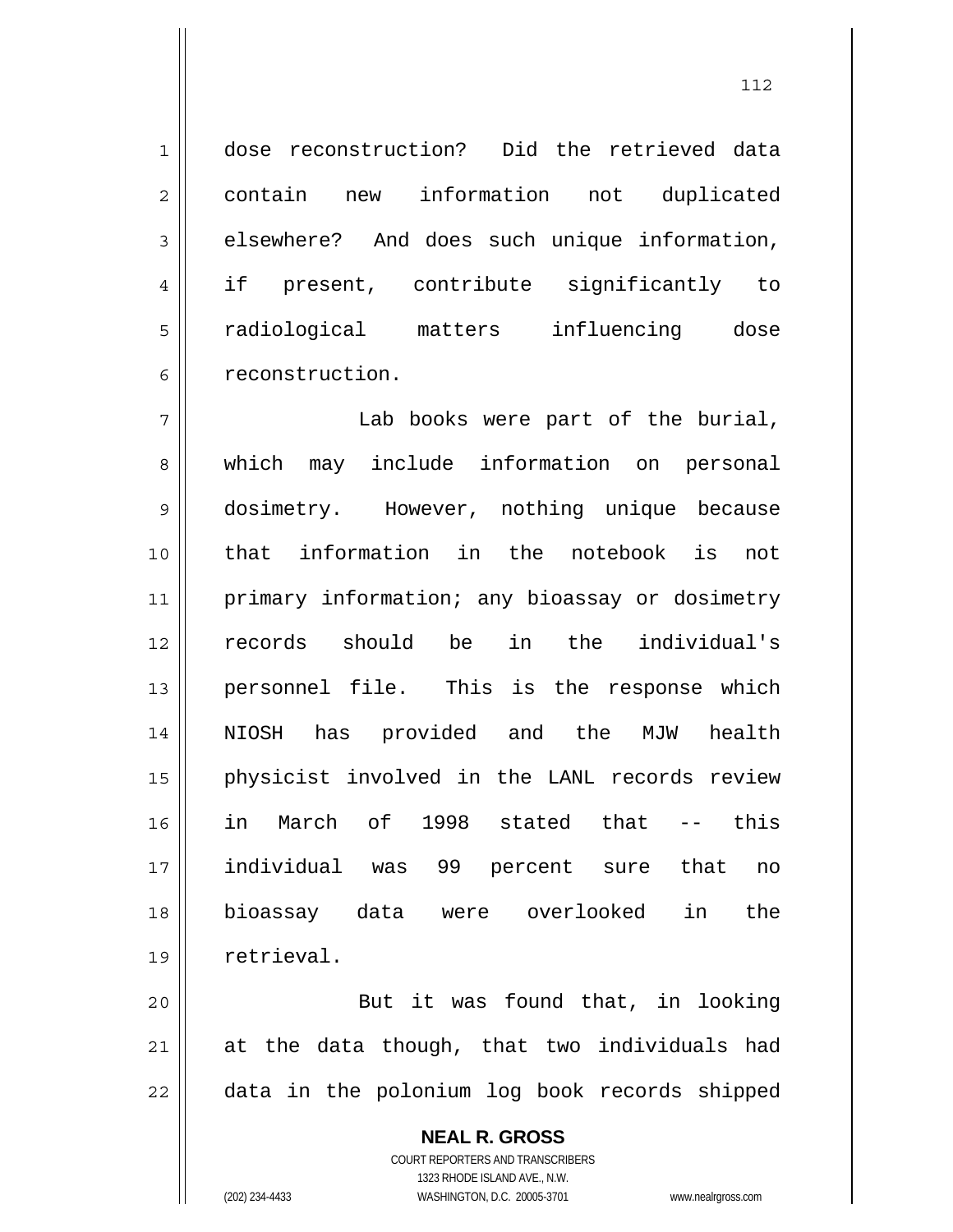1 2 3 4 5 6 7 8 9 10 to LANL that were found missing from the polonium database, three individuals had data in the polonium log book records shipped to LANL that were collected prior to the earliest data for the individuals in the polonium database, and the fecal data identified in retrieved LANL logbooks were not available in other record sources at Mound. So the conclusion made attempts to contradict the assumption of the ER that the

11 12 13 14 records buried in LANL were not found to contain primary employees' records. And there is a list of issues here that are brought out in this white paper.

15 16 17 18 19 20 21 22 In the ER NIOSH references interviews conducted with three former workers, two former record managers, and a researcher, and NIOSH makes no reference to an additional interview conducted with a former Mound health physics person who had an opportunity to review the contents of 26 boxes prior to their shipment to LANL.

> **NEAL R. GROSS** COURT REPORTERS AND TRANSCRIBERS 1323 RHODE ISLAND AVE., N.W. (202) 234-4433 WASHINGTON, D.C. 20005-3701 www.nealrgross.com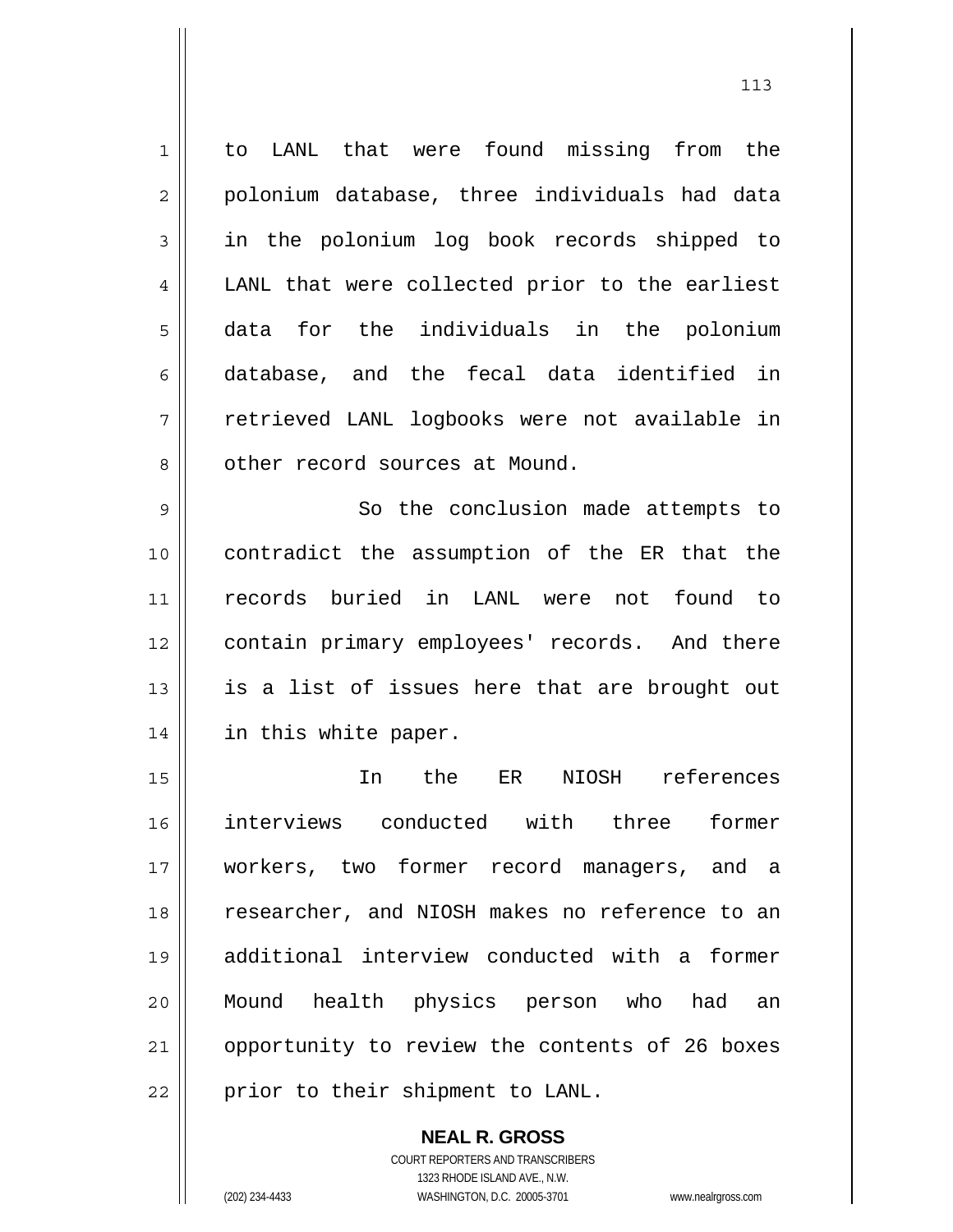| $\mathbf 1$ | In this interview, NIOSH was                             |
|-------------|----------------------------------------------------------|
| 2           | provided with a brief inventory compiled by              |
|             |                                                          |
| 3           | health physicist indicating that<br>the                  |
| 4           | environmental monitoring, personnel exposure,            |
| 5           | incident, and other information was included             |
| 6           | in this subset and reviewed. In fact, this               |
| 7           | information is available in the site research            |
| 8           | database within the Mound records transfer               |
| 9           | history by Long in 2007.                                 |
| 10          | And SC&A provided the list of boxes                      |
| 11          | to OSTI to determine if any of these records             |
| 12          | were available in imaged form. The column in             |
| 13          | Table 4 indicates whether or not images of the           |
| 14          | boxes' contents were located in OSTI. Of the             |
| 15          | 26 boxes reviewed prior to shipment, OSTI was            |
| 16          | able to locate images for records from 13 of             |
| 17          | the 26 boxes. And the remaining 13 boxes that            |
| 18          | are not available to OSTI are presumed to be             |
| 19          | buried at LANL. This further corroborates the            |
| 20          | fact that these box numbers are not included             |
| 21          | in that review.                                          |
| 22          | And so you can see in Table 4,                           |
|             | <b>NEAL R. GROSS</b><br>COURT REPORTERS AND TRANSCRIBERS |

1323 RHODE ISLAND AVE., N.W.

 $\prod$ 

(202) 234-4433 WASHINGTON, D.C. 20005-3701 www.nealrgross.com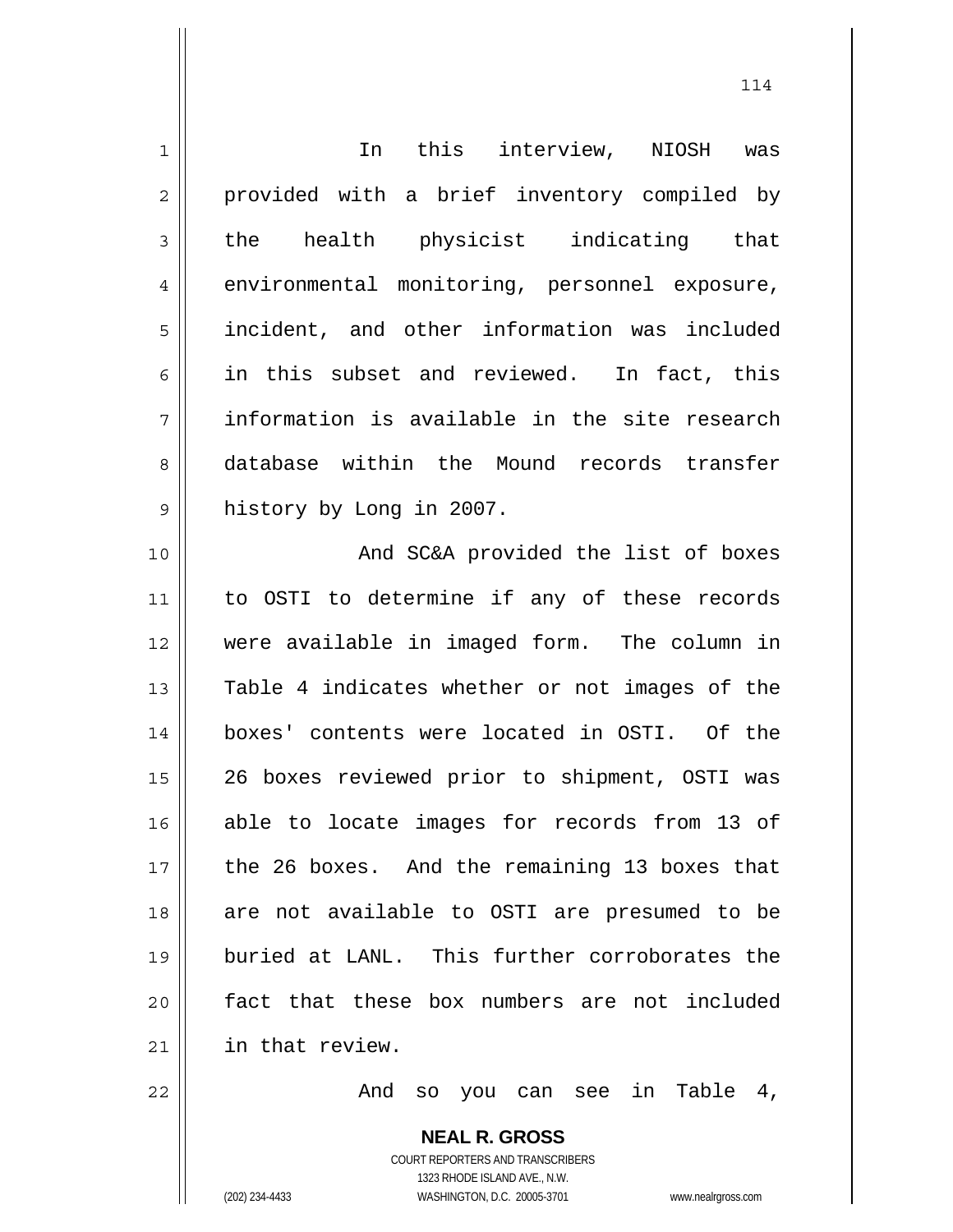1 2 3 4 5 6 7 there is a listing of the records and bioassay procedures for actinium, health physics personnel monitoring data, procedure development for urine and fecal analysis, urine analysis spikes, and radium analysis procedures are some of the kinds of records that were in there.

8 9 10 11 12 13 14 15 16 17 18 19 20 In summary, the petition raises the issue of Mound plant employee health records being removed from Mound and buried in Los Alamos, New Mexico and NTS. Records buried in NTS were imaged into the searchable classified database and imaged copies are available through DOE. There is no indication in the ER that these documents were screened for records pertinent to the SEC petition. And the records sent to LANL were never thoroughly inventoried prior to their disposal except for a small fraction of the 458 boxes that were inventoried in some detail.

21 22 And these reviews of the records indicate that the radiological data include

> **NEAL R. GROSS** COURT REPORTERS AND TRANSCRIBERS 1323 RHODE ISLAND AVE., N.W. (202) 234-4433 WASHINGTON, D.C. 20005-3701 www.nealrgross.com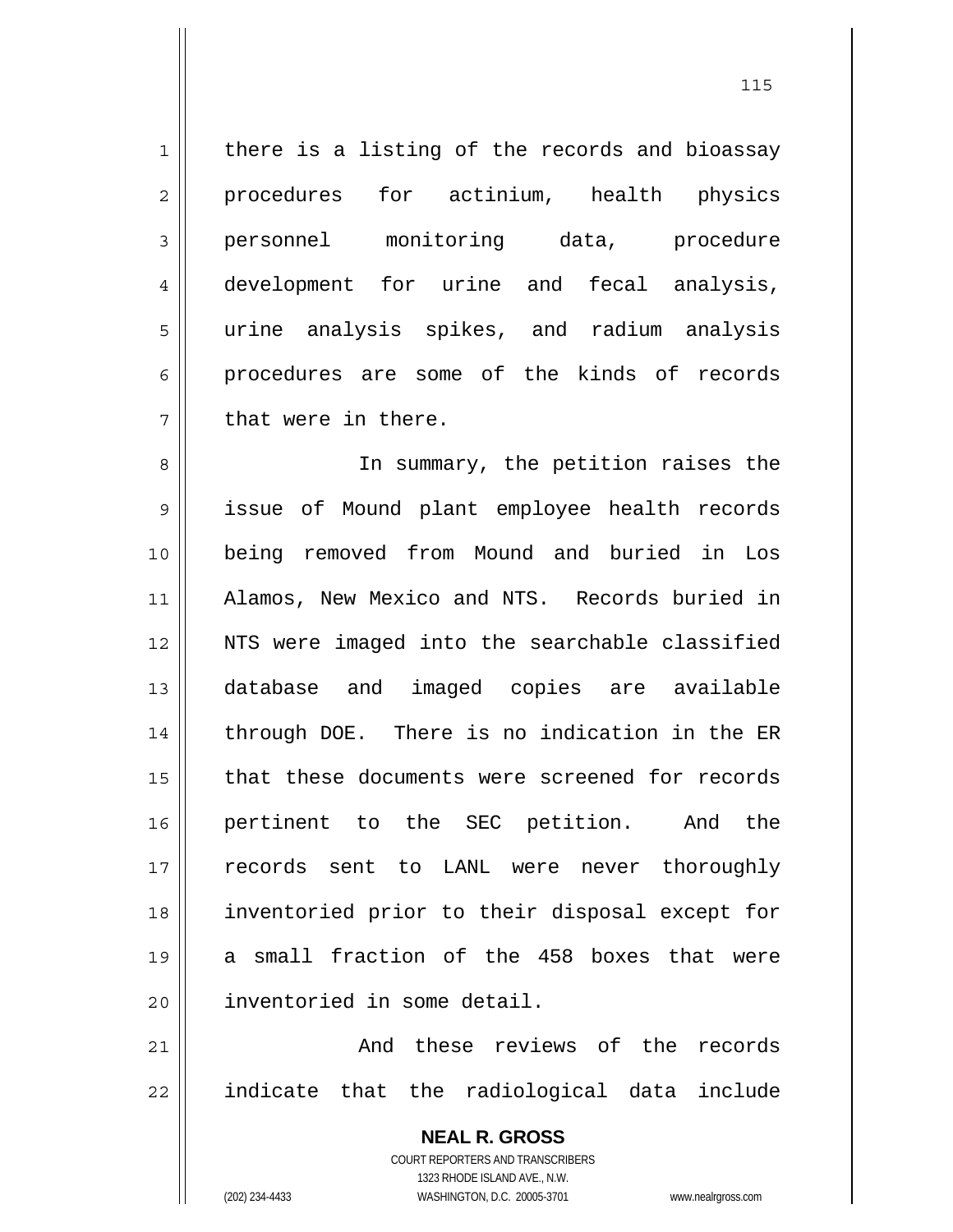**NEAL R. GROSS** COURT REPORTERS AND TRANSCRIBERS 1323 RHODE ISLAND AVE., N.W. 1 2 3 4 5 6 7 8 9 10 11 12 13 14 15 16 17 18 19 20 21 22 urine analysis, fecal, and monitoring incidence, animal studies and procedure development. The ER does not provide an adequate description of how NIOSH verified these buried records, particularly personnel monitoring records were available elsewhere. And the ER does not document any verification that classified monitoring data within the LANL record set and other classified record sets were captured in unclassified sources. So with the limited information available regarding the contents of the buried records, their relevance to dose reconstruction and their relevance to the development of the coworker or bounding models, whether they are critical to conducting dose reconstruction with sufficient accuracy is indeterminate at this point. MR. FITZGERALD: I don't want to run too tight on time. DR. ULSH: Oh, 12:30. Right, okay. MR. FITZGERALD: I might add for

(202) 234-4433 WASHINGTON, D.C. 20005-3701 www.nealrgross.com

<u>116</u>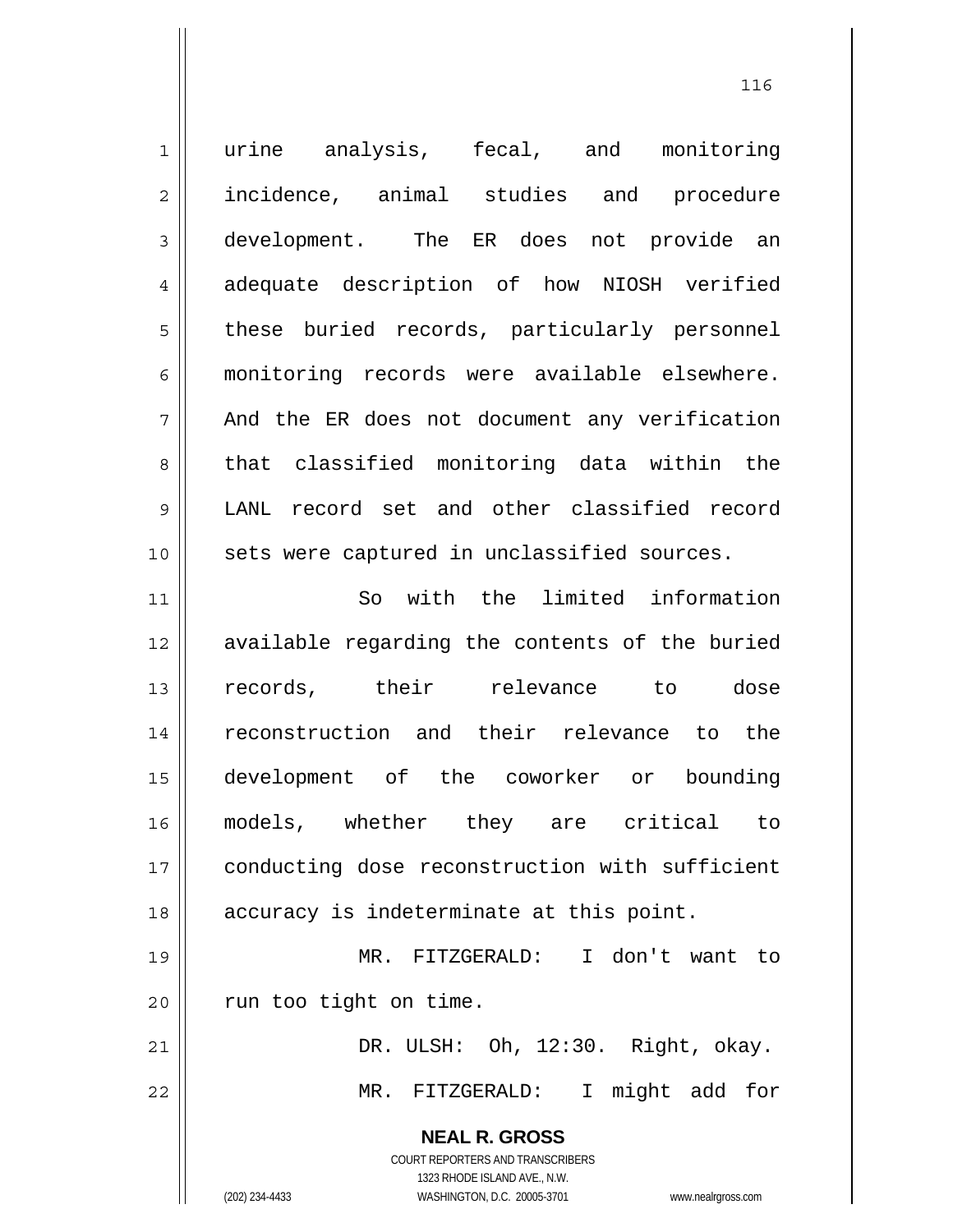1 2 3 4 5 6 7 8 9 10 11 12 13 14 15 16 17 18 19 20 21 22 those on the phone, these are fairly detailed 50, 60 page white papers. So we are putting Brant at a little disadvantage. But he has had them for a few weeks. DR. BISTLINE: He's a fast reader. (Laughter.) DR. ULSH: Again, we will be issuing a detailed response to this report. And just like our discussion earlier this morning, there are a lot of issues laid out on the table here and I am not sure that we are going to be able to address all of them. But we are looking forward to looking at the data for the 25 individuals that you reviewed. I know that Kathy is in the process of getting that data for us. So we will take a good hard look at that. With regard to the buried records issue again, I knew that as soon as this was in the evaluation report, as soon as I saw it in there, I knew that we would be dealing with it over and over again. We will, of course,

117

COURT REPORTERS AND TRANSCRIBERS 1323 RHODE ISLAND AVE., N.W. (202) 234-4433 WASHINGTON, D.C. 20005-3701 www.nealrgross.com

**NEAL R. GROSS**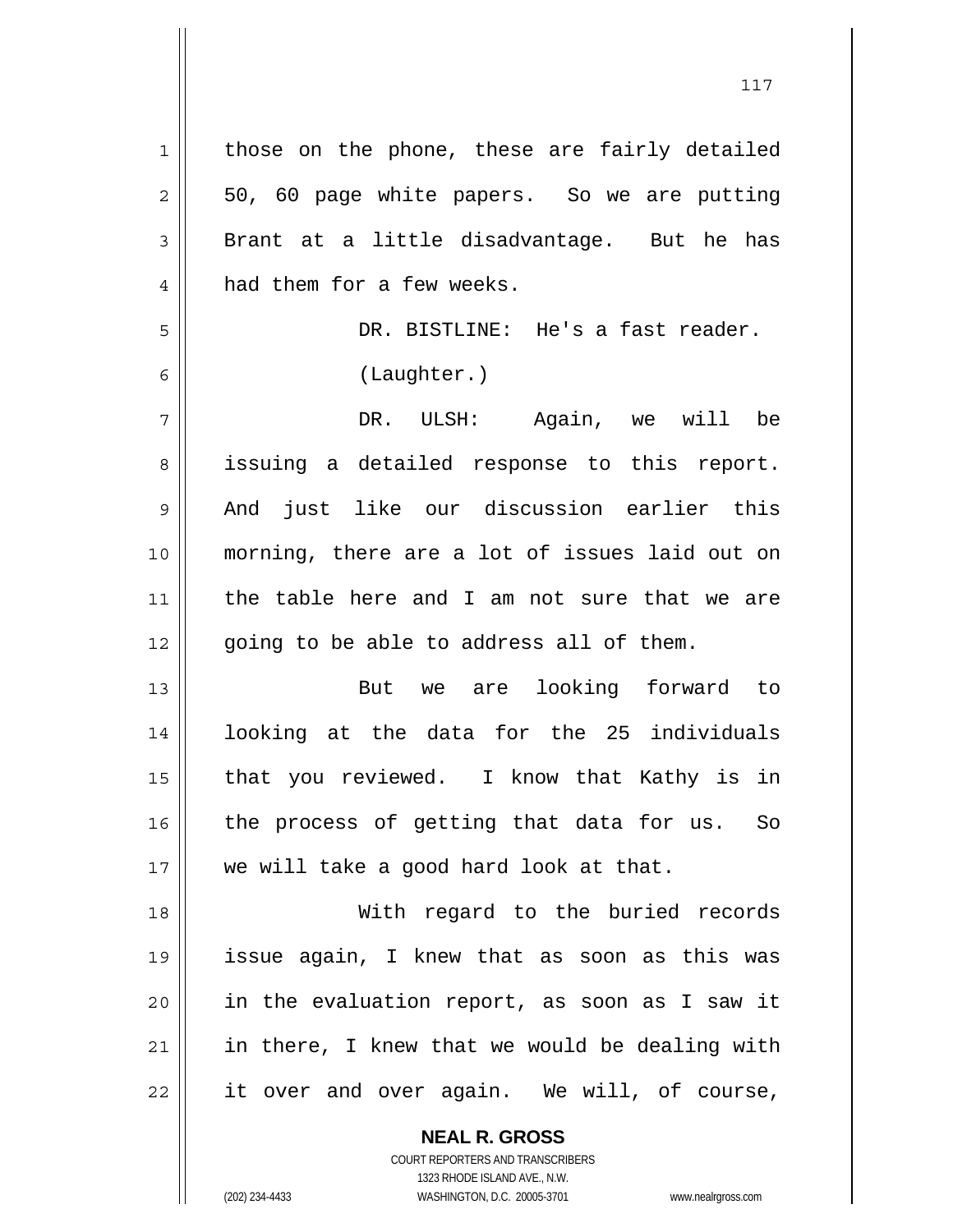**NEAL R. GROSS** COURT REPORTERS AND TRANSCRIBERS 1323 RHODE ISLAND AVE., N.W. 1 2 3 4 5 6 7 8 9 10 11 12 13 14 15 16 17 18 19 20 21 22 look at what it's in your report, but I can already give you a preview of what is going to happen, where we are going to wind up. We interviewed the people who exist with the most relevant hands-on information that is available. And that is the records manager who was involved in the transfer of these records, and also the MJW health physicist who happens to be on the line. Right, Liz? MS. BRACKETT: Yes, I am. DR. ULSH: Hold on. It is hard to hear you, Liz. Can you speak up again? MR. KATZ: Go ahead again, Liz. MS. BRACKETT: I am speaking directly into my hand set. MR. KATZ: No, no. The volume was turned down here. It is my fault. MS. BRACKETT: Oh, okay. DR. ULSH: So Liz, I will give you a crack at it in just a second. MS. BRACKETT: Okay. DR. ULSH: Liz is on the ORAU team,

118

(202) 234-4433 WASHINGTON, D.C. 20005-3701 www.nealrgross.com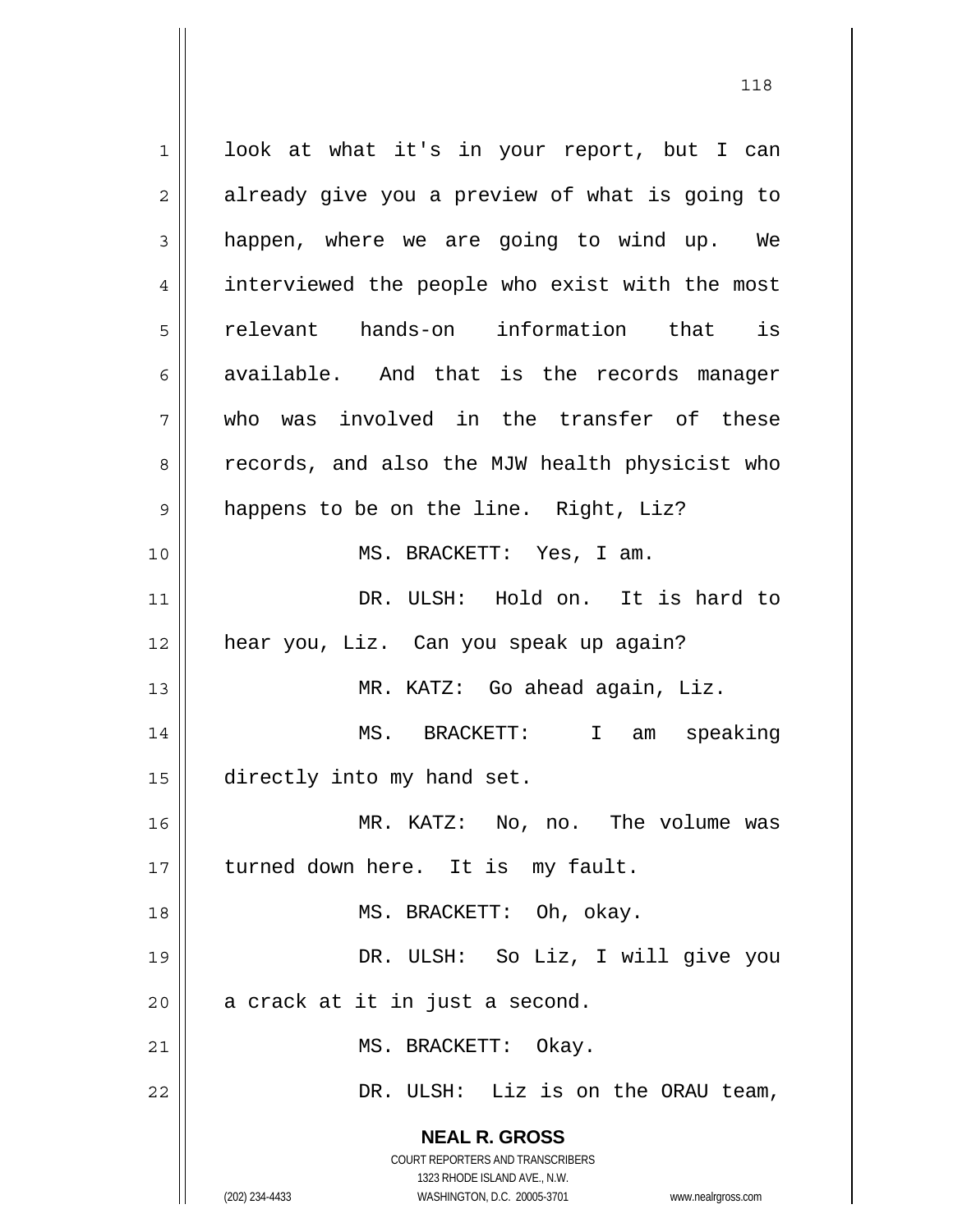and she was the health physicist for MJW who went down and reviewed these records. So she can talk a little bit about how she chose the records and what she found.

5 6 7 8 9 10 11 12 13 14 15 These are the people who are directly involved with this issue. And we have interviewed them. We have told you what they said. And at the end of the day, what we are going to have is simply a weight of the evidence approach. We will address the issues that you brought up about some of the records that were in there. But the urinalysis and other records that you mentioned were not, in most cases, far and away most cases, were not unique, where not the primary bioassay data.

16 17 18 19 20 21 22 So at the end of the day, it is going to be the word of the people who were involved in this versus speculation about what might be in those boxes. That is just where we are going to wind up. There is no more information short of getting a back hoe and going down there and digging these things up -

**NEAL R. GROSS**

COURT REPORTERS AND TRANSCRIBERS 1323 RHODE ISLAND AVE., N.W. (202) 234-4433 WASHINGTON, D.C. 20005-3701 www.nealrgross.com

1

2

3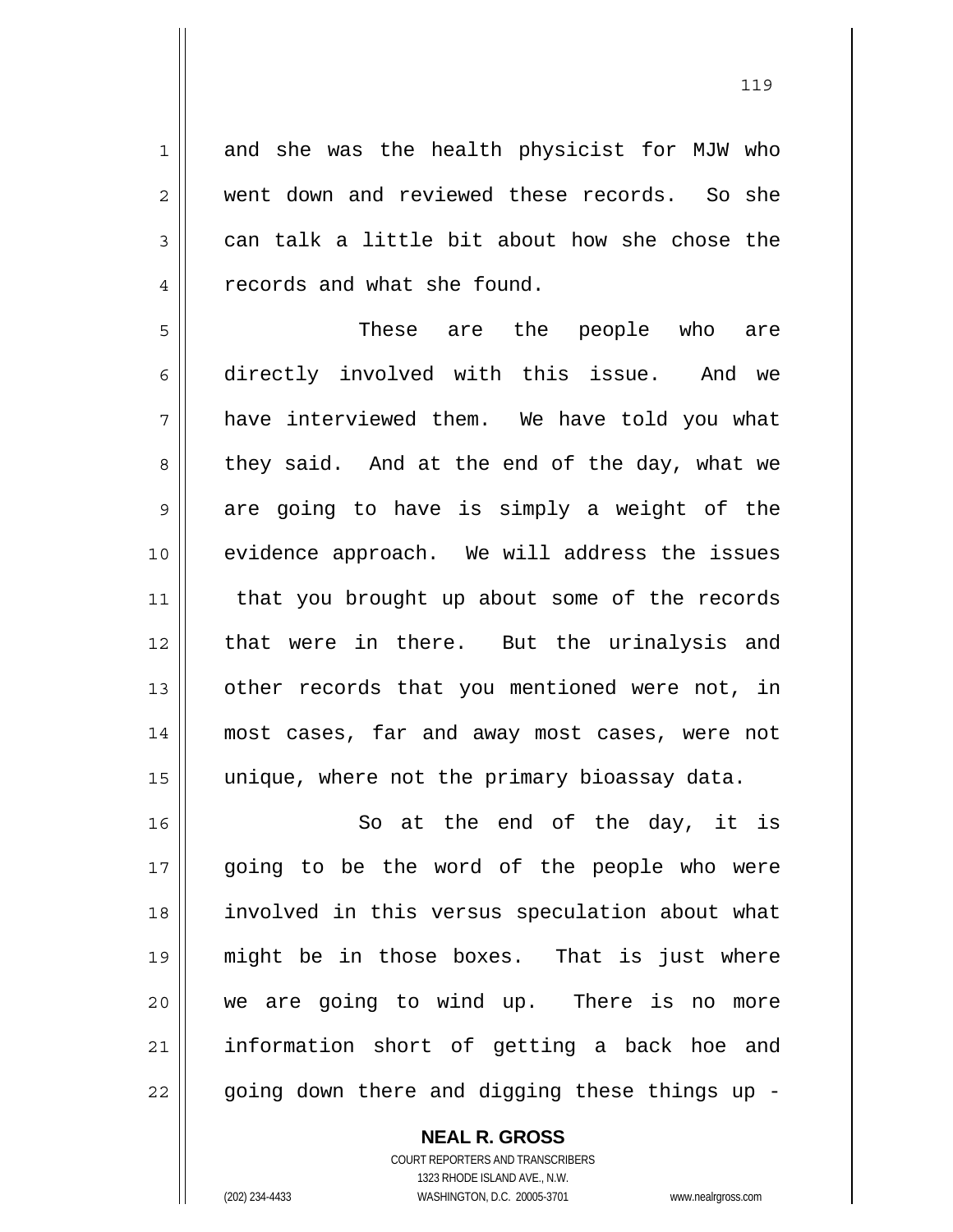| 1  |                                                                                                     |
|----|-----------------------------------------------------------------------------------------------------|
| 2  | MR. FITZGERALD:<br>Let<br>just<br>me                                                                |
| 3  | intercede. I mean, I agree this is a tough                                                          |
| 4  | one just because you are dealing with                                                               |
| 5  | recollections and what have you. But is there                                                       |
| 6  | a pathway where you could validate what isn't                                                       |
| 7  | at OSTI that was scanned and stored there? I                                                        |
| 8  | seem to think that was -- the only thing that                                                       |
| 9  | we could come up with was just to validate the                                                      |
| 10 | essential. And what were the records that                                                           |
| 11 | ended up in those locations or collections                                                          |
| 12 | from that, the so-called buried collection? I                                                       |
| 13 | can't recall if that was done.                                                                      |
| 14 | know that we discussed that.<br>$\mathbf{I}$                                                        |
| 15 | That was the only thing I could see other than                                                      |
| 16 | that you were saying, based on recollections                                                        |
| 17 | and whatnot.                                                                                        |
| 18 | DR. ULSH: Liz, do you want to jump                                                                  |
| 19 | in and make your comments?                                                                          |
| 20 | MS. BRACKETT: As you already said,                                                                  |
| 21 | I am the health physicist that is mentioned in                                                      |
| 22 | here. And then there are some quotes from MJW                                                       |
|    | <b>NEAL R. GROSS</b>                                                                                |
|    | <b>COURT REPORTERS AND TRANSCRIBERS</b>                                                             |
|    | 1323 RHODE ISLAND AVE., N.W.<br>(202) 234-4433<br>WASHINGTON, D.C. 20005-3701<br>www.nealrgross.com |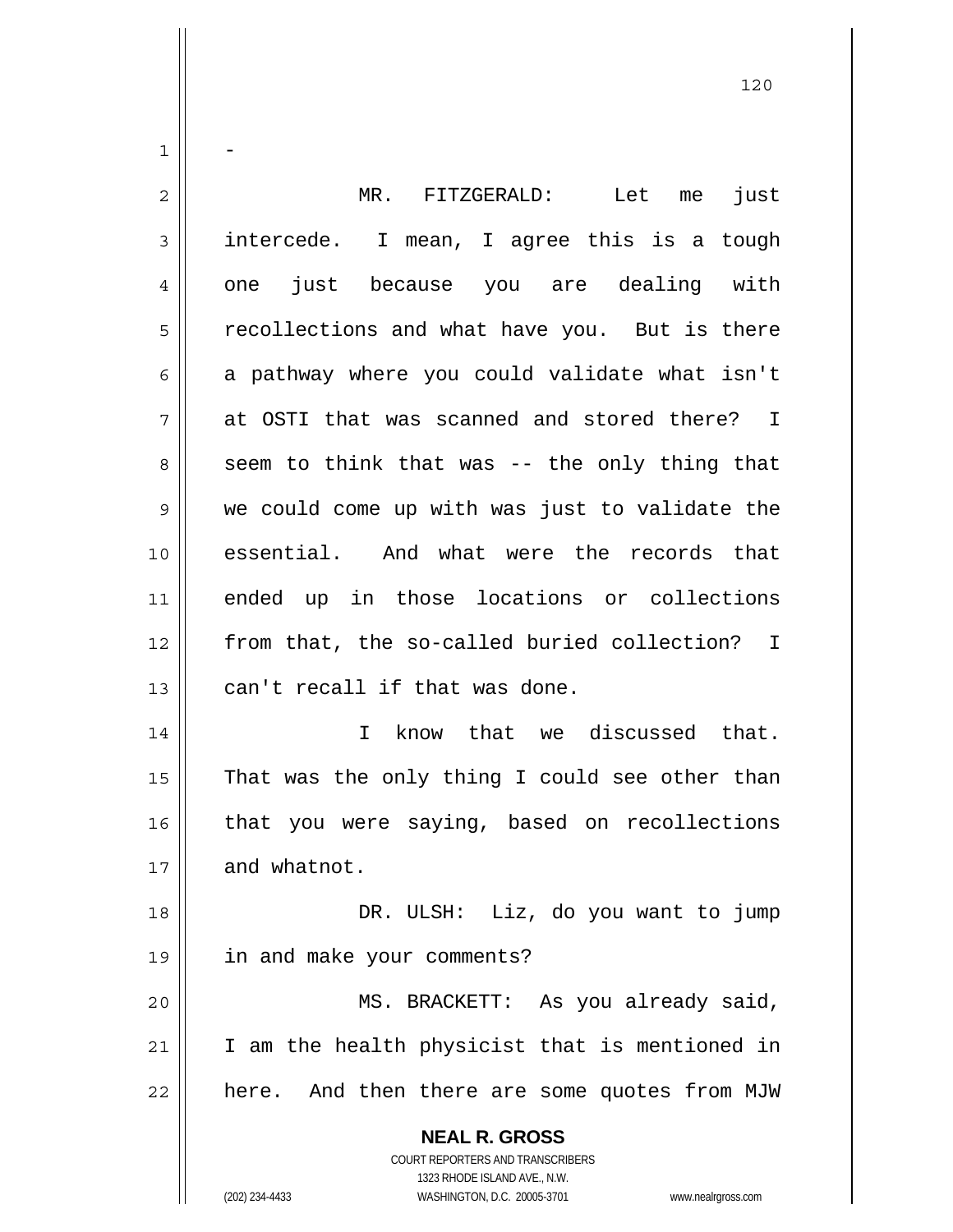**NEAL R. GROSS** COURT REPORTERS AND TRANSCRIBERS 1323 RHODE ISLAND AVE., N.W. 1 2 3 4 5 6 7 8 9 10 11 12 13 14 15 16 17 18 19 20 21 22 documents that are misrepresented here in their application in actually several spots. The rebuttal, to my recollection, I mean, the 99 percent sure, that was just my feeling that we had found all of the polonium data. That wasn't necessarily saying that it was from Los Alamos or that we looked at everything from Los Alamos. But the quotes that follow are from the Phase I interim report from MJW. This is not the final report and, in fact, all of these paragraphs that discuss records stored at Los Alamos are justification for going back to Los Alamos and getting records. So this predates the looking, the review of most of the records. DR. ULSH: Liz, where are we talking about? MS. BRACKETT: -- is that we are contradicting the ER. That in fact is not correct. DR. ULSH: Liz, the quotes that you are talking about, where are they in the white

121

(202) 234-4433 WASHINGTON, D.C. 20005-3701 www.nealrgross.com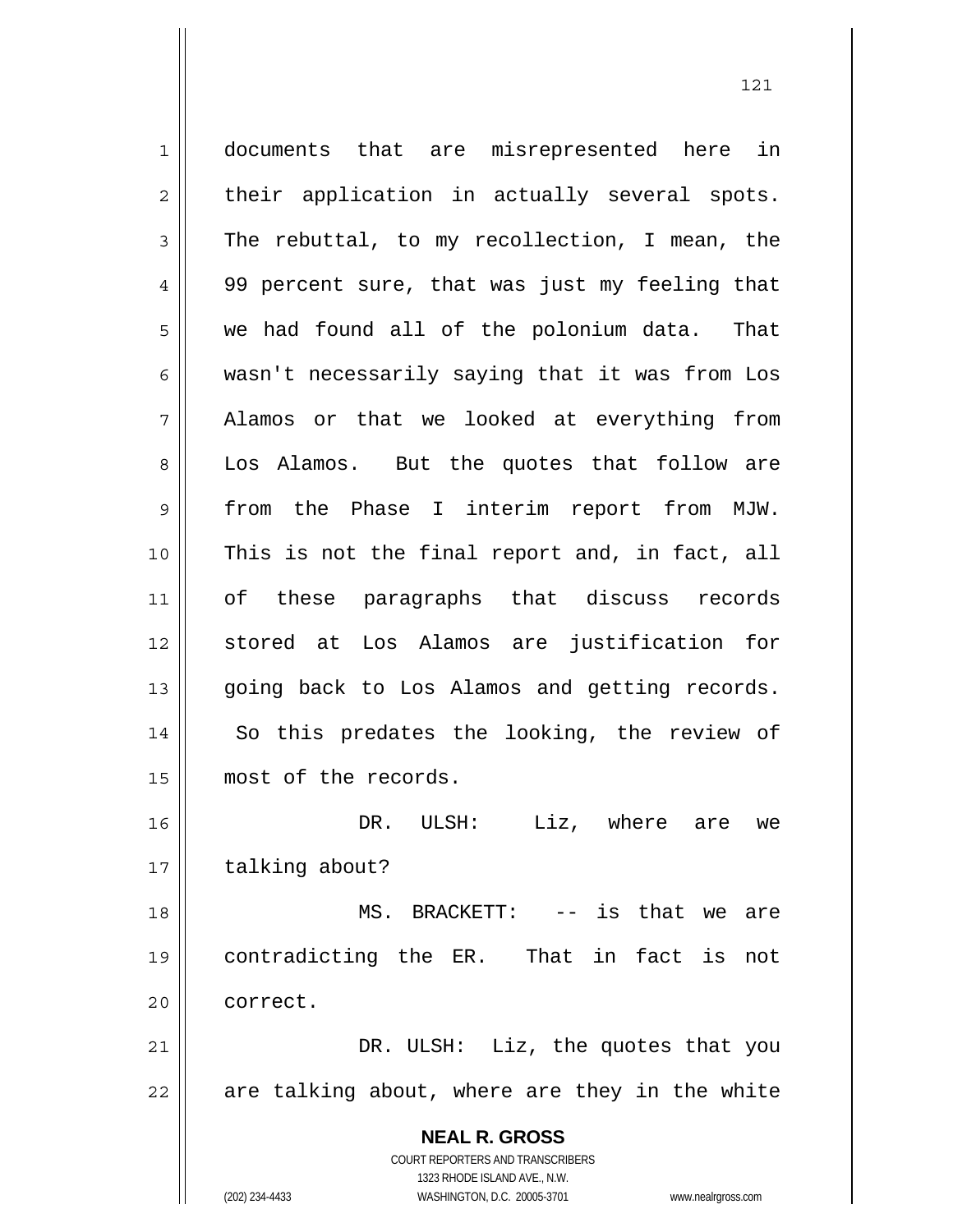1 paper?

**NEAL R. GROSS** COURT REPORTERS AND TRANSCRIBERS 2 3 4 5 6 7 8 9 10 11 12 13 14 15 16 17 18 19 20 21 22 MS. BRACKETT: Page 28 of the data completeness document. MR. FITZGERALD: And Liz, is there something that you are saying this predated the retrieval. Is there something that was more current that followed? MS. BRACKETT: There is a Phase I final report which I would like to quote from. MR. FITZGERALD: Okay. MS. BRACKETT: Well Brant said that I would speak to how I chose records. I did not collect the records to be reviewed. I don't recall how that was done. I am sure that Mound was involved because they were the ones who shipped the records. I had no knowledge. I don't recall if I reviewed any inventories or what the process was at the time. So I am afraid I can't elaborate on that any more. But if I go to the Phase I final report, we did review a number of log books

1323 RHODE ISLAND AVE., N.W.

(202) 234-4433 WASHINGTON, D.C. 20005-3701 www.nealrgross.com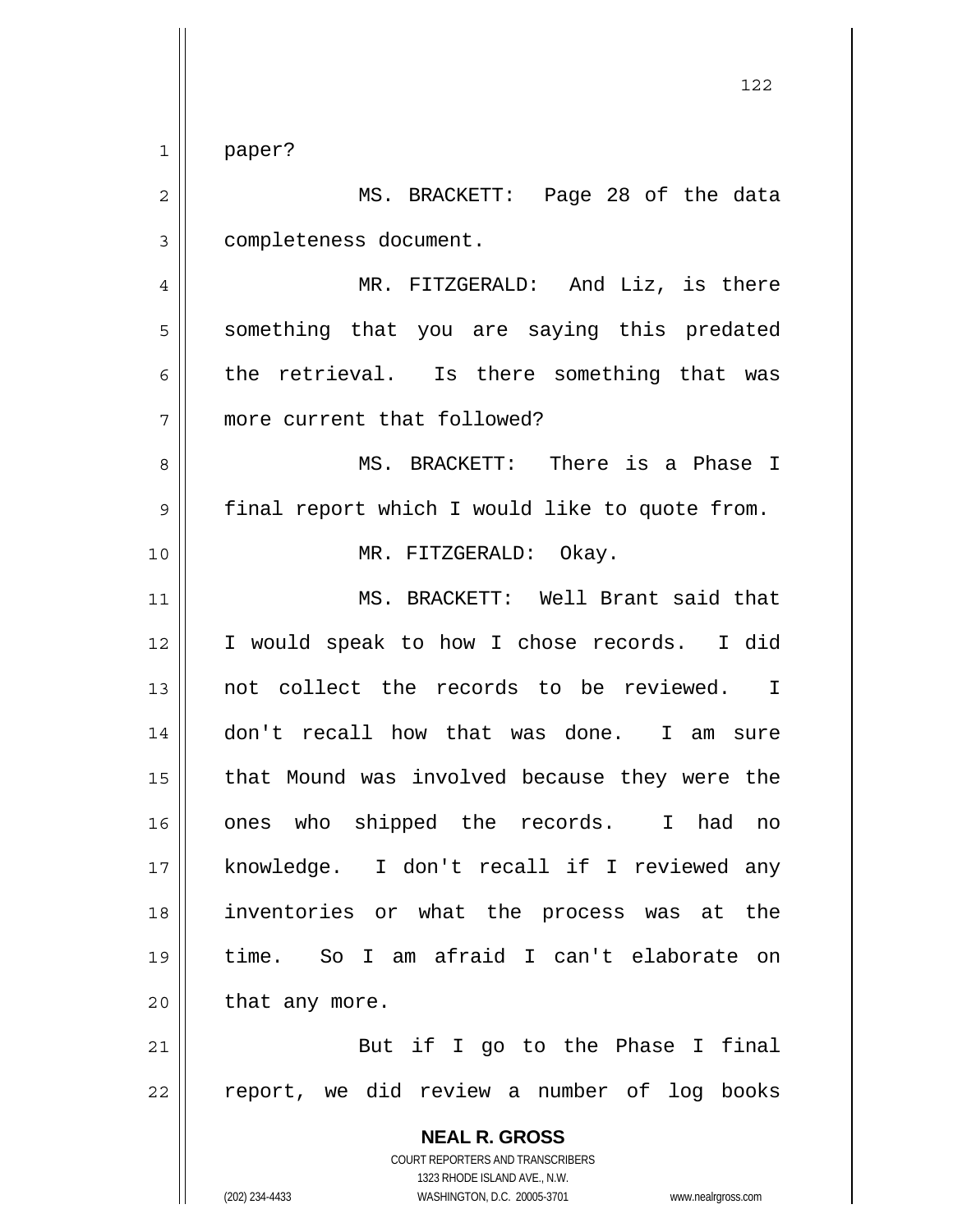returned from Los Alamos, and they sent us copies. They didn't necessarily return everything. There was, I think, an issue with some of them being potentially contaminated. So rather than ship them back, they made copies.

7 8 9 10 11 12 13 14 15 16 17 18 19 20 21 22 And in addition to reviewing those, we reviewed microfiche data, microfilm and microfiche that was located at Mound and had always been there, had not been shipped. And the Phase I final report says that we have reviewed over 5,300 historical log books either in hard copy or on microfilm. And it says what was discovered during the review of the logbooks or microfilm at Mound was that all of the Mound logbook data retrieved from Los Alamos in March 1998 and requested hard copy material returned from Los Alamos in 2000 was recorded on these microfilms. So this says we found absolutely no new data coming back from Los Alamos. All of it was still onsite at Mound.

> **NEAL R. GROSS** COURT REPORTERS AND TRANSCRIBERS 1323 RHODE ISLAND AVE., N.W. (202) 234-4433 WASHINGTON, D.C. 20005-3701 www.nealrgross.com

1

2

3

4

5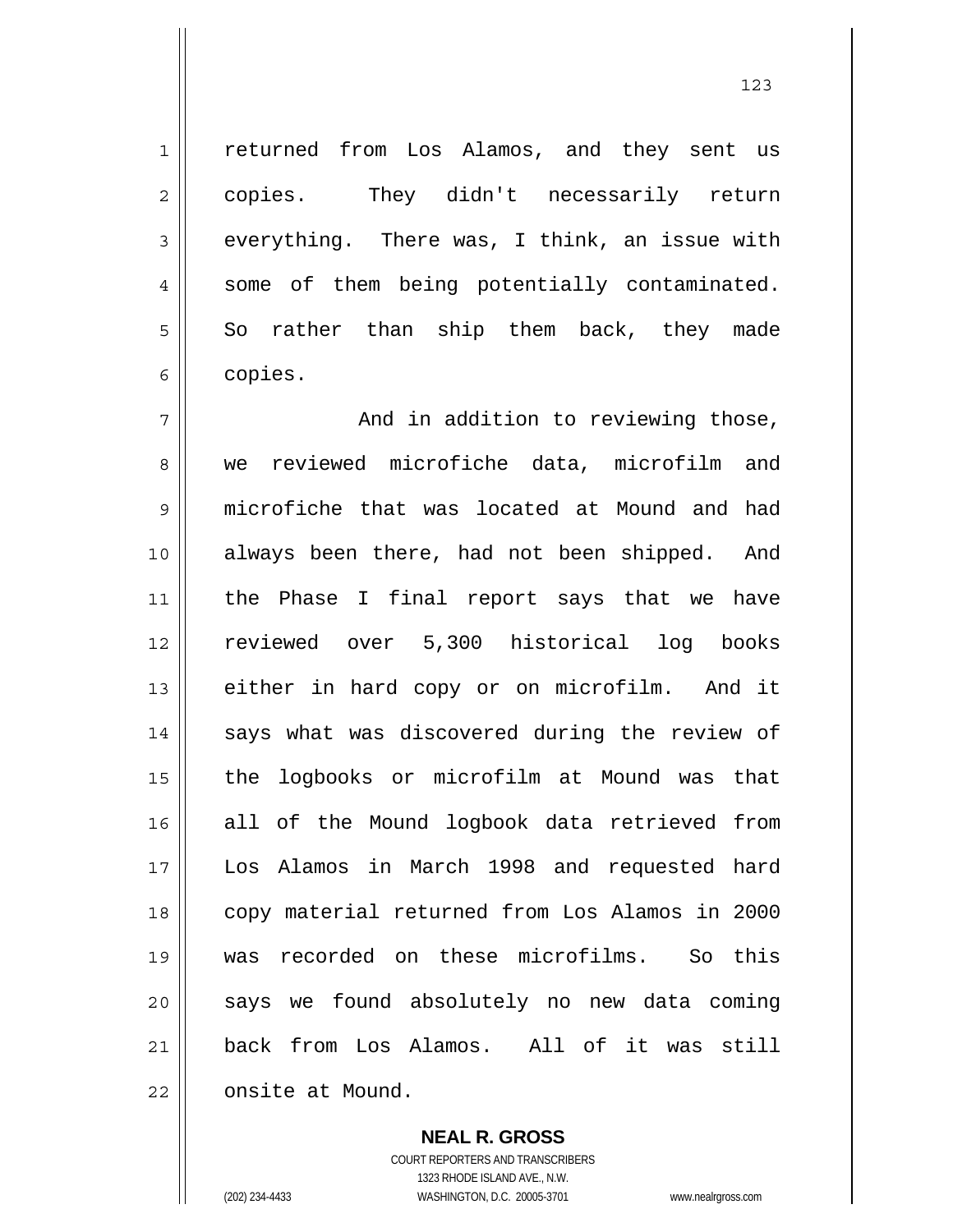**NEAL R. GROSS** COURT REPORTERS AND TRANSCRIBERS 1323 RHODE ISLAND AVE., N.W. (202) 234-4433 WASHINGTON, D.C. 20005-3701 www.nealrgross.com 1 2 3 4 5 6 7 8 9 10 11 12 13 14 15 16 17 18 19 20 21 22 MR. FITZGERALD: So really, you are categorically addressing, I think, the heart of the issue. You are saying quite apart from some of these quotes, you can attest that all of the relevant -- MS. BRACKETT: I am not personally attesting. I am reading the Mound final report. The MJW Mound -- MR. FITZGERALD: Okay, you are saying MJW is attesting to the completeness. MS. BRACKETT: I am saying that is what was written in the report ten years ago. That is what the report says, that all of the log book data that was retrieved from Los Alamos was found in microfilm. So I would assume that that is correct. That wouldn't have been written if it wasn't an accurate statement. DR. ULSH: Now, of course, you can always speculate, well -- MS. BRACKETT: Yes, we didn't review everything. Obviously, we didn't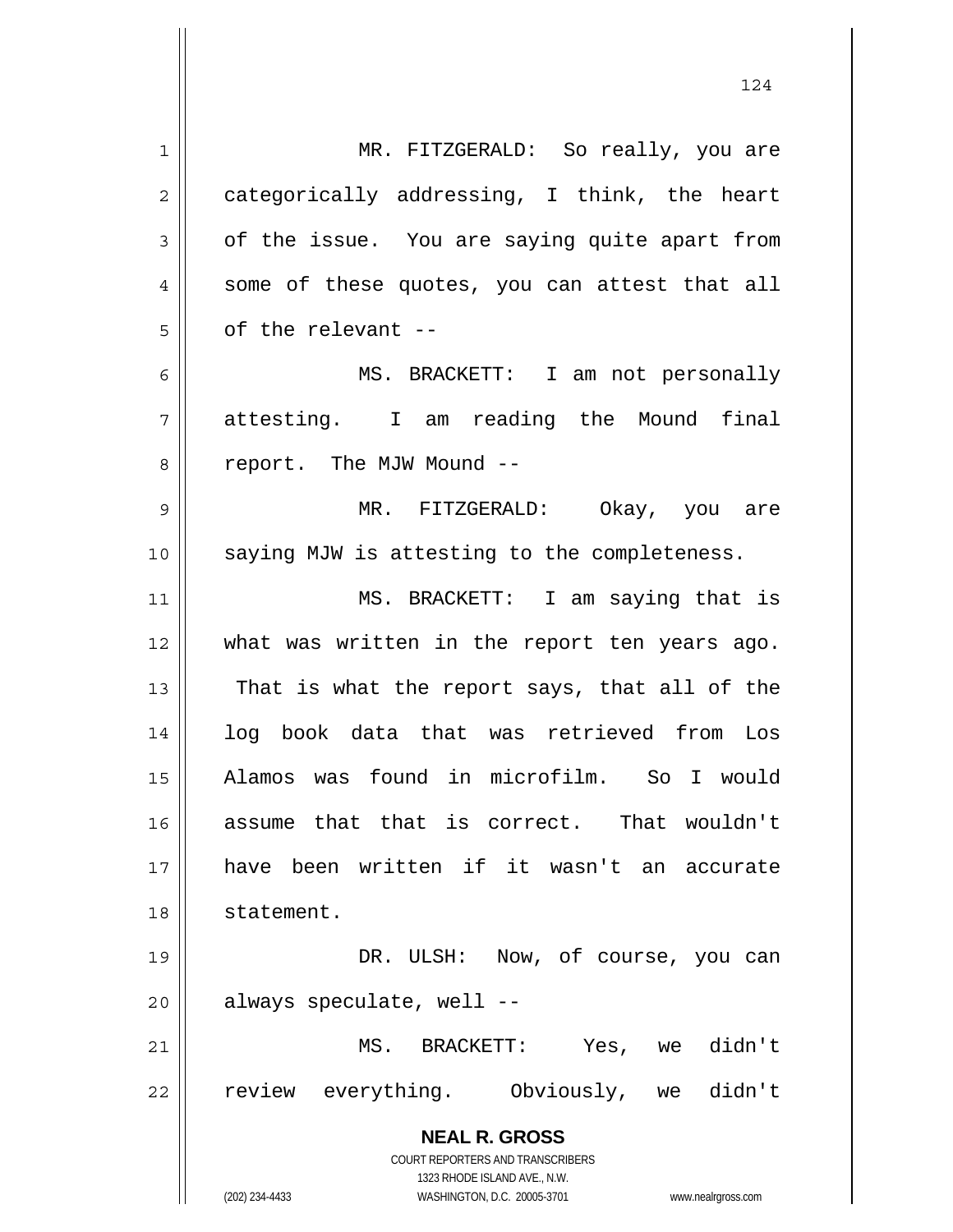1 2 3 4 5 6 7 8 9 10 11 12 13 14 15 16 17 18 19 20 21 22 review all of the books. So I am not saying that -- I am not categorically saying that everything that was at Los Alamos was at Mound. But what we looked at, all the data that we looked at, we found again in microfilm on the Mound site. It was in the basement of A Building, I think. It was in the classified record section where there were lots of microfilms in a safe there. MR. FITZGERALD: Yes, so you are a source of validation, though, since you had actually looked at the Los Alamos data and looked at the later microfiche. MS. BRACKETT: Yes. DR. ULSH: So what we can say is the weight of the evidence being 5,000 log books that were looked at were verified to be present on fiche at the Mound site. Can we prove to you that there is another 5,000 buried in the holes that were not there? No, and we are never going to be able to. But there is no evidence to suggest it. That is

<u>125</u>

**NEAL R. GROSS** COURT REPORTERS AND TRANSCRIBERS

1323 RHODE ISLAND AVE., N.W.

(202) 234-4433 WASHINGTON, D.C. 20005-3701 www.nealrgross.com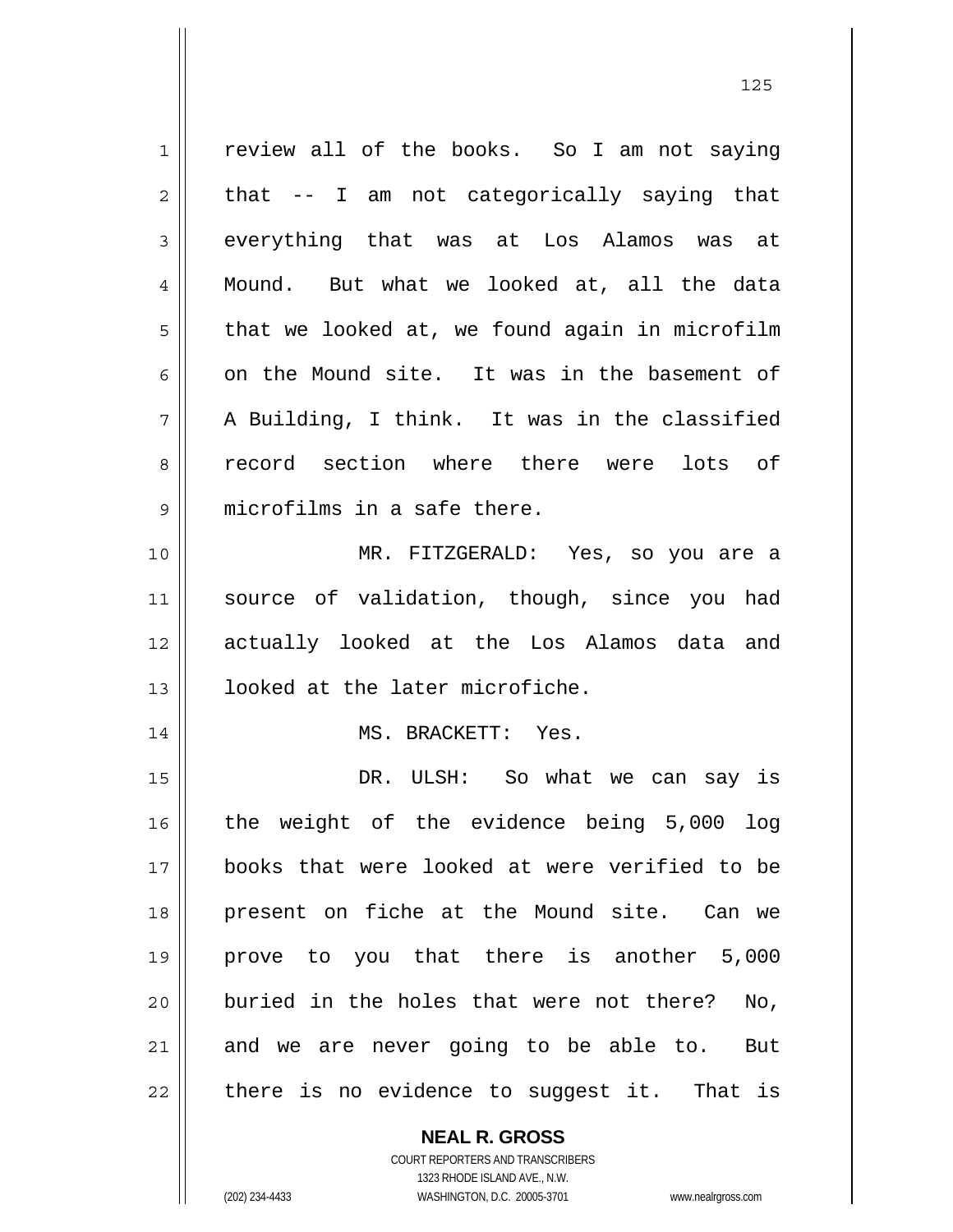| $\mathbf 1$ | our position. So --                                                                                 |
|-------------|-----------------------------------------------------------------------------------------------------|
| 2           | MS. BRACKETT: I had asked before.                                                                   |
| 3           | Is this microfilm still available anywhere?                                                         |
| 4           | It was at the Mound site in --                                                                      |
| 5           | MR. FITZGERALD: Well that got to                                                                    |
| 6           | my other question about -- I thought the way                                                        |
| 7           | to put this to bed originally was just to find                                                      |
| 8           | the records wherever they went. And I thought                                                       |
| 9           | maybe OSTI was the location. If we could make                                                       |
| 10          | that one last step, I think that would kind of                                                      |
| 11          | put this to rest.                                                                                   |
| 12          | I mean, I think your validation is                                                                  |
| 13          | valuable, but I think that would actually, if                                                       |
| 14          | you could find the microfiche or find out                                                           |
| 15          | where the microfiche went or where it was                                                           |
| 16          | copied, that would kind of --                                                                       |
| 17          | DR. ULSH: Well, I understand.                                                                       |
| 18          | What I hear you saying is that this collection                                                      |
| 19          | of microfiche, if we can locate it, verify                                                          |
| 20          | that it is at OSTI or somewhere else, the                                                           |
| 21          | question --                                                                                         |
| 22          | MS. BRACKETT: I believe it is                                                                       |
|             | <b>NEAL R. GROSS</b>                                                                                |
|             | COURT REPORTERS AND TRANSCRIBERS                                                                    |
|             | 1323 RHODE ISLAND AVE., N.W.<br>(202) 234-4433<br>WASHINGTON, D.C. 20005-3701<br>www.nealrgross.com |
|             |                                                                                                     |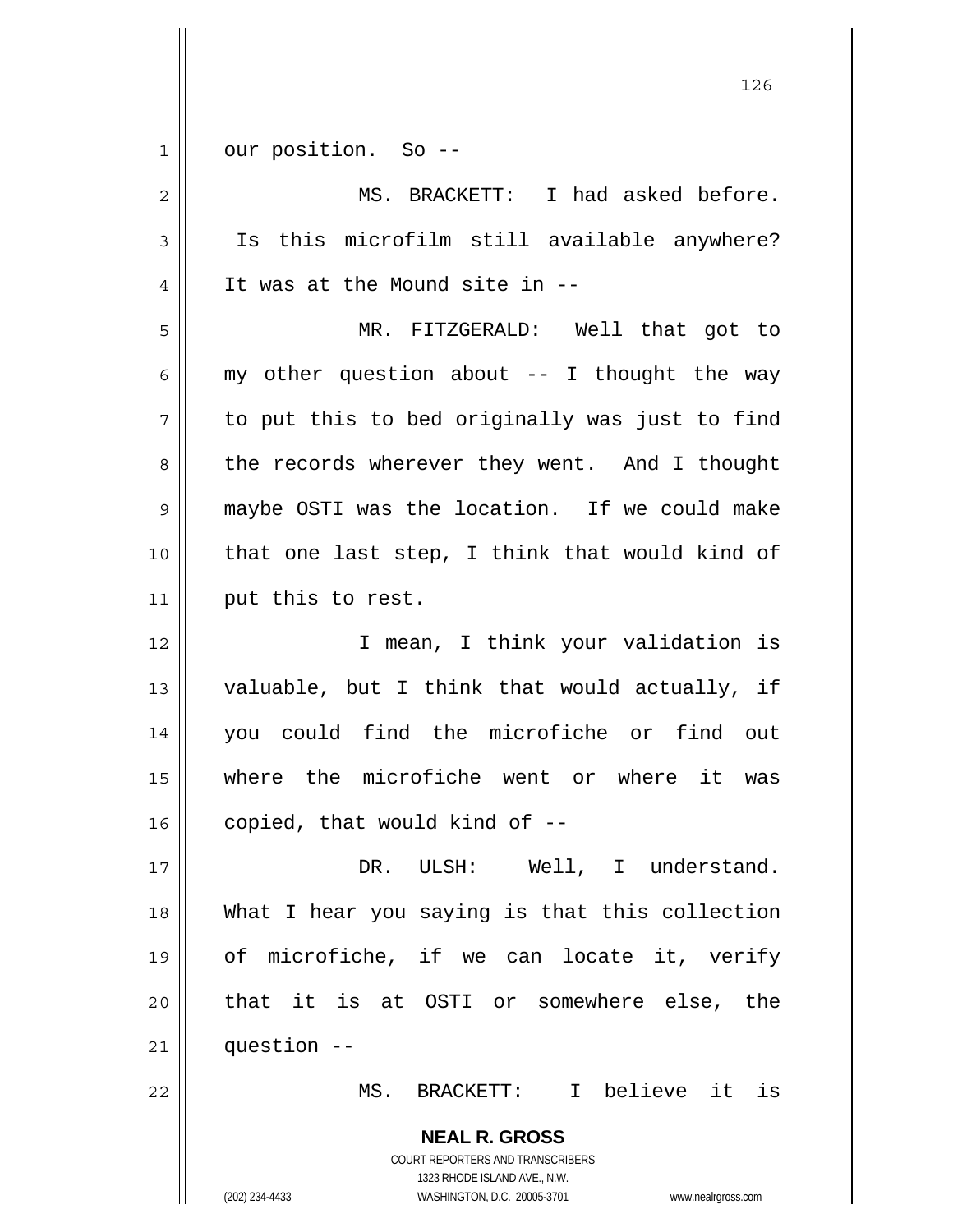1 microfilm not microfiche.

| $\overline{2}$ | DR. ULSH: Microfilm.                           |
|----------------|------------------------------------------------|
| 3              | MS. BRACKETT: I misspoke at first.             |
| 4              | DR. ULSH: Okay, so you are                     |
| 5              | proposing that as a follow-up action item. I   |
| 6              | understand. But even if we do that, someone    |
| 7              | could still speculate and say that there are   |
| 8              | others that you didn't look at.                |
| $\mathsf 9$    | MR. FITZGERALD: These are just                 |
| 10             | degrees of validation. I think, you know,      |
| 11             | originally it was one of these that didn't     |
| 12             | seem to have more validation than just a       |
| 13             | recollection. I think what Liz is pointing to  |
| 14             | is something a little stronger. And locating   |
| 15             | the microfilm would be a little bit stronger.  |
| 16             | Would it be 100 percent? I don't think so.     |
| 17             | But I think this was raised in the petition    |
| 18             | and certainly is, as you pointed out earlier,  |
| 19             | Brad, is a kind of compelling completeness     |
| 20             | question to address, even though I think we    |
| 21             | would admit that in the end, you can't be 100  |
| 22             | percent able to validate, but I think we would |

**NEAL R. GROSS** COURT REPORTERS AND TRANSCRIBERS

1323 RHODE ISLAND AVE., N.W. (202) 234-4433 WASHINGTON, D.C. 20005-3701 www.nealrgross.com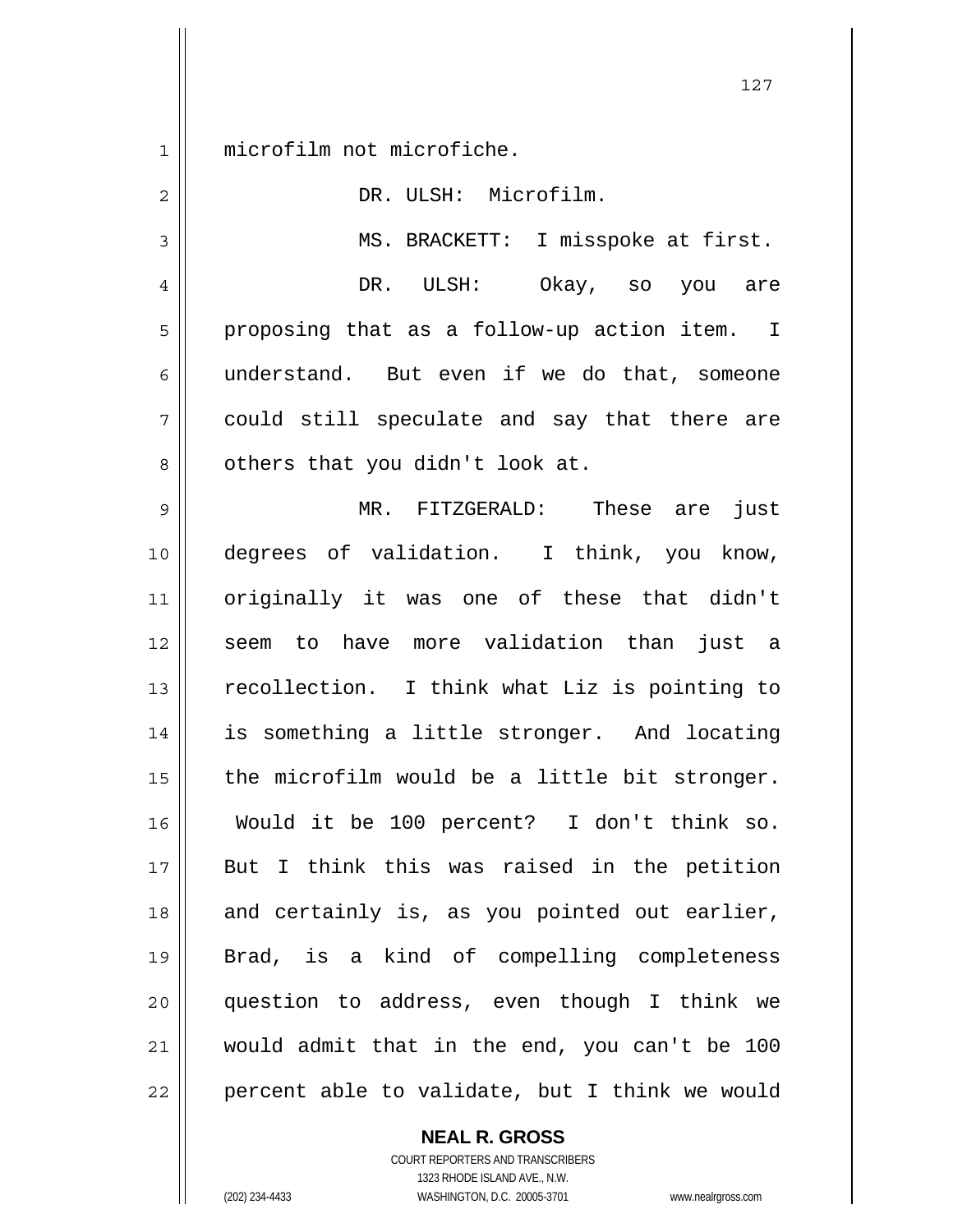| $\mathbf{1}$   |                                                |
|----------------|------------------------------------------------|
|                | be able to validate to the extent possible.    |
| $\overline{c}$ | I would think the trail for the                |
| 3              | microfilm, I mean, I think the Mound records   |
| 4              | went only in a couple different, two or three  |
| 5              | different directions. So you might be able     |
| 6              | to, you might be able to substantiate where    |
| 7              | they ended up.                                 |
| 8              | MS. BRACKETT: I had asked about                |
| 9              | this a few times, but I don't know if it was   |
| 10             | ever followed up on anywhere.                  |
| 11             | DR. BISTLINE: Liz, this is Bob                 |
| 12             | Bistline. I was just wondering when you were   |
| 13             | reviewing boxes or inventories, I should say.  |
| 14             | Was the emphasis really on internal and        |
| 15             | external radiation exposure data, or did it    |
| 16             | include area sampling, air sampling, and those |
| 17             | sorts of kinds of information as well?         |
| 18             | MS. BRACKETT: It was, actually it              |
| 19             | didn't include external data at all. We were   |
| 20             | focused only on internal. I don't recall.      |
| 21             | When we were looking through the boxes, when   |
| 22             | we were doing the review of the microfilm, we  |

**NEAL R. GROSS** COURT REPORTERS AND TRANSCRIBERS 1323 RHODE ISLAND AVE., N.W.

 $\mathsf{II}$ 

(202) 234-4433 WASHINGTON, D.C. 20005-3701 www.nealrgross.com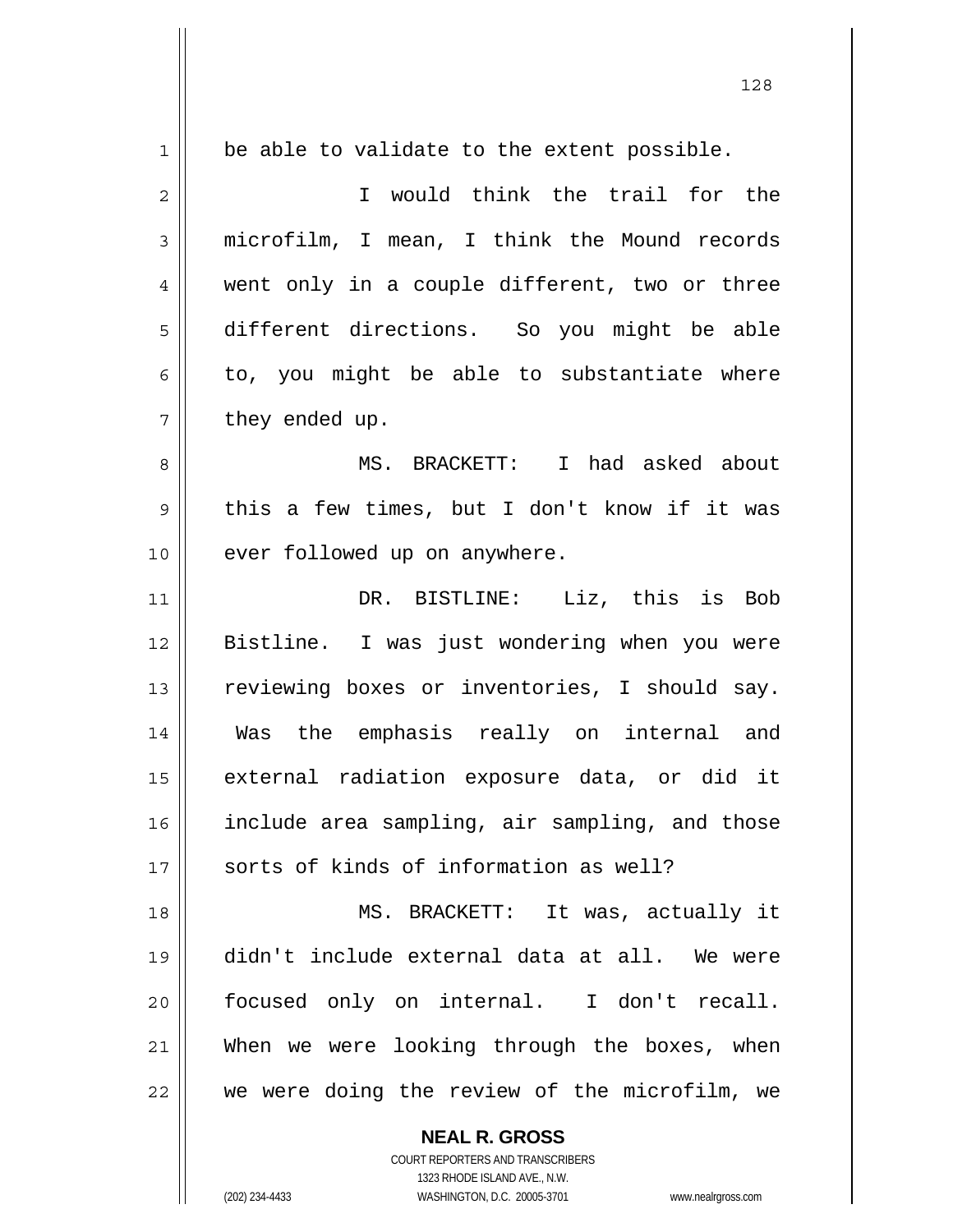1 2 3 4 5 6 7 8 9 10 11 12 13 14 15 16 17 18 19 20 21 22 had several Q cleared I think former employees from Mound, some retired folks. And I know that they did pull up process lab books. They were looking at that to see if we could look at processes and air monitoring and all. But to be honest, when I was at Los Alamos looking at log books, I don't recall if we were looking for that or just bioassay data. But like I said, when these other individuals who weren't health physicists, they had been operational people, they were looking at a broader scope than what I had been focused on, I think. DR. BISTLINE: Okay, thank you. DR. ULSH: Okay, so that is the buried records issue. Josie, I am sure you are going to sum up what the action item is on that. But I think it is we go and look to see if we can test whether or not the microfilms against which these log books were compared are in fact available at OSTI or somewhere else. Right?

> COURT REPORTERS AND TRANSCRIBERS 1323 RHODE ISLAND AVE., N.W. (202) 234-4433 WASHINGTON, D.C. 20005-3701 www.nealrgross.com

**NEAL R. GROSS**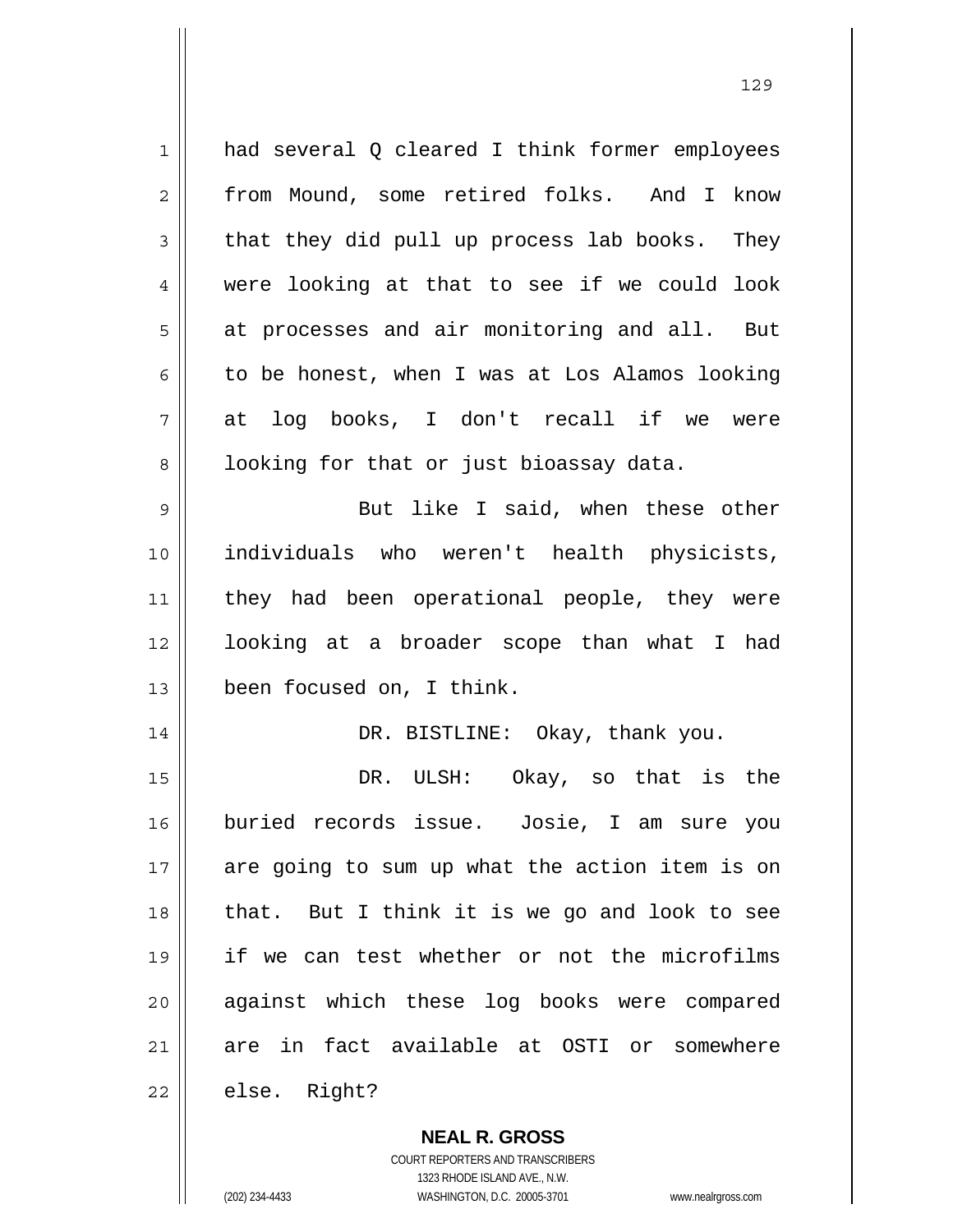| $\mathbf 1$    | CHAIR BEACH: Right.                                                                                 |
|----------------|-----------------------------------------------------------------------------------------------------|
| $\overline{2}$ | DR. ULSH: Okay. There were a                                                                        |
| 3              | number of other issues, Bob, that you laid                                                          |
| 4              | out. And like I said, I don't know that we                                                          |
| 5              | will get to all of them. You mentioned the                                                          |
| 6              | roadmap. I guess we are going to talk about                                                         |
| 7              | that a little later so I will save that for                                                         |
| 8              | then.                                                                                               |
| $\mathsf 9$    | You asked how dose reconstruction                                                                   |
| 10             | will be done for beta and gamma emitters in                                                         |
| 11             | the absence of bioassay. Right? I think.                                                            |
| 12             | Yes. You want to handle that? Especially                                                            |
| 13             | strontium. I know that strontium was                                                                |
| 14             | mentioned.                                                                                          |
| 15             | MR. STEWART: Yes, and go back to                                                                    |
| 16             | Table 1. If we could just talk about Table 1                                                        |
| 17             | for a while, I think we could iron a lot of                                                         |
| 18             | these out. I assume that when we see comments                                                       |
| 19             | in bold, those are the salient points, as far                                                       |
| 20             | as SC&A is concerned?                                                                               |
| 21             | MR. FITZGERALD: Yes, I think those                                                                  |
| 22             | are the question points --                                                                          |
|                | <b>NEAL R. GROSS</b>                                                                                |
|                | COURT REPORTERS AND TRANSCRIBERS                                                                    |
|                | 1323 RHODE ISLAND AVE., N.W.<br>(202) 234-4433<br>WASHINGTON, D.C. 20005-3701<br>www.nealrgross.com |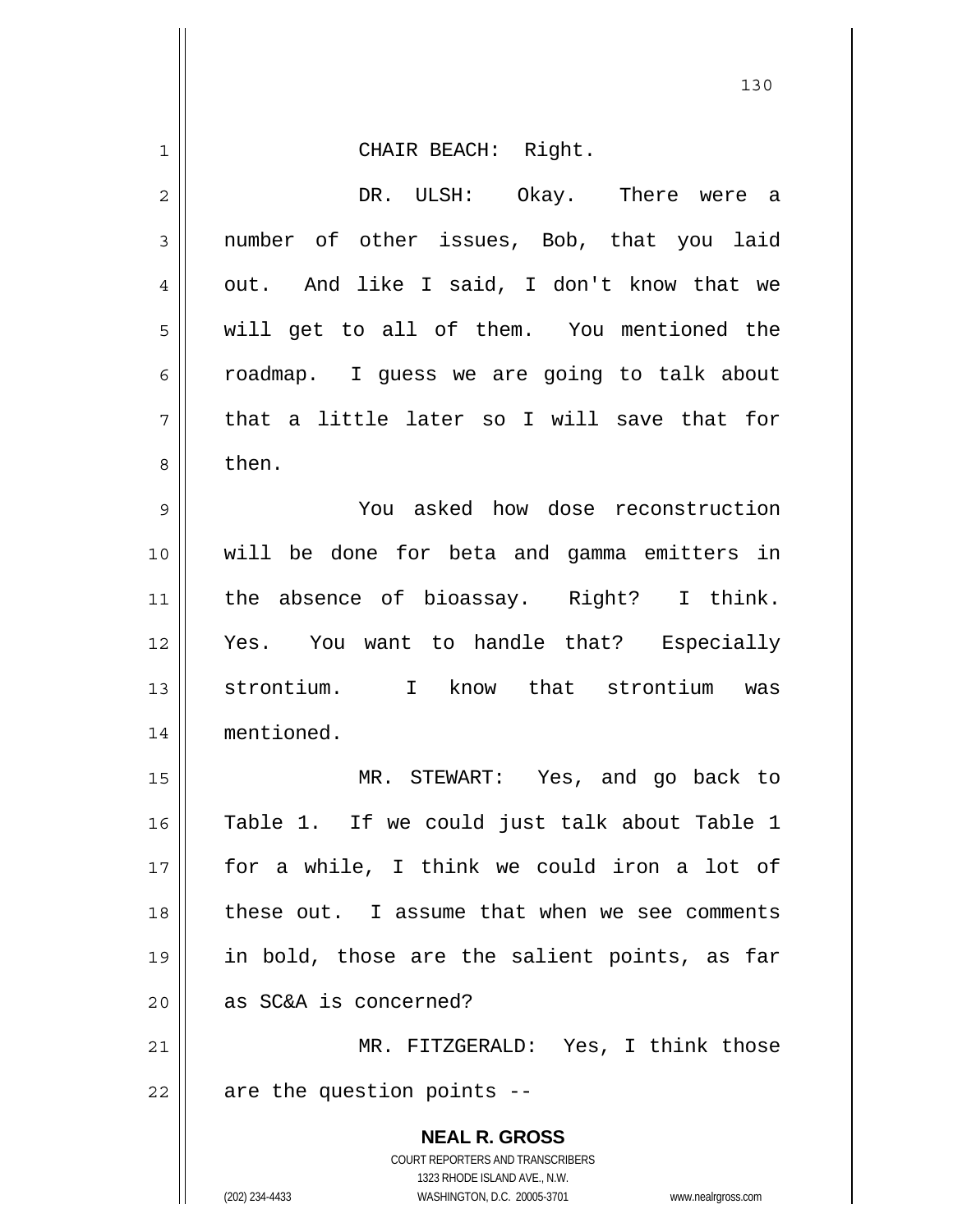|              | 131                                                      |
|--------------|----------------------------------------------------------|
| $\mathbf{1}$ | MR. STEWART: Okay.                                       |
| 2            | MR. FITZGERALD: -- that have --                          |
| 3            | and this is sort of a short version of a                 |
| 4            | roadmap in a way but it is based on a roadmap.           |
| 5            | MR. STEWART: Sure. I have some                           |
| 6            | comments and some questions as well.                     |
| 7            | MR. FITZGERALD: Right.                                   |
| 8            | MR. STEWART: Some clarification                          |
| 9            | questions for our response here.                         |
| 10           | We talked a lot about actinium so I                      |
| 11           | won't address that here. We will skip over               |
| 12           | americium because there is no bold statement             |
| 13           | in there. When we get to bismuth-210, there              |
| 14           | is no method proposed prior to years with Bi-            |
| 15           | 210 specific data.                                       |
| 16           | If you are talking about the                             |
| 17           | precursor to polonium-210 as part of the                 |
| 18           | polonium process, I think the polonium                   |
| 19           | bioassay would be conservative in that case.             |
| 20           | Bismuth-210 has a half-life of five days and             |
| 21           | the polonium-210 would grow in rapidly. Also,            |
| 22           | if you compare the DAC values as, I didn't               |
|              | <b>NEAL R. GROSS</b><br>COURT REPORTERS AND TRANSCRIBERS |

1323 RHODE ISLAND AVE., N.W.

 $\prod$ 

 $\mathsf{I}$ 

(202) 234-4433 WASHINGTON, D.C. 20005-3701 www.nealrgross.com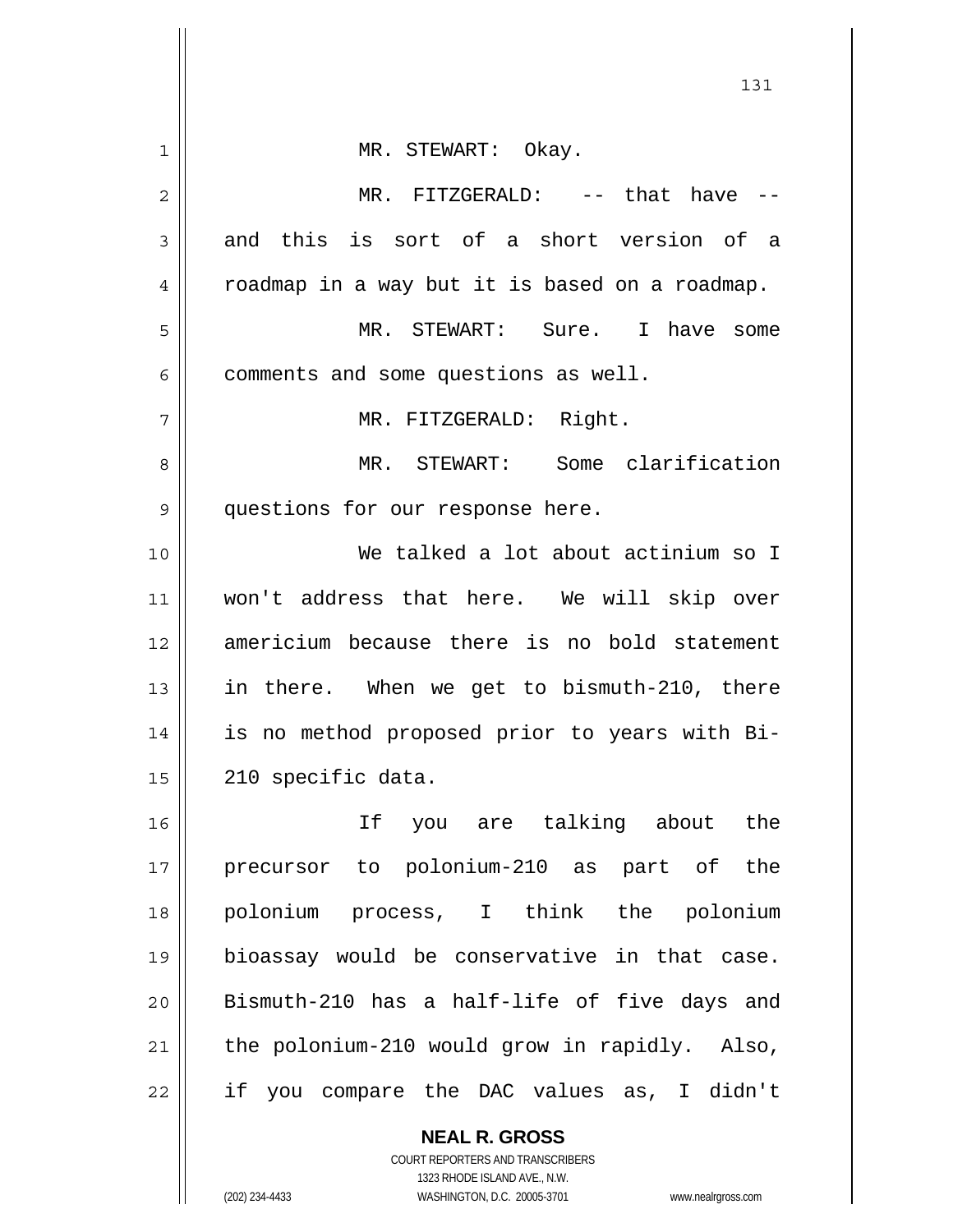1 2 3 4 5 6 7 8 9 10 11 realize we don't use DAC values as an index of the radiotoxicity. The radiotoxicity of bismuth-210 is a factor of 45 less than the Po-210. So, that would be one of those cases where you would look for the needle rather than the haystack. Because Po-210 bioassay was commonly conducted at Mound. Skip over to cobalt-60. This is not, again, not a pervasive radionuclide at Mound. Not something that I would assume a presumptive exposure to any individual onsite.

So this is connected with certain processes.

So what I am going to need to do is look at

the roadmap, see what these time frames are

16 17 18 19 20 21 22 A number of times and I am sure this has been pointed out before but I will just belabor it. King can be unreliable in some circumstances, and his dates are not always correct. And also, he also lists material whether it was available for uptake or not. So it is not a hundred percent guide

and go back and look.

COURT REPORTERS AND TRANSCRIBERS 1323 RHODE ISLAND AVE., N.W. (202) 234-4433 WASHINGTON, D.C. 20005-3701 www.nealrgross.com

**NEAL R. GROSS**

12

13

14

15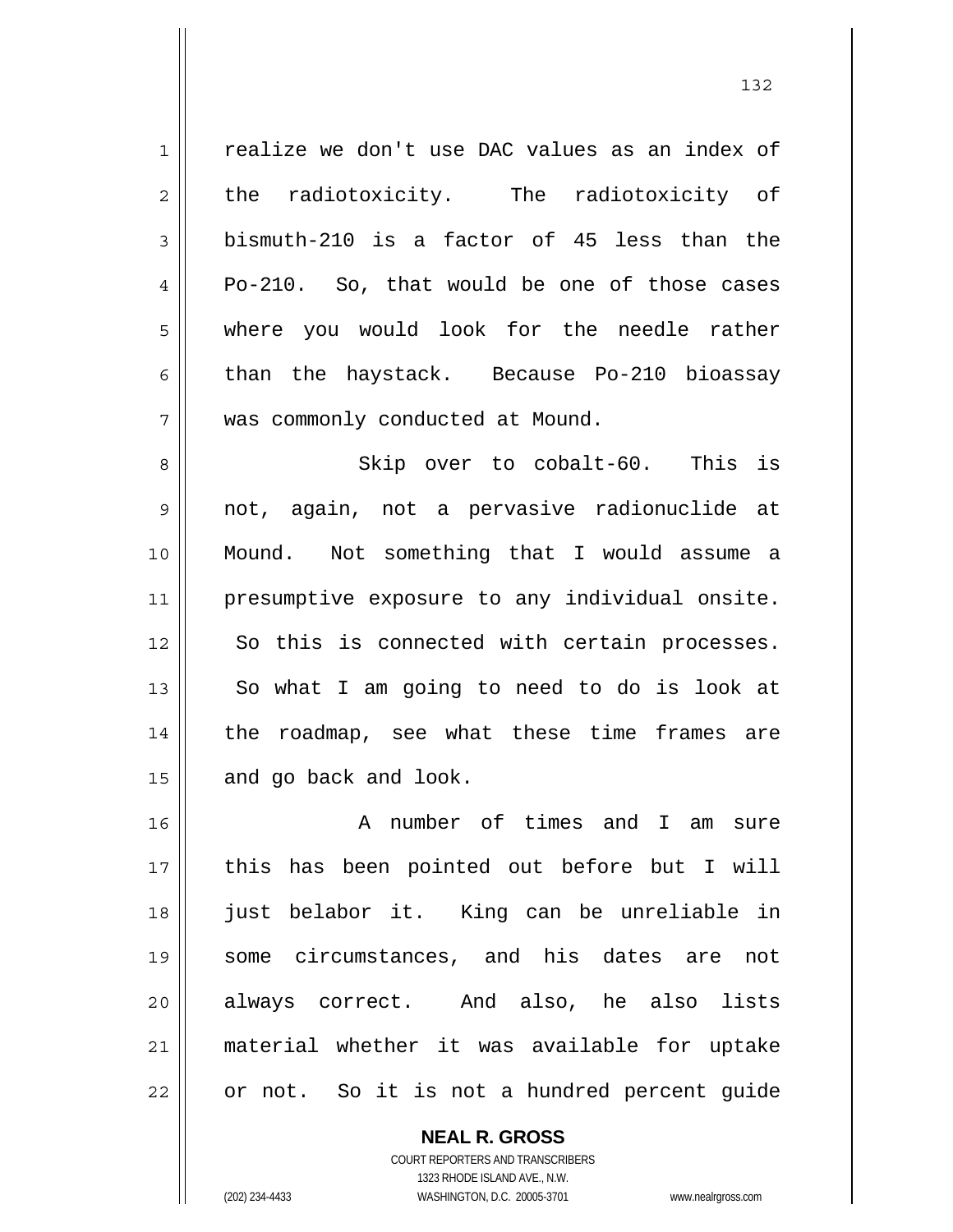**NEAL R. GROSS** COURT REPORTERS AND TRANSCRIBERS 1323 RHODE ISLAND AVE., N.W. (202) 234-4433 WASHINGTON, D.C. 20005-3701 www.nealrgross.com 1 2 3 4 5 6 7 8 9 10 11 12 13 14 15 16 17 18 19 20 21 22 that said this is in the atmosphere available for our person to have an intake of. So cobalt-60 I will want to look at that. Cesium-137, you know, we just didn't do a lot of work with that or cobalt-60, as far as I could tell. So we are going to have to see where in the roadmap this comes up and, you know go back and look at it. The next item, iron-55, iron-59, these dates indicate that this is associated with a reactor waste purification program. We did talk about a dose reconstruction methodology for that technology, which was ended at about that time frame, '54, but in fact, the health and human services designation letter does not state that we can reconstruct that. Tritium, we will skip. Iodine-131, the time frame here is '76 to '81, and I am trying to understand where that could have been an exposure. I did find one area where it was used to test a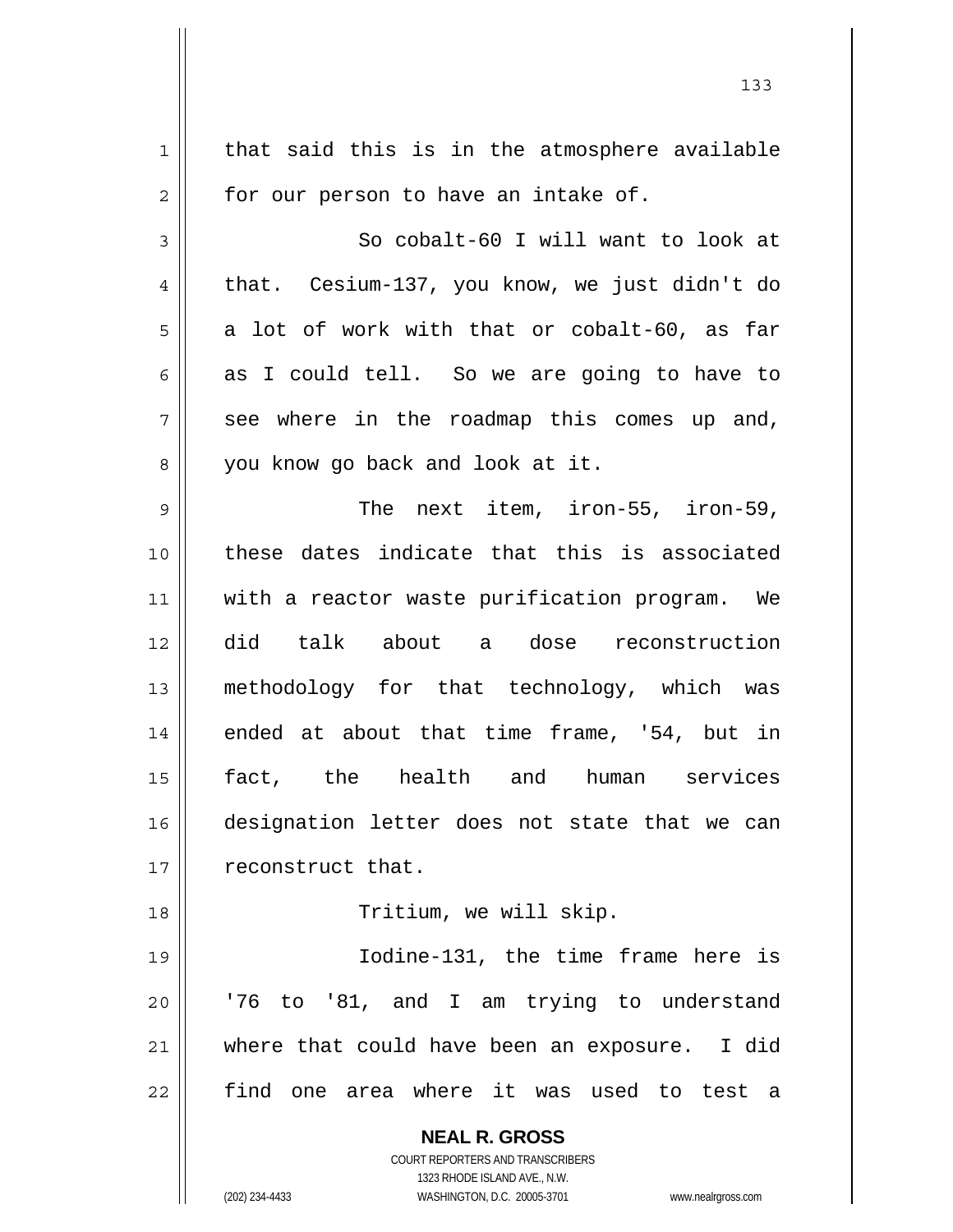**NEAL R. GROSS** COURT REPORTERS AND TRANSCRIBERS 1323 RHODE ISLAND AVE., N.W. 1 2 3 4 5 6 7 8 9 10 11 12 13 14 15 16 17 18 19 20 21 22 waste disposal methodology. And so if anyone happens to know off the top of their head what process this is referring to, I would like to check that out. MR. KATZ: We can find it. It is in the roadmap. MR. STEWART: The only one I could see that I saw on my quick look through there was a process they used to test a method for cleaning wastewater, and that was from purchase of 10 millicuries of radioactive material. Iodine, cobalt, cesium-137 and strontium-90. No, I would say there is probably no bioassay for that but we have an amount and we can bound the dose. If there are other instances of that, you know, we can look at those as they come up. Manganese-54, I don't have a method for that. I didn't see it because it is in the Appendix B so I haven't looked at that issue as yet. Polonium-210 daughters, anybody

(202) 234-4433 WASHINGTON, D.C. 20005-3701 www.nealrgross.com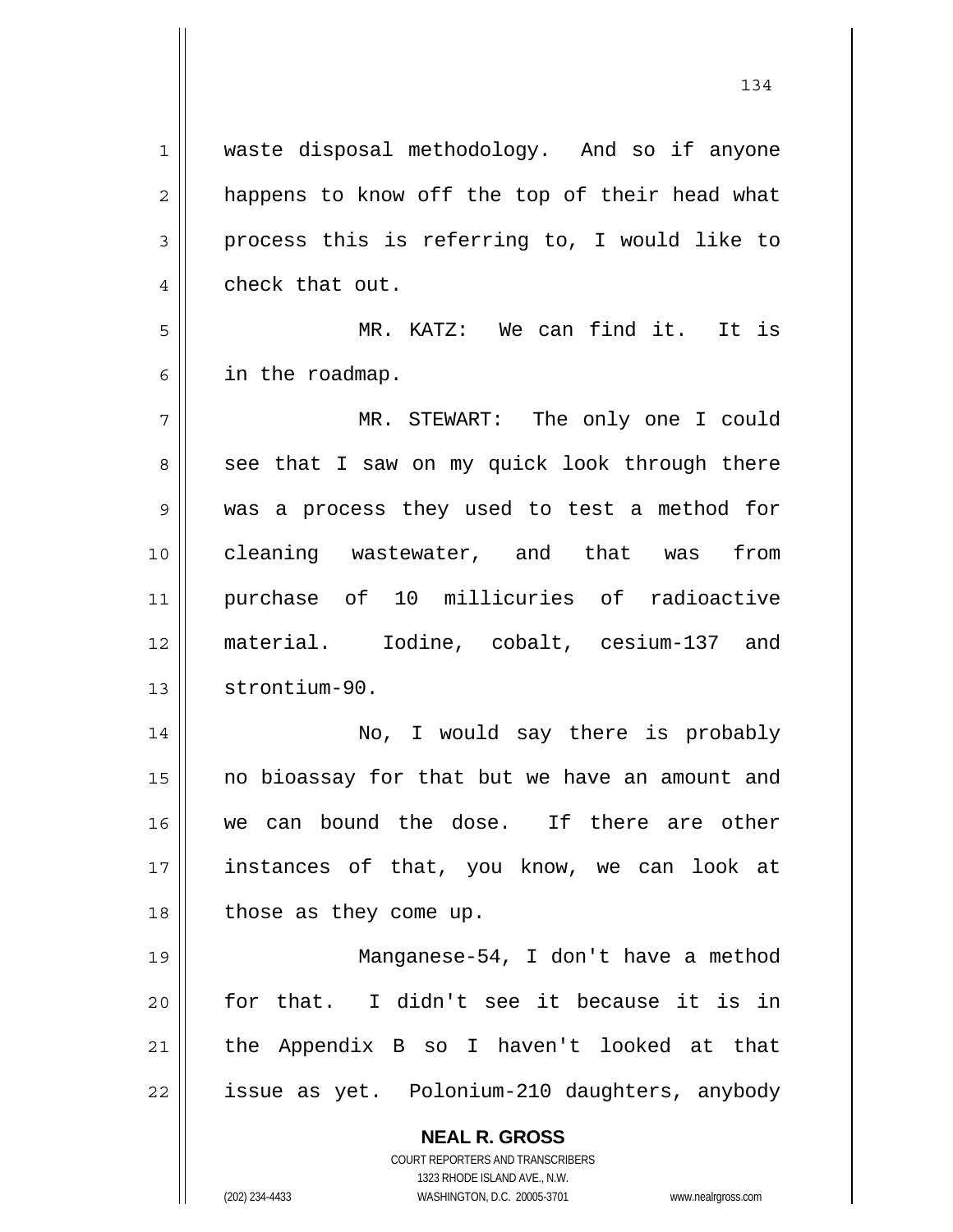| $\mathbf 1$ | want to say anything about that? Anybody have  |
|-------------|------------------------------------------------|
| 2           | any further information on why that is in      |
| 3           | there?                                         |
| 4           | MR. FITZGERALD: Yes, some of this              |
| 5           | is off the roadmap, but we will have to sort   |
| 6           | of go back and forth.                          |
| 7           | MR. STEWART: Polonium-210 has a                |
| 8           | single daughter, stable lead-206.              |
| 9           | Skip down now to strontium-90. It              |
| 10          | keeps coming up. There was some radio          |
| 11          | separation work done by -- and it is           |
| 12          | documented by a couple of published papers.    |
| 13          | This was done with a stock solution that was   |
| 14          | used, and I don't remember the exact dates.    |
| 15          | It was used to test a separation method. And   |
| 16          | then the same stock solution was used ten      |
| 17          | years later. We didn't come up with a method   |
| 18          | to do that. We said, we know who those two     |
| 19          | individuals are, and we can bound it with      |
| 20          | assumptions about the amount of stock solution |
| 21          | they would have used.                          |
| 22          | The amounts are all written in the             |

<u>135</u>

**NEAL R. GROSS** COURT REPORTERS AND TRANSCRIBERS 1323 RHODE ISLAND AVE., N.W. (202) 234-4433 WASHINGTON, D.C. 20005-3701 www.nealrgross.com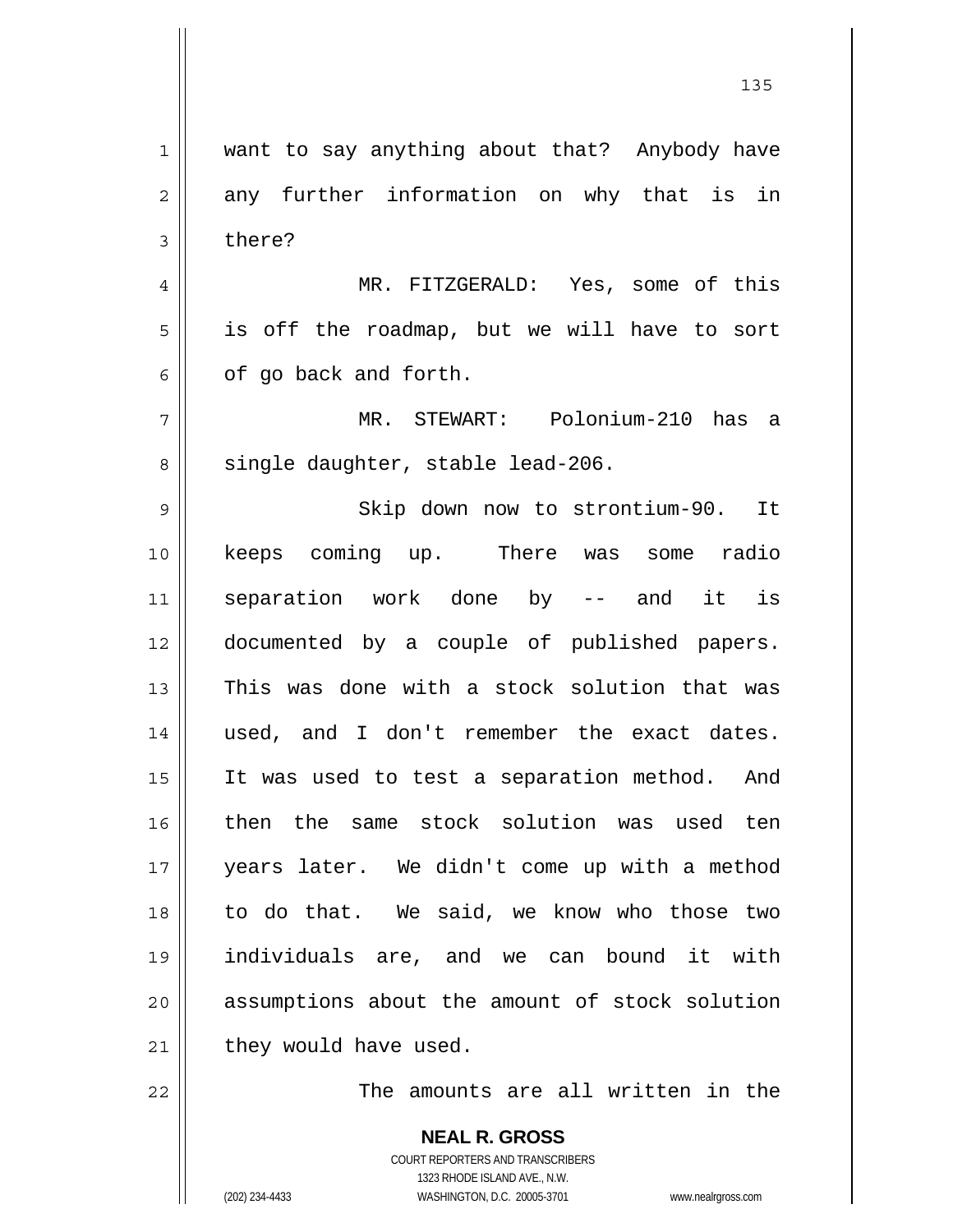1 2 3 4 papers. There may be other instances where it would show up. I see that that was a part of the waste disposal methodology test. We can look at that.

5 6 7 8 9 10 11 12 13 14 15 16 17 18 Thorium daughters. It is true that you won't see bioassay for thorium daughters because, once again, you are typically looking for the haystack rather than the needle in this case. But the current TBD has a methodology to assign equilibrium amounts of the daughters. It is in Table 5-7. So what would happen if you had a positive thorium result, the TBD would drive the dose reconstructor to assign equilibrium amounts of certain daughters. So that methodology is there. But we wouldn't expect to see bioassay for each of those. And that is the last of the bolded items.

19 20 21 22 Okay, now we go to other radionuclides. Other radionuclides are an issue, and I also do some work for the Los Alamos site. So certainly that is an issue

> **NEAL R. GROSS** COURT REPORTERS AND TRANSCRIBERS 1323 RHODE ISLAND AVE., N.W.

(202) 234-4433 WASHINGTON, D.C. 20005-3701 www.nealrgross.com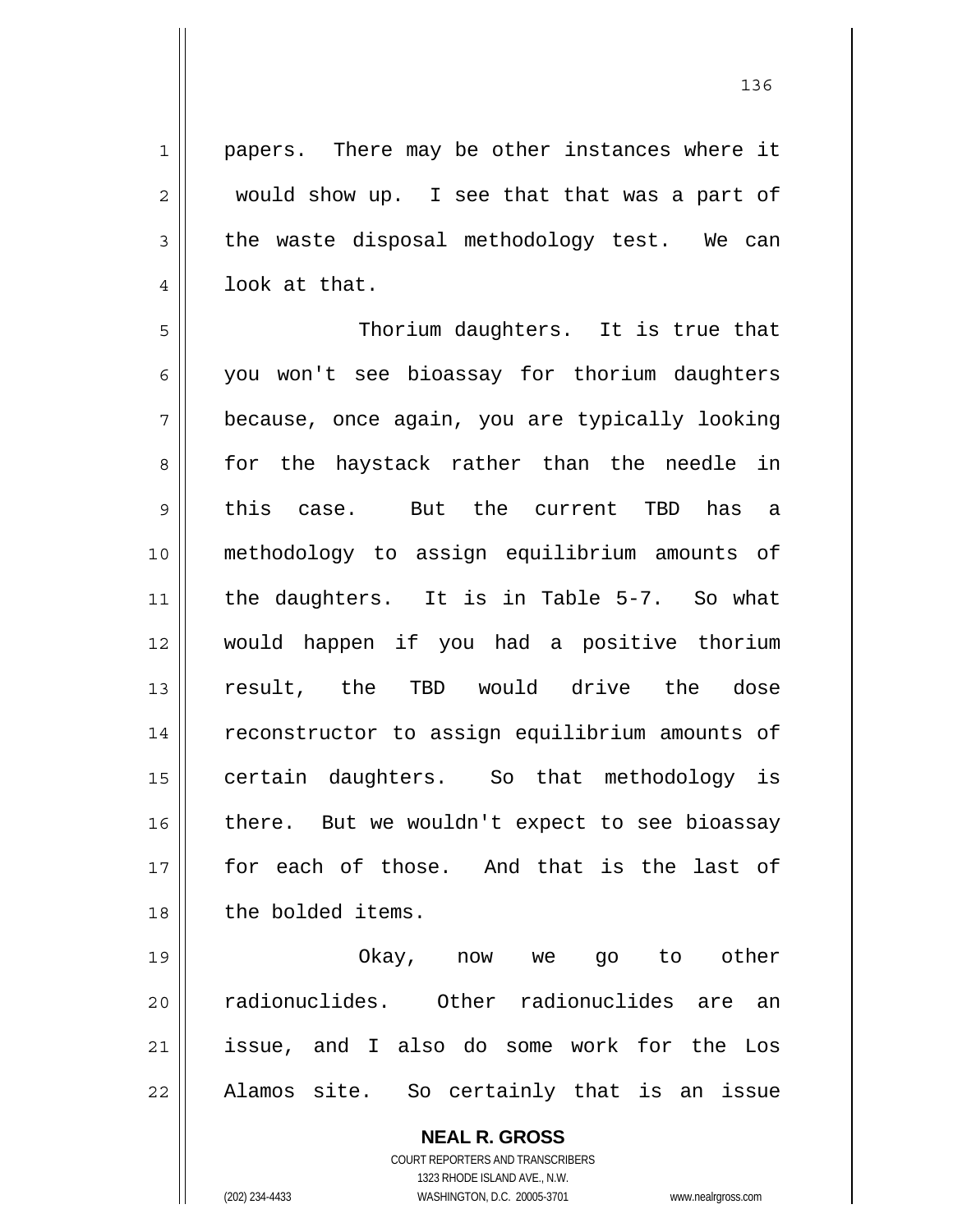**NEAL R. GROSS** COURT REPORTERS AND TRANSCRIBERS 1323 RHODE ISLAND AVE., N.W. 1 2 3 4 5 6 7 8 9 10 11 12 13 14 15 16 17 18 19 20 21 22 there as well. I believe of these we are going to leave this for the detailed response, rather than go through each one of these. But once again, I will just point out that these don't compose, for the most part, they don't compose presumptive exposures for the entire universe of Mound workers. Now our approach will certainly take that into account. MR. FITZGERALD: You have done a number of dose reconstructions on Mound. What are you doing now with these certain other or exotic nuclides? Do you have somebody that -- I think this was a question that was raised a little earlier. MR. STEWART: Right. Yes, and I have seen those data indications. They are not common. You don't expect them to be common. MR. FITZGERALD: Right. MR. STEWART: When you see a process operator working SM PP, you expect to see 238 as a DR. And you see 238 for that

(202) 234-4433 WASHINGTON, D.C. 20005-3701 www.nealrgross.com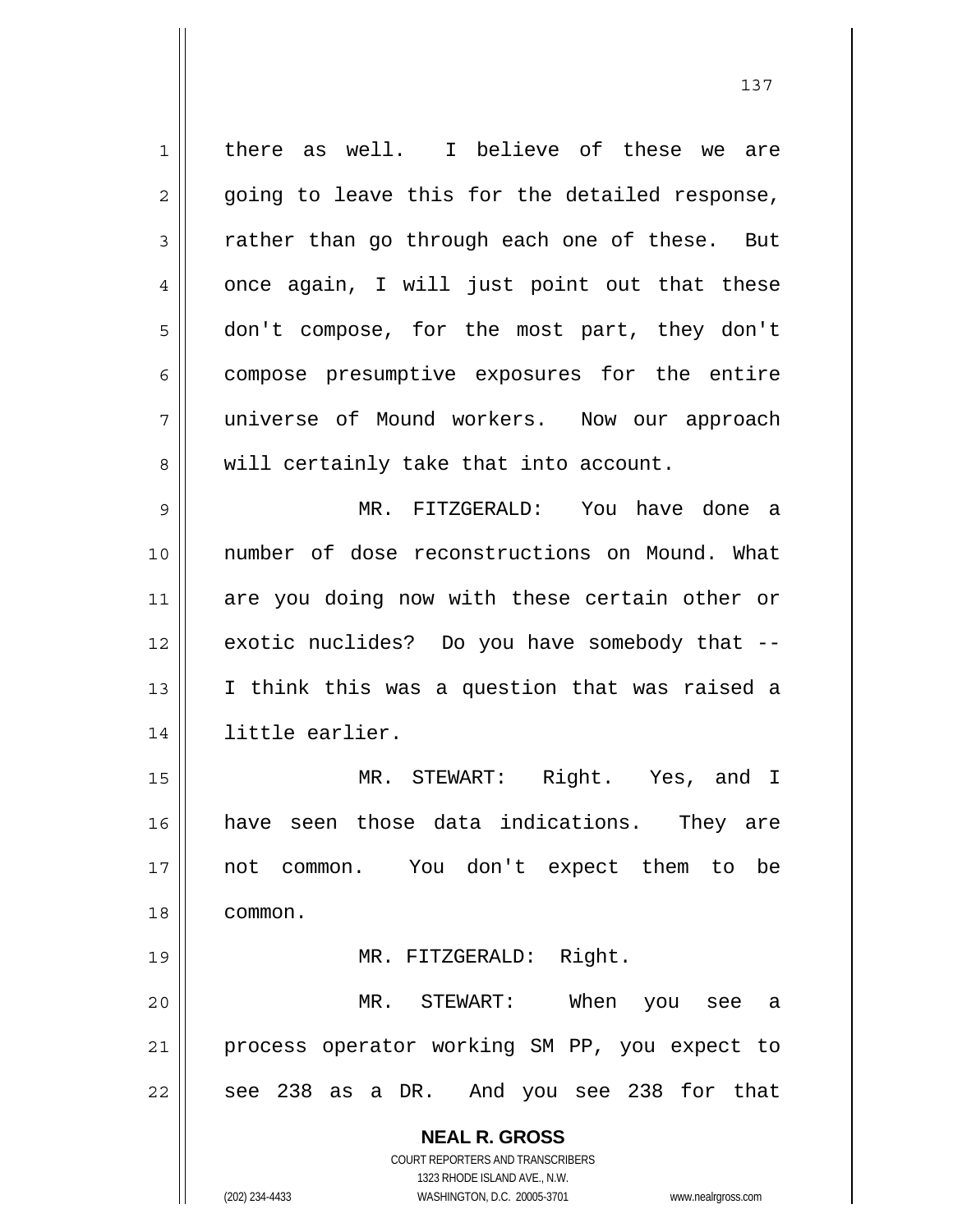operational career. You don't ask questions. You assign the dose and then you move on from there.

1

2

3

4 5 6 7 8 9 10 11 12 And certainly the numbers of individuals involved are against us here, as far as seeing all the other radionuclide data because there is a very large number of Mound workers. Fortunately, a small number of them have contracted cancer. And of those, not all have put in claims. And so any one dose reconstructor may not even encounter a person who even had a possibility of --

13 14 15 16 MR. FITZGERALD: Well, I was just wondering how you flagged. It may not be a bioassay result, so much as where they worked operationally. It just seems like --

17 18 19 20 21 22 MR. STEWART: And that does come up. Certainly, it does. What you will see is, is you will get a partial picture from each record that you review. You'll look at the interview. You will look at his or her area of employment. You know, we'll certainly

> **NEAL R. GROSS** COURT REPORTERS AND TRANSCRIBERS 1323 RHODE ISLAND AVE., N.W. (202) 234-4433 WASHINGTON, D.C. 20005-3701 www.nealrgross.com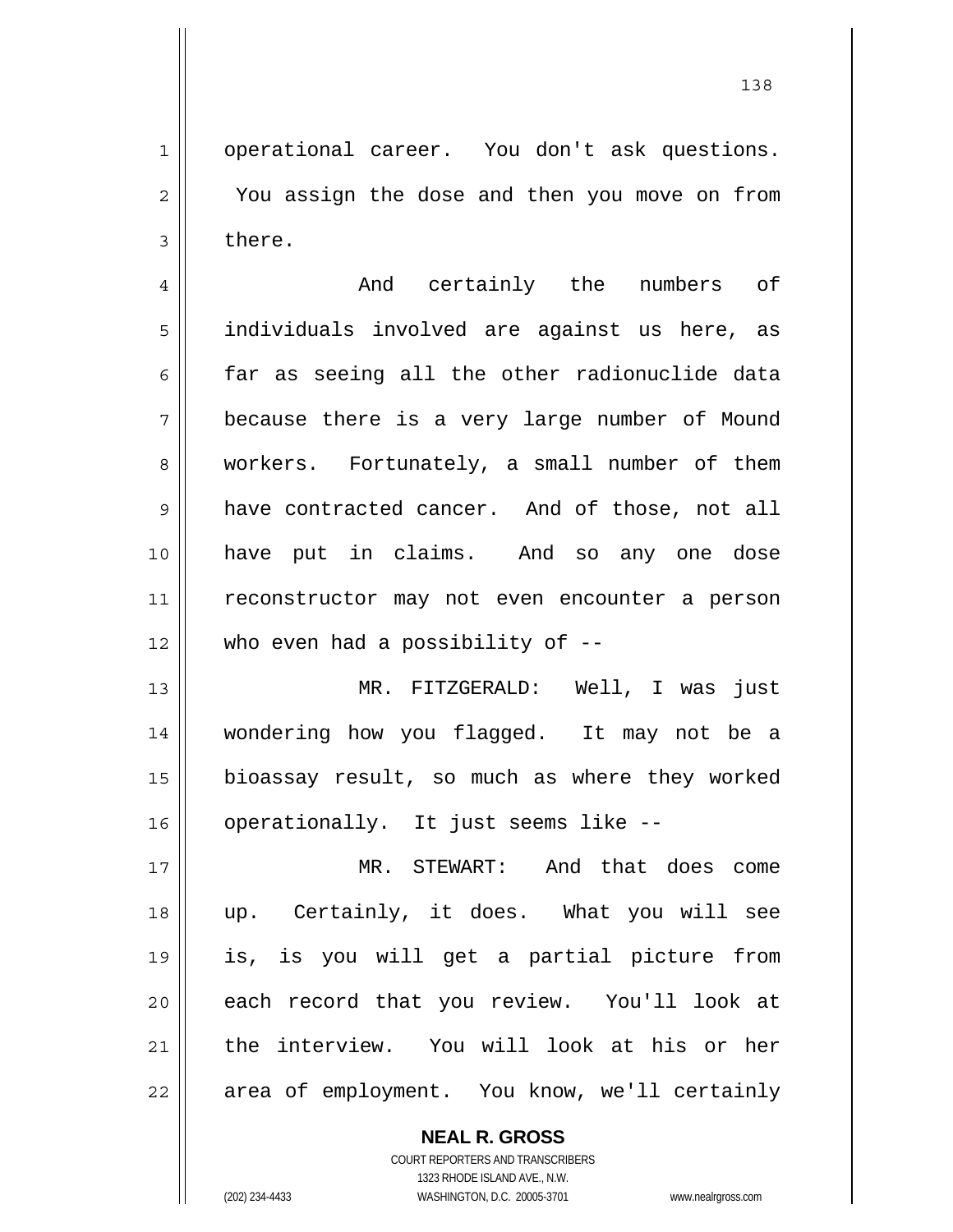look at the bioassay records. And you will ask yourself, are these records consistent with what this person says he was exposed to?

4 5 6 7 8 9 10 11 12 13 14 15 I always go back to this certain claim as an example because it is a claim that had early employment at Mound, which means that full external dose records are included. The guy was one of those guys that did these chemical processes, he was a chemist, and a number of polonium results, sure enough, he wrote a couple of chapters of the book Polonium. So certainly that polonium data is consistent with what he had talked about or with what he had done, his work, his published work while at the plant.

16 17 18 19 20 21 22 Oh, by the way, he was involved in an incident where he was possibly exposed to some pure radium. Well, we don't talk a lot about pure radium in the TBD, but he happened to be working with some. And in the claim file were records of bioassay and records of the incident as well.

> **NEAL R. GROSS** COURT REPORTERS AND TRANSCRIBERS 1323 RHODE ISLAND AVE., N.W. (202) 234-4433 WASHINGTON, D.C. 20005-3701 www.nealrgross.com

1

2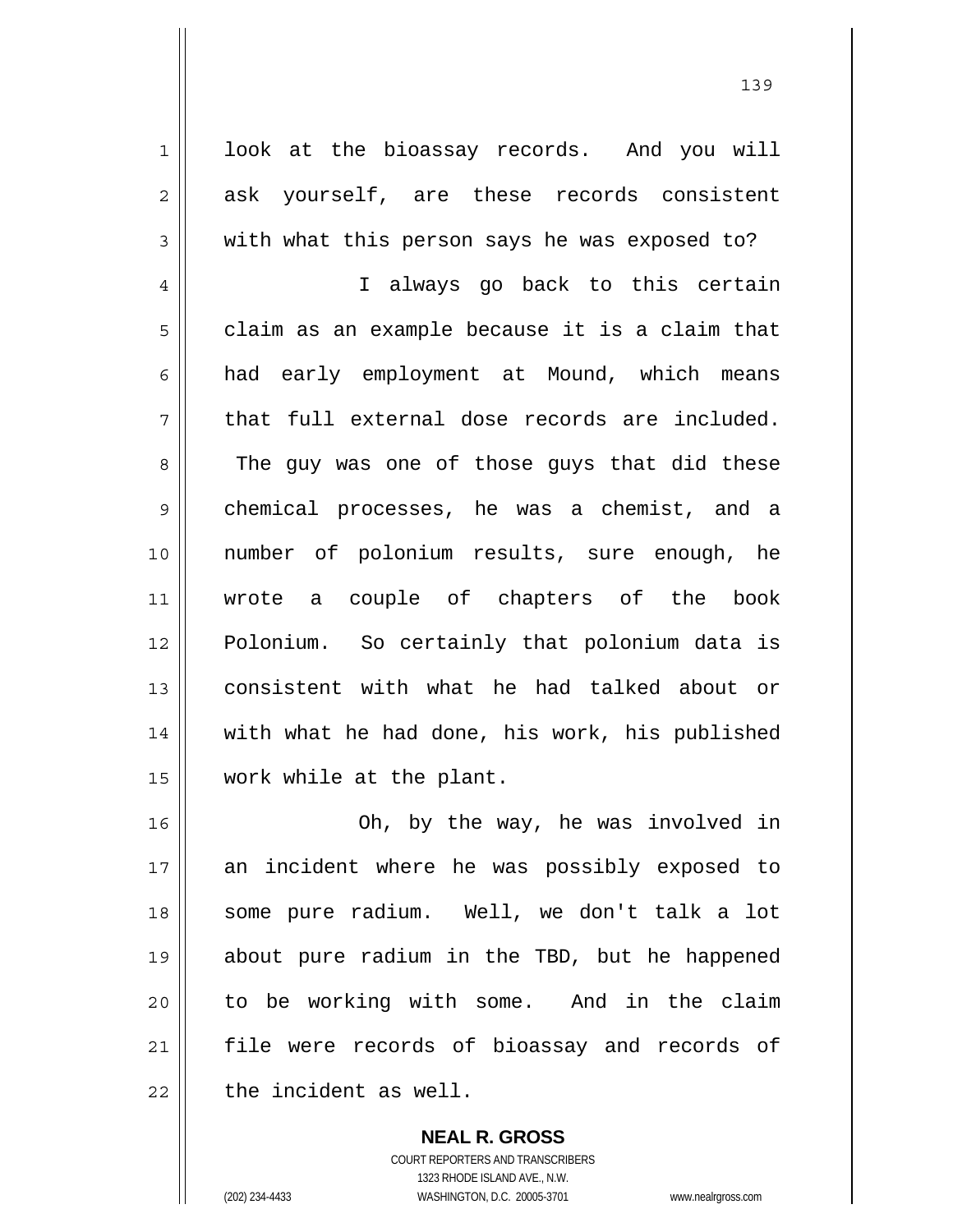| $\mathbf 1$    | So, in that case, I said okay, the                                  |
|----------------|---------------------------------------------------------------------|
| $\overline{c}$ | data in the interview corresponds with what I                       |
| 3              | am seeing in the record. Now as a dose                              |
| 4              | re-constructor, when I would start to ask                           |
| 5              | questions would be what if he mentions an                           |
| 6              | incident and he doesn't have something? And                         |
| 7              | it certainly happens.                                               |
| 8              | I think I brought up case number                                    |
| 9              | It was a Mound employee, and<br>one before.                         |
| 10             | there were a number of unanswered questions                         |
| 11             | for that case. And really all that was                              |
| 12             | available to us were overestimation methods.                        |
| 13             | And that is what we did. The guy was still                          |
| 14             | around. A very informed person, scientist,                          |
| 15             | knew a lot about what he had been exposed to,                       |
| 16             | and DR took forever. And basically, we just                         |
| 17             | had to come up with some outrageous doses                           |
| 18             | because we just didn't know.                                        |
| 19             | Were they accurate?<br>No,<br>not at                                |
| 20             | all.                                                                |
| 21             | But<br>they were<br>MR. KATZ:<br>over                               |
| 22             | estimating it.                                                      |
|                | <b>NEAL R. GROSS</b>                                                |
|                | COURT REPORTERS AND TRANSCRIBERS                                    |
|                | 1323 RHODE ISLAND AVE., N.W.                                        |
|                | (202) 234-4433<br>WASHINGTON, D.C. 20005-3701<br>www.nealrgross.com |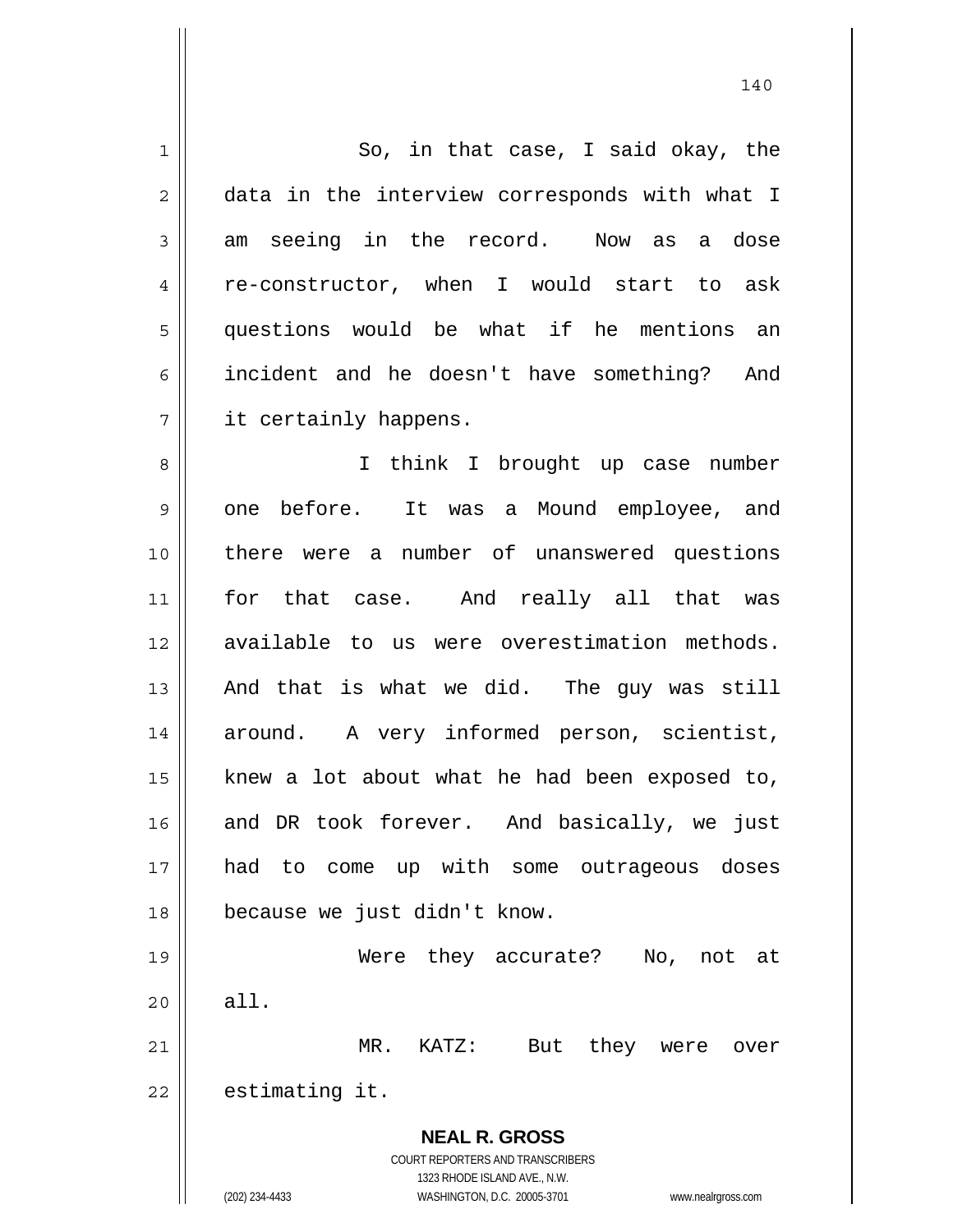**NEAL R. GROSS** COURT REPORTERS AND TRANSCRIBERS 1323 RHODE ISLAND AVE., N.W. 141 1 2 3 4 5 6 7 8 9 10 11 12 13 14 15 16 17 18 19 20 21 22 MR. STEWART: They were over estimating it. MR. FITZGERALD: I'll give you an example. I was interested in you mentioned you really knew the two people that handled strontium-90 solutions. I mean, it was sort of like you key in on those individuals to be able to address that. For example, the worker that might have worked on some of the reactor residue or whatever in the early days. Yes, I look at notions there is really no fission product monitoring. MR. STEWART: Right. MR. FITZGERALD: But you know, you could certainly, just by virtue of the activity, figure out that might be a potential there. MR. STEWART: Sure. MR. FITZGERALD: But you know, without, you know, we are looking at this and, well, there's no real results. How would you,

(202) 234-4433 WASHINGTON, D.C. 20005-3701 www.nealrgross.com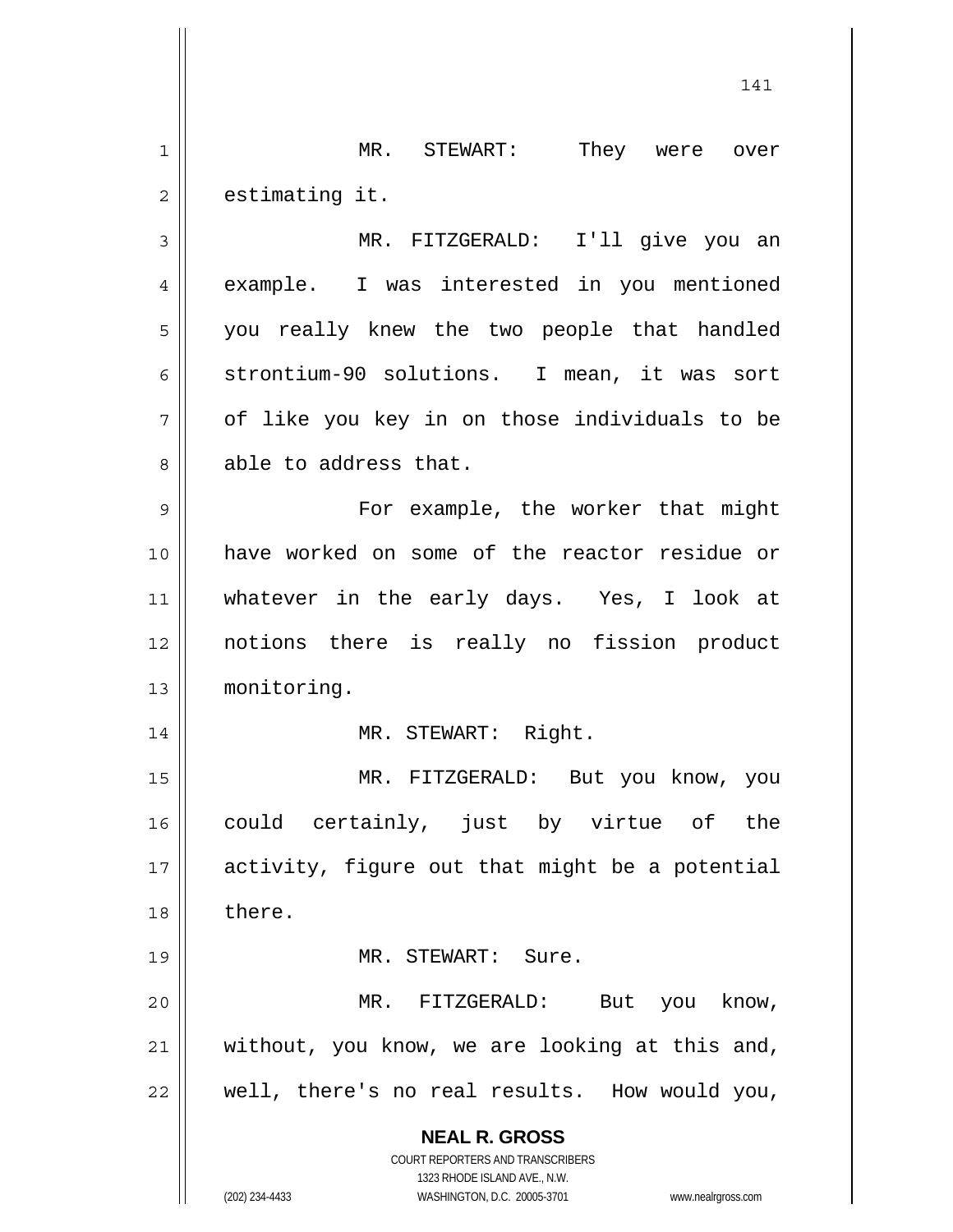**NEAL R. GROSS** 1 2 3 4 5 6 7 8 9 10 11 12 13 14 15 16 17 18 19 20 21 22 you know, factor that in, if there is not a basis? MR. STEWART: Since the HHS designation letter came out, I wouldn't. DR. ULSH: Well, a couple of things to keep in mind, Joe. In terms of the reactor waste program where you are going to see the fission products, that occurred in the early '50s, which is during the SEC period. MR. FITZGERALD: But there was, I mean I guess we hadn't talked about later, but I mean, you are saying basically again the presumption is that there really isn't any residues until perhaps the D&D period. DR. ULSH: Yes, I would say so. I mean, not for fission products. It was such a small, short-lived program. But to answer your larger question, for these situations where we know exactly who was involved, the strontium example, our assertion is the thorium program would be one. We will get to this later, but the most

142

COURT REPORTERS AND TRANSCRIBERS 1323 RHODE ISLAND AVE., N.W.

(202) 234-4433 WASHINGTON, D.C. 20005-3701 www.nealrgross.com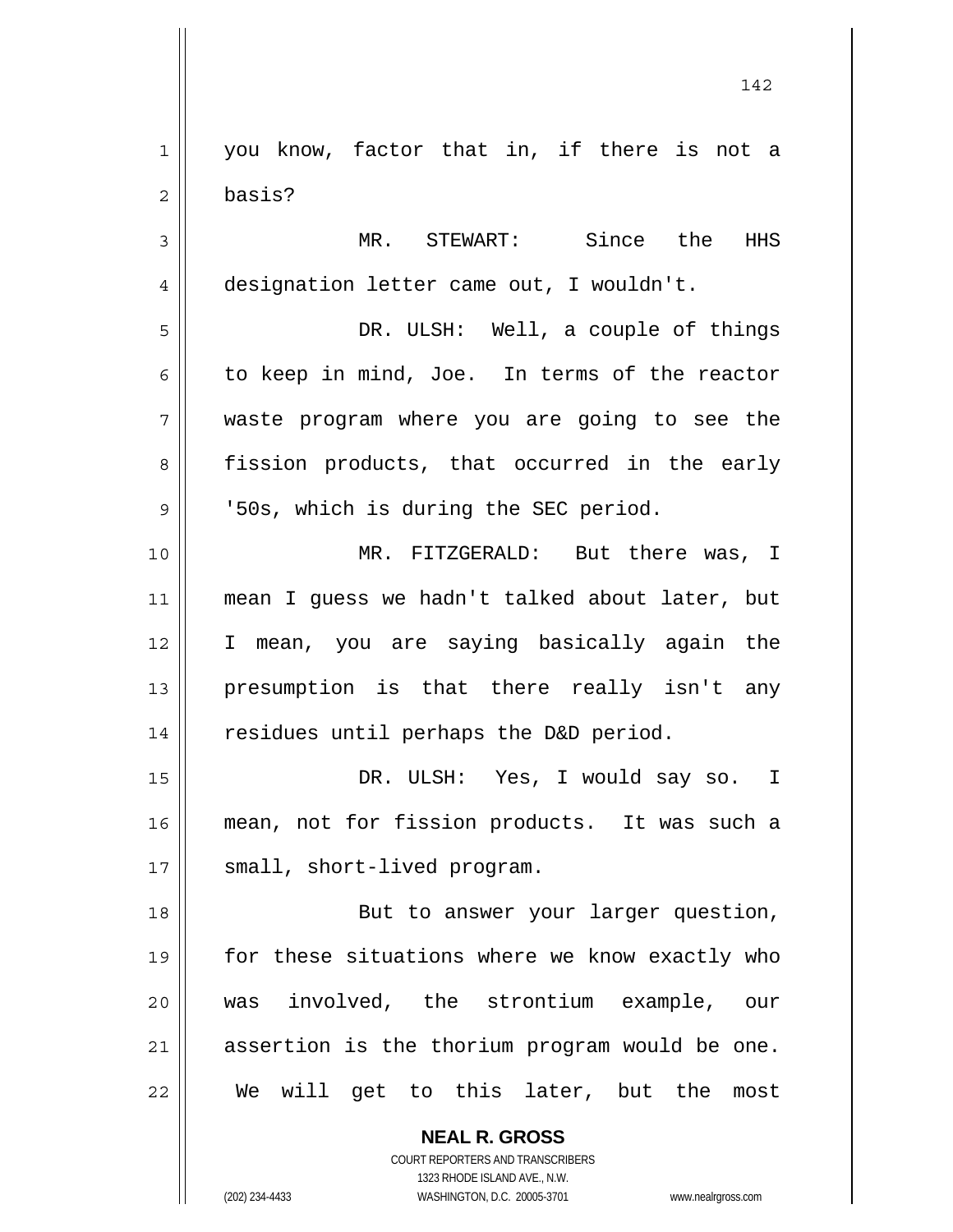1 2 3 4 5 6 7 8 9 10 11 12 13 14 15 16 17 18 19 20 21 22 insoluble of the metal tritides, we know exactly who could have been exposed to that. I think what we would do certainly going forward. I mean, you may or may not be aware that the Mound TBDs are under revision. A lot of that is going to try to capture the outcome of this process. But when that revision happens, I think what we would do for those situations where we know exactly who was involved, we would want to compile that somewhere so that if we get a claim in, we can flag that person and say okay, he should be considered for this particular element. DR. ULSH: Yes, but let me just tell you. I mean, it sort of keys in on you either know who the individuals are, you know the activity. There are two or three different flags, or you just pick it up by virtue of what they volunteer in the CATI interview or something. If that were the process, then I think a lot of these would be addressed.

143

COURT REPORTERS AND TRANSCRIBERS 1323 RHODE ISLAND AVE., N.W. (202) 234-4433 WASHINGTON, D.C. 20005-3701 www.nealrgross.com

**NEAL R. GROSS**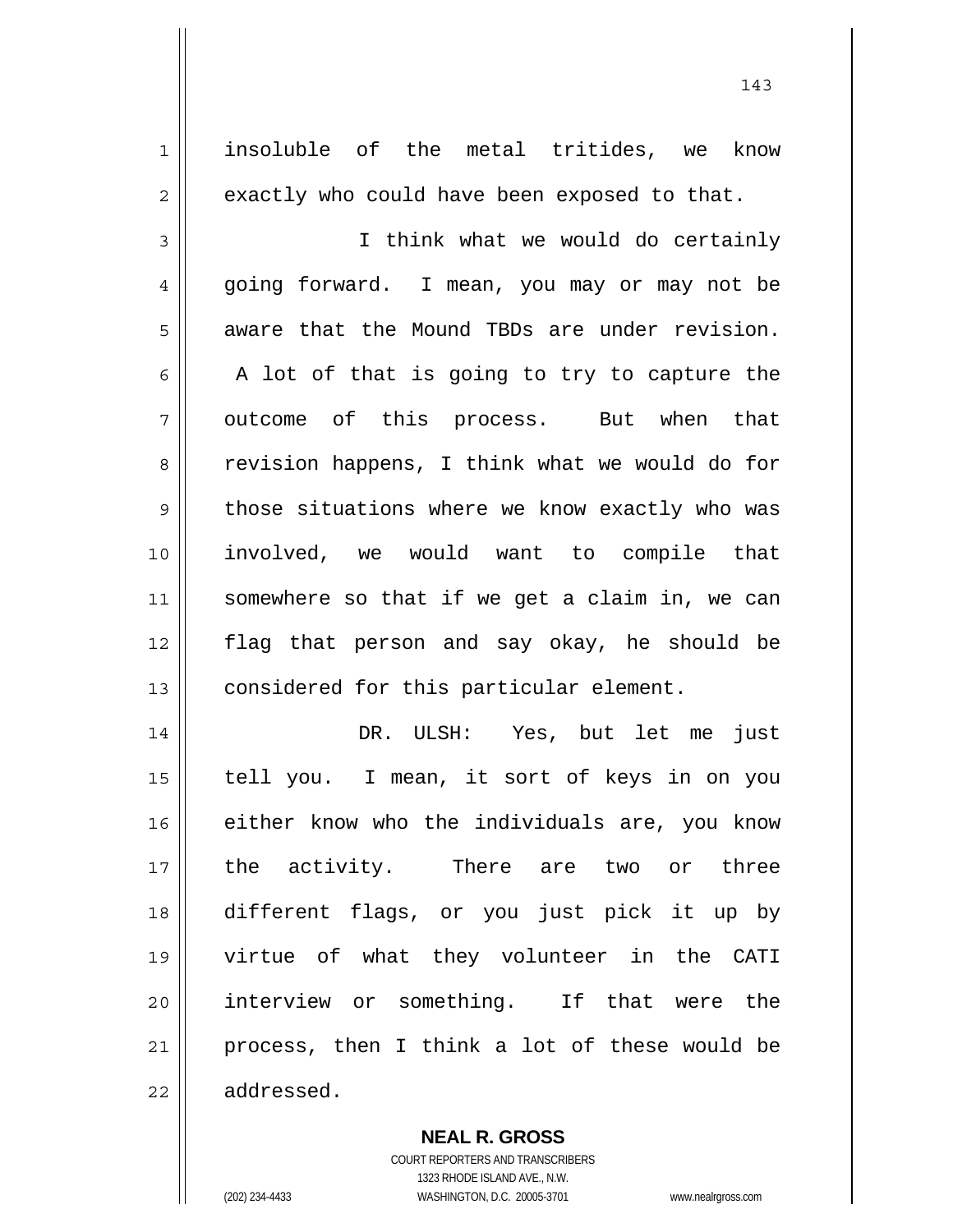| $\mathbf 1$    | Now there are some that I think,               |
|----------------|------------------------------------------------|
| $\overline{c}$ | you know, it is unclear to me how you would    |
| $\mathfrak{Z}$ | address it because it is difficult for an      |
| 4              | individual to know they were in the operation  |
| 5              | or the time period or whatever. And D&D is     |
| 6              | another question entirely. But certainly that  |
| 7              | would be a method to tag a small number of     |
| 8              | potentially exposed workers to a particular    |
| $\mathsf 9$    | nuclide and address the ability to monitor,    |
| 10             | the ability to do dose reconstruction.         |
| 11             | MR. STEWART: Sure, and that is a               |
| 12             | comment, peer review comment, that we get a    |
| 13             | case sent back with DR is that, you know, the  |
| 14             | individual described some potential exposures  |
| 15             | that you didn't address. You know, why didn't  |
| 16             | you look at this particular radionuclide.      |
| 17             | MR. FITZGERALD: I guess what we                |
| 18             | are coming to this is also in the adequacy, is |
| 19             | what is the strategy or approach to addressing |
| 20             | other nuclides. You know, not the mainstream   |
| 21             | but the other nuclides. Not involving a lot    |
| 22             | of people. Very specific operations. Very      |

COURT REPORTERS AND TRANSCRIBERS 1323 RHODE ISLAND AVE., N.W. (202) 234-4433 WASHINGTON, D.C. 20005-3701 www.nealrgross.com

**NEAL R. GROSS**

 $\mathsf{II}$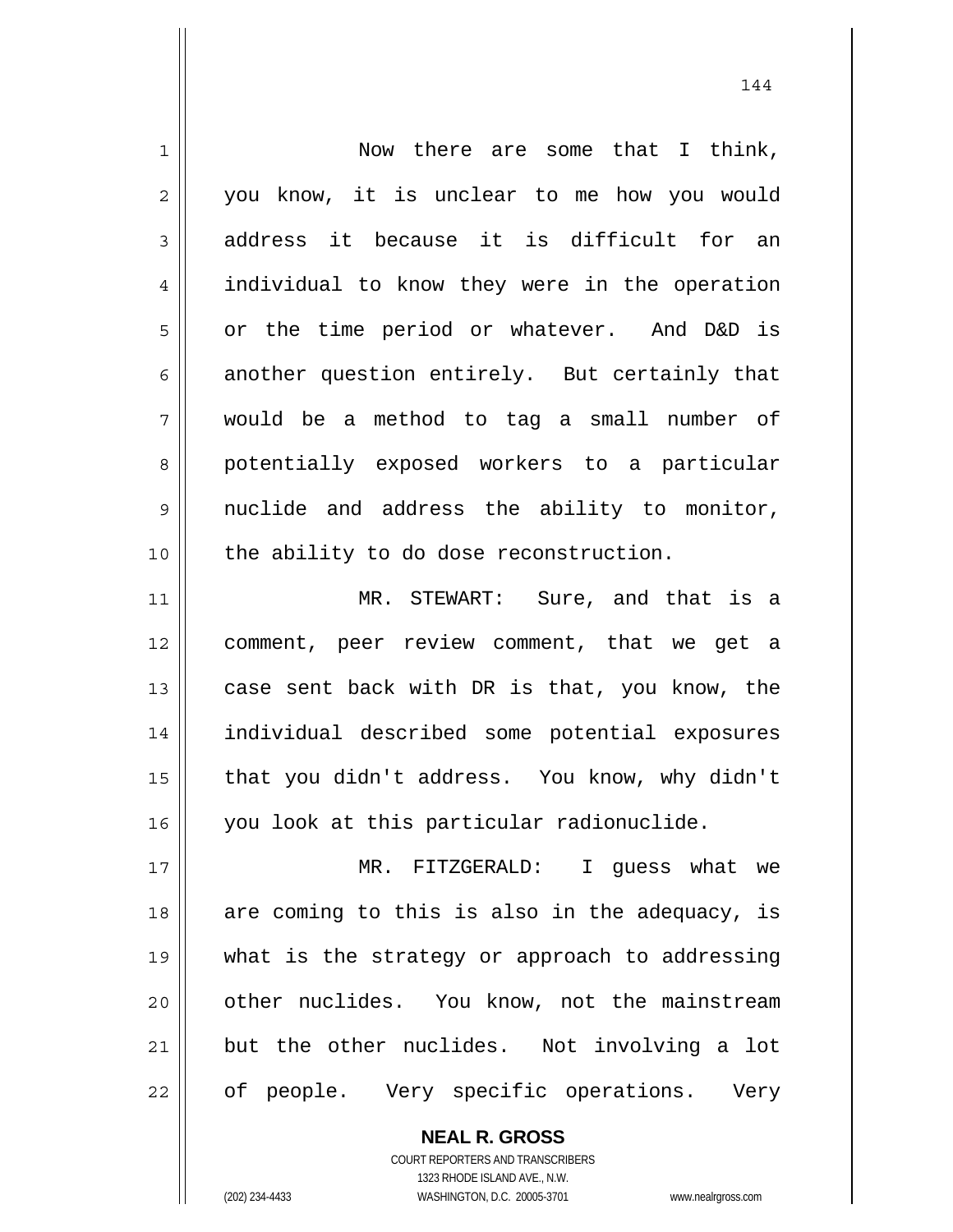1 2 3 4 5 6 7 8 9 10 11 12 13 14 15 16 17 18 19 20 21 22 specific narrow time periods. Certainly, you are going to come across them but not very often. And what is the approach? And I think when we look at the ER, I think we can understand it and it is very clear that the mainstream nuclides were addressed pretty thoroughly and there was a lot of data, clearly. But for these sort of cats and dogs, these other nuclides, and this is the same with other sites, it wasn't quite as clear in the ER what the approach would be. And I think beyond all this sort of analysis of where the holes and gaps are, I think that is the underlying question. What would you do? What is the strategy for making sure that, you know, even the absence of data, the exposure potential is recognized and something is done. DR. ULSH: Well, I think in terms of -- this is an issue that may pop up later. I suspect it will, demonstrating sufficient accuracy, you know, that whole issue. I think

> **NEAL R. GROSS** COURT REPORTERS AND TRANSCRIBERS

> > 1323 RHODE ISLAND AVE., N.W.

(202) 234-4433 WASHINGTON, D.C. 20005-3701 www.nealrgross.com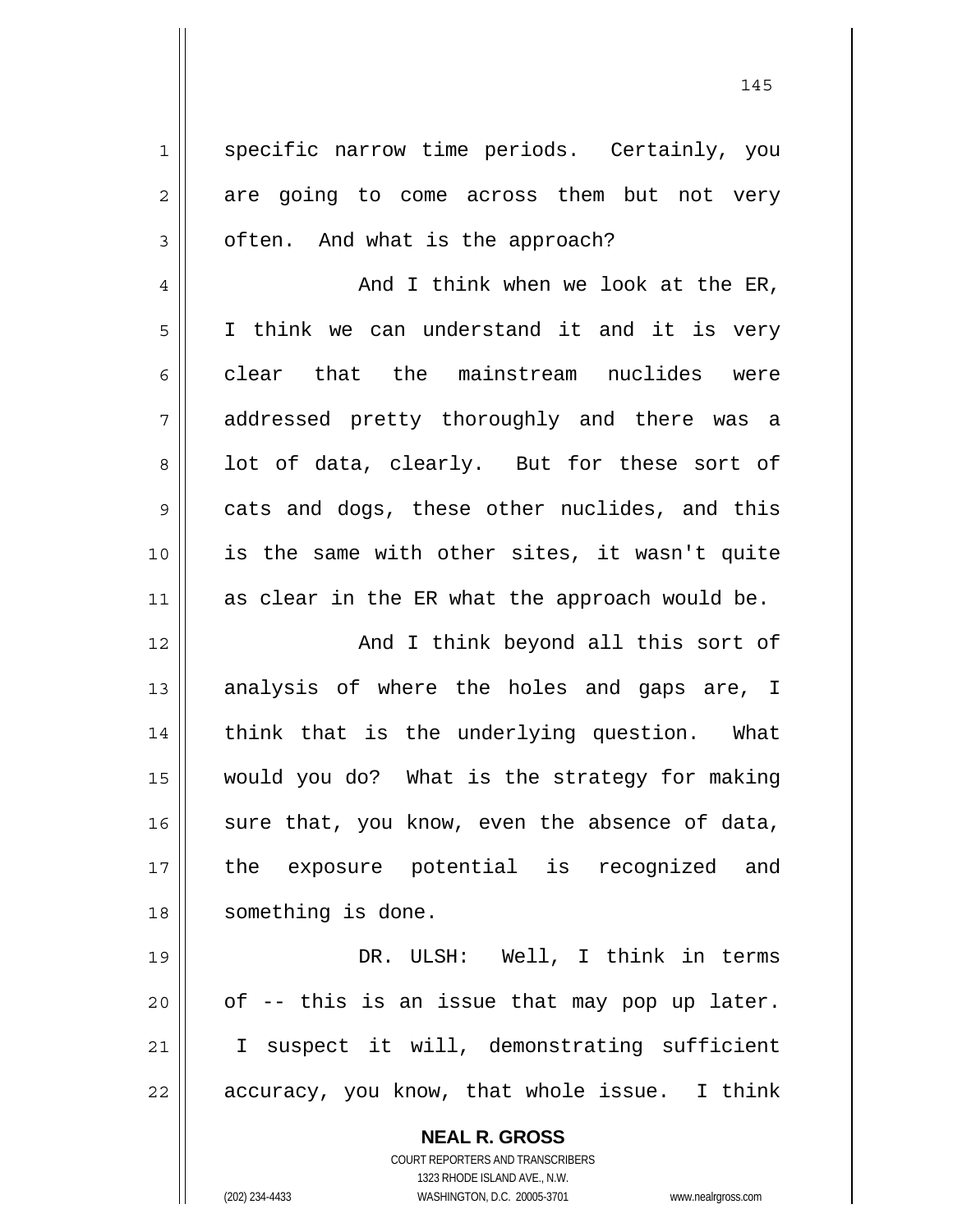**NEAL R. GROSS** COURT REPORTERS AND TRANSCRIBERS 1 2 3 4 5 6 7 8 9 10 11 12 13 14 15 16 17 18 19 20 21 22 what we would be obligated to provide to you would be a sample dose reconstruction, where we would show how we would address potential exposure to some of these other radionuclides. That I would certainly agree is something that we need to  $-$  MR. FITZGERALD: Yes, we are kind of -- that is kind of what we are talking about is -- CHAIR BEACH: You are talking about a basic walkthrough from the start of dose reconstruction how you handled it and what you just said. DR. ULSH: Yes, I mean, it is typical that a sample dose reconstruction is going to be provided for other sites. It would actually be a dose reconstruction report for a fictional claimant, of course, where we would demonstrate that methodology. Now, in terms of  $-$  I mean, there is a couple of questions wound together here, Joe. One is can we demonstrate a bounding

1323 RHODE ISLAND AVE., N.W.

(202) 234-4433 WASHINGTON, D.C. 20005-3701 www.nealrgross.com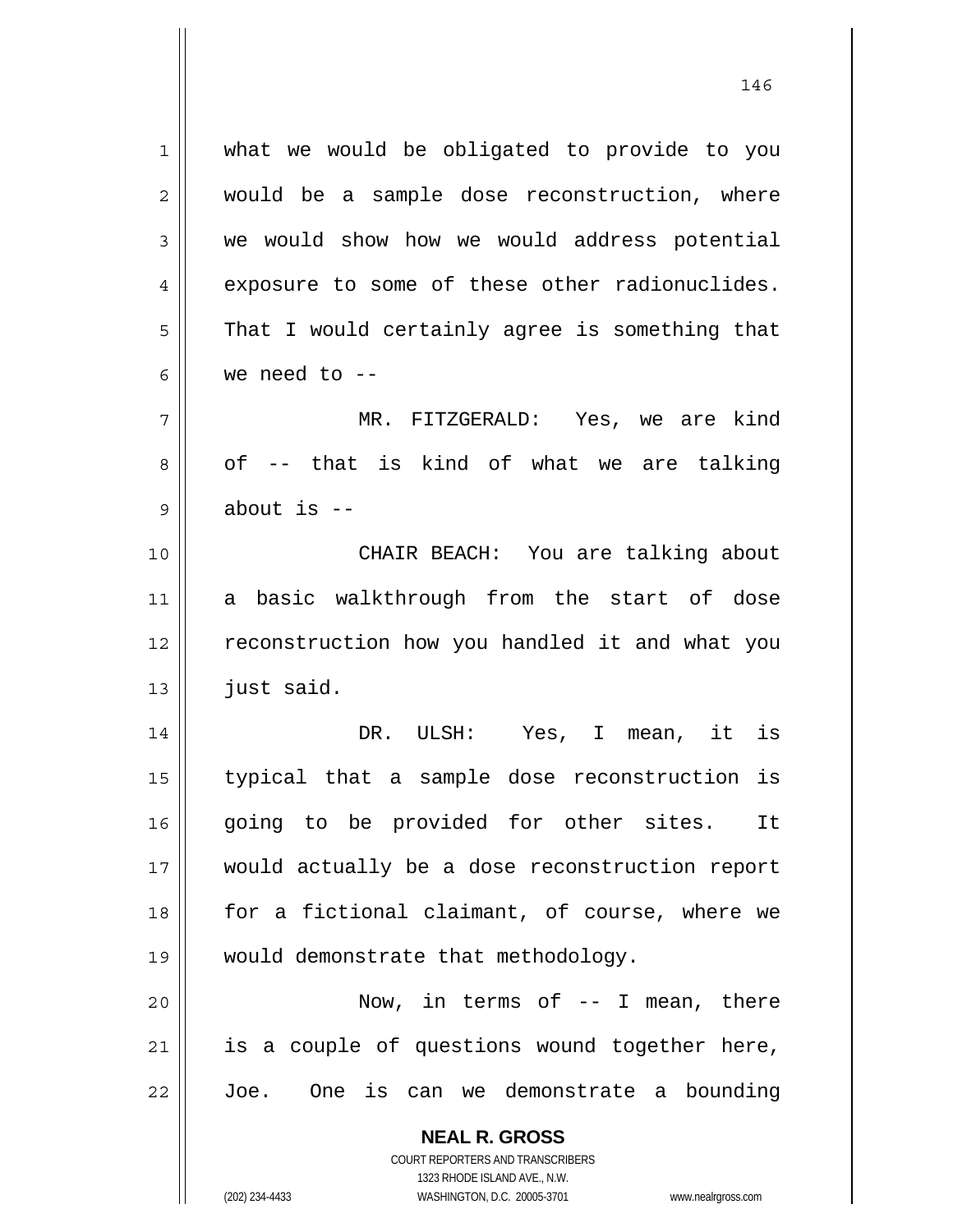**NEAL R. GROSS** 1 2 3 4 5 6 7 8 9 10 11 12 13 14 15 16 17 18 19 20 21 22 technique. That, I think, is a valid SEC question we need to answer. MR. FITZGERALD: Right. DR. ULSH: But in terms of who you apply that to, and this goes back to the discussion that we had at the previous working group meeting -- MR. FITZGERALD: I know. Right, right. DR. ULSH: -- that will probably come up later. MR. FITZGERALD: Yes. DR. ULSH: Our position is still that that is not an SEC issue. That is a dose reconstruction issue. I know that there may be some dissension on that. MR. FITZGERALD: I know. I would -- it is getting closer to lunch. So I would like to unpack that question about the bounding model bounding approach versus the enabling parameters or data that would make that model feasibly useful at a particular

147

COURT REPORTERS AND TRANSCRIBERS 1323 RHODE ISLAND AVE., N.W.

(202) 234-4433 WASHINGTON, D.C. 20005-3701 www.nealrgross.com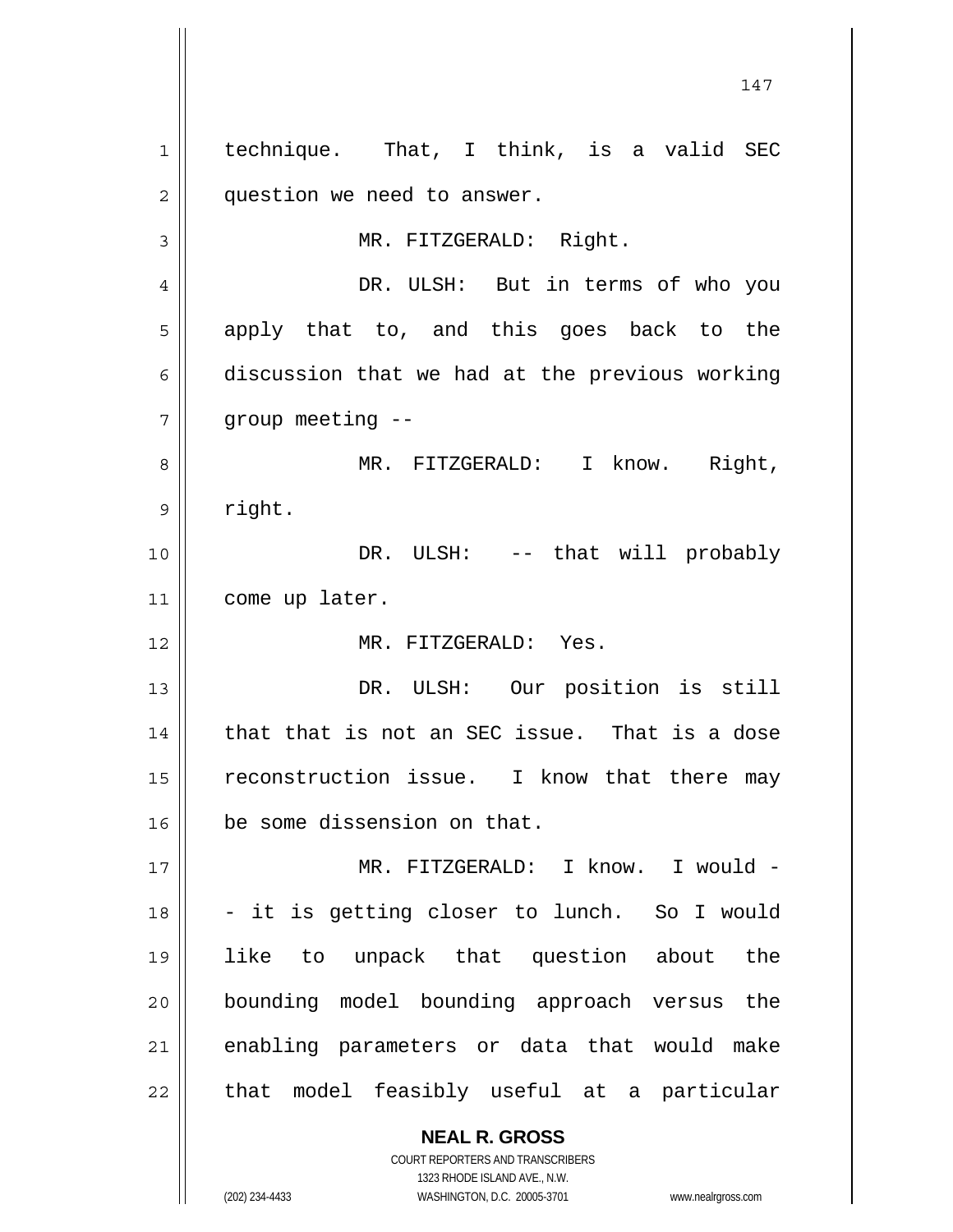1 2 3 4 5 6 site. And I think maybe to some extent with stable tritium compounds and some of the other issues, we are going to get into that. I mean, I think that is a central question. We don't probably need to do it now but we are going to have to get into that question.

7 8 9 10 11 12 13 14 15 But I think we have an honest disagreement about whether or not one can refer to the implementing data, the sitespecific data that would enable that model to be effective and feasible to that site, to be a site profile question. But, you know, I think we have touched on it, but we really haven't had that discussion. So I think it is a good discussion to have.

16 17 18 19 20 21 22 DR. ULSH: Preview of things to come. MR. FITZGERALD: Right. CHAIR BEACH: I think Kathy. MS. ROBERTSON-DeMERS: I have a question. Okay, you go to the employee file and you look at the CATI interview when you

> **NEAL R. GROSS** COURT REPORTERS AND TRANSCRIBERS

1323 RHODE ISLAND AVE., N.W. (202) 234-4433 WASHINGTON, D.C. 20005-3701 www.nealrgross.com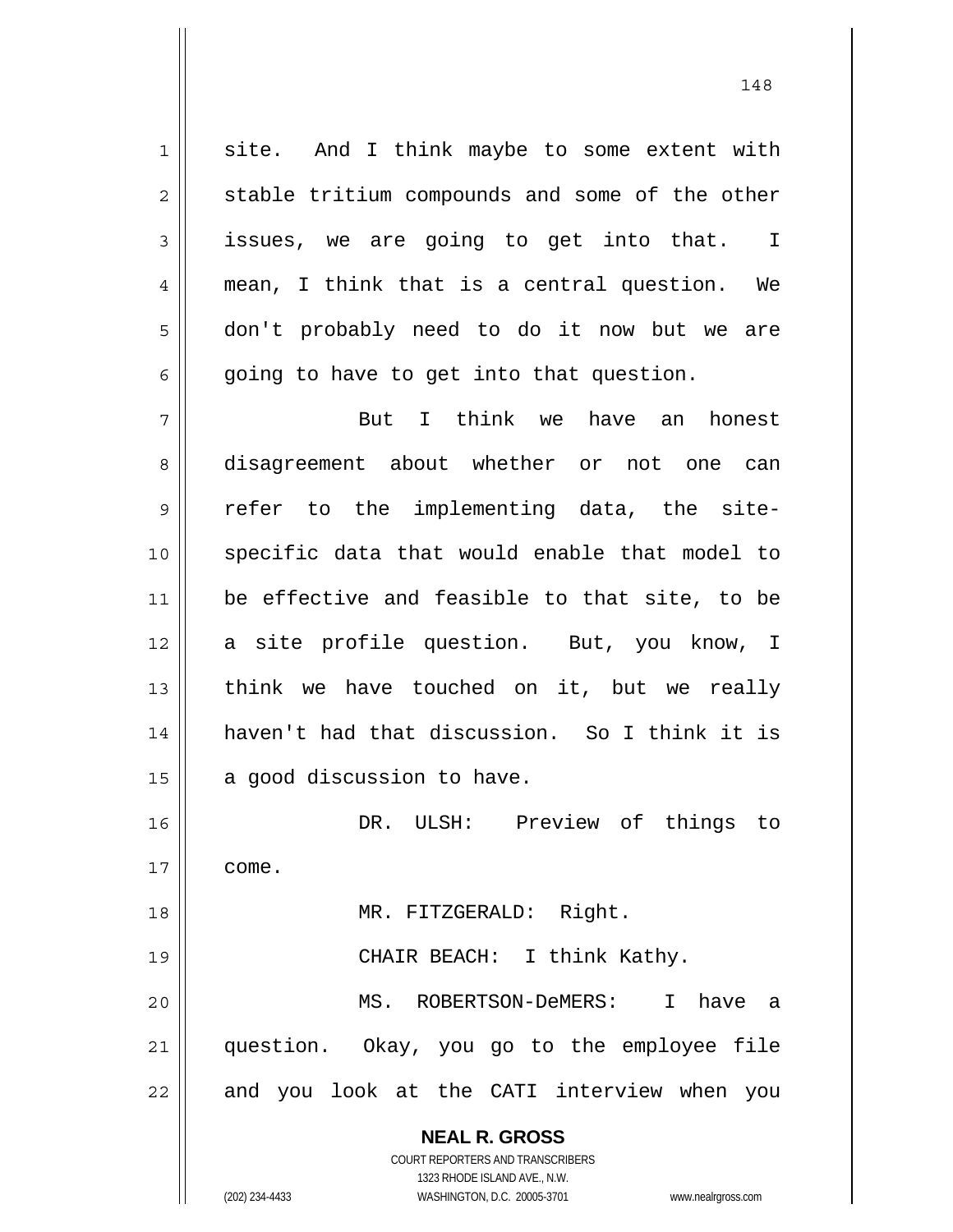1 2 3 4 5 6 7 8 9 10 11 12 13 14 15 are doing the dose reconstruction. And we have demonstrated that it is not complete. It doesn't have all the bioassay data. So what do you plan on doing with respect to all the other bioassay data that is out there? Somebody may say I was involved in the radium or thorium processing, but the data may not be available to you, and you may assume that they aren't because the data is elsewhere. DR. ULSH: Well, you made a statement there that I think we are going to have to evaluate. And that is that you have demonstrated that the data are not complete. I assume when you say that, you are talking about the dosimetry files provided to us by

149

16 the Department of Energy.

MS. ROBERTSON-DeMERS: Right.

18 19 20 21 22 DR. ULSH: Okay, now keep in mind that is a statement that was made in your white paper that we have not yet responded to. So I am not prepared at this time to grant that that is the case. We have to take a look

> **NEAL R. GROSS** COURT REPORTERS AND TRANSCRIBERS

> > 1323 RHODE ISLAND AVE., N.W.

17

(202) 234-4433 WASHINGTON, D.C. 20005-3701 www.nealrgross.com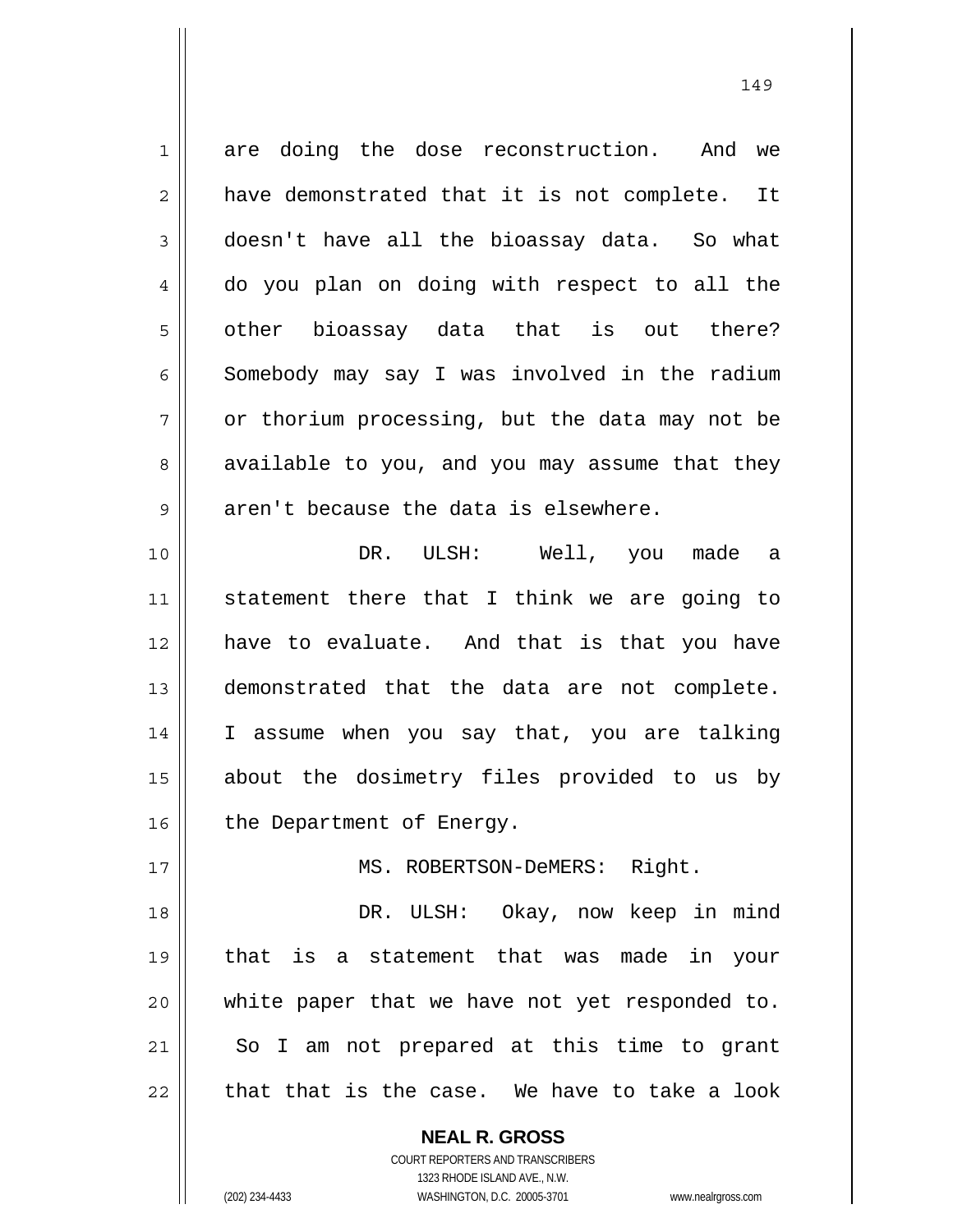**NEAL R. GROSS** COURT REPORTERS AND TRANSCRIBERS 1323 RHODE ISLAND AVE., N.W. (202) 234-4433 WASHINGTON, D.C. 20005-3701 www.nealrgross.com 1 2 3 4 5 6 7 8 9 10 11 12 13 14 15 16 17 18 19 20 21 22 at it and we will respond. But we haven't, I mean, we haven't look at that yet. MR. FITZGERALD: Well, we did touch on the fact that there are going to be instances where the data just isn't available for whatever reason. And that gets into, you know, location-specific, activity-specific operations. And there is other tags that one can use to get into a application of a -- DR. NETON: We have encountered this before a number of times -- MR. FITZGERALD: Yes. DR. NETON: -- I mean, where you have laboratory sources and quantities and I think we can produce, for those kind of situations, bounding values based on what happened or what did happen. MR. FITZGERALD: Yes. DR. NETON: I mean, because the chemist working with liquid solutions and is doing some extractions and never goes to dry, I would question whether there was any

<u>150</u>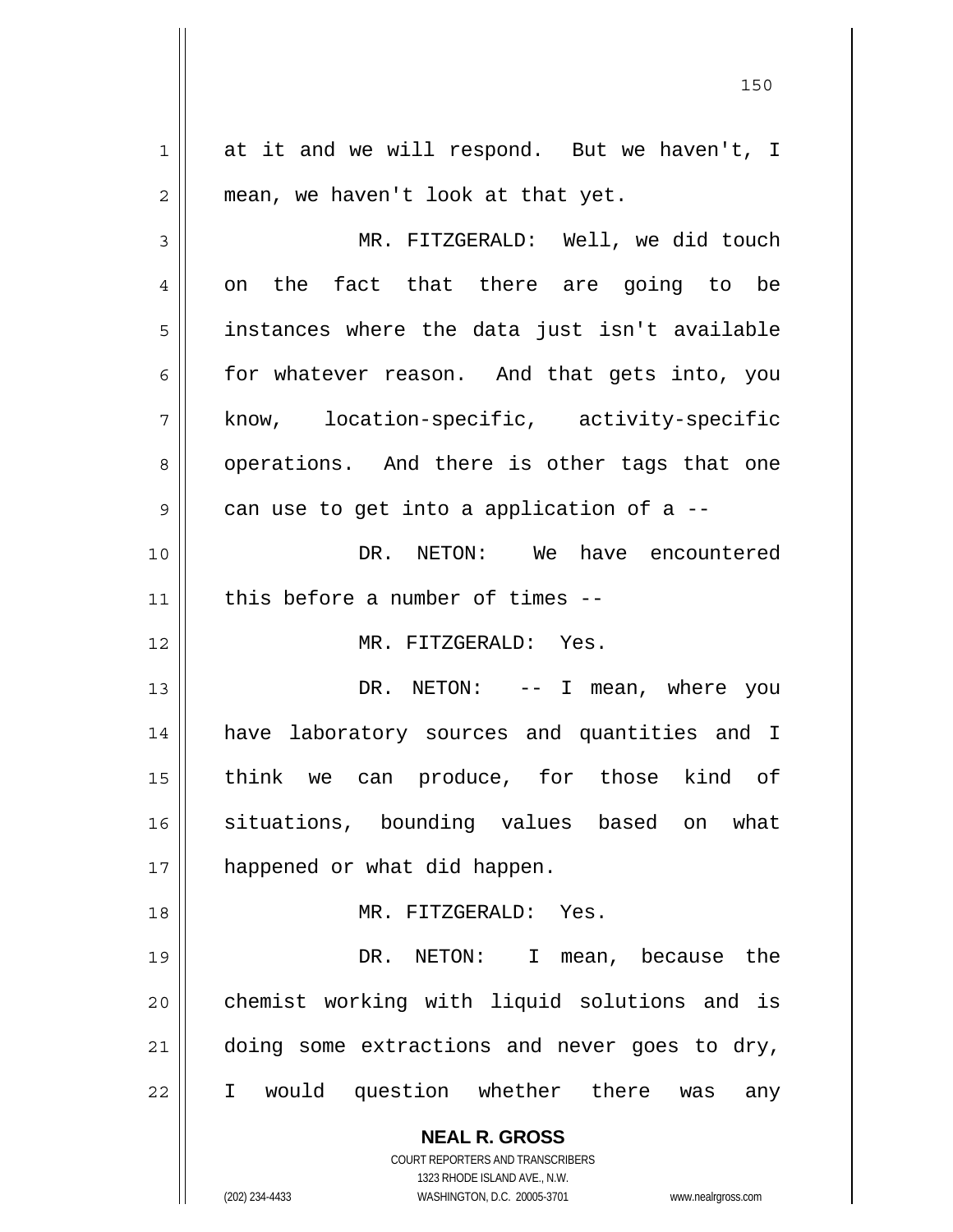1 2 3 potential for an inhalation exposure, anyway. So that becomes very much a case-by-case analysis.

4 5 6 7 8 9 10 MR. FITZGERALD: Yes, and it is a familiar discussion. And we have had it at various sites. In some cases, it covers everything but. And there is some good reasons, whether it is fission products at Los Alamos. There are good reasons why you just can't get there from here.

11 12 13 14 15 16 So we are at that process where we just sort of identify what seems to be the holes, but I suspect that we will hear and understand how those holes will be addressed in terms of an upper bound approach. That is kind of where we are at now.

17 18 19 20 21 22 MR. BUCHANAN: I have a question. This is Ron Buchanan. You do not presently have a list of these 20 or 15 or 5 people that when a person does a dose reconstruction and says hey this guy was assigned to this group of five or something of these special

> **NEAL R. GROSS** COURT REPORTERS AND TRANSCRIBERS 1323 RHODE ISLAND AVE., N.W. (202) 234-4433 WASHINGTON, D.C. 20005-3701 www.nealrgross.com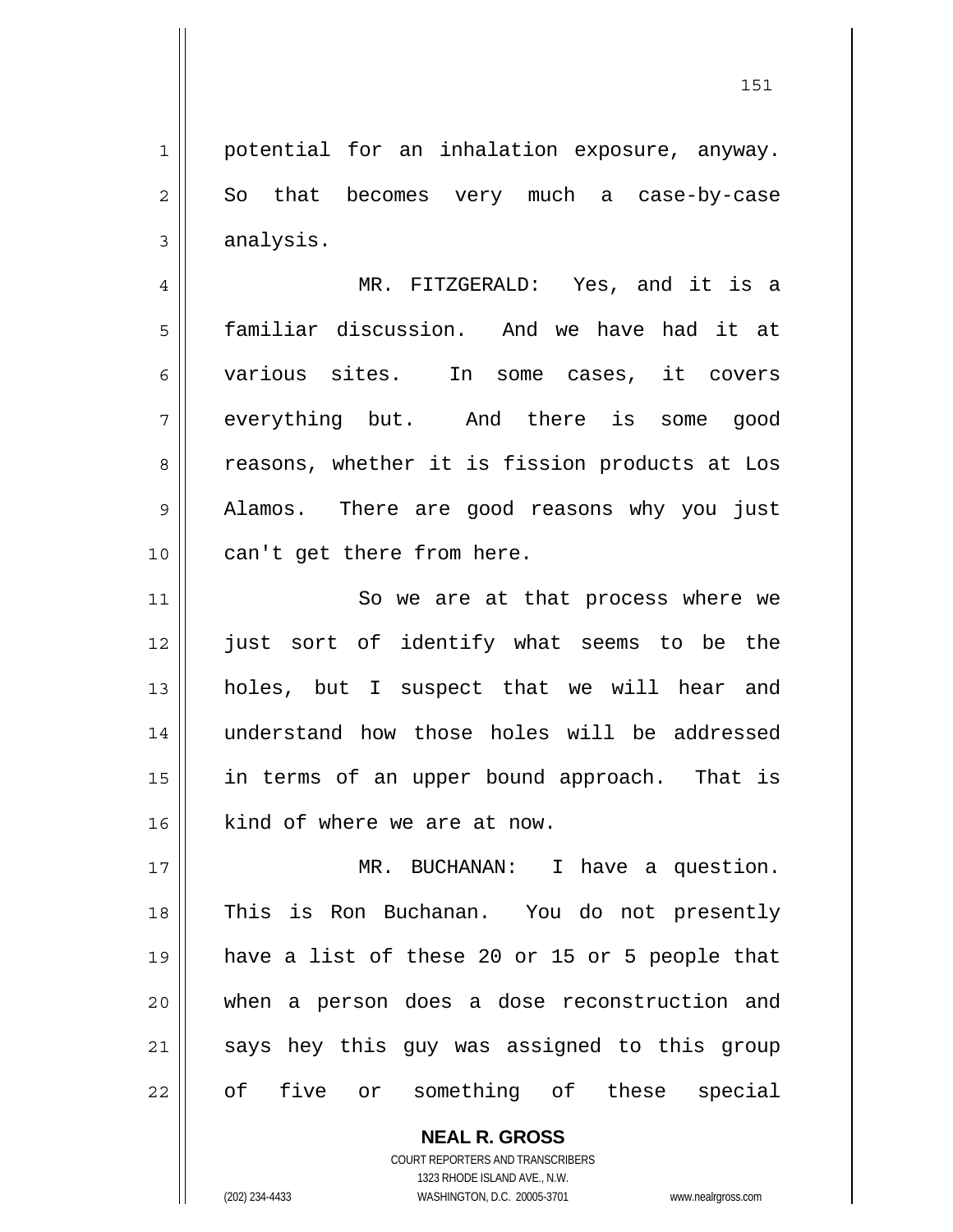1 isotopes.

| $\overline{2}$ | Right now, you look at where the               |
|----------------|------------------------------------------------|
| 3              | person worked and say well, we should          |
| 4              | investigate this, maybe. But you don't have    |
| 5              | that in place at this time. Is that correct?   |
| 6              | DR. ULSH: It is not our routine                |
| 7              | policy right now. I mean, for instance, let's  |
| 8              | talk about special metal tritides, the most    |
| 9              | insoluble of the tritides. We know who the     |
| 10             | dozen or so people are. We don't currently     |
| 11             | flag every Mound dose reconstruction to bounce |
| 12             | against that list of 12. That is something     |
| 13             | that we are going to need to implement.        |
| 14             | Does that answer you question?                 |
| 15             | MR. BUCHANAN: Yes, thank you.                  |
| 16             | CHAIR BEACH: Okay. And then from               |
| 17             | Working Group standpoint, I would like to<br>a |
| 18             | request NIOSH, of course, we have mentioned it |
| 19             | a couple of times, answer in detail the SC&A's |
| 20             | white paper with a, you know, response to all  |
| 21             | the questions that were asked within the       |
| 22             | Appendix 2 and 3. And then once again, I am    |

**NEAL R. GROSS** COURT REPORTERS AND TRANSCRIBERS 1323 RHODE ISLAND AVE., N.W.

(202) 234-4433 WASHINGTON, D.C. 20005-3701 www.nealrgross.com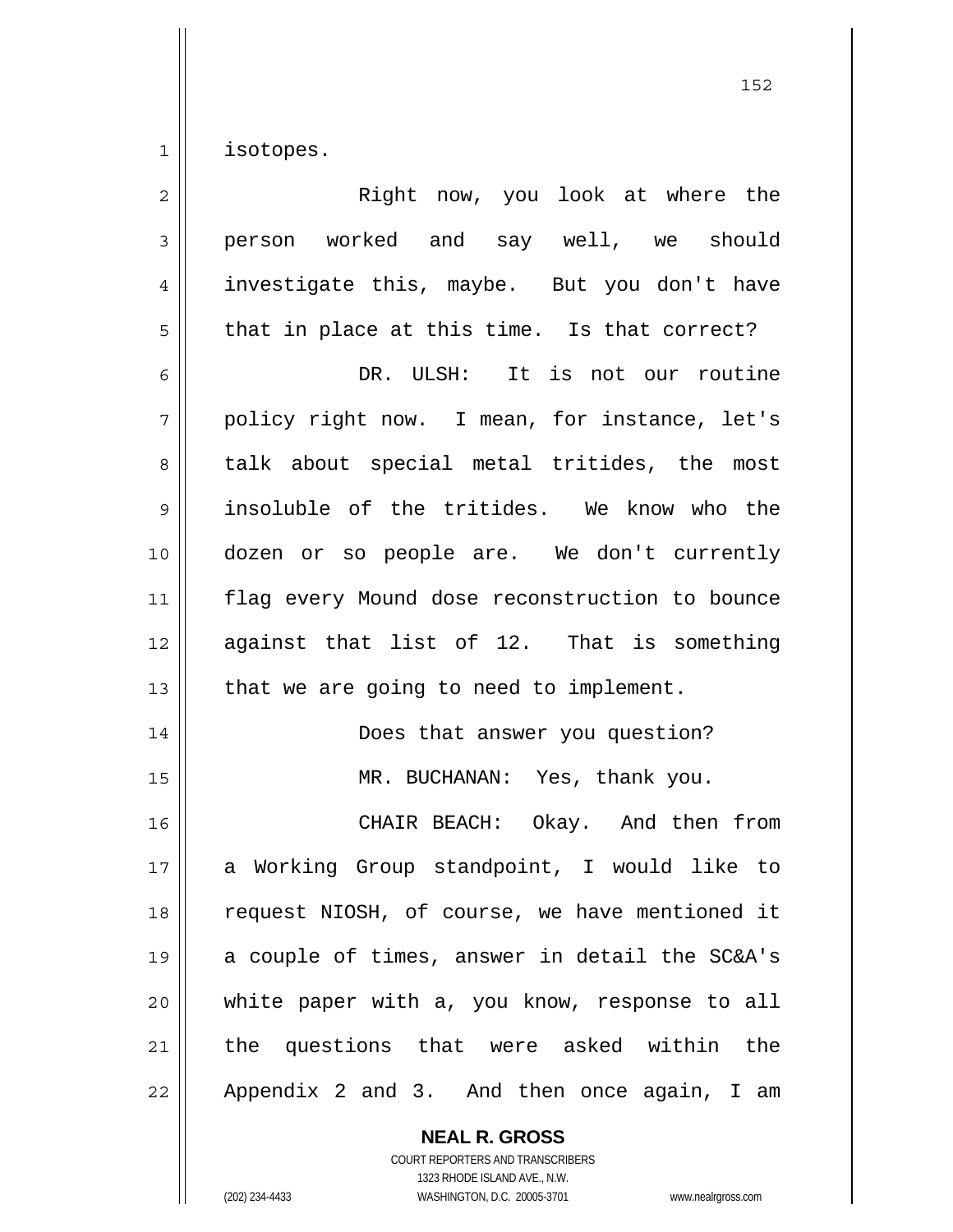**NEAL R. GROSS** COURT REPORTERS AND TRANSCRIBERS 1323 RHODE ISLAND AVE., N.W. 1 2 3 4 5 6 7 8 9 10 11 12 13 14 15 16 17 18 19 20 21 22 going to push for an end date in the one to two month time period. That may be tomorrow at the end of the day, as we discussed with the first white paper that we will come up with some kind of a closure time to have a white paper on the table for the working group. Again, if that is acceptable. MR. STEWART: I would suggest we consolidate this paper with the one we reviewed before the break. CHAIR BEACH: Consolidate them into one white paper? MR. STEWART: Our response. Our response. CHAIR BEACH: That's fine. MR. FITZGERALD: It was, actually, one consolidated paper but it got to be a little unwieldy so we split it. But that is fine. CHAIR BEACH: Yes. My concern as long as the questions are answered within

(202) 234-4433 WASHINGTON, D.C. 20005-3701 www.nealrgross.com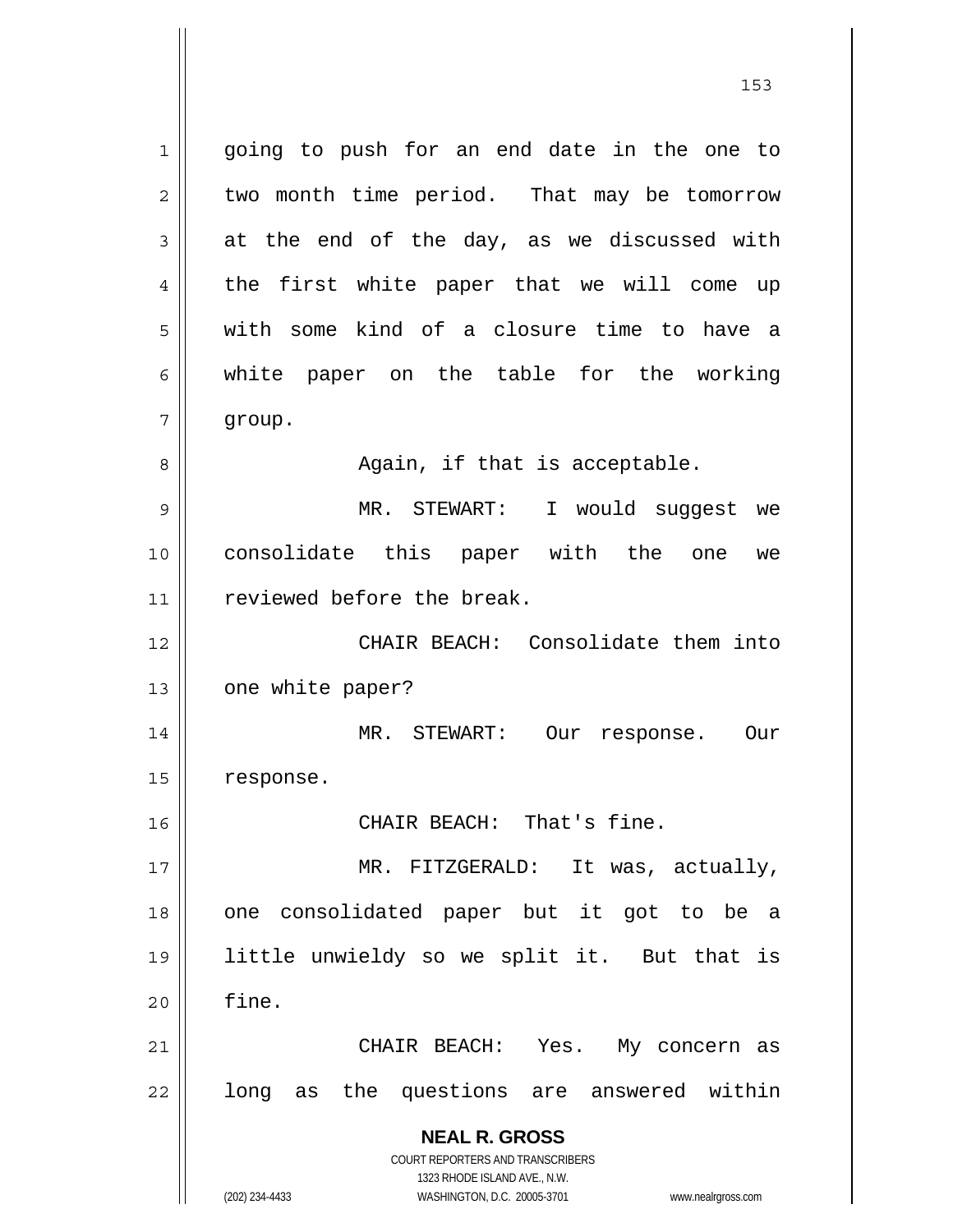1 there, that is fine.

2

MR. FITZGERALD: Yes.

3 4 CHAIR BEACH: Anybody else have anything from the Work Group?

5 6 7 8 9 10 11 12 13 14 15 16 17 18 19 20 21 22 MR. FITZGERALD: Well, I would support the suggestion if not know some point to walk through some of these sample dose reconstructions just because I think it would clarify, you know, pretty much where this all started from. You know, we couldn't really get from the ER what the approach would be for these other nuclides. I think we touched on some of the possibilities, but it would be much clearer if we could see a few samples. And really one step is to sort of test the envelope. You know, there are several possibilities here that you could certainly run through, and that would kind of push the envelope and say okay, this is a pretty tough one. I mean, there is no data and you would have to do this or that. But that would be helpful.

> **NEAL R. GROSS** COURT REPORTERS AND TRANSCRIBERS 1323 RHODE ISLAND AVE., N.W.

(202) 234-4433 WASHINGTON, D.C. 20005-3701 www.nealrgross.com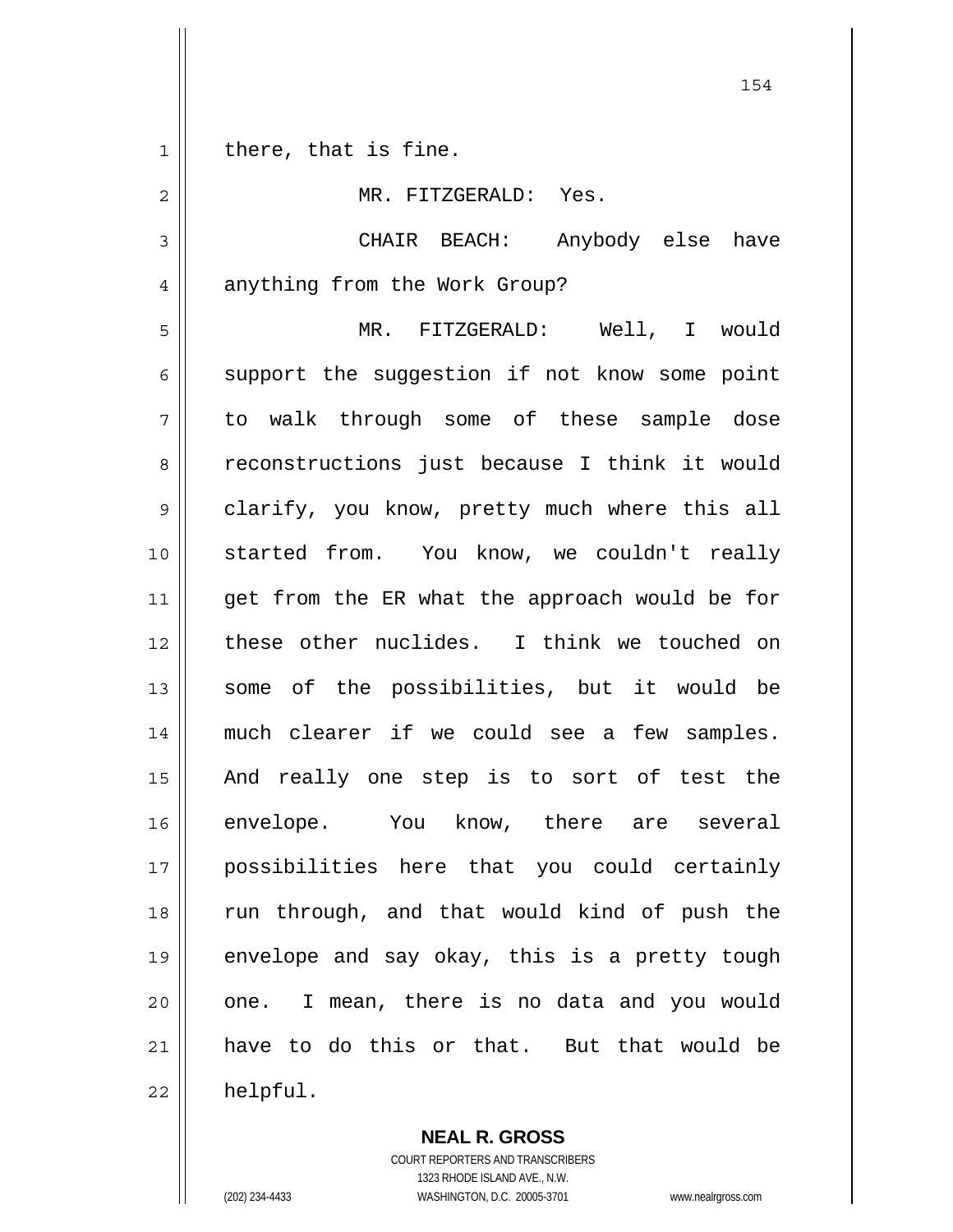<u>155 میں اس کی استعمال کرتا ہے۔ اس کی اس کی اس کی اس کی اس کی اس کی اس کی اس کی اس کی اس کی اس کی اس کی اس کی</u>

1 2 3 4 5 6 7 8 9 10 11 12 13 14 15 CHAIR BEACH: Well, and I think Brant agreed to do one, but how many would you like to see? MR. FITZGERALD: I would leave it up to NIOSH. I think it would test the issues which, you know, we have talked about multiple exposures, we talked about exposures where there is no data. You know, just some of the ones that will be the harder ones. If you happen to know the two people that were exposed to strontium-90, I wouldn't propose we do that. I think that is a lot clearer how you would approach that. But the ones that, from your vantage point would challenge the dose reconstructor. I am not saying it is not

17 18 19 20 21 22 I think that would help understand what the approach would be for some of these exotics without spending a lot of time. Because I think the matrixes are useful but the how part is the part that is going to be the most valuable.

doable but would be a challenge.

**NEAL R. GROSS** COURT REPORTERS AND TRANSCRIBERS 1323 RHODE ISLAND AVE., N.W. (202) 234-4433 WASHINGTON, D.C. 20005-3701 www.nealrgross.com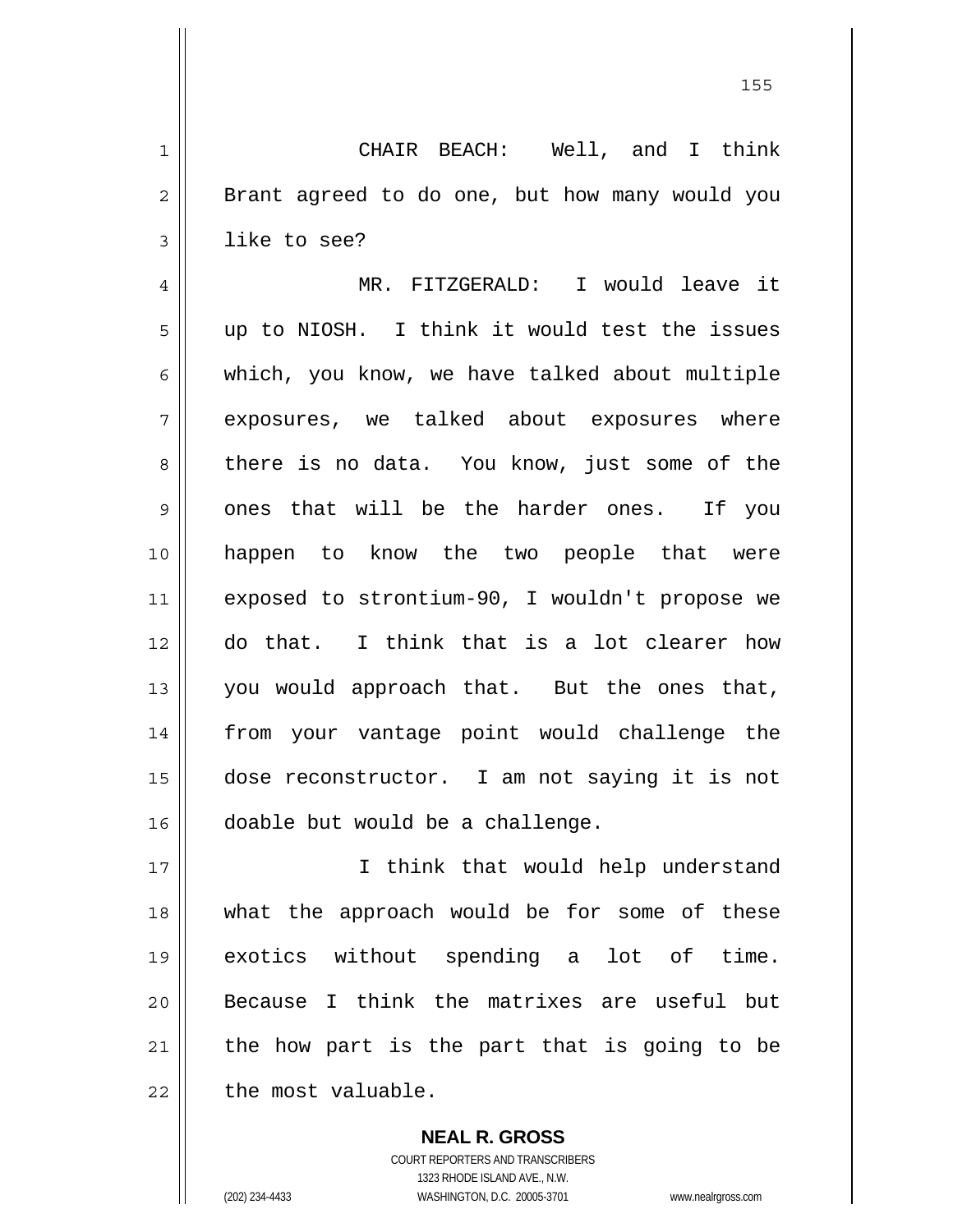| 1              | MR. STEWART: Sure, and I think a                         |
|----------------|----------------------------------------------------------|
| $\overline{2}$ | lot of the issues that we have gone back and             |
| 3              | forth on are fundamentally understanding                 |
| 4              | issues between how we do it and how -- it is             |
| 5              | just not easy to communicate --                          |
| 6              | MR. FITZGERALD: Well, I don't want                       |
| 7              | to spend time talking -- in a sense what we              |
| 8              | are saying is well we see there is no results,           |
| 9              | and the implication is how can you do it                 |
| 10             | without results. I would like to see it is               |
| 11             | sort of okay, what is the approach. You                  |
| 12             | acknowledge the results are not plentiful, but           |
| 13             | how would you go about doing the ER. I think             |
| 14             | that would help.                                         |
| 15             | CHAIR BEACH: With details. And so                        |
| 16             | I have got three action items out of this                |
| 17             | discussion. Does anybody else?                           |
| 18             | had NIOSH respond in detail to<br>$\mathbf{I}$           |
| 19             | SC&A's data completeness white paper. And                |
| 20             | then I had locate the microfilm from Mound for           |
| 21             | SC&A to look at, and then the sample dose                |
| 22             | reconstruction, which could be in addition to            |
|                | <b>NEAL R. GROSS</b><br>COURT REPORTERS AND TRANSCRIBERS |

1323 RHODE ISLAND AVE., N.W.

 $\mathsf{II}$ 

(202) 234-4433 WASHINGTON, D.C. 20005-3701 www.nealrgross.com

<u>156 - Animal Stephen Barbara, amerikan pendadaran pengaran pengaran pengaran pengaran pengaran pengaran penga</u>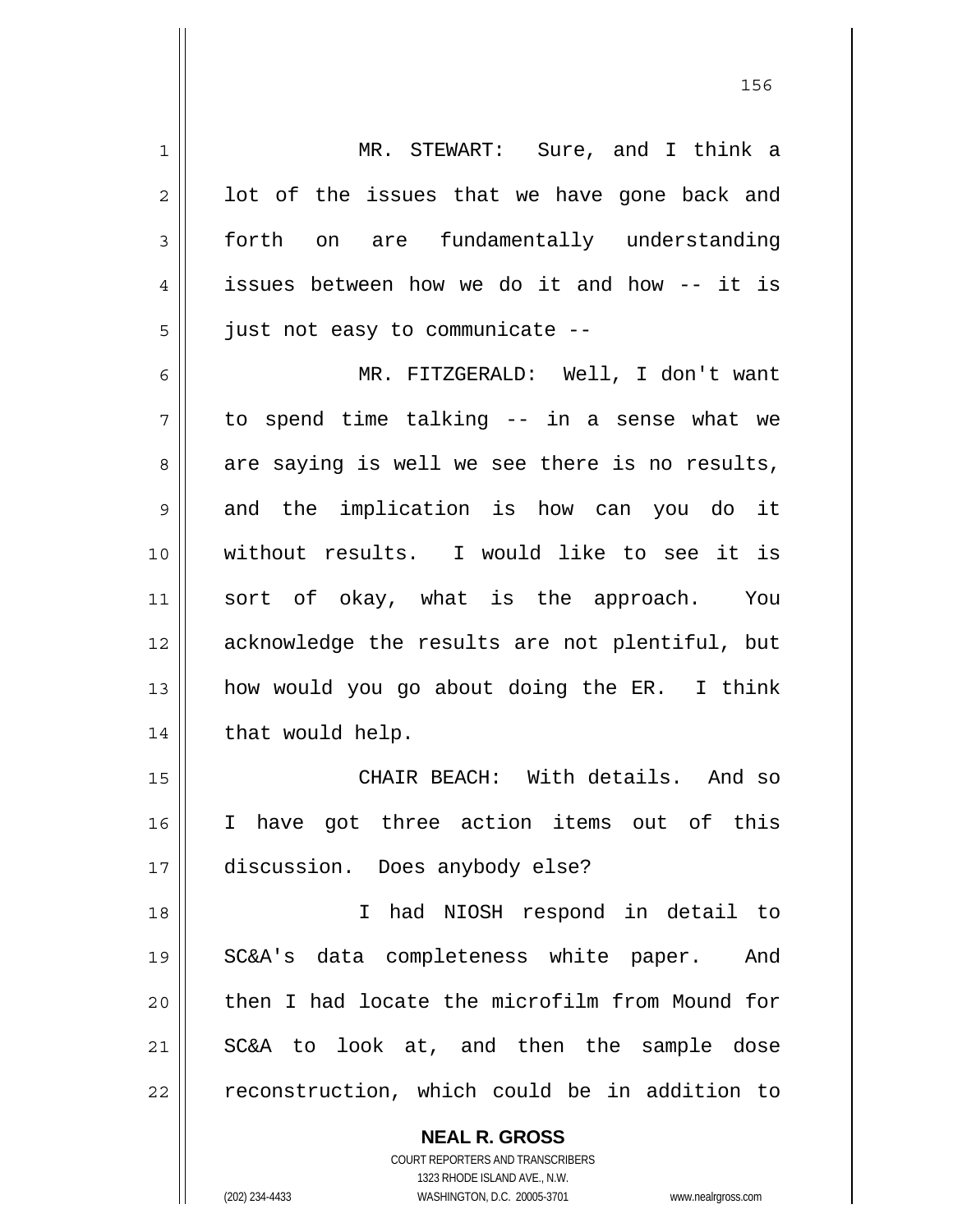1 2 3 4 5 6 7 8 9 10 11 12 13 14 15 16 17 18 19 20 21 22 the detailed answer. But not to lose focus of any of those. DR. NETON: Did we actually agree to take that action item to find the microfilm? I mean, I think it was open for discussion. CHAIR BEACH: Oh, was it? DR. NETON: I don't recall that we said we would go find the microfilm. Did we? CHAIR BEACH: I am sitting next to Brant. I am pretty sure I heard him say that. DR. NETON: I still wonder what the value of finding it is, other than to say it exists. It is not some fictitious cadre of microfilm. MR. FITZGERALD: Well, I think there is certainly a universal sense that the only thing we have is recollections. It would be useful to know that whatever was generated, what Liz was pointing to is in fact still in the holdings. I think the petitioners raised it, and it is in the ER, and it sort of has

> **NEAL R. GROSS** COURT REPORTERS AND TRANSCRIBERS 1323 RHODE ISLAND AVE., N.W.

(202) 234-4433 WASHINGTON, D.C. 20005-3701 www.nealrgross.com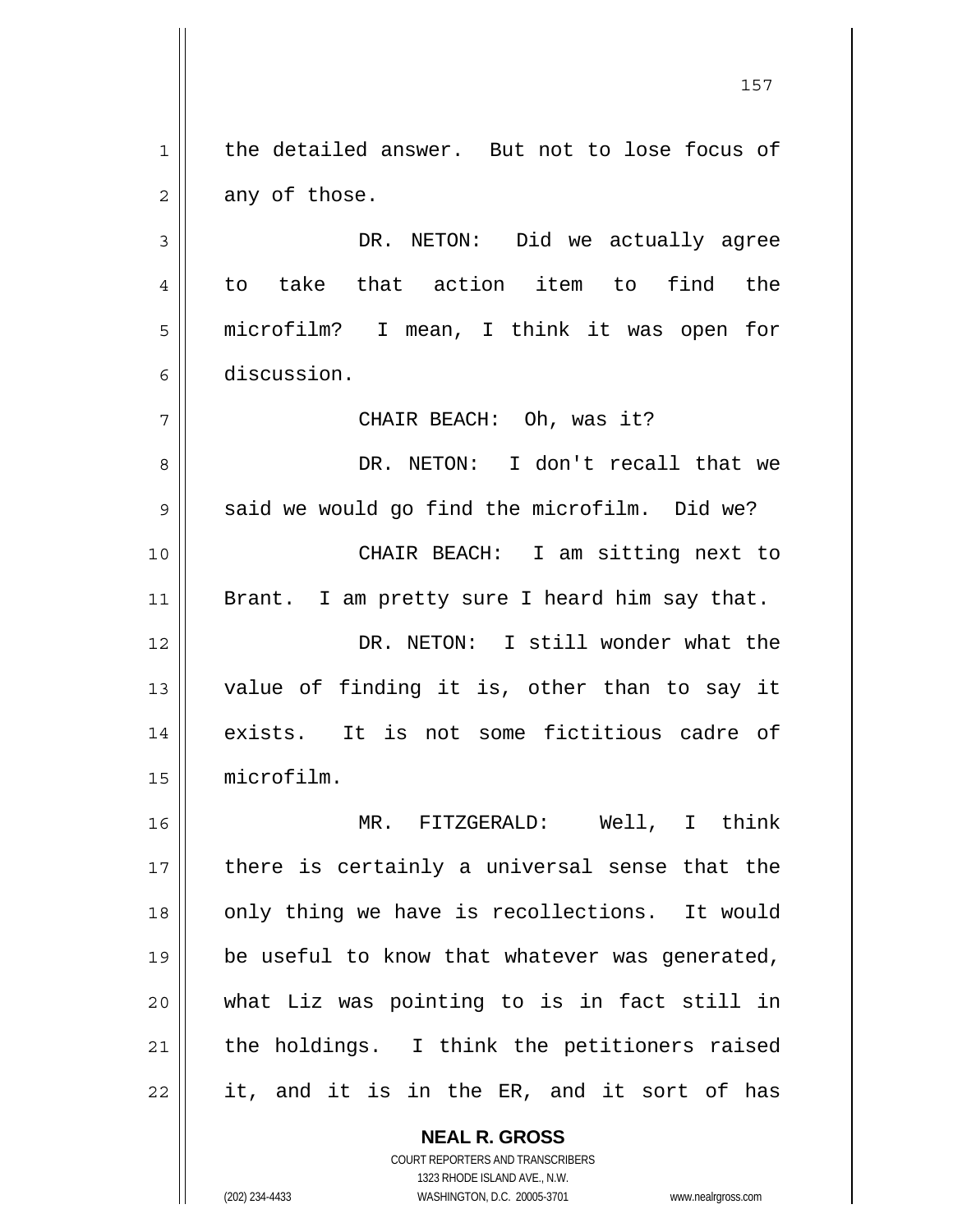|                | 158                                                                 |
|----------------|---------------------------------------------------------------------|
| $\mathbf 1$    | been, I think, Brant characterized it as sort                       |
| $\mathbf 2$    | of a bit of a problem because there is no way                       |
| $\mathfrak{Z}$ | to really $-$                                                       |
| $\overline{4}$ | DR. NETON: Well see my problem is,                                  |
| 5              | I mean, that creates the expectation if you                         |
| 6              | don't find it there is some hole. And I am                          |
| 7              | not sure that if we never found it, we would                        |
| 8              | change our approach.                                                |
| $\mathsf 9$    | MEMBER ZIEMER: Josie, could I make                                  |
| 10             | a comment here?                                                     |
| 11             | CHAIR BEACH: Yes, Paul, please.                                     |
| 12             | MEMBER ZIEMER: Well, I don't                                        |
| 13             | regard the MJW report of ten years ago                              |
| 14             | recollection. The report is the report. So I                        |
| 15             | think that has its own level of reliability.                        |
| 16             | You know, you can accept what they found.                           |
| 17             | The question of whether or not you                                  |
| 18             | have to go back now and find those things that                      |
| 19             | they looked at seems to me problematical.                           |
| 20             | find<br>the<br>MR. FITZGERALD:<br>To                                |
| 21             | microfilm is problematic?                                           |
| 22             | MEMBER ZIEMER: No, no, I am saying                                  |
|                | <b>NEAL R. GROSS</b><br>COURT REPORTERS AND TRANSCRIBERS            |
|                | 1323 RHODE ISLAND AVE., N.W.                                        |
|                | (202) 234-4433<br>WASHINGTON, D.C. 20005-3701<br>www.nealrgross.com |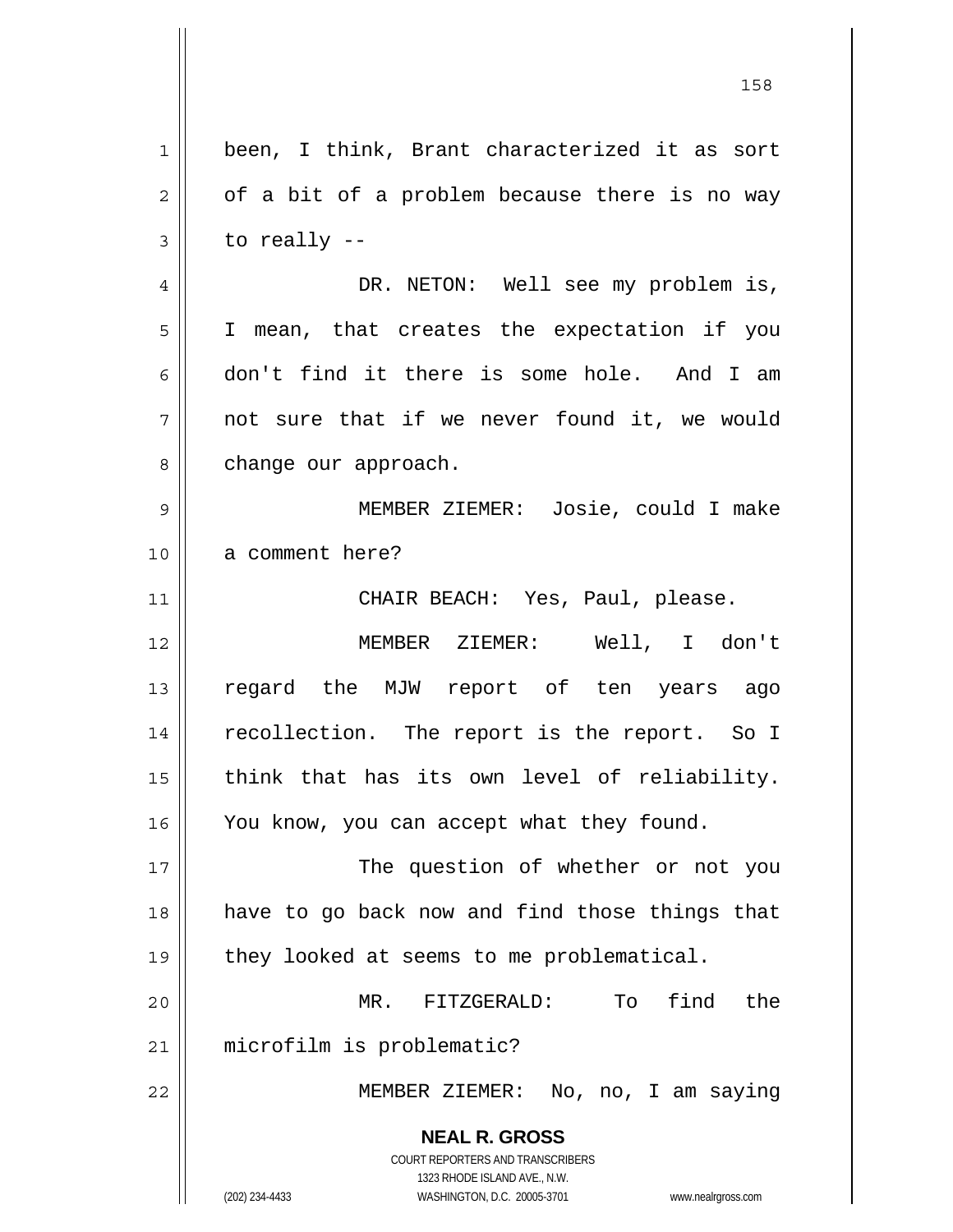1 2 3 4 5 6 7 8 9 10 11 12 13 14 15 16 17 18 19 20 21 22 that clearly they exist or existed, and the verification was done at that time. That is not just recollections. I mean, you have that report. DR. ULSH: Well, you raise an interesting question. I think if Liz -- Liz, are you still on the line? MS. BRACKETT: I'm here. DR. ULSH: Okay. Well, when you say that the log books were found in the microfilms, I assume, and you jump in here and correct me if I am wrong, but any bioassay data that was found was incorporated in MJW's databases, the PORECON and PURECON. MS. BRACKETT: Yes, and in fact, I meant to point this out earlier, too. In one of these white papers, I think it might have been the quality assurance one rather than this, but there is mention, there is quotes from MJW saying that there were gaps in the log books that we didn't find. But in fact, there is no gaps in the data. So the log

> **NEAL R. GROSS** COURT REPORTERS AND TRANSCRIBERS

> > 1323 RHODE ISLAND AVE., N.W.

(202) 234-4433 WASHINGTON, D.C. 20005-3701 www.nealrgross.com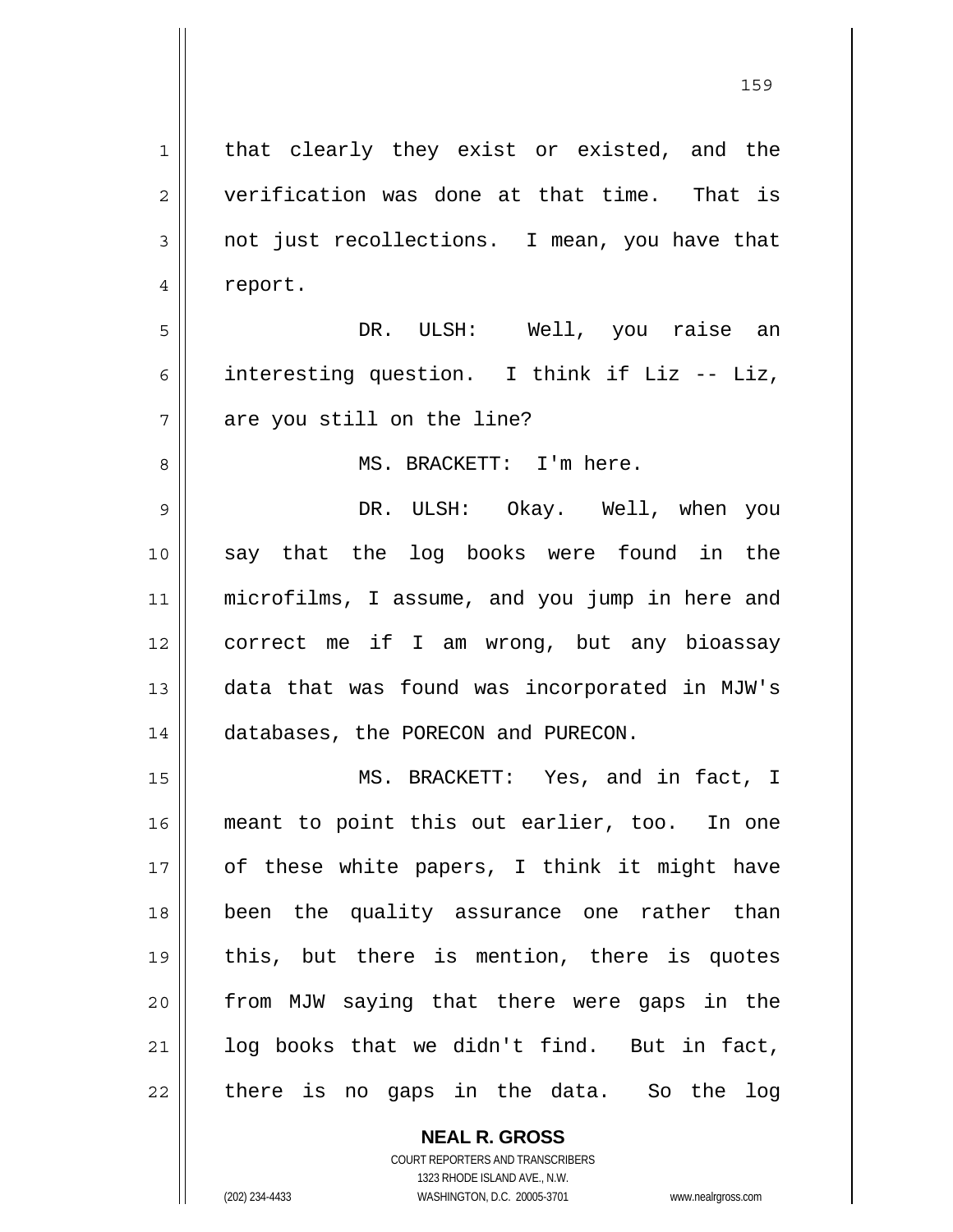books weren't the only source of bioassay data. The were cards also. The log books were used only to verify data that were already there.

160

5 6 7 8 9 So when we found log books, we verified data that we had, and I guess there are some instances where we found data that had been missing. But anything, in that case, would have been entered into the database.

10 11 12 13 MEMBER ZIEMER: Well, we can discuss that further. I just wanted to make that observation. Could I make a couple of other comments at this point?

CHAIR BEACH: You bet.

15 16 17 18 19 MEMBER ZIEMER: Yes, one is more of a question. Josie, did you distribute six documents? I have only located three, and I think the ones that we have discussed I don't have.

20 21 CHAIR BEACH: You were actually, I sent you three that were cleared documents.

MEMBER ZIEMER: Okay.

**NEAL R. GROSS** COURT REPORTERS AND TRANSCRIBERS

1

2

3

4

14

22

1323 RHODE ISLAND AVE., N.W. (202) 234-4433 WASHINGTON, D.C. 20005-3701 www.nealrgross.com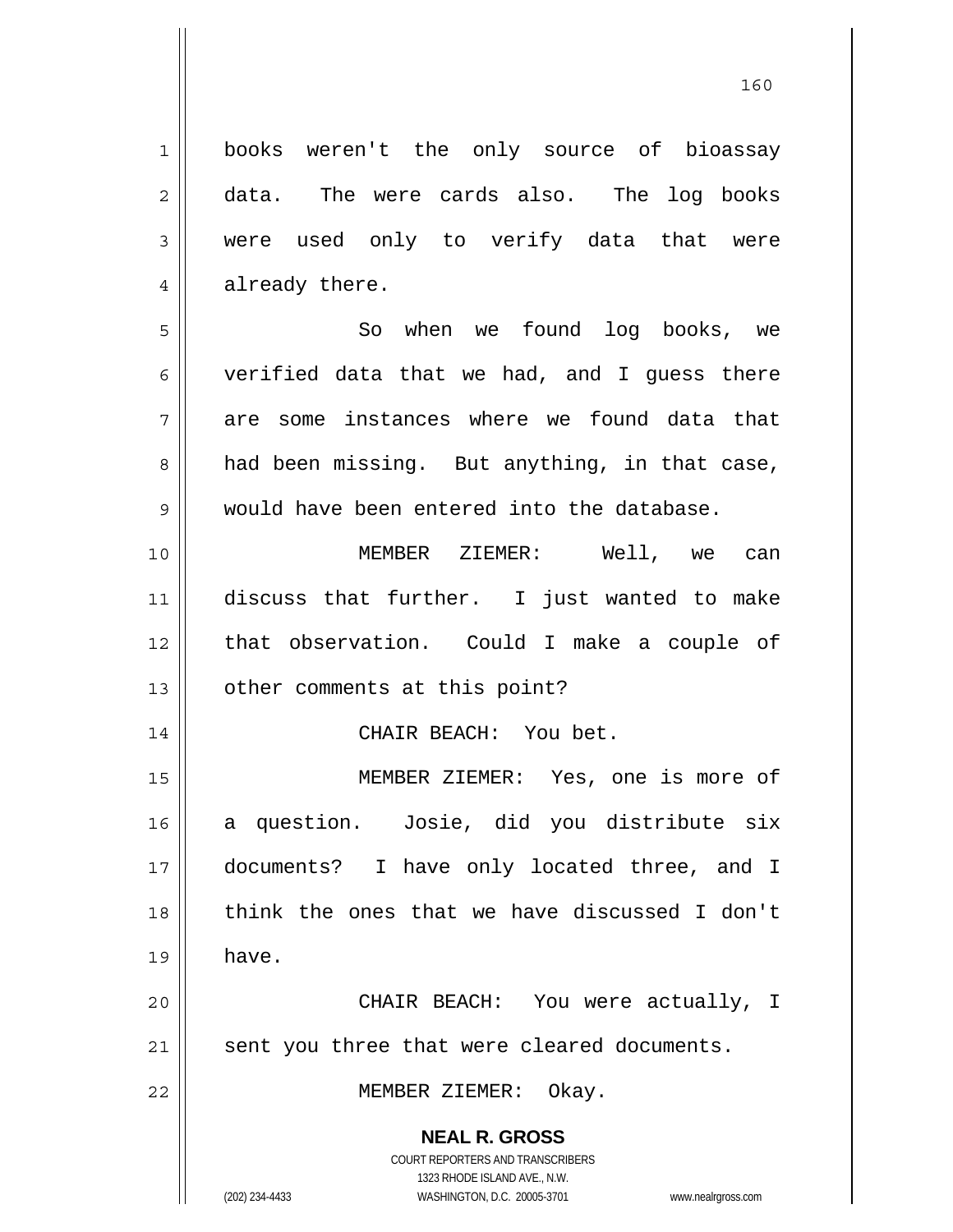**NEAL R. GROSS** COURT REPORTERS AND TRANSCRIBERS 1323 RHODE ISLAND AVE., N.W. (202) 234-4433 WASHINGTON, D.C. 20005-3701 www.nealrgross.com 161 1 2 3 4 5 6 7 8 9 10 11 12 13 14 15 16 17 18 19 20 21 22 CHAIR BEACH: And there were others that were supposed to come out this morning that I have not seen. MEMBER ZIEMER: Oh, okay. MR. KATZ: But Paul, they weren't sent out in cleared version, you know, privacy and reviewed version. CHAIR BEACH: Thank you. MR. KATZ: But they were sent out previously in the protected version. CHAIR BEACH: Yes. MR. KATZ: So you would have received them all much earlier than that. MEMBER ZIEMER: How much earlier? MR. FITZGERALD: April time frame. MEMBER ZIEMER: Oh, okay. Then, and I will go back in my other files and see if I can pick those up but I only have the three here with me. The other comment, and this deals with cesium and strontium and I think those are minor players in reality. But I just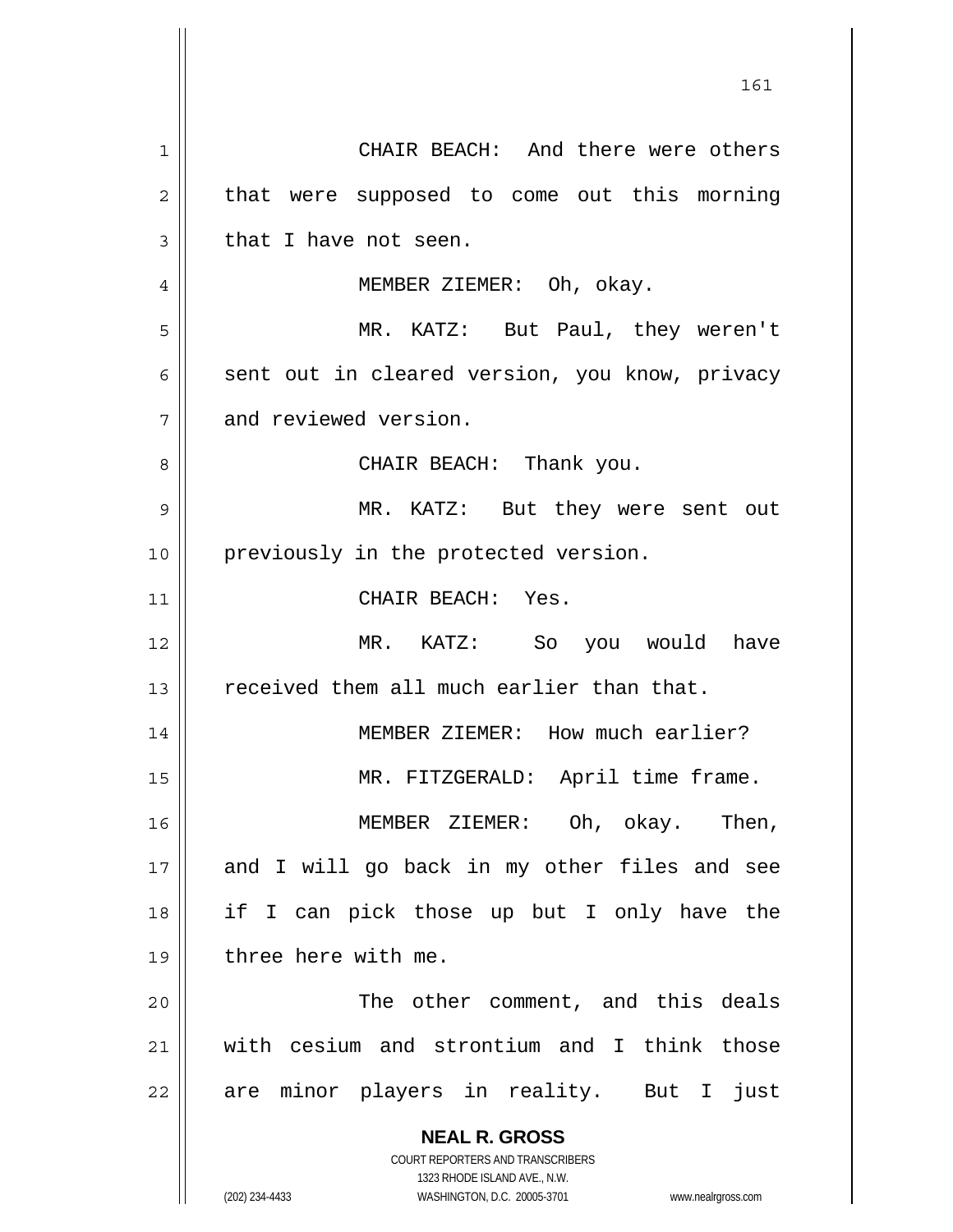1 2 3 4 5 6 7 8 9 10 11 12 13 14 15 16 17 18 wanted to point out that for the time periods of the 50s and the 60s, virtually everybody in the country had body burdens of cesium and strontium that were detectible and, in fact, I know when we did whole body counting through the '60s of non-nuclear people from anywhere, we always had interference of cesium from atmospheric weapons testing, even though the testing in the atmosphere ended in the late '50s, you still detected it in people's bodies on through the '60s. So, if in fact, I don't know if anyone is using gross beta for those urinalyses, but it would be very surprising if you didn't see cesium anyway. It certainly was easily detected with whole body counters. I don't know how readily you would see it with gross beta urinalysis. But it certainly was there. And the same is true of strontium.

19 20 21 22 In fact, you might recall the concerns about strontium in children's teeth through that period, just as a comment on the fact that there was a background body burden

> **NEAL R. GROSS** COURT REPORTERS AND TRANSCRIBERS 1323 RHODE ISLAND AVE., N.W. (202) 234-4433 WASHINGTON, D.C. 20005-3701 www.nealrgross.com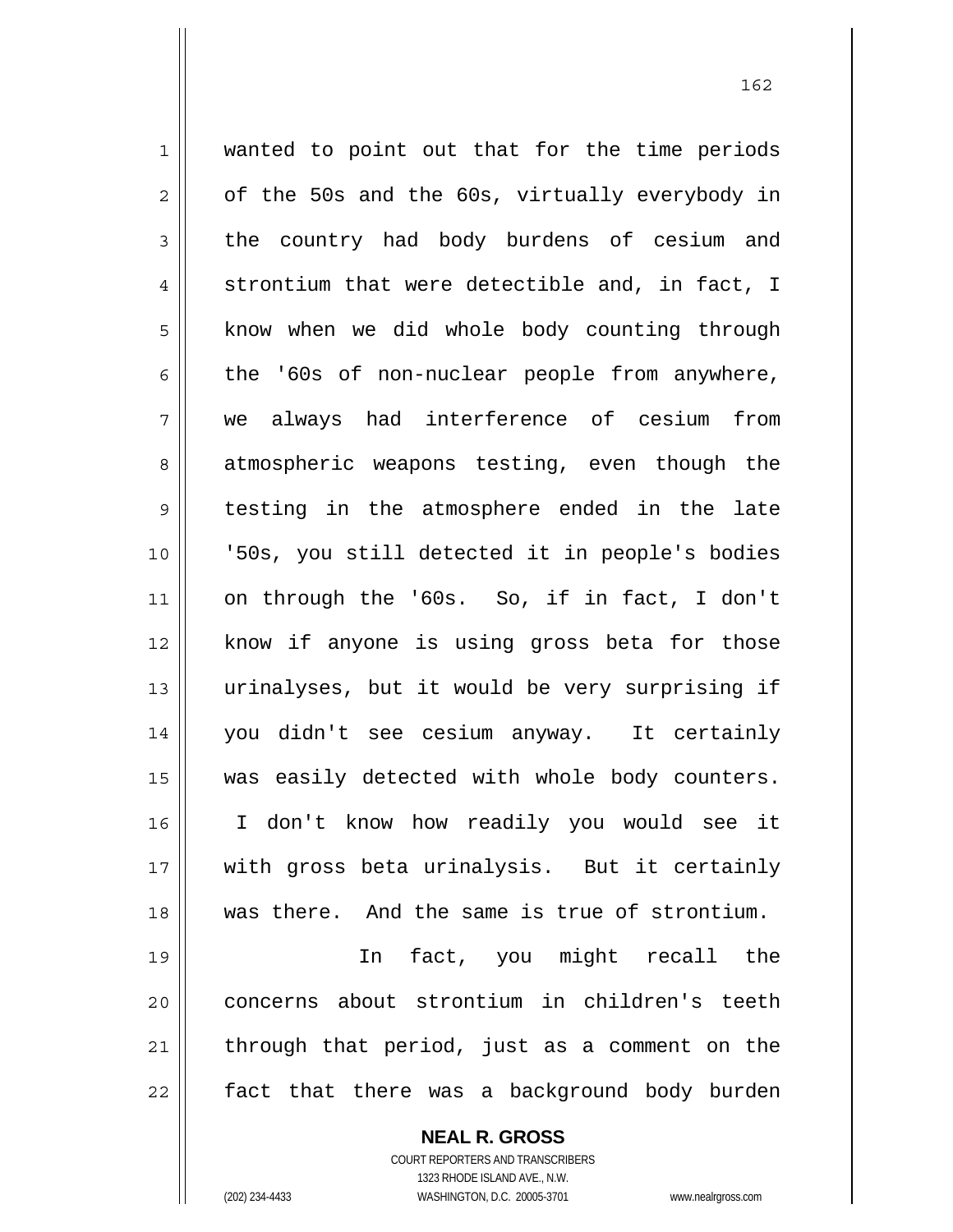1 to start with.

**NEAL R. GROSS** COURT REPORTERS AND TRANSCRIBERS 1323 RHODE ISLAND AVE., N.W. (202) 234-4433 WASHINGTON, D.C. 20005-3701 www.nealrgross.com 2 3 4 5 6 7 8 9 10 11 12 13 14 15 16 17 18 19 20 21 22 MR. STEWART: Yes, and that is taken into account in our TBDs, we use NCRP guidance to look at those background levels so when we see cesium-137, we will usually subtract it out. MEMBER ZIEMER: Use that baseline. MR. STEWART: Yes. MEMBER ZIEMER: Okay, very good. MR. STEWART: Yes, and just to clarify one point that seems to be coming up regularly at these meetings, we don't use gross beta at Mound. MEMBER ZIEMER: I didn't think so. Someone was talking about it earlier. MR. STEWART: We had an unfortunate, I think, slip in the ER where it showed up, possibly there. But in fact, we do not use gross beta at Mound. MEMBER ZIEMER: Right. Very good. DR. ULSH: So what is the status on the microfilm?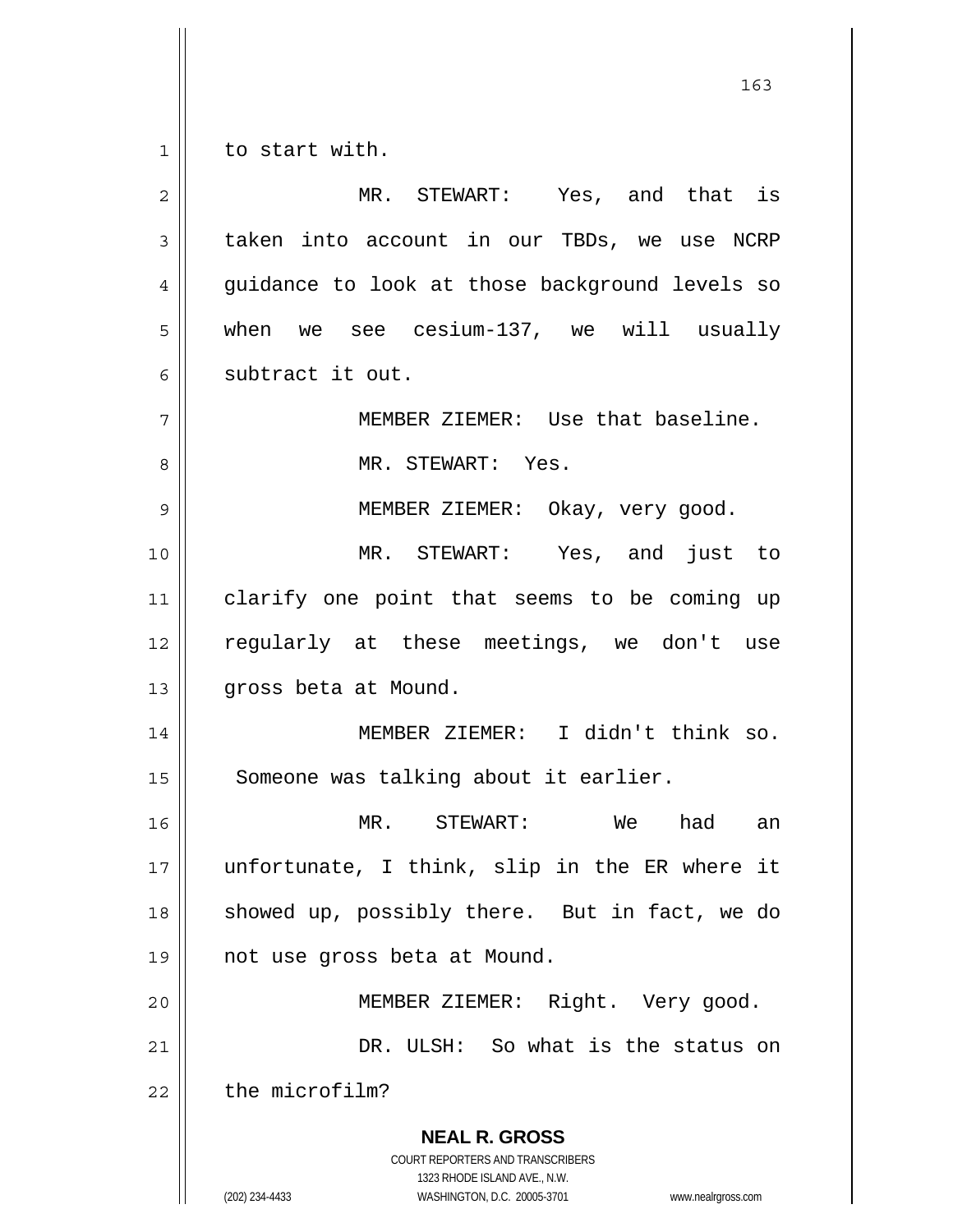164 1 2 3 4 5 6 7 8 9 10 11 12 13 14 15 16 17 18 19 20 21 22 CHAIR BEACH: You tell us. Are you going to look for it? DR. NETON: I feel like I'm missing something. Let's say we did find it. What would be the use? What would be done with it? DR. ULSH: Well considering all that -- considering my take on it, the question that I asked Liz that the useful bioassay data was already pulled out and included in PORECON and PURECON. DR. NETON: Right. So it would essentially be a verification that MJW did an adequate job pulling out the bioassay data. Is that correct? MR. FITZGERALD: Well, it would also be a validation. I think what Liz was saying earlier is that what they retrieved from the Los Alamos records were in fact put on the microfilm and she was there when that processing was done and the comment was, you know, clearly, there is a record. There is a microfilm record.

> COURT REPORTERS AND TRANSCRIBERS 1323 RHODE ISLAND AVE., N.W. (202) 234-4433 WASHINGTON, D.C. 20005-3701 www.nealrgross.com

**NEAL R. GROSS**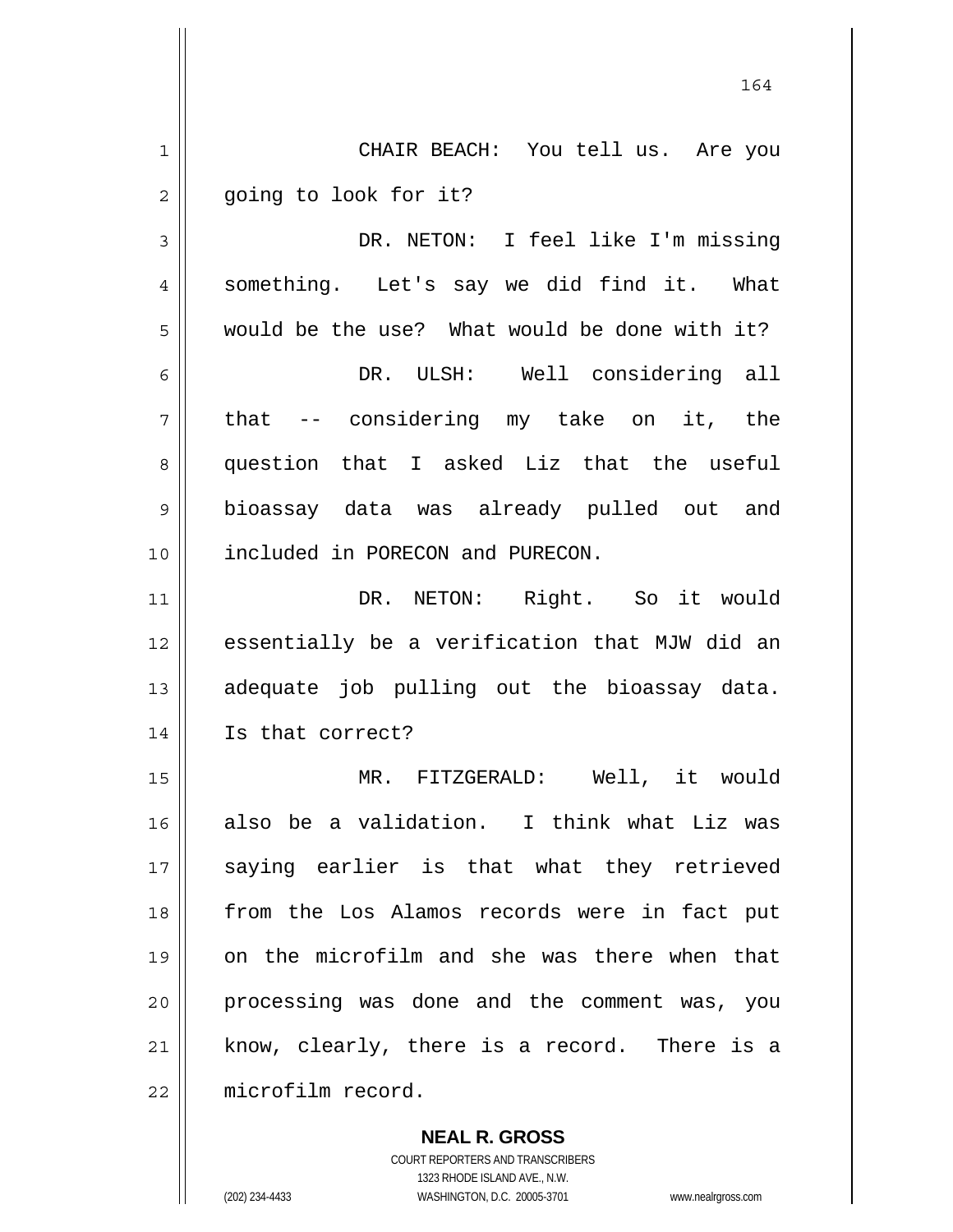**NEAL R. GROSS** COURT REPORTERS AND TRANSCRIBERS 1323 RHODE ISLAND AVE., N.W. (202) 234-4433 WASHINGTON, D.C. 20005-3701 www.nealrgross.com 1 2 3 4 5 6 7 8 9 10 11 12 13 14 15 16 17 18 19 20 21 22 I will defer to the workers. I mean, at this stage, it is a question and I don't disagree with Brant, it is a degree, a validation and if the work group is satisfied, it has sufficient validation based on the MJW record, plus Liz's comments. I mean, that is, you know, I think this is a judgment call as to how much validation does a work group need. CHAIR BEACH: And do you have a comment, Kathy? MS. ROBERTSON-DeMERS: Well, there is two sets of microfilm that we are talking about here. One of them is the microfilm that was sent to or that was created from documents that were sent to Nevada for burial. And I think one of the suggestions was to just go through that data because it is classified and see if there is any relevant monitoring data in it. DR. NETON: Wait a minute. Wait a minute. Where are these micro -- these

<u>165</u>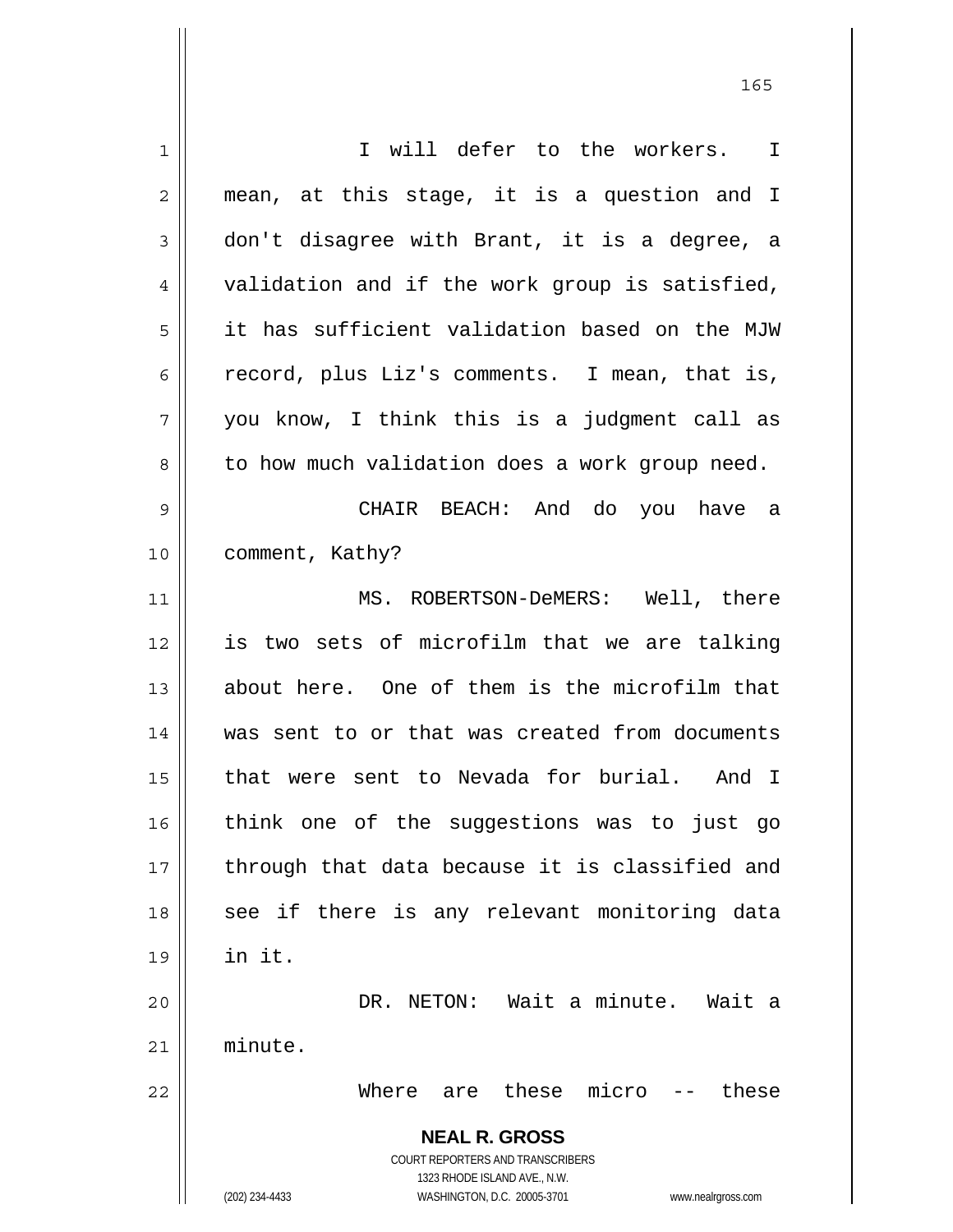**NEAL R. GROSS** COURT REPORTERS AND TRANSCRIBERS 1323 RHODE ISLAND AVE., N.W. (202) 234-4433 WASHINGTON, D.C. 20005-3701 www.nealrgross.com <u>166</u> 1 2 3 4 5 6 7 8 9 10 11 12 13 14 15 16 17 18 19 20 21 22 records are then. MS. ROBERTSON-DeMERS: These are the records that we referred to as the DOE and I will refer to it -- DR. NETON: That is not --MS. ROBERTSON-DeMERS: -- with respect to -- DR. NETON: -- a new record search, though. Those records exist and they can be looked at. MS. ROBERTSON-DeMERS: And I think what we were recommending is that you go through the inventory and make sure that there is nothing -- DR. NETON: Well that is fine. MS. ROBERTSON-DeMERS: -- nothing there. DR. NETON: But what I was questioning is the value of going and trying to find microfilm records that Liz evaluated already. MS. ROBERTSON-DeMERS: Okay, well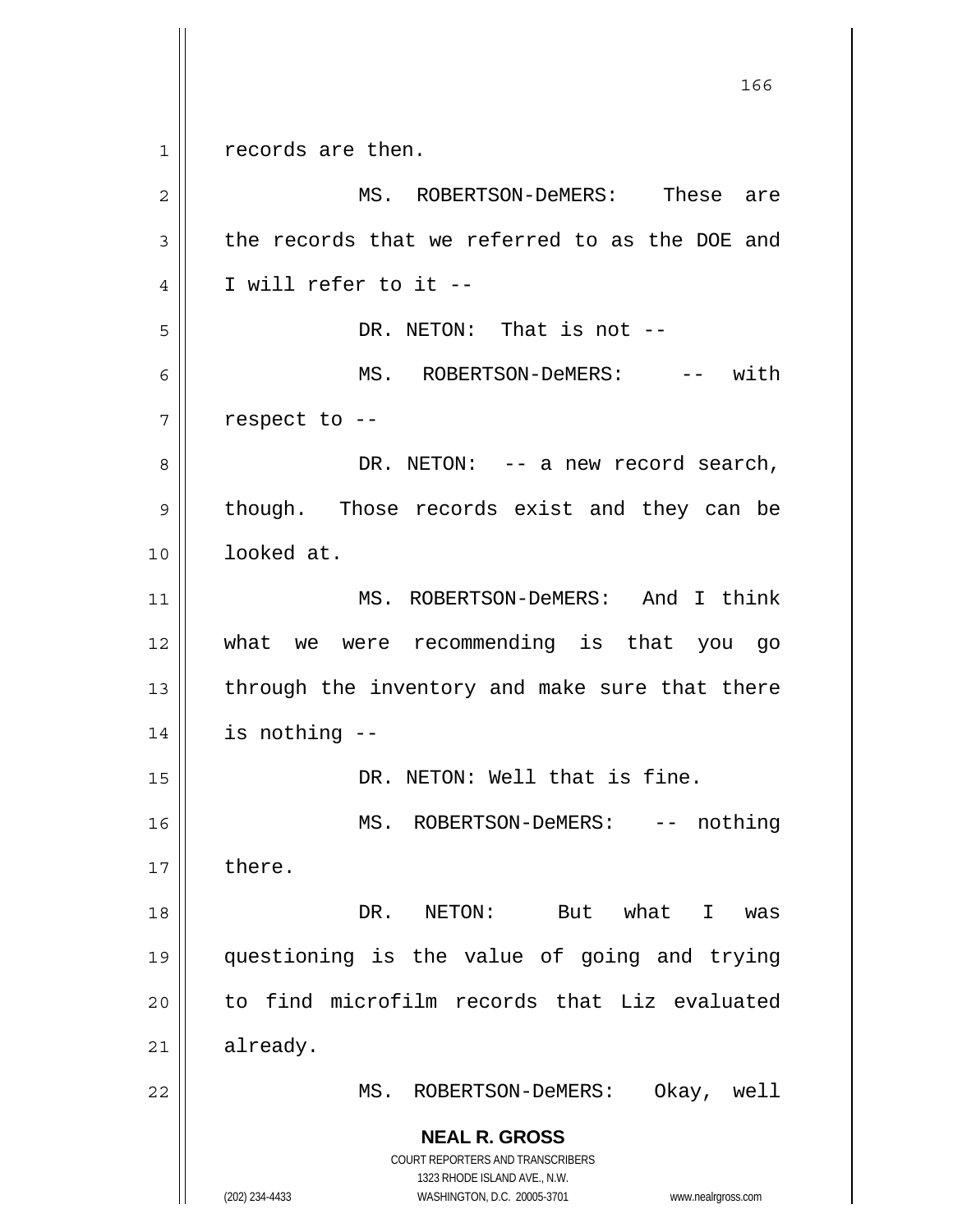|    | 167                                                                 |
|----|---------------------------------------------------------------------|
| 1  | that is a second set of microfilm.                                  |
| 2  | DR. NETON: Okay, that is what I am                                  |
| 3  | talking about.                                                      |
| 4  | MS. ROBERTSON-DeMERS: Okay, that                                    |
| 5  | set of microfilm is available at OSTI.                              |
| 6  | DR. NETON: Are you certain of                                       |
| 7  | that?                                                               |
| 8  | MS. ROBERTSON-DeMERS: That is what                                  |
| 9  | the records manager at Mound documented as far                      |
| 10 | as how they progressed through the process.                         |
| 11 | DR. NETON: Okay and so if they are                                  |
| 12 | available at OSTI, what value would they                            |
| 13 | provide if we went to get them.                                     |
| 14 | MS. ROBERTSON-DeMERS: Now, these                                    |
| 15 | are classified again. Okay? And it might be                         |
| 16 | beneficial to do a spot check on some of the                        |
| 17 | personnel monitoring data to make sure that                         |
| 18 | all of that classified data was captured.                           |
| 19 | DR. ULSH: But didn't MJW do that?                                   |
| 20 | DR. NETON: MJW already did that.                                    |
| 21 | This would be QC check on MJW's work. That is                       |
| 22 | what I am hearing. And we have a lot of                             |
|    | <b>NEAL R. GROSS</b>                                                |
|    | COURT REPORTERS AND TRANSCRIBERS<br>1323 RHODE ISLAND AVE., N.W.    |
|    | (202) 234-4433<br>WASHINGTON, D.C. 20005-3701<br>www.nealrgross.com |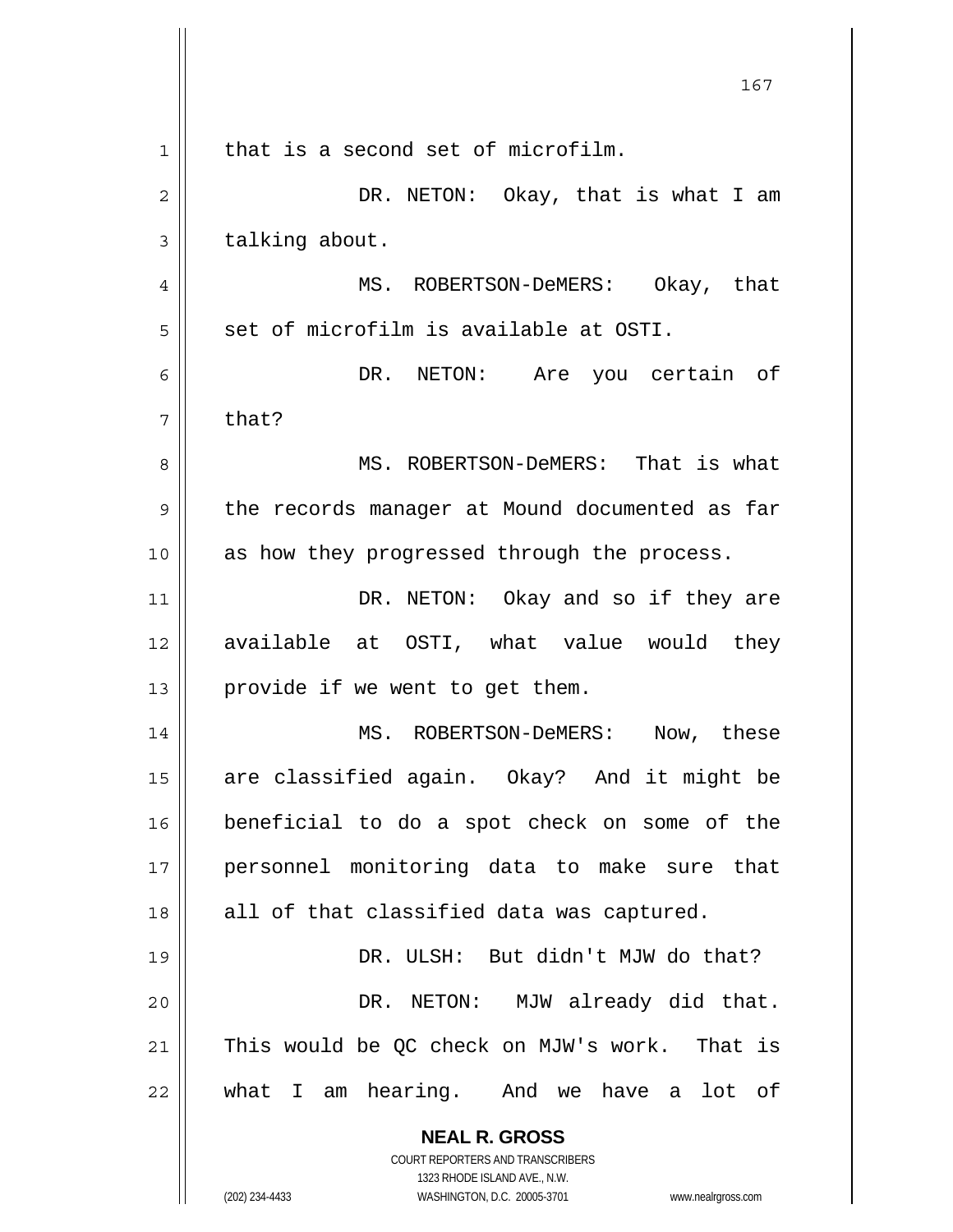**NEAL R. GROSS** 1 2 3 4 5 6 7 8 9 10 11 12 13 14 15 16 17 18 19 20 21 22 projects going on here and I am just trying to save resources where it is appropriate. MR. ELLIOTT: If I may? This is Larry Elliott. NIOSH has stated its position and we are going to stand by that. We don't have any reason to question the report from MJW. If the Working Group feels that it something they want to pursue, then I suggest you take it up with OSTI and pursue it in that regard. Brant, you don't have any need to go back and look and validate further in this regard? Yes or no? DR. ULSH: No, no. MR. ELLIOTT: I mean, if you want to go there. But I am just saying, otherwise, we are done with that. CHAIR BEACH: Okay, well I think at this time what I would like, just speaking for myself and the Working Group, is that we will wait for NIOSH's response to the white paper and go from there, if the rest of the working

> COURT REPORTERS AND TRANSCRIBERS 1323 RHODE ISLAND AVE., N.W.

(202) 234-4433 WASHINGTON, D.C. 20005-3701 www.nealrgross.com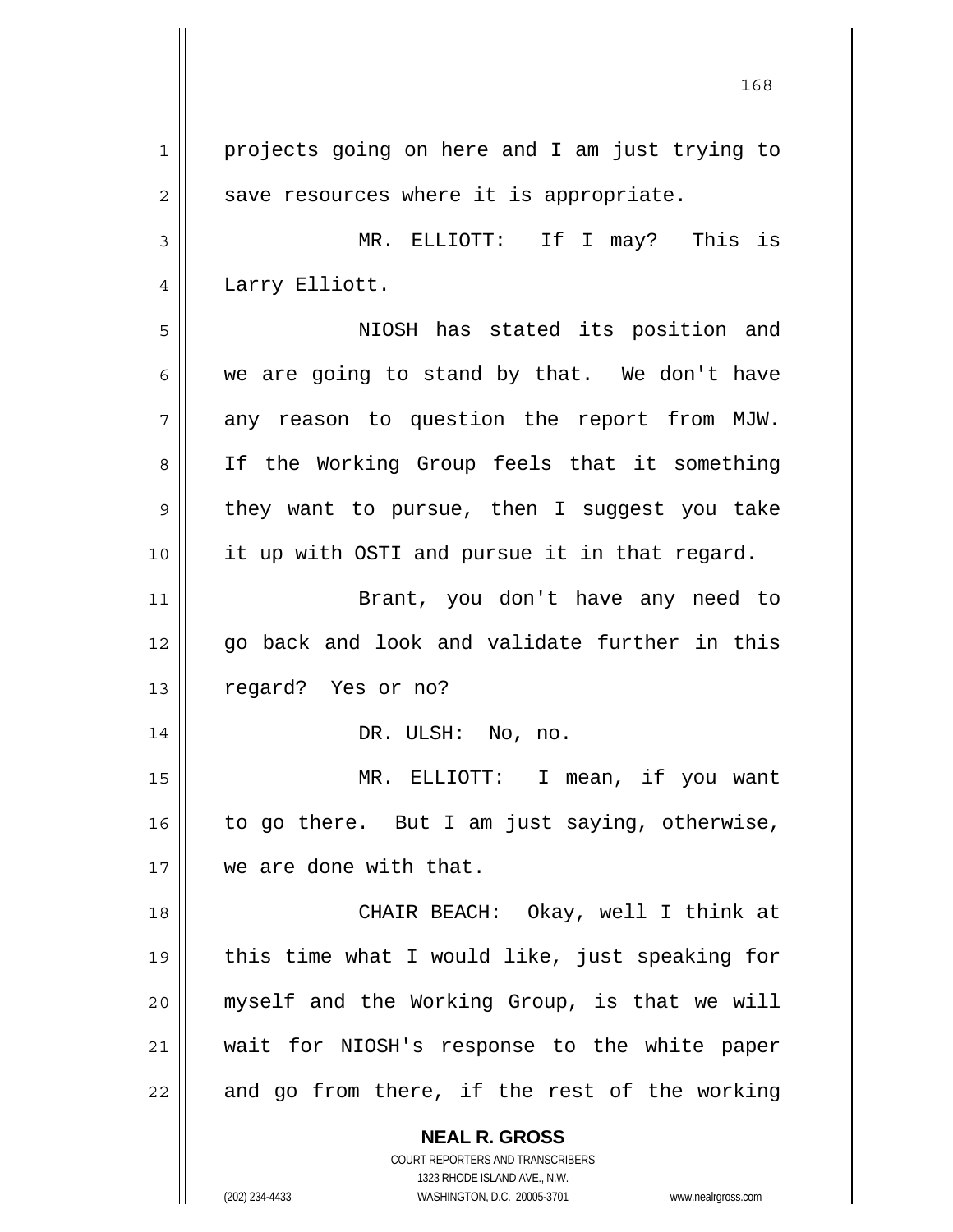**NEAL R. GROSS** COURT REPORTERS AND TRANSCRIBERS 1323 RHODE ISLAND AVE., N.W. (202) 234-4433 WASHINGTON, D.C. 20005-3701 www.nealrgross.com 1 2 3 4 5 6 7 8 9 10 11 12 13 14 15 16 17 18 19 20 21 22 group is in agreement. I mean, speak for yourselves. MEMBER ZIEMER: That is why to get the official response from NIOSH. I already stated what I felt about -- CHAIR BEACH: Yes. MEMBER ZIEMER: -- the MJW report. I think there is no reason not to accept that. I don't think that report is suspect at all. MS. BRACKETT: This is Liz Brackett. I just wanted to say, you know, you are saying that you are accepting our review but I just wanted to make sure that everybody understands. You know, we were only looking for internal bioassay data. MEMBER ZIEMER: Right. MS. BRACKETT: So you know, we are not speaking as to the complete universe of what might have been included in those records. So that was clear. CHAIR BEACH: That is a good point.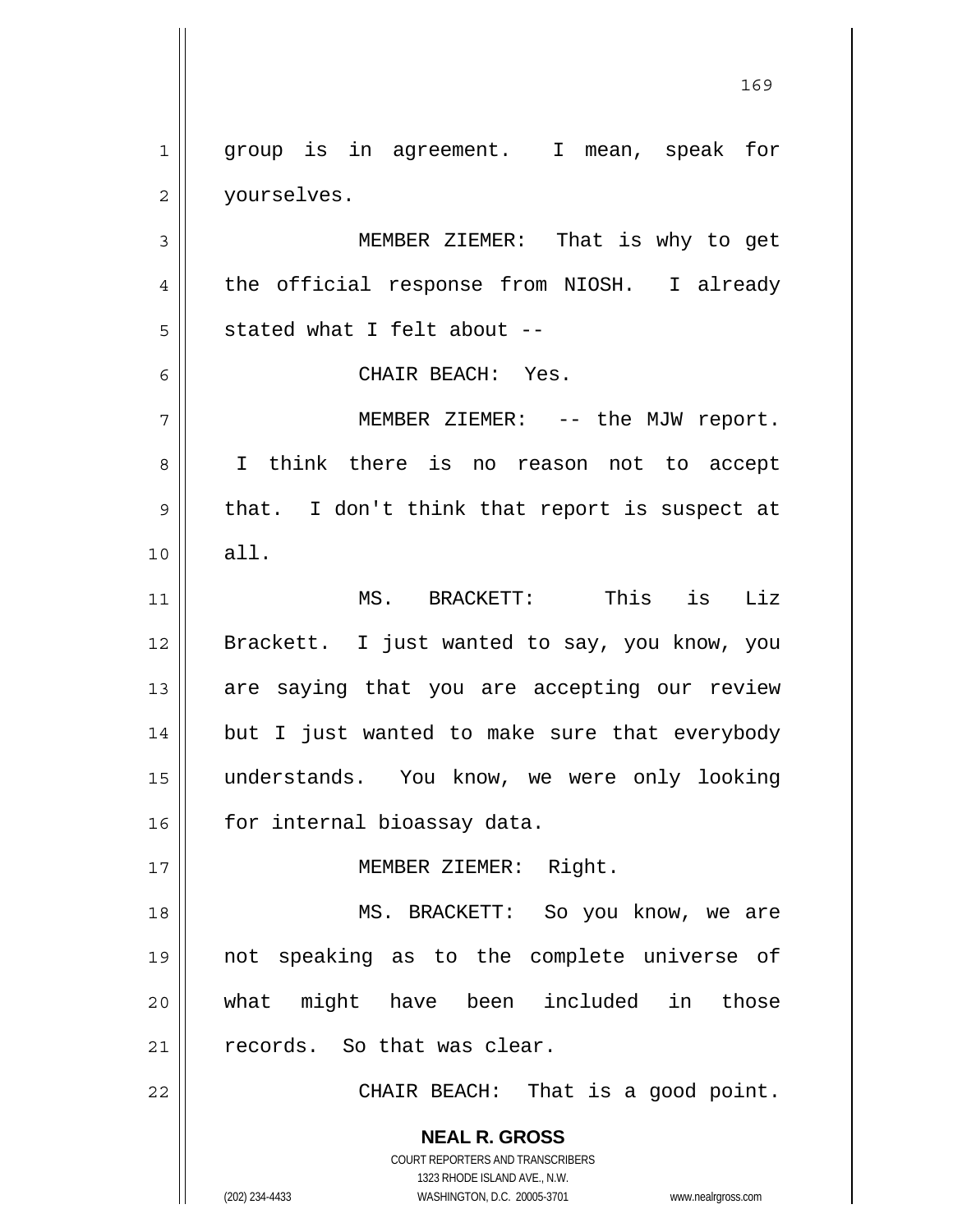170 1 2 3 4 5 6 7 8 9 10 11 12 13 14 15 16 17 Thanks, Liz. DR. NETON: I think -- good point. We can respond and put our position on the table when we evaluate the report. CHAIR BEACH: Okay. And at this time, if there is nothing else, it is lunch time and we will reconvene, what do I have, about 20 to 1:00 or 20 to 2:00? MR. KATZ: It is about 20 to 1:00 right now. CHAIR BEACH: So, 20 to 2:00. MR. KATZ: One hour, about 20 to 2:00. Thank you everyone on the phone. MEMBER ZIEMER: Josie or Ted? MR. KATZ: Yes. MEMBER ZIEMER: Ziemer here. I may not be with you at that time. If not, I will

18 19 20 21 certainly be back in the morning. MR. KATZ: Okay. Thanks, Paul. MEMBER ZIEMER: Okay. Bye-bye. (Whereupon, at 12:38 p.m., a lunch recess was

taken.)

## **NEAL R. GROSS**

COURT REPORTERS AND TRANSCRIBERS 1323 RHODE ISLAND AVE., N.W. (202) 234-4433 WASHINGTON, D.C. 20005-3701 www.nealrgross.com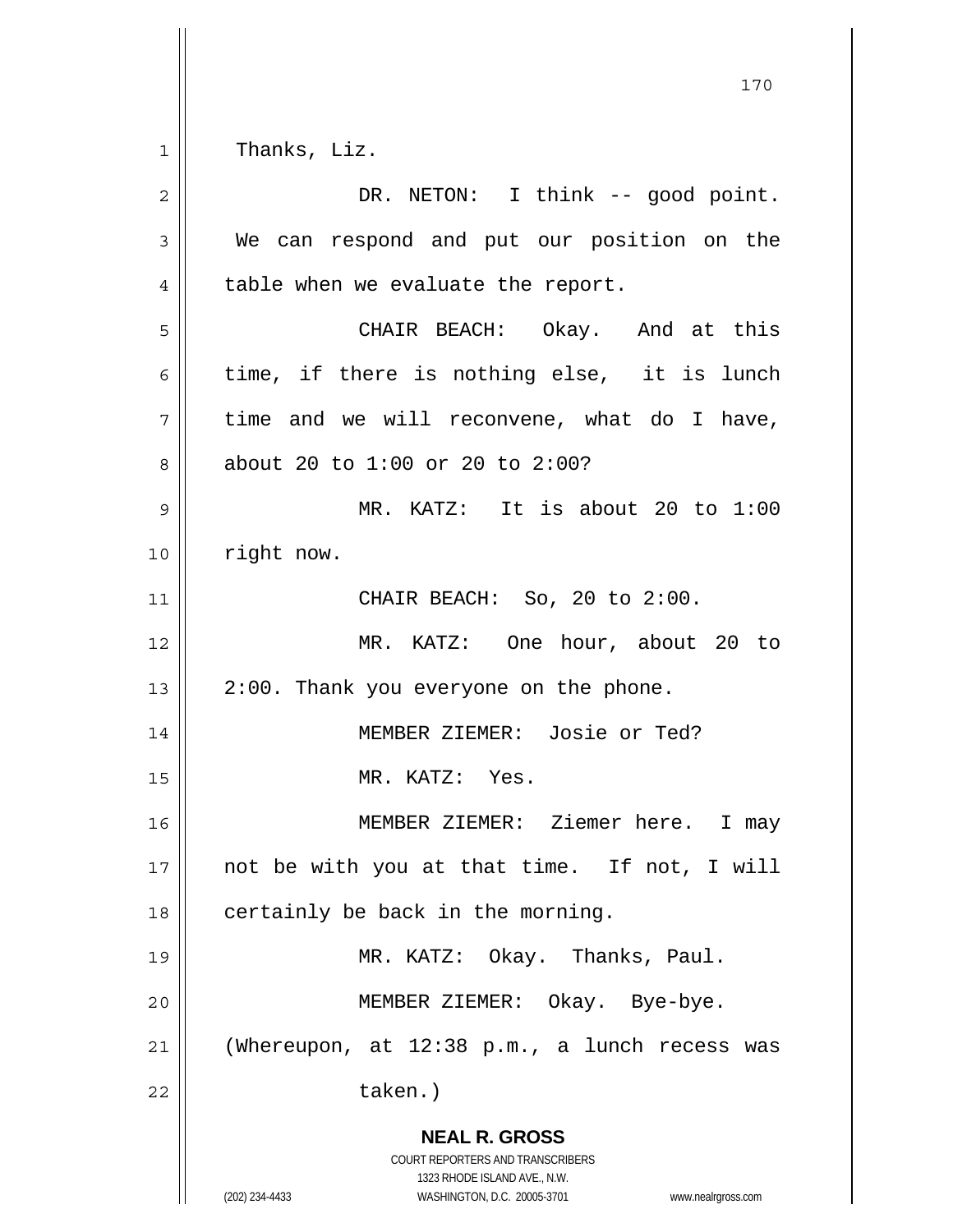**NEAL R. GROSS** COURT REPORTERS AND TRANSCRIBERS 1323 RHODE ISLAND AVE., N.W. (202) 234-4433 WASHINGTON, D.C. 20005-3701 www.nealrgross.com 171 1 2 3 4 5 6 7 8 9 10 11 12 13 14 15 16 17 18 19 20 21 22 A-F-T-E-R-N-O-O-N S-E-S-S-I-O-N (1:41 p.m.) MR. KATZ: This is Ted Katz with the Mound Working Group. We are reconvening after lunch. Welcome back. Let me check on the phone to see whether we have Dr. Ziemer. Paul are you with us? MS. ADAMS: Yes, Ted, we can hear you. MR. KATZ: That is Nancy. I was just checking to see if Paul was with us. CHAIR BEACH: He thought he wouldn't be with us. MR. KATZ: Oh, that's right. That's right. This afternoon. That's right. Exactly. Okay and by any chance, Bob, have you joined us? Bob Presley? CHAIR BEACH: He said he would not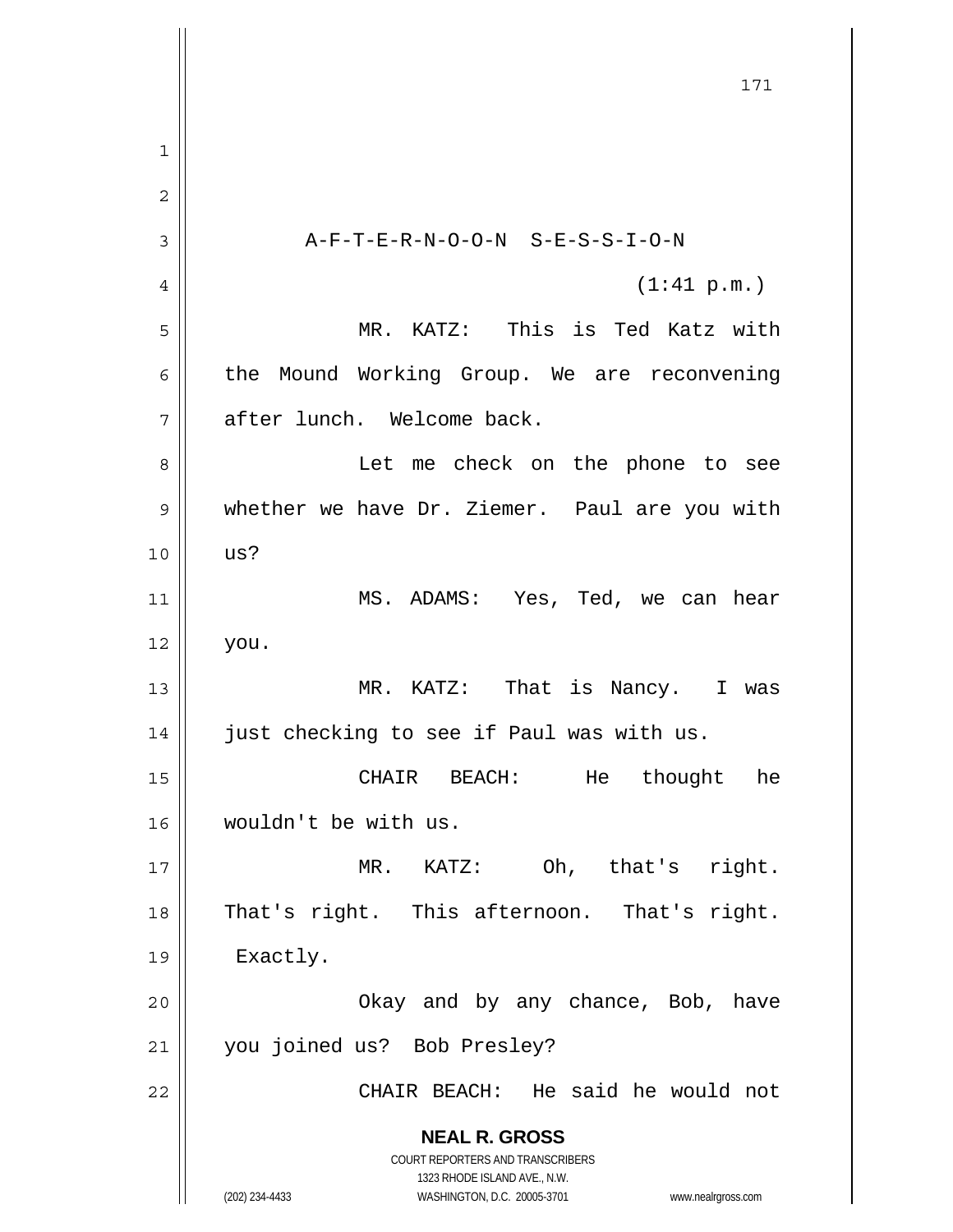$1$ 

be with us.

| $\overline{c}$ | MR. KATZ: Okay, he said that he,                                                                                                                                |
|----------------|-----------------------------------------------------------------------------------------------------------------------------------------------------------------|
| 3              | he sent me an email saying he might call in                                                                                                                     |
| 4              | from time to time.                                                                                                                                              |
| 5              | Okay, then otherwise, just to                                                                                                                                   |
| 6              | remind the folks on the phone, please keep                                                                                                                      |
| 7              | your phones on mute, *6, if you don't have a                                                                                                                    |
| 8              | mute button. And Josie?                                                                                                                                         |
| 9              | CHAIR BEACH: Okay, we are going to                                                                                                                              |
| 10             | shift gears just slightly and go into adequacy                                                                                                                  |
| 11             | and completeness of external dose. And Joe,                                                                                                                     |
| 12             | did you have a brief history on this also?                                                                                                                      |
| 13             | MR. FITZGERALD: Yes, just a little                                                                                                                              |
| 14             | history on this thing.                                                                                                                                          |
| 15             | This is the sort of the sister                                                                                                                                  |
| 16             | question of reliability to the internal dose                                                                                                                    |
| 17             | discussion we had this morning. And again, I                                                                                                                    |
| 18             | think it has been one of the charges that the                                                                                                                   |
| 19             | Work Group and the Board has had and has asked                                                                                                                  |
| 20             | SC&A to look at as reliability.                                                                                                                                 |
| 21             | terms of external dose,<br>In<br>we                                                                                                                             |
| 22             | certainly indicated that there<br>was<br>а                                                                                                                      |
|                | <b>NEAL R. GROSS</b><br>COURT REPORTERS AND TRANSCRIBERS<br>1323 RHODE ISLAND AVE., N.W.<br>(202) 234-4433<br>WASHINGTON, D.C. 20005-3701<br>www.nealrgross.com |
|                |                                                                                                                                                                 |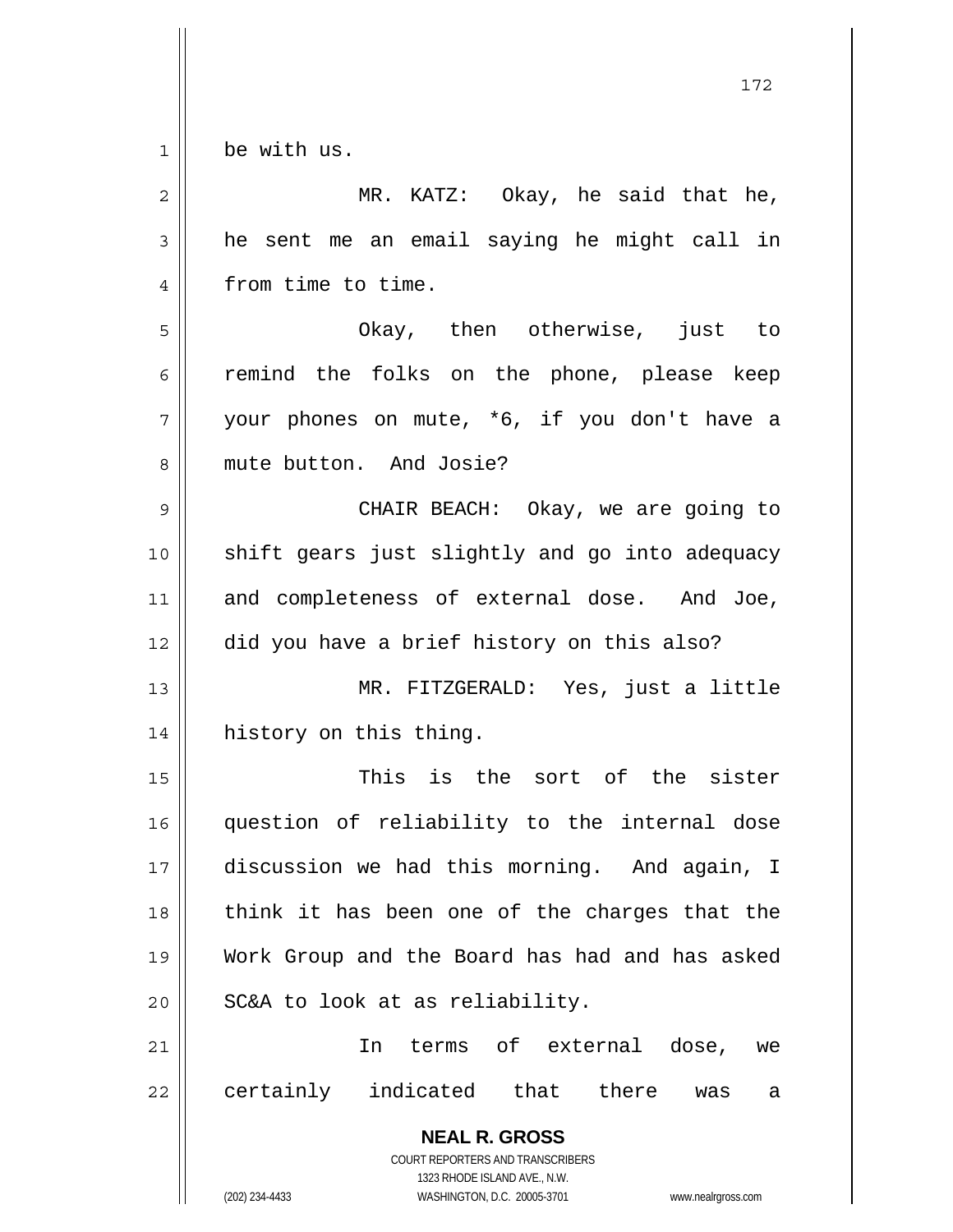1 2 3 4 5 6 7 8 9 10 11 12 conclusion that the external dose was adequate and sufficient for dose reconstruction. So what we proceeded to do was a limited sampling, as we did with the internal. In this case, we felt that based on the interviews we had with the workers and the dose records, we felt that quite frankly, it was a fairly complete database on external but wanted to do the sampling just to again compare the electronic database with the originating documents that were on the file in terms of external exposure.

13 14 15 16 17 18 19 20 21 22 So, we did 22 cases and Ron Buchanan, who I think has spoke to the Work Group and you have heard from him last year on some of these same issues, I think what we can do is recap. We have already kind of briefed out this issue. But just to bring everybody up to speed and make sure we put the Work Group in a position to come to a conclusion of some sort, we are going to go ahead and walk through that one more time. So perhaps you an

**NEAL R. GROSS**

COURT REPORTERS AND TRANSCRIBERS 1323 RHODE ISLAND AVE., N.W. (202) 234-4433 WASHINGTON, D.C. 20005-3701 www.nealrgross.com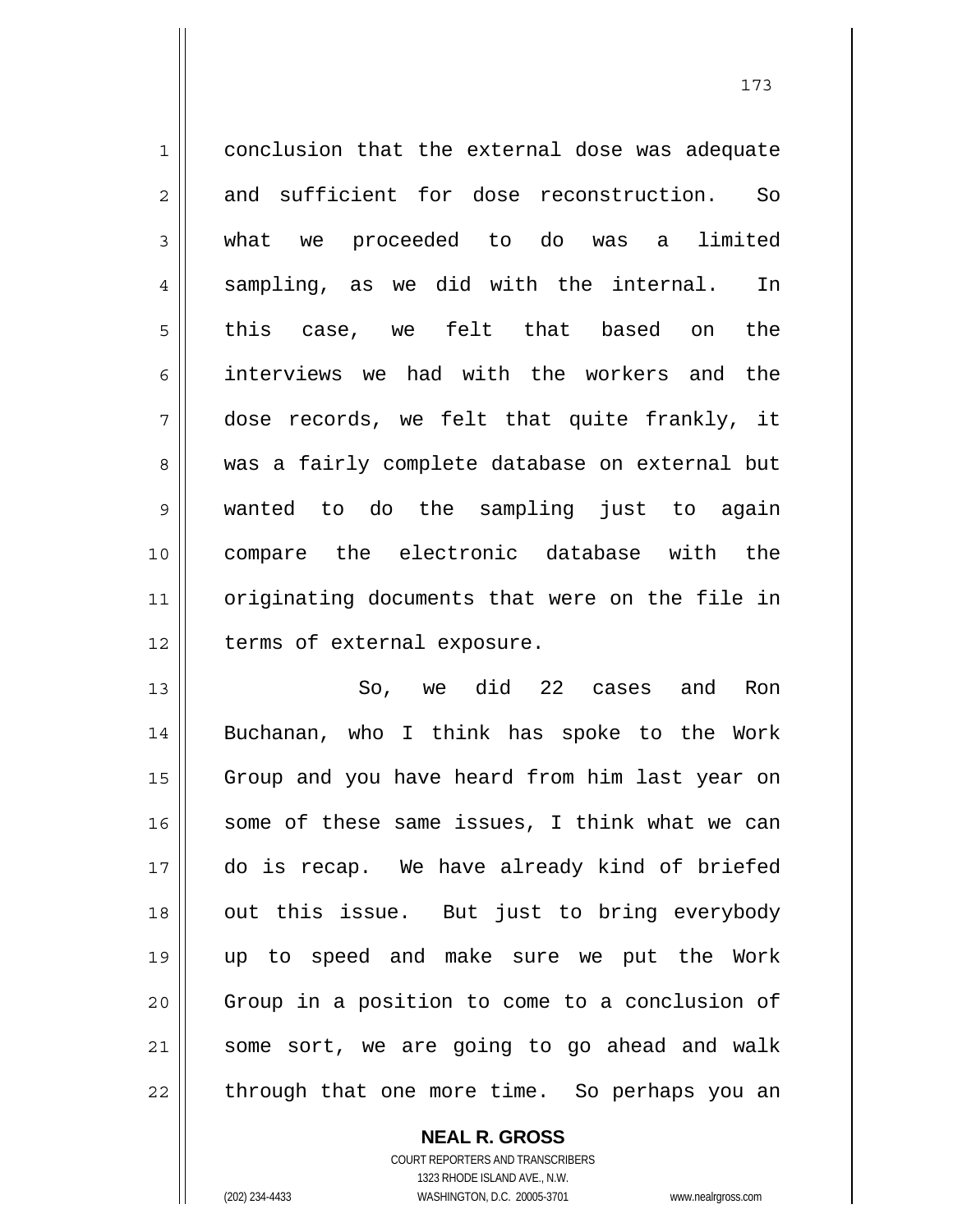talk about the sampling we did and some of the results. And also, I guess, there is a corollary issue on integrity. There are two issues pending now.

5 6 7 8 9 10 11 12 13 14 15 16 17 MR. BUCHANAN: Okay, this is Ron Buchanan and I followed up last year on some of the questions on the completeness and integrity of what the external dose data was. And what I found was that there was original handwritten data sheets which is what I wanted to go back to and compare them to the latest MESH database that the dose re-constructor actually uses. And the thing was if there was a limited amount of handwritten datasheets, there was only handwritten datasheets for the '50s and '60s and then there were some handwritten summaries through '68.

18 19 20 21 22 And so what I did, I have compared the original cards, handwritten summaries and the latest MESH database for 22 cases that I selected out of 698 claims. There was a total of 698 claims on Mound at the time; 447 of

> **NEAL R. GROSS** COURT REPORTERS AND TRANSCRIBERS 1323 RHODE ISLAND AVE., N.W. (202) 234-4433 WASHINGTON, D.C. 20005-3701 www.nealrgross.com

1

2

3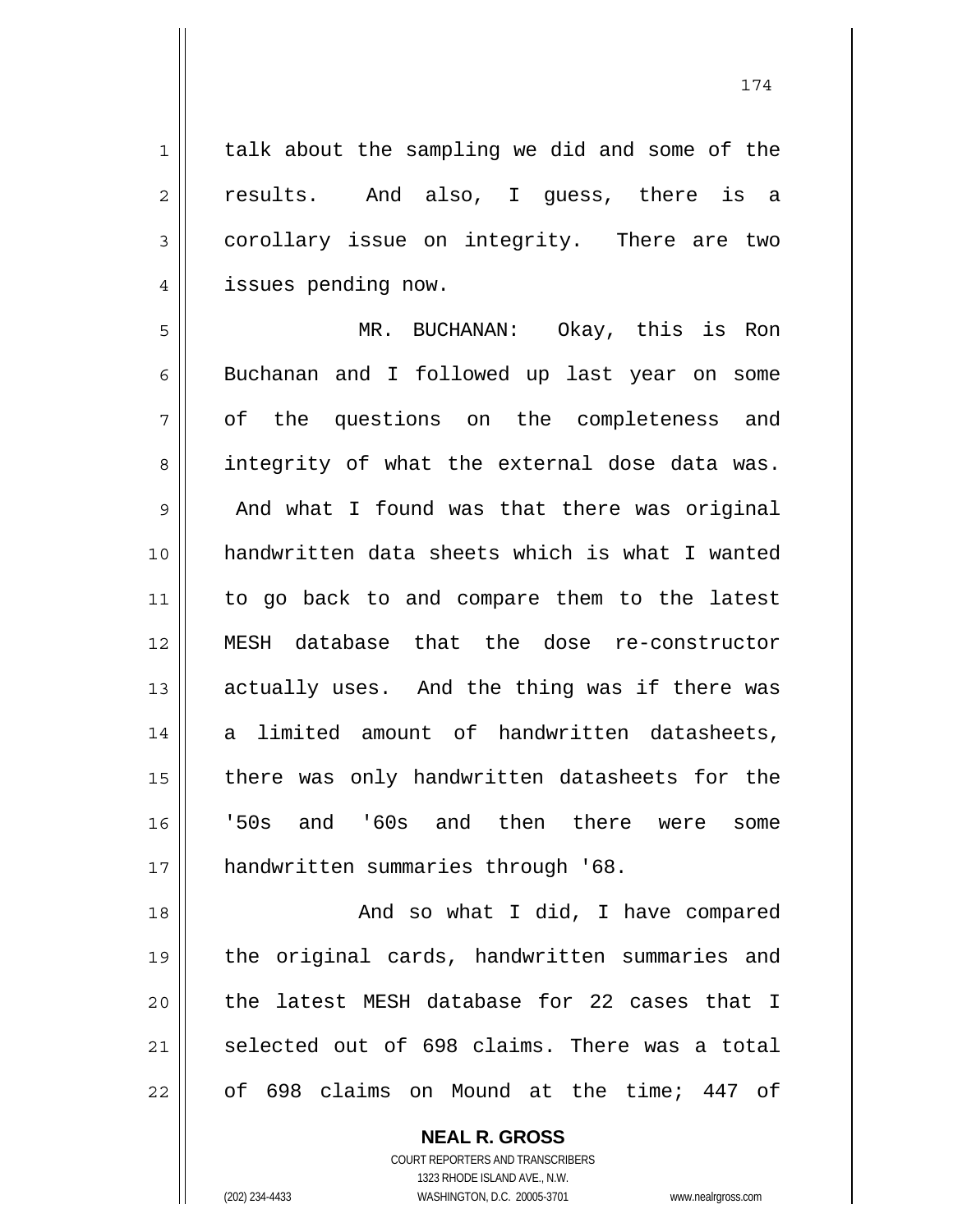those claims had starting dates of January of 1950 or later, in the '50s and '60s where I could find some original data sheets.

4 5 6 7 8 9 10 11 12 13 14 15 16 And 22 of these claims I selected, 20 were workers, process workers or whatever, technicians that could have had some dose. I did select two that were secretaries and something else that probably shouldn't have had any records. I wanted to check and see if the badging policy was consistent with what we thought it was. And so I went through about 4,000 pages of DOE records for these 22 claims. I found that 19 of them did have the summary data sheets, so there was three benchmarks that you could compare. There was about 530 years worth of total work history.

17 18 19 20 21 22 The result was that -- now this is a small sampling of claims but we just wanted to see if there was a problem or not and so that is the reason we did that, a small number. This represents five percent of the total claims that had data after 1950 and we

> COURT REPORTERS AND TRANSCRIBERS 1323 RHODE ISLAND AVE., N.W. (202) 234-4433 WASHINGTON, D.C. 20005-3701 www.nealrgross.com

**NEAL R. GROSS**

1

2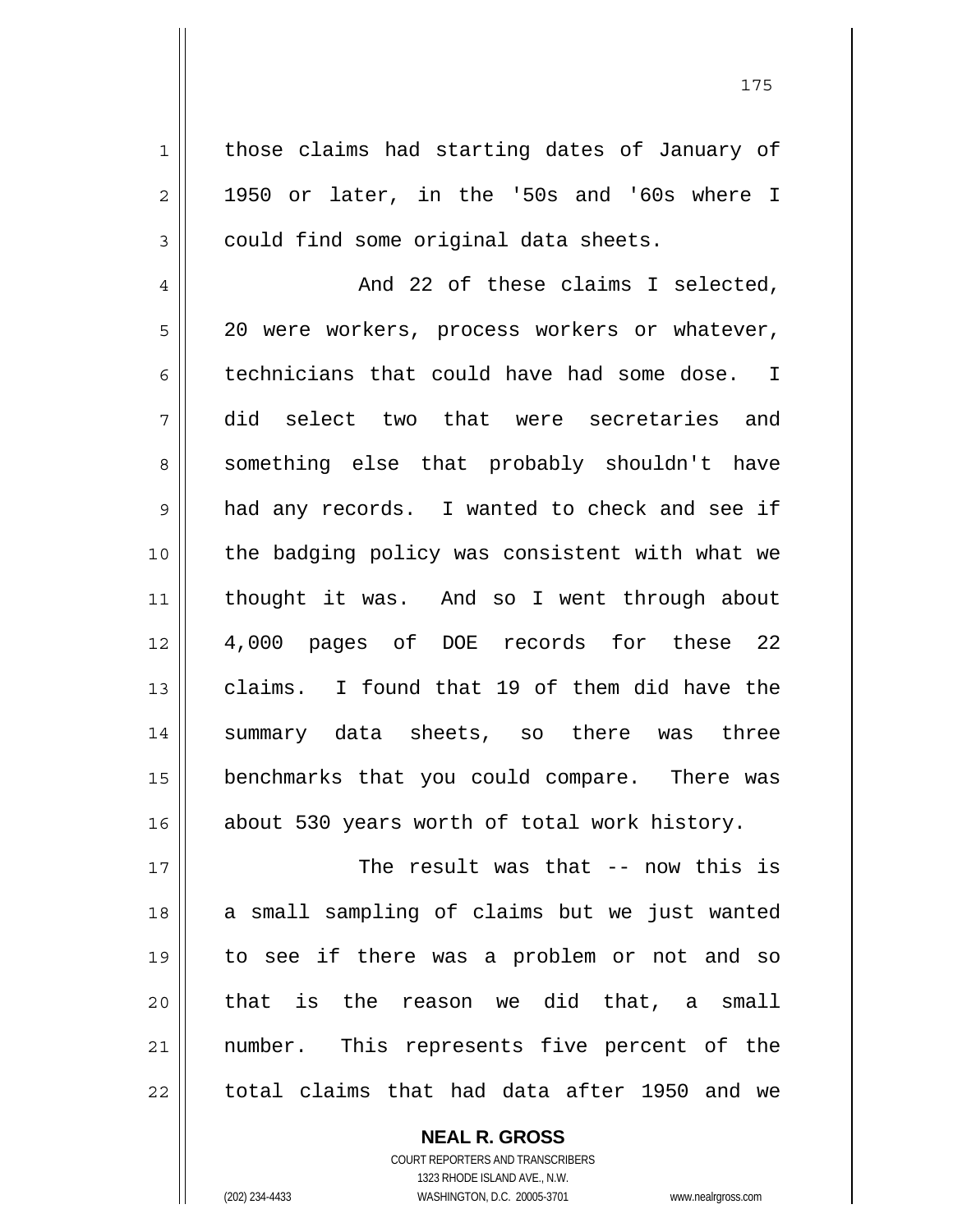found that 100 percent of the claims had MESH data sheets in their DOE records. They had the original cards, photographs of original cards, photographs of the summary. And then also in the MESH database files were in their records sent them, to NIOSH by DOE.

7 8 9 10 11 12 13 14 We found that 100 percent of them had DOE records. Even the two that didn't weren't monitored. We found that 99.6 percent of the photon dose was correctly transferred from the cards to the MESH database and there was only one 20 millirem dose that was left off of the very early records. All the other records matched.

15 16 17 18 19 20 21 22 We found that 100 percent of the neutron dose was correctly transferred from the original cards to the MESH database. Now we did find the only area that we noticed a difference in was that while the original cards would have dashes or blanks in the MESH database, apparently goes in and puts in a zero if there is a dash or a blank in the

> COURT REPORTERS AND TRANSCRIBERS 1323 RHODE ISLAND AVE., N.W. (202) 234-4433 WASHINGTON, D.C. 20005-3701 www.nealrgross.com

**NEAL R. GROSS**

1

2

3

4

5

6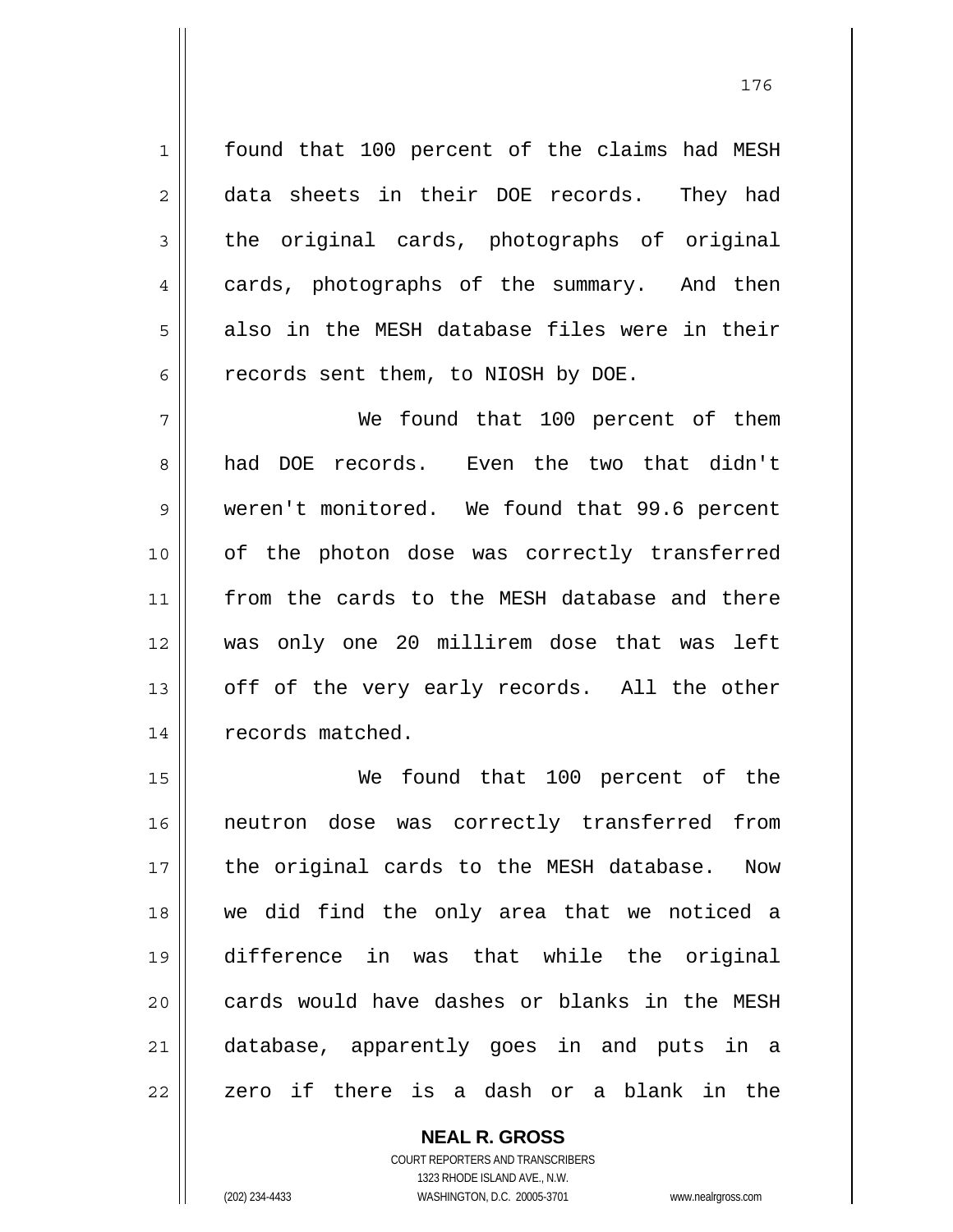original card. And so there is a lot of zeros contained in the MESH database, which aren't on the original cards.

1

2

3

4 5 6 7 8 And so this might give the dose re-constructor the idea that the person was monitored when they weren't and the actual result was zero. And so that was the only real discrepancy we found.

9 10 11 12 13 14 15 16 17 18 19 As far as actual positive dose, the zeros, the recorded zero and the recorded positive dose were 100 percent accurate but there was zeros in the MESH database. Really, they weren't monitored during that period. And what this could lead to would be if the worker should have been assigned coworker dose or something, he was in a radiation area, if the dose re-constructor uses zero, he would be assigned a lower dose than if he would be usually assigned a coworker dose.

20 21 22 And also it could make the coworker database, if the coworker database was taken from the MESH database, it would make it

> **NEAL R. GROSS** COURT REPORTERS AND TRANSCRIBERS 1323 RHODE ISLAND AVE., N.W. (202) 234-4433 WASHINGTON, D.C. 20005-3701 www.nealrgross.com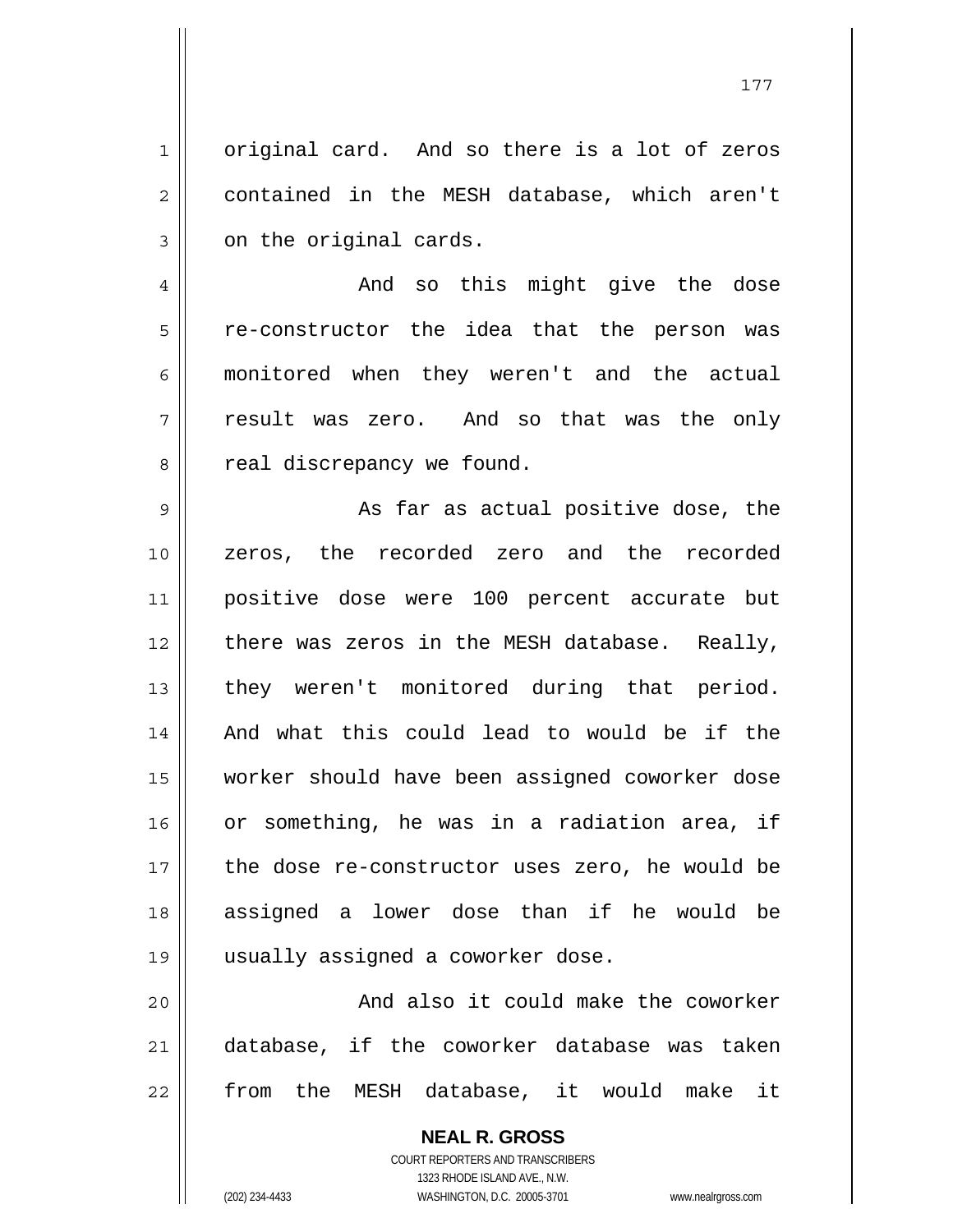| $\mathbf 1$    | towards the low side, including the zeros.     |
|----------------|------------------------------------------------|
| $\overline{2}$ | So our conclusion was and realized             |
| 3              | only did this, we only had to do this<br>we    |
| 4              | comparison for the '50s and '60s because there |
| 5              | was no handwritten data after '68. And so the  |
| 6              | '70s and '80s we couldn't compare to see if it |
| 7              | was transferred.                               |
| 8              | you had your original<br>And                   |
| 9              | handwritten datasheets.<br>had your<br>You     |
| 10             | handwritten summaries and then<br>you had      |
| 11             | electronic systems up until you ended up with  |
| 12             | a MESH data system, which was the latest.      |
| 13             | But this was kind of a snapshot, a             |
| 14             | spot check of the 40, 50 years worth of data   |
| 15             | transfer. And we did not see anything that     |
| 16             | would indicate a problem.                      |
| $17$           | MR. FITZGERALD: I think the notion             |
| 18             | was if we had seen something that was pretty   |
| 19             | pronounced, we would have gone back to the     |
| 20             | workgroup and said, you know, we need to       |
| 21             | perhaps do additional sampling. But since the  |
| 22             | sampling came out pretty consistently solid, I |
|                | <b>NEAL R. GROSS</b>                           |

COURT REPORTERS AND TRANSCRIBERS 1323 RHODE ISLAND AVE., N.W. (202) 234-4433 WASHINGTON, D.C. 20005-3701 www.nealrgross.com

178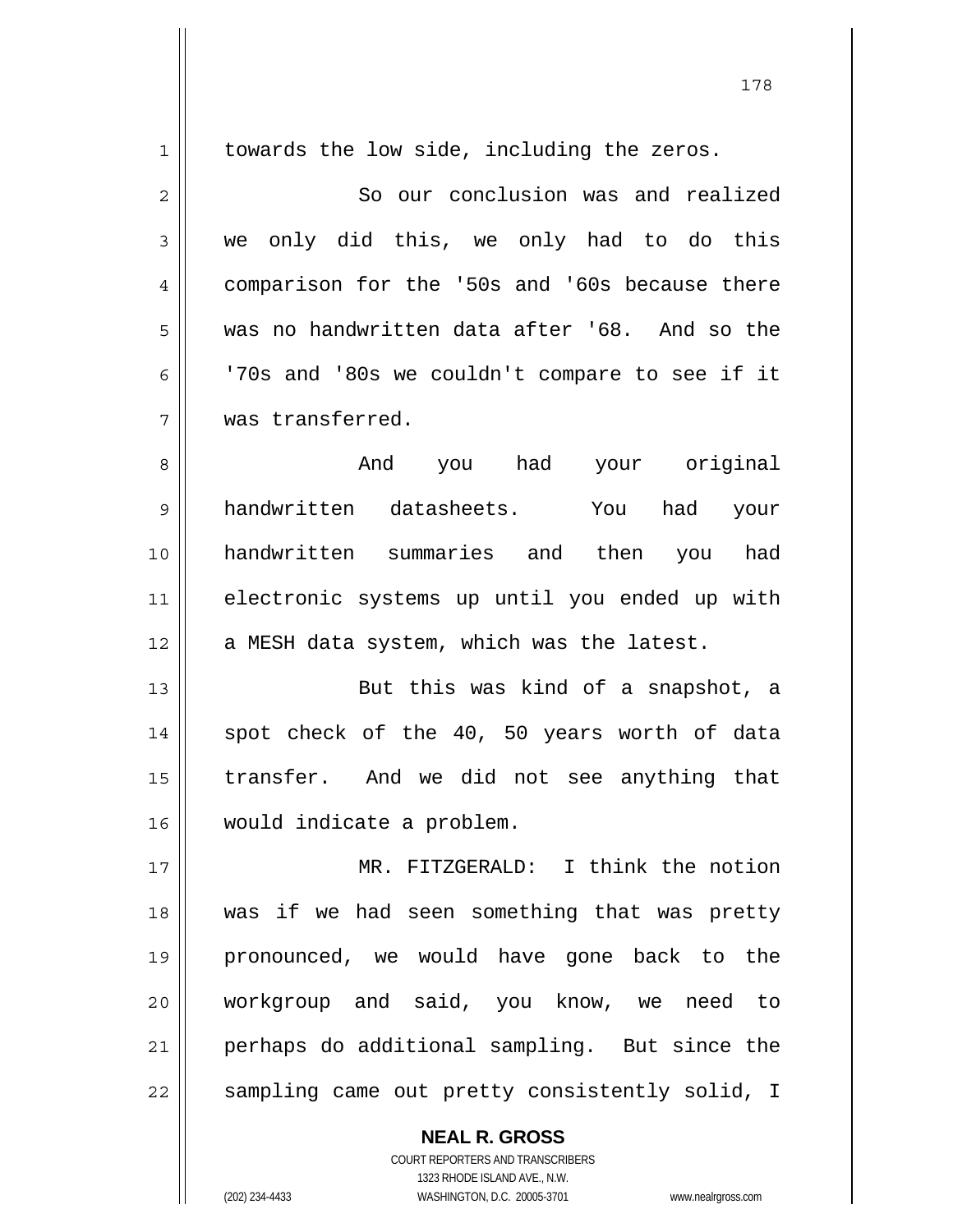1 2 think that is where we are. That is where we have been on that issue.

3 4 5 6 CHAIR BEACH: I guess the only question I would raise is back on those zeros and would ask NIOSH to explain if that is in fact a concern.

7 8 DR. ULSH: I can take a crack at that.

9 10 11 12 13 14 15 16 17 18 19 20 21 22 I understand what you are saying, Ron, about this might lead a dose re-constructor to conclude that someone was monitored when in fact they were not monitored. And you said in that situation, that might lead the dose re-constructor to assign missed dose instead of coworker dose. Well, you are right. I mean, that is the way that we tend to do things. But a Mound, you have to understand we don't have an external coworker model because it is our position that if you had external exposure potential, you were monitored with one exception. And that is, for neutrons, people who went into the

**NEAL R. GROSS**

COURT REPORTERS AND TRANSCRIBERS 1323 RHODE ISLAND AVE., N.W. (202) 234-4433 WASHINGTON, D.C. 20005-3701 www.nealrgross.com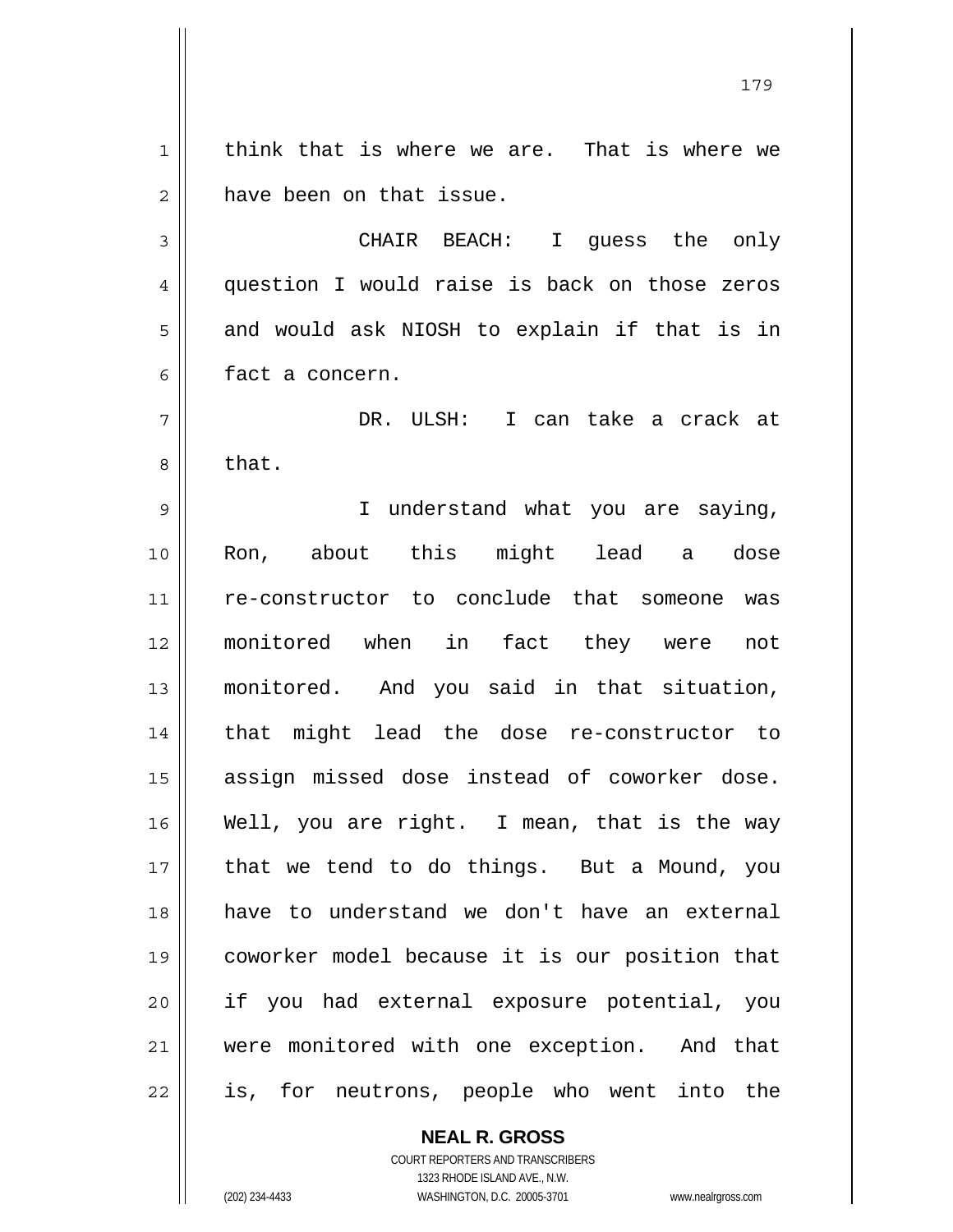180

facilities on what were called visitor badges, visitor meaning not -- it doesn't mean that someone wasn't a Mound worker. It means that they were not permanently assigned to that building.

6 7 8 9 10 11 12 13 14 15 16 For instance, in the early days in SM Building, we know that they did this. If you were a plumber or a pipe fitter, you know, called up to the SM building, for instance, it wasn't your permanent assigned building. You would be assigned, you could be assigned a visitor badge. So you would have a photon and a neutron visitor badge. And if, unless the photon badge gave above a certain reading, and I don't recall exactly what that was, they wouldn't read the neutron badge.

17 18 19 20 21 22 So that is one situation where you might have an unmonitored dose, and we are proposing, and as you know, from our conference call earlier, you know, like in the past month here, for our neutron dose reconstruction methodology, in that case, we

> **NEAL R. GROSS** COURT REPORTERS AND TRANSCRIBERS 1323 RHODE ISLAND AVE., N.W. (202) 234-4433 WASHINGTON, D.C. 20005-3701 www.nealrgross.com

1

2

3

4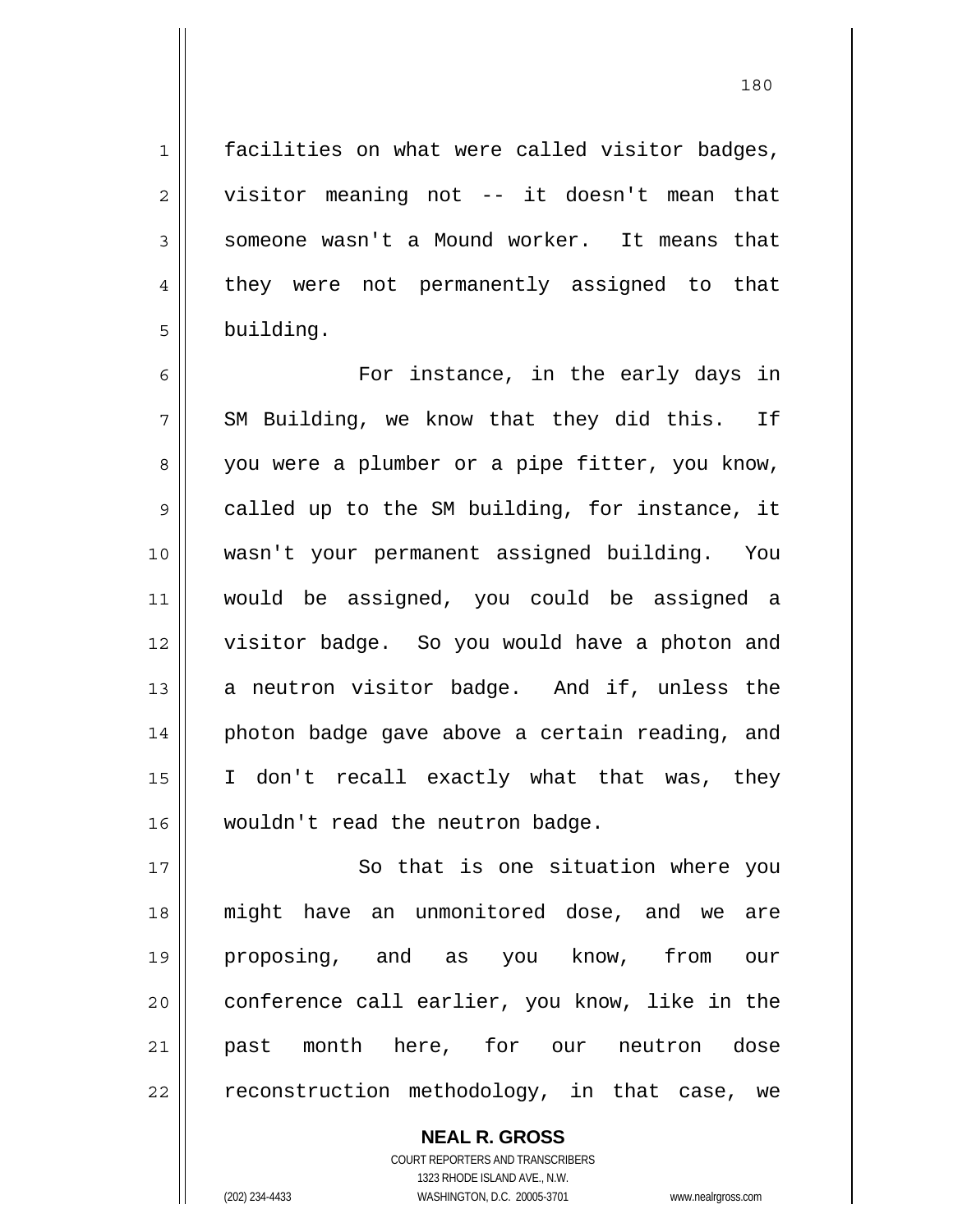1 2 3 are proposing for the early years, a neutron coworker model to handle exactly that situation.

4 5 6 7 But that is not built from MESH data. That is built from the health physics progress reports. So you wouldn't have that kind of initiative.

8 9 10 11 12 13 14 15 For the other situations where you have a zero, for instance, at Mound what would happen is we would typically assign, because of our position, and this goes back to what workers have told us and what Meyer has said in his history of dosimetry that if you had the potential for external radiation exposures, you were monitored.

16 17 18 19 20 21 22 So, conversely, if you didn't have monitoring, that would indicate that you did not go into the radiation areas and we would assign environmental dose. So, what you are talking about is assigning a missed dose, instead of an environmental dose. And I would present to you that that is claimant favorable

> **NEAL R. GROSS** COURT REPORTERS AND TRANSCRIBERS 1323 RHODE ISLAND AVE., N.W. (202) 234-4433 WASHINGTON, D.C. 20005-3701 www.nealrgross.com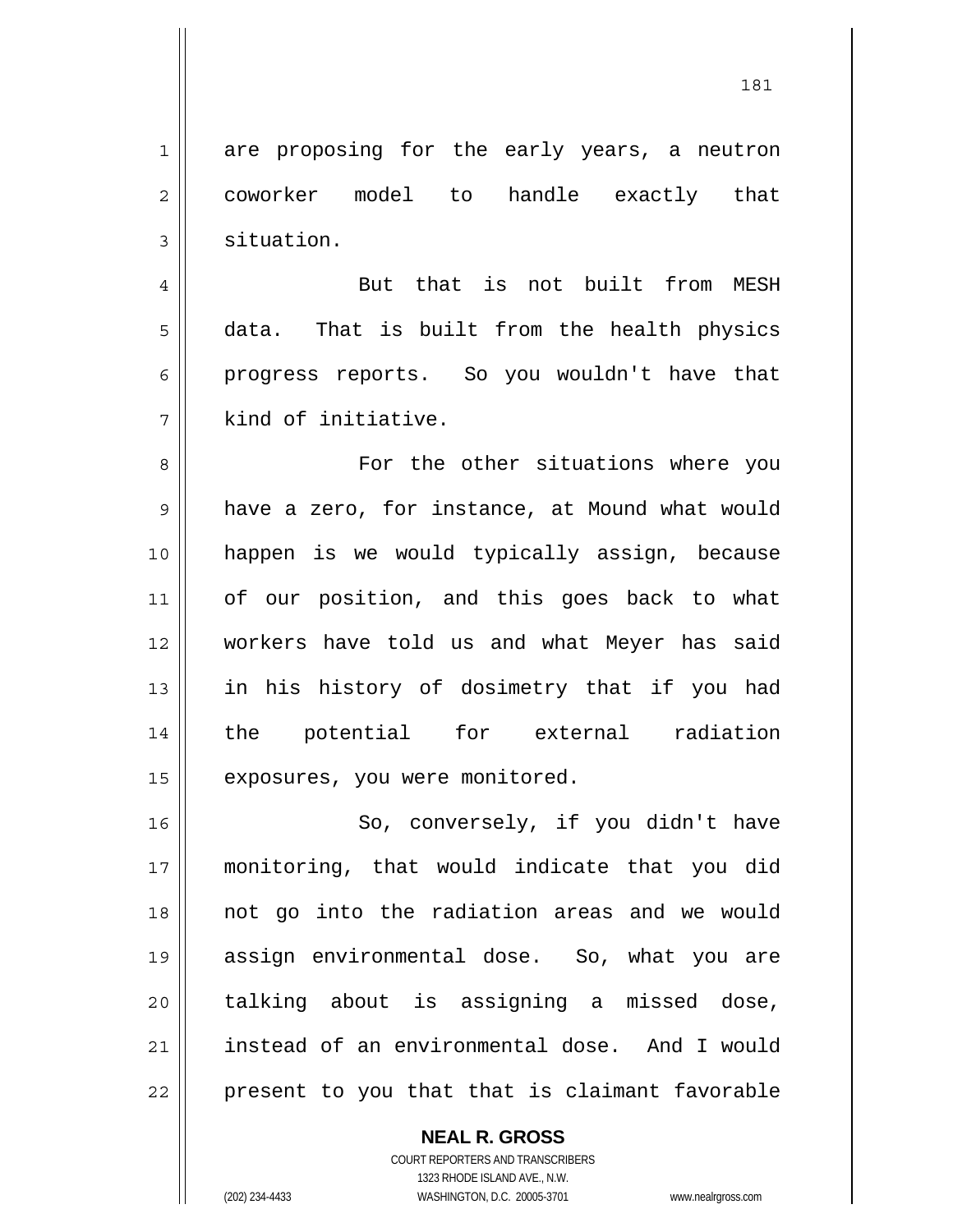1 2 3 4 5 6 7 8 9 10 11 12 13 14 15 16 17 18 19 20 21 22 because the missed dose that we assign is always far higher than the environmental dose, environmental external. Don do you have any? Since you do the dose reconstruction -- MR. STEWART: That is right there. That is correct. The draft TBD that will be turned in soon for ADC review, actually brings out that exclusive point, that some of these zeros are artifacts of the record keeping system rather than actual zero dose results or less than LOD results. We typically just leave those alone because we don't have any way to say that they are not actual instances of monitoring. DR. ULSH: And it is claimant favorable to assign a missed dose. MR. STEWART: And it is claimant favorable. We have discovered some years where we can recover doses by dosimeter, using the HP number and the TBD will include those years. Typically, we won't do that.

182

**NEAL R. GROSS** COURT REPORTERS AND TRANSCRIBERS 1323 RHODE ISLAND AVE., N.W.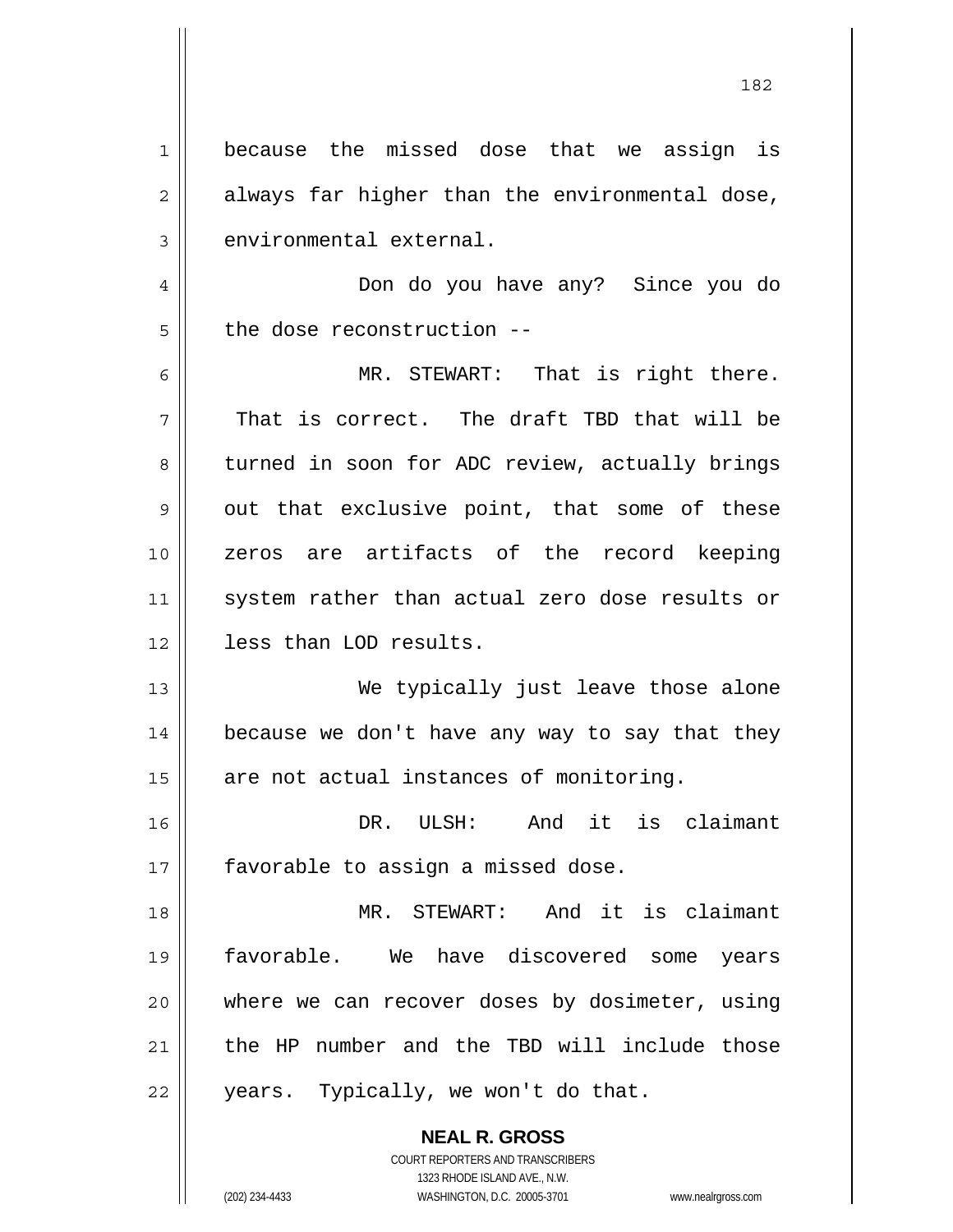1 2 3 4 5 6 7 8 9 10 11 12 13 14 15 16 17 18 19 20 21 22 Typically, we will say he has got zeros in 1968, therefore, we will assume he was monitored for the whole year. Whereas, if that one item made that case compensable, we could go back and reconstruct the dose for 1968 and find out how many zero dosimeter results there were, if in fact there were any for that. You would have complete records for '68, '69 and a couple of years in '70s prior to the time when we have complete records in MESH. But yes, we have one provision, one TIB that we can go back and in some cases, we cannot assign missed neutron dose. And that is TIB-23. This is a complex-wide TIB that is used. It was used to get rid of some of the, or to rule out, neutron doses in the face of many negative photon results because we were just assigning very high doses. Because Mound is not the only site that will have artifact zeros. In fact, we don't apply that very

> **NEAL R. GROSS** COURT REPORTERS AND TRANSCRIBERS

> > 1323 RHODE ISLAND AVE., N.W.

(202) 234-4433 WASHINGTON, D.C. 20005-3701 www.nealrgross.com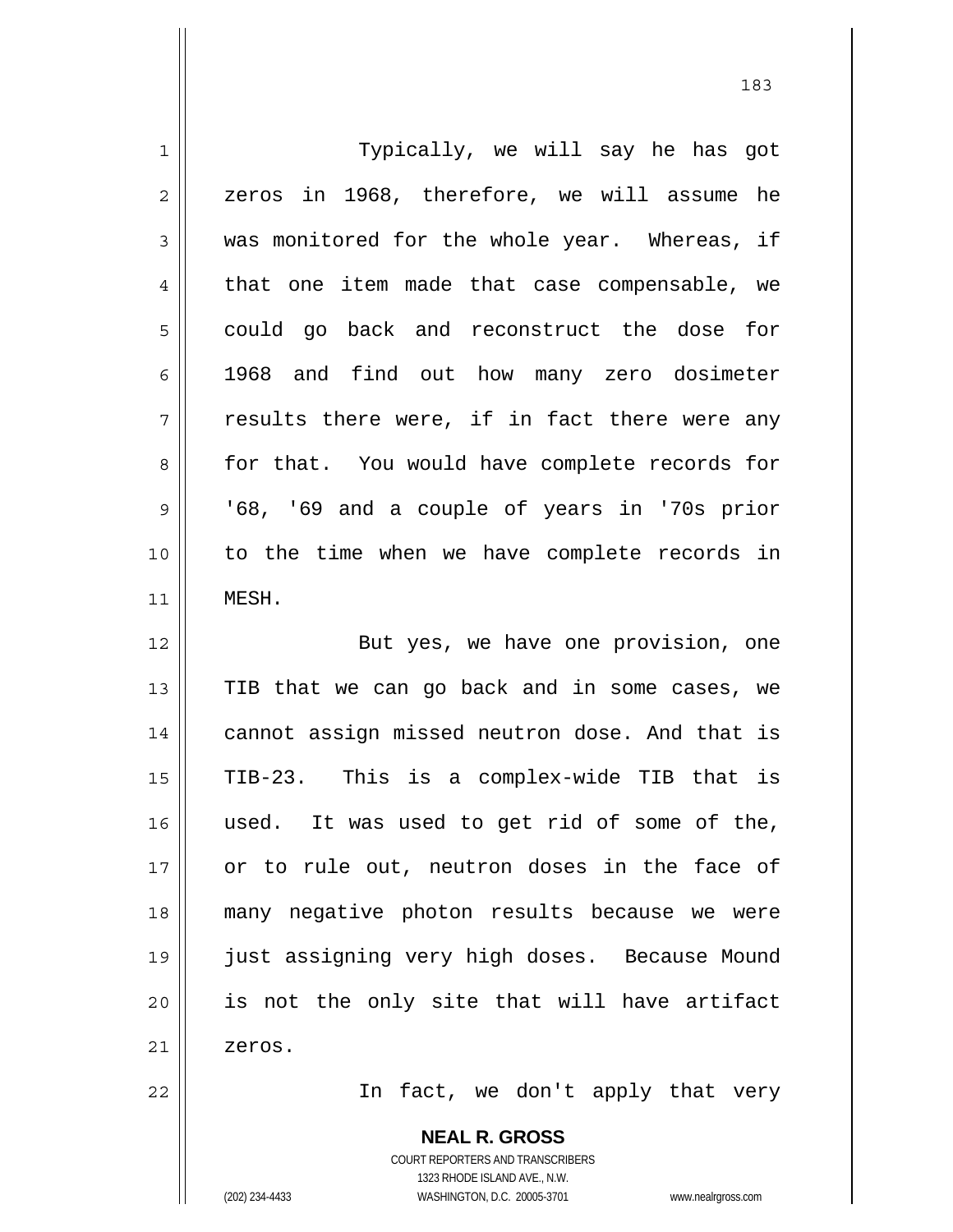**NEAL R. GROSS** COURT REPORTERS AND TRANSCRIBERS 1 2 3 4 5 6 7 8 9 10 11 12 13 14 15 16 17 18 19 20 21 22 much at Mound because I mean, if you have got some instance of a positive neutron dose in the worker's history, you can't just simply say oh, well, he must not have been monitored all except for that one year. But typically, we don't apply that at Mound. It is possible to use that, if all the conditions are met from the TIB. And that's it. CHAIR BEACH: Anybody else have anything? MEMBER CLAWSON: I was just trying to follow through. You said that you did this sampling up until the '60s. It was through the '50s? MR. BUCHANAN: Yes, there was only the original ones that I could compare to during the '50s and '60s. The handwritten cards and summaries ended in '68. And so, from '69 forward there was no handwritten cards to compare them to. MEMBER CLAWSON: So then you are

1323 RHODE ISLAND AVE., N.W.

184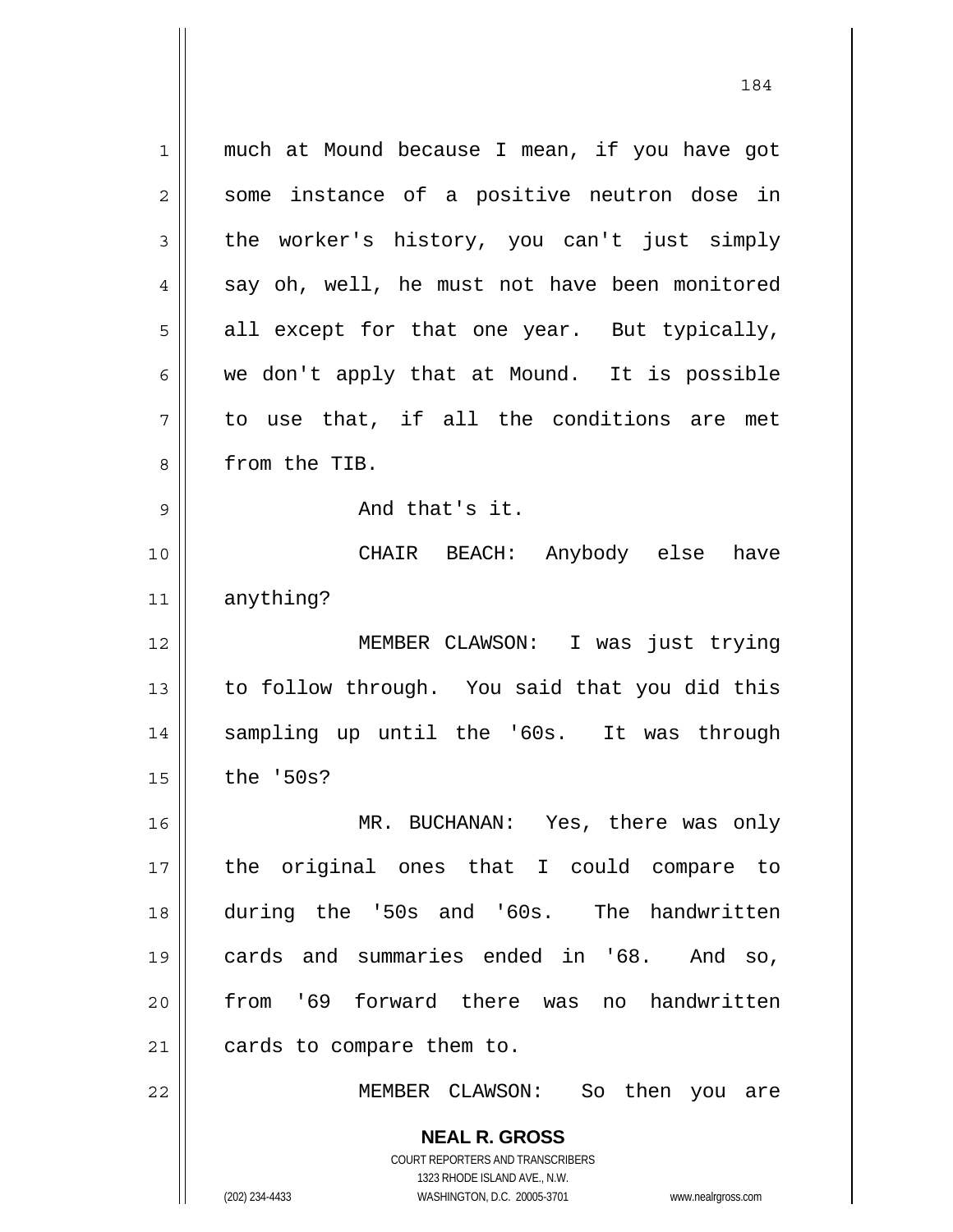1 just going to the MESH?

| $\overline{2}$ | MR. BUCHANAN: Well, I couldn't do              |
|----------------|------------------------------------------------|
| 3              | any comparison. I could only compare '50s and  |
| 4              | '60s to the present MESH. I could not compare  |
| 5              | any data from say what was the '70s to MESH or |
| 6              | '80s to MESH.                                  |
| 7              | And I guess my contention was,                 |
| 8              | first of all, that is all I had to compare it  |
| $\mathsf{S}$   | I couldn't do any other comparison.<br>with.   |
| 10             | And if it did trace back faithfully to the     |
| 11             | 1950s, then it made it through all of the      |
| 12             | electronic database switches up through MESH.  |
| 13             | You know, if a person in 1952 was              |
| 14             | assigned 100 millirem, then it was taken from  |
| 15             | the handwritten cards to the handwritten       |
| 16             | summary to the handwritten summary through the |
| 17             | various electronic databases and correctly     |
| 18             | entered into MESH, then that would indicate    |
| 19             | that something over 40 or 50 years was         |
| 20             | correctly carried forward. But I did not have  |
| 21             | anything to validate that what was originally  |
| 22             | read in the '70s or '80s was correctly carried |

COURT REPORTERS AND TRANSCRIBERS 1323 RHODE ISLAND AVE., N.W. (202) 234-4433 WASHINGTON, D.C. 20005-3701 www.nealrgross.com

**NEAL R. GROSS**

<u>185</u>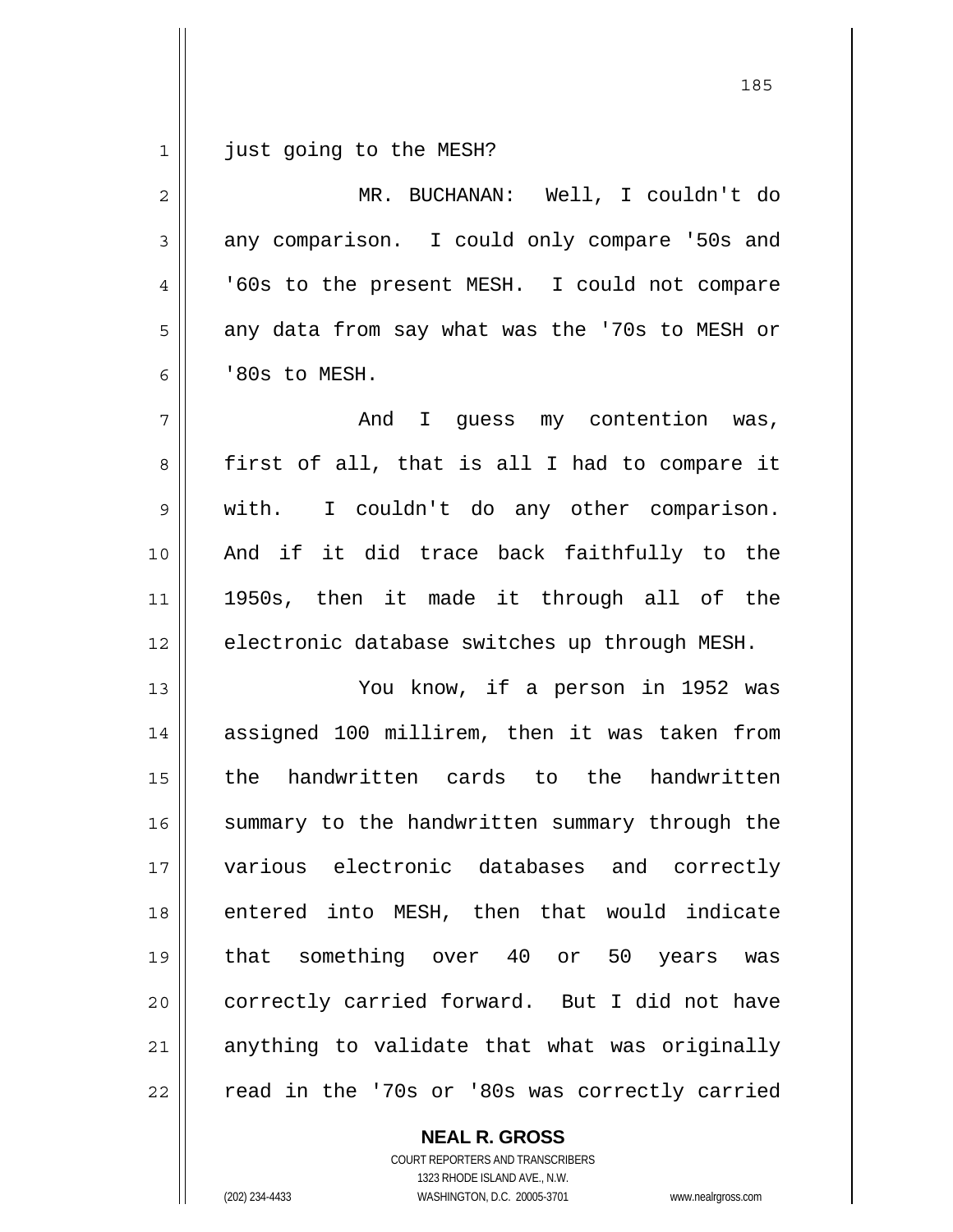**NEAL R. GROSS** COURT REPORTERS AND TRANSCRIBERS 1323 RHODE ISLAND AVE., N.W. 1 2 3 4 5 6 7 8 9 10 11 12 13 14 15 16 17 18 19 20 21 22 to MESH. Because that was all entered in electronic form and then into MESH when that came about in what '88 or something like that. MEMBER CLAWSON: Well, then we have a couple of electronic databases in there that this went to or did we -- MR. BUCHANAN: In between. In between '68, the last handwritten and MESH, there were several, I think at least one or two, in between the handwritten and MESH. So when a person was read in 1970 and entered into that electronic database, then that had to be transferred to the next one in and on into MESH. But I have no way to even look at that because I don't have any original records, handwritten records from that era. MEMBER CLAWSON: Didn't we take care of this a little bit earlier, just a spot check to make sure what was switched over? MR. FITZGERALD: Well, we looked at the systems but this was sort of proof of

186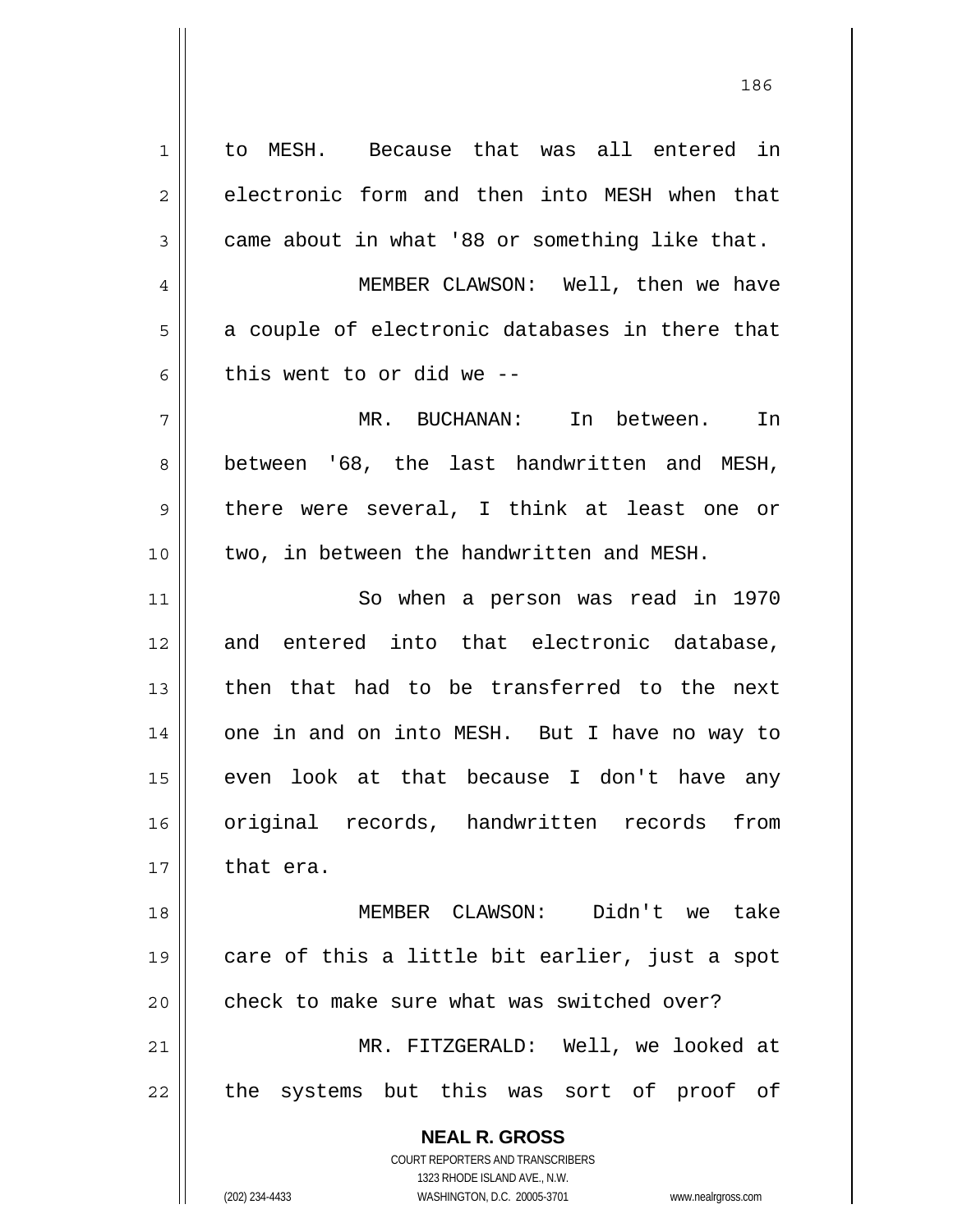principle in going back and actually taking actual dosimetry records for individuals and just establishing that you could, in fact, confirm that they were complete, the transcription was correct.

6 7 8 9 10 11 12 And of course, this was a first order review and the premise was we would use this sort of as reconnaissance to see if anything would surface. Now, this was on top of having interviewed 40 some workers, of which I think you were on some of these interviews.

## MEMBER CLAWSON: Right, I was.

14 15 16 17 18 19 20 21 MR. FITZGERALD: This was a straight forward questions. We asked every one of them in terms of the external badging and the completeness of that and how rigorous it was in RAD areas. And we got a pretty informed answer: it was pretty rigorous. And so this was to validate that the records, in fact, were likewise complete.

22

1

2

3

4

5

13

Could we do more? We certainly

**NEAL R. GROSS** COURT REPORTERS AND TRANSCRIBERS 1323 RHODE ISLAND AVE., N.W. (202) 234-4433 WASHINGTON, D.C. 20005-3701 www.nealrgross.com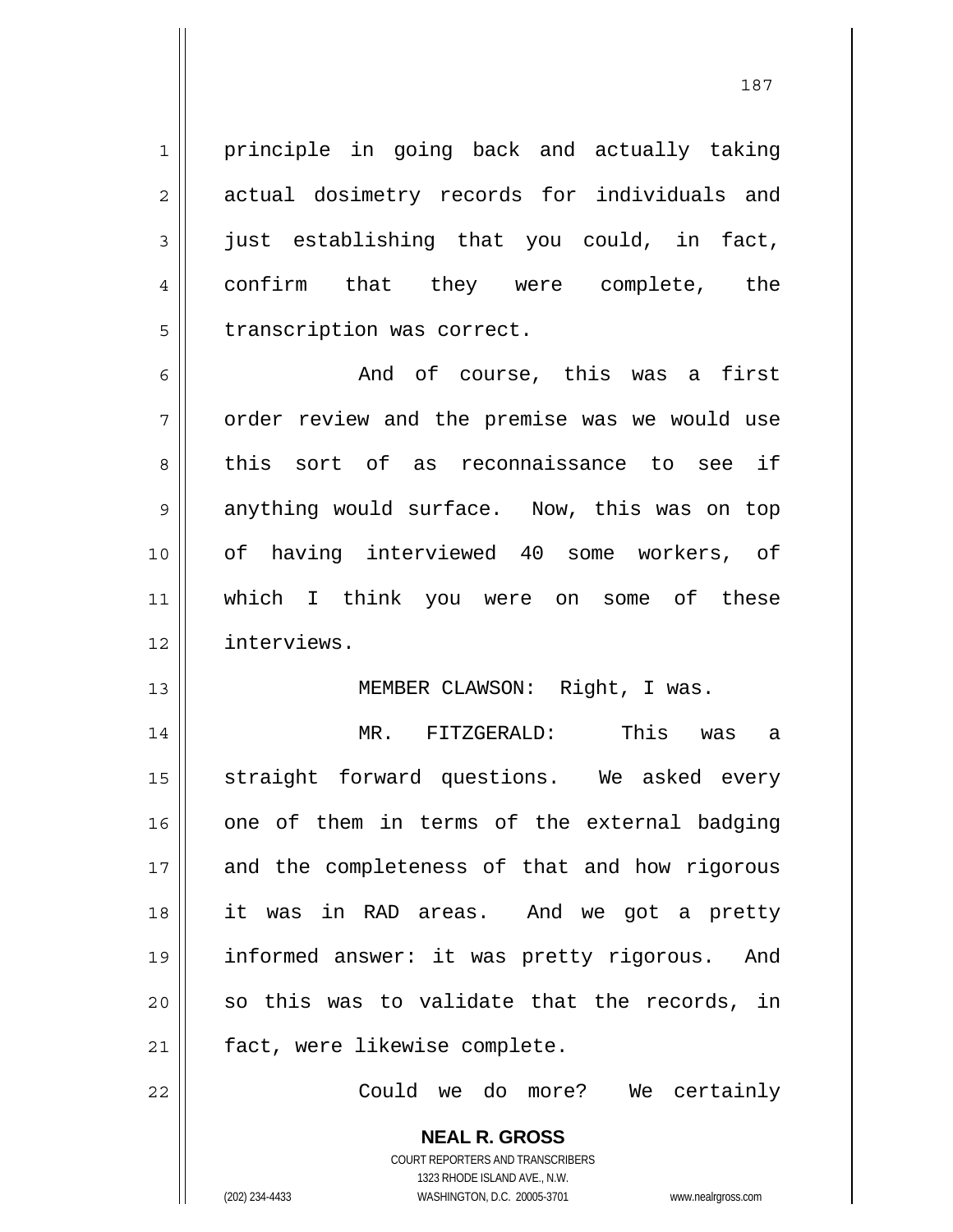**NEAL R. GROSS** COURT REPORTERS AND TRANSCRIBERS 1323 RHODE ISLAND AVE., N.W. 1 2 3 4 5 6 7 8 9 10 11 12 13 14 15 16 17 18 19 20 21 22 could do more but based on this sampling, you know, that is, we feel that that pretty much gives us a confirmation, at least from that standpoint that that is complete. MEMBER CLAWSON: Okay. CHAIR BEACH: I guess as a Work Group, point of view, I would suggest that we close this item, officially close this item. And that is up for debate, discussion or anybody disagree with that. DR. ULSH: So that is issue 18 and 19? CHAIR BEACH: Eighteen and nineteen, external dosimetry records. So is that the path forward then? Does everybody agree with closing this? MR. FITZGERALD: That doesn't include neutrons. CHAIR BEACH: No. No, it does not include neutrons. Just this report. MEMBER CLAWSON: But you are talking about that you were using the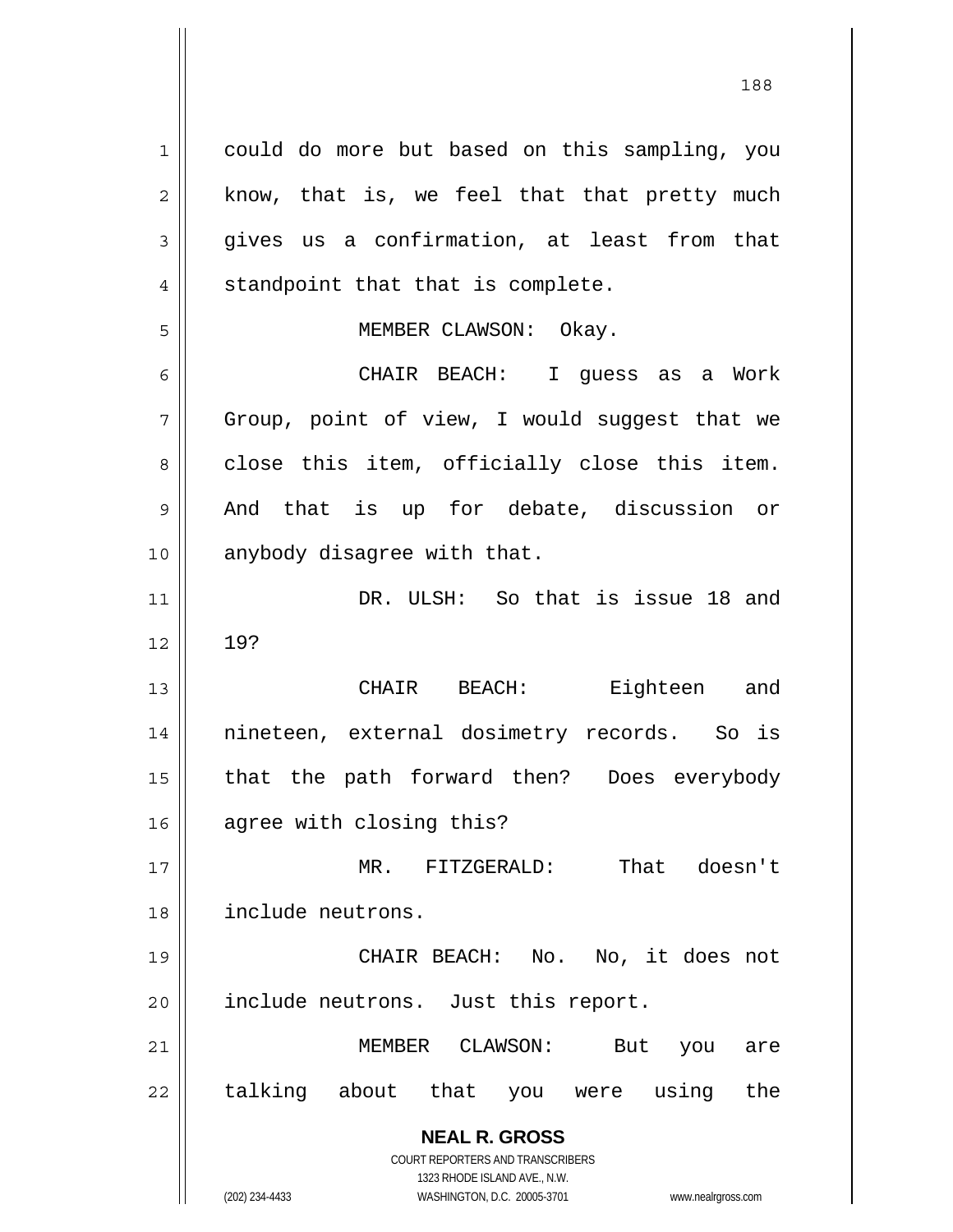**NEAL R. GROSS** COURT REPORTERS AND TRANSCRIBERS 1323 RHODE ISLAND AVE., N.W. 1 2 3 4 5 6 7 8 9 10 11 12 13 14 15 16 17 18 19 20 21 22 environmental versus coworker because you didn't have coworker model. Right? DR. ULSH: Right, we have not developed a coworker model. MEMBER CLAWSON: Okay, so we are using the environmental for the workers? MR. STEWART: For unmonitored individuals. MEMBER CLAWSON: Unmonitored, okay. DR. ULSH: And that hinges, Brad, that hinges on the position that if you went into a radiation area, you wore a dosimeter. So conversely, if you didn't wear a dosimeter, you were not in the radiation areas that we assigned as environmental. MEMBER CLAWSON: Yes, and the reason I was bringing this us because the same with those interviews that we had that there was a lot of different talk about the environmental out there of different problems that they had out there. MR. FITZGERALD: Yes, we raised

189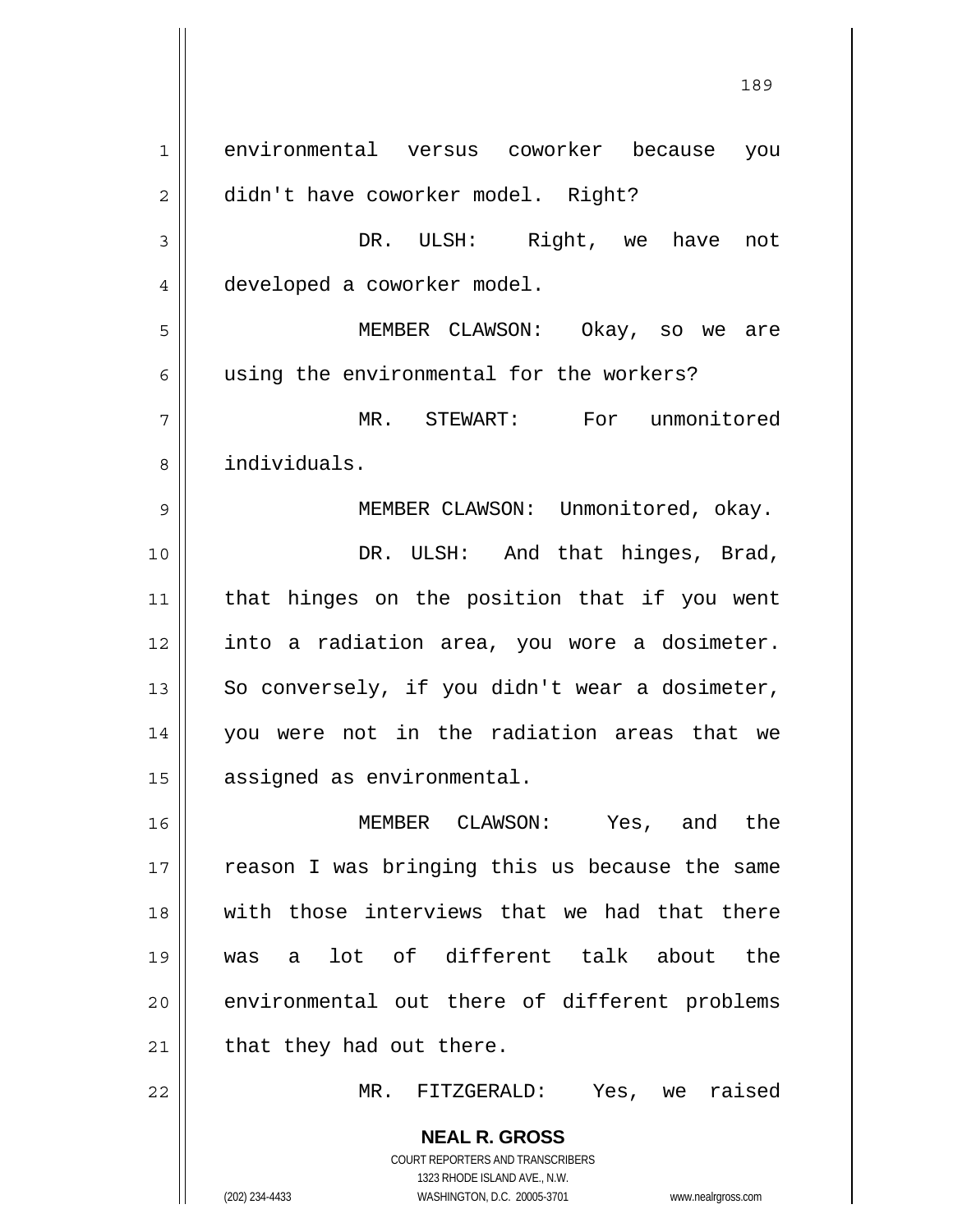| 1  | that in the environmental issue --                                                                  |
|----|-----------------------------------------------------------------------------------------------------|
| 2  | CHAIR BEACH: Twenty.                                                                                |
| 3  | MR. FITZGERALD: -- which is later                                                                   |
| 4  | on this afternoon. And we in fact did convey                                                        |
| 5  | not only the worker input but our own concerns                                                      |
| 6  | to what extent those contamination events or                                                        |
| 7  | instances, or whatever were considered in the                                                       |
| 8  | environmental, occupational environmental                                                           |
| 9  | dose.                                                                                               |
| 10 | MEMBER CLAWSON: Okay. That is all                                                                   |
| 11 | I wanted, to make sure we weren't losing focus                                                      |
| 12 | on that. Thanks.                                                                                    |
| 13 | DR. ULSH: If I could ask, just for                                                                  |
| 14 | a point of clarification when we are excluding                                                      |
| 15 | neutrons, I assume what we are talking about                                                        |
| 16 | here is not necessarily the integrity of our                                                        |
| 17 | neutron records but rather the methodology --                                                       |
| 18 | MR. FITZGERALD:<br>Sorry, yes.                                                                      |
| 19 | Right. I'm glad you raised that because the                                                         |
| 20 | context of how we carved out the neutron issue                                                      |
| 21 | is exactly, that is not the integrity of the                                                        |
| 22 | the<br>much<br>how<br>dose<br>measurement<br>SO<br>as                                               |
|    | <b>NEAL R. GROSS</b>                                                                                |
|    | COURT REPORTERS AND TRANSCRIBERS                                                                    |
|    | 1323 RHODE ISLAND AVE., N.W.<br>(202) 234-4433<br>WASHINGTON, D.C. 20005-3701<br>www.nealrgross.com |

<u>190</u>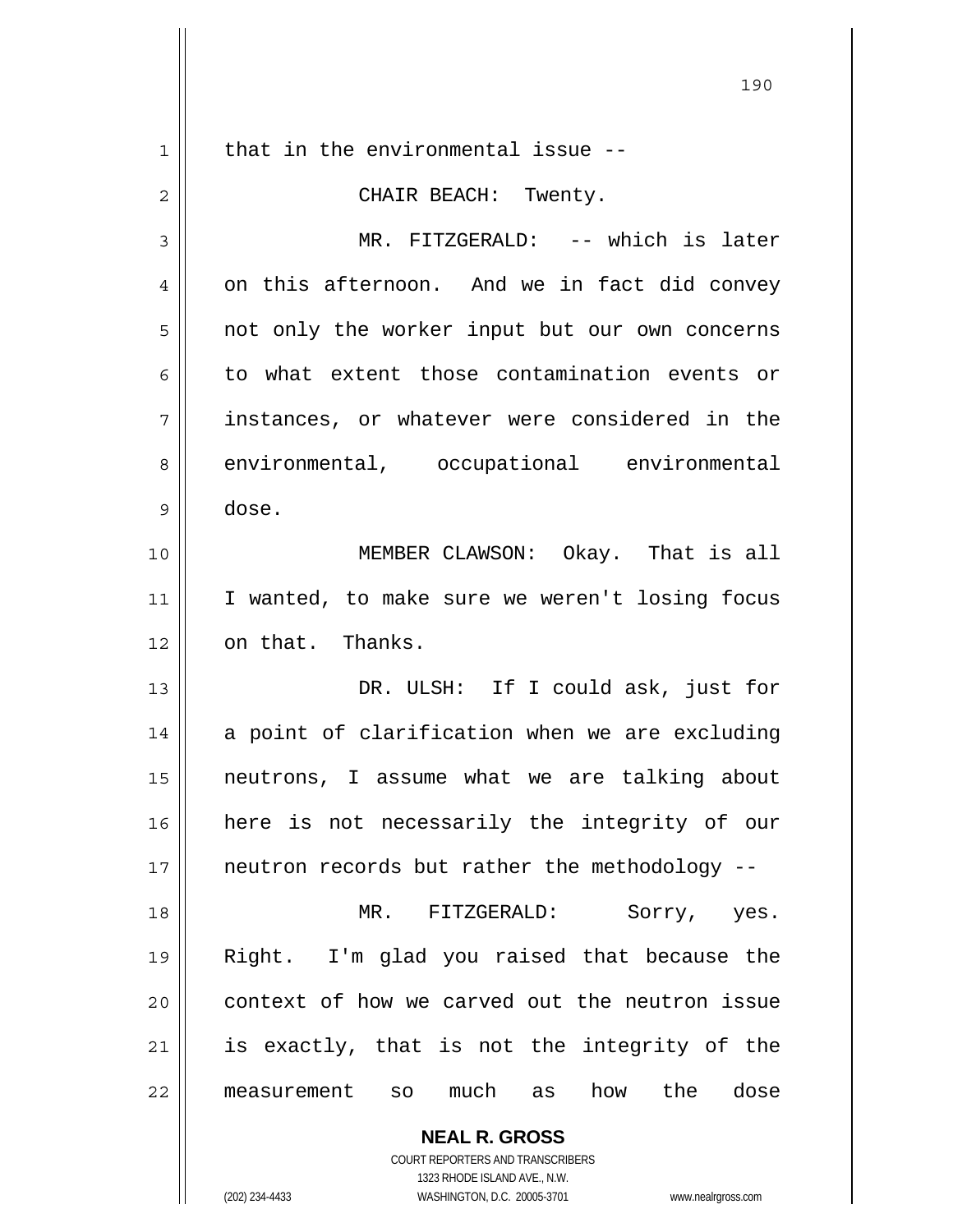**NEAL R. GROSS** COURT REPORTERS AND TRANSCRIBERS 1323 RHODE ISLAND AVE., N.W. 1 2 3 4 5 6 7 8 9 10 11 12 13 14 15 16 17 18 19 20 21 22 reconstruction or estimation would be done, based on the neutron dosimetry. Yes. CHAIR BEACH: Well, now, I don't want to, I want to make sure that we are clear on what we are actually closing and the original matrix item was 18, adequacy of the external dose records, and 19, integrity and completeness of external dose records. MR. FITZGERALD: Right. CHAIR BEACH: And that is it, at this point. MR. FITZGERALD: Yes. The context, again, is this is something that is standard for the Board to review and investigate estimate support. And this was the approach that we brought to the Work Group which approved the approach when we did the sampling and these are the results. Now, the Work Group has the discretion to ask us to do more but this is as far as we have gone. CHAIR BEACH: Well, barring any other discussion, I guess we will consider

191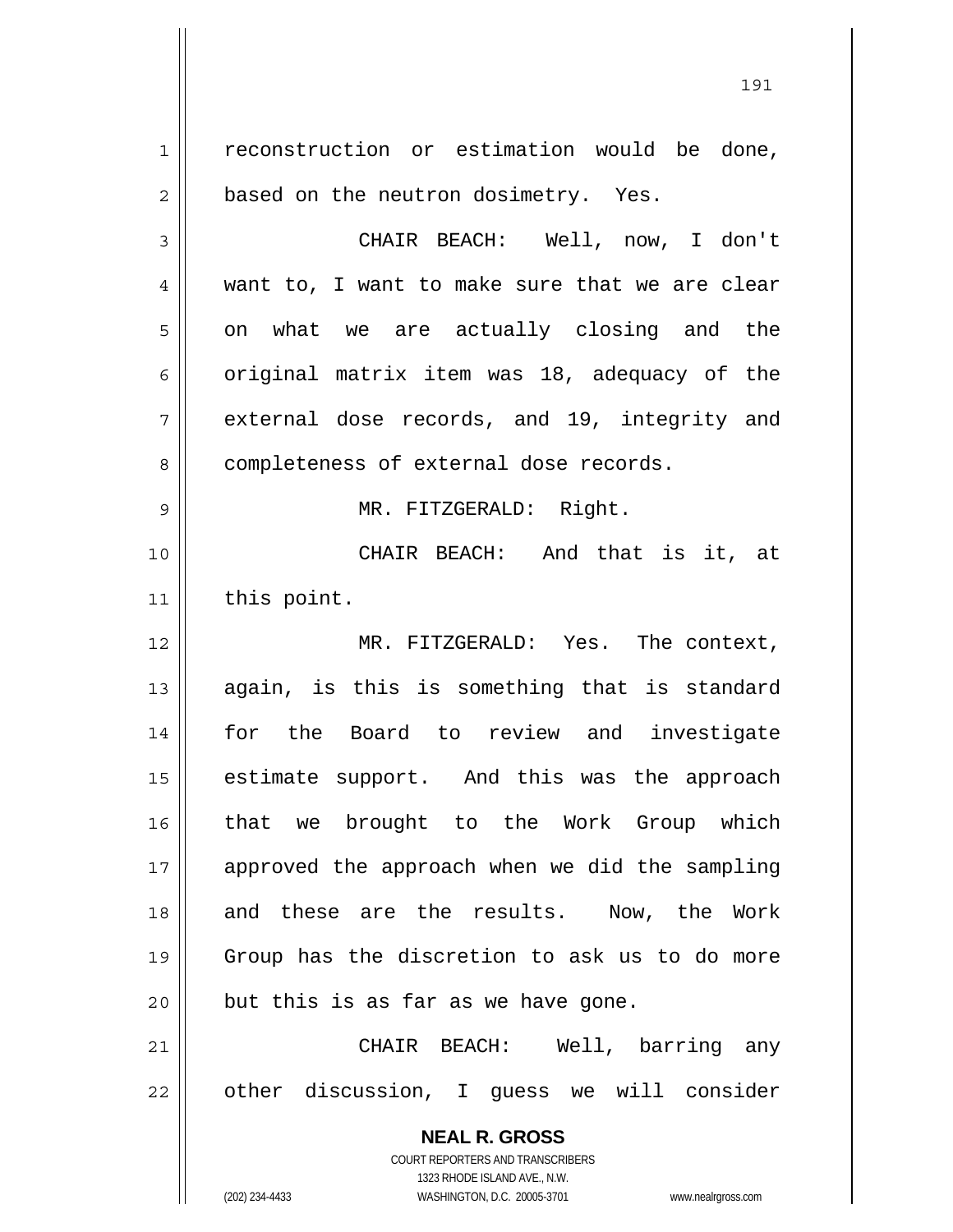**NEAL R. GROSS** COURT REPORTERS AND TRANSCRIBERS 1323 RHODE ISLAND AVE., N.W. (202) 234-4433 WASHINGTON, D.C. 20005-3701 www.nealrgross.com 192 1 2 3 4 5 6 7 8 9 10 11 12 13 14 15 16 17 18 19 20 21 22 that closed. Brad, are you comfortable with that? MEMBER CLAWSON: Yes, I just wanted to make -- CHAIR BEACH: I know we don't have Bob and Paul to  $-$  MEMBER CLAWSON: I just wanted to make sure that the environmental, -- CHAIR BEACH: Yes, we will get to that one. MEMBER CLAWSON: -- that will be coming out later on. CHAIR BEACH: Yes. Okay, silence. Then that moves us to the next item for discussion and that would be item six, stable tritium compounds. MR. ELLIOTT: But before you go there. CHAIR BEACH: Yes? MR. ELLIOTT: This is Larry. Could you state for the record how you close that out for me? How is it closed? Is it closed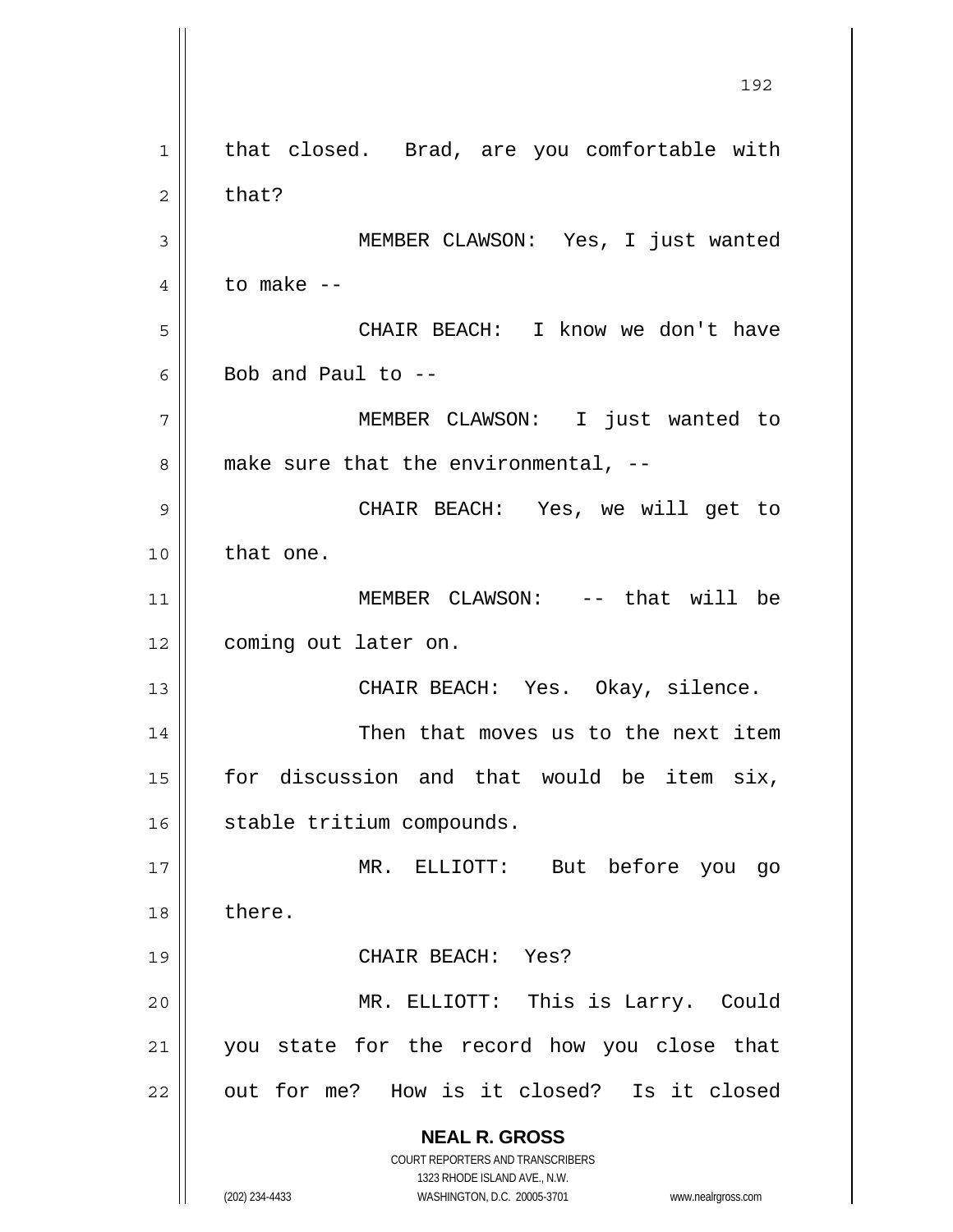**NEAL R. GROSS** COURT REPORTERS AND TRANSCRIBERS 1323 RHODE ISLAND AVE., N.W. (202) 234-4433 WASHINGTON, D.C. 20005-3701 www.nealrgross.com 1 2 3 4 5 6 7 8 9 10 11 12 13 14 15 16 17 18 19 20 21 22 because NIOSH did something. Is it closed because SC&A concedes the point or what? CHAIR BEACH: I guess it is, in my terminology, and I don't know how to officially do that, it is closed because what we asked SC&A to do from a Work Group standpoint was to look at the work that NIOSH did and they concluded that there was no evidence that there was a problem with the external dose reconstruction. That is from my view. MR. ELLIOTT: Thanks. That helps me understand how you see it closed. MR. BUCHANAN: The external dose records. CHAIR BEACH: Records. Thank you. Let me finish that comment. And we all agree with that so -- MR. FITZGERALD: Well, for clarification sake, it wasn't a contention so much because it is something that I think the Board has always asked SC&A to do is look at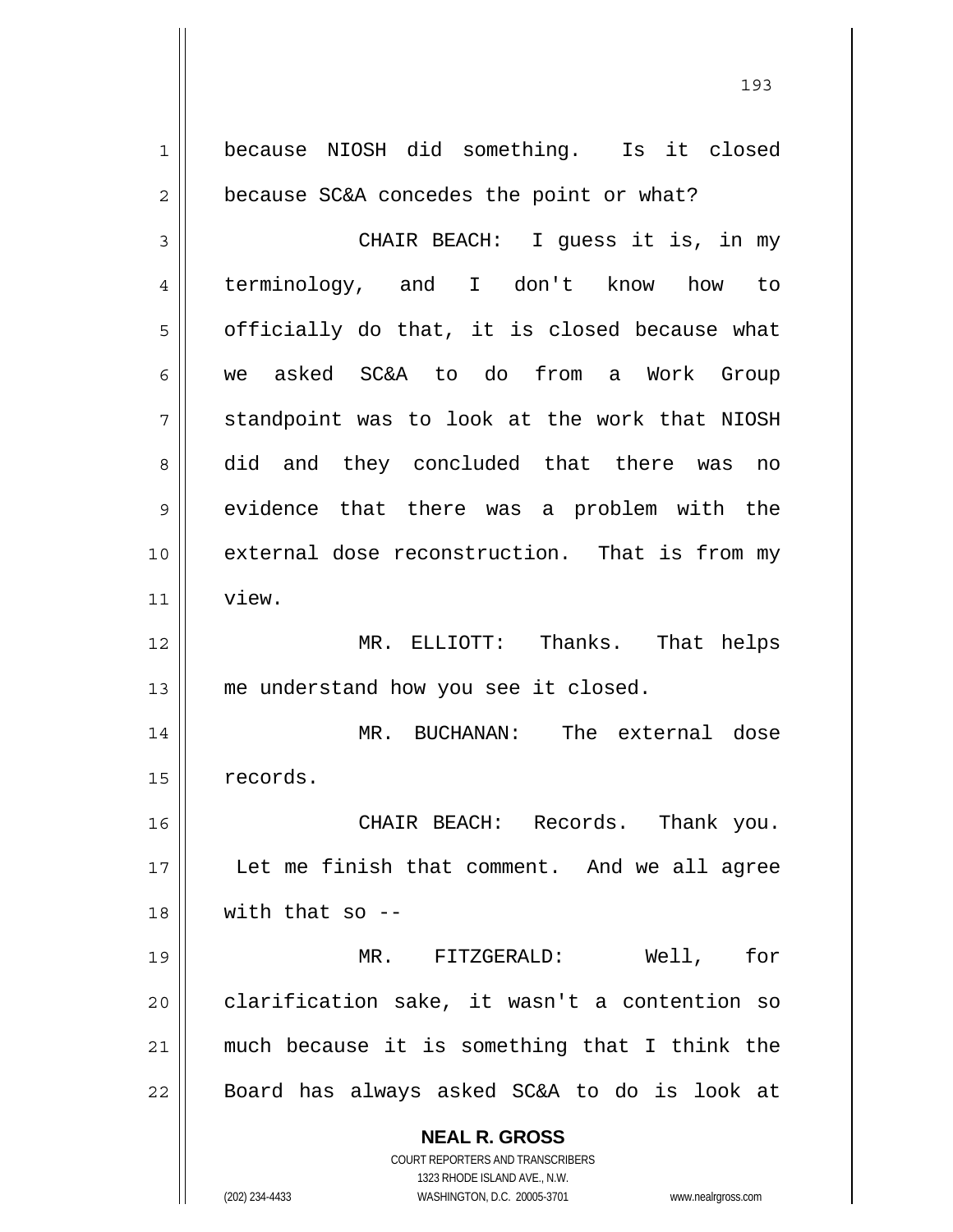194 1 2 3 4 5 6 7 8 9 10 11 12 13 14 15 16 17 18 19 the reliability of the data. CHAIR BEACH: Correct. MR. FITZGERALD: In this case, the sampling was the approach to do that. And that is it. You know, it wasn't disagreement on that. CHAIR BEACH: Yes, and the only other thing we could do is ask you to do 20 more and see how that turns out. MR. FITZGERALD: Well, I mean, there is different ways to skin a cat. But you know, given the feedback from the workers and given the review of the databases, I think we felt confident that with this sampling that we could come to this conclusion of an external database.  $So, --$  CHAIR BEACH: I agree. All right. Now, are we ready to move on?

MR. FITZGERALD: Yes.

21 22 CHAIR BEACH: All right. So, we are moving into issue six, stable tritium

> **NEAL R. GROSS** COURT REPORTERS AND TRANSCRIBERS 1323 RHODE ISLAND AVE., N.W.

20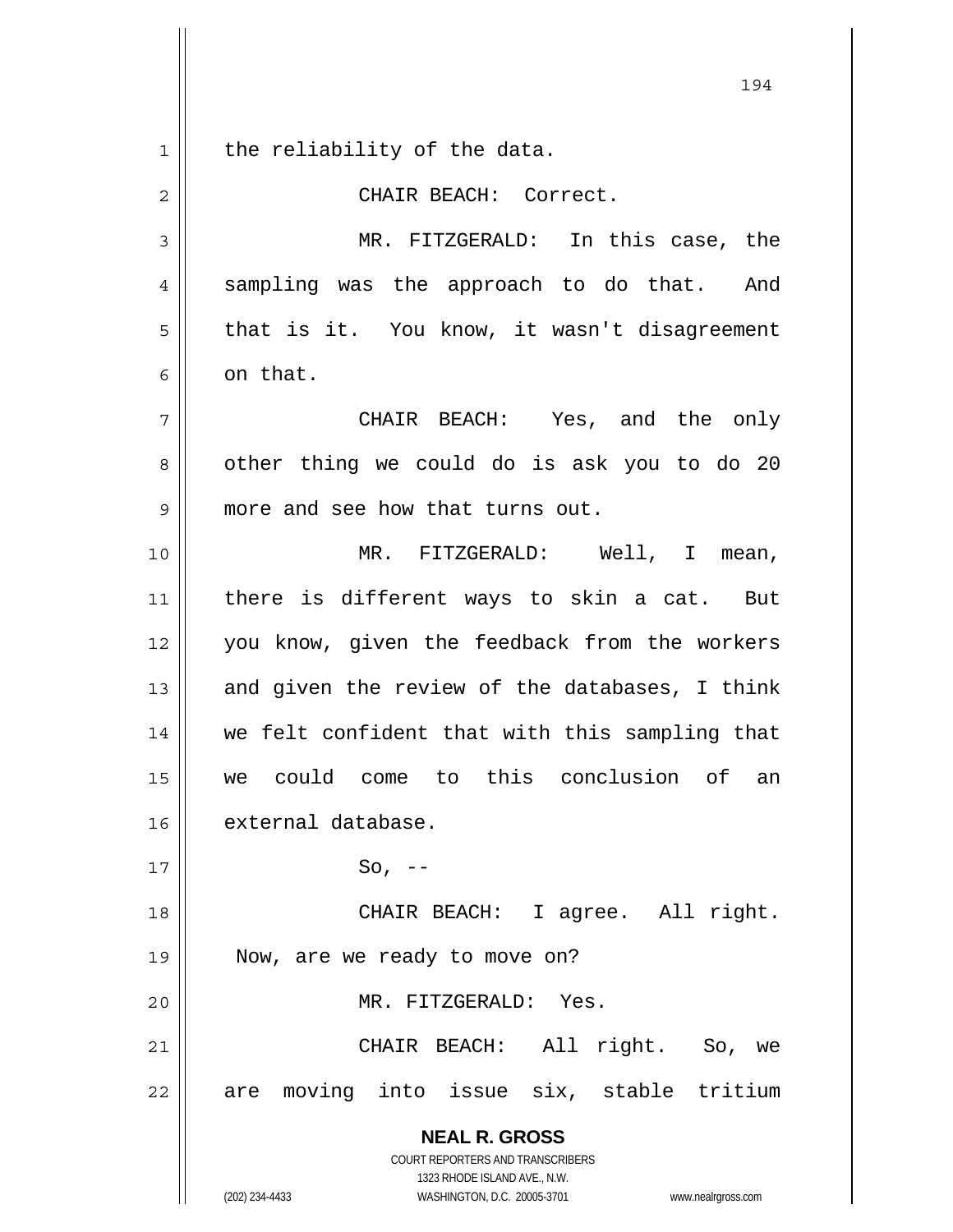1 2 compounds. And I believe, Joe, you are going to lead that discussion?

MR. FITZGERALD: Yes and carefully.

4 5 6 7 8 9 10 11 12 I have basically extracted pretty much the status from existing documents. I think, you know, we haven't really had a chance to articulate this issue in Work Group discussions before. So I want to go ahead at least for the benefit of everybody here and on the phone, just kind of walk through where we have been and where we are now and set it up from there.

13 14 15 So, I ask your forbearance. I am going to do a reading to make sure I don't get off track here.

16 17 18 19 20 21 22 "In its original evaluation report, NIOSH assumed that most of the tritium exposure at Mound was related to the uptake of tritiated water, HTO, which was effectively monitored with reliable dose assessments starting in 1957." This comes from the SC&A statement in the issues matrix.

> **NEAL R. GROSS** COURT REPORTERS AND TRANSCRIBERS 1323 RHODE ISLAND AVE., N.W. (202) 234-4433 WASHINGTON, D.C. 20005-3701 www.nealrgross.com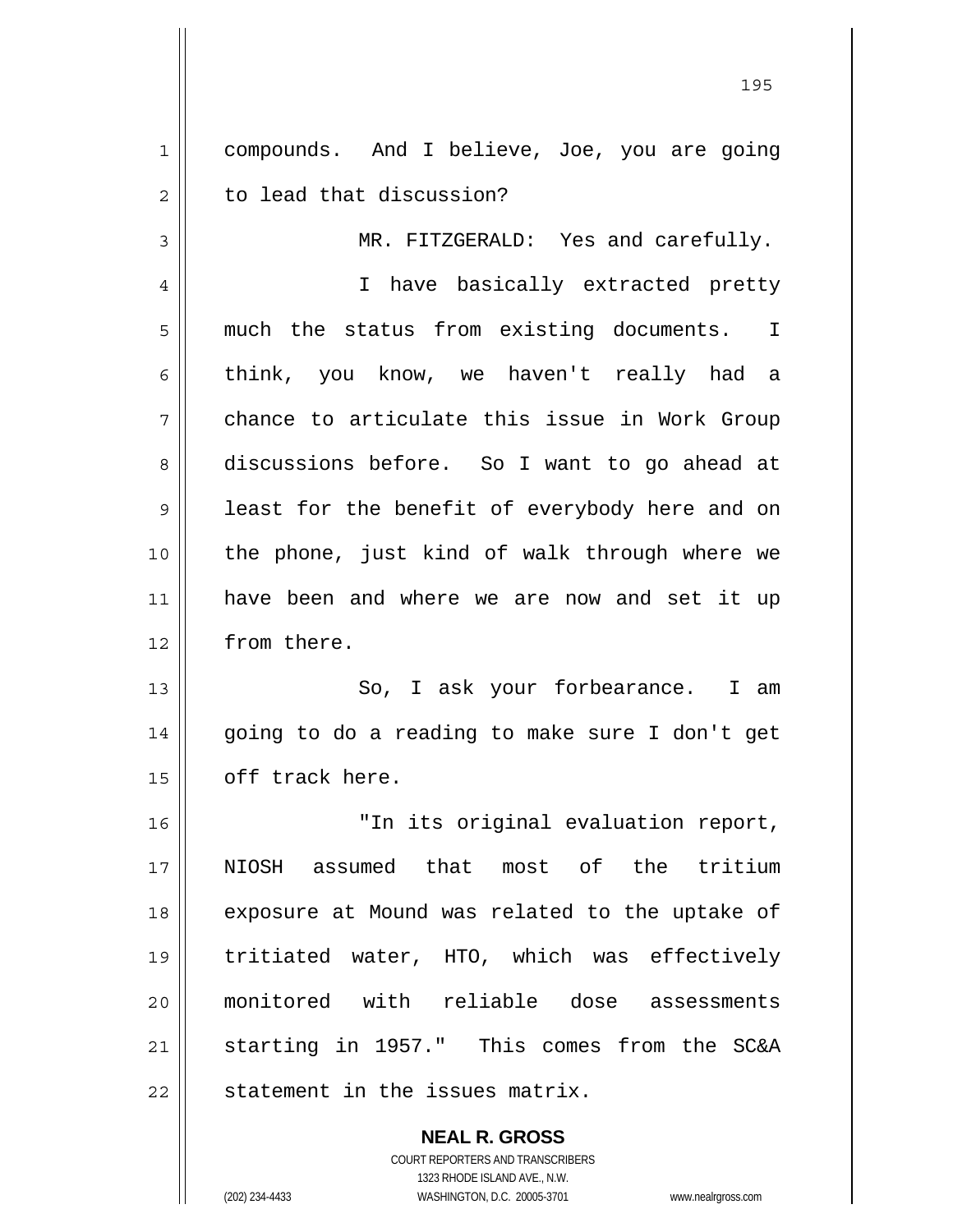**NEAL R. GROSS** COURT REPORTERS AND TRANSCRIBERS 1 2 3 4 5 6 7 8 9 10 11 12 13 14 15 16 17 18 19 20 21 22 "The prevailing internal dose TBD applies a correction factor to doses from MESH, so they will reflect the current NIOSH tritium dose assessment model. The ER states that the quantity and quality of available tritium urinalysis results are sufficient for estimating maximum dose or to alternatively, precisely estimate doses." SC&A, in the SEC issues matrix, this was a response from last February, and this is our statement, the ER assumes tritium uptakes are from tritiated water and does not include a discussion on the potential for exposure to other tritium compounds. And what we are talking about essentially is tritides and organic tritium, two key examples. It further observes that there are no bioassay data from 1947 to '56, although tritium was handled during that period. So right from matrix. Okay, in its July 5, 2008 response to the matrix, NIOSH indicates that as long as

<u>1962 - Johann Stein, Amerikaansk politiker (</u>† 196

1323 RHODE ISLAND AVE., N.W.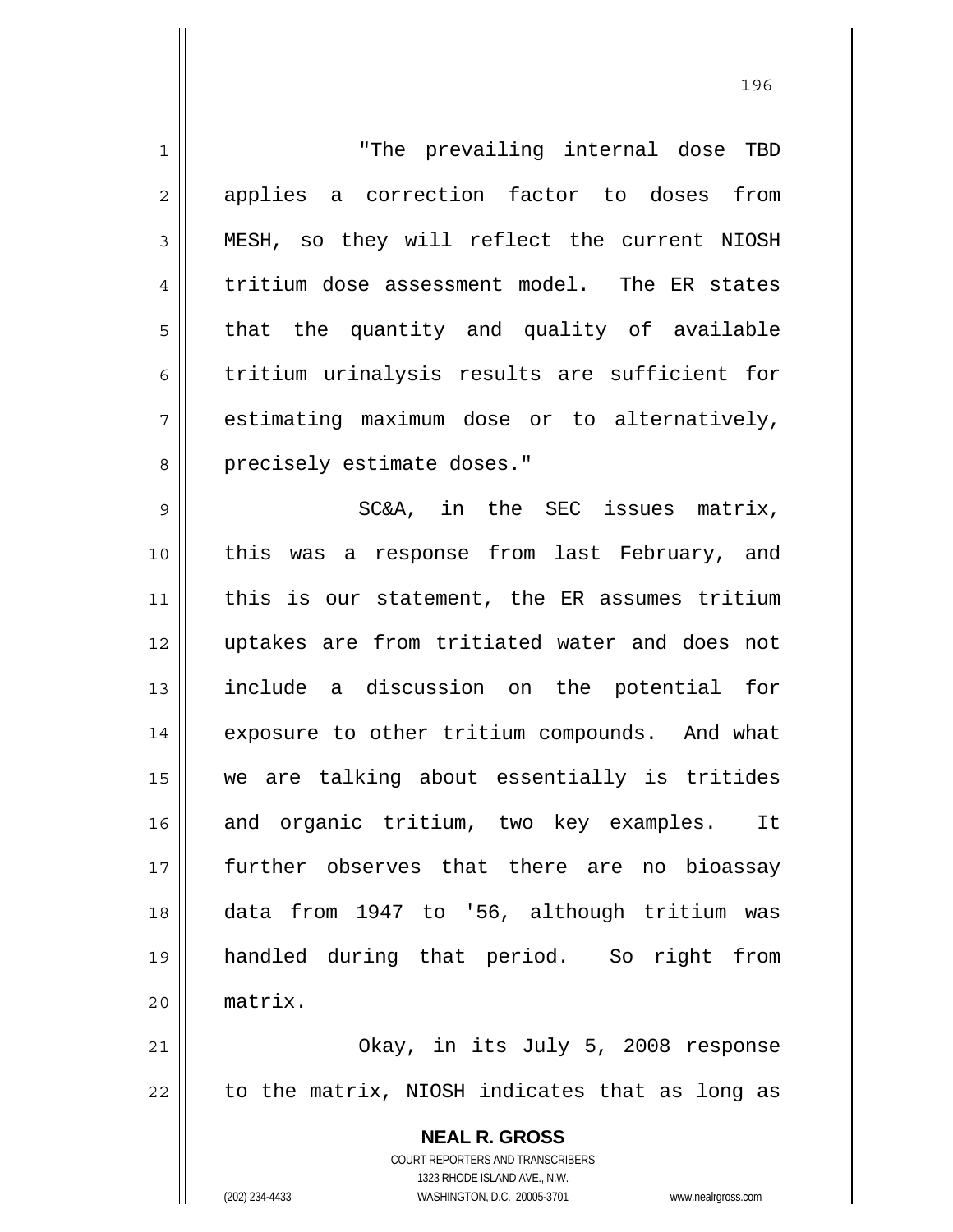1 2 3 4 records are available for tritium bioassay, doses can be bounded, regardless of the form of material, whether it is tritides, HTO, whatever.

5 6 7 8 9 10 It further notes that various Mound databases contain over 200,000 individual tritium bioassay records. And it also quotes Meyer. This is from the Meyer document, "That the program, the longest longevity at Mound is the tritium program."

11 12 13 14 15 16 17 Now, with respect to STCs, stable tritium compounds, NIOSH indicates that the technical basis document will be revised to include conditions for applying the stable tritium compound technical information bulletin, i.e., OTIB-0066, which applies OTIB-11.

18 19 20 21 22 A Working Group meeting held on July 14th of last year did not address this matrix issue but it was acknowledged in other discussions at how OTIB-0066 is to be applied. It is not to keep the not yet clearly defined

> **NEAL R. GROSS** COURT REPORTERS AND TRANSCRIBERS

1323 RHODE ISLAND AVE., N.W. (202) 234-4433 WASHINGTON, D.C. 20005-3701 www.nealrgross.com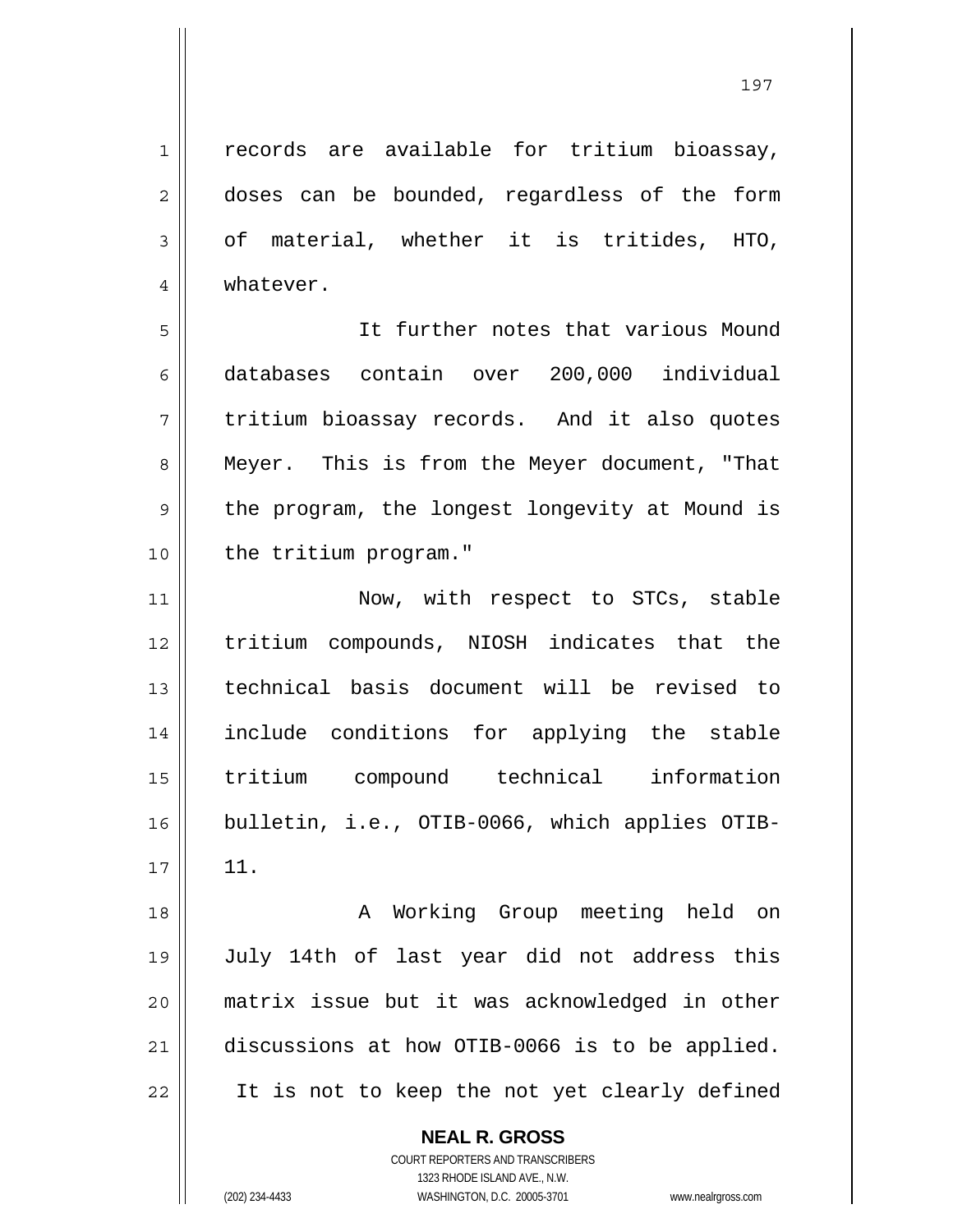198

1 and this is going back a year. So that may have changed but that was kind of where we were at that point. And that "case-specific information suggesting potential exposure is not common."

6 7 8 9 10 11 12 13 14 15 16 17 18 19 A special technical meeting was held on this issue in a secure location on July 15, 2008 to address this issue. It was agreed by the Work Group members present, I think it was Brad, you were there, and Bob Presley, NIOSH and SC&A that a further roadmap review of STCs or stable tritium compounds was warranted, as well as a NIOSH demonstration of how dose estimation would actually be accomplished on an individual worker basis. And this would be based in part on a list of implementation questions that we provided at that meeting to Brant and the other participants.

20 21 22 And frankly, these stand as the, on this particular issue, as the outstanding Work Group requested actions on the issue. And

> **NEAL R. GROSS** COURT REPORTERS AND TRANSCRIBERS 1323 RHODE ISLAND AVE., N.W. (202) 234-4433 WASHINGTON, D.C. 20005-3701 www.nealrgross.com

2

3

4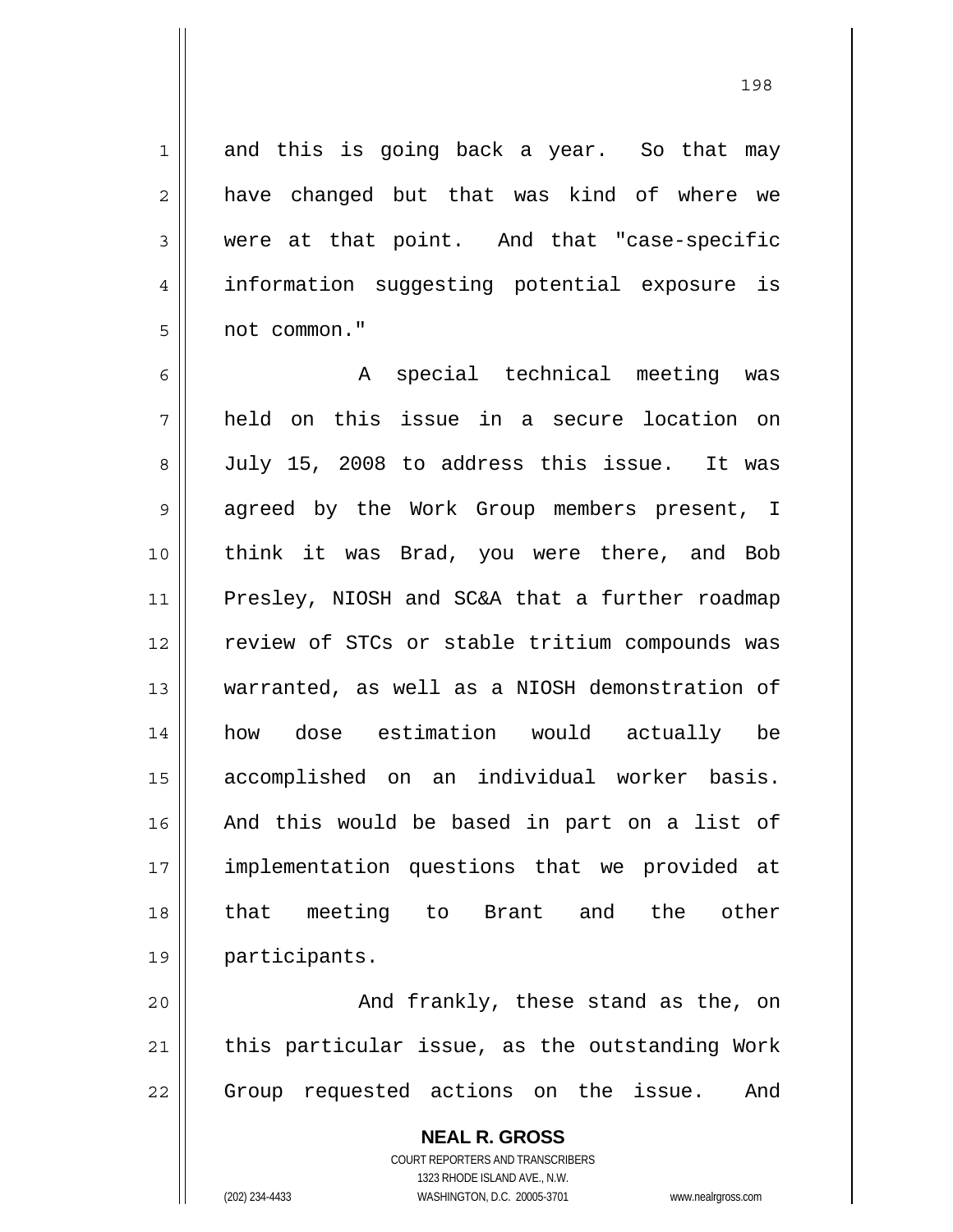this dates back to that meeting.

1

2 3 4 5 6 7 8 9 10 11 12 13 14 15 16 Although STCs were not discussed at the Work Group's October 24th meeting, this was the last meeting, SC&A provided the advisory board at about the same time, a review of OTIB-0066. This is part of the procedures review and that was provided on November 25, 2008 that makes a series of findings and, as provided in excerpts, just a few bullets that were included in that review of OTIB-0066. One comment was the types of STCs, the quantities handled, time periods of potential exposures, and the physical behavior of the tritium compounds in the environment must be known to effectively develop and apply

17 18 19 OTIB-0066. A second comment was OTIB-0066 does not ensure that resultant doses are based on adequate monitoring data.

20 21 22 Although urinalysis, the basis for application of the models outlined in OTIB-0066, there is no guidance provided on the

> **NEAL R. GROSS** COURT REPORTERS AND TRANSCRIBERS 1323 RHODE ISLAND AVE., N.W. (202) 234-4433 WASHINGTON, D.C. 20005-3701 www.nealrgross.com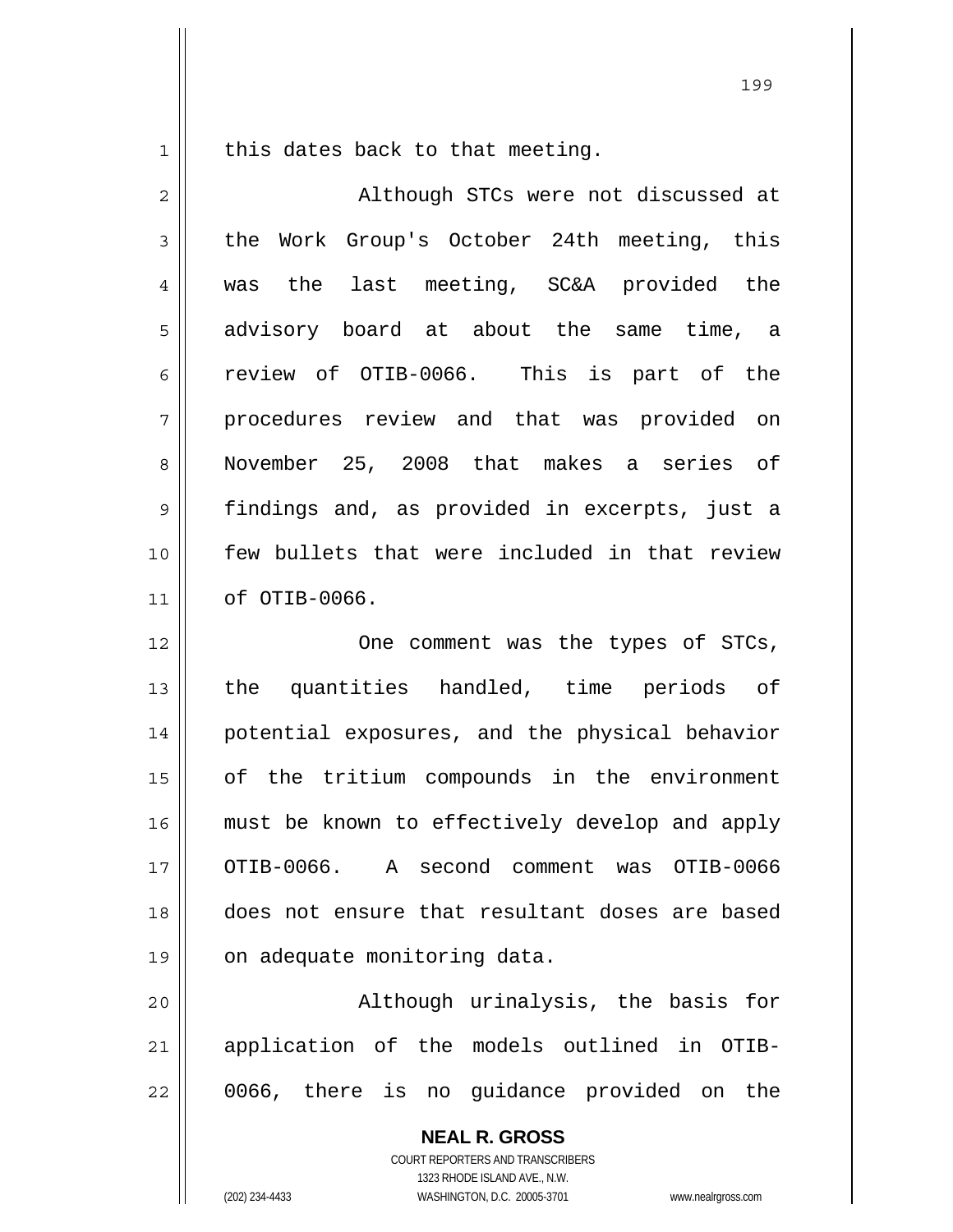interpretation of urinalysis results and its technical shortfalls. Effective methods for personnel and workplace monitoring were not implemented for STCs during Mound operations.

5 6 7 8 9 10 11 12 13 14 And a final bullet, again, from our comments in OTIB-0066, OTIB-0066 provides no guidance on how to distinguish between intakes of STCs, elemental tritium, and/or tritiated water, which occur simultaneously or overlap at Mound. In other words, you do have an environment where you do have all the above available for exposure and that is something that we feel is a limitation to what we understand is the implementation of OTIB-0066.

15 16 17 18 19 20 21 Among SC&A's recommendations was that characterization of the potential tritium exposure at a facility including SECs is critical to the application of models in OTIB-0066 and must be documented more fully. Claimant favorable assumptions can't be made in the absence of this information.

April of last month we issued a

**NEAL R. GROSS** COURT REPORTERS AND TRANSCRIBERS 1323 RHODE ISLAND AVE., N.W. (202) 234-4433 WASHINGTON, D.C. 20005-3701 www.nealrgross.com

22

1

2

3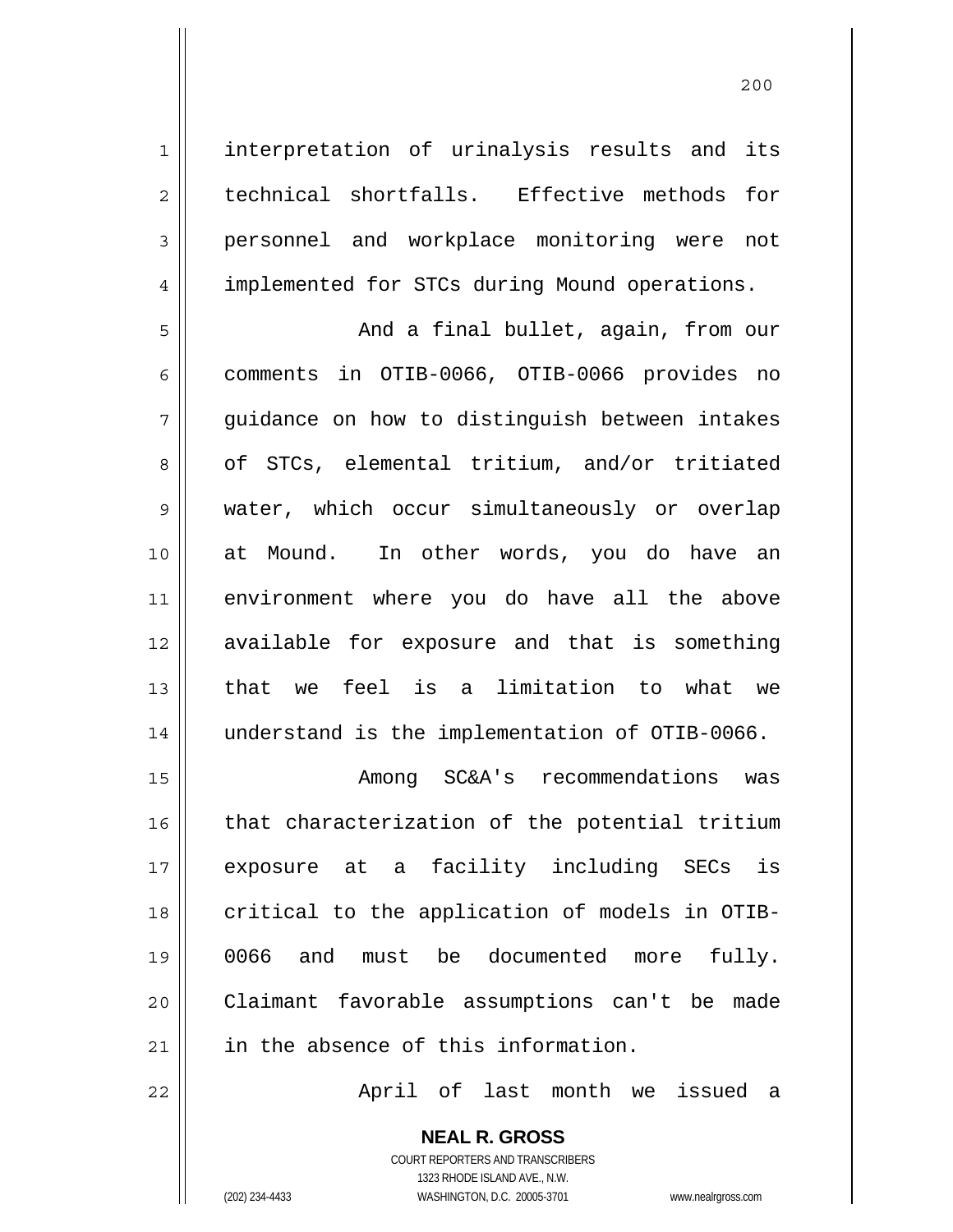white paper entitled response to modeling of intakes for special tritium compounds that more or less conveyed a lot of these same findings that were provided in the review of OTIB-0066 but perhaps was more specific to the Mound circumstances.

1

2

3

4

5

6

7 8 9 10 11 12 13 14 15 16 17 And additional considerations provided in that review include reference to a statement that individuals exposed to STCs can be identified through individual rosters and employees working in tritide areas at Mound. So, we did understand that, as Brandt has already indicated, that there is rosters of employees, I guess, 12 is the number you mentioned that apparently are available at Mound. So we did understand that and included it.

18 19 20 21 22 In terms of our bottom line at this point in time, and again, this is with the white paper submitted and everything, we think there is two critical SEC related questions that remain for the Work Group. One is

> **NEAL R. GROSS** COURT REPORTERS AND TRANSCRIBERS 1323 RHODE ISLAND AVE., N.W. (202) 234-4433 WASHINGTON, D.C. 20005-3701 www.nealrgross.com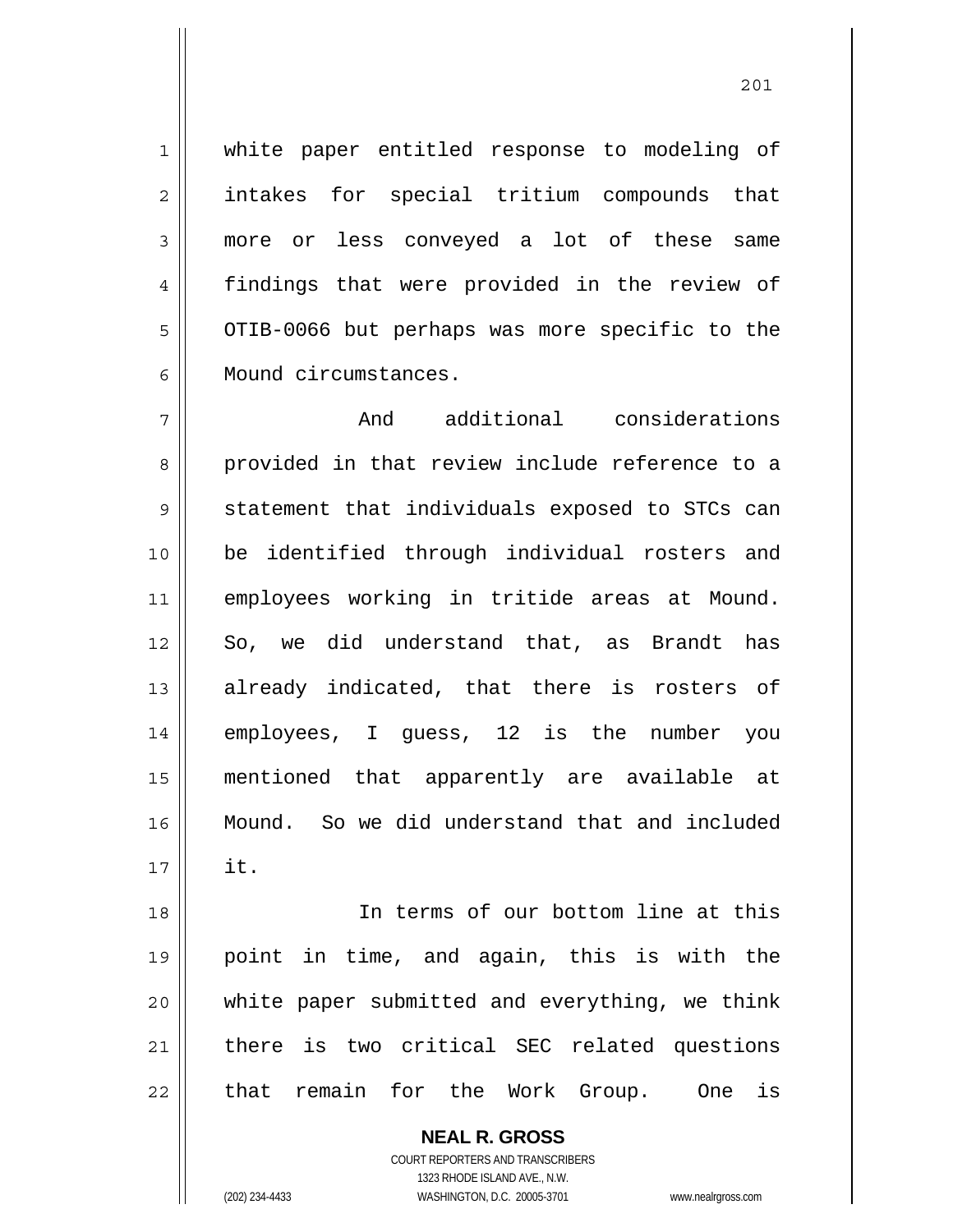whether a boundary model can be developed with the compounds handled at Mound. And again, we have the issues that we stated for OTIB-0066. And two, if the necessary site-specific data

are available to apply the model development.

6 7 8 9 10 11 12 13 14 15 16 17 18 19 20 21 22 If a bounding conceptual model can be developed for the first issue, then it would still be necessary for "proof of principle purposes" for NIOSH to demonstrate that its model can be applied to Mound workers with sufficient accuracy by indicating one, and this is in the white paper, to whom the model will be applied. And I think it sounds like there is some progress on that front. Two, how NIOSH will recognize exposures to special tritium compounds. And there is a number of compounds that certainly exist at Mound. It is one of the more complex sites. Three, how results below the minimum detectable concentrations will be handled for these compounds. Four, how they will differentiate bioassay results with tritiated

> COURT REPORTERS AND TRANSCRIBERS 1323 RHODE ISLAND AVE., N.W. (202) 234-4433 WASHINGTON, D.C. 20005-3701 www.nealrgross.com

**NEAL R. GROSS**

1

2

3

4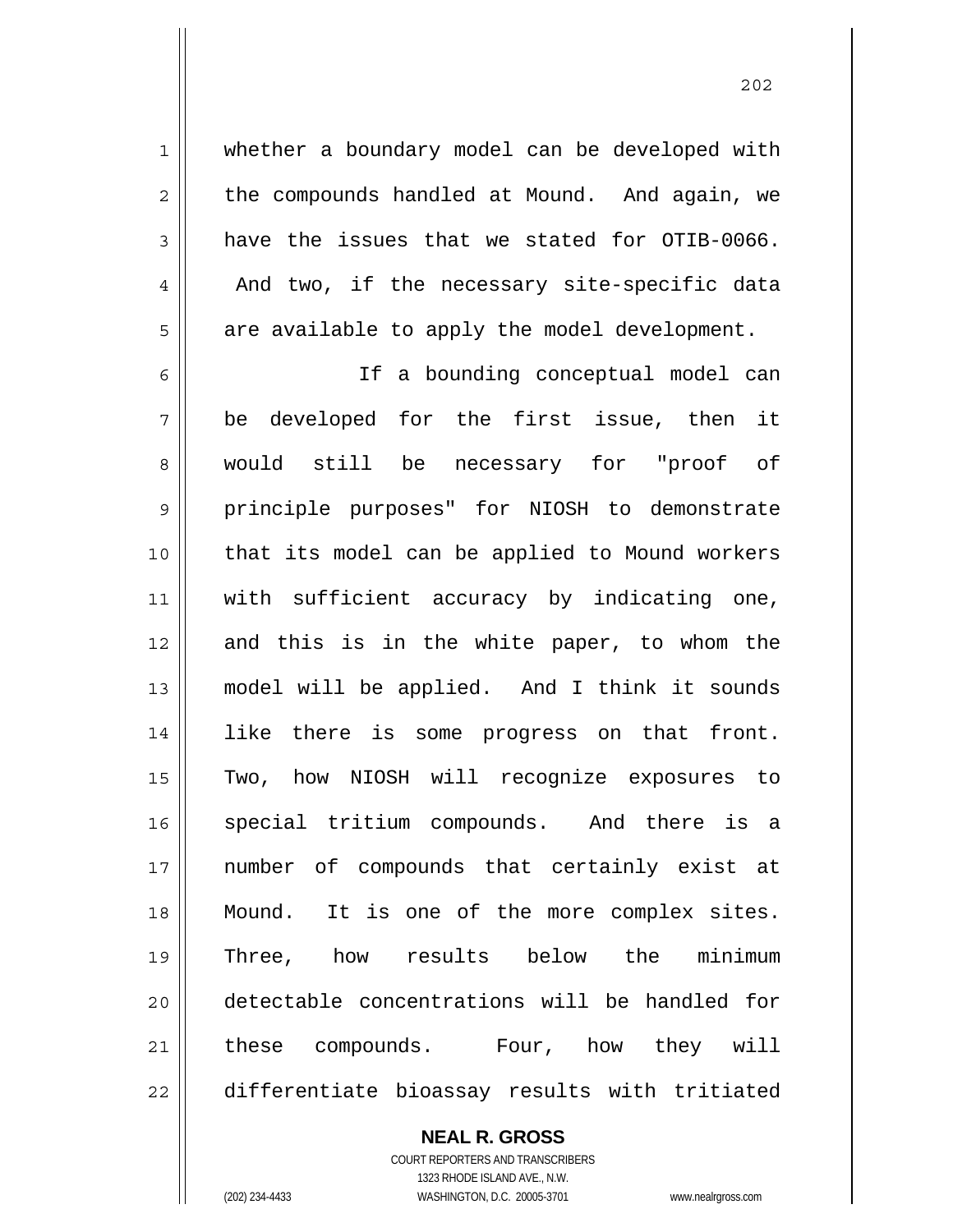1 2 3 4 5 6 7 8 9 10 11 water versus organically bound tritium and special metal tritides. Five, what critical organs will be assumed for the different STCs that I just mentioned. Six, how NIOSH would be identifying exposures to stable tritium compounds in the absence of tritium bioassay data. In this case, we are talking MESH has only tritium dose based on HTO prior to, I believe, September of '81. So the question is how would you certainly do this before then. And then finally, what assumptions

12 13 14 15 16 17 18 19 will be made in the absence of critical modeling data and parameters. And maybe one of the key ones, of course, is solubility of specific compounds, but there is other parameters as well. Certainly, one of them is particle size. I think we discussed that. That is one of the issues we discussed.

20 21 22 Finally, these, and we are calling these proof of principle issues, these proof of principle issues are not merely site

> **NEAL R. GROSS** COURT REPORTERS AND TRANSCRIBERS 1323 RHODE ISLAND AVE., N.W. (202) 234-4433 WASHINGTON, D.C. 20005-3701 www.nealrgross.com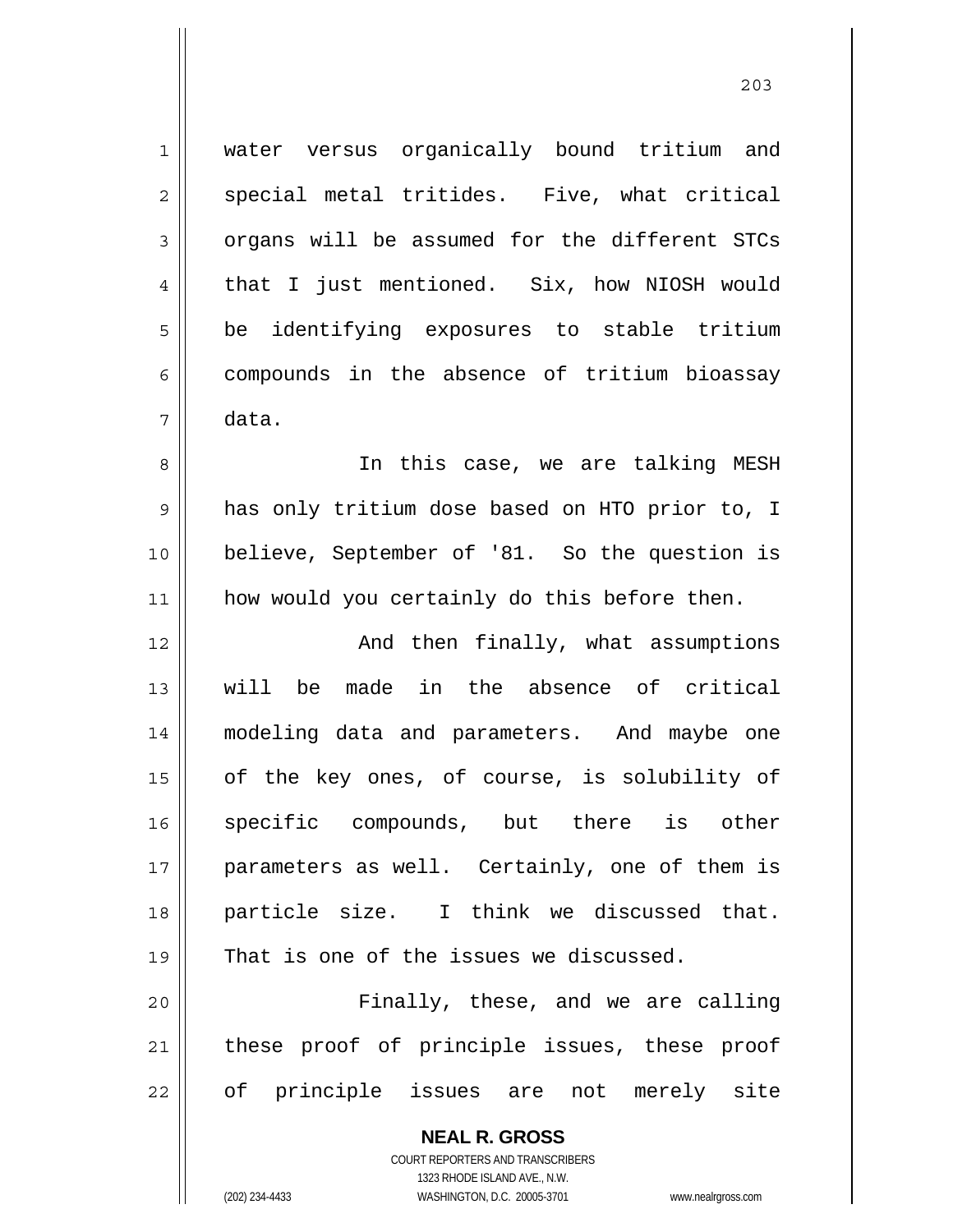profile issues because, in our view, the validity of a proposed model as a dose reconstruction approach stands not only on the technical merits of its conceptual basis but also on the feasibility of how it is applied to site-specific circumstances.

7 8 9 10 11 12 On that basis, you know, we still don't view OTIB-0066 at this point as having been demonstrated as defining an upper bound with tritide doses at Mound. That is not to say it cannot be demonstrated but hasn't been demonstrated at this point, in our view.

13 14 15 So that is pretty much where we are and where we have been, well, I guess the last seven or eight months.

16 17 18 19 20 21 22 CHAIR BEACH: Are you ready? DR. ULSH: I'm ready. CHAIR BEACH: Thanks, Joe. DR. ULSH: Well, not surprisingly, I guess, I do have a couple of thoughts on this. With regard to the special tritium compounds at Mound, you have to differentiate

> **NEAL R. GROSS** COURT REPORTERS AND TRANSCRIBERS

> > 1323 RHODE ISLAND AVE., N.W.

1

2

3

4

5

6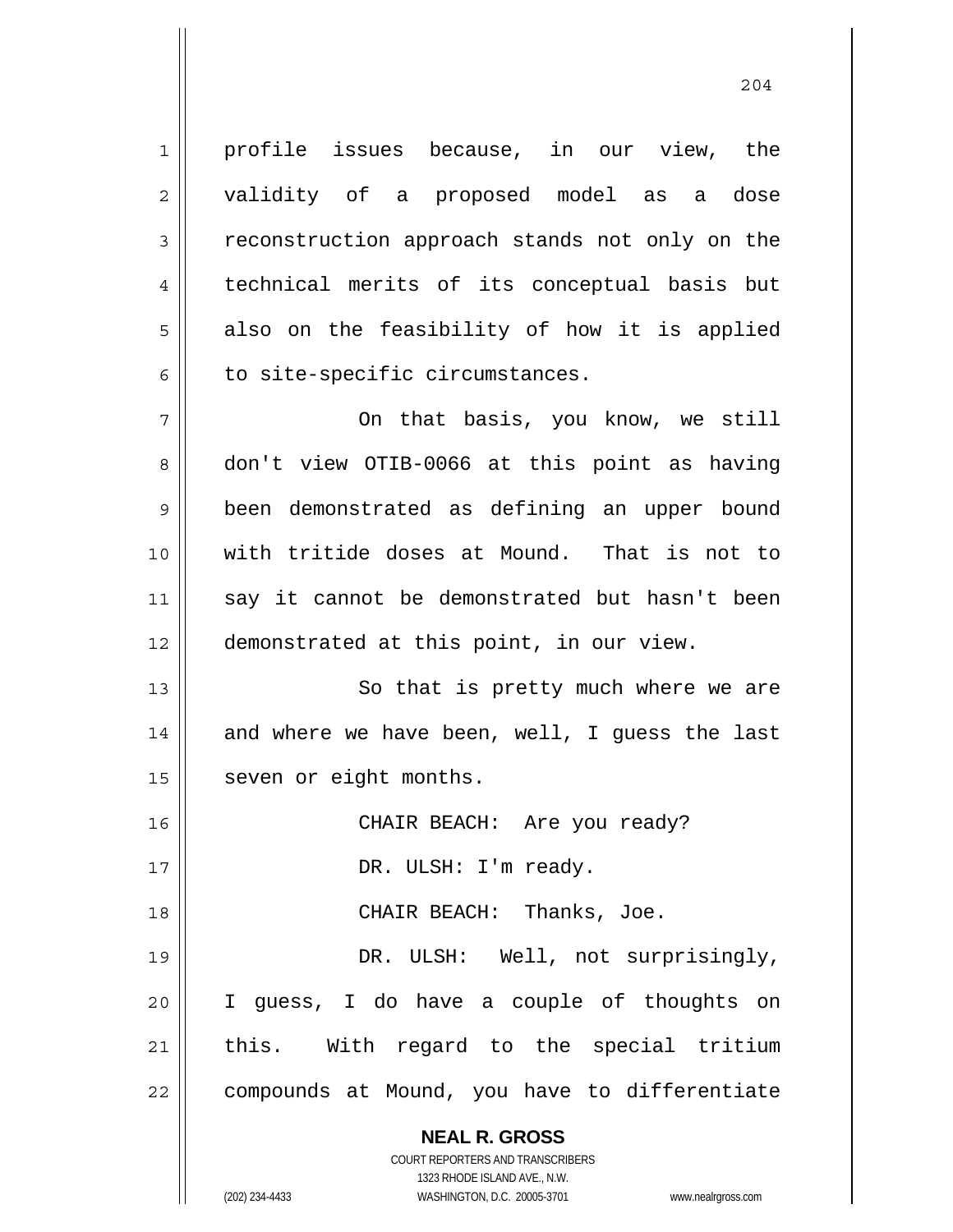1 2 3 4 5 6 7 8 9 10 11 12 13 14 15 16 17 18 19 20 21 22 based on the behavior in the body. I mean, obviously, we are all familiar with tritiated water, which tends to leave the body rather quickly and deliver pretty low doses. Some of these special tritium compounds, in particular, the metal tritides, are less soluble than tritiated water, which means that they tend to stay in the lungs longer or the respiratory tract longer. And the most insoluble of these tritides can exhibit type S or even lower solubility but it is not infinite. And we are certainly aware of what tritides are in use at Mound. We have compiled that information. As Joe said, we have to talk about this carefully because some of this information is sensitive. And I think it is also important to point out that a metal tritide is not necessarily a metal tritide, is not necessarily a metal tritide. In other words, there is differences between different types of metal tritides.

> **NEAL R. GROSS** COURT REPORTERS AND TRANSCRIBERS 1323 RHODE ISLAND AVE., N.W. (202) 234-4433 WASHINGTON, D.C. 20005-3701 www.nealrgross.com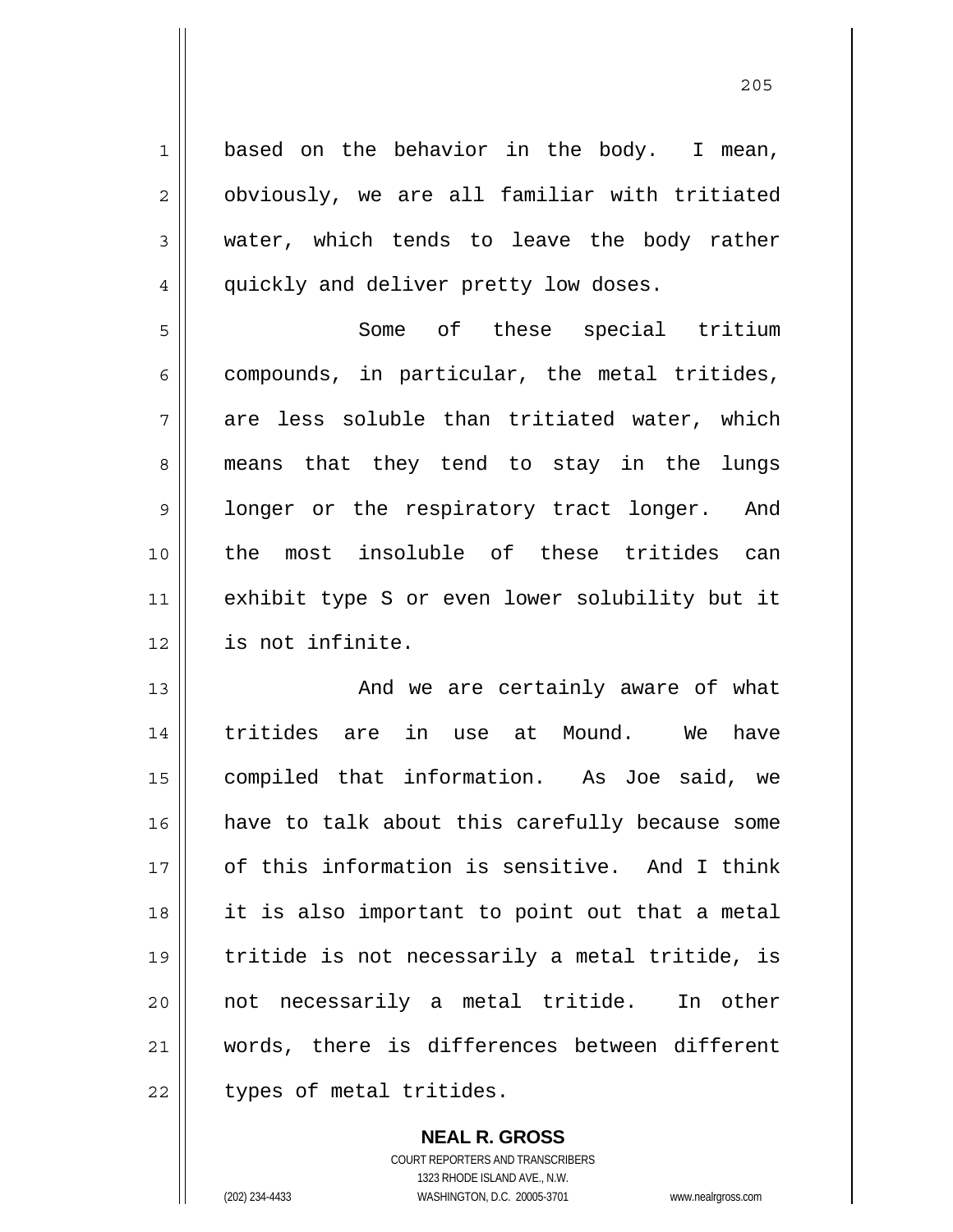| $\mathbf 1$    | For the least soluble of the metal             |
|----------------|------------------------------------------------|
| 2              | tritides, and this is where, I guess, my first |
| $\mathfrak{Z}$ | point of difference with SC&A, in terms of I   |
| 4              | don't think it is necessarily critical to      |
| 5              | identify which metal tritides we are talking   |
| 6              | about. What is important is to identify the    |
| 7              | solubility behavior. I mean, if we want to     |
| 8              | call it tritide X, tritide Y, and tritide Z,   |
| 9              | as long as we are all understanding what the   |
| 10             | solubility that goes along with that, that is  |
| 11             | the important point for dose reconstruction.   |
| 12             | Now, can we go to an appropriate               |
| 13             | location and talk about the exact identities?  |
| 14             | Sure, we can. And I suspect that some of you   |
| 15             | already know what they are anyway. But with    |
| 16             | regard to the least soluble of these tritides, |
| 17             | it was a very small program.<br>We<br>have     |
| 18             | interviewed former workers who were directly   |
| 19             | involved with this issue at Mound and they     |
| 20             | have given us the list of names. So, Joe, it   |
| 21             | wasn't exactly a roster of people but it was   |
| 22             | the names of the people that were involved in  |

COURT REPORTERS AND TRANSCRIBERS 1323 RHODE ISLAND AVE., N.W. (202) 234-4433 WASHINGTON, D.C. 20005-3701 www.nealrgross.com

**NEAL R. GROSS**

 $\mathsf{II}$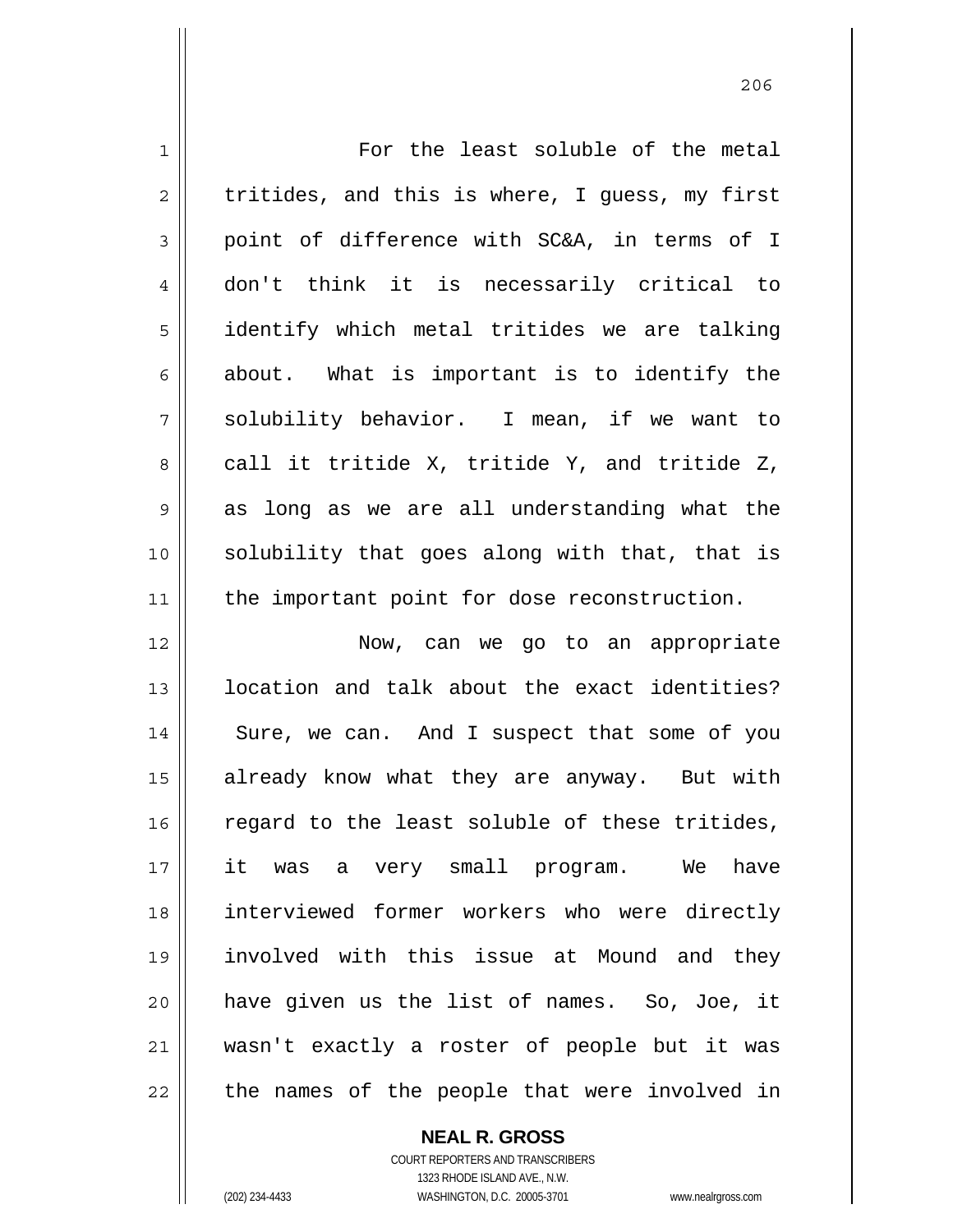the program as provided to us by former workers. So, it is a list of the people who could have been exposed to this particular least soluble tritide.

<u>207</u>

5 6 7 8 9 10 11 12 And for those people, we proposed to do just like we do in any other situation where there are a number of possible solubility classes, and that is to add them to the mix. So let's say one of these -- I will just throw a dozen out there, although I can't swear that it is 12. It might be 13 or 10. I don't remember exactly.

13 14 15 16 17 18 19 20 21 22 If one of these people comes in as a claimant. And if they have a cancer in a respiratory tract or a lung, then we are going to apply tritides that would probably give you the most claimant favorable organ dose. For any other organ, it would not be the claimant favorable choice. And then there are a separate class of tritides that are less soluble than tritiated water, certainly, but they don't approach the insolubility of that

> **NEAL R. GROSS** COURT REPORTERS AND TRANSCRIBERS 1323 RHODE ISLAND AVE., N.W. (202) 234-4433 WASHINGTON, D.C. 20005-3701 www.nealrgross.com

1

2

3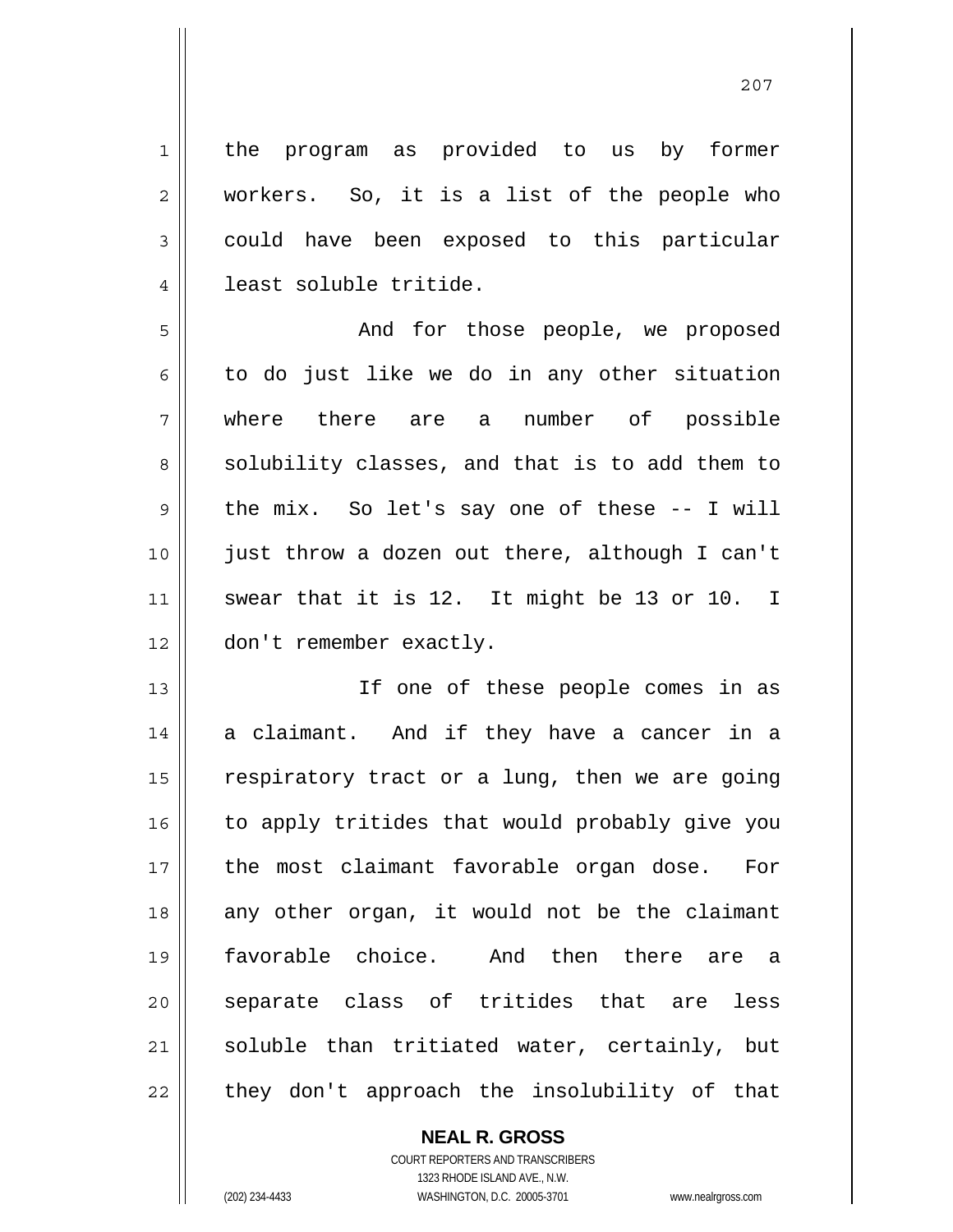1 particular one.

| $\overline{2}$ | For those, you<br>know, of                     |
|----------------|------------------------------------------------|
| 3              | intermediate solubility, they had more wide-   |
| $\overline{4}$ | More widespread exposure<br>spread use.        |
| 5              | potential, and we propose to do that, just     |
| 6              | like we do at any other site. That would be    |
| 7              | among the universe of potential forms of       |
| 8              | tritium that they could have been exposed to.  |
| 9              | And it is important to note that,              |
| 10             | well, it is our position that if you could     |
| 11             | have been exposed to tritides, you were on     |
| 12             | tritium bioassay.                              |
| 13             | So, you might want to talk about               |
| 14             | that a little more but that is our position.   |
| 15             | So, if you have tritium bioassay, you can just |
| 16             | model it with any of the applicable solubility |
| 17             | classes.                                       |
| 18             | Now with regard to that highly, the            |
| 19             | least soluble of the compounds, it is not like |
| 20             | a situation where like, Brad, that you had     |
| 21             | talked about earlier where the crafts people   |
| 22             | could have jut wandered through the area and   |
|                | <b>NEAL R. GROSS</b>                           |

COURT REPORTERS AND TRANSCRIBERS

1323 RHODE ISLAND AVE., N.W. (202) 234-4433 WASHINGTON, D.C. 20005-3701 www.nealrgross.com

<u>208</u>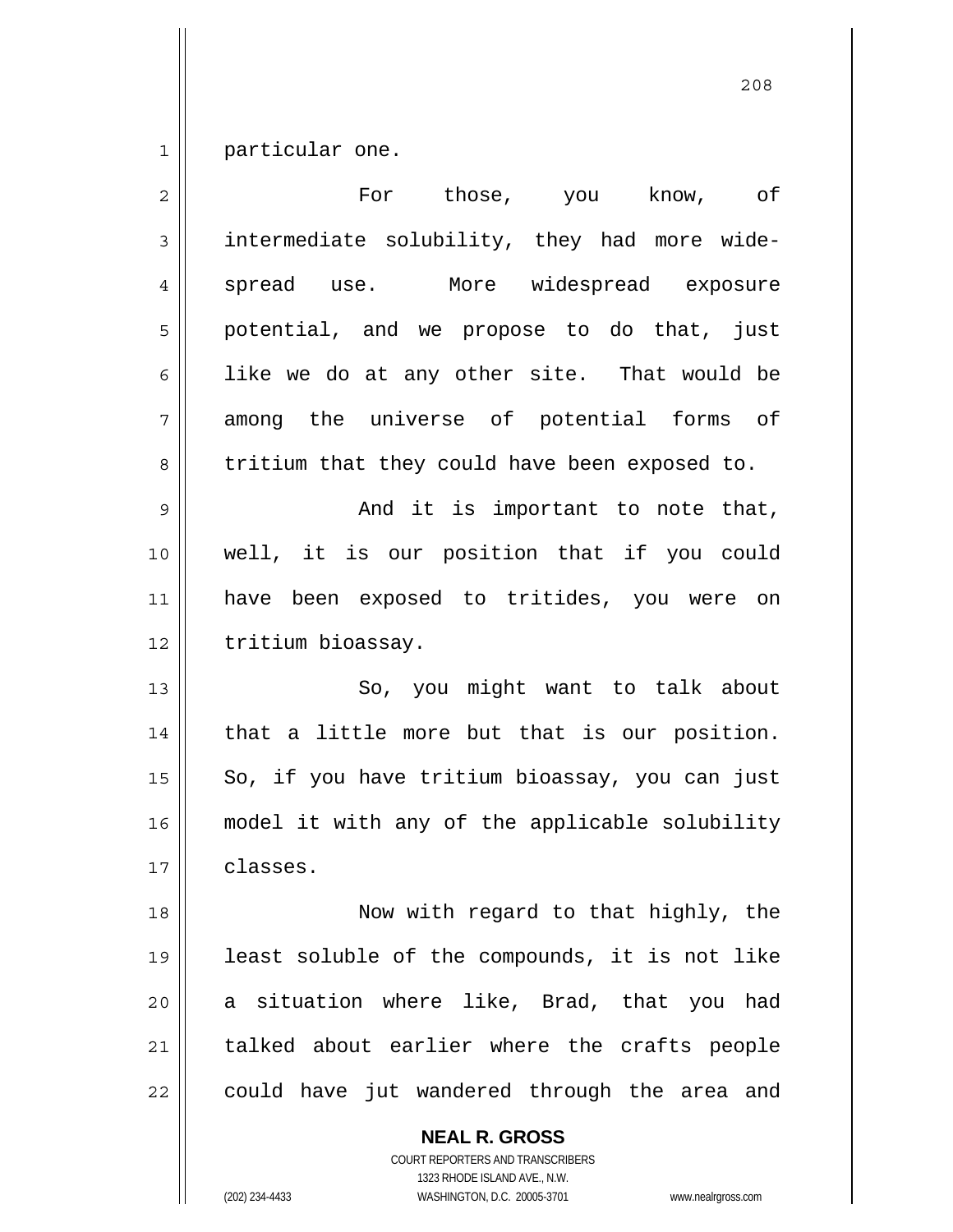1 2 3 4 5 6 7 8 9 10 11 12 13 14 15 16 17 18 19 been exposed. This was confirmed to us by several former workers. This program was very tightly controlled. It was performed in particular locations that were access controlled. You had to have a clearance to even get in the door. People did not just wander into this room. And it was cleaned up by the researchers who were actually doing the program. So for that particular compound, I don't think it is an issue that you could have just had roving people or anyone wandering by. That just did not happen. There was at least one incident of contamination but we know about that. We know who was involved with it and the exposures potentials are pretty low. So, with regard to the seven questions that Joe laid out--and I think this is going to be the toughest nut for us all to crack here--it is our position that if we get

> **NEAL R. GROSS** COURT REPORTERS AND TRANSCRIBERS 1323 RHODE ISLAND AVE., N.W. we could contend that a model has been developed in this OTIB-0066, then the question

> to a point where a model can be developed and

20

21

22

(202) 234-4433 WASHINGTON, D.C. 20005-3701 www.nealrgross.com

<u>209</u>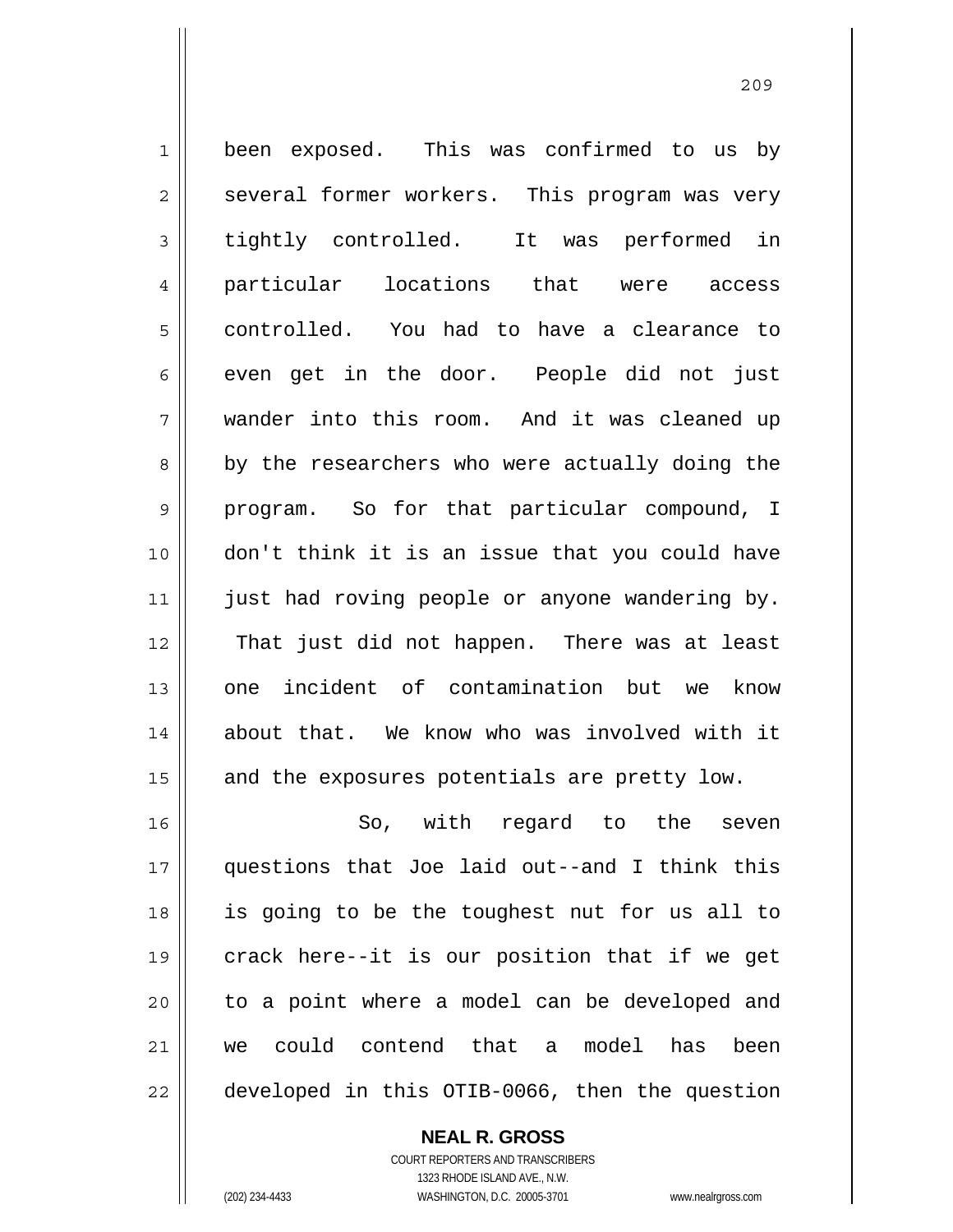1 2 3 4 5 6 7 becomes how do you implement it. And as I understand SC&A's position that under the sufficient accuracy guidelines, we would have to answer these seven questions. To whom a model would be applied, how you recognize exposure to special tritium compounds, et cetera.

8 9 10 11 12 13 14 15 16 17 Well, I would say that those are not SEC questions. Those are TBD questions. To whom the model will be applied? Well, that is an implementation question. And furthermore, I just stated how we are going to apply that model. For the intermediate solubility tritides, it is going to be everyone onsite could have been exposed to that material. So, that is the answer to that question.

18 19 MR. ELLIOTT: Everyone who was on a tritium bioassay program.

20 21 22 DR. ULSH: Correct. Correct. Sorry. Everyone who was on a tritium bioassay program, might have had that as a potential

> **NEAL R. GROSS** COURT REPORTERS AND TRANSCRIBERS 1323 RHODE ISLAND AVE., N.W. (202) 234-4433 WASHINGTON, D.C. 20005-3701 www.nealrgross.com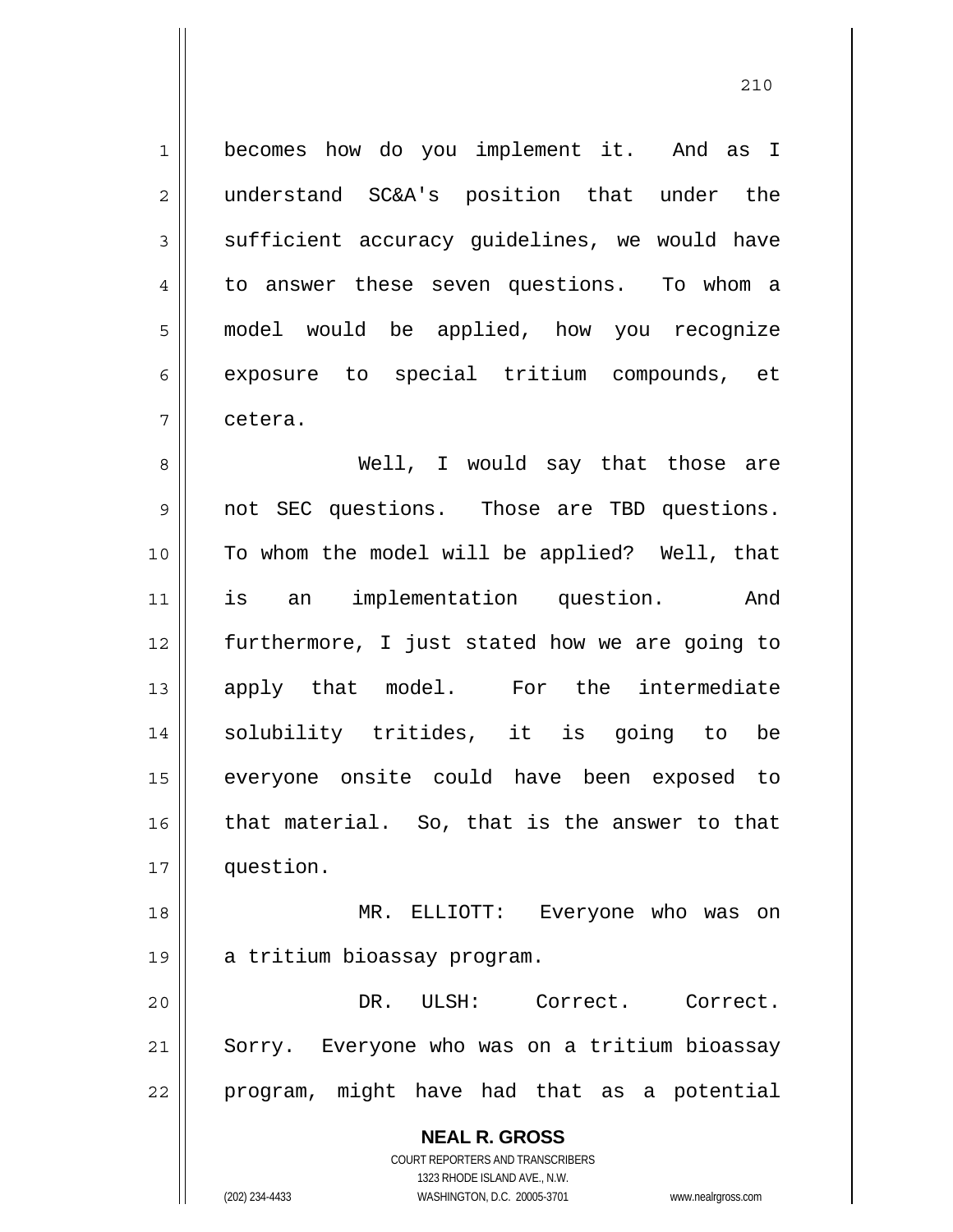211

**NEAL R. GROSS** 1 2 3 4 5 6 7 8 9 10 11 12 13 14 15 16 17 18 19 20 21 22 form that they could have been exposed. How we will handle the results below the minimum detectible concentration? The same way we handle it for every other bioassay result. There is nothing different here. How we will differentiate bioassay results for tritiated water versus organically bound tritium special metal tritides, we won't. We will just treat that as one of the possibilities that they could have been exposed to. What critical organs for different STCs? Well the critical organ is the lung and respiratory tract. Because that is why. They are less soluble than tritiated water, which means they don't leave the lungs as fast. For other organs, they deliver less dose than if it was tritiated water. How we are going to identify exposures to STCs in the absence of tritium bioassay data. I would contend that you don't

> COURT REPORTERS AND TRANSCRIBERS 1323 RHODE ISLAND AVE., N.W.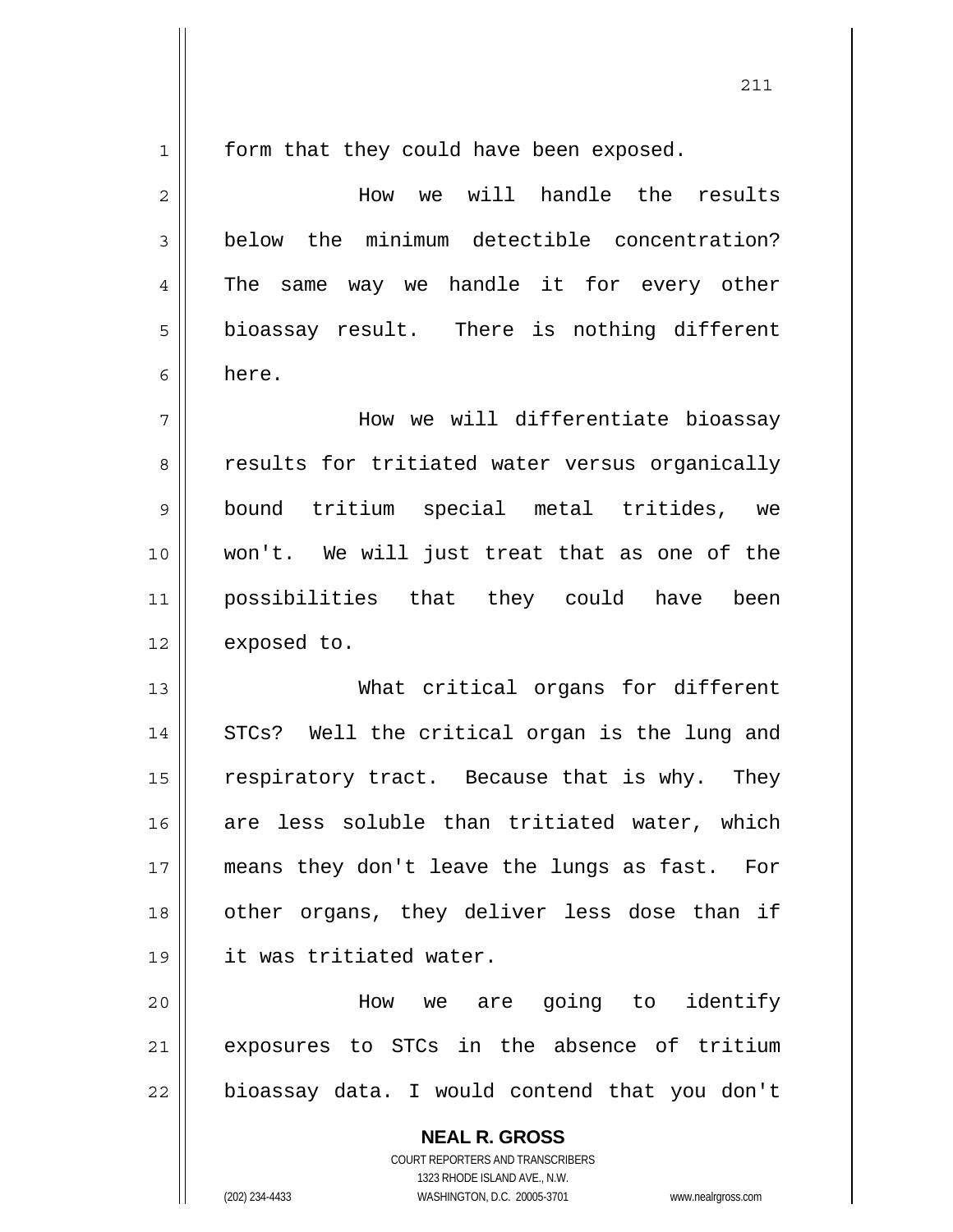1 2 have exposure to STCs in the absence of tritium bioassay data at Mound.

**NEAL R. GROSS** COURT REPORTERS AND TRANSCRIBERS 3 4 5 6 7 8 9 10 11 12 13 14 15 16 17 18 19 20 21 22 And what assumptions will be made in the absence of critical modeling data such as solubility? I am not aware of a situation like that. We know how to model with the least soluble compound. We know how to model the other compounds with standard ICRP models. So, I don't see an SEC issue here. If we want to get into the individual compounds and where and when it was performed, we can do that in the appropriate setting, which is not today or here. MS. ROBERTSON-DeMERS: Can I ask one question? DR. MAURO: Brant, this is John. Is it okay for me to ask a couple of questions right now? CHAIR BEACH: Sure, John, go ahead. DR. MAURO: Yes, what I heard is something that I wasn't aware of is that tritiated water is the limiting form of

1323 RHODE ISLAND AVE., N.W. (202) 234-4433 WASHINGTON, D.C. 20005-3701 www.nealrgross.com

<u>212</u>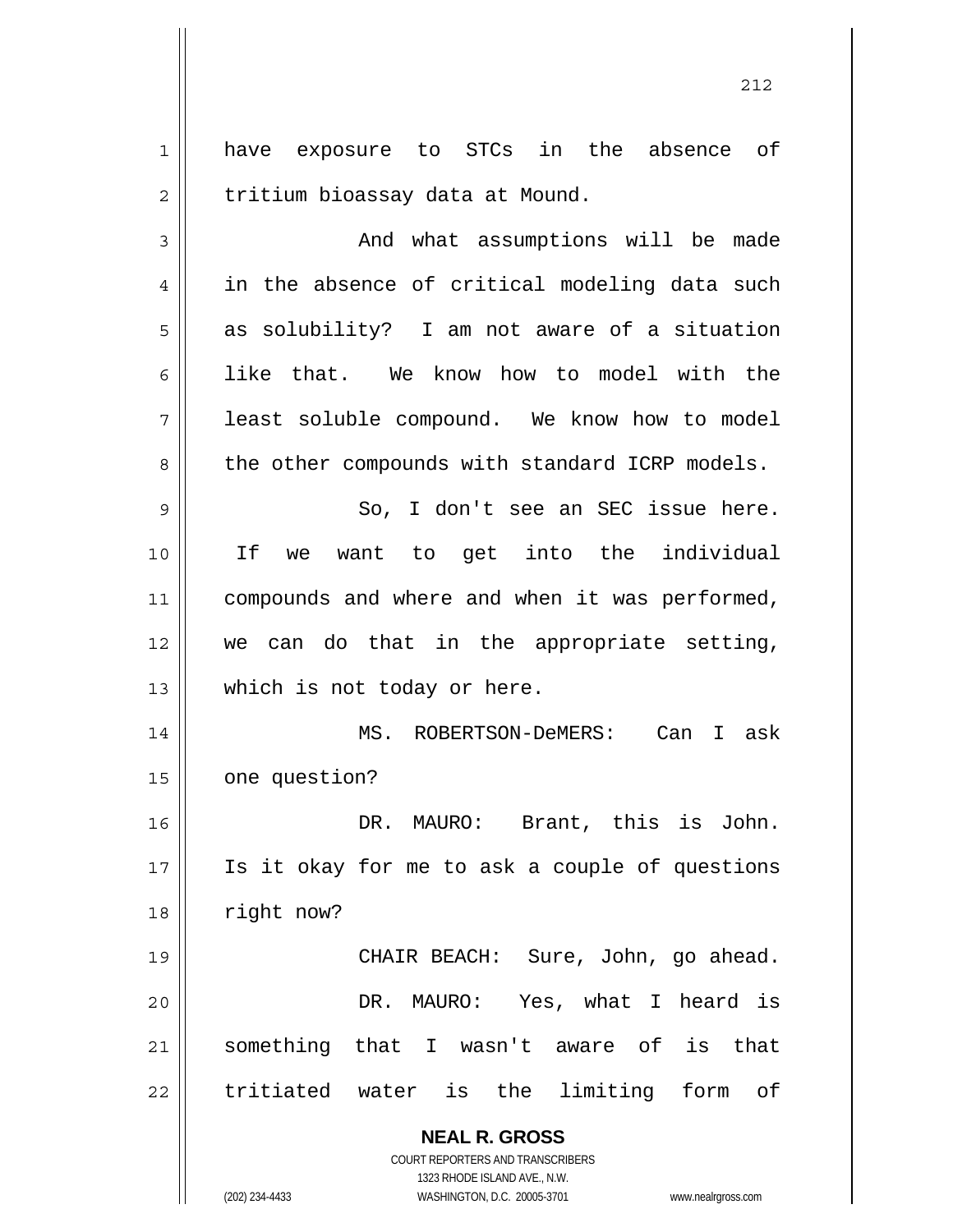|    | 213                                           |
|----|-----------------------------------------------|
| 1  | tritium for all organs except the lung.       |
| 2  | DR. ULSH: Well, the lung and the              |
| 3  | respiratory tract.                            |
| 4  | DR. MAURO: Well, right. That is               |
| 5  | what I meant.                                 |
| 6  | DR. ULSH: I would be careful there            |
| 7  | John. Basically, I am saying that those other |
| 8  | organs in the body would be higher if you     |
| 9  | assumed tritiated water than if you assumed   |
| 10 | one of these metal tritides, for any organ    |
| 11 | except the lung and respiratory tract.        |
| 12 | DR. MAURO: And that is true for               |
| 13 | organically bound tritium also?               |
| 14 | DR. ULSH: I'm not sure.                       |
| 15 | DR. MAURO: Well no, the reason I              |
| 16 | raise the question is because if that is the  |
| 17 | case, it does -- I understand where you are   |
| 18 | going. Basically what you are saying is for   |
| 19 | all workers that you are going to do dose     |
| 20 | reconstructions for that have a cancer other  |
| 21 | than a respiratory tract cancer, you will     |
| 22 | simply assume the bioassay results that you   |
|    | <b>NEAL R. GROSS</b>                          |

COURT REPORTERS AND TRANSCRIBERS 1323 RHODE ISLAND AVE., N.W.

 $\mathsf{II}$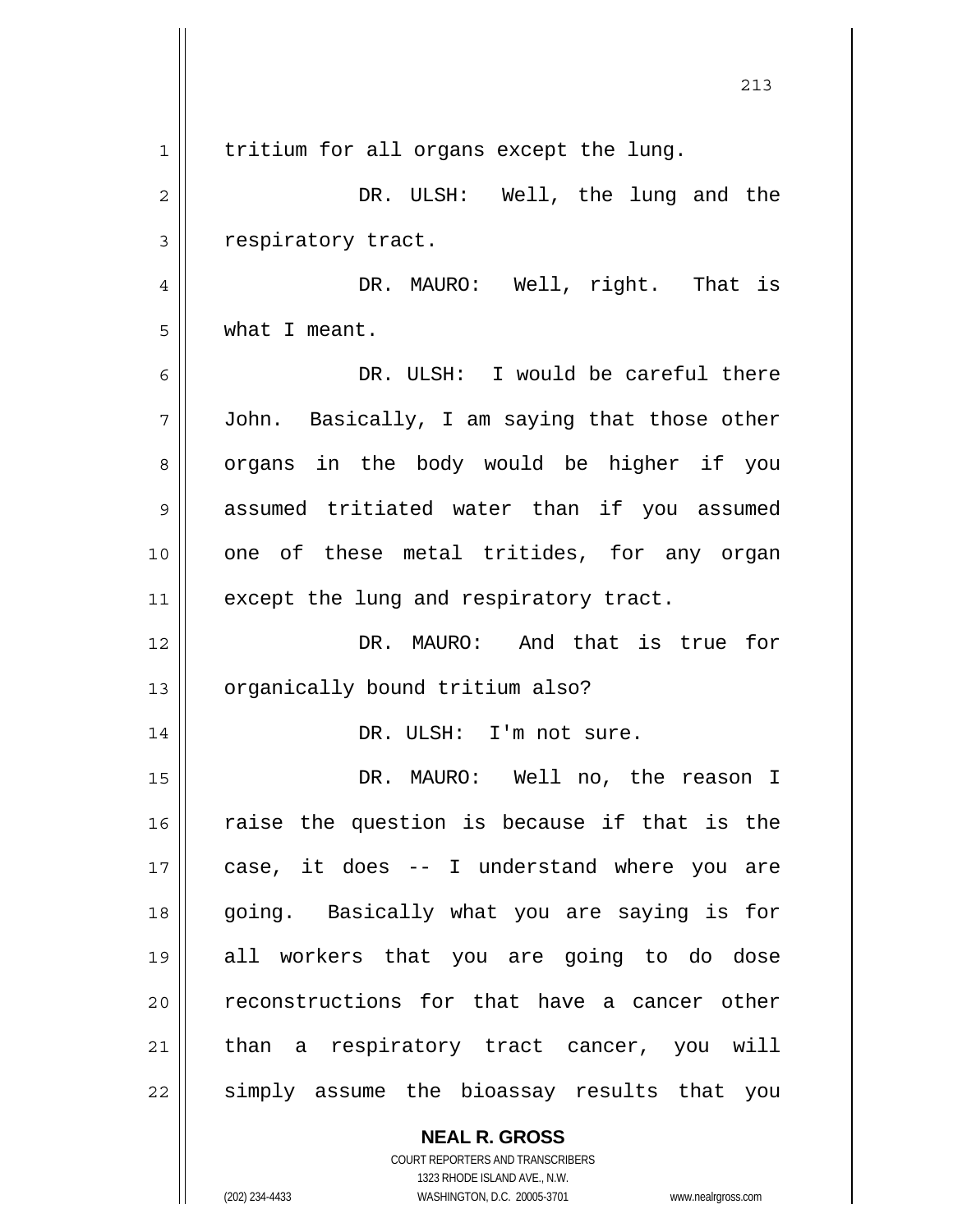are looking at are based on exposure to inhaled tritiated water. But it sounds like maybe it is a little more complicated when you are dealing with organically bound tritium. It may not be that straight forward.

6 7 8 9 10 11 DR. NETON: But John, this is Jim, it doesn't really matter. I mean, we could run all possible scenarios and pick the highest dose. I mean, that is no different than we do for any  $S$ ,  $W$ ,  $S$  --  $F$ , or  $Y$  type analysis.

12 13 14 15 16 17 18 19 20 21 22 DR. MAURO: I understand. Now, this case, the second question I have is if you were to, because of lack of knowledge or because you don't want to enter the world of classified information, you go with the most bounding assumptions. And let's assume that right now OTIB-0066 provides for that. That is, you know, in other words, whatever the limiting form is, you could assume that and place an upper bound on the dose to the respiratory tract or whatever organ it might

**NEAL R. GROSS**

1

2

3

4

5

COURT REPORTERS AND TRANSCRIBERS 1323 RHODE ISLAND AVE., N.W. (202) 234-4433 WASHINGTON, D.C. 20005-3701 www.nealrgross.com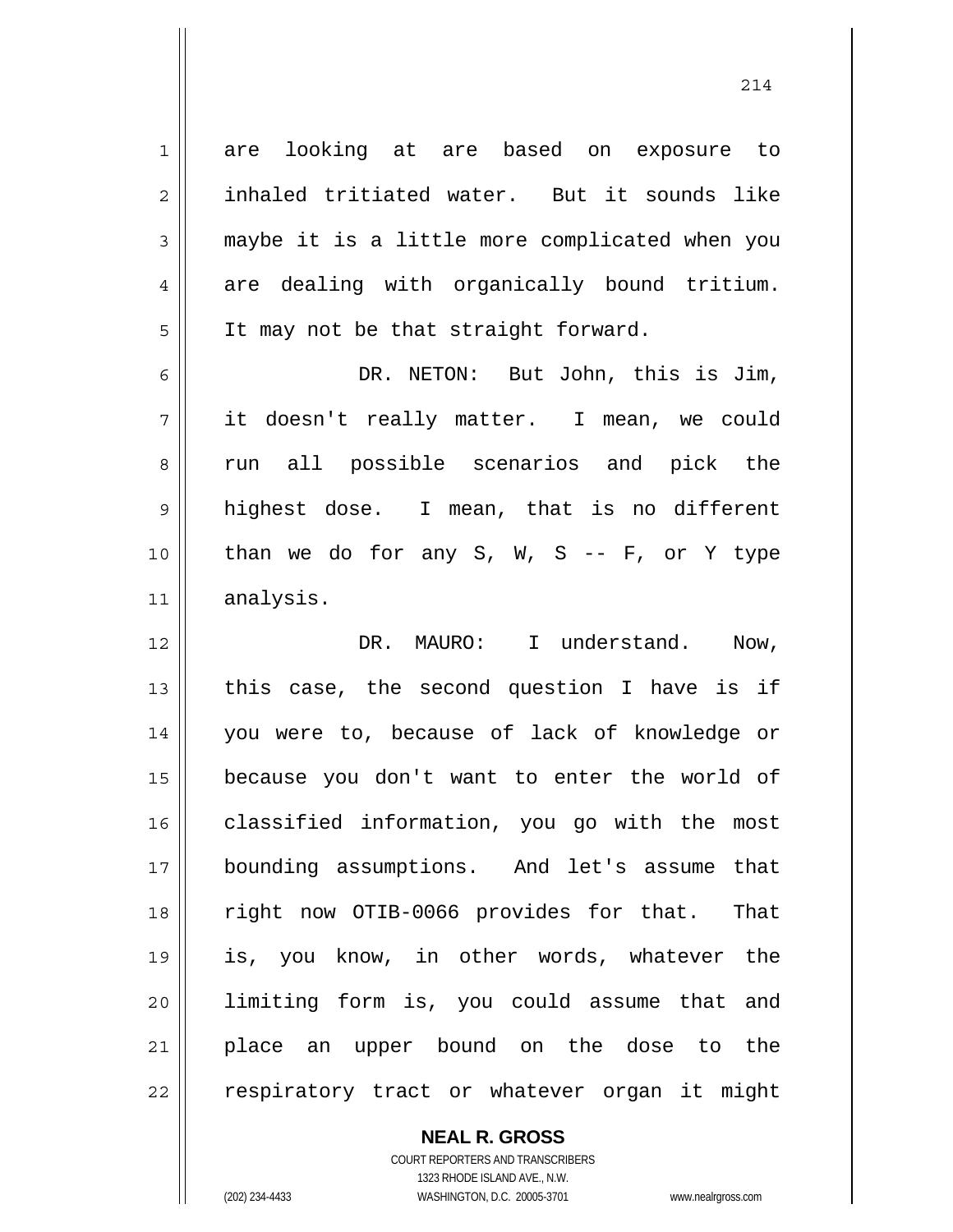1 be of concern.

| $\overline{2}$ | Now, it is my understanding that                                                                                                                                |
|----------------|-----------------------------------------------------------------------------------------------------------------------------------------------------------------|
| 3              | there is only a very, very small number amount                                                                                                                  |
| 4              | of the tritium handled at these other                                                                                                                           |
| 5              | facilities that were tritides or perhaps                                                                                                                        |
| 6              | organically bound. The vast majority is the                                                                                                                     |
| 7              | tritium handled at any of these facilities was                                                                                                                  |
| 8              | tritium gas or tritiated water.                                                                                                                                 |
| 9              | Now that brings me to my question.                                                                                                                              |
| 10             | Is there a plausibility issue here. That is,                                                                                                                    |
| 11             | would you be assigning to large numbers of                                                                                                                      |
| 12             | workers doses that were not plausible, if you                                                                                                                   |
| 13             | were to take that tact? That is, we will just                                                                                                                   |
| 14             | default to the worst possible form of a                                                                                                                         |
| 15             | tritide and assign that to all of the people                                                                                                                    |
| 16             | where we have some question or there might be                                                                                                                   |
| 17             | some question as to when and where and how                                                                                                                      |
| 18             | much tritides you might have been exposed to.                                                                                                                   |
| 19             | Is that an issue that needs to be                                                                                                                               |
| 20             | discussed -- a plausibility?                                                                                                                                    |
| 21             | ULSH: Well, I have<br>DR.<br>some                                                                                                                               |
| 22             | thoughts on that, John. First of all, I don't                                                                                                                   |
|                | <b>NEAL R. GROSS</b><br>COURT REPORTERS AND TRANSCRIBERS<br>1323 RHODE ISLAND AVE., N.W.<br>(202) 234-4433<br>WASHINGTON, D.C. 20005-3701<br>www.nealrgross.com |

<u>215</u>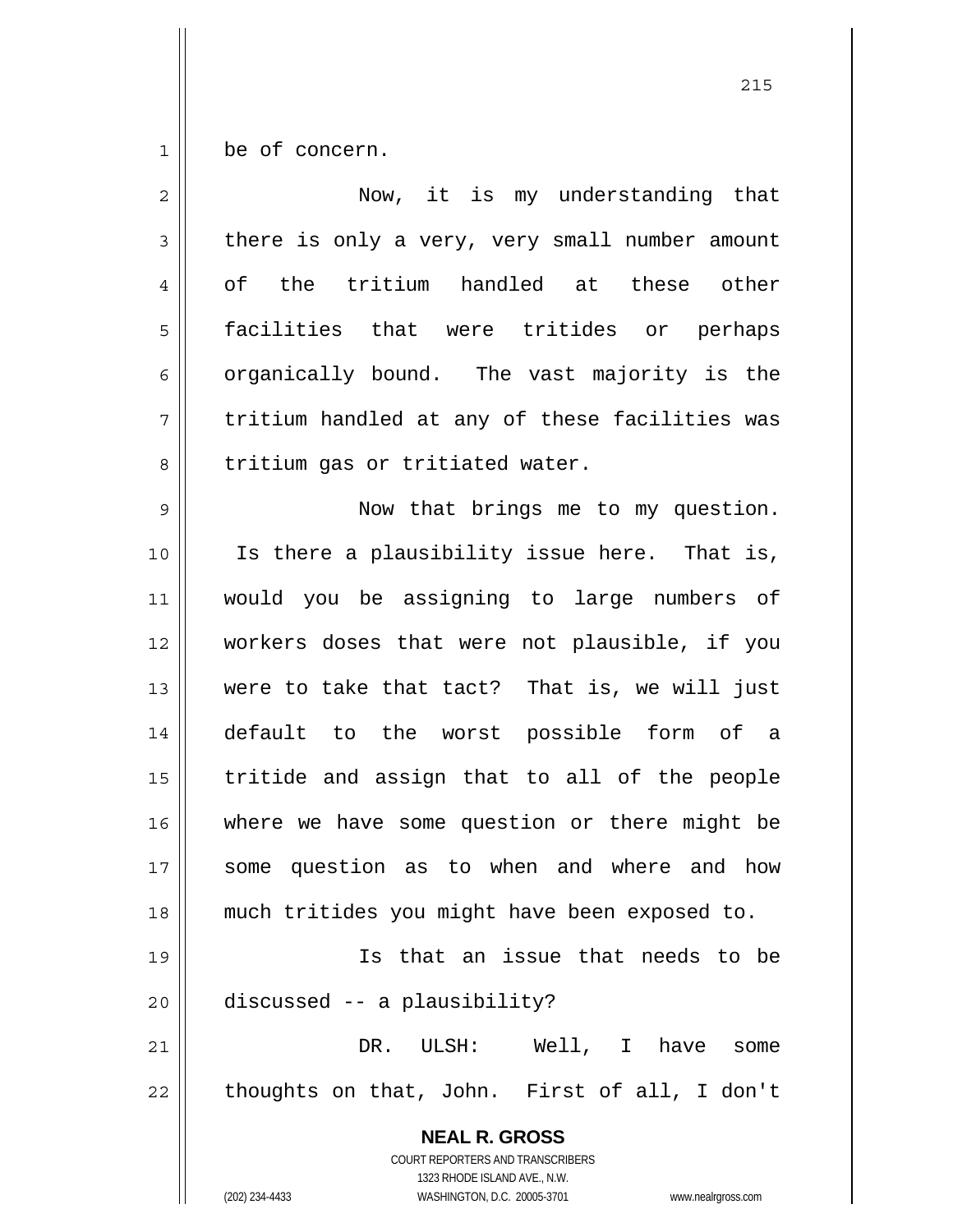1 think we are talking about large numbers of workers, because tritides would only turn out -- or organically bound, would only turn out to be an issue when you are talking about lung and respiratory tract cancers. So that it is a smaller subset of the claimants.

2

3

4

5

6

13

7 8 9 10 11 12 And furthermore, it would have to be of those people with lung and respiratory tract cancers, it would have to be someone who is not already compensated. And as you probably know, we already compensate threequarters of those anyway.

DR. MAURO: Okay.

14 15 16 17 18 19 20 DR. ULSH: And then finally, for that remaining 25 percent of those particular types of cancers, would the doses be so high that it is implausible? I don't think so. They are going to be large, sure, but I don't think it is going to be implausibly large. DR. NETON: And John, this is Jim,

21 22 I agree with what Brant said. I also point out, you know, we do this all the time with M

> **NEAL R. GROSS** COURT REPORTERS AND TRANSCRIBERS

> > 1323 RHODE ISLAND AVE., N.W.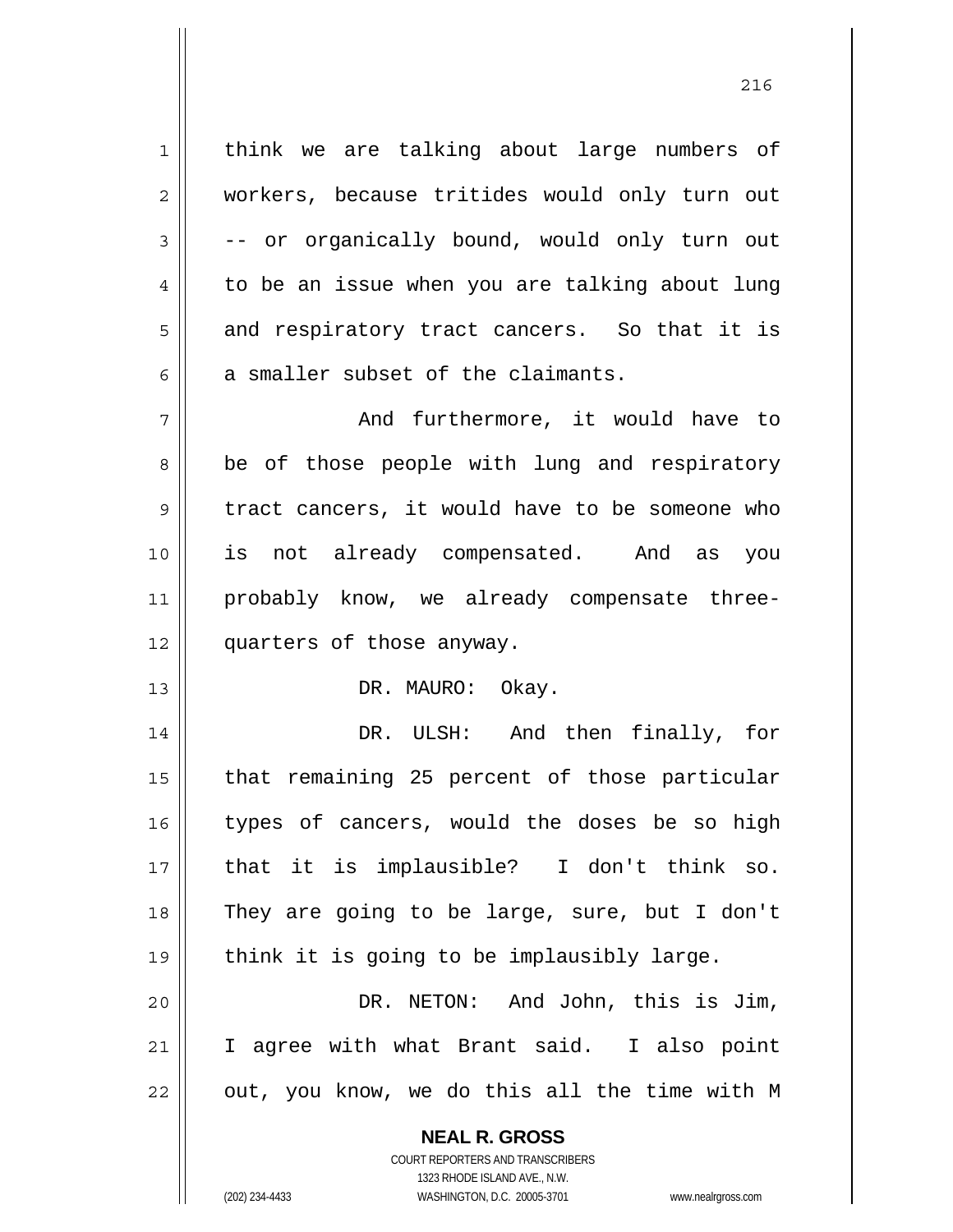1 and S.

| $\overline{2}$ | DR. MAURO: Well, you know, with M                                                                                                                               |
|----------------|-----------------------------------------------------------------------------------------------------------------------------------------------------------------|
| 3              | and S, we very often are in a circumstance                                                                                                                      |
| 4              | where there is a very real possibility that                                                                                                                     |
| 5              | that is what you are dealing with. In other                                                                                                                     |
| 6              | words, the uranium, I thought you were still                                                                                                                    |
| 7              | talking uranium. Very often, you are not                                                                                                                        |
| 8              | quite sure what the best form is and it is                                                                                                                      |
| 9              | plausible that everyone might have been                                                                                                                         |
| 10             | exposed to M or S.                                                                                                                                              |
| 11             | In this circumstance, we know that                                                                                                                              |
| 12             | everyone was not exposed to tritides. And                                                                                                                       |
| 13             | that is where my question $-$ -                                                                                                                                 |
| 14             | DR. NETON: I would disagree. If                                                                                                                                 |
| 15             | you take a uranium foundry and we are applying                                                                                                                  |
| 16             | M and S in a foundry, chances are it is all S.                                                                                                                  |
| 17             | But we will default to M to get the dose                                                                                                                        |
| 18             | higher because it is possible that person was                                                                                                                   |
| 19             | exposed.                                                                                                                                                        |
| 20             | DR. MAURO: Oh, okay. I guess I                                                                                                                                  |
| 21             | was under the -- you know, I am so used to the                                                                                                                  |
| 22             | U-308 issue, it is sort of ambiguous.                                                                                                                           |
|                | <b>NEAL R. GROSS</b><br>COURT REPORTERS AND TRANSCRIBERS<br>1323 RHODE ISLAND AVE., N.W.<br>(202) 234-4433<br>WASHINGTON, D.C. 20005-3701<br>www.nealrgross.com |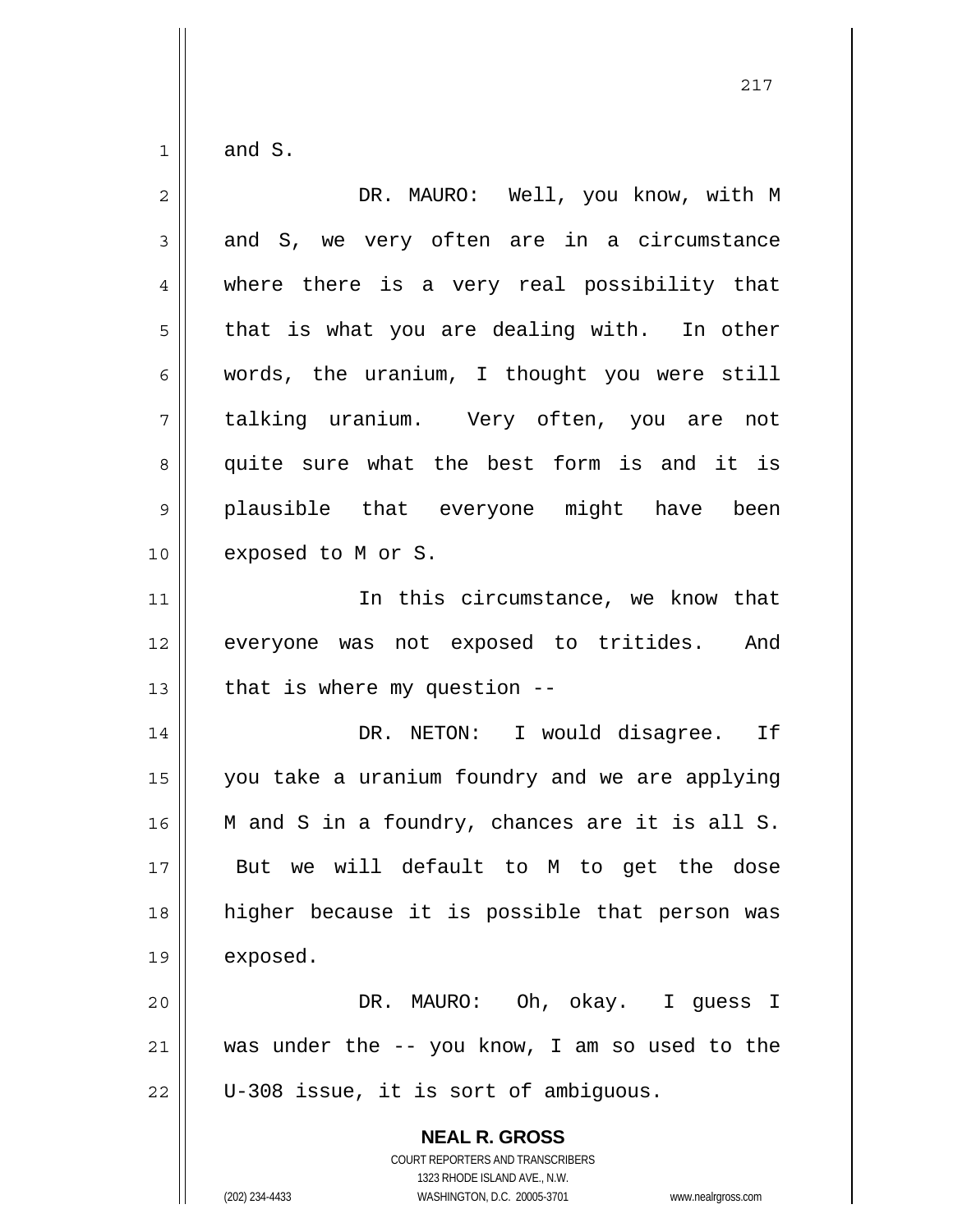| $\mathbf 1$    | DR. NETON: Right but think about               |
|----------------|------------------------------------------------|
| $\overline{2}$ | it. I mean, we will default to M, even in a    |
| $\mathfrak{Z}$ | uranium foundry with oxides because it is      |
| $\overline{4}$ | possible that the person could have been       |
| 5              | working some other job location, some other    |
| $\epsilon$     | situation. And I would argue that if it is     |
| 7              | implausible, we would assign a different dose. |
| $\,8\,$        | DR. MAURO: No, I hear what you are             |
| $\mathsf 9$    | saying. So you are saying -- well, you are     |
| 10             | saying that you do assign perhaps              |
| 11             | unrealistically high doses at uranium          |
| 12             | foundries by assuming M and S. You know,       |
| 13             | whatever is limiting. You have been doing the  |
| 14             | same thing here.                               |
| 15             | DR. NETON: I think if there is two             |
| 16             | plausible exposure scenarios and we can't pick |
| 17             | between one because we lack information, we    |
| 18             | will pick the one that gives the higher dose.  |
| 19             | DR.<br>MAURO: So when you lack                 |
| 20             | information about whether the person -- see, I |
| 21             | guess in the situation like the metal foundry, |
| 22             | you are saying that you will assign, even      |
|                | <b>NEAL R. GROSS</b>                           |

COURT REPORTERS AND TRANSCRIBERS 1323 RHODE ISLAND AVE., N.W.

 $\prod$ 

(202) 234-4433 WASHINGTON, D.C. 20005-3701 www.nealrgross.com

<u>218</u>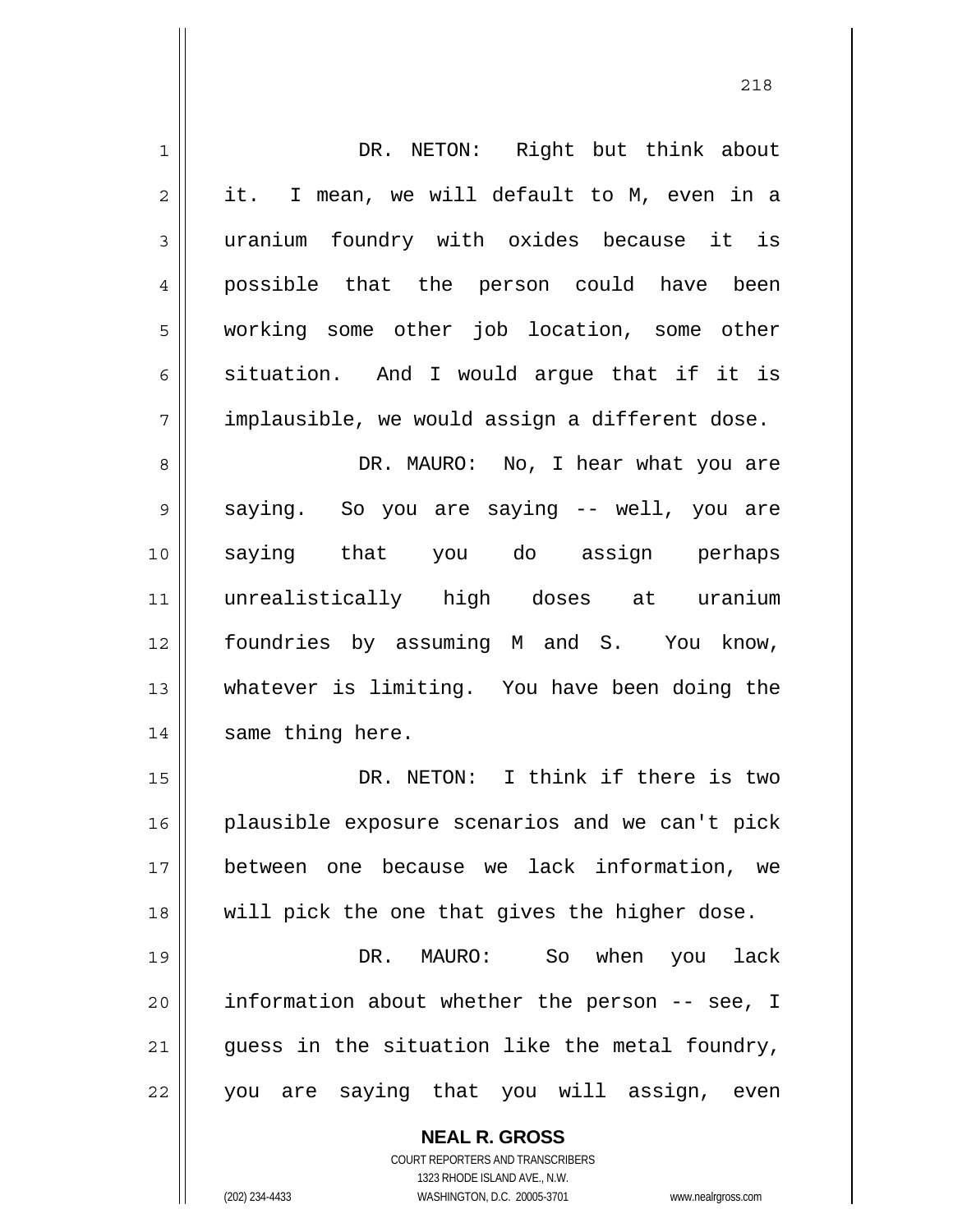**NEAL R. GROSS** COURT REPORTERS AND TRANSCRIBERS 1 2 3 4 5 6 7 8 9 10 11 12 13 14 15 16 17 18 19 20 21 22 though you are likely dealing with type S, you will assign an M if the person has a cancer that would give you a higher dose there. DR. NETON: Absolutely. DR. MAURO: Now, you would argue that the reason you are doing that is just to make sure that you don't underestimate the person's dose. DR. NETON: Right. DR. MAURO: But you know, someone could argue that well, is it possible that that person was in fact exposed to type M, even though it was a foundry. Were there activities going on there where there might have been M. I guess we haven't had this discussion before but if it is not plausible that the person was exposed, you know, we really, that is an issue, something that I think should be on the table as part of this discussion. When the conservative assumptions that are applied get to the point where you

<u>219</u>

1323 RHODE ISLAND AVE., N.W.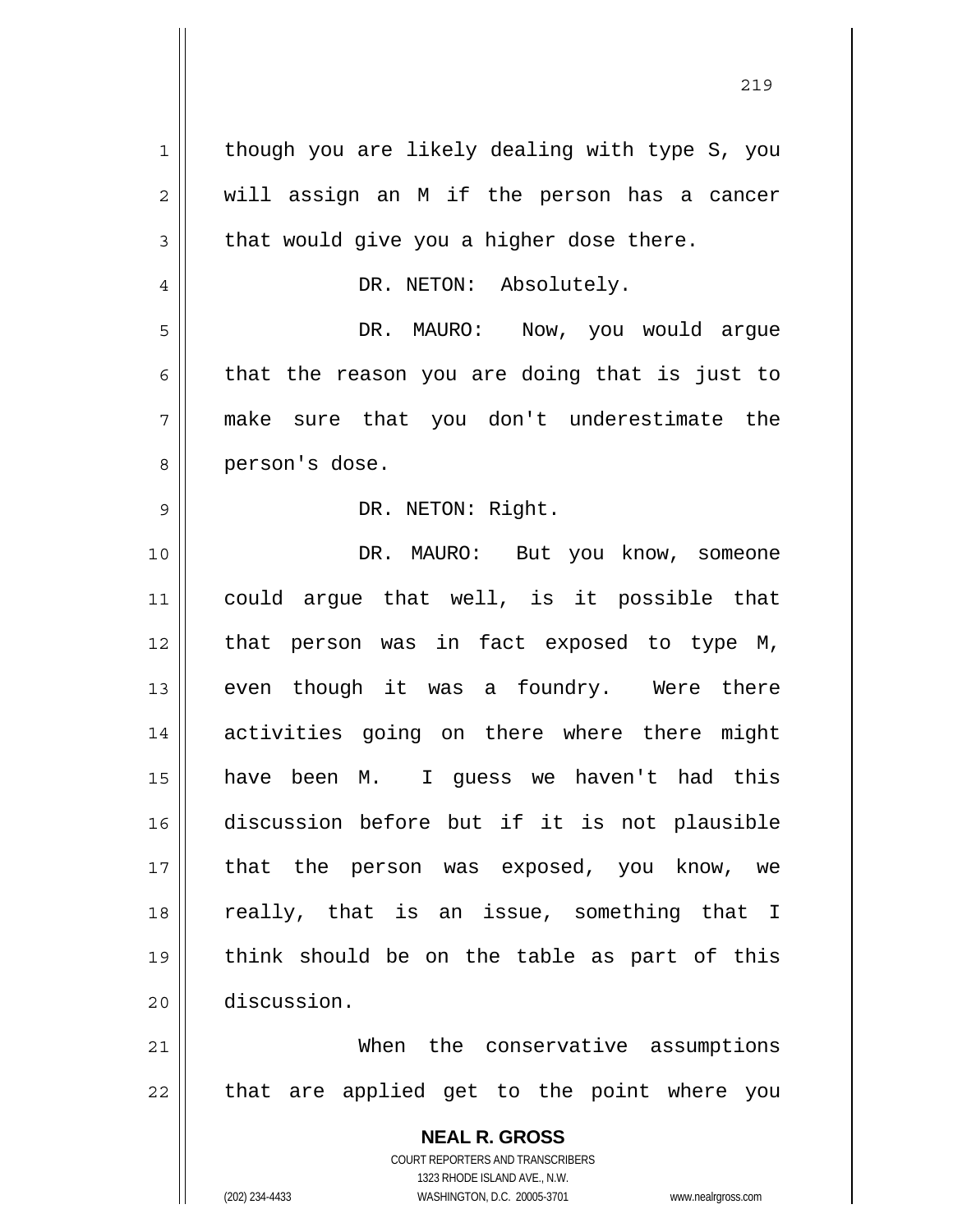don't meet the plausibility requirements of Part 83, and I think that goes to the heart of well certainly not only the tritium tritide issue but even the matter you brought up before on the foundry.

6 7 8 9 10 11 12 13 14 15 16 17 18 19 20 21 DR. ULSH: Okay. John, I think if we were to come to you and say this least soluble of tritium compounds, we are going to apply that to everybody, even though it was only maybe a dozen people, we may have more of an issue to talk about here. But there are, as you know, there are a variety of tritides that were handled at Mound, other than that one. And by the way, that is why we are saying only that particular group of people has that entered as a possibility but for these intermediate solubility tritides, those were more widespread and I think there is more of a potential, especially during the D&D years, for instance, to be exposed to that. Was the vast majority of the

22 tritium handled at Mound HTO? Yes, sure. But

> **NEAL R. GROSS** COURT REPORTERS AND TRANSCRIBERS

1

2

3

4

5

1323 RHODE ISLAND AVE., N.W. (202) 234-4433 WASHINGTON, D.C. 20005-3701 www.nealrgross.com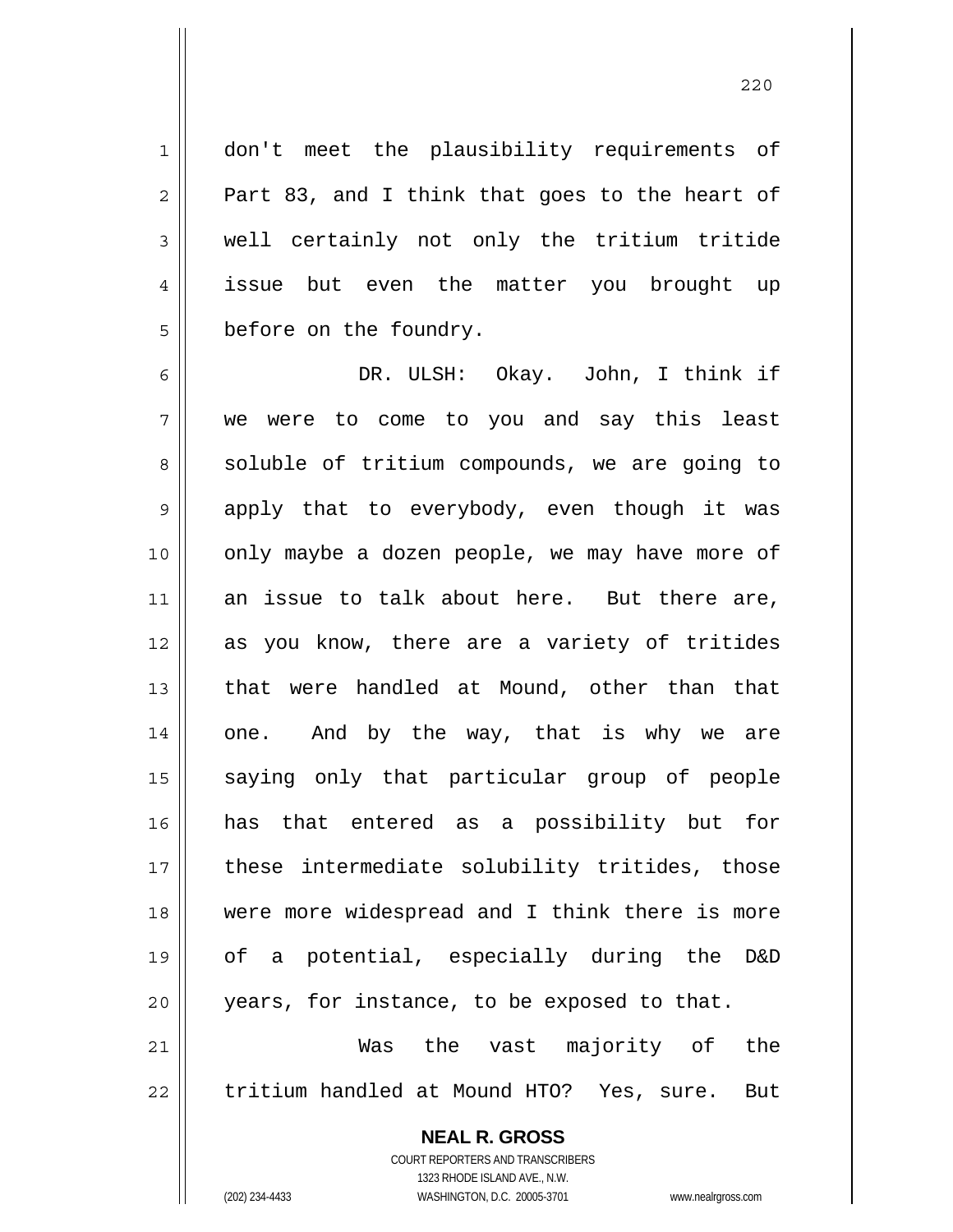I think there is a reasonable possibility that people might have been exposed to these intermediate solubility tritides.

4 5 6 7 8 9 10 11 12 13 14 DR. MAURO: So you are saying that the approach you are taking may not be that implausible. That is, at any given time, the way Dr. Ziemer mentioned is that if you have a person and you are asking yourself the question, granted that collectively the exposures were to tritiated water but for any given person at a given point in time, you really don't know. Then it is plausible that he might have been exposed to one of the let's say the more insoluble tritiums.

15 16 17 18 19 20 21 22 Basically, I am taking your position right now. I am trying to find the virtue of your positioning. So what I am hearing you saying is that yes, even though collectively the total number of curies that I might have moved through as tritides is an extremely small fraction of the total amount of tritium that went through as tritiated

> **NEAL R. GROSS** COURT REPORTERS AND TRANSCRIBERS 1323 RHODE ISLAND AVE., N.W. (202) 234-4433 WASHINGTON, D.C. 20005-3701 www.nealrgross.com

1

2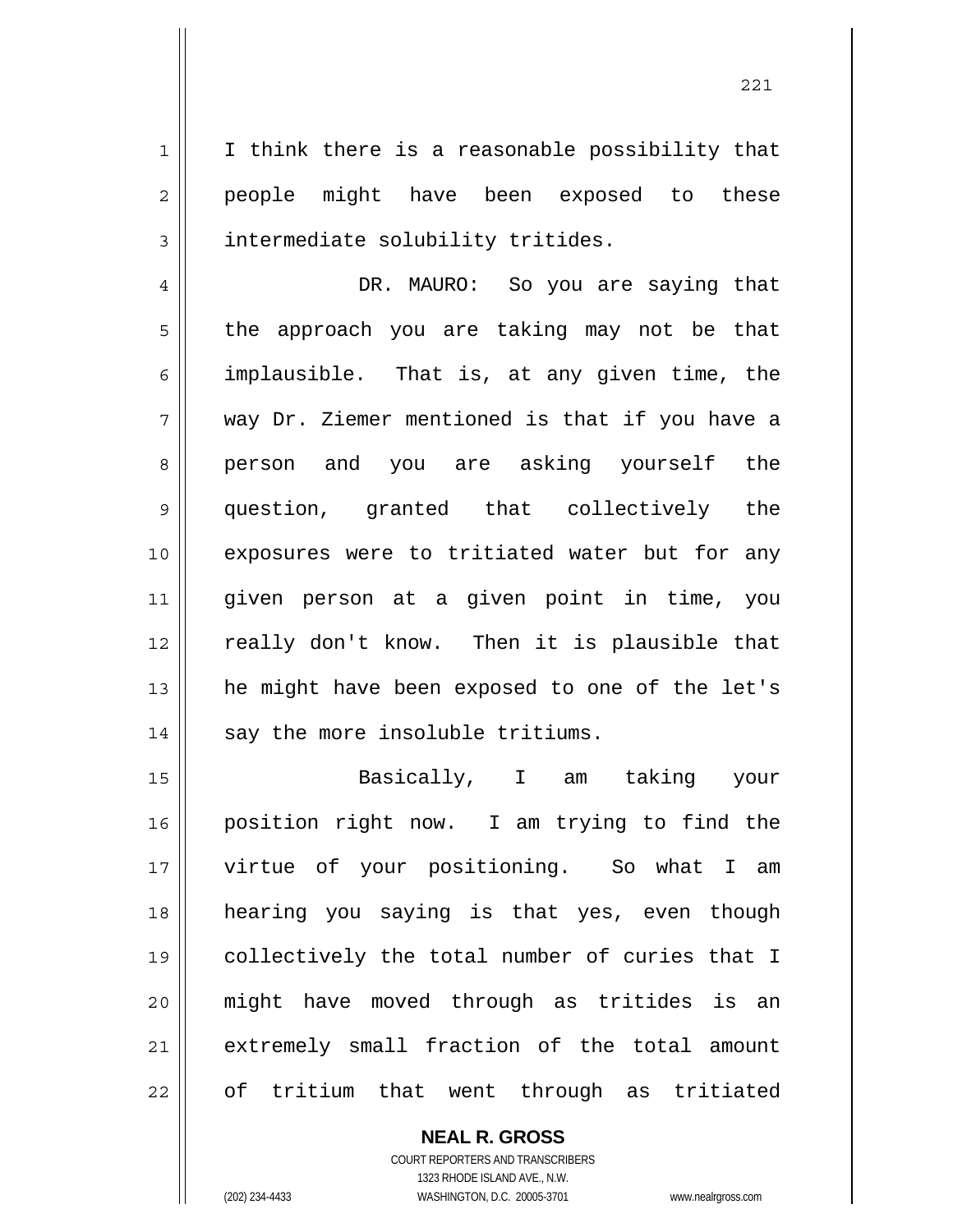**NEAL R. GROSS** 1 2 3 4 5 6 7 8 9 10 11 12 13 14 15 16 17 18 19 20 21 22 water. For any given person at any given point in time, one could argue that well, it is possible at that point in time for that particular sample, that is a result of an exposure to one of the less soluble forms of tritium and, therefore, it becomes plausible. I just sort of like worked my through it to convince myself that your position is reasonable. MR. ELLIOTT: John, this is Larry Elliott. If I were to answer your question I would say that we would be implausibly high if we were going to apply the highest insoluble tritide to everybody that was in the tritium bioassay program. That would be implausible because we know from the interviews and from the records that only 12 or so people were involved. That would be implausible to apply that to everybody in the bioassay. DR. MAURO: Okay. MR. ELLIOTT: But what we are saying here, we think it is plausible to apply

<u>222</u>

1323 RHODE ISLAND AVE., N.W. (202) 234-4433 WASHINGTON, D.C. 20005-3701 www.nealrgross.com

COURT REPORTERS AND TRANSCRIBERS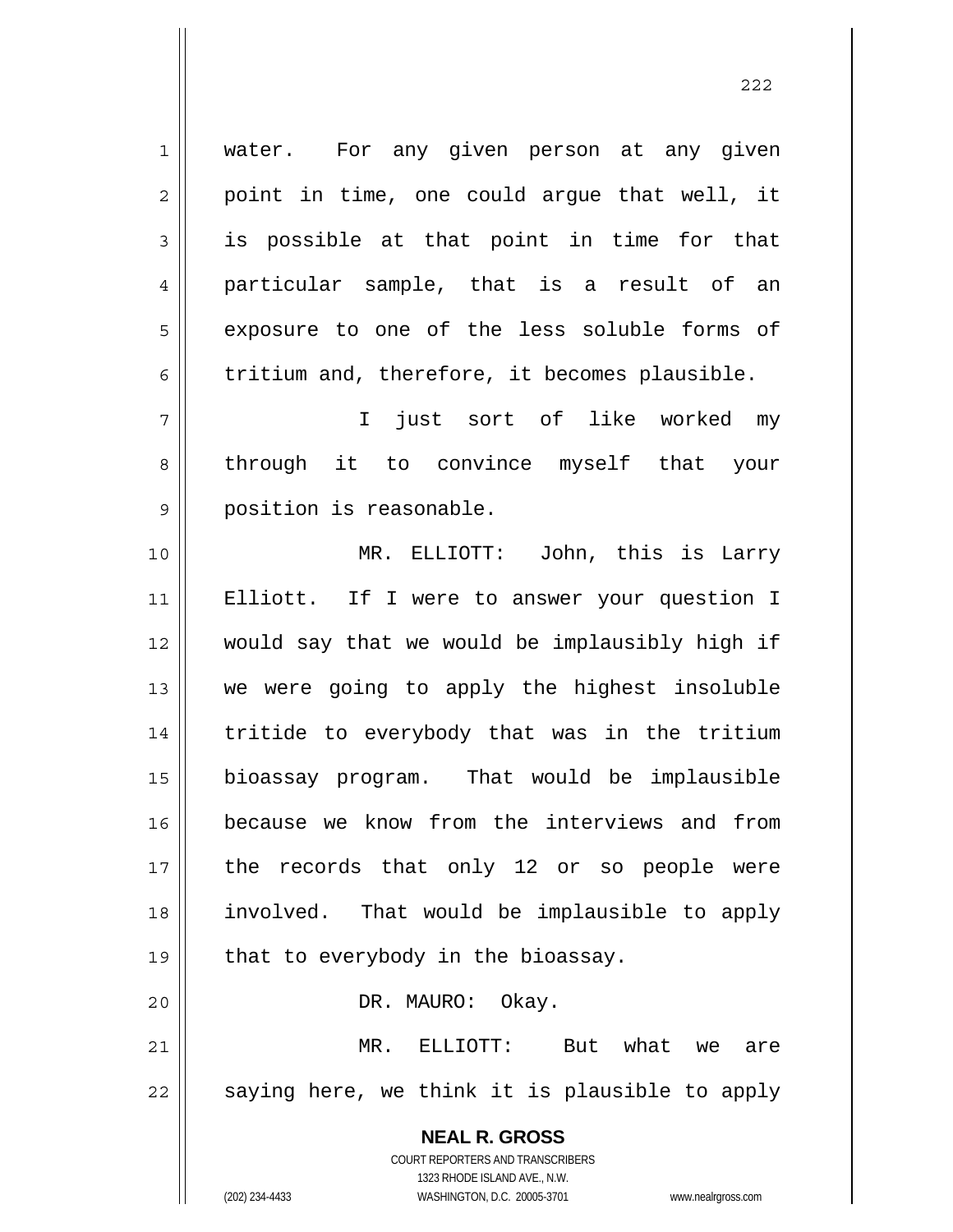1 2 3 4 5 6 7 8 9 10 11 12 13 14 15 16 17 18 19 20 21 22 this dose for the immediate insoluble tritides because we feel that they were widespread and we can't place people in proximity to them. DR. MAURO: That helps a lot. I didn't realize you were making almost like a three-tiered distinction. Regarding the first tier, these 12 individuals, for those individuals is this something that goes behind the sensitive information window? In other words, when you picked those people and the reasons you picked those people, this is something that, is that information that has to be held as sensitive? DR. ULSH: The reason that we picked them? Is that what you asked? DR. MAURO: No, when you picked them. I guess you just picked them and said these are the people but the rationale for picking them and not someone else to be included in that group. I guess the way you get there, though, is true knowledge of sensitive information.

> **NEAL R. GROSS** COURT REPORTERS AND TRANSCRIBERS 1323 RHODE ISLAND AVE., N.W. (202) 234-4433 WASHINGTON, D.C. 20005-3701 www.nealrgross.com

<u>223</u>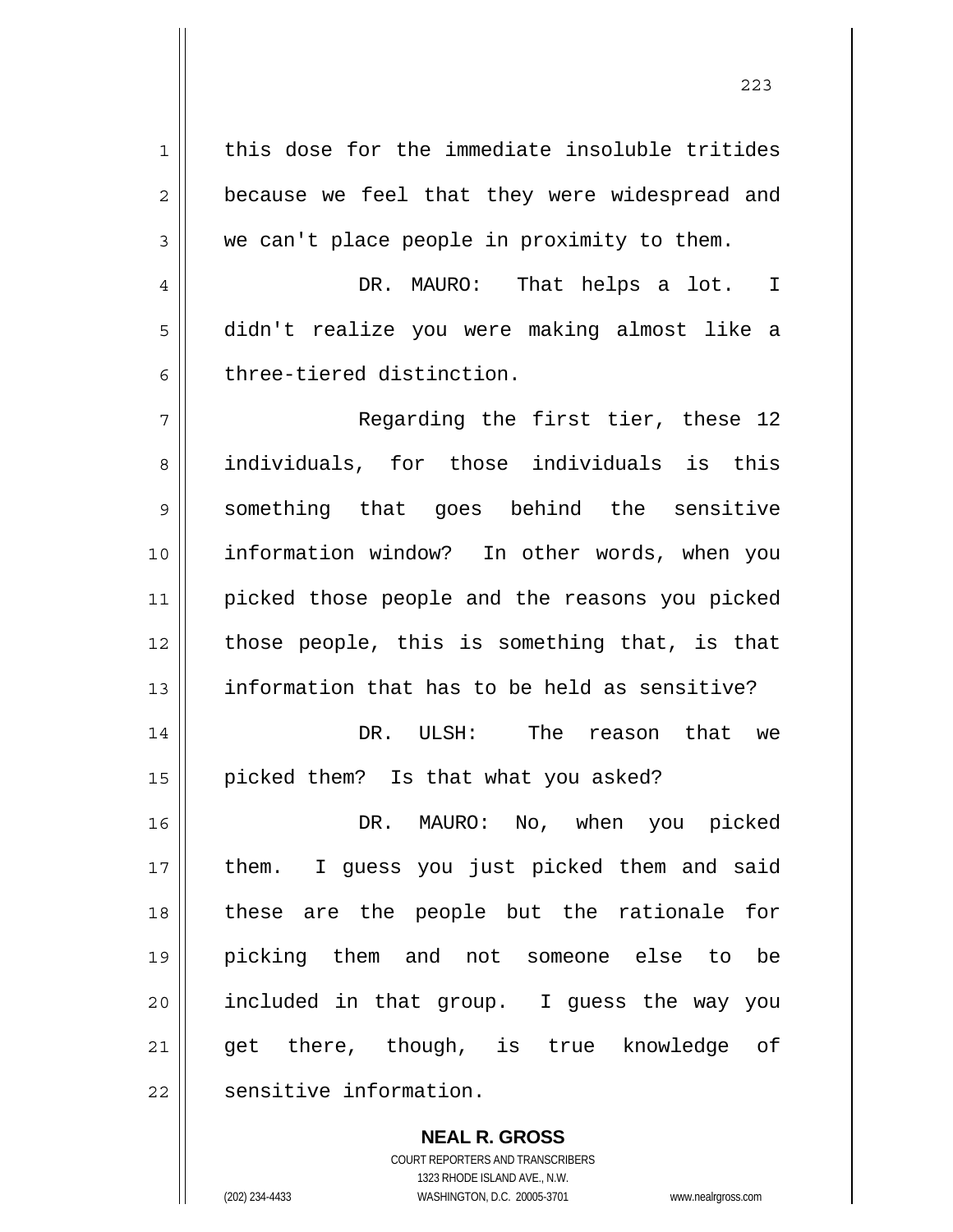| 1  | DR. ULSH: The rationale is the                                      |
|----|---------------------------------------------------------------------|
| 2  | interviews that we conducted with former                            |
| 3  | workers, that which has been provided to the                        |
| 4  | Working Group.                                                      |
| 5  | DR. MAURO: So all of this can be                                    |
| 6  | discussed in an open setting. That is where I                       |
| 7  | am headed.                                                          |
| 8  | DR. ULSH: Depending on what you                                     |
| 9  | mean by all of this, yes.                                           |
| 10 | DR. MAURO: Well, I mean how you                                     |
| 11 | picked the 12 people and that yes, your                             |
| 12 | justification for these 12 people being                             |
| 13 | treated in one way as opposed to these other                        |
| 14 | people being treated another way and the                            |
| 15 | justification for making that distinction.                          |
| 16 | MR. FITZGERALD: The framework.                                      |
| 17 | DR. ULSH: Yes. Yes, the                                             |
| 18 | supporting documentation has been provided.                         |
| 19 | That is our interview notes. Of course there                        |
| 20 | are Privacy Act considerations.                                     |
| 21 | DR. MAURO: Oh, well, yes. When I                                    |
| 22 | meant sensitive I meant more by way of                              |
|    |                                                                     |
|    | <b>NEAL R. GROSS</b><br><b>COURT REPORTERS AND TRANSCRIBERS</b>     |
|    | 1323 RHODE ISLAND AVE., N.W.                                        |
|    | (202) 234-4433<br>WASHINGTON, D.C. 20005-3701<br>www.nealrgross.com |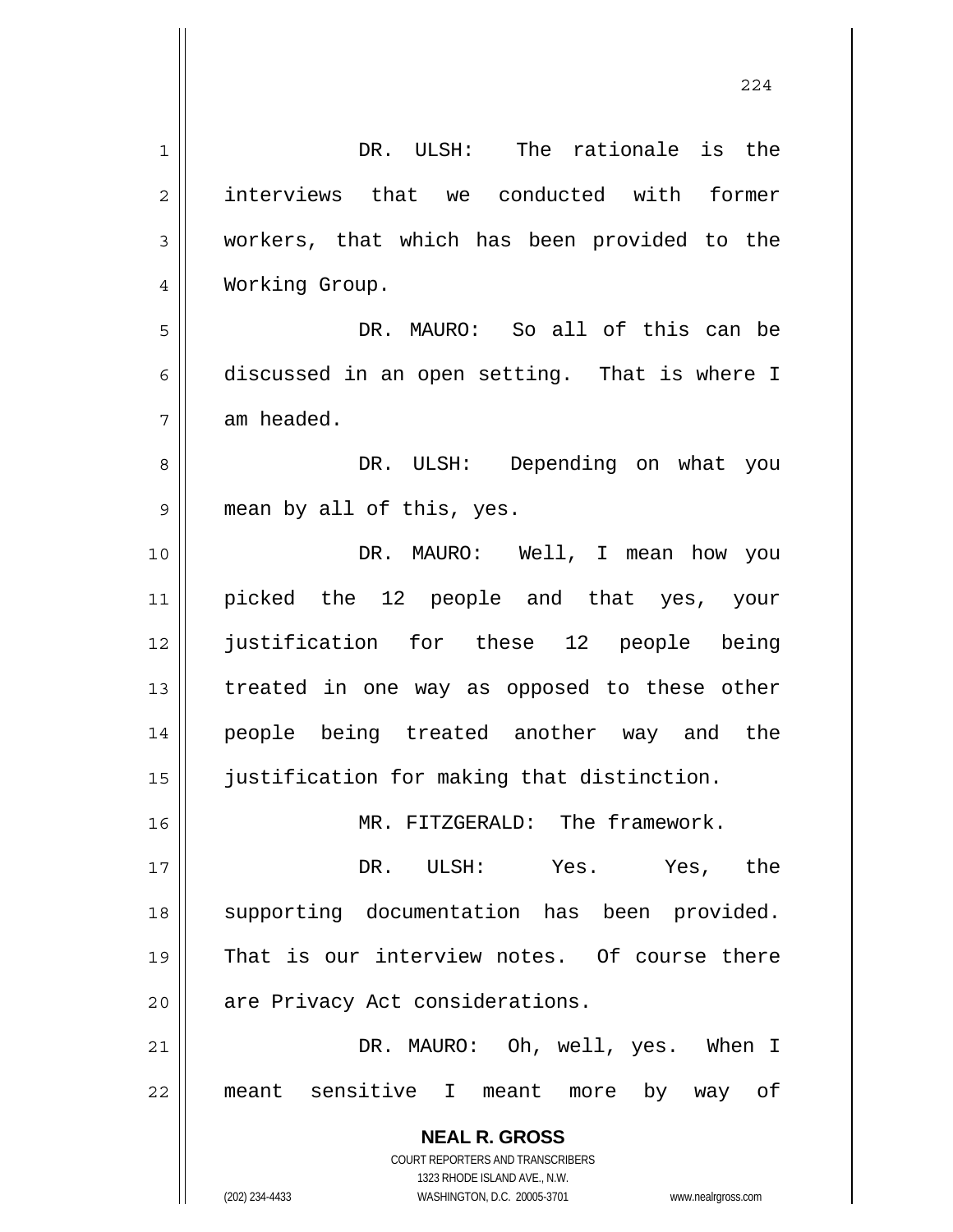$1\vert$ classified information.

| $\overline{2}$ | DR. ULSH: Yes, these were people                                                                                                                                |
|----------------|-----------------------------------------------------------------------------------------------------------------------------------------------------------------|
| 3              | who were involved in assessing doses from                                                                                                                       |
| 4              | these particular compounds and, the people                                                                                                                      |
| 5              | that we interviewed, and they provided a list                                                                                                                   |
| 6              | of workers who were directly involved with                                                                                                                      |
| 7              | this work. So that is --                                                                                                                                        |
| 8              | MR. CHEW: You want me to talk a                                                                                                                                 |
| $\mathsf 9$    | little bit about the program?                                                                                                                                   |
| 10             | CHAIR BEACH: I think Kathy has                                                                                                                                  |
| 11             | been waiting to say something.                                                                                                                                  |
| 12             | MR. FITZGERALD: Yes, we can switch                                                                                                                              |
| 13             | gears and let Kathy and Bob comment as well.                                                                                                                    |
| 14             | MS. ROBERTSON-DeMERS: Okay, can I                                                                                                                               |
| 15             | clarify something for you? The absence of                                                                                                                       |
| 16             | tritium bioassay data, what we meant was the                                                                                                                    |
| 17             | fact that only the dose data was available                                                                                                                      |
| 18             | prior to September '81.                                                                                                                                         |
| 19             | MR. SHARFI: Both the dose -- back                                                                                                                               |
| 20             | to the actual urinalysis.                                                                                                                                       |
| 21             | MS. ROBERTSON-DeMERS: Is that<br>what                                                                                                                           |
| 22             | you guys are doing?                                                                                                                                             |
|                | <b>NEAL R. GROSS</b><br>COURT REPORTERS AND TRANSCRIBERS<br>1323 RHODE ISLAND AVE., N.W.<br>(202) 234-4433<br>WASHINGTON, D.C. 20005-3701<br>www.nealrgross.com |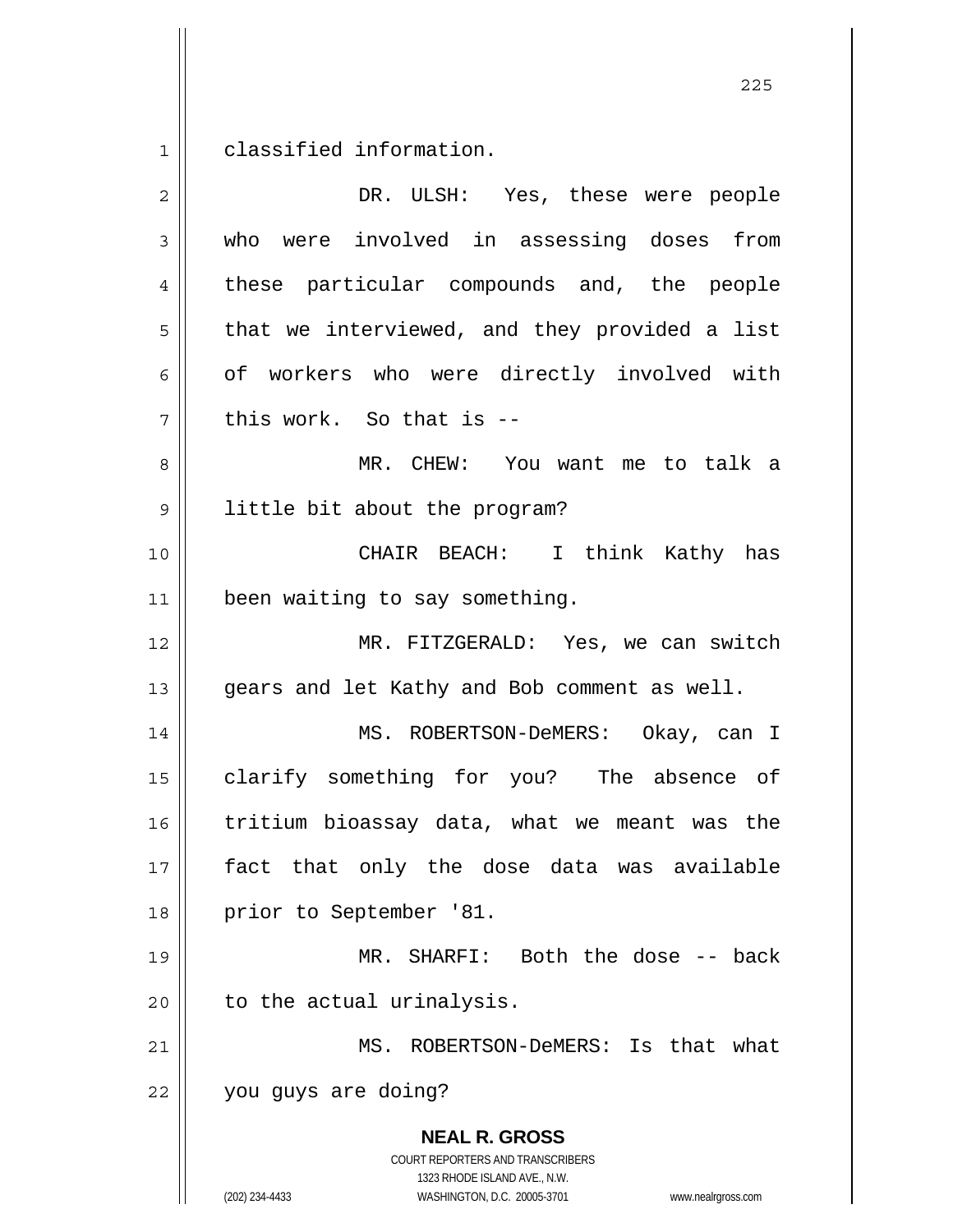|    | 226                                                                 |
|----|---------------------------------------------------------------------|
| 1  | MR. SHARFI: I'm sorry?                                              |
|    |                                                                     |
| 2  | MS. ROBERTSON-DeMERS: Is that what                                  |
| 3  | you guys are doing, is taking that dose and                         |
| 4  | converting it back to the urinalysis --                             |
| 5  | MR. STEWART: The dose                                               |
| 6  | re-constructors, no. We are simply assuming a                       |
| 7  | very large MDA assigned missed dose.                                |
| 8  | DR. ULSH: Well that might be a PER                                  |
| 9  | that is coming. Keep in mind, Kathy, that the                       |
| 10 | Mound TBD was one of the first ones that we                         |
| 11 | did. And it predates OTIB-0066. So, that                            |
| 12 | might be part of the reevaluation that we do                        |
| 13 | when we go back and look at it.                                     |
| 14 | MS. ROBERTSON-DeMERS: I have got a                                  |
| 15 | couple of other questions.                                          |
| 16 | MR. FITZGERALD: Go ahead.                                           |
| 17 | MS.<br>ROBERTSON-DeMERS:<br>How do you                              |
| 18 | know that you have identified the most soluble                      |
| 19 | form of tritide when there is such limited                          |
| 20 | studies out there on solubility of these                            |
| 21 | compounds?                                                          |
| 22 | MR. CHEW: It's insoluble.                                           |
|    | <b>NEAL R. GROSS</b>                                                |
|    | COURT REPORTERS AND TRANSCRIBERS<br>1323 RHODE ISLAND AVE., N.W.    |
|    | (202) 234-4433<br>WASHINGTON, D.C. 20005-3701<br>www.nealrgross.com |

 $\overline{\phantom{a}}$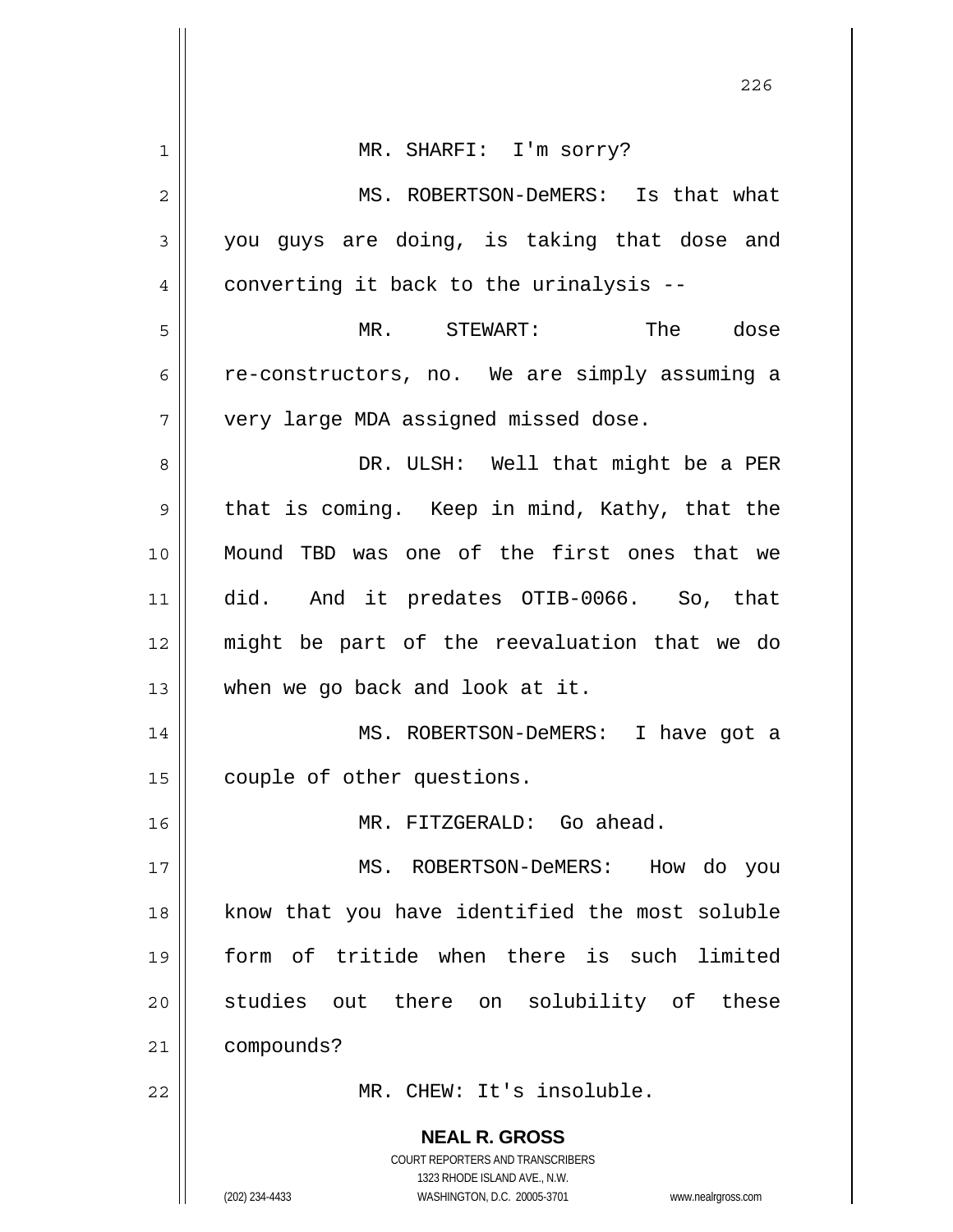1 2 MS. ROBERTSON-DeMERS: The insoluble. Sorry.

3 4 5 6 DR. ULSH: There have been direct studies of the particular compounds that were present at Mound and the solubility of those compounds.

MS. ROBERTSON-DeMERS: All 35?

8 9 10 11 MR. CHEW: Kathy, can I speak a little bit for the program, and recognizing a sensitivity, Kathy, I will just go over a little bit about the program itself.

12 13 14 15 16 17 There was a directive from the Department of Energy that asked Mound Laboratory to go ahead and try to find some metals that would be for tritides there would be an ability to store long-term for tritium. That was a real, we know that. Okay?

18 19 20 21 22 And so with this, Mound took that directive and there was quite a large fund to try everything. That is why the news came up and said well gee, it looks like as many as 40 or 50. Yes, they tried. Actually, they made

> **NEAL R. GROSS** COURT REPORTERS AND TRANSCRIBERS 1323 RHODE ISLAND AVE., N.W. (202) 234-4433 WASHINGTON, D.C. 20005-3701 www.nealrgross.com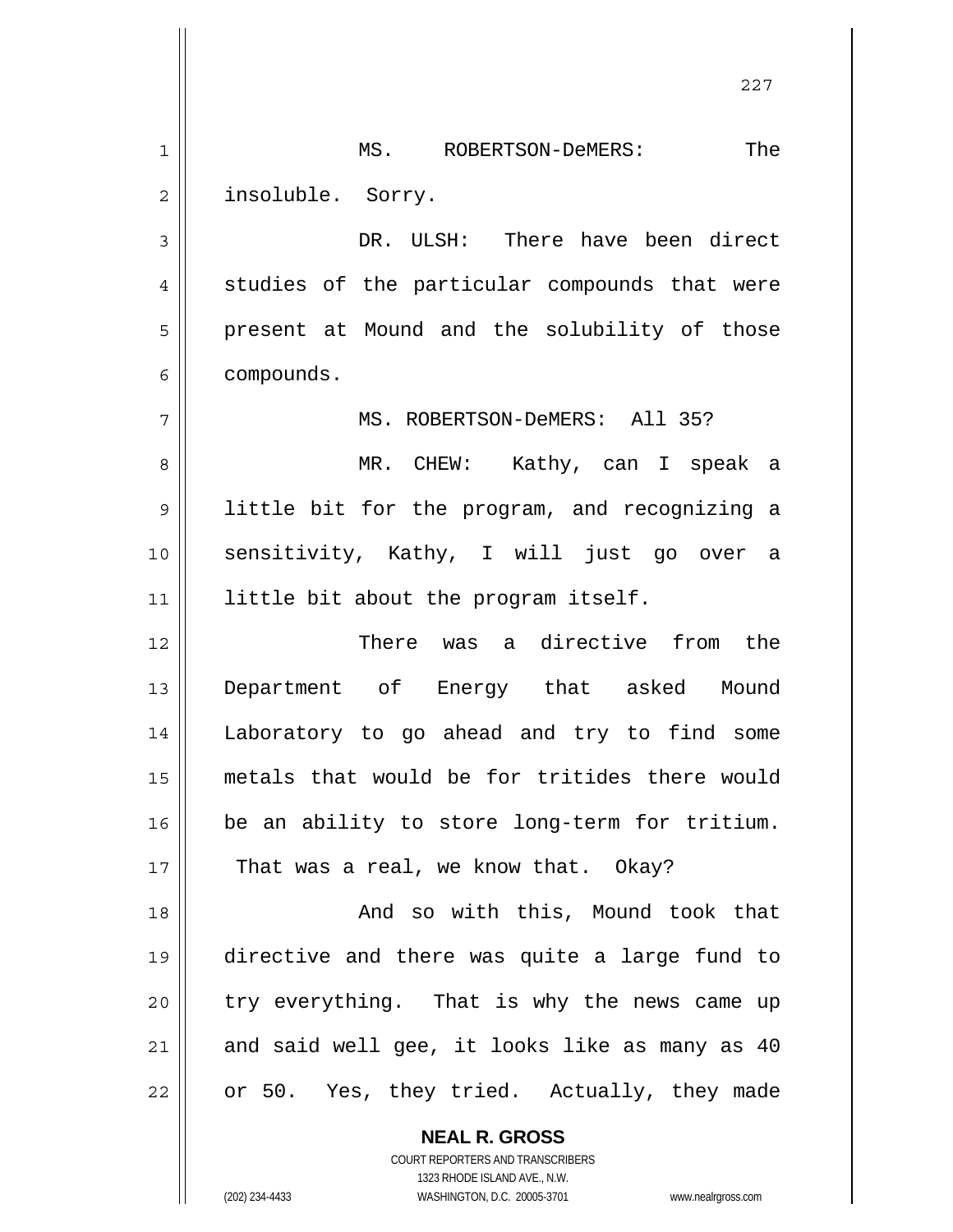1 2 very small gram samples of those particular tritides. All right?

3 4 5 6 It really boils down to about 10 or 20 that we really focused in on. All this was done in a glove box operation. Let me just describe to you the process itself.

7 8 9 10 11 12 13 14 15 Actually, tritide is a small sample of this particular metal in a case like this would be and put it in a jar and basically had lines tied to it. And at a normal frequency, the basically open the stop cock to determine what the outgassing is. And if outgassing was high, then obviously it was not going to be good enough for the long-term storage. That was the term.

16 17 18 19 20 21 22 Well, believe it or not, a majority of the metal tritides are fairly soluble. They outgas very quickly. And the reason for that is that there is a radiation damage, believe it or not, from the data, in some of the metal itself. It just broke up the crystal structure. I actually had the chance

> **NEAL R. GROSS** COURT REPORTERS AND TRANSCRIBERS 1323 RHODE ISLAND AVE., N.W. (202) 234-4433 WASHINGTON, D.C. 20005-3701 www.nealrgross.com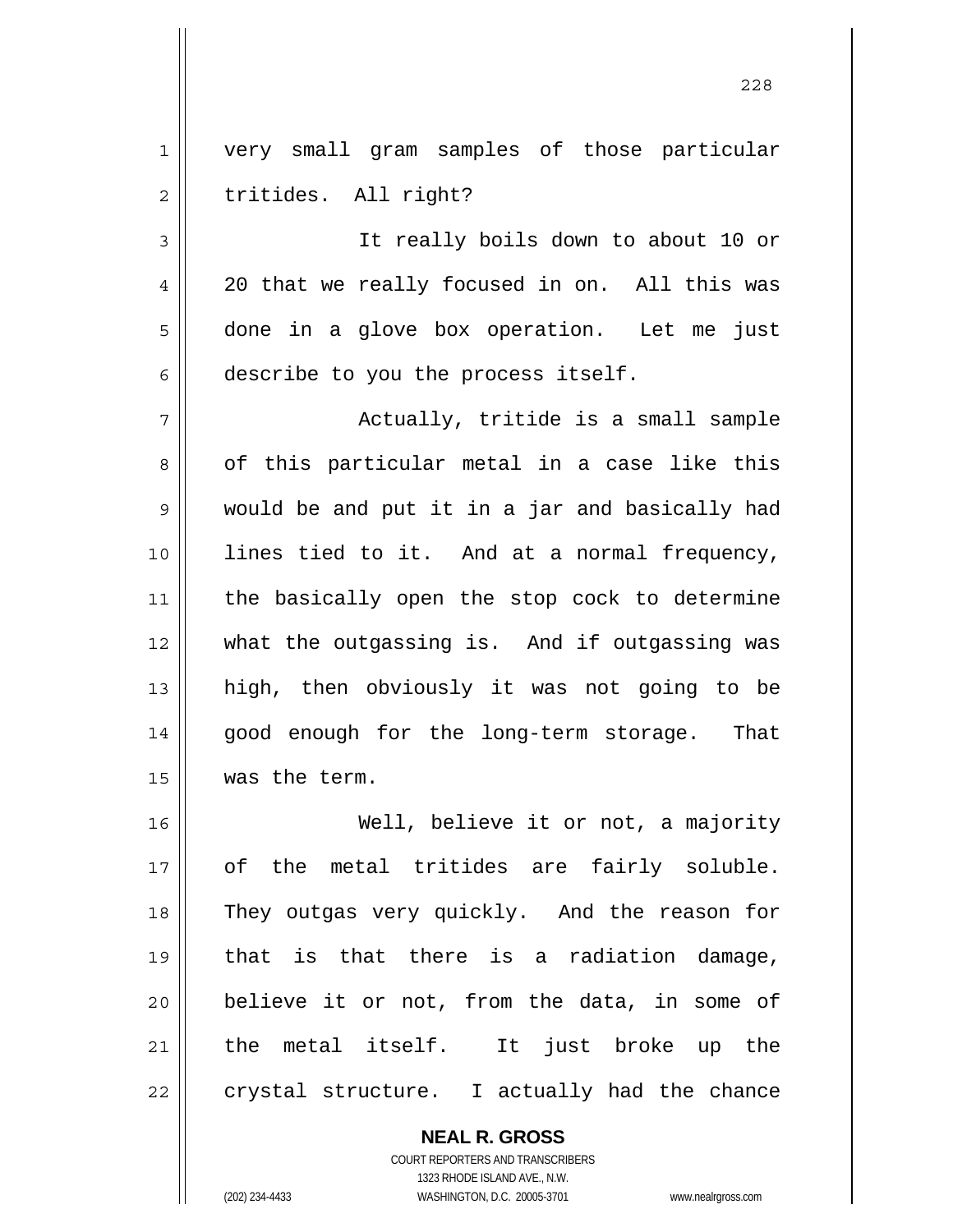to even see that first-hand. We applied and we had a particular metal, we tritized it. It turned black. It turned black because of radiation energy immediately out there. So obviously, that is not good.

6 7 8 9 10 11 12 13 14 So from that standpoint, that is what the program is all about. Now, bear in mind when we come back to the story, these particular, especially the ones that were stable tritide, they were handled like particulars. Mound has a very good history of understanding how to handle particular glove boxes. This was a glove box operation. These were handling glove boxes.

15 16 17 18 19 20 21 So therefore, number one, the potential exposure was only due to the very fact that either a procedure or something went wrong with that particular experiment when they were doing it. And that is why it was limited to only a very few people handling the stable or the real stable tritides.

The stability of those tritides and

**NEAL R. GROSS** COURT REPORTERS AND TRANSCRIBERS 1323 RHODE ISLAND AVE., N.W. (202) 234-4433 WASHINGTON, D.C. 20005-3701 www.nealrgross.com

22

1

2

3

4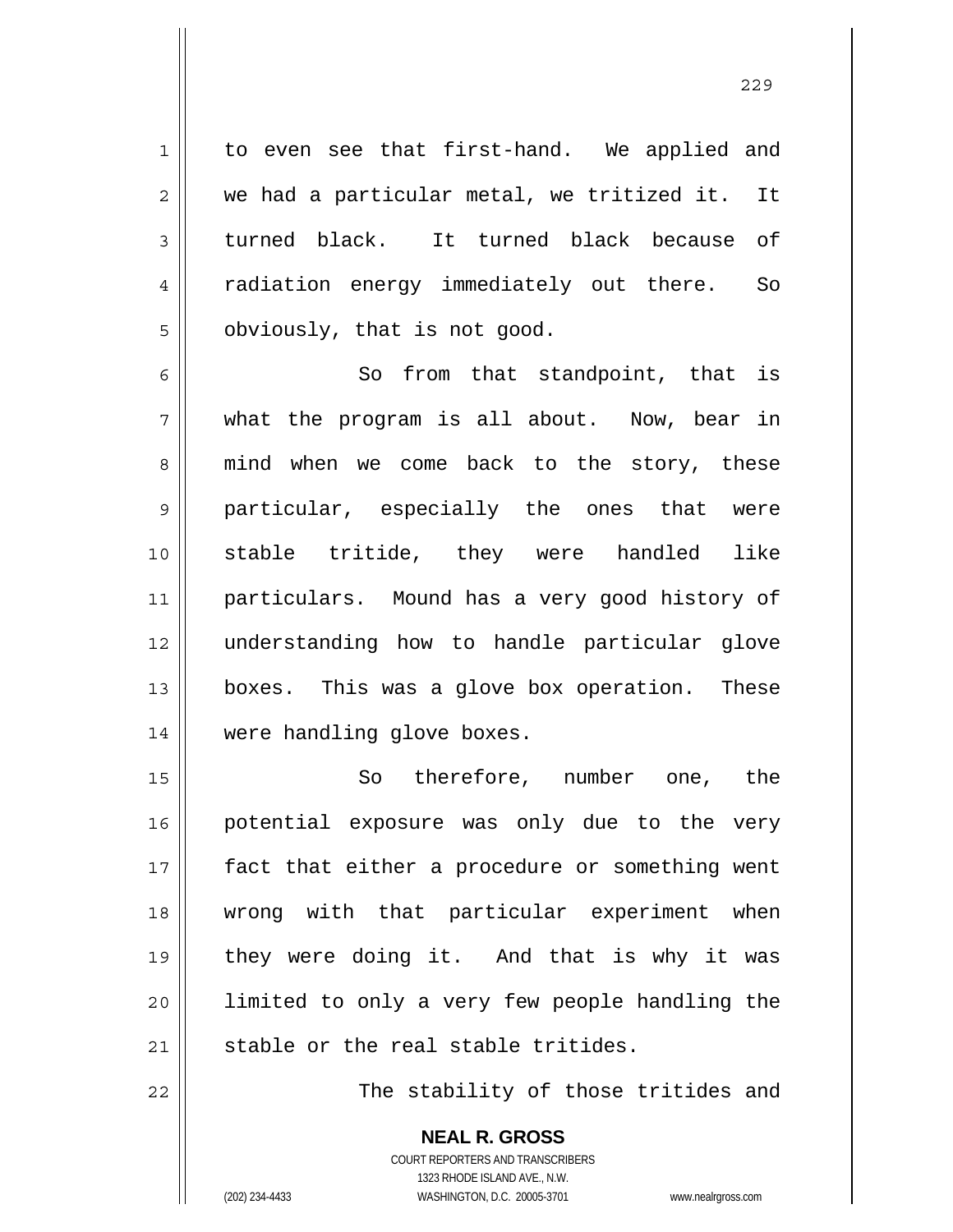1 2 3 4 5 6 7 8 9 10 11 12 13 14 15 16 17 18 19 20 21 22 those particular compounds are still sensitive information because they would be of valuable information to the program itself. So bear in mind, that several times when there was a small particular incident of losing a few small amount of particulates of it, the swipe samples were taken if there was a particular incident and they were always asked the question about the person potentially walking into the room here. Brant has already expressed it, these were classified projects and those rooms were locked. They were type red, I think that is what the distinction was. MR. SHARFI: Yes, they were key in lock. You can't just walk in there. MR. CHEW: And because of the sensitivity. So, I think to answer the question and John, for you, I think we can pretty much fully identify. We have the information from both the classified appendices to the document. We know which tritium compounds

<u>230</u>

(202) 234-4433 WASHINGTON, D.C. 20005-3701 www.nealrgross.com

1323 RHODE ISLAND AVE., N.W.

**NEAL R. GROSS** COURT REPORTERS AND TRANSCRIBERS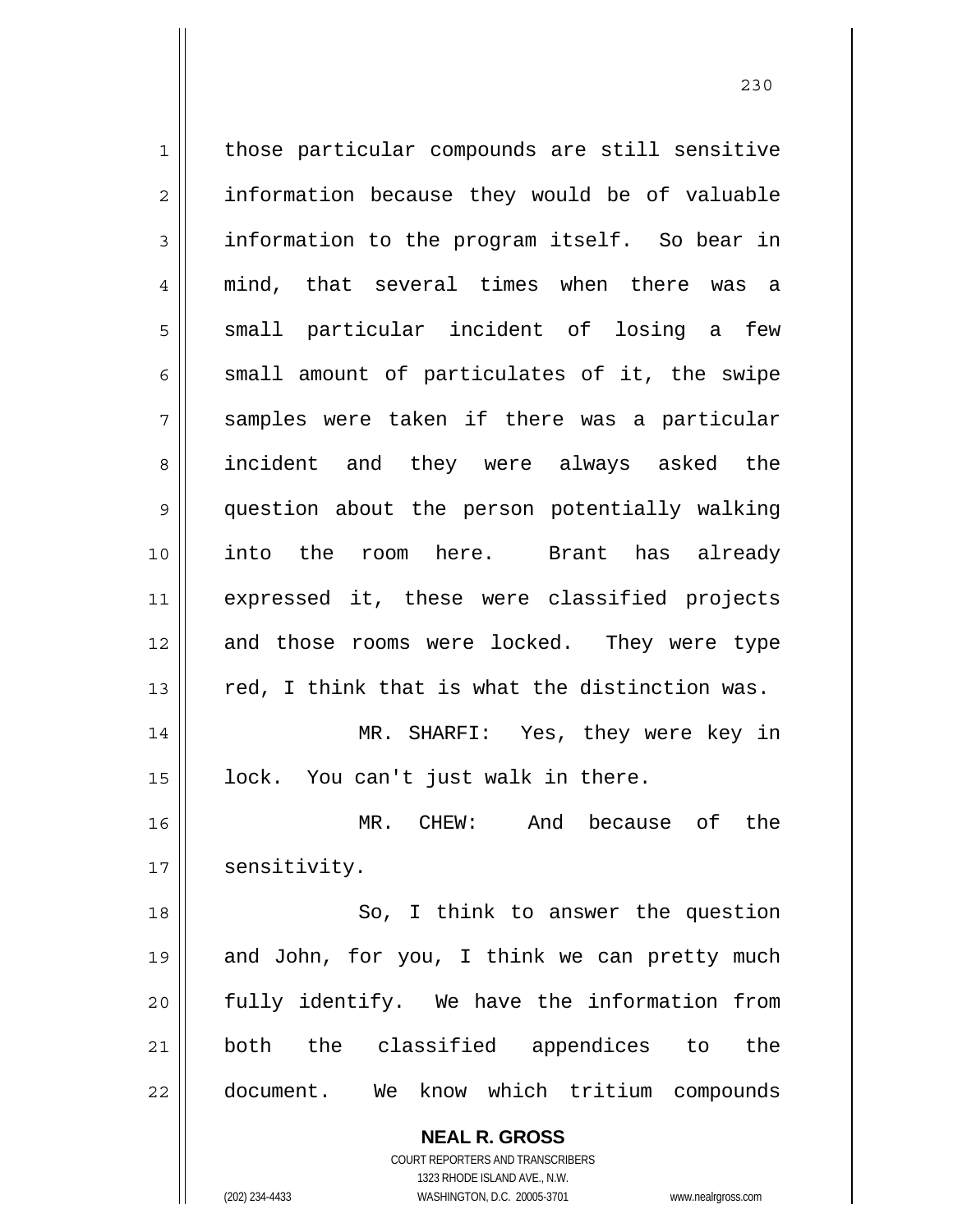were handled and in what particular room. And they have identified a particular period. And during the basis of the interview, we were able to clearly identify who specifically was handling of -- I think one specific stable isotope that was of primary concern.

7 8 DR. MAURO: Mel, this is John again.

MR. CHEW: Yes, sir?

10 11 12 13 14 15 16 17 18 19 20 21 22 DR. MAURO: The OTIB-0066 -- is Joyce Lipsztein still on the line? If she is not, we reviewed OTIB-0066 favorably. We only had one minor comment on a dose conversion factor for organically bound tritium. But Kathy has raised a question that I think goes to really to Joyce and that is, you know, based on our review and Joyce is pretty close to this issue working with ICRP, her finding when she reviewed the models developed, the generic models presented in OTIB-0066 for tritides, were favorable. That is, she felt that you know, given you had a measurement in

> **NEAL R. GROSS** COURT REPORTERS AND TRANSCRIBERS 1323 RHODE ISLAND AVE., N.W.

1

2

3

4

5

6

9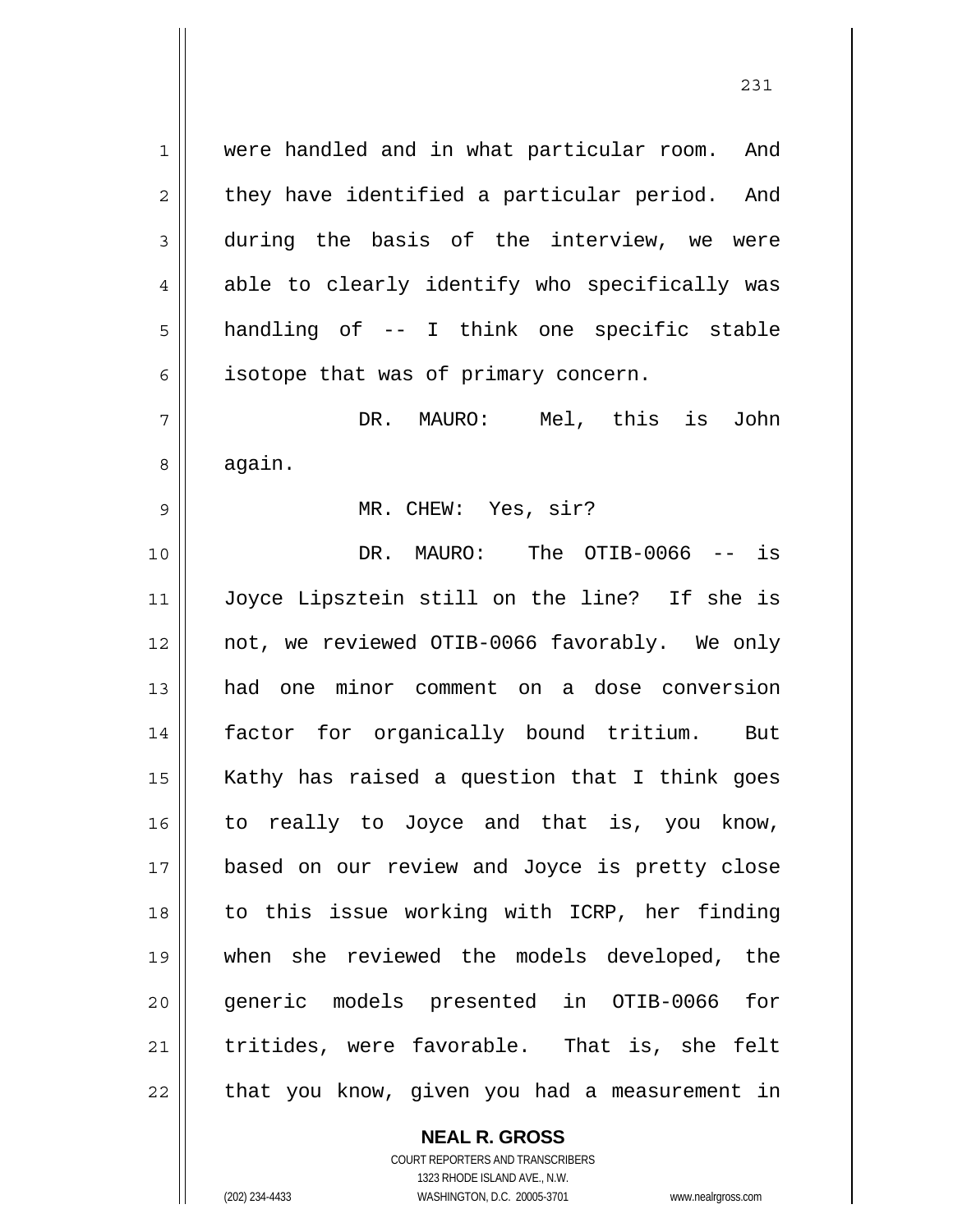<u>232</u>

1 2 3 4 5 6 7 8 9 10 11 12 13 14 15 16 urine and given you knew what the person inhaled, what form he inhaled of the tritium, you could reconstruct the intake from the bioassay results. However, Kathy, I think you raise an important question that maybe goes back to OTIB-0066. That is, are there, in other words, is OTIB-0066, when it was developed, did it capture, the, I would say, the most stable versions? If that is the case, then I think we are okay. I mean, we are okay with OTIB-0066, in terms of the model. But it sounds like there is some question and that is why I asked if Joyce was still on the line. There may be some forms that are even more stable than those that have been treated in

17 OTIB-0066.

18 19 20 DR. BISTLINE: This is Bob Bistline. I would like to get into the discussion here.

DR. MAURO: Okay.

## 22

21

DR. BISTLINE: We had some

**NEAL R. GROSS** COURT REPORTERS AND TRANSCRIBERS 1323 RHODE ISLAND AVE., N.W.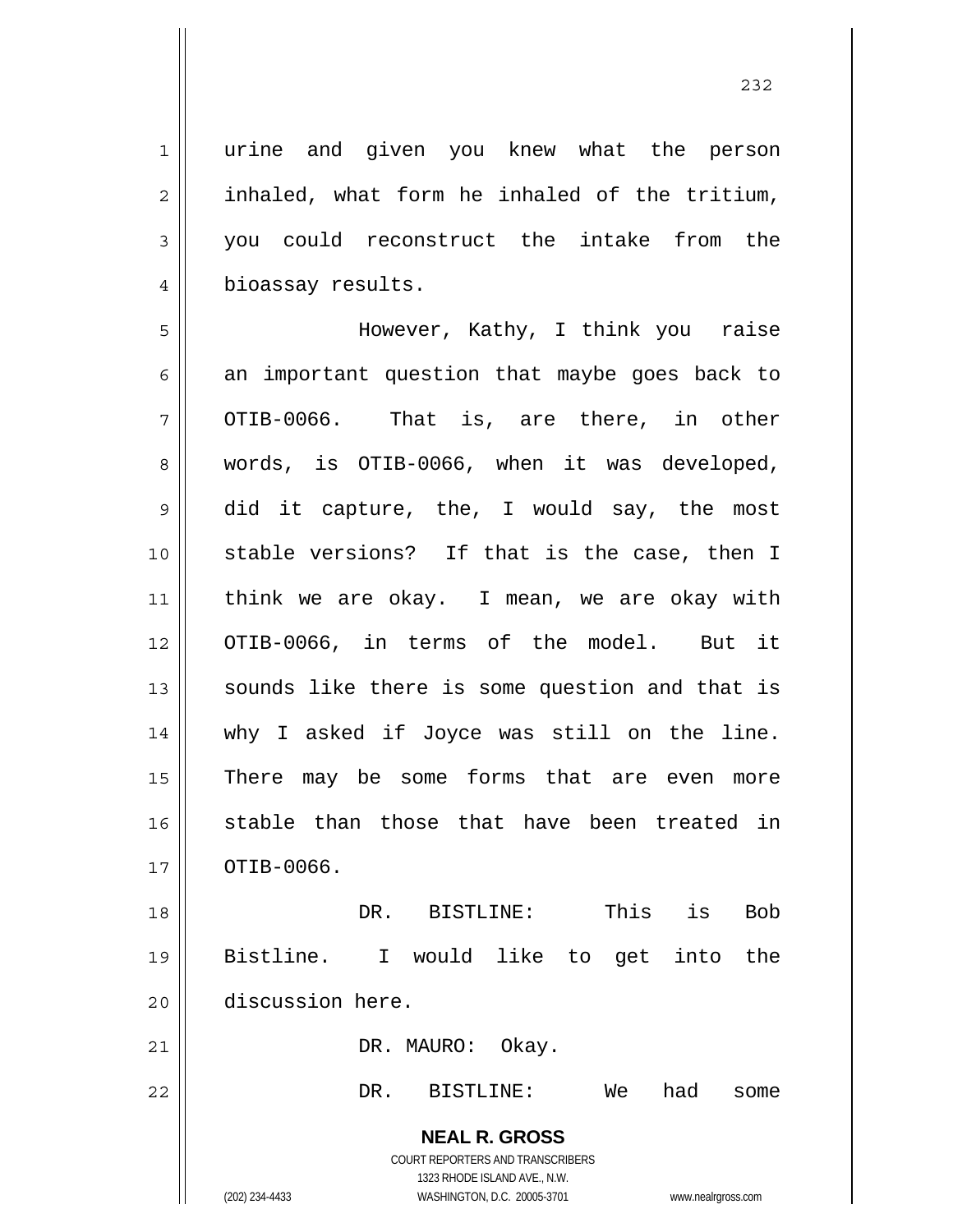**NEAL R. GROSS** COURT REPORTERS AND TRANSCRIBERS 1323 RHODE ISLAND AVE., N.W. 1 2 3 4 5 6 7 8 9 10 11 12 13 14 15 16 17 18 19 20 21 22 discussion with another site that also handled tritides and handled five different forms of tritides. And they tried to do some solubility studies and also some absorption studies and so forth. And the project got canceled and they said they couldn't. And these people are authorities on tritides. And they said that there is really no good information or very little information available on solubility and absorption capabilities. And they have handled and they handle it right now. And the question I raised was, was with regard to the absorption and the diffusion and reactivity of tritium with metals that they come in contact with and especially for long storage. DR. NETON: Well, keep in mind tritium has a fairly short half-life. DR. BISTLINE: Tritium has a short half-life. DR. NETON: And so its solubility, it can be limited by its radiological half-

233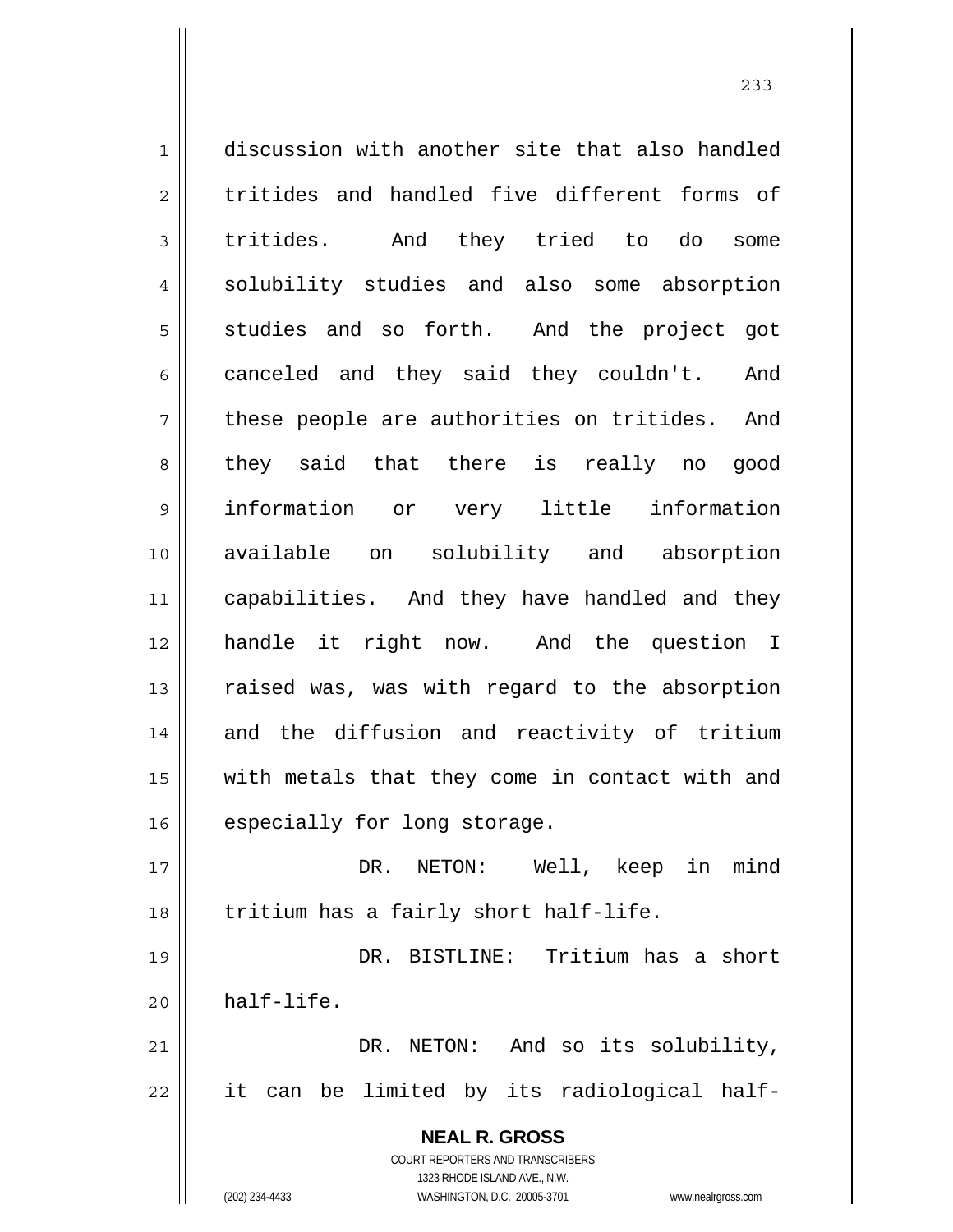|              | 234                                                                                                 |
|--------------|-----------------------------------------------------------------------------------------------------|
| $\mathbf{1}$ | life.                                                                                               |
| 2            | DR. BISTLINE: It can. That's                                                                        |
| 3            | right.                                                                                              |
| 4            | DR. NETON: Well, it is.                                                                             |
| 5            | DR. BISTLINE: It is. It is.                                                                         |
| 6            | DR. NETON: It does not have a                                                                       |
| 7            | solubility class that is longer than it's what                                                      |
| 8            | ten-year half-life?                                                                                 |
| 9            | DM. CHEW: 12.226 years.                                                                             |
| 10           | NETON: So therefore by<br>DR.                                                                       |
| 11           | definition, the worst case solubility of                                                            |
| 12           | tritium is 12 years.                                                                                |
| 13           | DR. MAURO: Yes, that is true. Is                                                                    |
| 14           | that what you want, by the way, approximately,                                                      |
| 15           | when you are at your upper bound for $-$ -                                                          |
| 16           | DR. NETON: I don't know. I would                                                                    |
| 17           | guess if you looked at S, class S, it probably                                                      |
| 18           | is somewhere -- I don't know.                                                                       |
| 19           | DR. MAURO: Okay, but I hear where                                                                   |
| 20           | you are going with that.                                                                            |
| 21           | DR. NETON: Where I am going is                                                                      |
| 22           | there is a practical limits of the dose that                                                        |
|              | <b>NEAL R. GROSS</b><br>COURT REPORTERS AND TRANSCRIBERS                                            |
|              | 1323 RHODE ISLAND AVE., N.W.<br>(202) 234-4433<br>WASHINGTON, D.C. 20005-3701<br>www.nealrgross.com |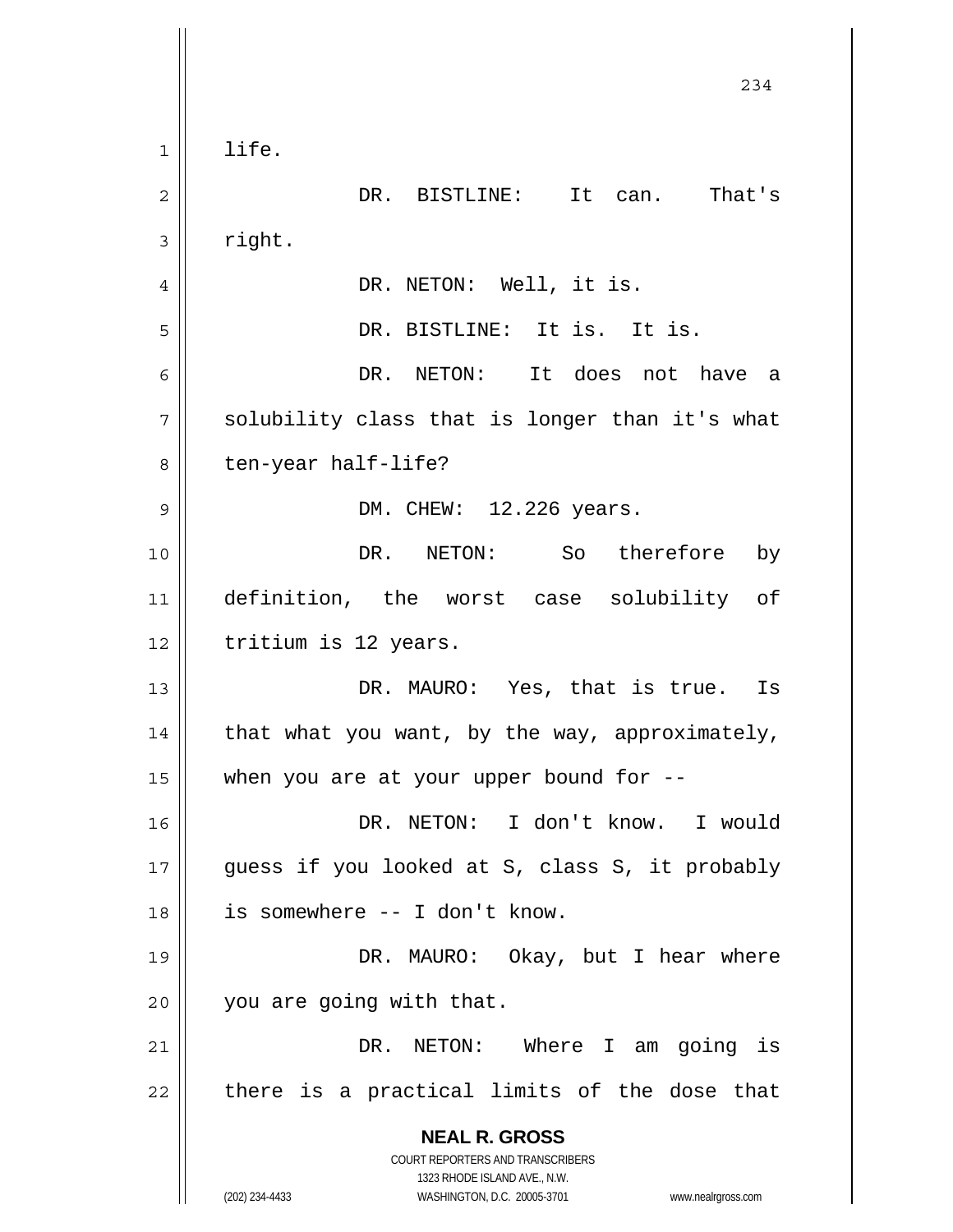**NEAL R. GROSS** COURT REPORTERS AND TRANSCRIBERS 1323 RHODE ISLAND AVE., N.W. <u>235</u> 1 2 3 4 5 6 7 8 9 10 11 12 13 14 15 16 17 18 19 20 21 22 tritides can deliver. DR. BISTLINE: Yes, I agree on that. But you know, we had a tritium issue at Rocky. DR. NETON: Yes, it is somewhere between 12 years and a lot less than 12 years. But it can be bound. DR. BISTLINE: But if you bound it with 12 years, then I can agree. CHAIR BEACH: Well back to John's comment on OTIB-0066, I thought there were six findings and I guess I am not clear on where John is saying there wasn't any findings or issues with OTIB-0066. So, -- MR. FITZGERALD: Well there were findings on the application of OTIB-0066. DR. MAURO: You know what? I am sorry. I didn't want to mislead anyone. Our generic findings on OTIB-0066 were that it was favorable. MR. FITZGERALD: The conceptual model was favorable.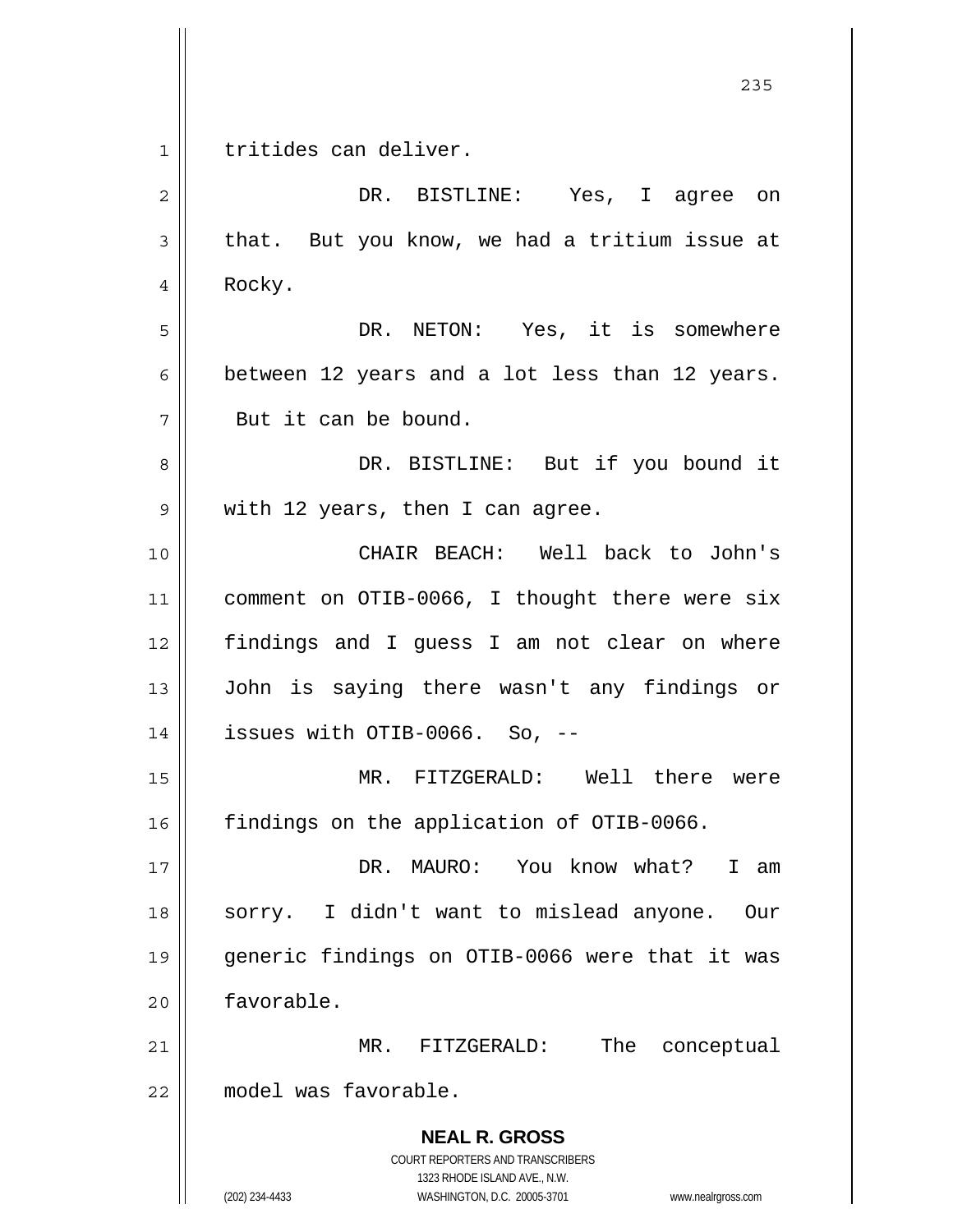|                | 236                                            |
|----------------|------------------------------------------------|
| $\mathbf{1}$   | DR. MAURO: -- we did comment.                  |
| $\overline{2}$ | CHAIR BEACH: It said the model was             |
| 3              | but there were still issues with how --        |
| 4              | DR. MAURO: Exactly, there were                 |
| 5              | issues with implementation.                    |
| 6              | CHAIR BEACH: How it was going to               |
| 7              | be applied.                                    |
| 8              | DR. MAURO: Exactly. Exactly.                   |
| 9              | MEMBER ZIEMER: This is Ziemer.                 |
| 10             | Can I make a comment?                          |
| 11             | CHAIR BEACH: Sure, Paul.                       |
| 12             | MEMBER ZIEMER: I think I mentioned             |
| 13             | this before but perhaps worth repeating. Many  |
| 14             | of these things that we call tritium compounds |
| 15             | are not true compounds. They are tritium       |
| 16             | absorbed on something. Tritium tritide is an   |
| 17             | example. It is mainly absorbed in the metal    |
| 18             | matrix. So the tritium outgasses is almost     |
| 19             | constantly at any temperature, certainly more  |
| 20             | at elevated temperatures, but the solubility   |
| 21             | issue, in my mind, becomes a little bit        |
| 22             | confused when we are thinking about it as the  |
|                | <b>NEAL R. GROSS</b>                           |

COURT REPORTERS AND TRANSCRIBERS 1323 RHODE ISLAND AVE., N.W.

 $\prod$ 

 $\overline{\phantom{a}}$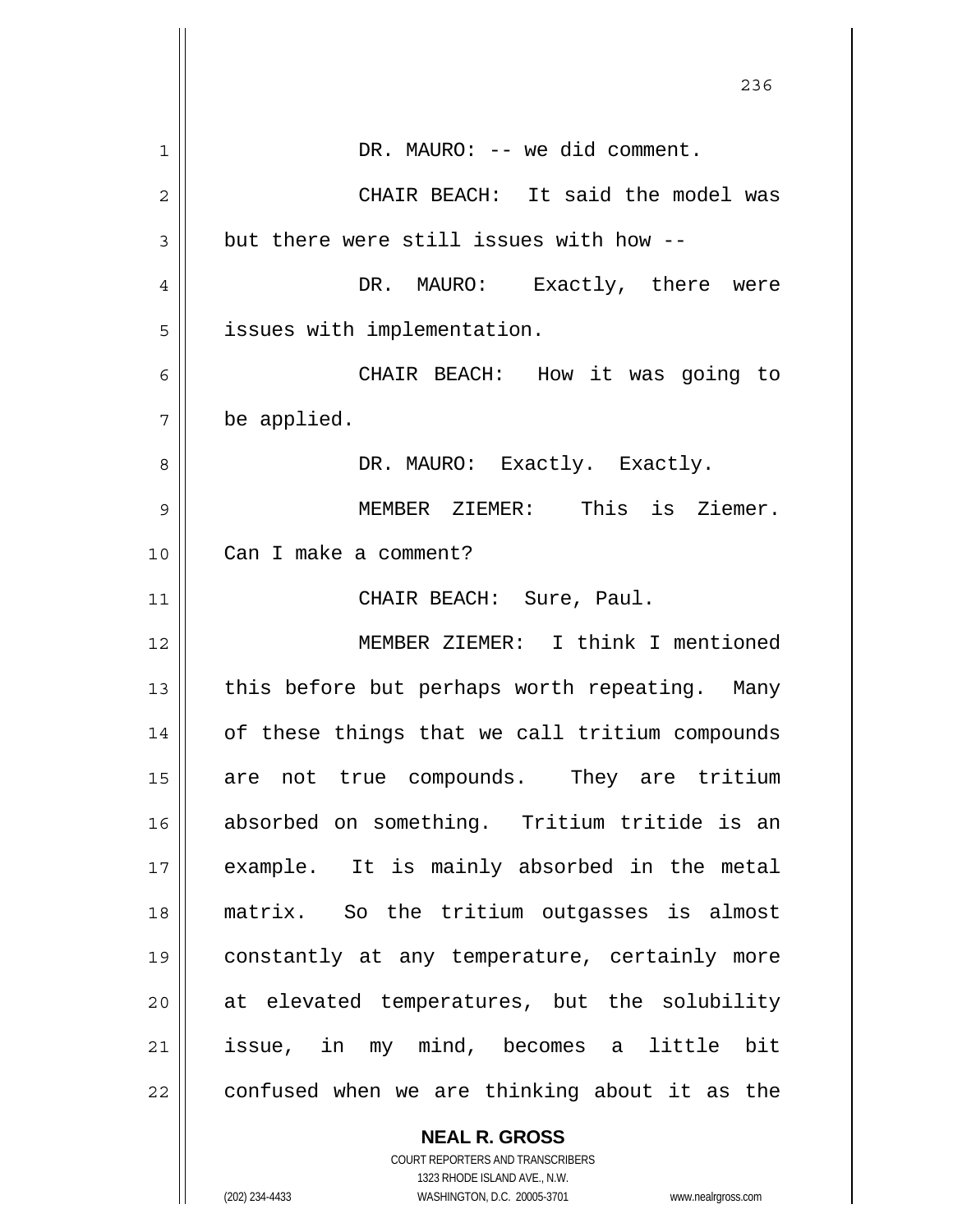1 solubility of a metal compounds.

2 3 4 5 I don't know if John Mauro if any of your folks can clarify. Are you talking in terms of the metal compounds as a compound? Solubility of a metal?

6 7 8 9 10 11 12 13 14 15 16 17 18 19 20 DR. MAURO: When we reviewed OTIB-0066, there were certain biokinetics of the clearance from the lung. And there was an upper bound value for the most soluble form, the least soluble form of tritium. And as I recall, it had to do with the breakdown of the particle itself in the lung. Eventually, the particle begins to break down and the tritium leaves for the most stable form of his tritides. Now, there is probably, I believe there was a continuum though of the kind of thing you just described. There are other forms where the tritium more readily leaves the metal matrix. But the most -- MEMBER ZIEMER: Yes, using a matrix

21 22 is not really bound like a Q compound, I think.

> **NEAL R. GROSS** COURT REPORTERS AND TRANSCRIBERS 1323 RHODE ISLAND AVE., N.W.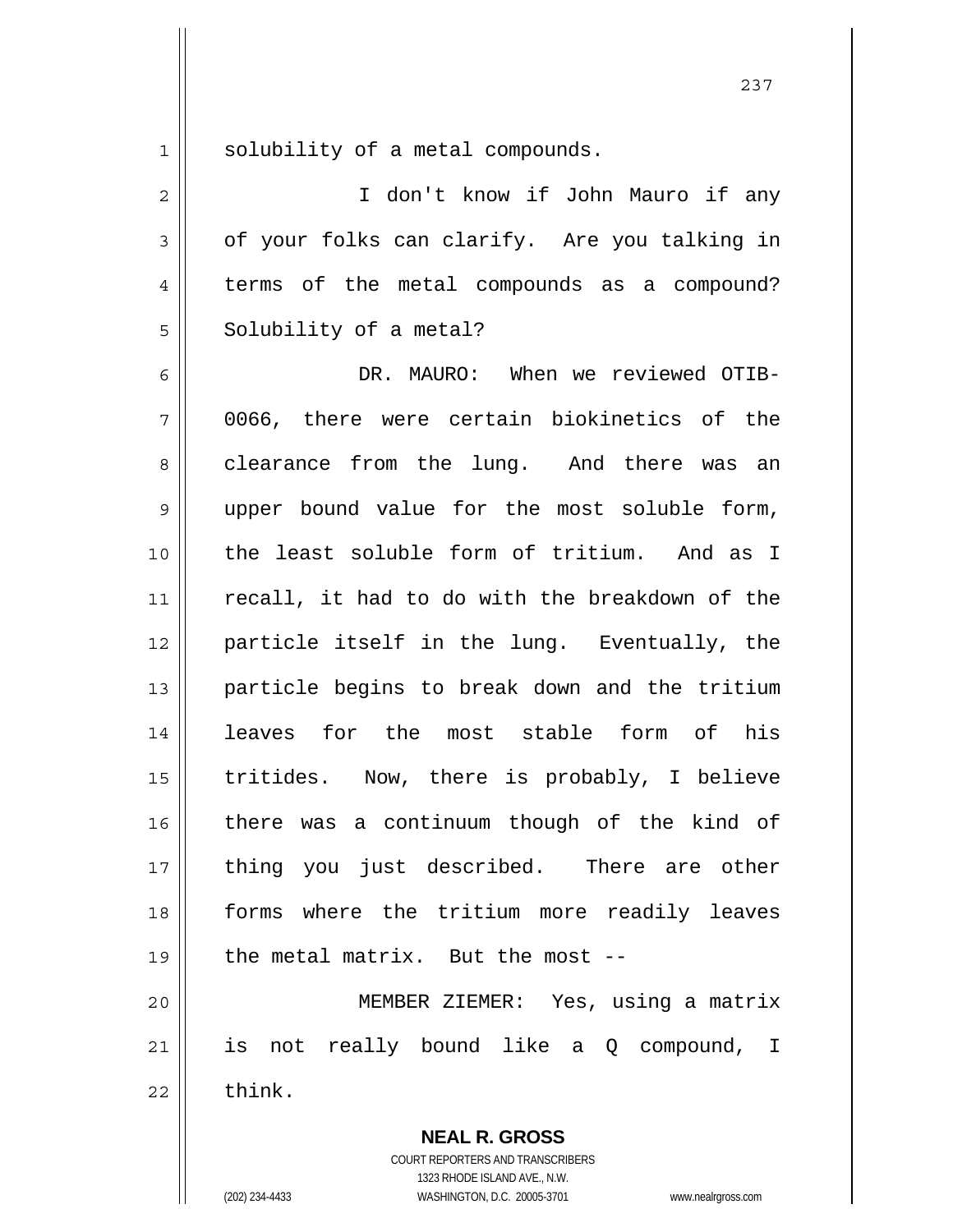| 1  | DR. MAURO: Yes, I tell you I did               |
|----|------------------------------------------------|
| 2  | not look into it from that respect; in other   |
| 3  | words, what was the chemistry of the way in    |
| 4  | which the tritium was bound. I think it was    |
| 5  | more of an empirical issue. That is, the ICRP  |
| 6  | folks looked at it and so did Joyce. It        |
| 7  | really had to do with the clearance, the rate  |
| 8  | at which it was cleared.                       |
| 9  | MEMBER ZIEMER: Right. Regardless               |
| 10 | of how it came off. Right.                     |
| 11 | DR. MAURO: Yes, but how it --                  |
| 12 | exactly.                                       |
| 13 | MEMBER ZIEMER: Yes, okay, I am                 |
| 14 | with you.                                      |
| 15 | MR. CHEW: Paul, this is Mel. You               |
| 16 | are absolutely correct. When you actually      |
| 17 | have to make a metal to have the tritium       |
| 18 | pulled onto, you need to have to do it in like |
| 19 | a vacuum deposition. Okay? That is an          |
| 20 | example of how you would actually make a       |
| 21 | tritium target for an accelerator. That is     |
| 22 | for the example where it really holds on.      |
|    | <b>NEAL R. GROSS</b>                           |

<u>238</u>

COURT REPORTERS AND TRANSCRIBERS 1323 RHODE ISLAND AVE., N.W.

 $\mathsf{II}$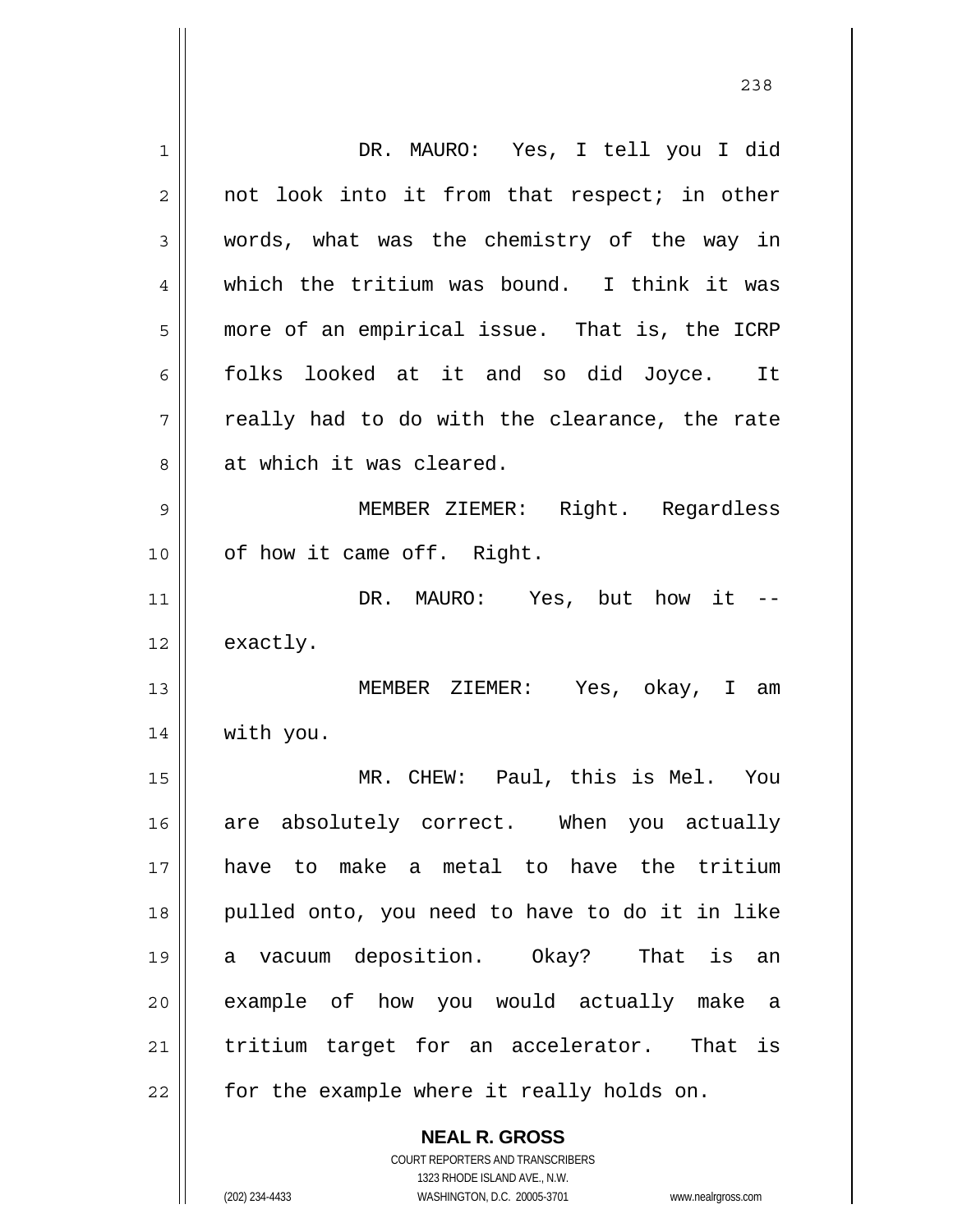**NEAL R. GROSS** COURT REPORTERS AND TRANSCRIBERS 1323 RHODE ISLAND AVE., N.W. (202) 234-4433 WASHINGTON, D.C. 20005-3701 www.nealrgross.com 1 2 3 4 5 6 7 8 9 10 11 12 13 14 15 16 17 18 19 20 21 22 But you are right, these are the tritium compounds which will continue to outgas. As a matter of fact, when we discussed it with the workers, they said when you actually saw it exposed to any moisture or any air, even some of the more stable ones that they thought would have an initial outgas. MEMBER ZIEMER: Yes, in fact, I think the tritium continuously exchanges with the hydrogen in the air in some of these. MR. CHEW: That is correct. MEMBER ZIEMER: Yes. MR. KATZ: Kathy? MS. ROBERTSON-DeMERS: I just have one comment and that is that Joyce was not privy to all of the information, obviously, on tritides when she did that analysis. And that is why we followed up with a Mound specific report. DR. ULSH: Well, okay but to answer your earlier question Kathy, how do we know

<u>239</u>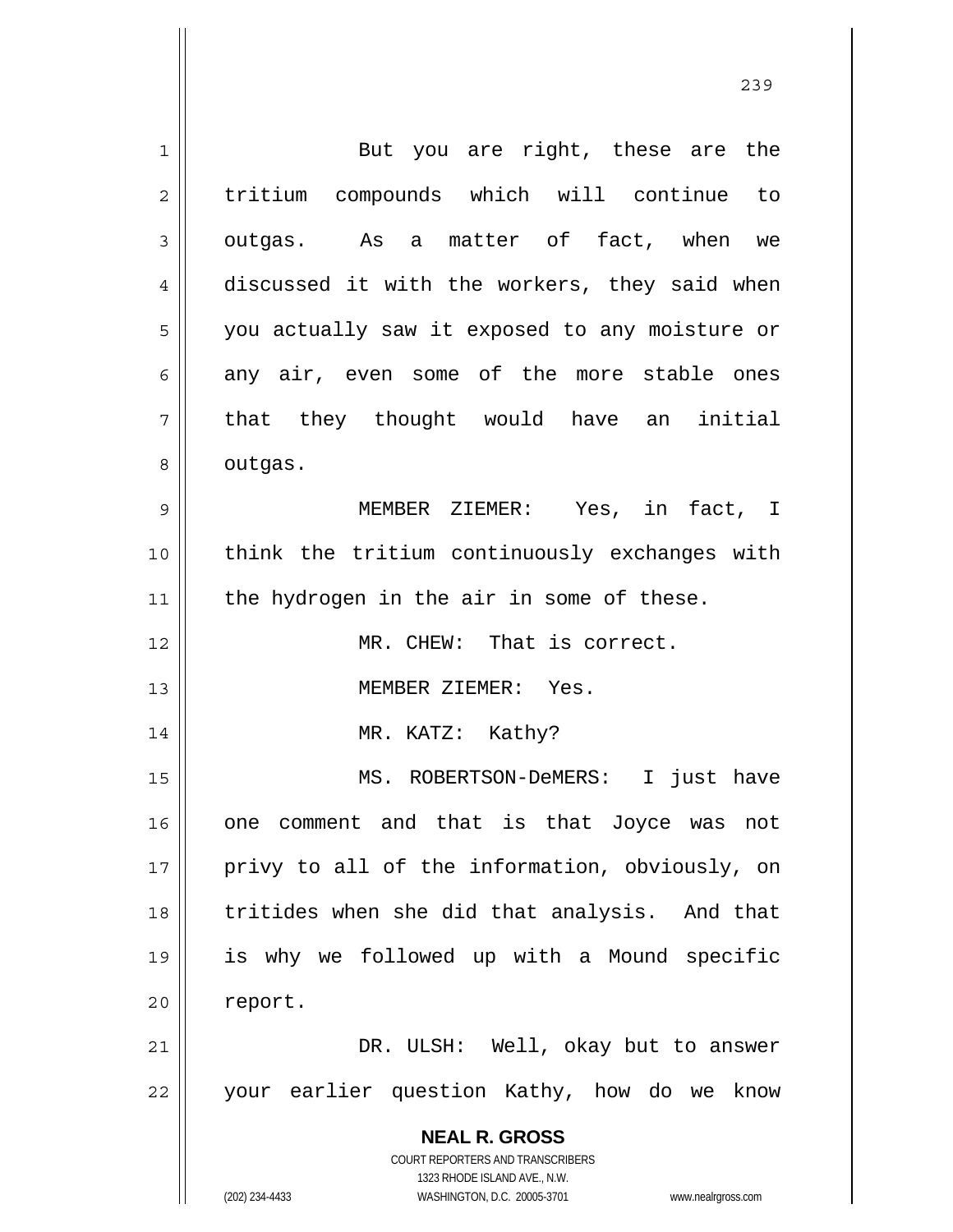| $\mathbf 1$    | the solubility of all of the metal tritides -- |
|----------------|------------------------------------------------|
| $\overline{2}$ | Go ahead, Mel. You probably would              |
| 3              | do a better job than I would.                  |
| 4              | MR. SHARFI: When we wrote the                  |
| 5              | Mound STP TBD, we specifically had inherent    |
| 6              | knowledge of what they worked with and what    |
| 7              | were the metals that disassociated their       |
| 8              | tritium sloped. So, we were I guess privy to   |
| 9              | information to specifically target our         |
| 10             | modeling based on the material we worked with  |
| 11             | at Mound.                                      |
| 12             | Now, I mean, if you get outside                |
| 13             | Mound I'm sure other sites may have done other |
| 14             | work but our target for developing the Mound   |
| 15             | specific for the<br>metal tritide TBD<br>was   |
| 16             | material and inside knowledge of what we       |
| 17             | worked with. And I probably can't go too much  |
| 18             | more into that knowledge but so we had a very  |
| 19             | clear knowledge of which metals would result   |
|                |                                                |
| 20             | in some of the longer tritium retention and    |
| 21             | that is where we specified our work into.      |
| 22             | And how did<br>MS. ROBERTSON-DeMERS:           |

**NEAL R. GROSS** COURT REPORTERS AND TRANSCRIBERS

1323 RHODE ISLAND AVE., N.W.

(202) 234-4433 WASHINGTON, D.C. 20005-3701 www.nealrgross.com

 $\mathsf{II}$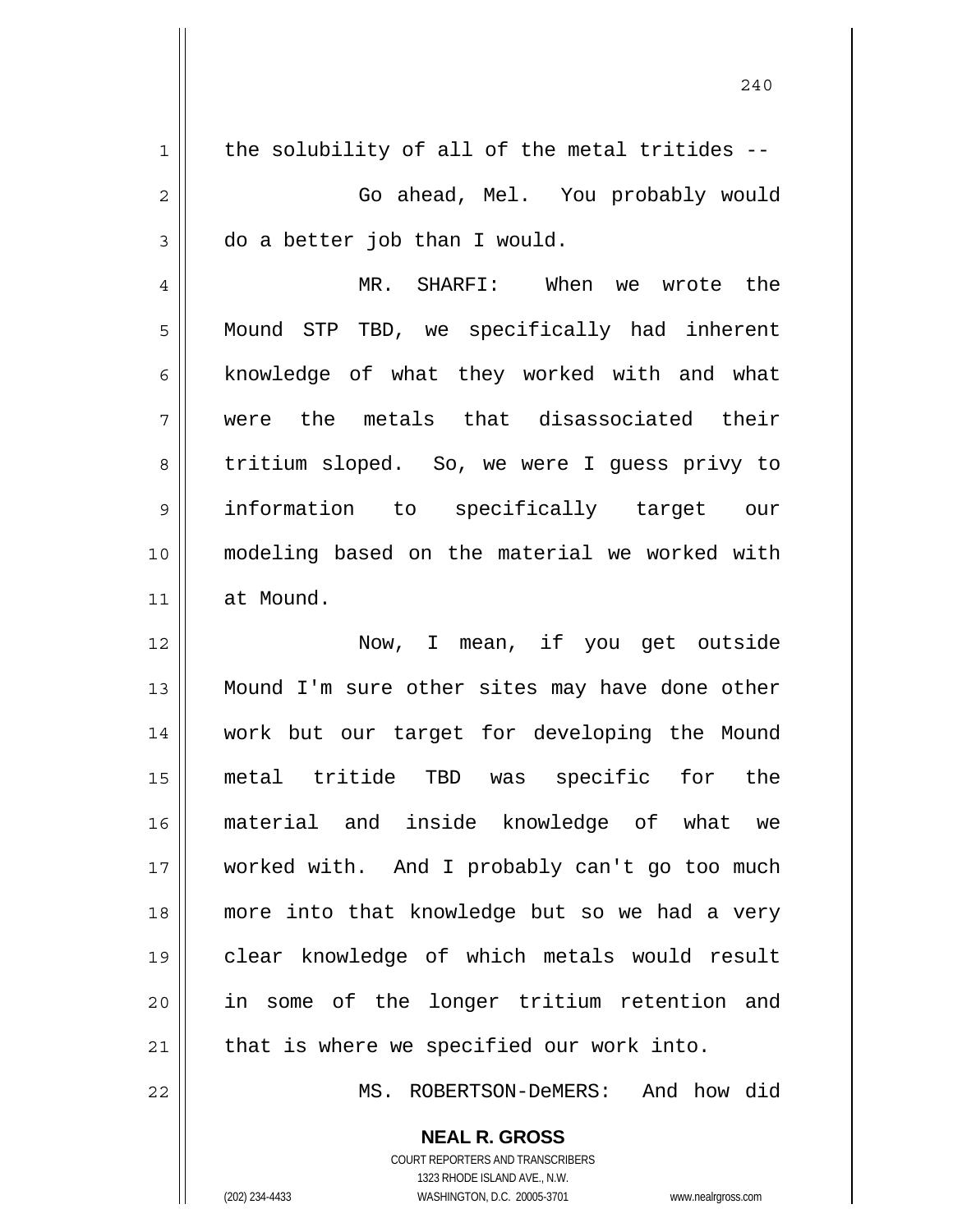1 you know that?

| $\overline{2}$ | MR. SHARFI: That would be -- that              |
|----------------|------------------------------------------------|
| 3              | is getting into that classified -- the people  |
| 4              | that actually worked that material, it was     |
| 5              | designed for particular needs. And those       |
| 6              | people who designed that material would know   |
| 7              | which holds tritium longer or shorter.         |
| 8              | DR. ULSH: But I think you are                  |
| 9              | talking past each other. You are saying you    |
| 10             | know what tritides were present at Mound. And  |
| 11             | Kathy is asking how do you know that there is  |
| 12             | not one of those tritides that is less soluble |
| 13             | than the one we are talking about?             |
| 14             | MR. SHARFI: Well, they made them.              |
| 15             | I mean, there is a purpose to them. It is      |
| 16             | not that they just randomly had these --       |
| 17             | MR. FITZGERALD: Well, there is two             |
| 18             | issues, too. I think Mel explained earlier     |
| 19             | that you had lab or bench top concentration or |
| 20             | activity levels -- and you had maybe a dozen,  |
| 21             | ten that might have been in a greater          |
| 22             | quantity. So you have two gradations. You      |

**NEAL R. GROSS** COURT REPORTERS AND TRANSCRIBERS

1323 RHODE ISLAND AVE., N.W.

(202) 234-4433 WASHINGTON, D.C. 20005-3701 www.nealrgross.com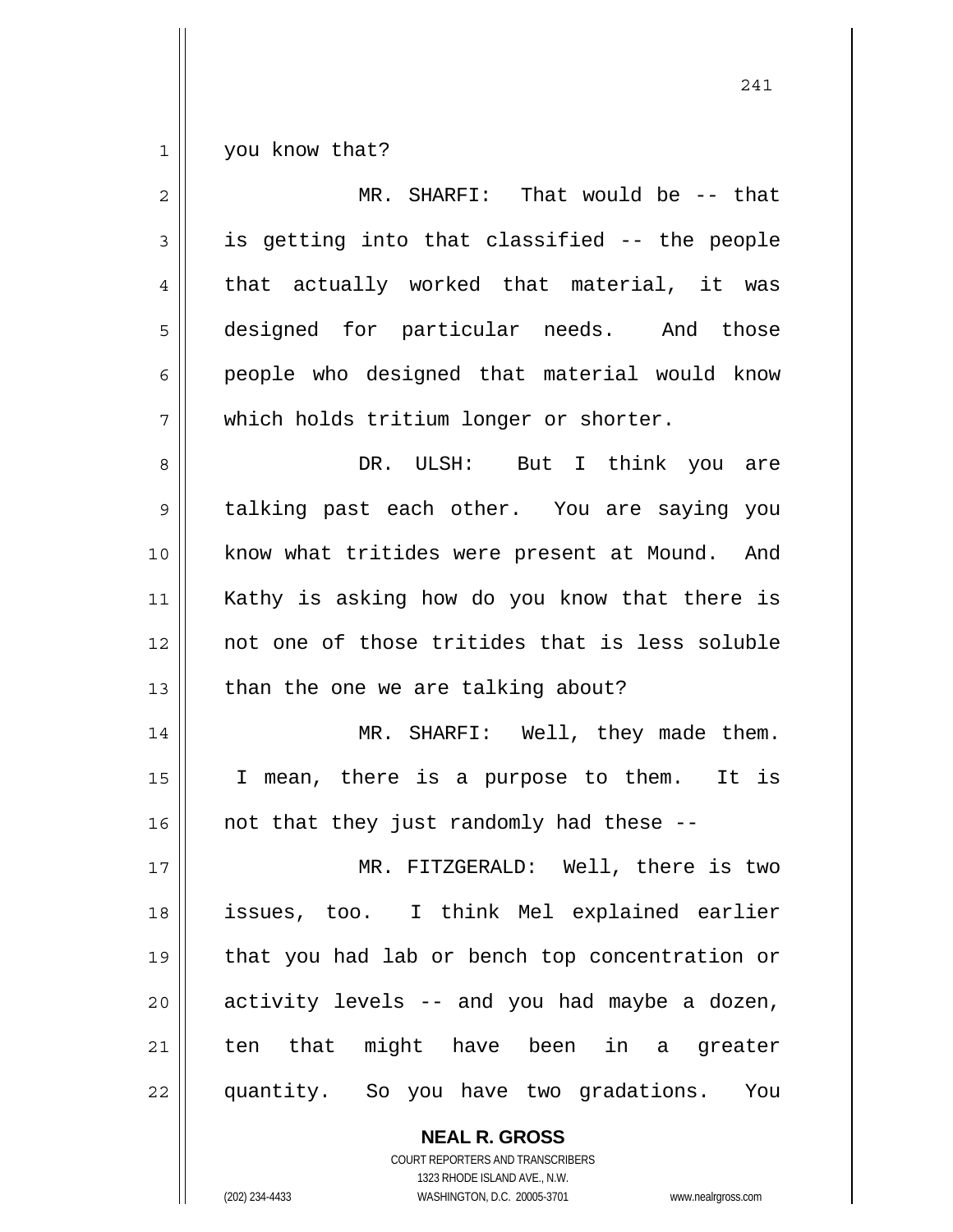know, one is the solubility question and one is whether it was a tiny lab amount versus something that was being pursued further. So you know, there is different variables in there.

6 7 8 9 10 11 12 13 14 15 16 17 One thing that concerned me early on in this thing and again, I think this wasn't addressed in the ER. So just in terms of context, we just raised it as an obvious issue which you are familiar with but it wasn't treated for good reasons. But OTIB-0066, as of last year, we asked Stu Hinnefeld this question, you know. What is the history of its application at the time? He said it never had been applied. It hadn't been used in dose reconstruction. I was wondering if you know that has changed or not.

18 19 20 21 DR. NETON: I don't think so. I think it has not been applied, to my knowledge. Mound would certainly be the place for it to be applied. There is other sites.

MR. SHARFI: -- I don't much about

**NEAL R. GROSS** COURT REPORTERS AND TRANSCRIBERS

22

1

2

3

4

5

1323 RHODE ISLAND AVE., N.W. (202) 234-4433 WASHINGTON, D.C. 20005-3701 www.nealrgross.com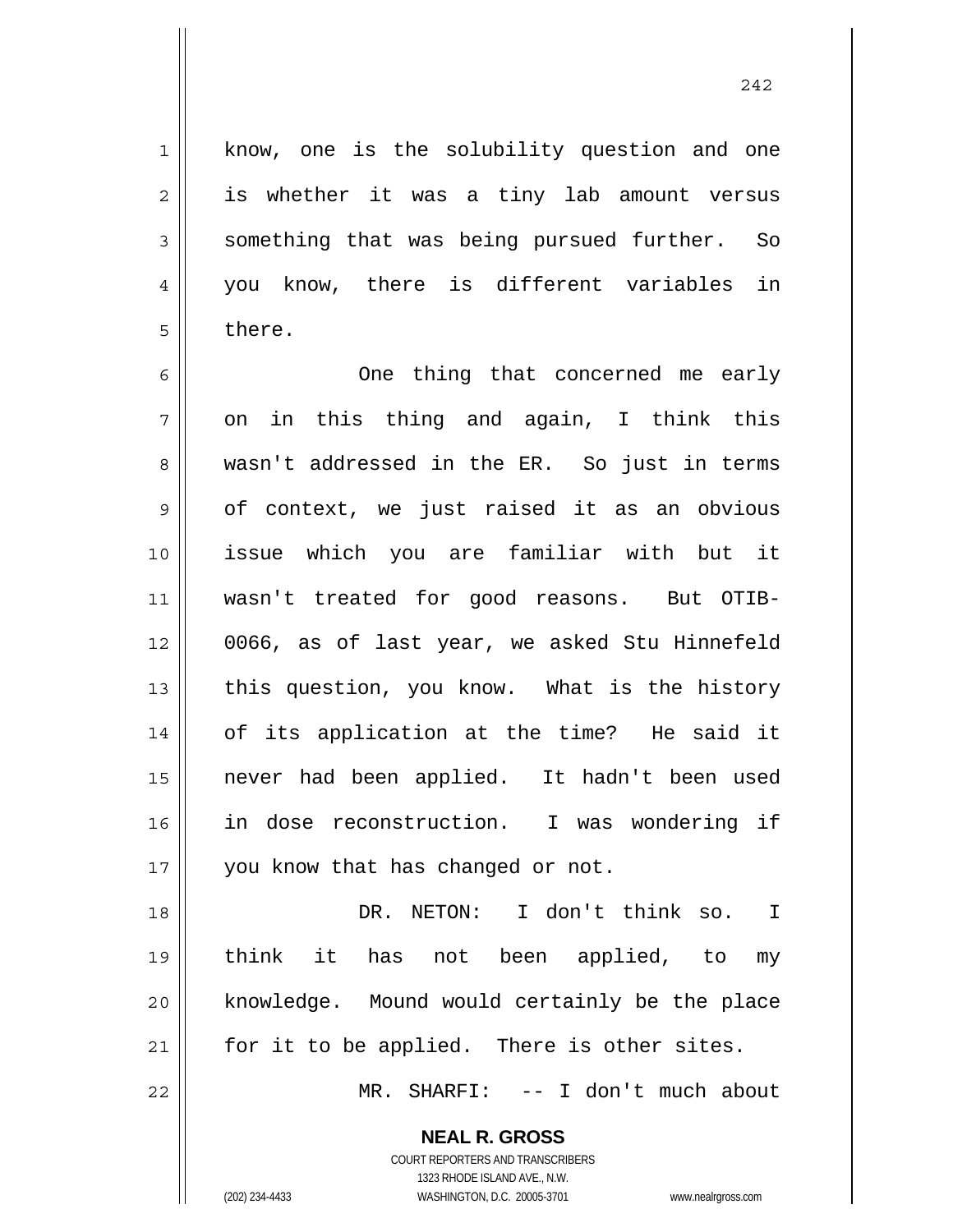1 the Mound --

**NEAL R. GROSS** COURT REPORTERS AND TRANSCRIBERS 1323 RHODE ISLAND AVE., N.W. (202) 234-4433 WASHINGTON, D.C. 20005-3701 www.nealrgross.com 2 3 4 5 6 7 8 9 10 11 12 13 14 15 16 17 18 19 20 21 22 MR. FITZGERALD: Yes, well, this first came up at Savannah River as a question, tritides and at that time, I think OTIB-0066 was still in the wings in all discussion and everything. MR. ELLIOTT: But we have been consistent in saying that it is a site profile implementation issue and their site profiles have to be revised to address that. MR. ELLIOTT: We haven't done that yet. MR. FITZGERALD: Yes, I am not even going there. I am just saying OTIB-0066 as a means to model this. DR. NETON: Yes, I am not sure why that is important, though. I mean, is OTIB-0066 a valid means of assessing tritide dose. That is, I think, the question. Whether we apply it or not is kind of -- MR. FITZGERALD: Well, I guess the question it goes to though is --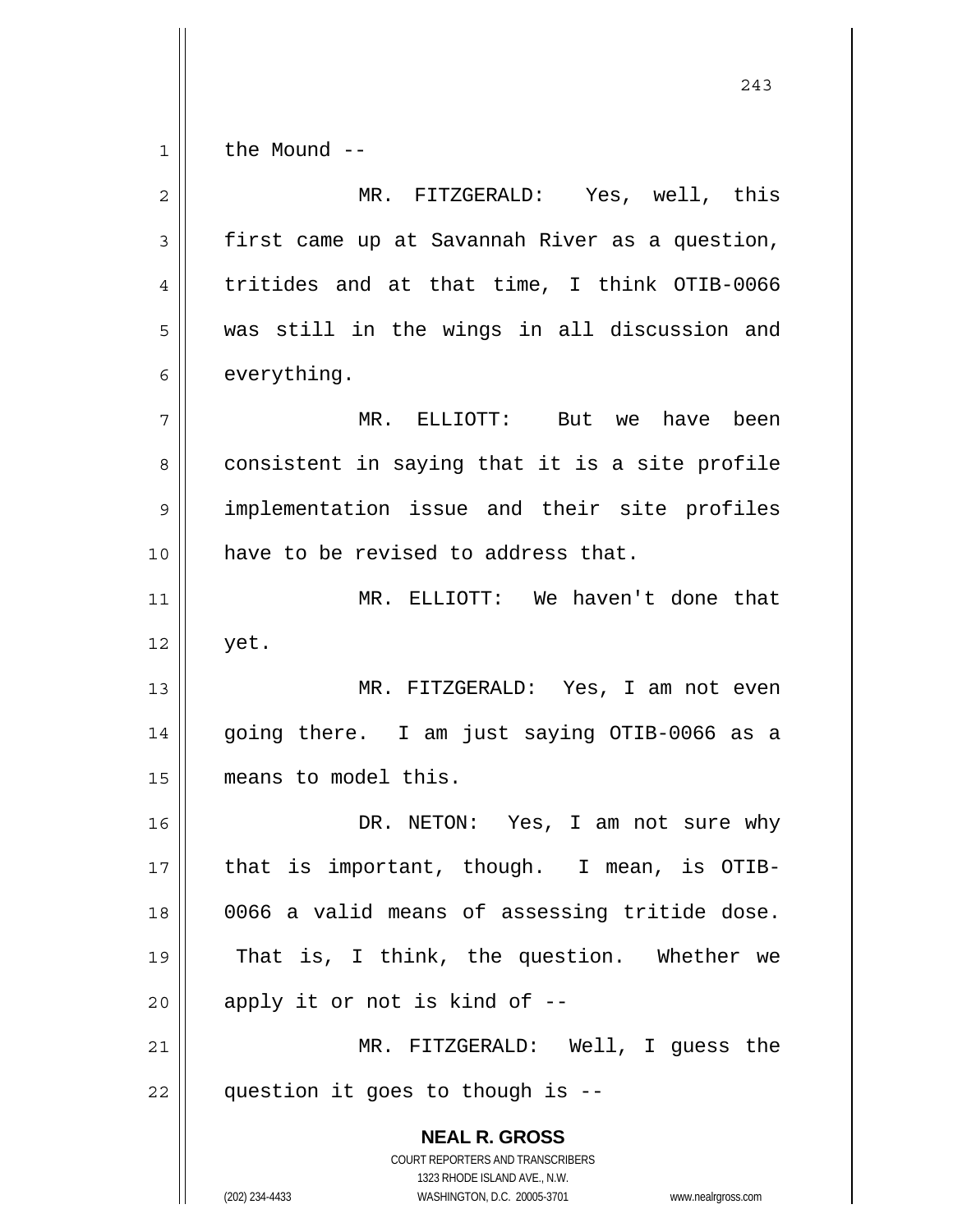|             | 244                                            |
|-------------|------------------------------------------------|
| $\mathbf 1$ | DR. NETON: -- it's not irrelevant,             |
| 2           | $but --$                                       |
| 3           | MR. FITZGERALD: -- whether, you                |
| 4           | know, again, we raised the implementation      |
| 5           | issues in both the comments on 0066 as well as |
| 6           | in this context is, you know, there is just no |
| 7           | application that one can look at as a proof of |
| 8           | principle. And I think that --                 |
| 9           | DR. NETON: Well, wait, wait. This              |
| 10          | is a very simple TIB. And basically, I am      |
| 11          | looking at it right now.                       |
| 12          | MR. FITZGERALD: Right.                         |
| 13          | DR. NETON: It assigns the least                |
| 14          | soluble tritide compound to Type S. It says    |
| 15          | it is no slower or it does not go any faster   |
| 16          | than S.                                        |
| 17          | MR. FITZGERALD: But Jim, the                   |
| 18          | question that has driven this from last year   |
| 19          | is whether or not the specific data and you    |
| 20          | know, certainly what we are hearing today is   |
| 21          | the first time that, although we have had some |
| 22          | hints, I guess earlier. But you know, the      |
|             | <b>NEAL R. GROSS</b>                           |

COURT REPORTERS AND TRANSCRIBERS 1323 RHODE ISLAND AVE., N.W.

 $\prod$ 

 $\mathsf{I}$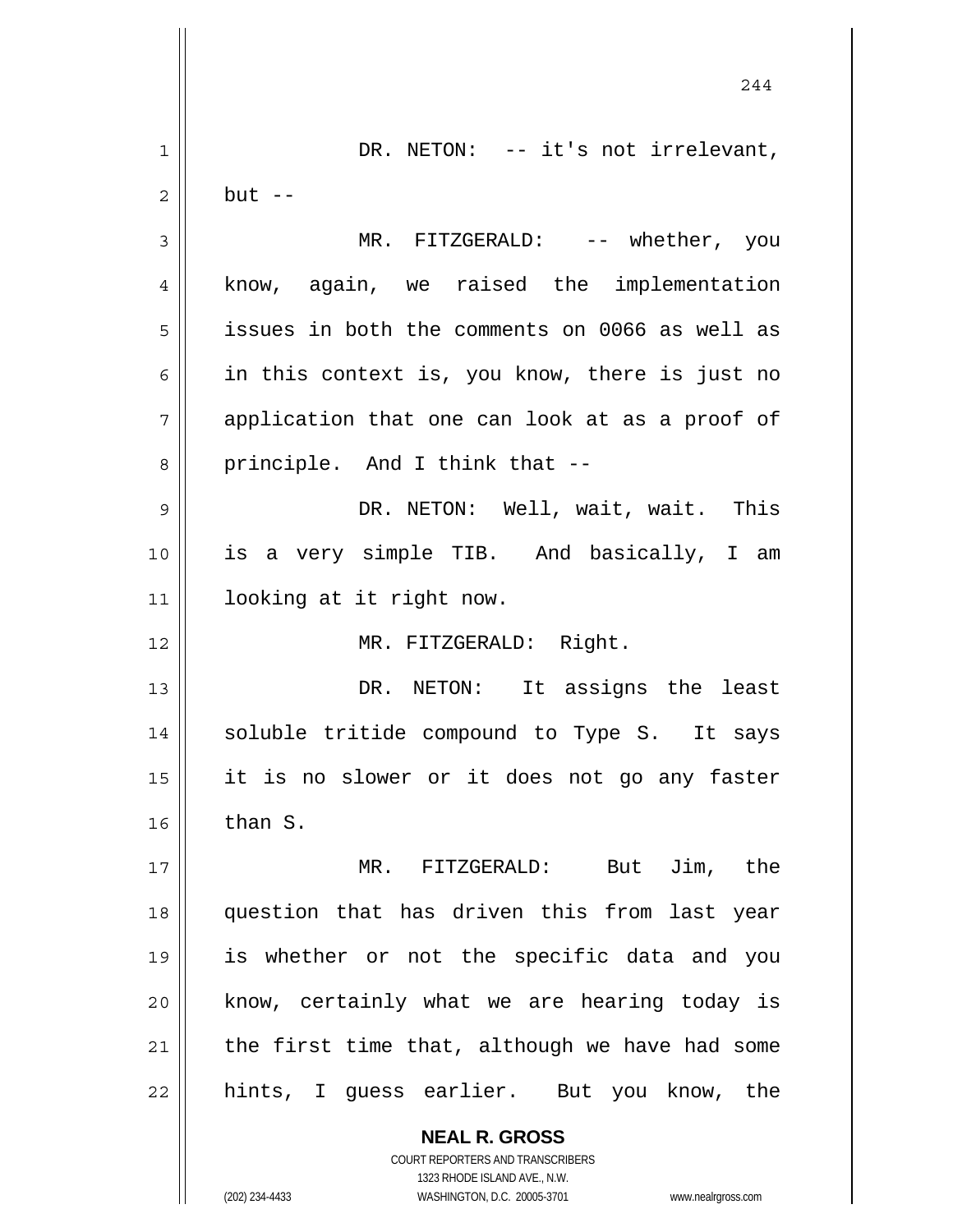1 2 3 4 5 6 7 8 9 10 11 12 13 14 15 16 17 18 19 20 21 22 first time we are actually hearing, okay, certain parameters who, you know, the three tiers, the who part might be answered. You can actually identify. That wasn't clear last year. DR. NETON: Okay. MR. FITZGERALD: The compounds in terms of being able to envelope the important compounds and of course, the question of importance is something that I think is being, I think has been sorted out to some extent. DR. NETON: Right. MR. FITZGERALD: And how one is going to, as an approach, distinguish between the different forms of STCs, I think I have heard that, too. These are all parametric questions about whether or not OTIB-0066 would have the key ingredients to demonstrate. And when I raised the question last year saying, you know, these are very basic parameters. But if there is just no implementation of the model

245

**NEAL R. GROSS** COURT REPORTERS AND TRANSCRIBERS 1323 RHODE ISLAND AVE., N.W. (202) 234-4433 WASHINGTON, D.C. 20005-3701 www.nealrgross.com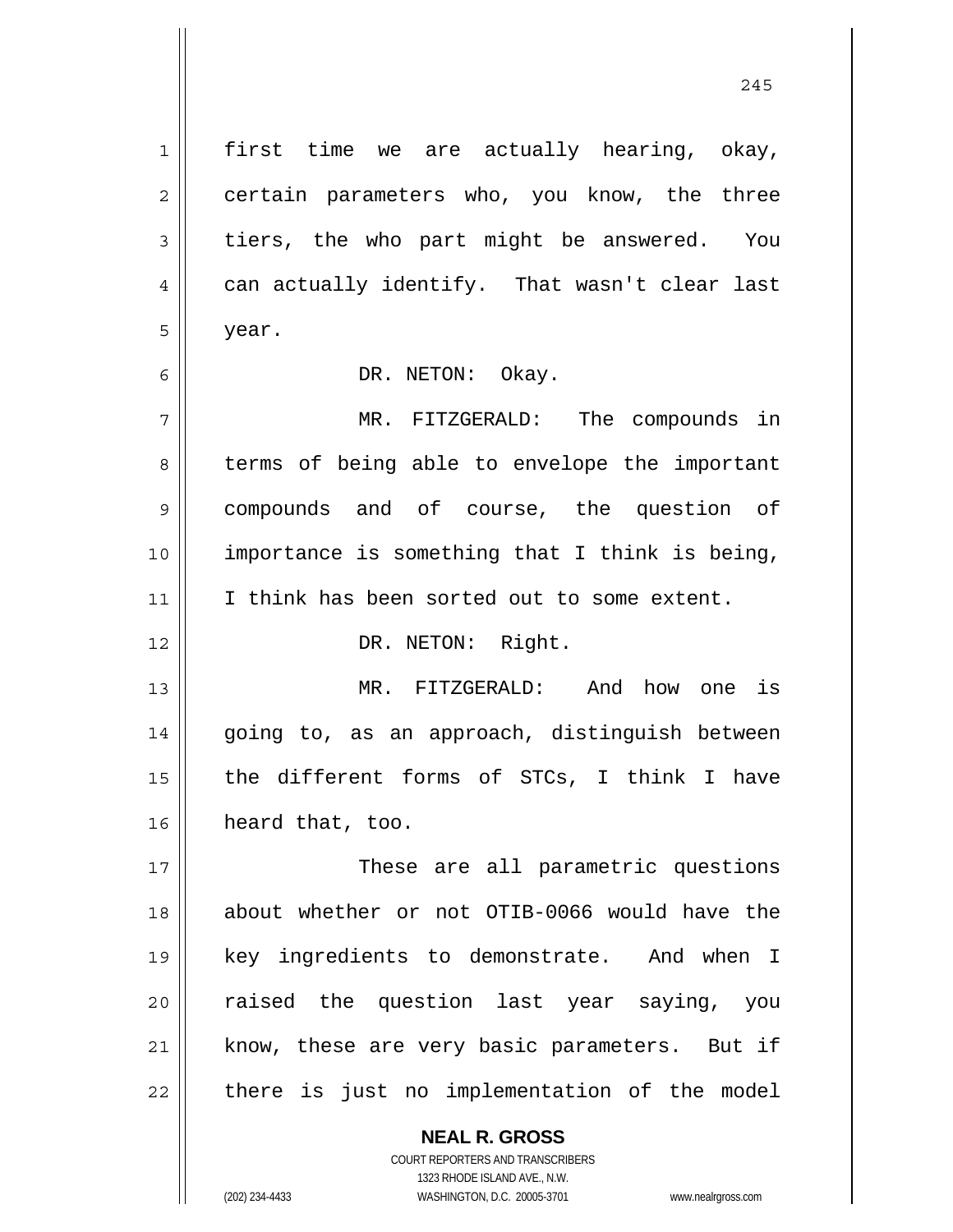1 2 and no guidance as to what the pieces are going to be, there was no --

3 4 5 6 7 8 DR. NETON: I don't see this any different than Super S at Rocky Flats, to be honest with you. We developed a model that was defined, it was examined by SC&A and it clearly said it will bound intakes for Super S material. And that is what we proposed here.

9 10 11 CHAIR BEACH: Doesn't the Work Group need to validate site specific data with sufficient accuracy using --

12 13 DR. NETON: Which site specific data are we talking about?

CHAIR BEACH: -- using OTIB-006?

15 16 17 18 DR. NETON: But the site specific data is we would apply either very insoluble or moderately soluble. We picked the most claimant favorable solubility class.

19 20 21 22 MR. FITZGERALD: But let me walk back because I think the analogy is a useful one, because we did get into OTIB-0049 and the validation, I think Joyce did a lot of work on

> **NEAL R. GROSS** COURT REPORTERS AND TRANSCRIBERS

> > 1323 RHODE ISLAND AVE., N.W.

(202) 234-4433 WASHINGTON, D.C. 20005-3701 www.nealrgross.com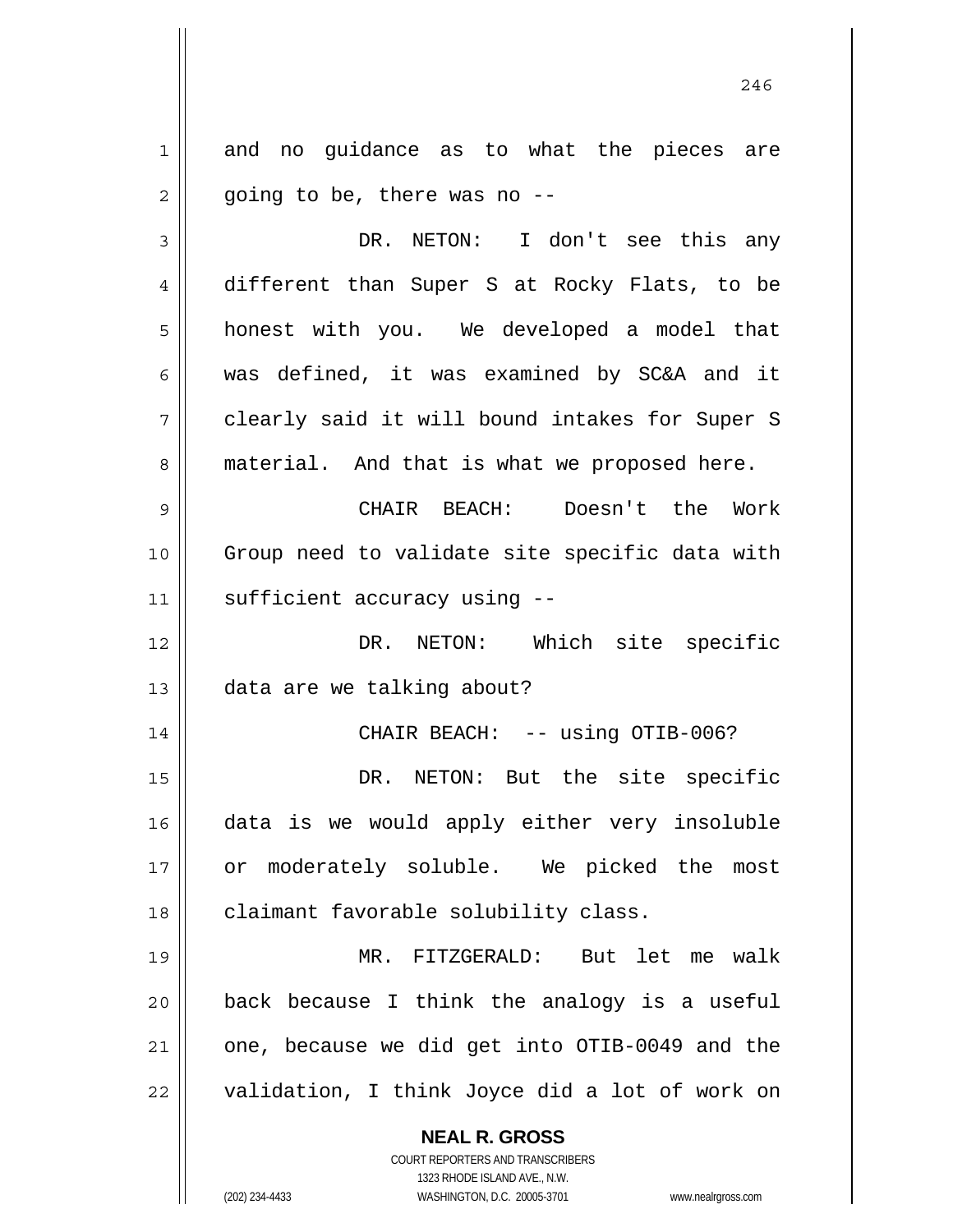| $\mathbf 1$ | that, really focused on the autopsy data and             |
|-------------|----------------------------------------------------------|
| $\sqrt{2}$  | showing that 0049 in fact was an upper bound             |
| 3           | for real cases. I mean, they are real cases              |
| 4           | pulled from various sites.                               |
| 5           | In fact, I think as I recall, there                      |
| 6           | was a fairly upper bound case from Rocky,                |
| 7           | upper bound case with Hanford, and this whole            |
| 8           | thing, I think, came down to hinging on the              |
| $\mathsf 9$ | fact that when you looked at the curve, there            |
| 10          | is no question that that factor of four, I               |
| 11          | think it was, was going to envelope the                  |
| 12          | highest cases.                                           |
| 13          | And I think that was the proof of                        |
| 14          | principle in the sense that not only was there           |
| 15          | a good model but that model was validated                |
| 16          | against real data. I think in this case what             |
| 17          | we are saying is that we are in the same place           |
| 18          | of saying, okay, the equivalent of the OTIB-             |
| 19          | 0049 model is OTIB-0066. There is a model.               |
| 20          | DR. NETON: Right.                                        |
| 21          | MR. FITZGERALD: And we have looked                       |
| 22          | at the model and conceptually, I think,                  |
|             | <b>NEAL R. GROSS</b><br>COURT REPORTERS AND TRANSCRIBERS |

1323 RHODE ISLAND AVE., N.W.

 $\mathsf{I}$  $\prod_{i=1}^{n}$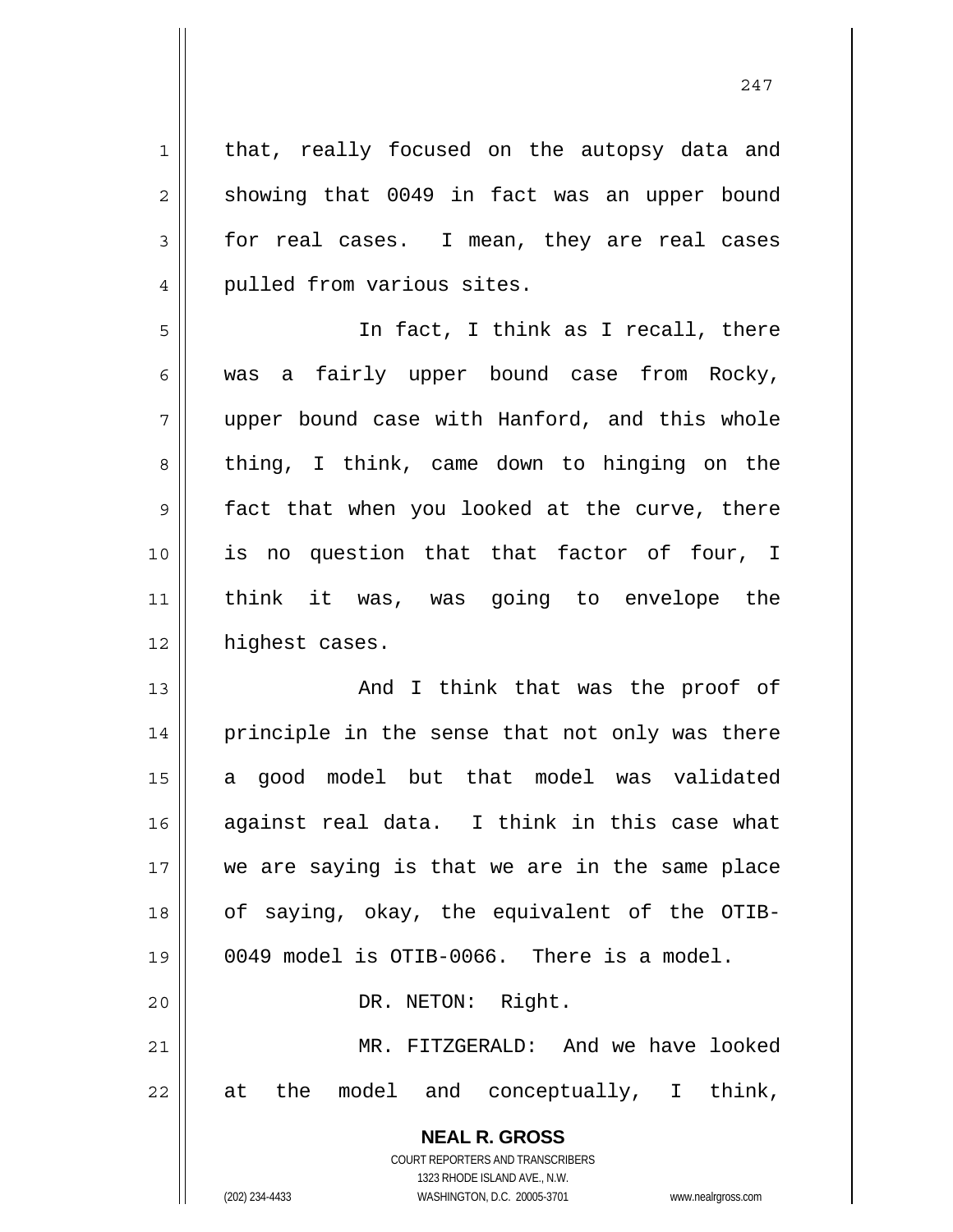actually Joyce has spent some time with it and it, too, looks pretty good. But the second step that she took on OTIB-0049 which would be the equivalent here, is saying okay, you know, when you actually apply it to real cases, is it going to demonstrate an upper bound or not.

1

2

3

4

5

6

7 8 9 10 11 12 13 14 15 And I think when I asked the question last year has anyone used it, frankly, I wanted to cut to the quick and say well if you have applied it, then we can at least look at how the data was, the Moundspecific information was applied and we gained some confidence that not only did the concept hold true, technically, but the application of that concept to Mound data.

16 17 18 19 20 21 22 Now, if some of that data, if you could not have found -- of the workers who were throwing their hands up and saying, you know, we don't know who those people are. I mean, you know, we could take a guess but we really don't know that. And I would say that is kind of a challenge to the model because

> **NEAL R. GROSS** COURT REPORTERS AND TRANSCRIBERS 1323 RHODE ISLAND AVE., N.W. (202) 234-4433 WASHINGTON, D.C. 20005-3701 www.nealrgross.com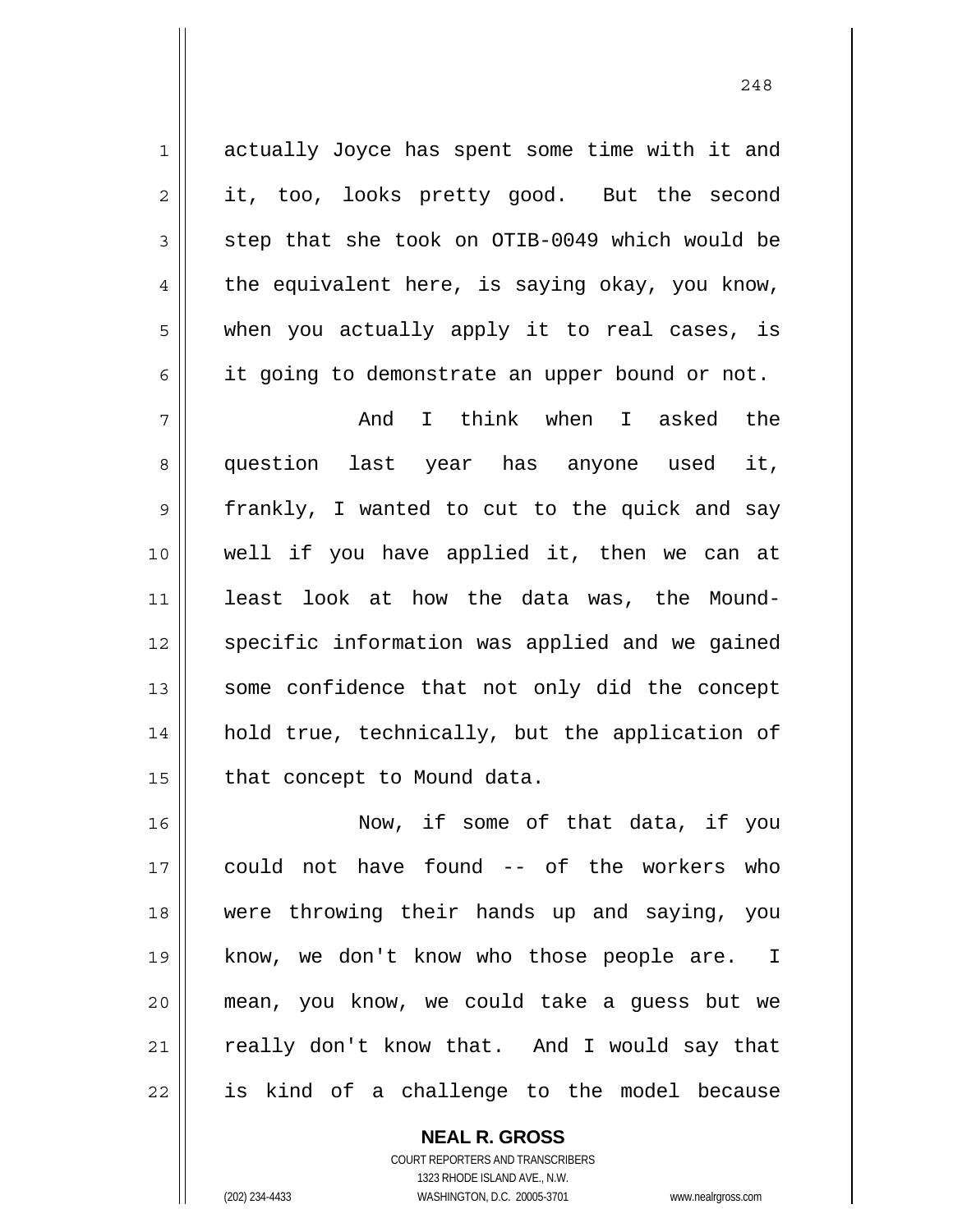| $1\,$          | you might have a model but you know, I mean,                                                        |
|----------------|-----------------------------------------------------------------------------------------------------|
| $\overline{2}$ | there is just the parameters that feed that                                                         |
| 3              | model may not be available.                                                                         |
| 4              | And so the proof of principle is                                                                    |
| 5              | can you actually identify the workers,                                                              |
| 6              | identify the compounds, you know, so forth and                                                      |
| 7              | so on.                                                                                              |
| 8              | DR. ULSH: So let me ask you this.                                                                   |
| 9              | If we came to the Working Group and SC&A and                                                        |
| 10             | laid sample dose reconstructions that used                                                          |
| 11             | OTIB-0066, would that address your concerns?                                                        |
| 12             | MR. FITZGERALD: Well, I think that                                                                  |
| 13             | would be the proof of principle. Again, we                                                          |
| 14             | don't have anything other than the concept,                                                         |
| 15             | the model that seems to be conservative. What                                                       |
| 16             | you are saying is encouraging because I think                                                       |
| 17             | the pieces that would go into that model are                                                        |
| 18             | available but you know, we haven't actually                                                         |
| 19             | seen it demonstrated.                                                                               |
| 20             | CHAIR BEACH: We would have to see                                                                   |
| 21             | it demonstrated.                                                                                    |
| 22             | MR. FITZGERALD: And the difference                                                                  |
|                | <b>NEAL R. GROSS</b>                                                                                |
|                | <b>COURT REPORTERS AND TRANSCRIBERS</b>                                                             |
|                | 1323 RHODE ISLAND AVE., N.W.<br>(202) 234-4433<br>WASHINGTON, D.C. 20005-3701<br>www.nealrgross.com |
|                |                                                                                                     |

 $\mathbf{I}$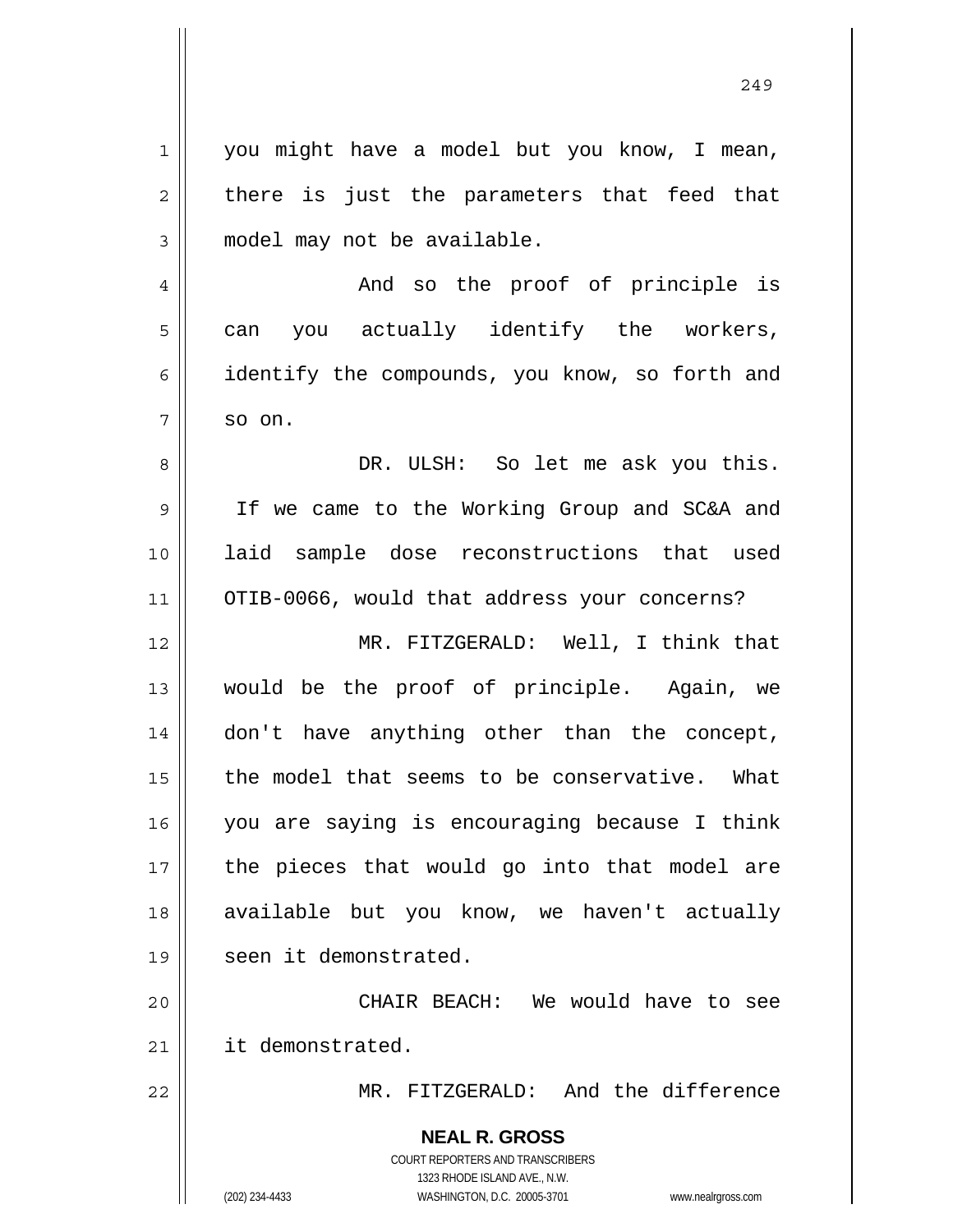**NEAL R. GROSS** COURT REPORTERS AND TRANSCRIBERS 1323 RHODE ISLAND AVE., N.W. (202) 234-4433 WASHINGTON, D.C. 20005-3701 www.nealrgross.com 1 2 3 4 5 6 7 8 9 10 11 12 13 14 15 16 17 18 19 20 21 22 with OTIB-0049 I think that really made the difference is not just the concept but when we actually saw the curve over the autopsy cases, that was the, to me that was the final word. I mean, there was no question that even in the worst cases, the estimation was going to be much more conservative. An upper bound was demonstrated on those. DR. NETON: Well, we didn't make these numbers up, Joe. I mean, this is based on literature searches. I mean, the references are in here. But I think you are right. We can certainly produce the -- MR. FITZGERALD: But what is the equivalent? I mean, I don't disagree. DR. NETON: Well, I think we found the equivalent. MR. FITZGERALD: What is the equivalent for OTIB-0049? DR. NETON: We don't have autopsy data for --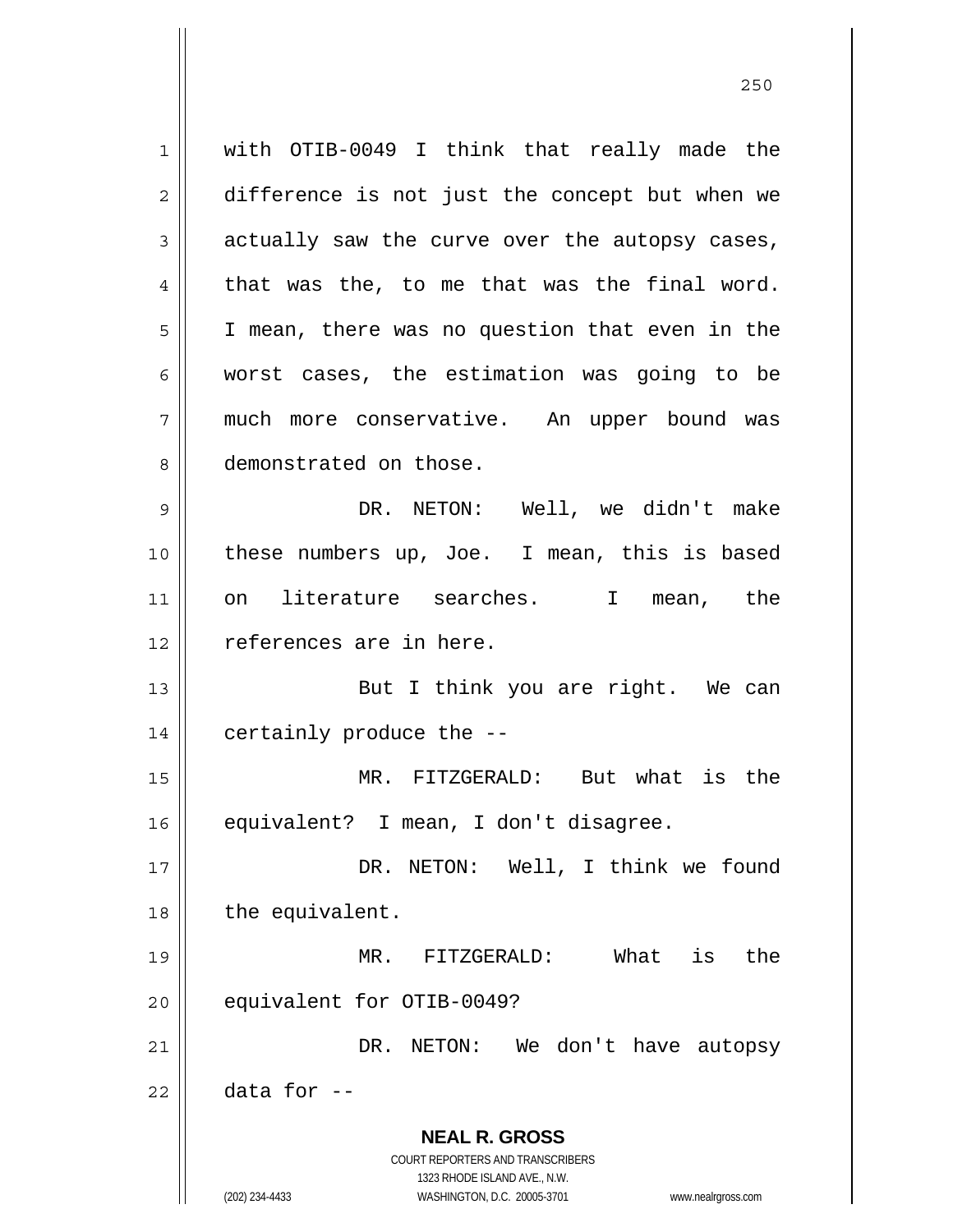1 2 3 4 5 MR. FITZGERALD: Well, I know. I know but what would be the equivalency, the analogy to being able to show that this model would constitute an upper bound if you had the sufficient data?

6 7 8 9 10 11 12 13 14 15 16 DR. NETON: Well, I think the equivalency is to demonstrate that these compounds, the compounds that we have applied here that are based on documented literature search information adequately bound. And apparently, SC&A originally agreed that that was okay because this model was not -- this was a generic model to apply to special compounds of tritium. And we heard nothing back from SC&A saying that these weren't sufficiently bound.

17 18 19 20 21 22 DR. MAURO: Jim, that is true but I guess the information we are hearing now is that there might be -- DR. NETON: Well, but see now --DR. MAURO: -- maybe the chemical forms or the forms of the tritium --

> **NEAL R. GROSS** COURT REPORTERS AND TRANSCRIBERS 1323 RHODE ISLAND AVE., N.W. (202) 234-4433 WASHINGTON, D.C. 20005-3701 www.nealrgross.com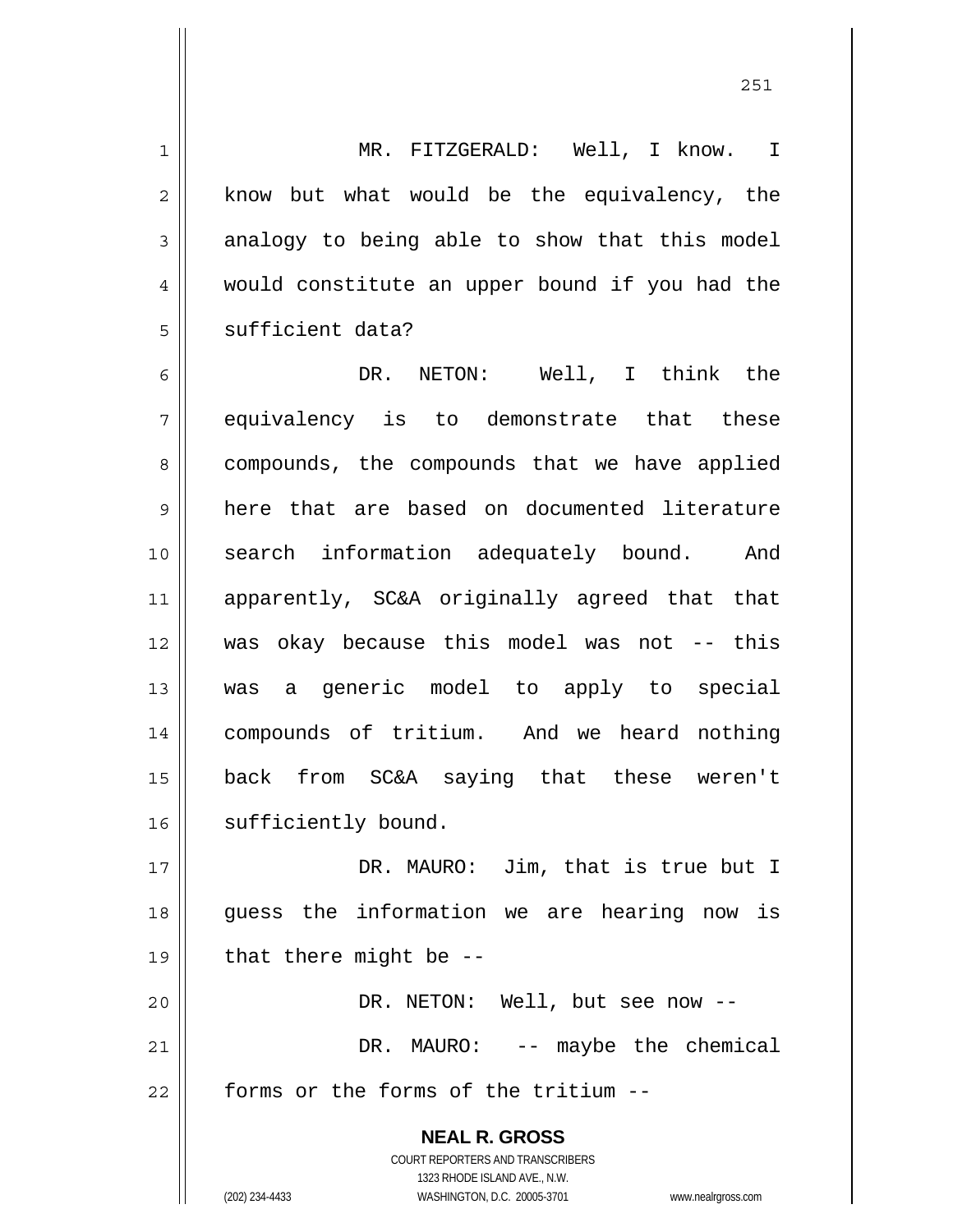1 2 3 MR. FITZGERALD: We raised these same issues on our comments on 0066. I am not quite sure that --

4 5 6 7 8 9 10 11 DR. MAURO: -- work toward our knowledge of tritiated compounds based on our knowledge and from working with ICRP investigation into this matter. It sounds like you folks got a lot more sophisticated. There are a lot more forms of tritium that are in play here and there may be forms that are more limiting.

12 13 14 15 16 17 18 But Jim, you had mentioned that in the end, if you go with just the radiological half-life and the clearance rate for the lungs, that places an upper bound certainly on the lung dose. And as I understand it, for any other organ, the limiting form would always be tritiated water.

19 20 MR. FITZGERALD: John? John, can I intercede?

DR. MAURO: Yes, sure.

MR. FITZGERALD: We have, all

**NEAL R. GROSS** COURT REPORTERS AND TRANSCRIBERS

1323 RHODE ISLAND AVE., N.W.

21

22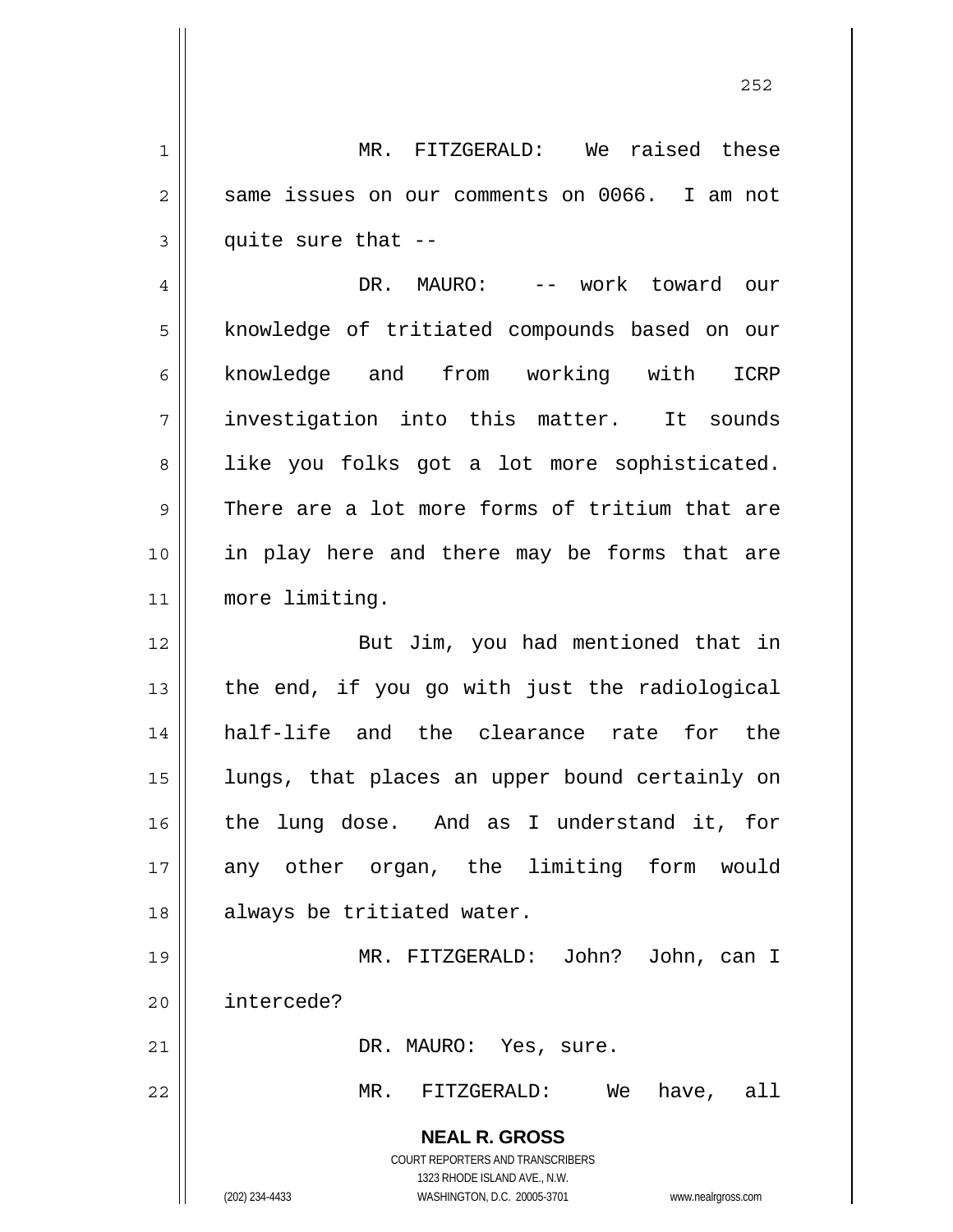**NEAL R. GROSS** COURT REPORTERS AND TRANSCRIBERS 1323 RHODE ISLAND AVE., N.W. 1 2 3 4 5 6 7 8 9 10 11 12 13 14 15 16 17 18 19 20 21 22 along, since Savannah River, in fact when we first raised this issue as a part of the site profile review at Savannah River, had raised these very same issues and recognized that it is a generic issue, have expressed the same concerns every time tritides have come up. DR. NETON: But that was before OTIB-0066 was written, Joe. Savannah River site profile -- MR. FITZGERALD: But we provided comments on OTIB-0066 last year. DR. NETON: I don't recall OTIB-0066 saying it was not sufficiently conservative. I don't recall that comment at all. MS. ROBERTSON-DeMERS: There were several questions in OTIB -- several findings in OTIB-0066 related to the orientation of the -- CHAIR BEACH: I guess that is one of the things that I was going to bring up. DR. NETON: Okay, well, so is this

<u>253</u>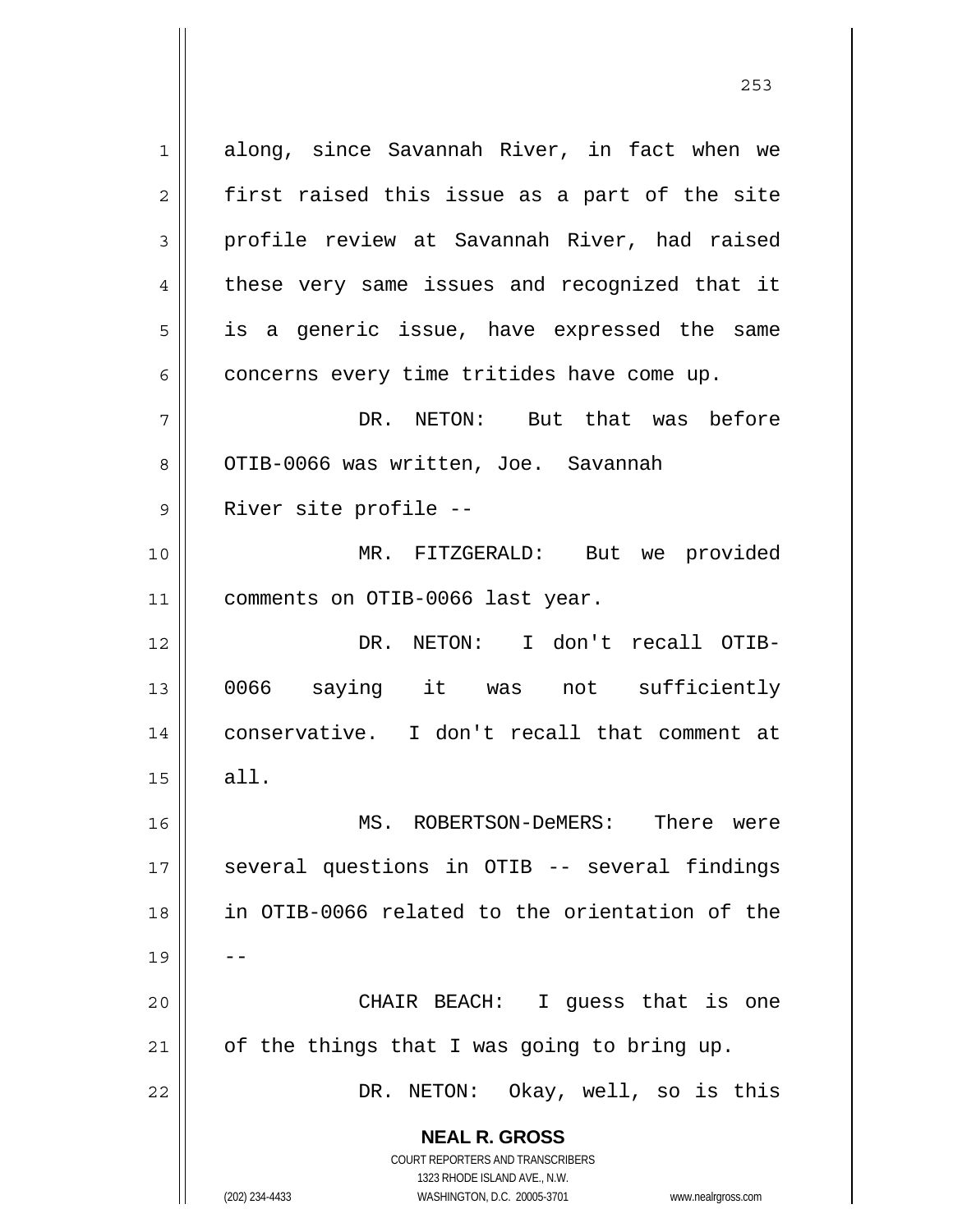$1$ an --

| $\overline{c}$ | MR. FITZGERALD: Well, I don't want                                                                                                                              |
|----------------|-----------------------------------------------------------------------------------------------------------------------------------------------------------------|
| 3              | make it an OTIB-0066 meeting but we did                                                                                                                         |
| 4              | comment on these issues.                                                                                                                                        |
| 5              | DR. NETON: Yes, is this an OTIB-                                                                                                                                |
| 6              | 0066 issue or is this a Mound issue, I quess?                                                                                                                   |
| 7              | CHAIR BEACH: Well, both of them                                                                                                                                 |
| 8              | come to play in my mind because OTIB-0066 --                                                                                                                    |
| 9              | MR. FITZGERALD: I don't think you                                                                                                                               |
| 10             | can separate it. I think it is a generic and                                                                                                                    |
| 11             | a site specific. I think there is an overlap,                                                                                                                   |
| 12             | quite frankly.                                                                                                                                                  |
| 13             | DR. NETON: Sure.                                                                                                                                                |
| 14             | CHAIR BEACH: OTIB-0066 is being                                                                                                                                 |
| 15             | used here but we had a -- or SC&A's comments                                                                                                                    |
| 16             | have never been talked about or reviewed by                                                                                                                     |
| 17             | NIOSH. So that was part of one of my comments                                                                                                                   |
| 18             | is to request NIOSH to address SC&A's comments                                                                                                                  |
| 19             | to OTIB-0066.                                                                                                                                                   |
| 20             | MR. FITZGERALD: Yes, actually when                                                                                                                              |
| 21             | we were asking for any data on, or any results                                                                                                                  |
| 22             | from the application of OTIB-0066, we<br>are                                                                                                                    |
|                | <b>NEAL R. GROSS</b><br>COURT REPORTERS AND TRANSCRIBERS<br>1323 RHODE ISLAND AVE., N.W.<br>(202) 234-4433<br>WASHINGTON, D.C. 20005-3701<br>www.nealrgross.com |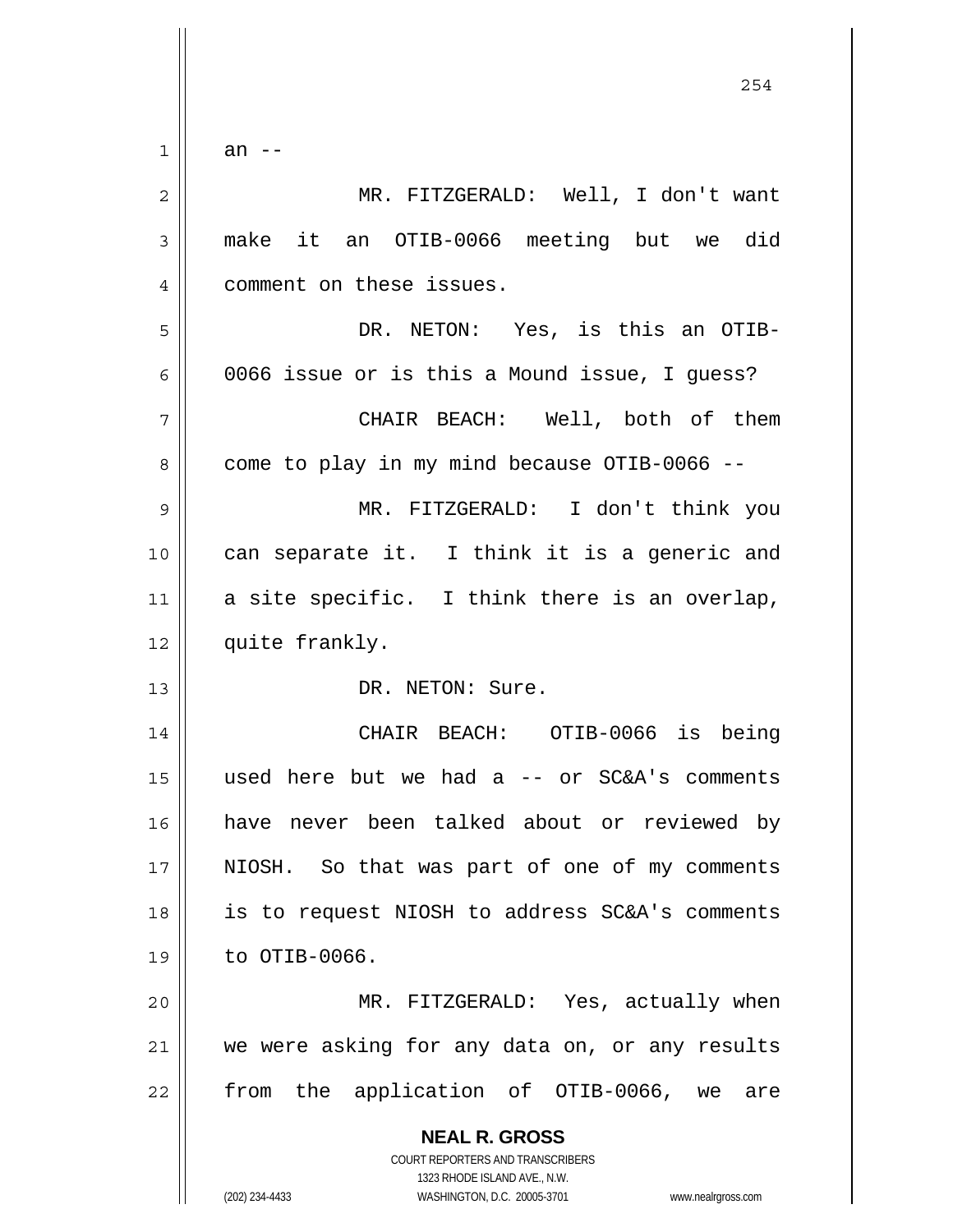| $\mathbf 1$    | talking about DOE-wide or complex-wide, mainly |
|----------------|------------------------------------------------|
| $\overline{2}$ | because I think we were just interested in how |
| 3              | the model would be applied, not even Mound     |
| $\overline{4}$ | specific.                                      |
| 5              | CHAIR BEACH: Right.                            |
| 6              | MR. FITZGERALD: And<br>so I think              |
| 7              | there is an overlap here.                      |
| 8              | DR. BISTLINE: Okay. So, there are              |
| 9              | site returns, people have worked for the site  |
| 10             | returns had potential.                         |
| 11             | MS. ROBERTSON-DeMERS: In addition,             |
| 12             | HT and HTO diffuse into material, which is     |
| 13             | where you get the problems in D&D.             |
| 14             | DR. ULSH: Right and that is why we             |
| 15             | are going to apply those intermediate          |
| 16             | solubility tritides to pretty much everybody   |
| 17             | to handle those kinds of situations.           |
| 18             | So given the answers that I have               |
| 19             | provided today to these seven questions and if |
| 20             | we commit to providing you with sample dose    |
| 21             | reconstruction that implements OTIB-0066,      |
| 22             | providing that those things are done, are we   |
|                | <b>NEAL R. GROSS</b>                           |

<u>255</u>

COURT REPORTERS AND TRANSCRIBERS 1323 RHODE ISLAND AVE., N.W.

 $\mathbf{\mathsf{I}}$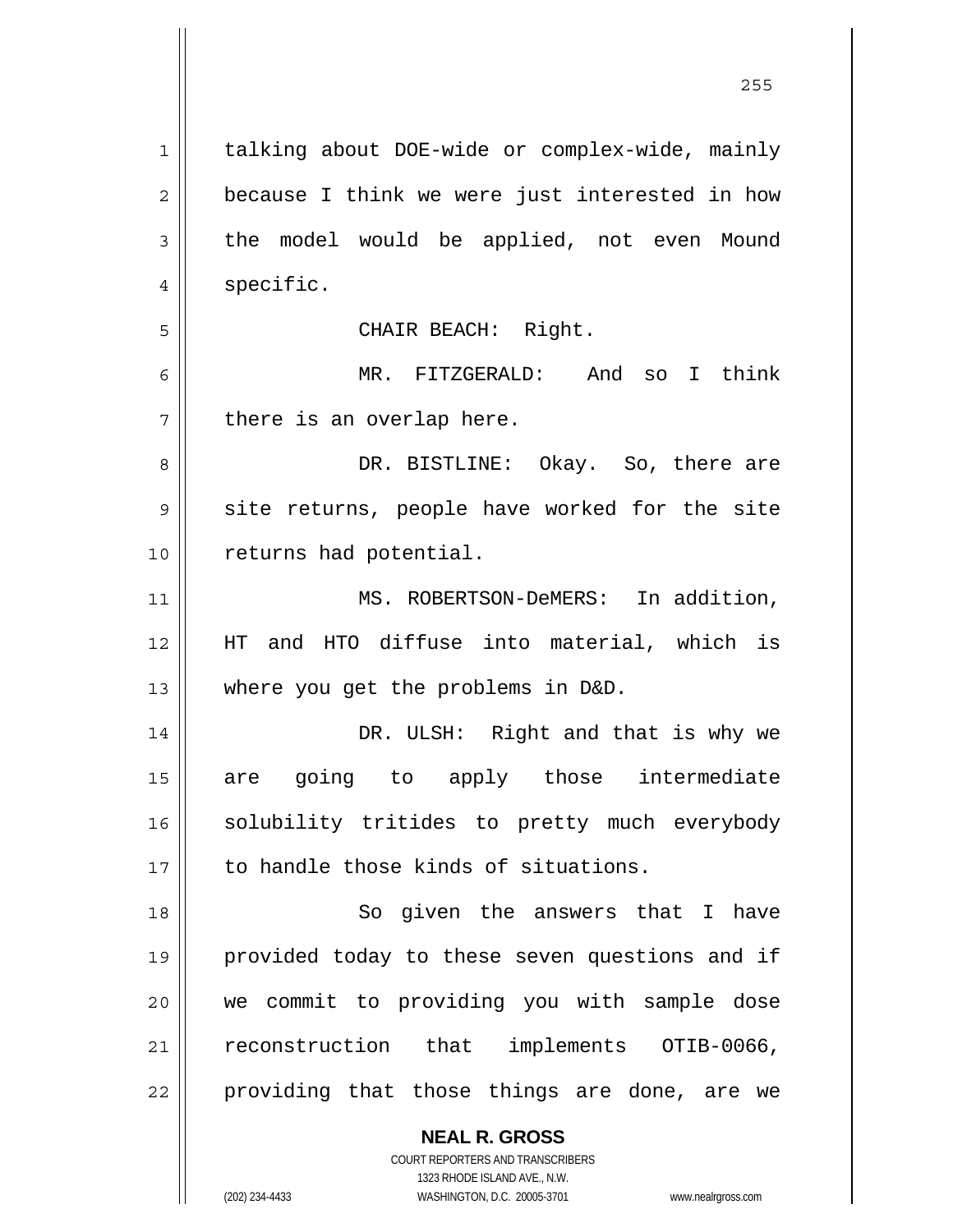1 done on this?

| $\overline{2}$ | CHAIR BEACH: What about addressing              |
|----------------|-------------------------------------------------|
| $\mathbf{3}$   | the review of OTIB-0066 to start with?          |
| 4              | Because that has never been addressed.<br>And I |
| 5              | would assume this would be the right format to  |
| 6              | do that.                                        |
| 7              | DR. ULSH: As I understand it, the               |
| 8              | review of OTIB-0066, the comments that SC&A     |
| 9              | had dealt with implementation. Correct? And     |
| 10             |                                                 |
| 11             | DR. MAURO: Brant, that is<br>my                 |
| 12             | understanding, too. The last time I read the    |
| 13             | review and the issues resolution process that   |
| 14             | we went through at the procedures Work Group,   |
| 15             | there was a clear boundary between              |
| 16             | implementation issues and what we would call    |
| 17             | biokinetic modeling issues which are generic.   |
| 18             | DR. ULSH: Okay. And the only                    |
| 19             | biokinetic modeling issue, as I recall, that    |
| 20             | we had a concern with had to do with            |
| 21             | organically bound tritium and the clearance     |
| 22             | rate.                                           |

**NEAL R. GROSS** COURT REPORTERS AND TRANSCRIBERS 1323 RHODE ISLAND AVE., N.W.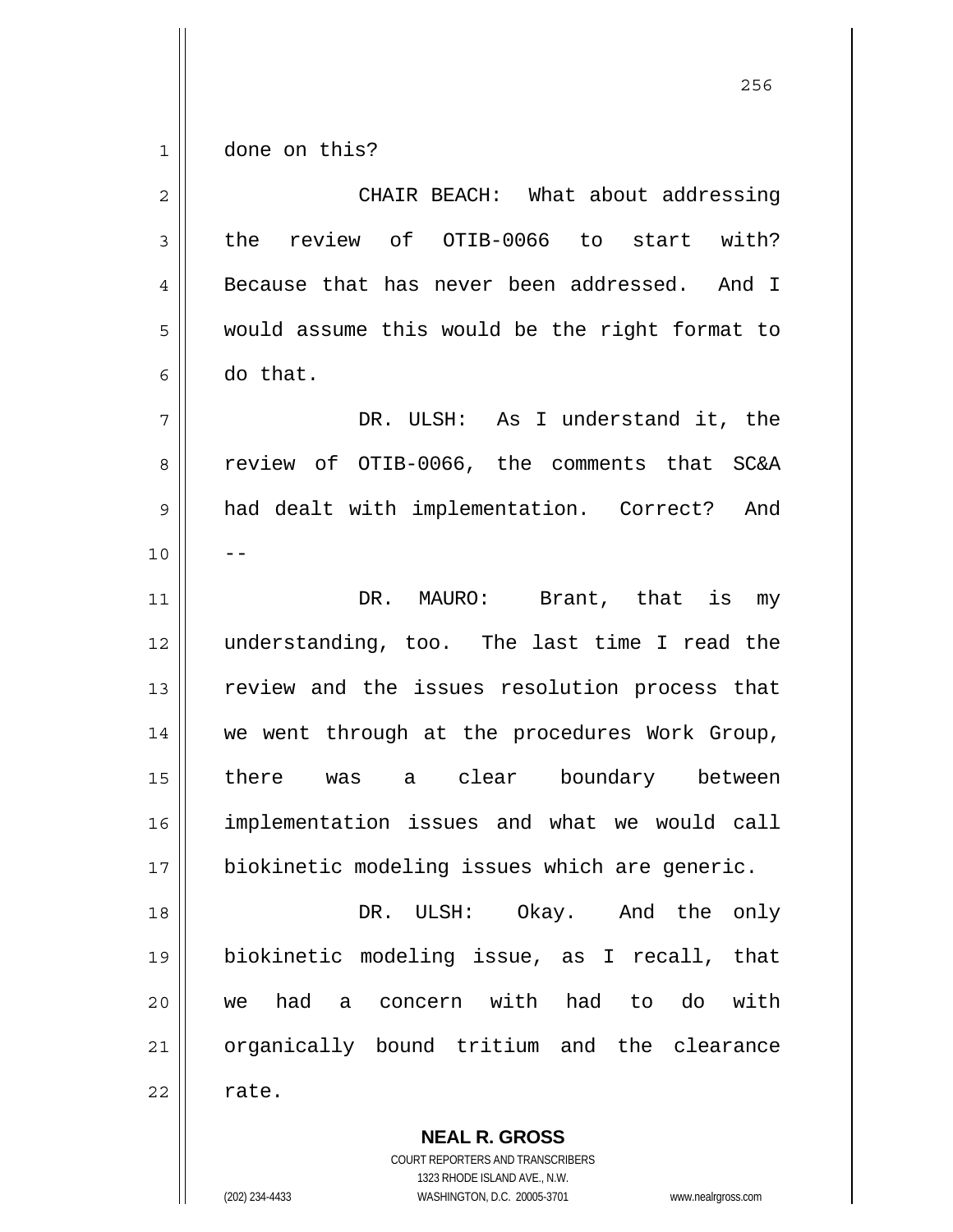| $\mathbf 1$    | And you folks agreed that there                |
|----------------|------------------------------------------------|
| $\overline{c}$ | needed to be a correction made. And so we      |
| 3              | closed out all the issues and transferred      |
| $\overline{4}$ | basically the issues that were site specific   |
| 5              | regarding implementation. They were            |
| 6              | important. Don't get me wrong. But from the    |
| 7              | procedures Work Group perspective, those       |
| 8              | matters were appropriately dealt with on a     |
| 9              | site-by-site basis on how you were going to    |
| 10             | implement it at that site.                     |
| 11             | So, OTIB-066 -- my understanding is            |
| 12             | OTIB-066 issues from the Procedures Work Group |
| 13             | perspective in the biokinetic realm, have all  |
| 14             | been resolved. And the only issues remaining   |
| 15             | is how are you going to implement it at each   |
| 16             | of the different sites. And this is an         |
| 17             | important discussion we are having because I   |
| 18             | think the strategy that you just described,    |
| 19             | Brad, does address the implementation issues.  |
| 20             | And the question is, does it address it to     |
| 21             | the satisfaction of the Work Group?            |
| 22             | But I don't think it bounces back              |

**NEAL R. GROSS** COURT REPORTERS AND TRANSCRIBERS 1323 RHODE ISLAND AVE., N.W. (202) 234-4433 WASHINGTON, D.C. 20005-3701 www.nealrgross.com

 $\mathsf{II}$ 

<u>257 and 257</u>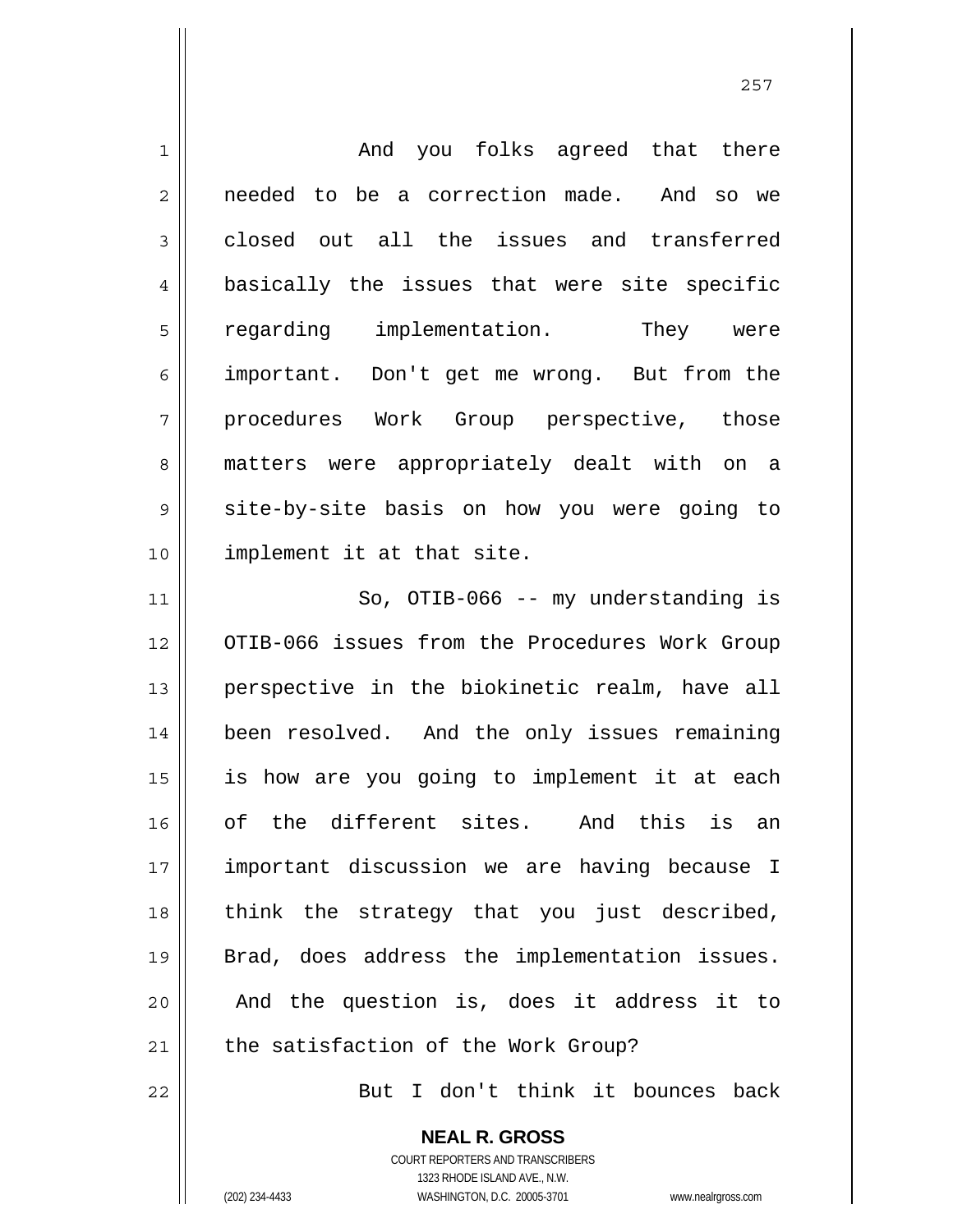**NEAL R. GROSS** COURT REPORTERS AND TRANSCRIBERS 1323 RHODE ISLAND AVE., N.W. (202) 234-4433 WASHINGTON, D.C. 20005-3701 www.nealrgross.com 1 2 3 4 5 6 7 8 9 10 11 12 13 14 15 16 17 18 19 20 21 22 to the Procedures Work Group. I think those issues have been resolved. CHAIR BEACH: And I think Kathy has a comment. MS. ROBERTSON-DeMERS: I would recommend that you have them respond to our white paper on tritium compounds -- CHAIR BEACH: Yes, I haven't gotten there yet. MS. ROBERTSON-DeMERS: -- instead of OTIB-0066. DR. NETON: Well, wait a second. DR. MAURO: I agree. CHAIR BEACH: Well, we were just talking about OTIB-0066. I hadn't asked about this yet. I agree with you, Kathy. DR. NETON: Well, let me see if I understand because I think we are talking about the same things in different terminology. I mean, what I am hearing is that the solubility of the tritide compounds has

<u>258</u>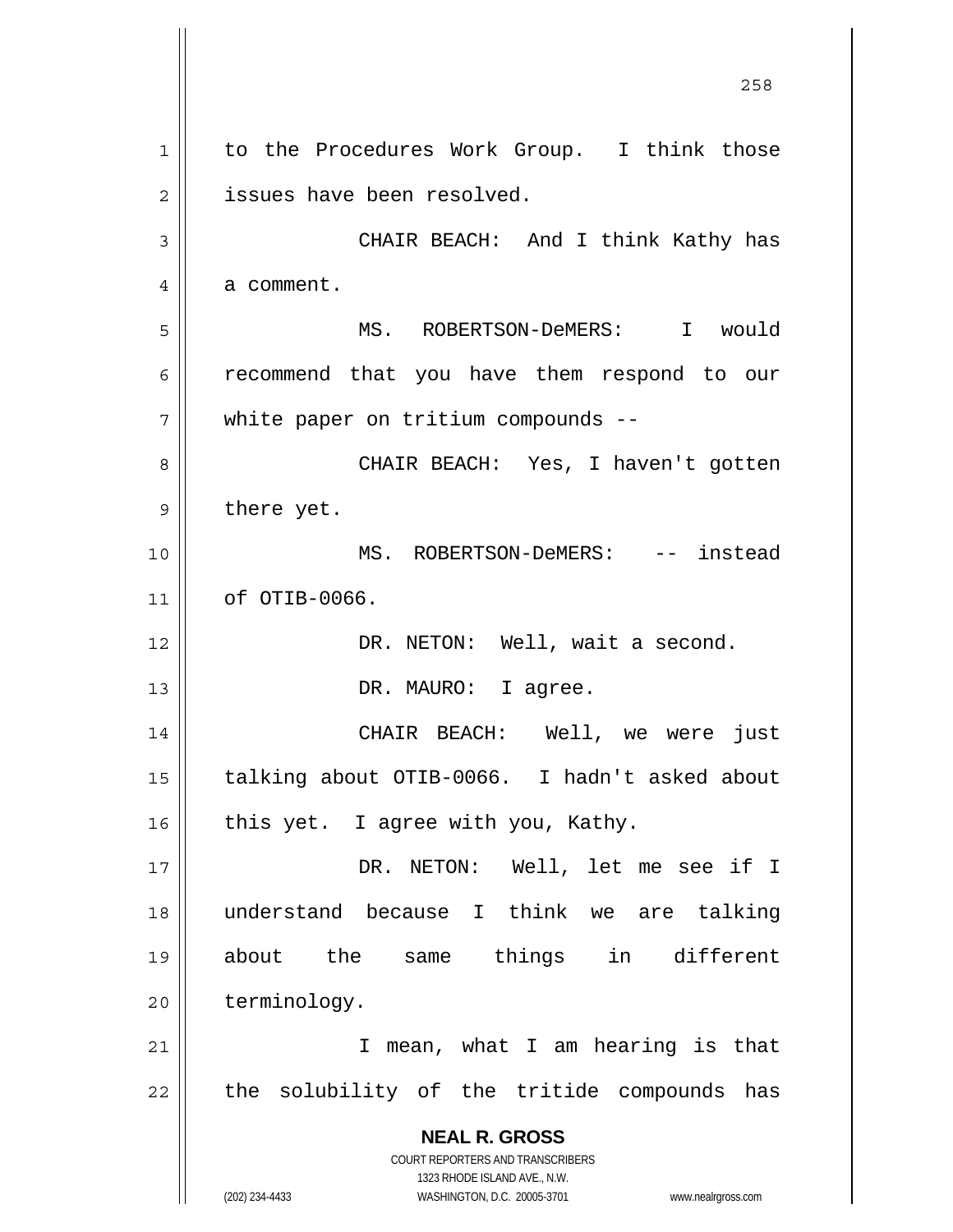| $\mathbf 1$    | not been called into question that has been    |
|----------------|------------------------------------------------|
| $\overline{c}$ | used in OTIB-0066. There were some issues of   |
| 3              | organically bound tritium but the              |
| $\overline{4}$ | implementation doesn't mean are there more     |
| 5              | insoluble types of tritides than S out there   |
| 6              | in the complex.                                |
| 7              | Because if that is an issue, then              |
| 8              | we have got $-$                                |
| 9              | MR. FITZGERALD: I think that                   |
| 10             | discussion has to be somewhere else. I think   |
| 11             | there are, you know, I think that is something |
| 12             | we had planned for a while but we haven't had  |
| 13             | it yet.                                        |
| 14             | MS. ROBERTSON-DeMERS: And please               |
| 15             | be aware that the person doing the analysis on |
| 16             | the models was not cleared and did not have -- |
| 17             | DR. MAURO: That is correct, Kathy.             |
| 18             | You know, I think that you just hit the nail   |
| 19             | on the head. The issue on is it possible that  |
| 20             | there were some chemical forms at particular   |
| 21             | sites which are not captured, are not bounding |
| 22             | by the upper bound assumptions used in OTIB-   |
|                | <b>NEAL R. GROSS</b>                           |

<u>259 میں اس کا اعتبار اور اس کا اعتبار اور اس کا اعتبار اور اس کا اعتبار اور اس کا اعتبار اور اس کا اعتبار اور ا</u>

COURT REPORTERS AND TRANSCRIBERS 1323 RHODE ISLAND AVE., N.W. (202) 234-4433 WASHINGTON, D.C. 20005-3701 www.nealrgross.com

 $\mathsf{II}$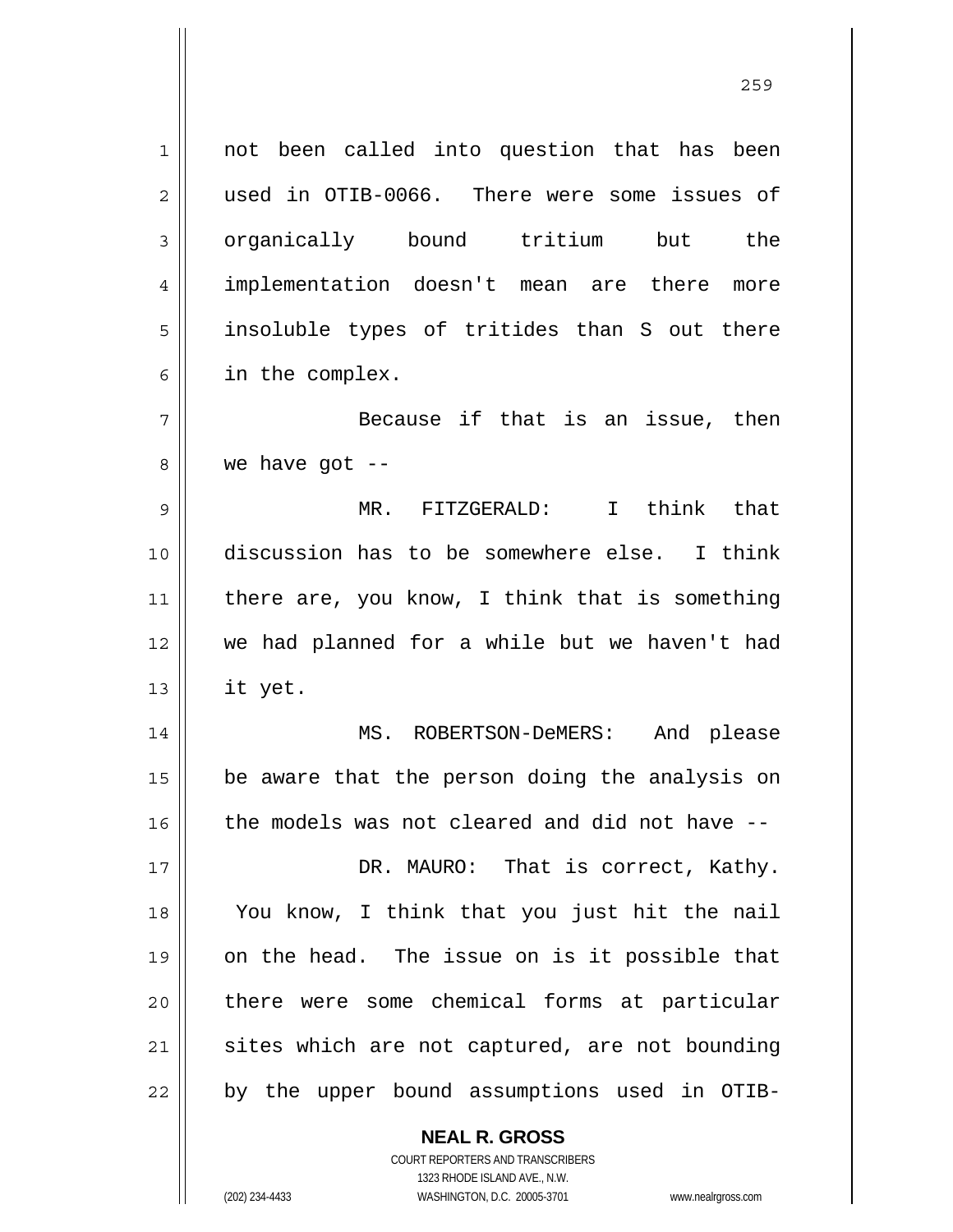1 2 3 4 5 6 7 0066. And whether you want to call that a generic issue or a site-specific issue, I mean, that is certainly something that needs to be addressed. And I don't know, you know, and this is a question I think is before NIOSH and the Work Group. And I think NIOSH needs to address that.

8 9 10 11 12 13 14 That is, when you pick this bounding approach for these 12 individuals or 13, are you saying that you are going to use the limiting exposure pathway that is adopted in OTIB-0066 or perhaps something more limiting that goes beyond -- more conservative than OTIB-0066?

15 16 17 DR. ULSH: So is SC&A saying that there is something less soluble than that one particular compound that we know of?

18 19 20 21 22 MR. FITZGERALD: No. What we are basically saying is that, and I purposely identified the discussion we had last year, because we have unfinished business which, you know, Mel, I think you were part of this, we

**NEAL R. GROSS**

COURT REPORTERS AND TRANSCRIBERS 1323 RHODE ISLAND AVE., N.W. (202) 234-4433 WASHINGTON, D.C. 20005-3701 www.nealrgross.com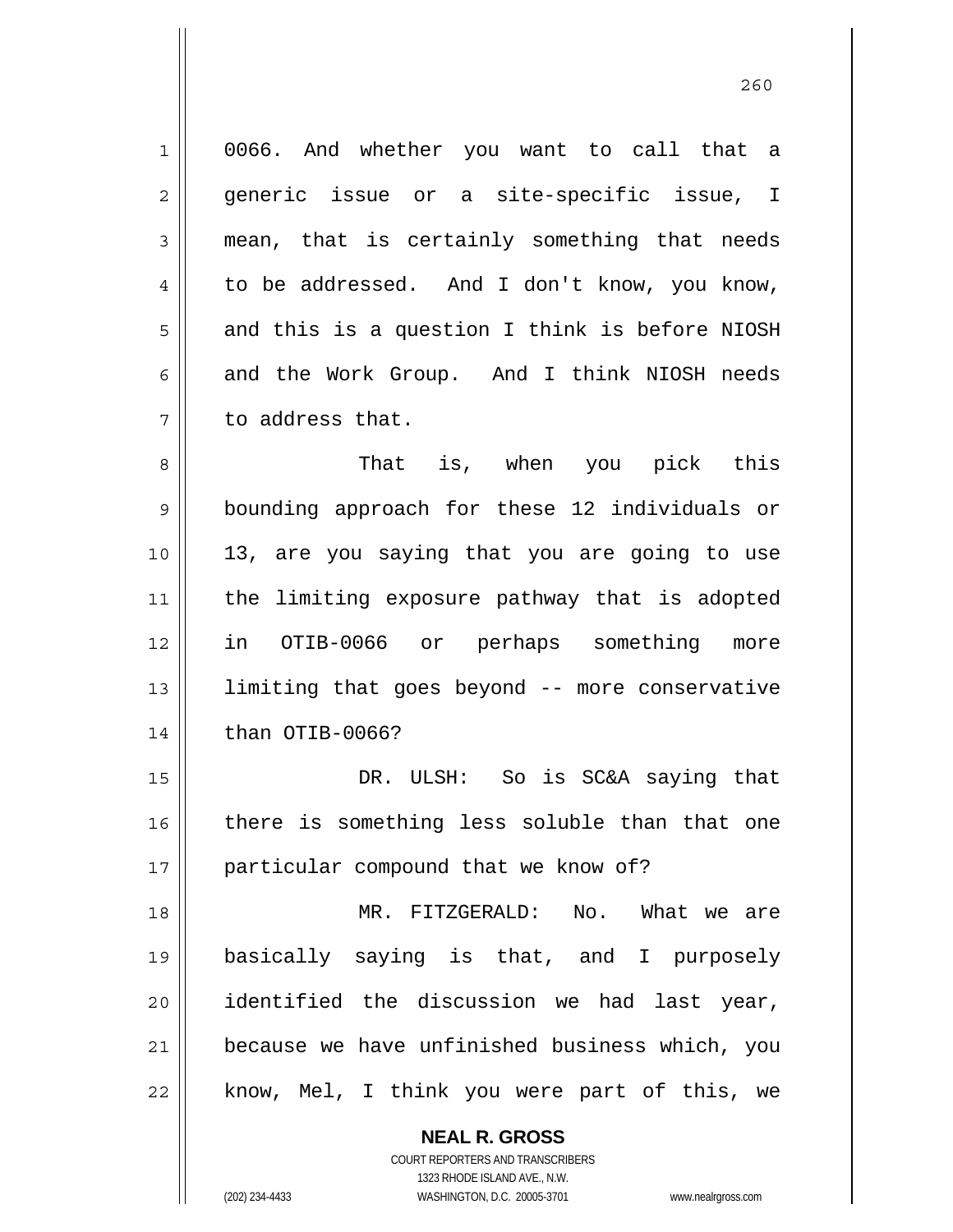were going to come back and just kind of confirm some of the questions I think Mutty started getting into it a little bit that would give us confidence that in fact that is the case.

6 7 8 9 10 11 12 13 14 So we are not saying we have specific evidence. We are saying we have never, I think closed out that question that was raised in our meeting last summer, which was to have this second session which would put this to bed. And I think we still need to have that but we have already talked about this. But again, that is where I think it stands right now.

15 16 CHAIR BEACH: And does anybody mind if we just go ahead and take a break?

17 18 19 We are into an hour and a half and then we will resume this conversation at 3:15, unless you guys want to keep going.

20 21 Do you think you will lose the thread?

22

1

2

3

4

5

(Laughter.)

**NEAL R. GROSS** COURT REPORTERS AND TRANSCRIBERS 1323 RHODE ISLAND AVE., N.W. (202) 234-4433 WASHINGTON, D.C. 20005-3701 www.nealrgross.com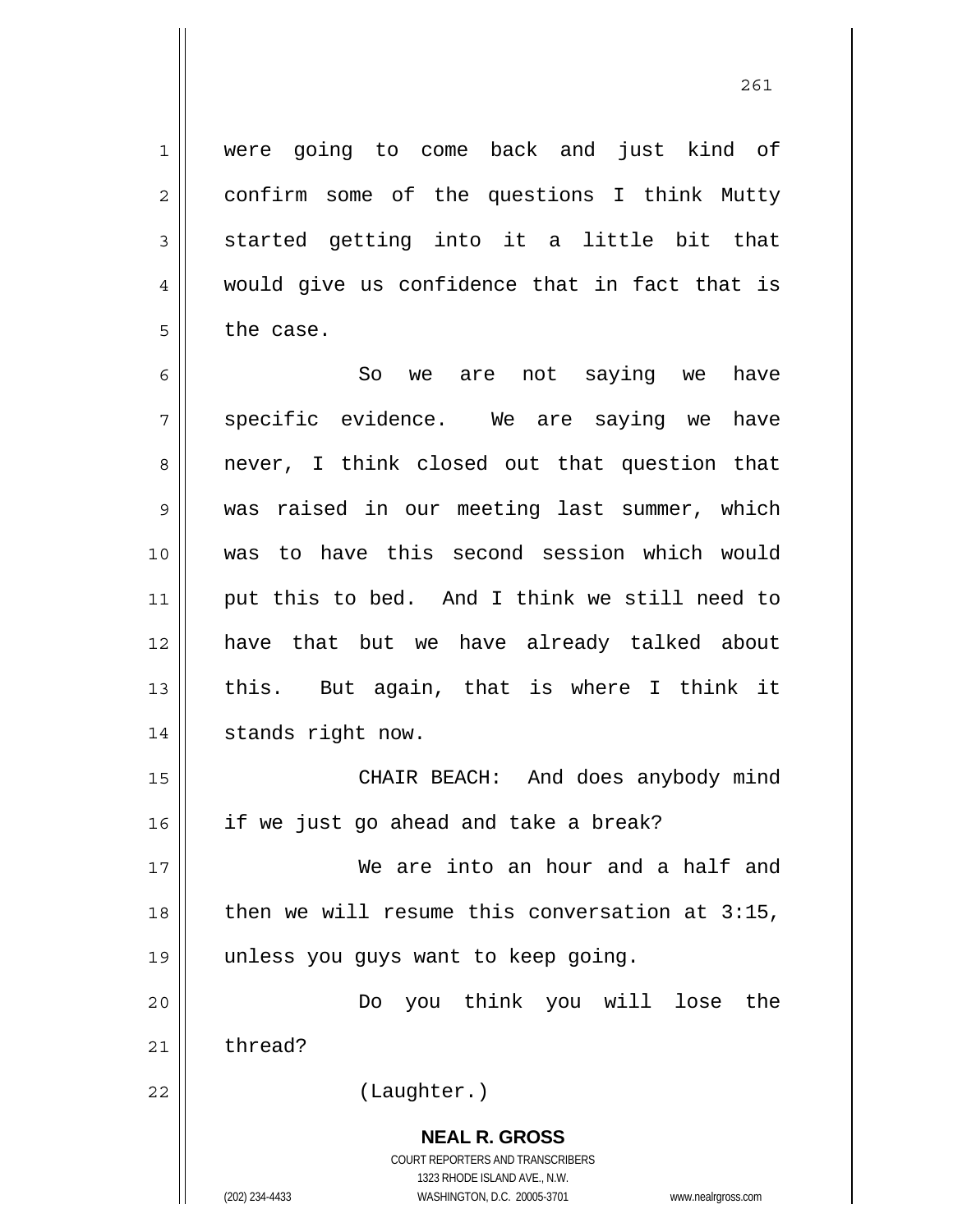|             | 262                                                      |
|-------------|----------------------------------------------------------|
| $\mathbf 1$ | CHAIR BEACH: I don't think we will                       |
| 2           | lose it. I just think it is break time.                  |
| 3           | MR. KATZ: 3:15.                                          |
| 4           | MR. CHEW: I don't know if we can                         |
| 5           | close it right now, Brant. I think in the                |
| 6           | discussion that we are going to probably have,           |
| 7           | you know, we obviously have identified all, we           |
| 8           | have identified all of the compounds and the             |
| 9           | metal tritides here. So you want us to look              |
| 10          | at that making sure that --                              |
| 11          | MR. FITZGERALD: Yes, that was the                        |
| 12          | action, was to go and --                                 |
| 13          | MR. CHEW: $--$ the one that we $--$                      |
| 14          | none more that we identified that<br>there was           |
| 15          | was more stable than the one that --                     |
| 16          | That<br>FITZGERALD:<br>the<br>MR.<br>was                 |
| 17          | question from last year and you were going to            |
| 18          | go off and do that and come back and we just             |
| 19          | never came back.                                         |
| 20          | MS. ROBERTSON-DeMERS: Right.<br>And                      |
| 21          | provide a reference on how we determine that             |
| 22          | stability.                                               |
|             | <b>NEAL R. GROSS</b><br>COURT REPORTERS AND TRANSCRIBERS |

1323 RHODE ISLAND AVE., N.W.

 $\prod$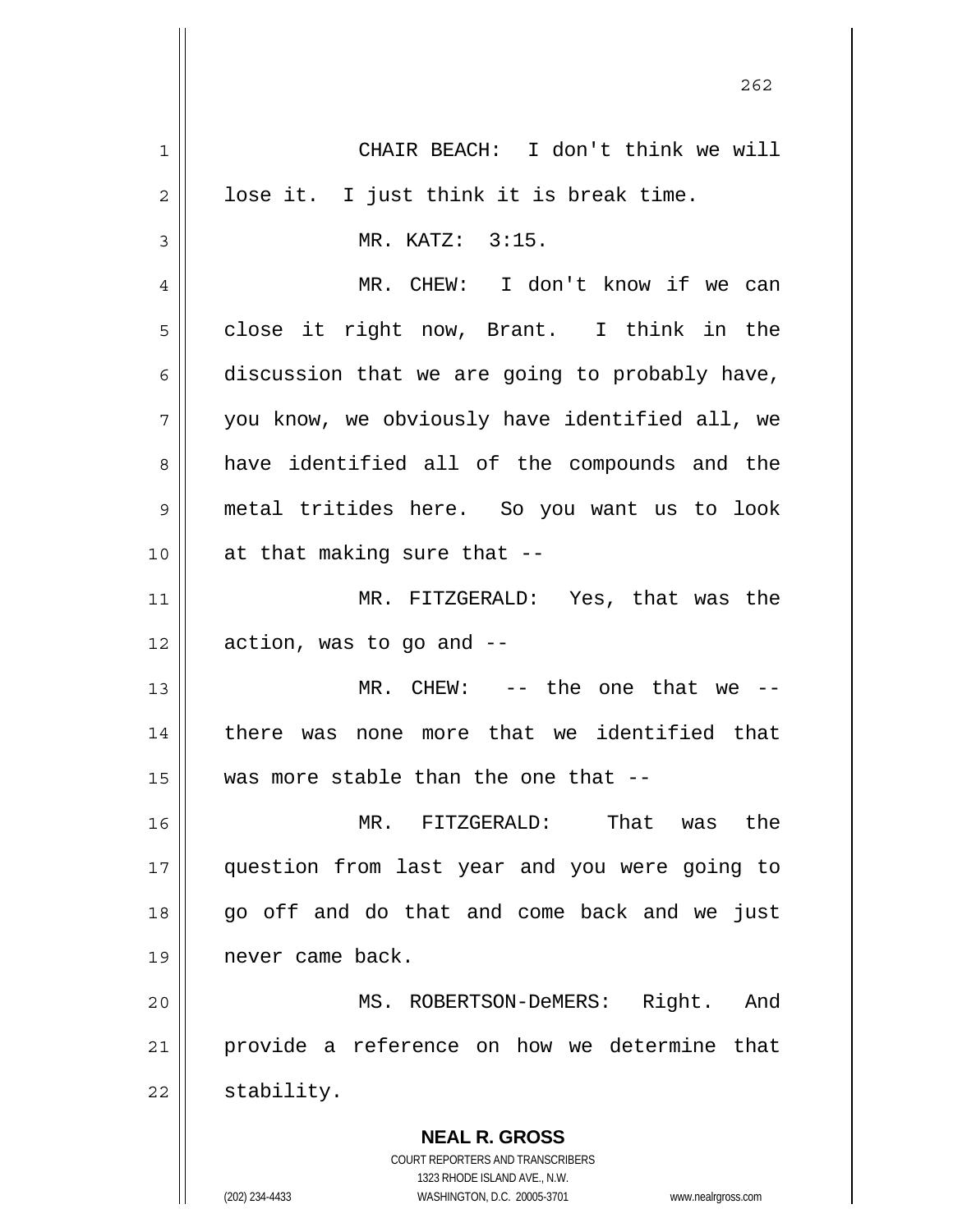|    | 263                                                                                      |
|----|------------------------------------------------------------------------------------------|
| 1  | MR. CHEW: It would be classified.                                                        |
| 2  | MR. KATZ: And that with that, we                                                         |
| 3  | are going to take a ten minute break.                                                    |
| 4  | MEMBER ZIEMER: Ted, I will be gone                                                       |
| 5  | after the break.                                                                         |
| 6  | MR. KATZ: Okay. Thanks, Paul.                                                            |
| 7  | (Whereupon, the foregoing meeting when off the                                           |
| 8  | record at 3:05 p.m. and resumed at                                                       |
| 9  | 3:19 p.m.                                                                                |
| 10 | MR. KATZ: Okay, so this is the                                                           |
| 11 | Mound Working Group and we have just, we are                                             |
| 12 | just coming off of a break. And we had lots                                              |
| 13 | of discussion about tritium compounds and I am                                           |
| 14 | not sure if we are moving forward to the next                                            |
| 15 | issue.                                                                                   |
| 16 | CHAIR BEACH: No, we are still on                                                         |
| 17 | tritium. Is there any more discussion before                                             |
| 18 | I kind of summarize where I think we are?                                                |
| 19 | MR. FITZGERALD: Let's hear the                                                           |
| 20 | summary first.                                                                           |
| 21 | (Laughter.)                                                                              |
| 22 | CHAIR BEACH: Well, I am just going                                                       |
|    | <b>NEAL R. GROSS</b><br>COURT REPORTERS AND TRANSCRIBERS<br>1323 RHODE ISLAND AVE., N.W. |
|    | (202) 234-4433<br>WASHINGTON, D.C. 20005-3701<br>www.nealrgross.com                      |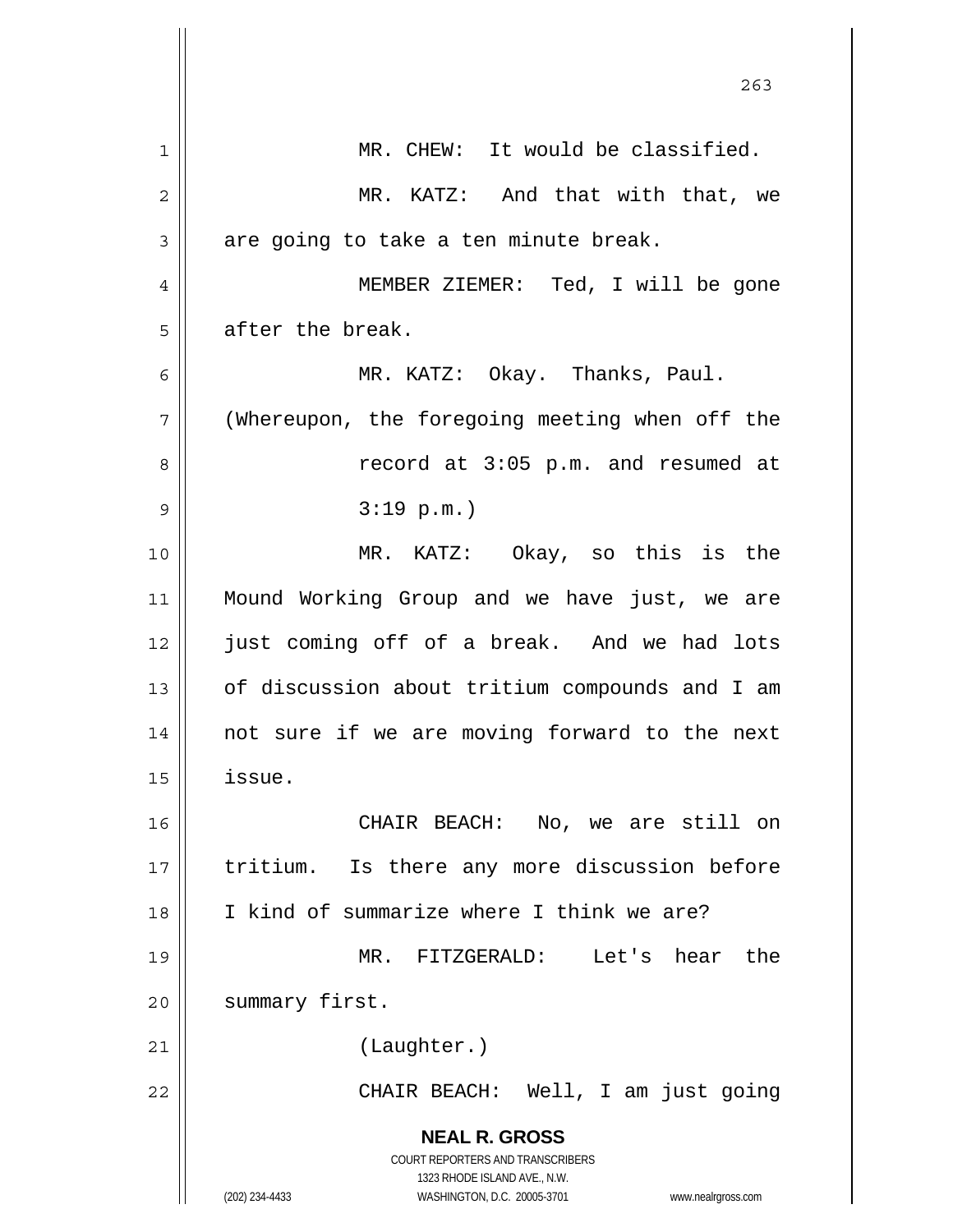**NEAL R. GROSS** COURT REPORTERS AND TRANSCRIBERS 1323 RHODE ISLAND AVE., N.W. (202) 234-4433 WASHINGTON, D.C. 20005-3701 www.nealrgross.com 1 2 3 4 5 6 7 8 9 10 11 12 13 14 15 16 17 18 19 20 21 22 to give a real small summary. Other than what I have already asked for, I would like to see a written response to SC&A's white paper from NIOSH. And I would also like to move that we schedule a secure meeting to discuss a couple of the issues that were brought up at the last secure meeting that have never been dealt with. I believe Joe touched on them earlier. The roadmap, and then demonstrate how some of this is going to all be accomplished. MR. KATZ: I think we need more discussion about that. In terms of there was some discussion about proof of principle or whatever. I don't think that needs to be done in a secure setting. Is that right, Brant? I mean, you can do some dose reconstructions as examples without -- DR. ULSH: Well, it depends on how you define proof of principle. We can certainly provide sample dose reconstructions. CHAIR BEACH: But I think we would like to have SC&A provide some --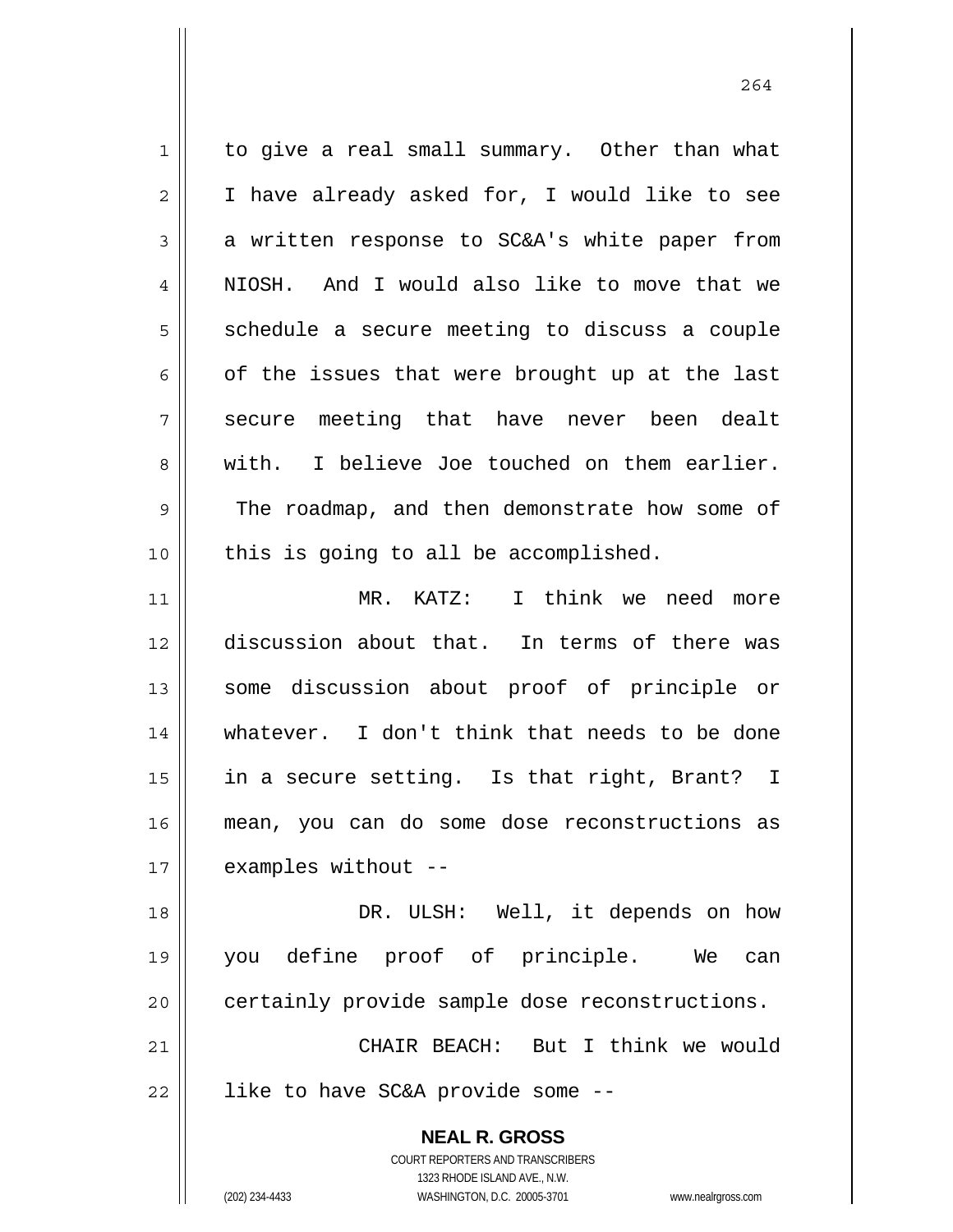| 1              | MR. FITZGERALD: Well, I think we                                    |
|----------------|---------------------------------------------------------------------|
| $\overline{2}$ | need discussion. I feel uneasy about having                         |
| 3              | an open discussion about designing a proof of                       |
| 4              | principle. Because I think, for example, some                       |
| 5              | of the 12 individuals I would like to know                          |
| 6              | what they did, who they are, and maybe they                         |
| 7              | would be part of this ER. But you know, that                        |
| 8              | would have to be done, I think, in a secure                         |
| $\mathsf 9$    | location.                                                           |
| 10             | I am just saying, I think we need                                   |
| 11             | to know at least what the functions, what work                      |
| 12             | they did, and maybe choose one of those as a                        |
| 13             | sample dose reconstruction.                                         |
| 14             | MR. FITZGERALD: Joe, I would like                                   |
| 15             | to add when you do discuss this matter, I                           |
| 16             | would be very interested in knowing whether                         |
| 17             | the limiting path exposure that is in OTIB-                         |
| 18             | 0066 is in fact bounding for all forms of the                       |
| 19             | stable tritides that are at Mound. Or do you                        |
| 20             | believe that you are going to have to with the                      |
| 21             | more limiting?                                                      |
| 22             | MR. FITZGERALD: Well, I think has                                   |
|                | <b>NEAL R. GROSS</b>                                                |
|                | COURT REPORTERS AND TRANSCRIBERS                                    |
|                | 1323 RHODE ISLAND AVE., N.W.                                        |
|                | WASHINGTON, D.C. 20005-3701<br>(202) 234-4433<br>www.nealrgross.com |

<u>265</u>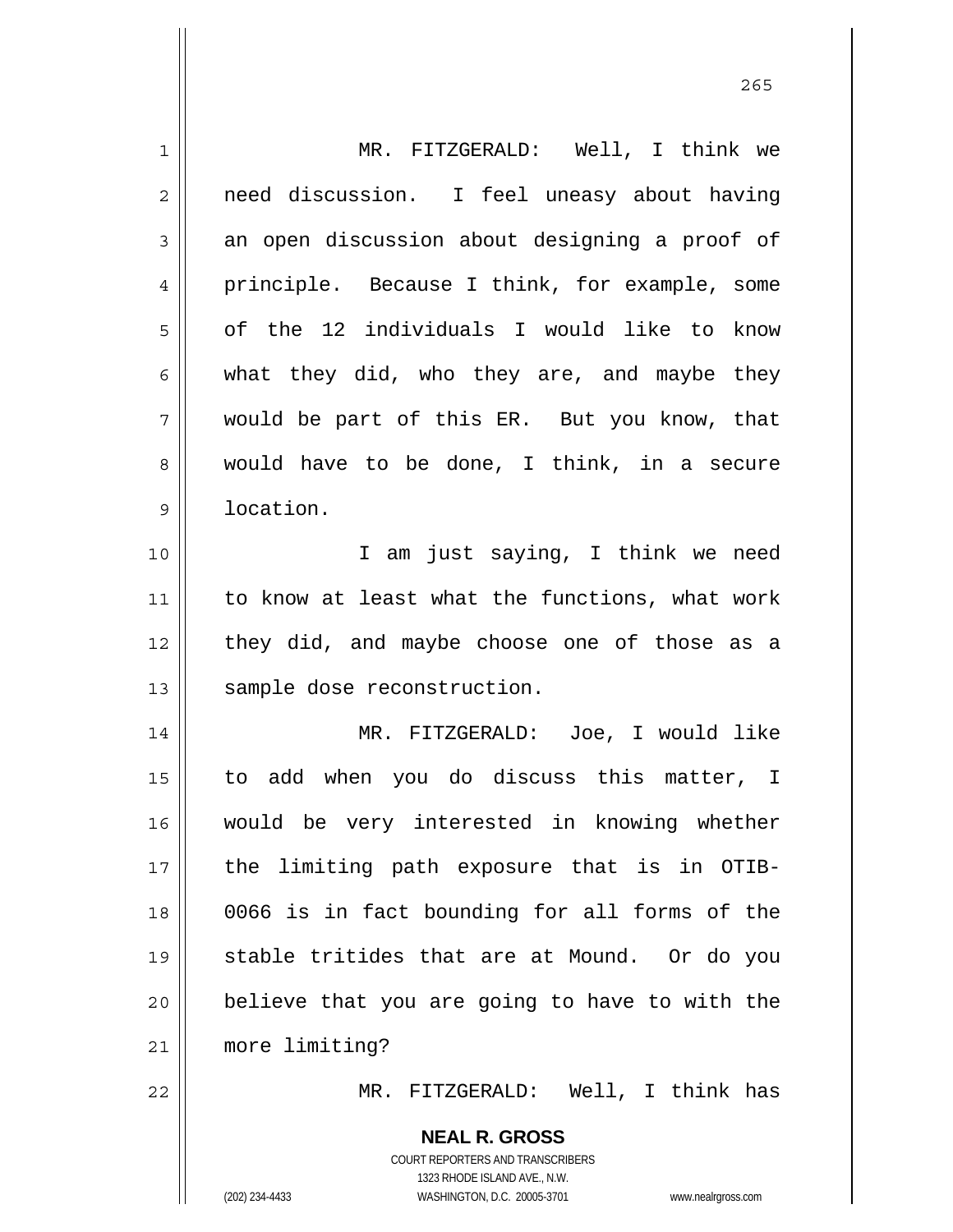1 2 to go toward sort of demonstrating upper bound, which --

3 4 5 6 7 8 9 10 11 DR. MAURO: Yes. MR. FITZGERALD: -- at this point, money has raised some interest on my part to understand better what was done at Mound when he was there. And I think the basis for that information and also some better knowledge of the 12 individuals and maybe from that design what this test, I don't know if you would call it a test, proof of principle looked like.

12 13 14 15 16 17 18 19 I think it should be aimed toward an upper bound. Not simply just dropping numbers into an OTIB-066 model because I think what we are trying to get to is, yes, as with OTIB-0049, you know, we can take some of the least soluble and design it so that it gives you pretty good assurance that that would represent an upper bound.

20 21 22 DR. MAURO: The only reason I say that is if it turns out that OTIB-0066 does in fact, in its limiting case, bound all

> **NEAL R. GROSS** COURT REPORTERS AND TRANSCRIBERS 1323 RHODE ISLAND AVE., N.W. (202) 234-4433 WASHINGTON, D.C. 20005-3701 www.nealrgross.com

проставляют производите в 266 году в 266 году в 266 году в 266 году в 266 году в 266 году в 266 году в 266 год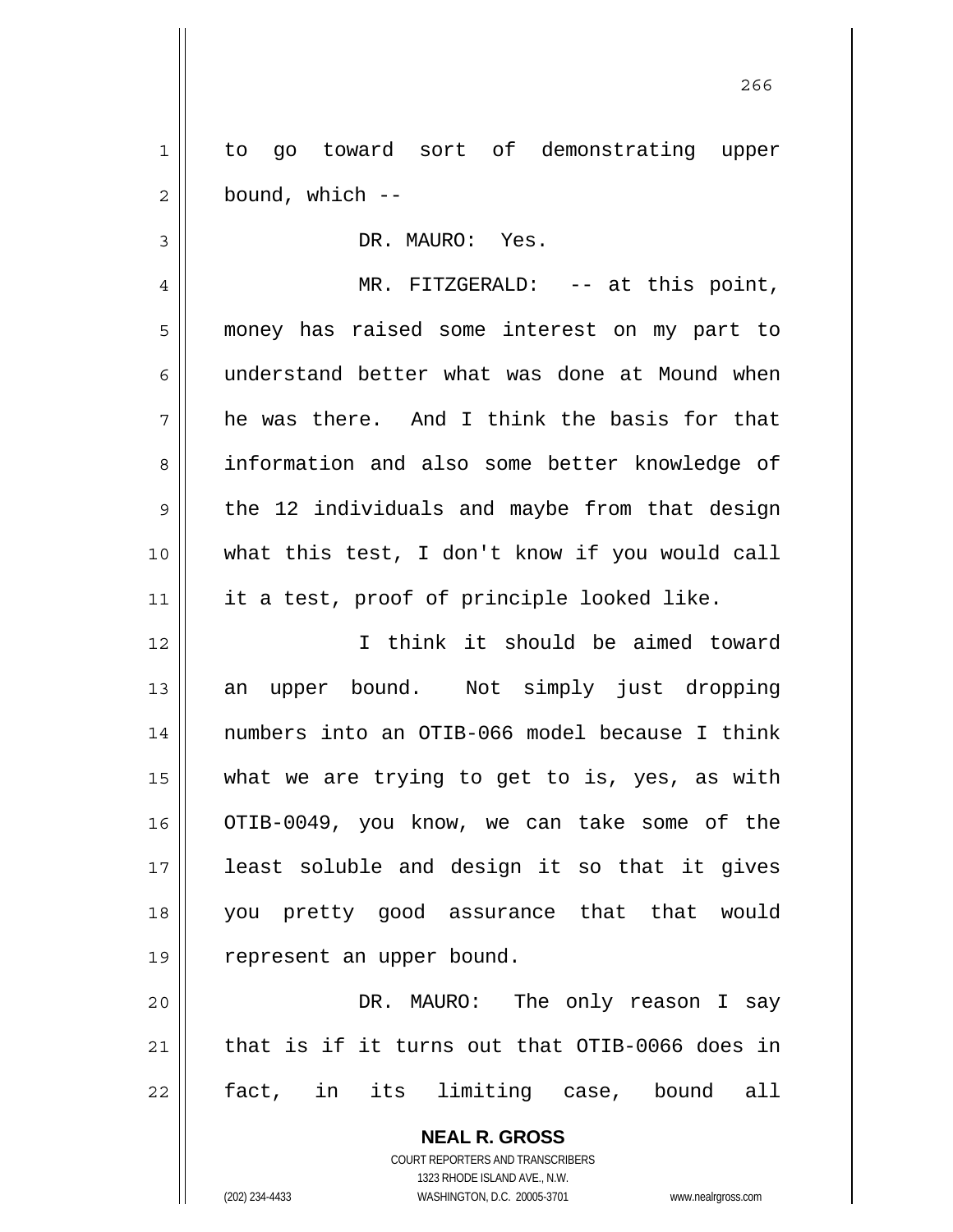**NEAL R. GROSS** COURT REPORTERS AND TRANSCRIBERS 1323 RHODE ISLAND AVE., N.W. (202) 234-4433 WASHINGTON, D.C. 20005-3701 www.nealrgross.com 1 2 3 4 5 6 7 8 9 10 11 12 13 14 15 16 17 18 19 20 21 22 circumstances for Mound, well, that would mean that you could just, you know, default OTIB-0066 as being the limiting pathway or, if it turns out no, there were circumstances that were unique at Mound and OTIB-0066 really doesn't place an upper bound, we need to know that. DR. ULSH: I can already answer that. DR. MAURO: You can? DR. ULSH: Yes. The tritides that were present at Mound are covered by OTIB-0066. They are listed by name in there. DR. MAURO: Okay and the most limiting form in OTIB-0066 does bound Mound? DR. ULSH: The most limiting form listed in OTIB-0066 is hafnium tritide and there is nothing at Mound that is less soluble than that. DR. MAURO: You have answered my question. Thank you. DR. ULSH: You're welcome.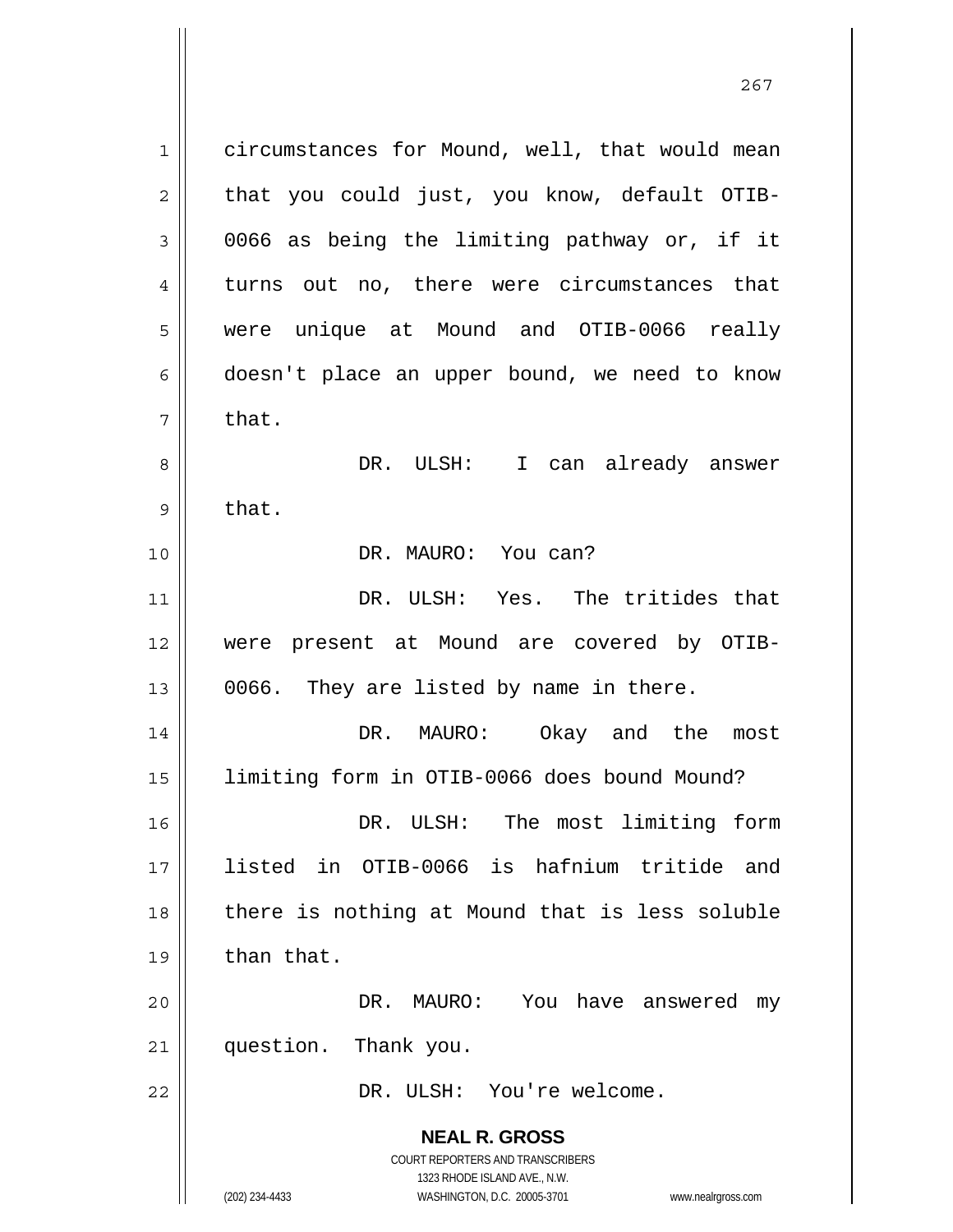| 1              | MR. ELLIOTT: We will further                   |
|----------------|------------------------------------------------|
| $\overline{c}$ | answer this question in the documentation we   |
| 3              | provide in response to the white paper. And    |
| 4              | we will give you example dose reconstructions  |
| 5              | but we are not going to give names. We are     |
| 6              | not going -- of the 12 people, we are<br>not   |
| 7              | going to identify particulars about those 12   |
| 8              | people.                                        |
| 9              | The sensitivity about their work,              |
| 10             | if you want to understand that, you can do     |
| 11             | that in a secure briefing situation but we are |
| 12             | not going to come to the table with a proof of |
| 13             | principle that looks like one of the claimants |
| 14             | from that 12.                                  |
| 15             | MR. FITZGERALD:<br>Not<br>but<br>we<br>can     |
| 16             | certainly pick parameters or characteristics   |
| 17             | that would be realistic but not traceable to   |
| 18             | individual, which would be helpful.<br>an      |
| 19             | Because we don't know, you know, the           |
| 20             | information I think you have garnered in terms |
| 21             | of this roster is something we have not seen.  |
| 22             | I think it would be useful to see it.          |
|                | <b>NEAL R. GROSS</b>                           |

COURT REPORTERS AND TRANSCRIBERS 1323 RHODE ISLAND AVE., N.W.

 $\mathsf{II}$ 

(202) 234-4433 WASHINGTON, D.C. 20005-3701 www.nealrgross.com

<u>268</u>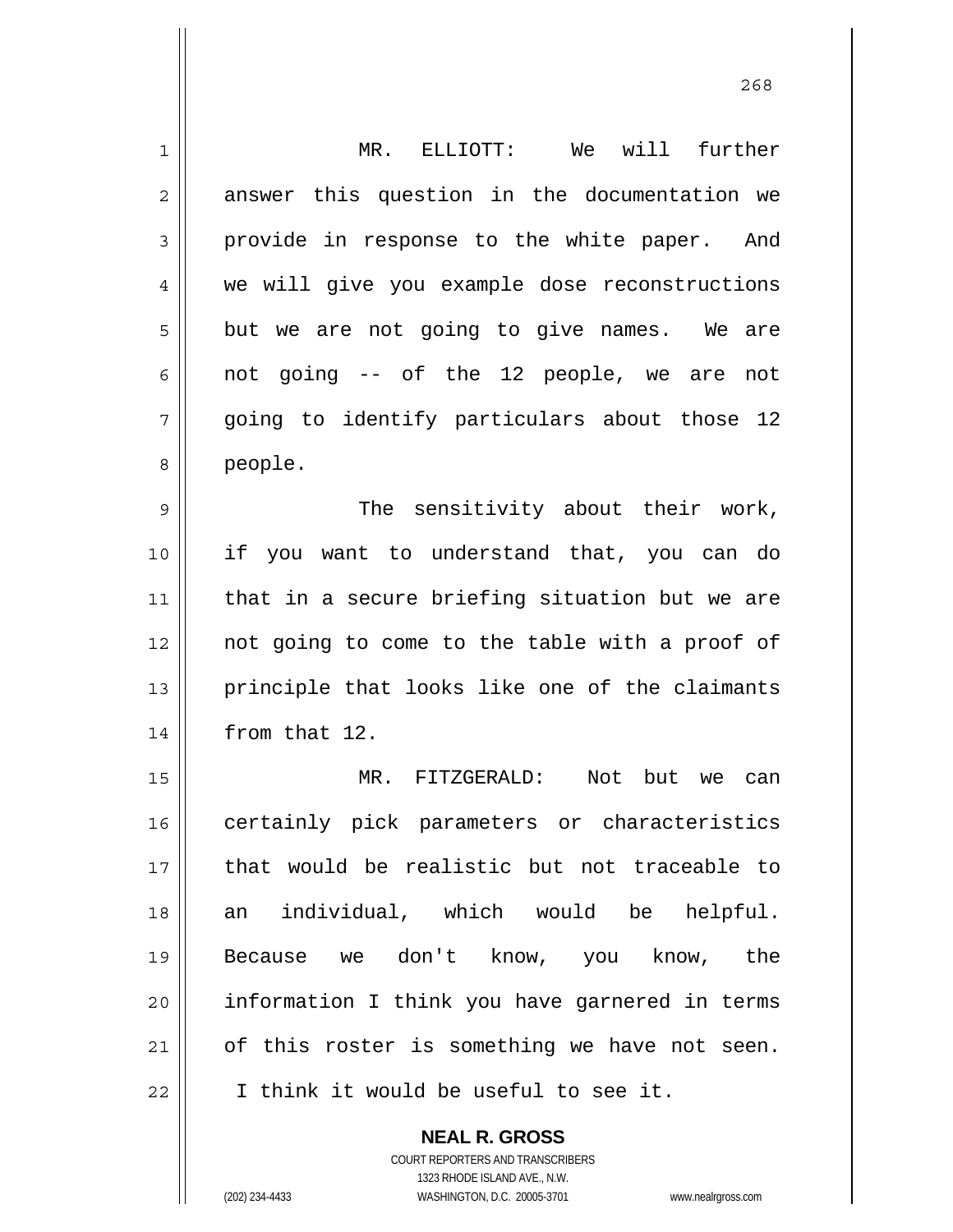|                | 269                                            |
|----------------|------------------------------------------------|
| $\mathbf 1$    | DR. ULSH: I think you have seen                |
| $\overline{c}$ | it. It was in the interview notes that we did  |
| 3              | with the three workers, I won't say the names  |
| 4              | $but --$                                       |
| 5              | MR. FITZGERALD: We will take a                 |
| 6              | review but I would suspect those have been     |
| 7              | screened.                                      |
| 8              | Well, I think we can discuss this              |
| 9              | further. We don't have to settle it at the     |
| 10             | table but I think we need to --                |
| 11             | MR. KATZ: Well, I just wanted to               |
| 12             | be clear about the secure meeting. If you      |
| 13             | want to go to a secure meeting to confirm      |
| 14             | that, for example, that their model is         |
| 15             | capturing the least soluble factor, for        |
| 16             | example, that sort of thing, to make this kind |
| 17             | of confirmations, I think that is fine. There  |
| 18             | is no problem with that. I just don't want     |
| 19             | this closed meeting to be a debate about       |
| 20             | methods itself because those should happen in  |
| 21             | public here.                                   |
| 22             | CHAIR BEACH: Right.                            |

**NEAL R. GROSS** COURT REPORTERS AND TRANSCRIBERS 1323 RHODE ISLAND AVE., N.W. (202) 234-4433 WASHINGTON, D.C. 20005-3701 www.nealrgross.com

 $\mathsf{II}$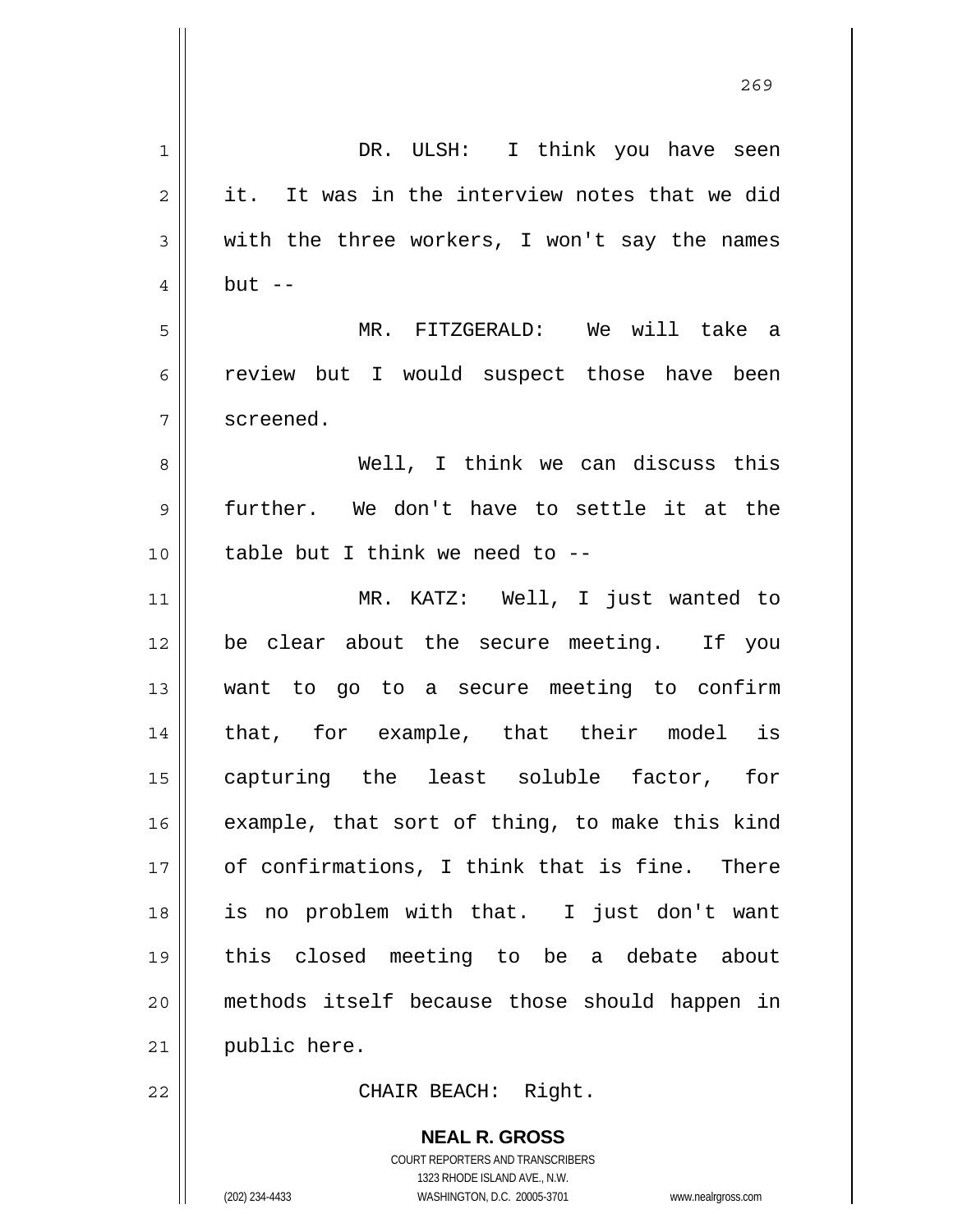**NEAL R. GROSS** COURT REPORTERS AND TRANSCRIBERS 1323 RHODE ISLAND AVE., N.W. (202) 234-4433 WASHINGTON, D.C. 20005-3701 www.nealrgross.com 270 1 2 3 4 5 6 7 8 9 10 11 12 13 14 15 16 17 18 19 20 21 22 MR. FITZGERALD: Yes, I don't think we are talking methods. I think we are talking about confirming. MR. KATZ: Right but for confirming things, I think that is fine. That is what I just want to make clear. MR. FITZGERALD: And as I would think input to perhaps settling on a couple of scenarios to test out using OTIB-0066, I think that would be the only other purpose I could think of. CHAIR BEACH: Well and then to take a look at the addendum to the roadmap. MR. FITZGERALD: Well, the roadmap. The addendum to the roadmap. CHAIR BEACH: Yes. MR. FITZGERALD: Right. Those would be sort of three nexuses. CHAIR BEACH: Okay? You just have that look, Brant. DR. ULSH: You are in charge. CHAIR BEACH: No, that is all I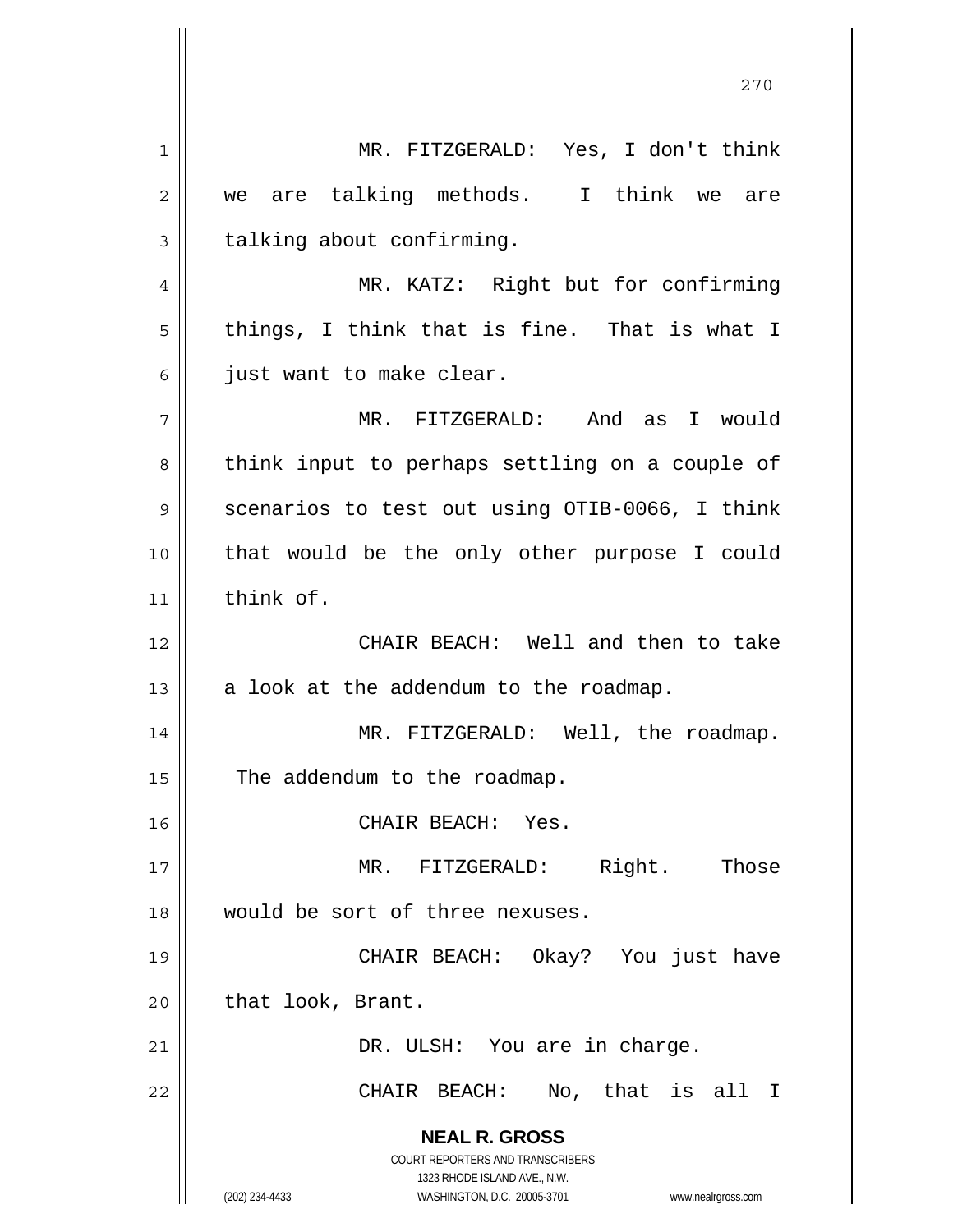**NEAL R. GROSS** COURT REPORTERS AND TRANSCRIBERS 1323 RHODE ISLAND AVE., N.W. (202) 234-4433 WASHINGTON, D.C. 20005-3701 www.nealrgross.com 1 2 3 4 5 6 7 8 9 10 11 12 13 14 15 16 17 18 19 20 21 22 have. And then I guess we can discuss that time period at some other point. MR. FITZGERALD: Well, yes, I think that has been an open discussion as far as having that next session. CHAIR BEACH: Anybody else, any comments or -- MR. LaBONE: This is Tom LaBone. CHAIR BEACH: Hi, Tom. MR. LaBONE: How are you doing? CHAIR BEACH: Good. MR. LaBONE: Could I make a few points about OTIB-0066? CHAIR BEACH: Sure. MR. LaBONE: Do we have enough time to do that? CHAIR BEACH: Sure. MR. LaBONE: Okay because I think it would help focus any further discussion that you have. I wrote OTIB-0066 and in it there are three models for tritium compounds. There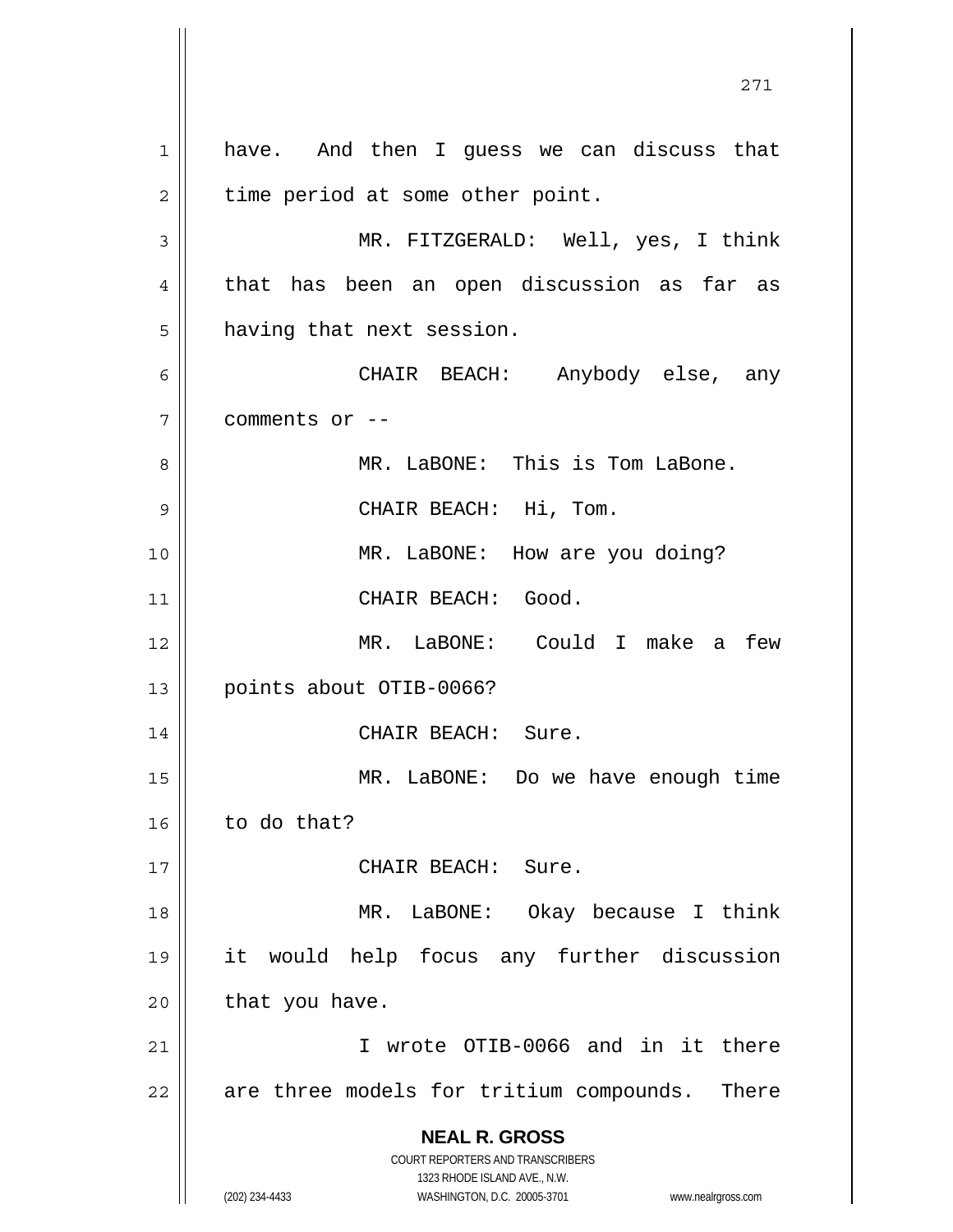1 7 are the tritides, organically bound tritium, and the tritiated water. And there are standard ICRP models for those three types of compounds and that is what OTIB-0066 uses. There is no OTIB-0066 model in the same sense that there is an OTIB-0049 model, kind of thing.

8 9 10 11 12 13 And really all OTIB-0066 tried to show was that for those compounds, if you take a look at what comes out in the urine that you could use in existing OTIB, an existing methodology, which is OTIB-0011 to analyze the urine data and come up with a reasonable dose.

14 15 16 17 18 19 20 21 And I think that if you go through and you know -- SC&A had some comments that I need to address -- but in principle if you are calculating a dose to a systemic organ like a prostate or a liver and you have enough urine samples, say you have a urine sample every week, I don't need to know what the material was, if it is one of those three compounds.

So, the whole discussion about

**NEAL R. GROSS** COURT REPORTERS AND TRANSCRIBERS 1323 RHODE ISLAND AVE., N.W.

22

2

3

4

5

6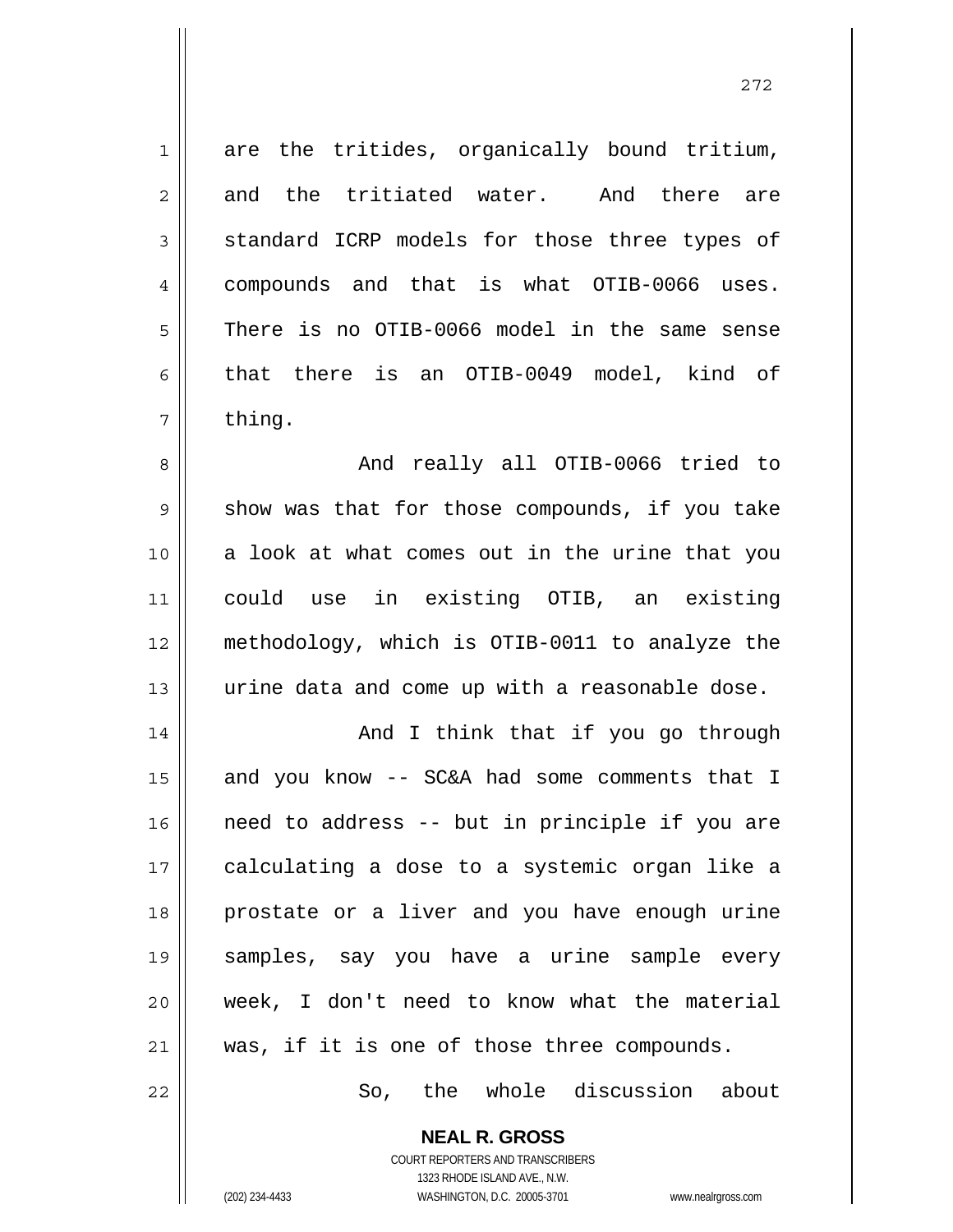1 2 3 4 5 6 7 8 9 10 11 12 13 solubility is moot if it is a cancer of a systemic organ. Where it becomes really important what the solubility is, is if you are talking about a respiratory tract cancer or possibly GI tract. I don't know. Just something where it is not in the systemic body. MR. FITZGERALD: Didn't you say, though, that would be, by and large, the greater number? I don't know. Is that something that was mentioned, that the respiratory tract would be more implicated greater than systemic?

14 15 16 DR. NETON: Yes, the more insoluble, the higher the respiratory tract dose.

17 18 19 20 21 22 MR. LaBONE: Well, it is just if you are working on a dose reconstruction that involves a systemic organ -- MR. FITZGERALD: Right. MR. LaBONE: -- then, the solubility, I don't know need to know any.

> **NEAL R. GROSS** COURT REPORTERS AND TRANSCRIBERS

> > 1323 RHODE ISLAND AVE., N.W.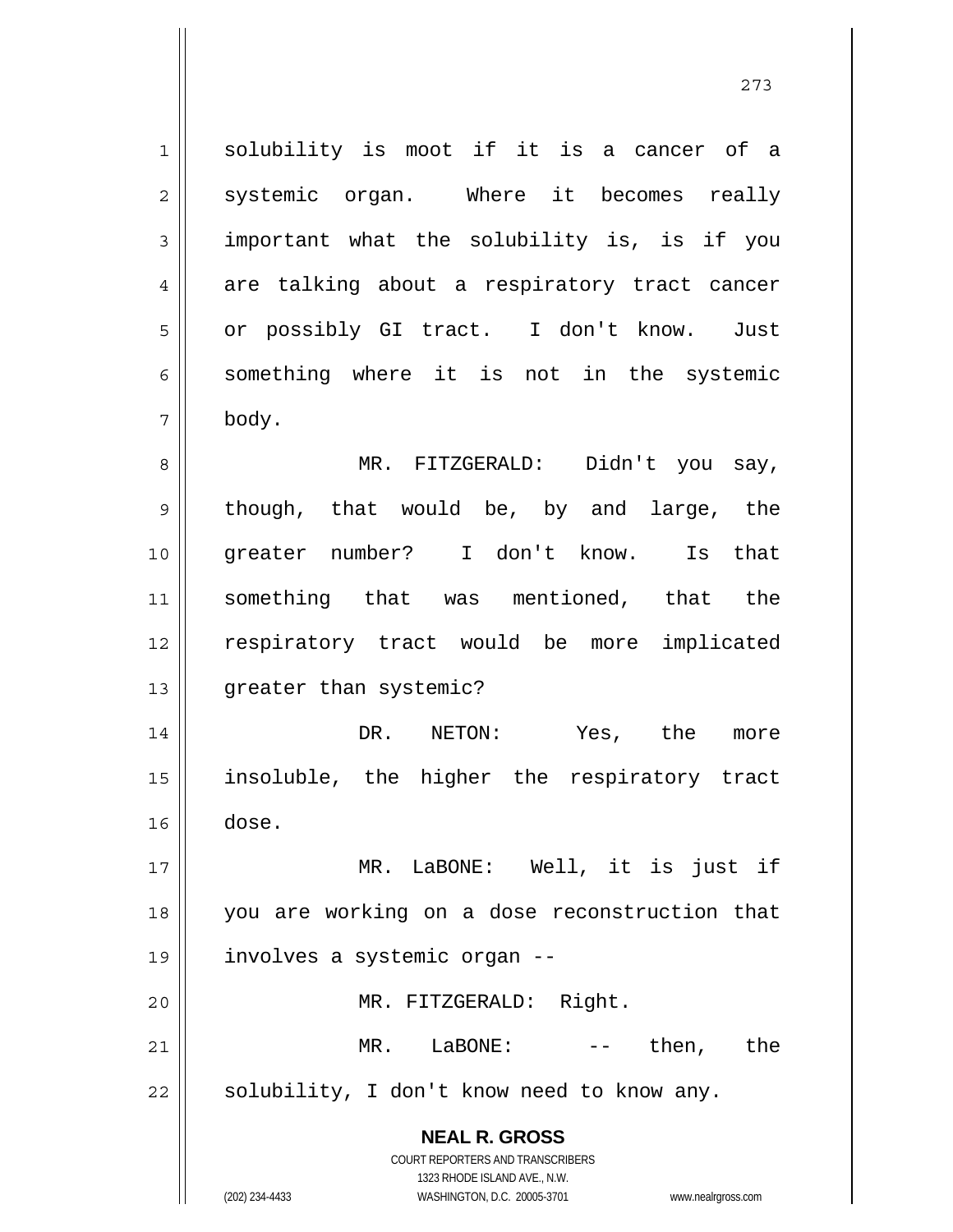| 1  | MR. FITZGERALD: Yes.                                                |
|----|---------------------------------------------------------------------|
| 2  | MR. LaBONE: And the person had an                                   |
| 3  | adequate number of urine samples, I don't need                      |
| 4  | to go hunting for what was the material and                         |
| 5  | what was its solubility.                                            |
| 6  | MR. FITZGERALD: Right.                                              |
| 7  | MR. LaBONE: And that is all I was                                   |
| 8  | trying to point out. So when you sit down to                        |
| 9  | discuss, it is a, it kind of focuses the issue                      |
| 10 | in on it is of importance for respiratory                           |
| 11 | tract cancers. It is not a broad, across-the-                       |
| 12 | board issue for every dose reconstruction.                          |
| 13 | And I don't think there is any                                      |
| 14 | vigorous disagreement with that. But again,                         |
| 15 | just listening to the discussion, it helps to                       |
| 16 | narrow it down. It is a smaller problem or a                        |
| 17 | smaller issue than if it applied to everybody.                      |
| 18 | So that is really all I wanted to make the                          |
| 19 | comment on then.                                                    |
| 20 | MR. KATZ: Thank you, Tom.                                           |
| 21 | CHAIR BEACH: Okay, if we are                                        |
| 22 | finished with the tritides, we will move on.                        |
|    | <b>NEAL R. GROSS</b>                                                |
|    | COURT REPORTERS AND TRANSCRIBERS<br>1323 RHODE ISLAND AVE., N.W.    |
|    | (202) 234-4433<br>WASHINGTON, D.C. 20005-3701<br>www.nealrgross.com |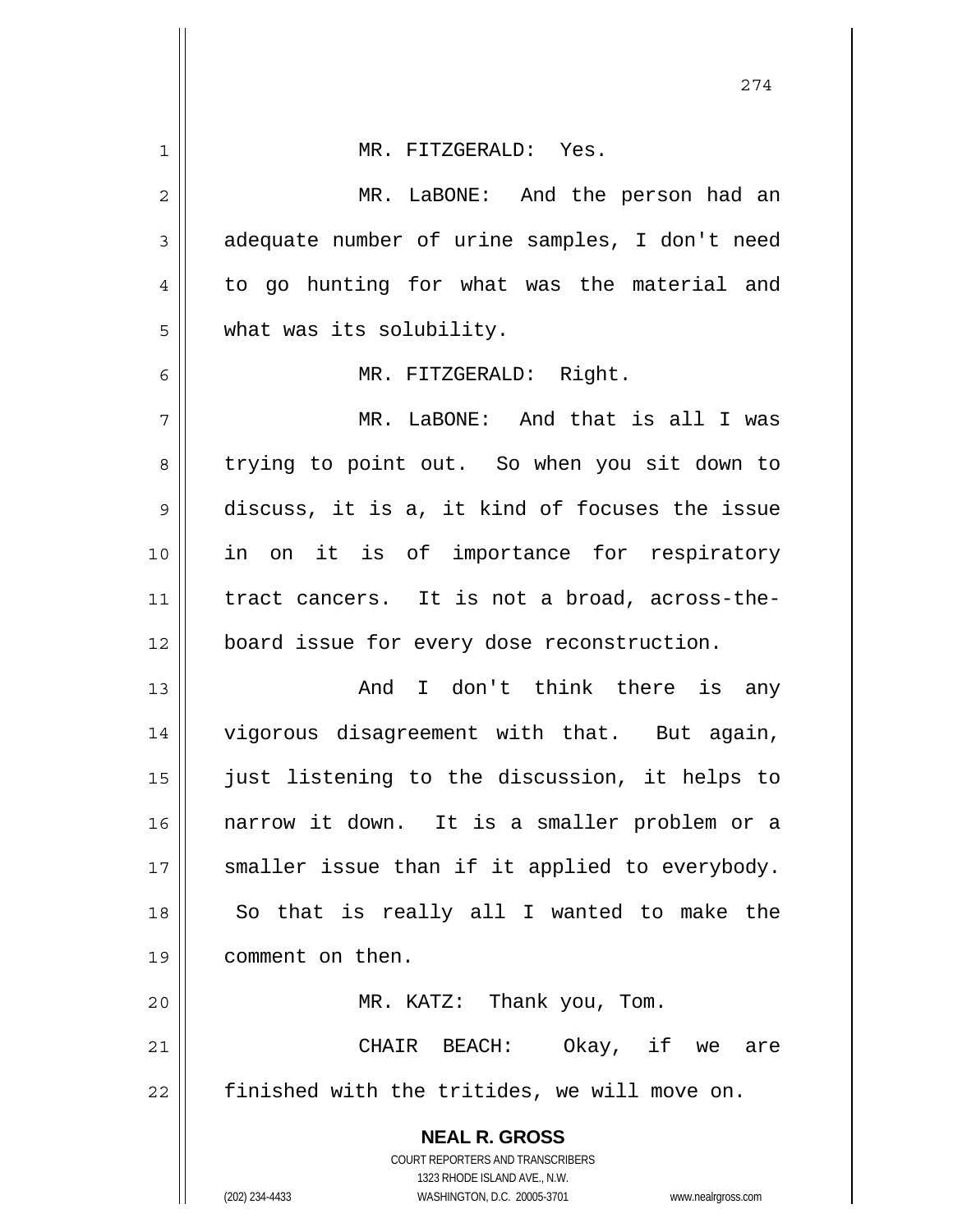The next agenda item is Price-Anderson related bioassay issues number 21. And I believe, Joe, you were going to take the lead on this one.

5 6 7 8 9 10 11 12 13 14 15 16 17 18 19 MR. FITZGERALD: Yes, this is one we have been working iteratively, I think going back and forth with NIOSH doing reviews as well as we. And it involved a concern that was raised about actinium-227 urine bioassay samples that were collected. You know, in 1991, this is the Price-Anderson Act enforcement issue that I think certainly most people at Mound were familiar with. And it raised a number of questions about the validity of bioassay and whether or not the way that was handled was reflective of how the bioassay program was being implemented at Mound, just you know, at that time frame as well as historically.

20 21 22 And back in July, NIOSH presented a white paper on the subject that pretty much itemized a brief description of each of the

> **NEAL R. GROSS** COURT REPORTERS AND TRANSCRIBERS 1323 RHODE ISLAND AVE., N.W. (202) 234-4433 WASHINGTON, D.C. 20005-3701 www.nealrgross.com

1

2

3

4

<u>275</u>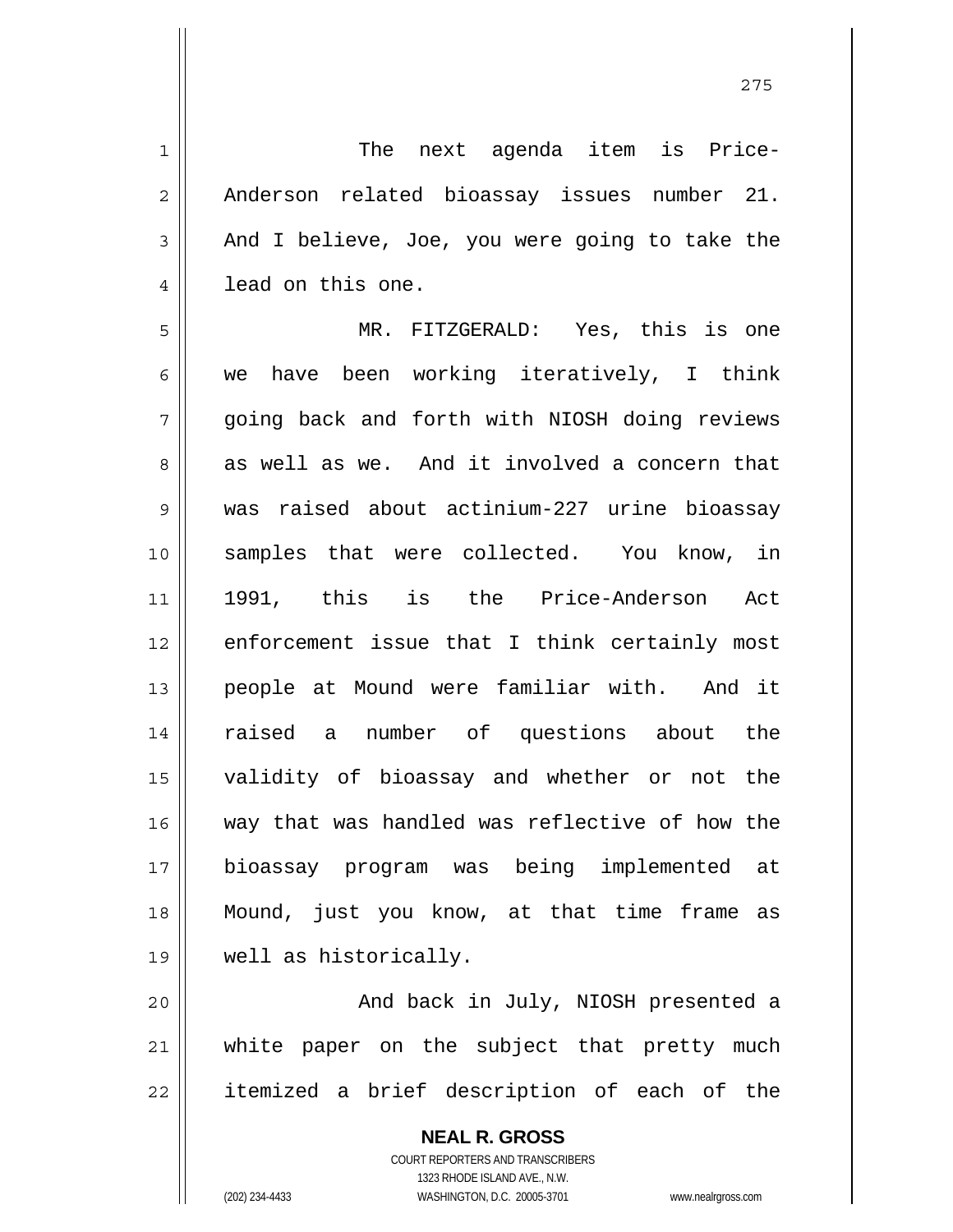1 2 3 4 5 6 7 8 9 10 11 12 13 14 15 16 17 18 19 20 21 22 three DOE enforcement actions relevant to dosimetry details. Mound's response to the enforcement action is what they did and any SEC implications and provided a pretty detailed chronology of actinium-227 problems as well. So, in terms of the NIOSH and SC&A actions, we focused on essentially the 20 RWPs that the Work Group wanted us to disposition from the standpoint of what the implications were for the adequacy of bioassay and whether or not that would surface an SEC issue, in terms of the validity of bioassays. And without going through a detailed chronology, I know the time is going to get a little tight, where we came out, each of the 24 relevant Price-Anderson related RWP issues were dispositioned by both NIOSH and SC&A. And the only exception, we had five items from our listing, and this is in the white paper that we provided NIOSH and the Work Group back last month. We only had five

> **NEAL R. GROSS** COURT REPORTERS AND TRANSCRIBERS

> > 1323 RHODE ISLAND AVE., N.W.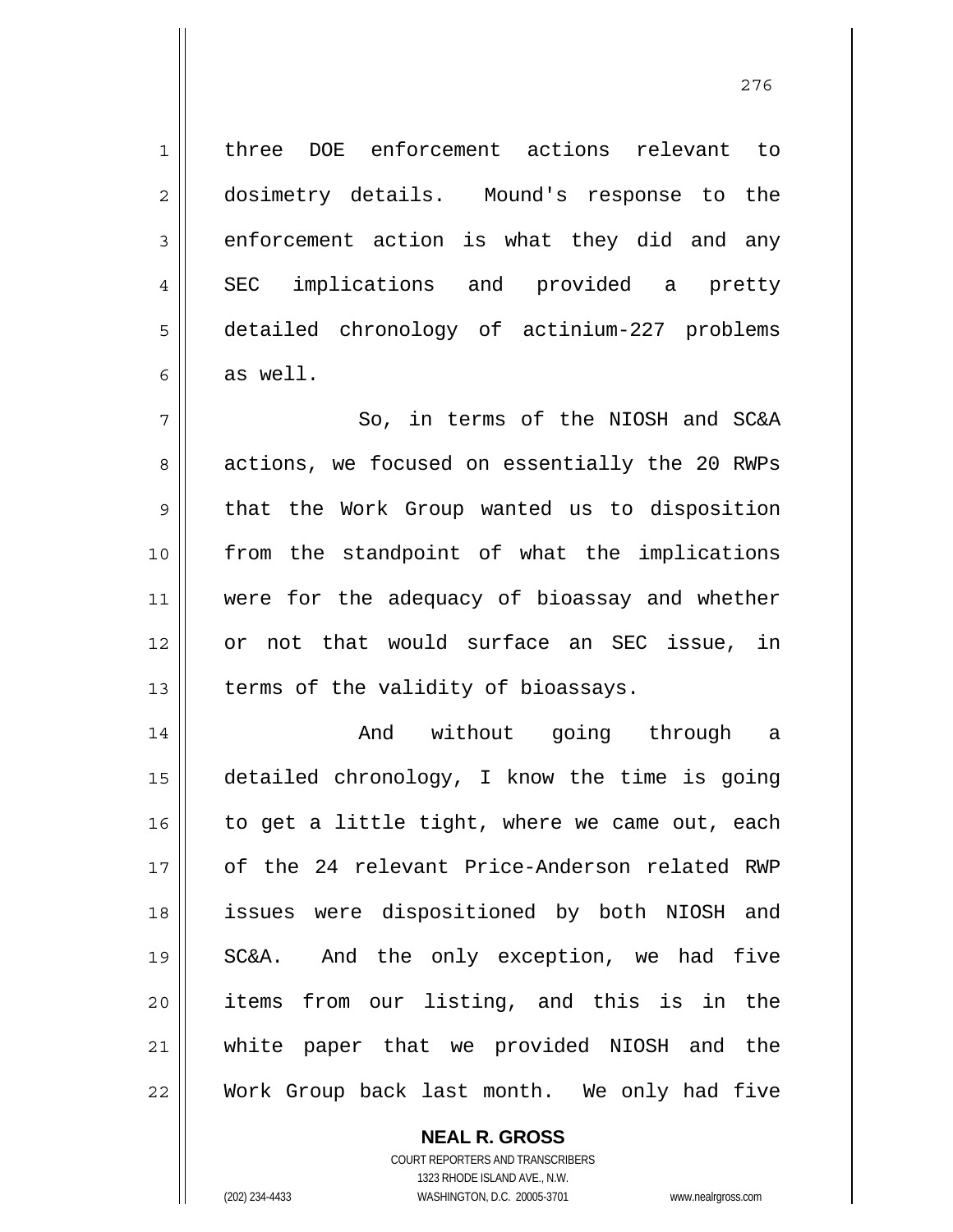items left and they essentially went back to this question of data adequacy which we address in Issue 11.

4 5 6 7 8 9 10 11 So some of these issues get back to the adequacy of urinalyses for actinium, rather than other implications. So, we have kind of handed it off as part of the overall, and it is mentioned in the Issue 11 white paper. But we ended up feeling that there weren't any SEC issues that came out of that detailed dispositioning of the RWP issues.

12 13 14 15 16 17 18 19 We did have three questions, really, that remained beyond the question of the SEC implications we felt were important ones to address. The first is how will dose reconstruction be completed for individuals who entered under RWPs without appropriate tritium bioassay and did not submit a post-job tritium bioassay sample in a timely manner.

20 21 22 And the second one was, and these are all hows, how will dose reconstruction be completed for individuals who entered under

> **NEAL R. GROSS** COURT REPORTERS AND TRANSCRIBERS 1323 RHODE ISLAND AVE., N.W. (202) 234-4433 WASHINGTON, D.C. 20005-3701 www.nealrgross.com

1

2

3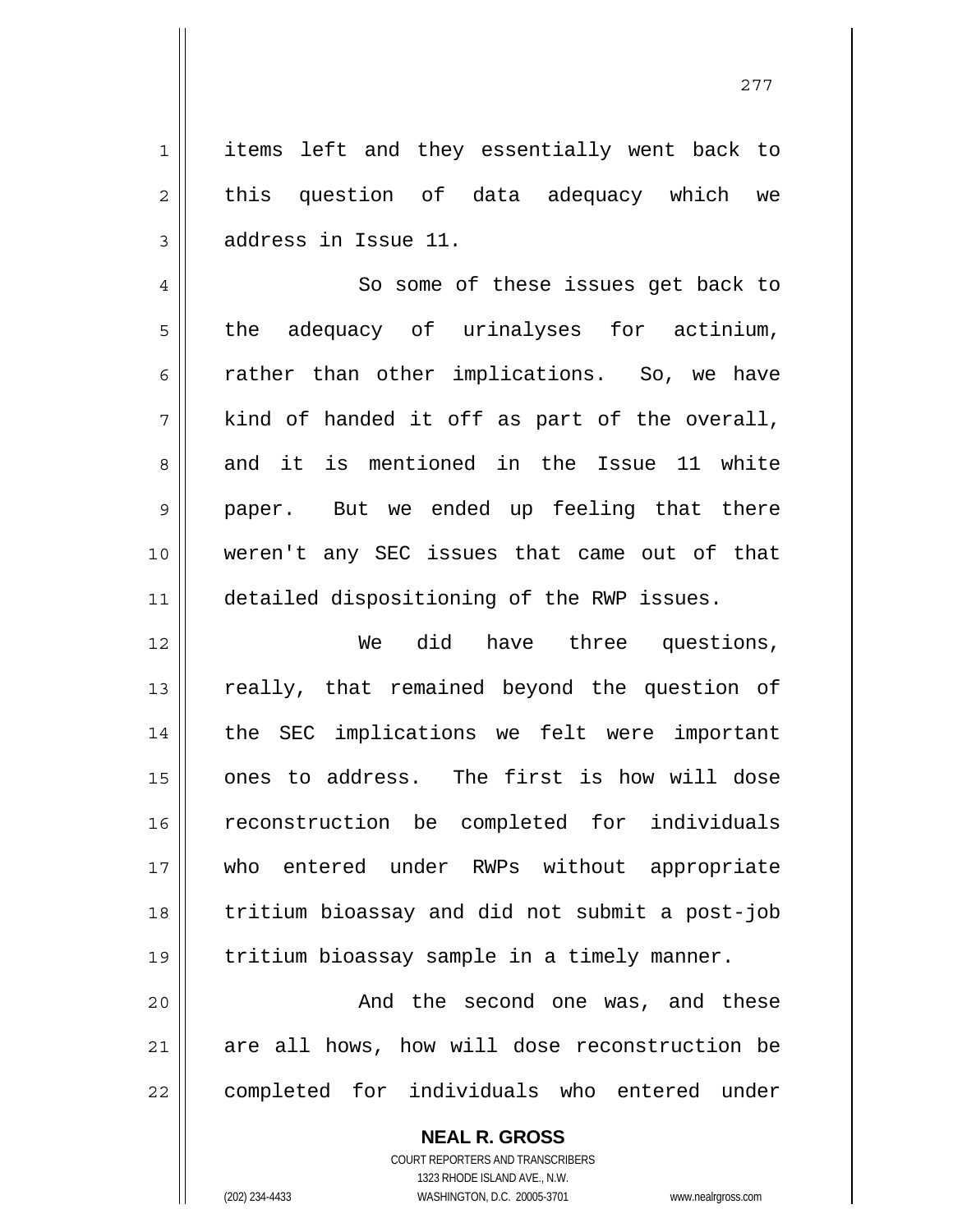| $\mathbf 1$    | RWPs without appropriate Pu, thorium, uranium, |
|----------------|------------------------------------------------|
| $\overline{2}$ | radium, actinium, or americium bioassay        |
| 3              | samples that did not have a follow-up sample   |
| 4              | to those discovered in '95.                    |
| 5              | And finally, the third question                |
| $\epsilon$     | that was pretty much what was left from this   |
| 7              | review, how will dose reconstruction be        |
| 8              | completed for the 11 individuals who submitted |
| 9              | actinium bioassay samples that did not have a  |
| 10             | follow-up sample to those discovered in 95.    |
| 11             | So really those are clarifying                 |
| 12             | questions. You know, again, I think we agree   |
| 13             | with the conclusions that NIOSH reached on its |
| 14             | review of the RWPs. And we agree that we       |
| 15             | don't see any obvious SEC implications from    |
| 16             | those RWPs but we do have those three          |
| 17             | questions.                                     |
| 18             | And that is pretty much where we               |
| 19             | ended up and that is kind of abbreviated.      |
| 20             | There was a long history on this one and we    |
| 21             | spent a lot of time, as did NIOSH, going       |
| 22             | through all these RWPs and looking at the      |

**NEAL R. GROSS** COURT REPORTERS AND TRANSCRIBERS

1323 RHODE ISLAND AVE., N.W.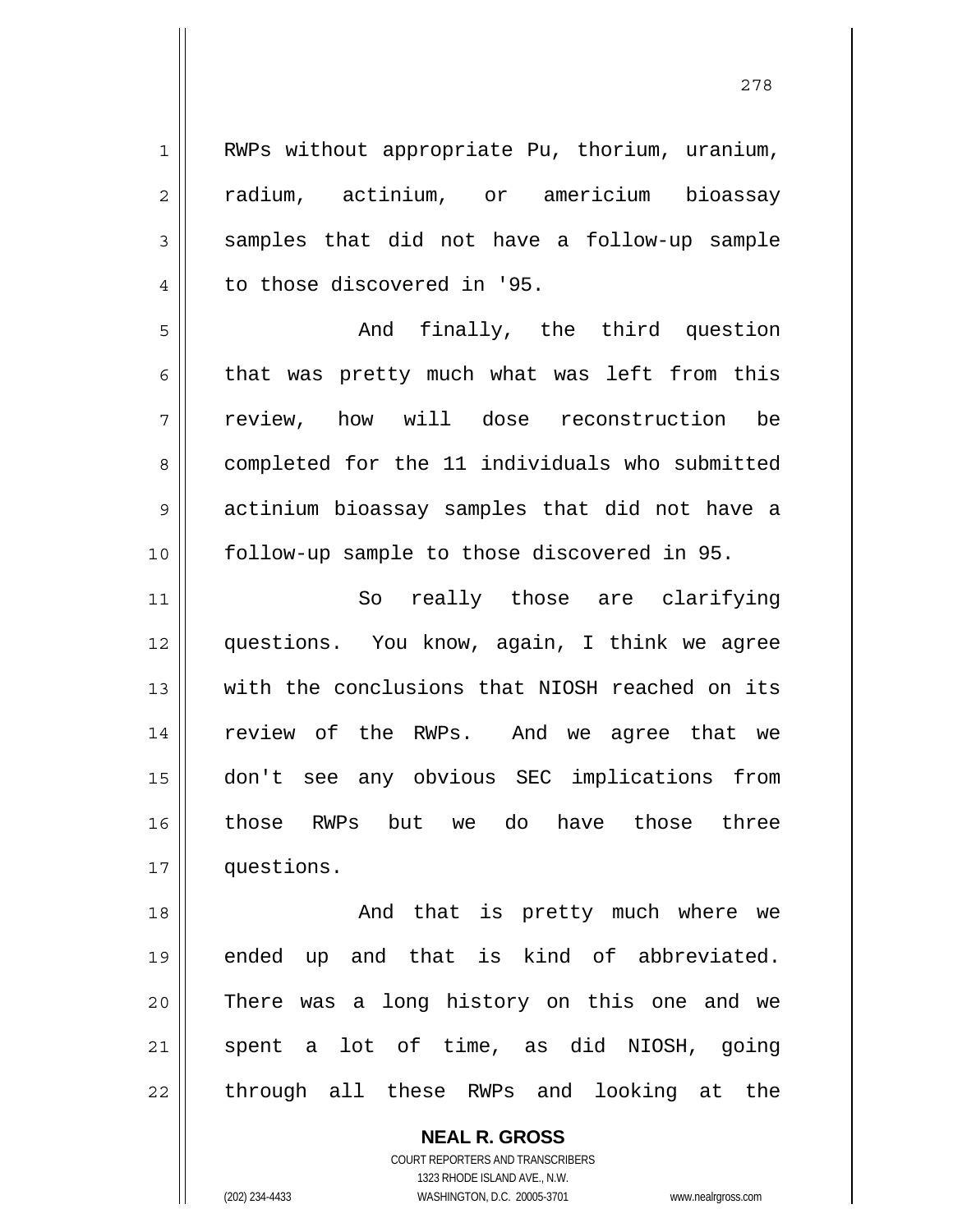**NEAL R. GROSS** COURT REPORTERS AND TRANSCRIBERS 1323 RHODE ISLAND AVE., N.W. (202) 234-4433 WASHINGTON, D.C. 20005-3701 www.nealrgross.com 1 2 3 4 5 6 7 8 9 10 11 12 13 14 15 16 17 18 19 20 21 22 history of the enforcement actions. So, it is a pretty detailed analysis. DR. ULSH: All right. Gene Potter, are you on the line? MR. POTTER: Yes, Gene Potter, ORAU Team. No conflicts with Mound. DR. ULSH: All right. Gene is the guy on our team who pretty much handled the investigation of these Price-Anderson Act issues. So Gene, do you want to respond? MR. POTTER: You know, I don't think that I can, you know -- since we haven't coordinated on this, I don't think I can respond directly to how dose reconstructions can be done but I have looked up some additional data, if you would like me to present that. DR. ULSH: Sure. MR. POTTER: On the first question which related to no tritium bioassay followups by some people within 30 days of their last entry on the RWP, there were seven RWPs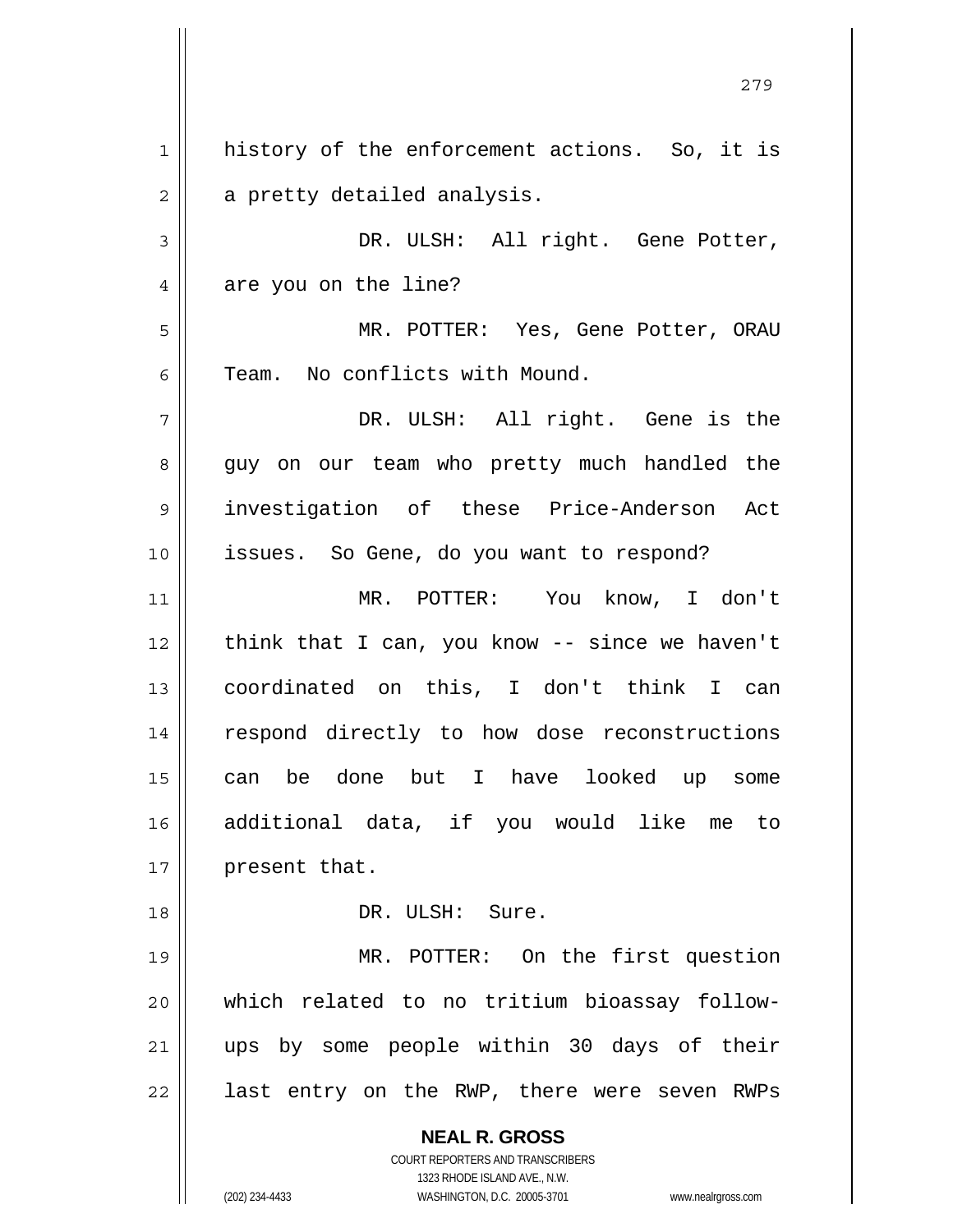involving tritium. They were called out in the follow-up to the Price-Anderson.

<u>280</u>

3 4 5 6 7 8 9 10 11 12 13 14 15 16 And if you look at, and SC&A observed that there were 38 to 67 percent of the individuals who did not submit a sample within 30 days. If you look at the individual RWPs, you find that for the first one -- three people submitted within 30 days out of three workers. The second one with 64 out of 105; 24 out of 46; eight out of 13; two out of four; one out of three; three out of eight. For the total number of entries, worker entries was 105 within 30 days out of 182 total worker entries. So we are literally dealing with a glass half full, glass half empty type argument.

17 18 19 20 21 And of course, NIOSH does not do DRs RWP by RWP. But if I were an internal dosimetrist and looking at data, I would say I certainly could bound the doses for those individual RWPs.

MR. FITZGERALD: That would be a

**NEAL R. GROSS** COURT REPORTERS AND TRANSCRIBERS 1323 RHODE ISLAND AVE., N.W. (202) 234-4433 WASHINGTON, D.C. 20005-3701 www.nealrgross.com

22

1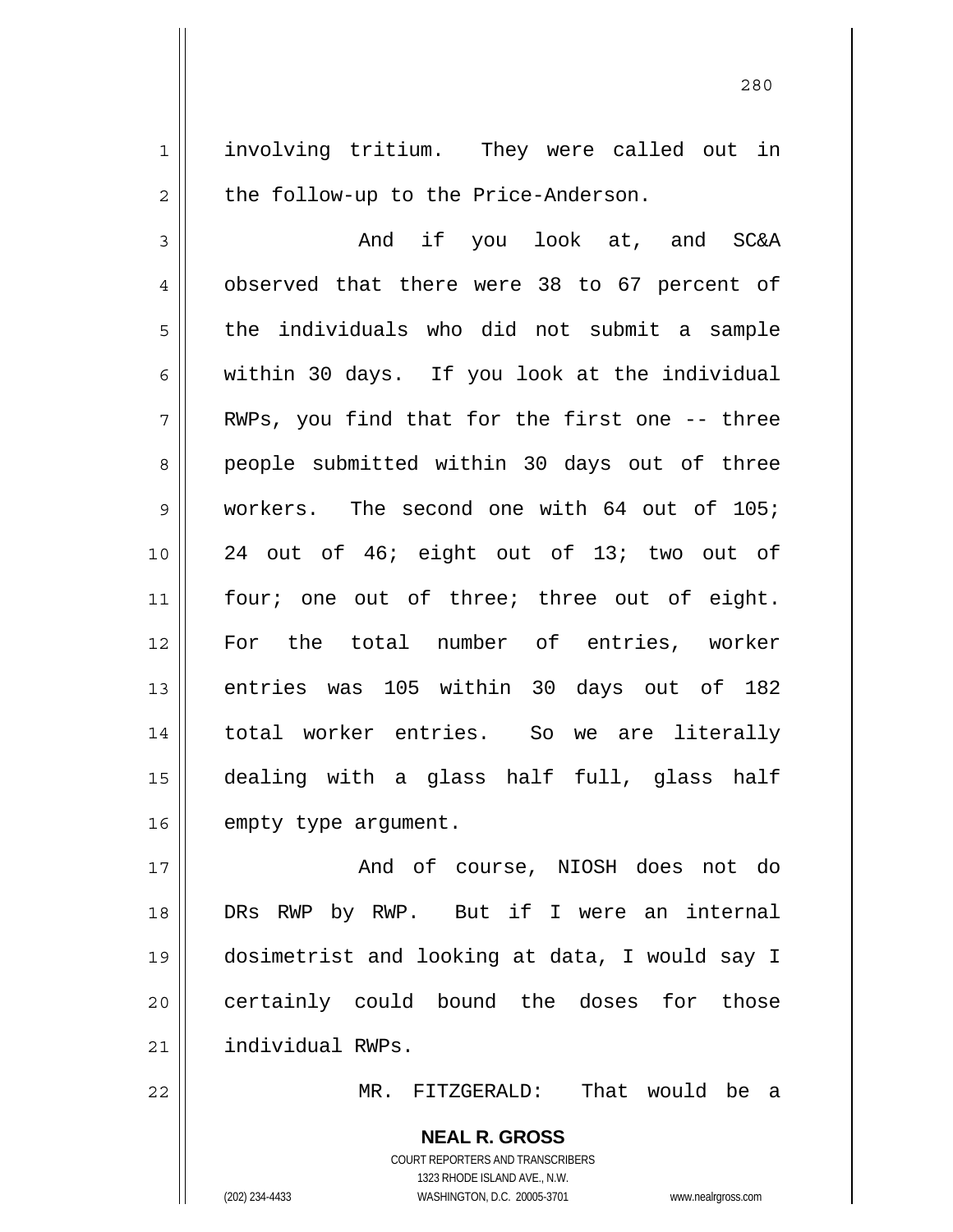1 coworker, basically?

| $\overline{2}$ | MR. POTTER: Well, no. I am not                 |
|----------------|------------------------------------------------|
| 3              | suggesting that this actually be done, unless  |
| 4              | you know, Liz wants to choke me or something.  |
| 5              | I am just saying that there are lots of, you   |
| 6              | know, you can look at this as there is lots of |
| 7              | tritium data missing or you can look at it as  |
| 8              | there is lots of tritium here that was         |
| $\mathsf{S}$   | collected.                                     |
| 10             | In addition, the picture might                 |
| 11             | actually be a little bit better than what this |
| 12             | data shows and others that, you know, I don't  |
| 13             | want to put anyone on the spot, but others     |
| 14             | there may be able to make a comment on this,   |
| 15             | that in the end, in the modern era at Mound,   |
| 16             | how the RWP program worked was that workers    |
| 17             | were only sampled on a period basis, not at    |
| 18             | necessarily after every entry on the RWP.      |
| 19             | So for instance, a person may be               |
| 20             | going from tritium RWP to tritium RWP and only |
| 21             | receiving a tritium sample at some point when  |
| 22             | the database was queried. And so this would    |
|                | <b>NEAL R. GROSS</b>                           |

COURT REPORTERS AND TRANSCRIBERS 1323 RHODE ISLAND AVE., N.W.

(202) 234-4433 WASHINGTON, D.C. 20005-3701 www.nealrgross.com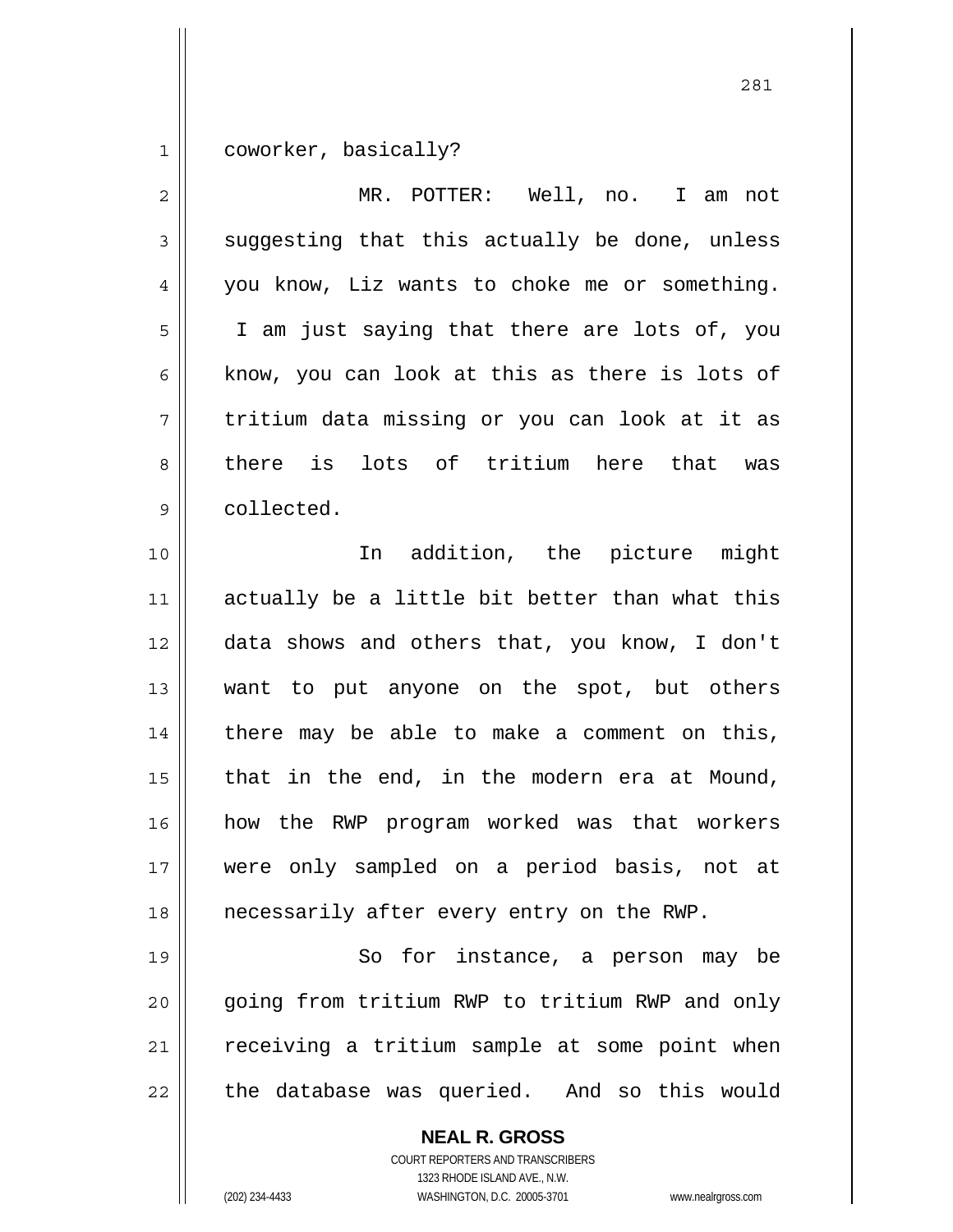fall more into a chronic-like scenario that NIOSH is likely to use in reconstructing these doses. I should, you know, comment that I am not a qualified dose reconstructor on Mound but that is my assumption.

6 7 8 9 10 11 12 13 14 If we looked at the second question, which basically involved people not getting follow-up bioassays on plutonium, thorium, uranium, radium, and actinium in some cases, and americium, there were 14 RWPs that involved plutonium. Let's just take a look at plutonium, for example, instead of running through all of those which would be quite time-consuming.

15 16 17 18 19 20 21 22 I did a similar sort of thing only I looked at bioassays for plutonium submitted within 90 days, which is probably a more reasonable thing since plutonium is more insoluble. And if I looked at the first four, I won't run through all of the numbers for you, but if I looked at the first four, where we were successful or the data showed that

> **NEAL R. GROSS** COURT REPORTERS AND TRANSCRIBERS 1323 RHODE ISLAND AVE., N.W. (202) 234-4433 WASHINGTON, D.C. 20005-3701 www.nealrgross.com

1

2

3

4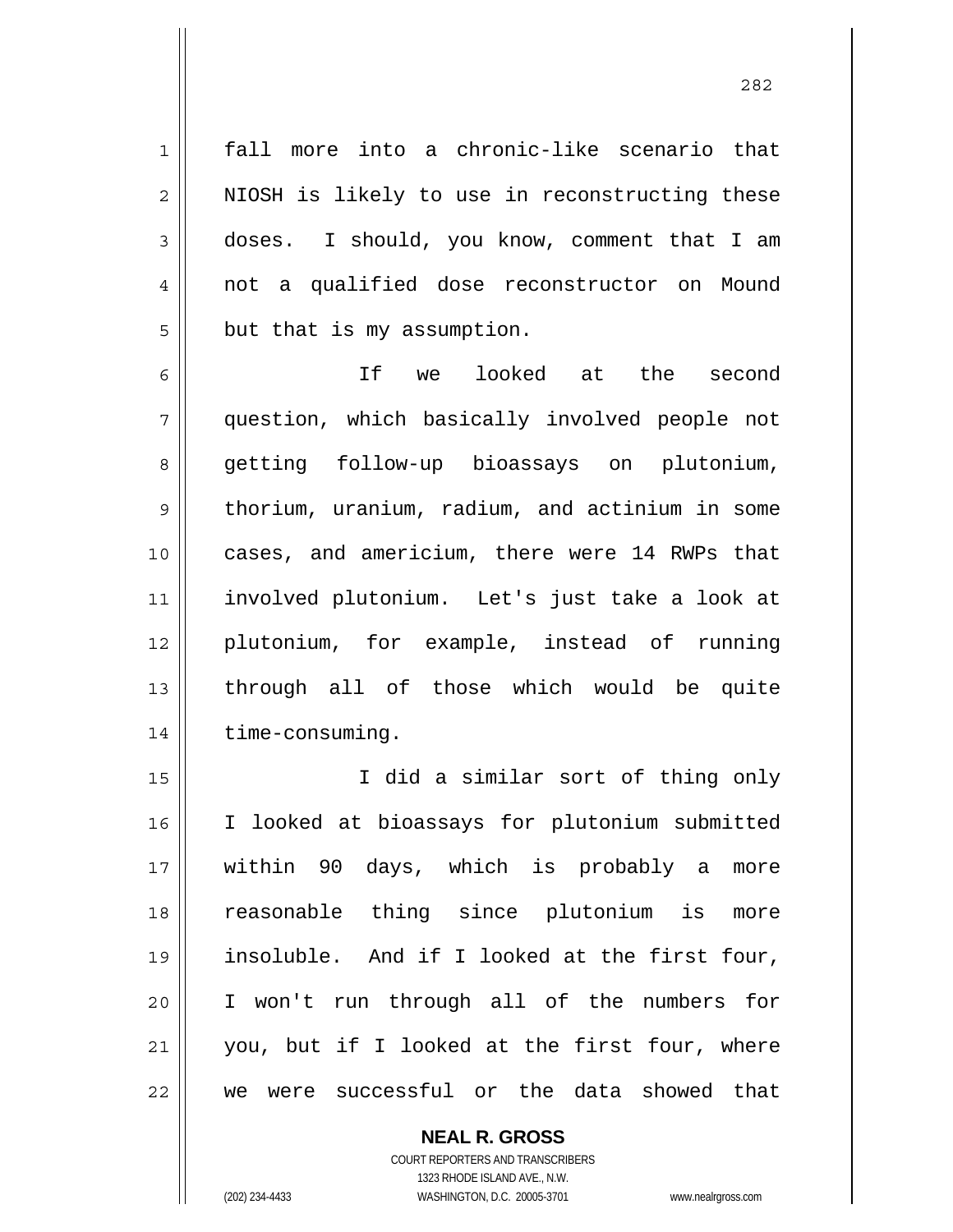Mound was successful, three out of three times for the first RWP; seven out of nine times; eight out of 11 times; and one out three times for 90 days but it would be two out of three if you fudged it to 91 days.

6 7 8 9 10 11 Overall, there were 77 samples successfully submitted within 90 days out of a possible 101 last entries. So, I should mention that the average for submitting samples was somewhat over 50 days, depending on how you calculate it.

12 13 14 15 16 17 18 19 20 21 In addition to the comments I made earlier about whether a person could have possibly been sampled on a periodic basis and not necessarily when they made the last entry to a specific RWP, this analysis that I did and was presented in the data before cutoff at the end of 1997, so we extended the picture into 1998 for plutonium, which as I mentioned is more insoluble, the picture would probably be better than stated.

The third question was the actinium

**NEAL R. GROSS** COURT REPORTERS AND TRANSCRIBERS 1323 RHODE ISLAND AVE., N.W. (202) 234-4433 WASHINGTON, D.C. 20005-3701 www.nealrgross.com

22

1

2

3

4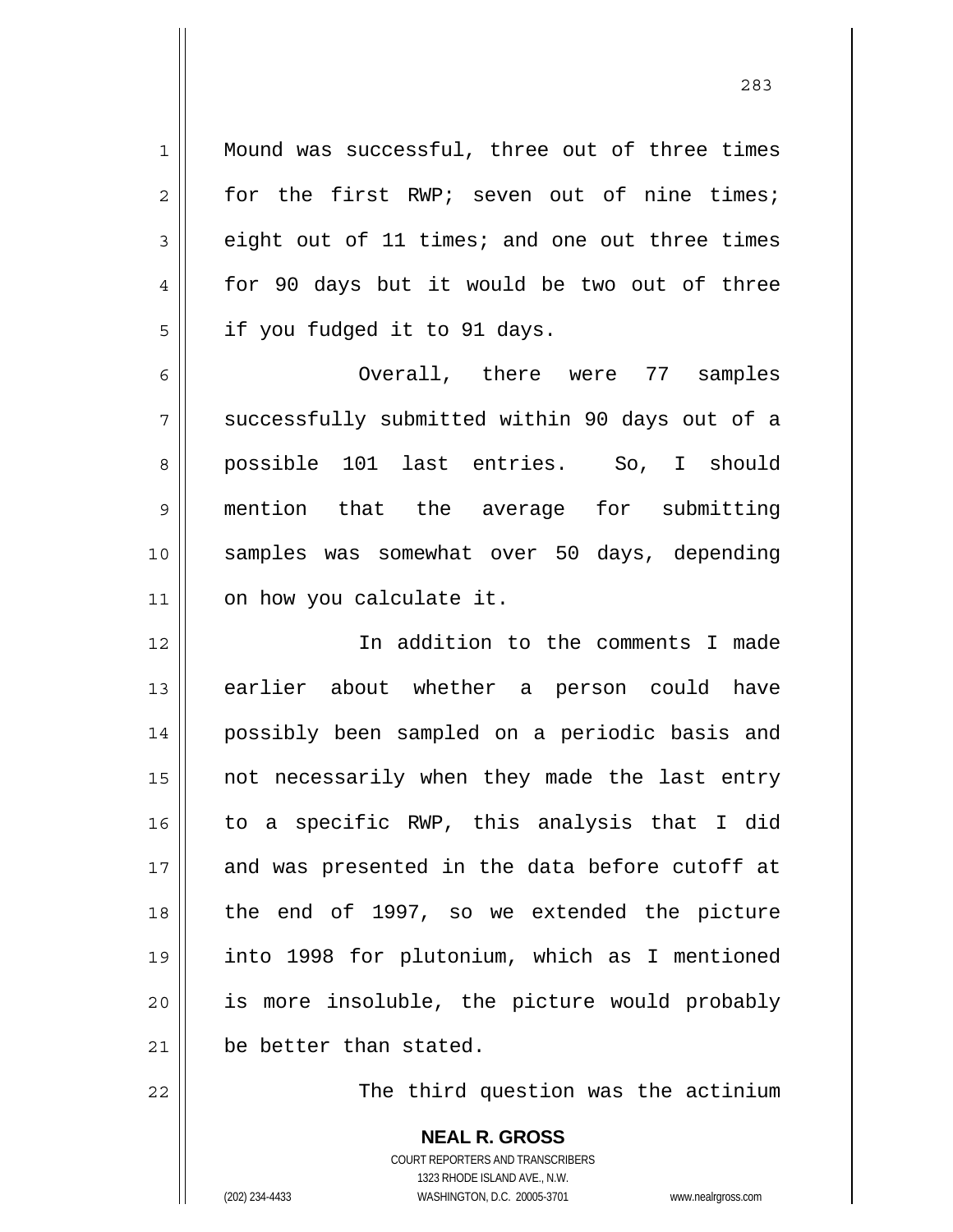| $\mathbf 1$    | samples for 11 individuals. And this is from                                                        |
|----------------|-----------------------------------------------------------------------------------------------------|
| $\overline{c}$ | the 2001 Price-Anderson enforcement action for                                                      |
|                |                                                                                                     |
| 3              | the August of 2000 discovery of 15 unanalyzed                                                       |
| 4              | samples. Later it was determined four of the                                                        |
| 5              | 15 had submitted samples. So that leaves you                                                        |
| 6              | with 11. We were unsuccessful in finding any                                                        |
| 7              | record of who the 11 people were by name but                                                        |
| 8              | by doing database queries, we found a list of                                                       |
| $\mathsf 9$    | 14 individuals who met the specific criteria.                                                       |
| 10             | So I personally, I should say, I don't speak                                                        |
| 11             | for NIOSH, but I personally feel that the list                                                      |
| 12             | of 11 is likely to be included in this 14 and                                                       |
| 13             | therefore, this should not be an SEC issue.                                                         |
| 14             | We know who these folks are.                                                                        |
| 15             | And again, I don't want to comment                                                                  |
| 16             | on how specific dose reconstructions may be                                                         |
| 17             | done but that is the results of the additional                                                      |
| 18             | data search that I did.                                                                             |
| 19             | MR. FITZGERALD: Okay. And what                                                                      |
| 20             | did you search on? What were your search                                                            |
| 21             | parameters? I mean, how did you find these                                                          |
| 22             | 14?                                                                                                 |
|                | <b>NEAL R. GROSS</b>                                                                                |
|                | <b>COURT REPORTERS AND TRANSCRIBERS</b>                                                             |
|                | 1323 RHODE ISLAND AVE., N.W.<br>(202) 234-4433<br>WASHINGTON, D.C. 20005-3701<br>www.nealrgross.com |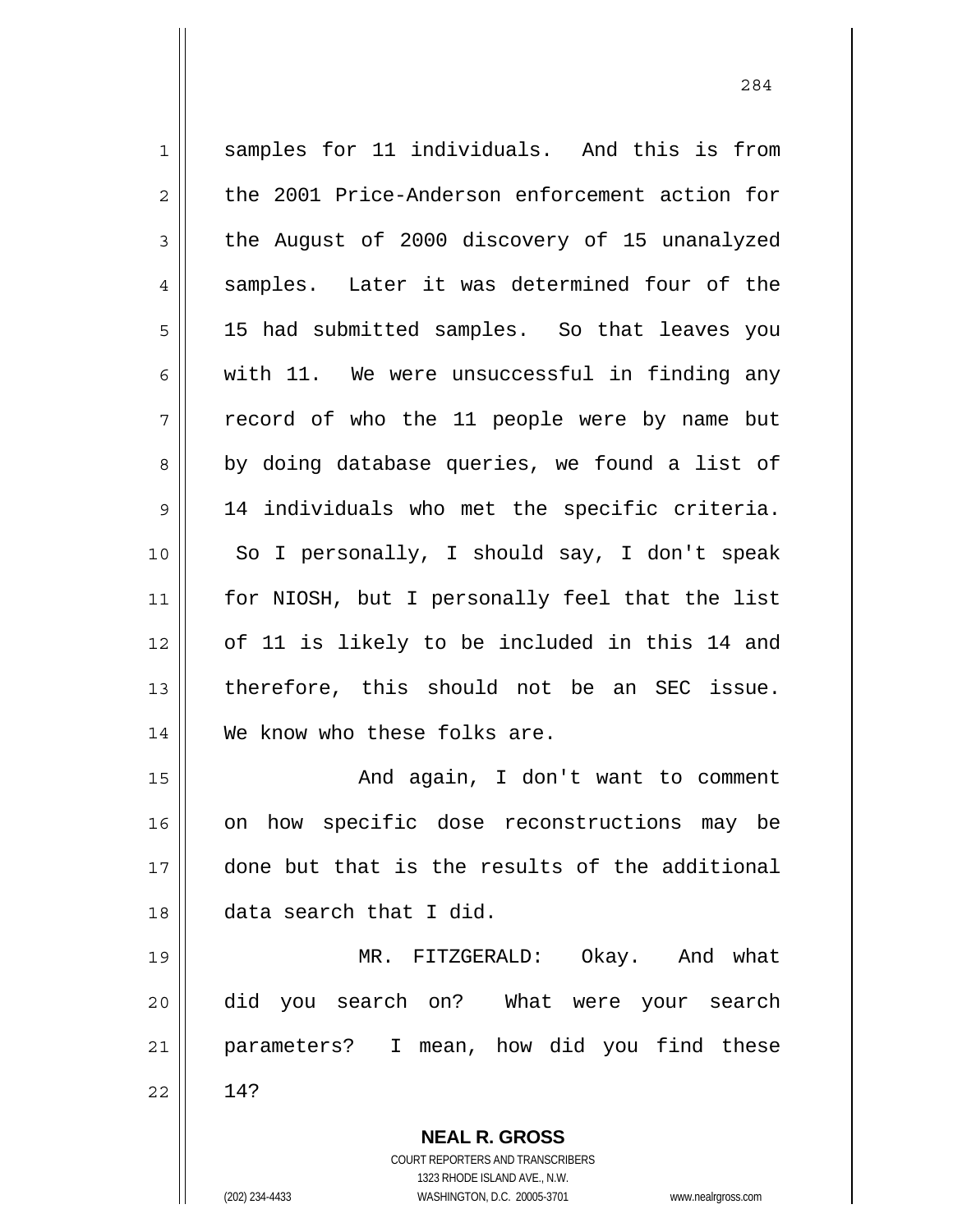|                | 285                                                                 |
|----------------|---------------------------------------------------------------------|
| 1              | MR. POTTER: Oh.                                                     |
| $\overline{2}$ | MR. FITZGERALD: Time frame and                                      |
| 3              | location?                                                           |
| 4              | MR. POTTER: I think it is                                           |
| 5              | described in the paper that you reviewed. Let                       |
| 6              | me see if I can find it quickly so I don't                          |
| 7              | make an error relying on my memory here.                            |
| 8              | I believe it is described on page                                   |
| 9              | 10 of 16.                                                           |
| 10             | MR. FITZGERALD: Okay. Well, don't                                   |
| 11             | take the time. I mean, we will go back but I                        |
| 12             | am just curious.                                                    |
| 13             | MR. POTTER: Basically if I could                                    |
| 14             | describe it in generalities, folks were not                         |
| 15             | sampled within a certain time period and had                        |
| 16             | not submitted a follow-up sample. So<br>you                         |
| 17             | know, that is sort of the way I did it.                             |
| 18             | DR. ULSH: So kind of like the                                       |
| 19             | other issues that we have discussed that SC&A                       |
| 20             | has issued white papers on, I would propose                         |
| 21             | that we respond to their white papers.                              |
| 22             | CHAIR BEACH: That is what I wrote                                   |
|                | <b>NEAL R. GROSS</b>                                                |
|                | COURT REPORTERS AND TRANSCRIBERS<br>1323 RHODE ISLAND AVE., N.W.    |
|                | (202) 234-4433<br>WASHINGTON, D.C. 20005-3701<br>www.nealrgross.com |

Ħ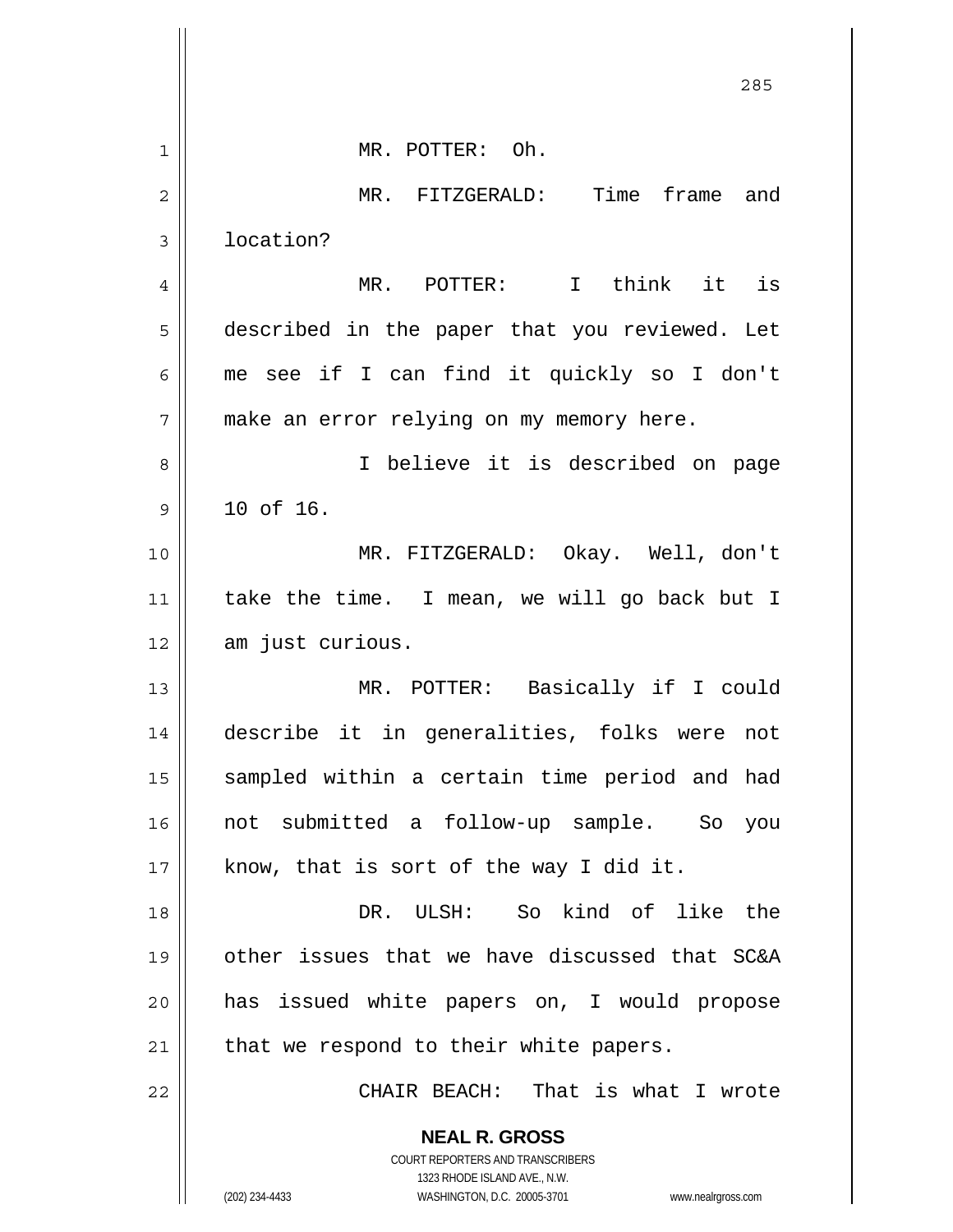**NEAL R. GROSS** COURT REPORTERS AND TRANSCRIBERS 1323 RHODE ISLAND AVE., N.W. (202) 234-4433 WASHINGTON, D.C. 20005-3701 www.nealrgross.com <u>286</u> 1 2 3 4 5 6 7 8 9 10 11 12 13 14 15 16 17 18 19 20 21 22 down. DR. ULSH: I thought you probably did. MS. ROBERTSON-DeMERS: This is Kathy. Can I make a clarification? CHAIR BEACH: Sure. MS. ROBERTSON-DeMERS: I think the bigger question on number two is if the individual went in on an RWP and then never submitted the sample after he made that entry, versus submitting it within 90 days. So maybe he left Mound before submitting a follow-up. DR. ULSH: So are you saying then that we might have used -- MS. ROBERTSON-DeMERS: Now, the question is directed at that type of a person. DR. ULSH: No, I understand. MR. FITZGERALD: Well, if that person existed. DR. ULSH: Sure. We used the criteria or Gene used the criteria of 90 days but I guess maybe it was 100 days or 180 days.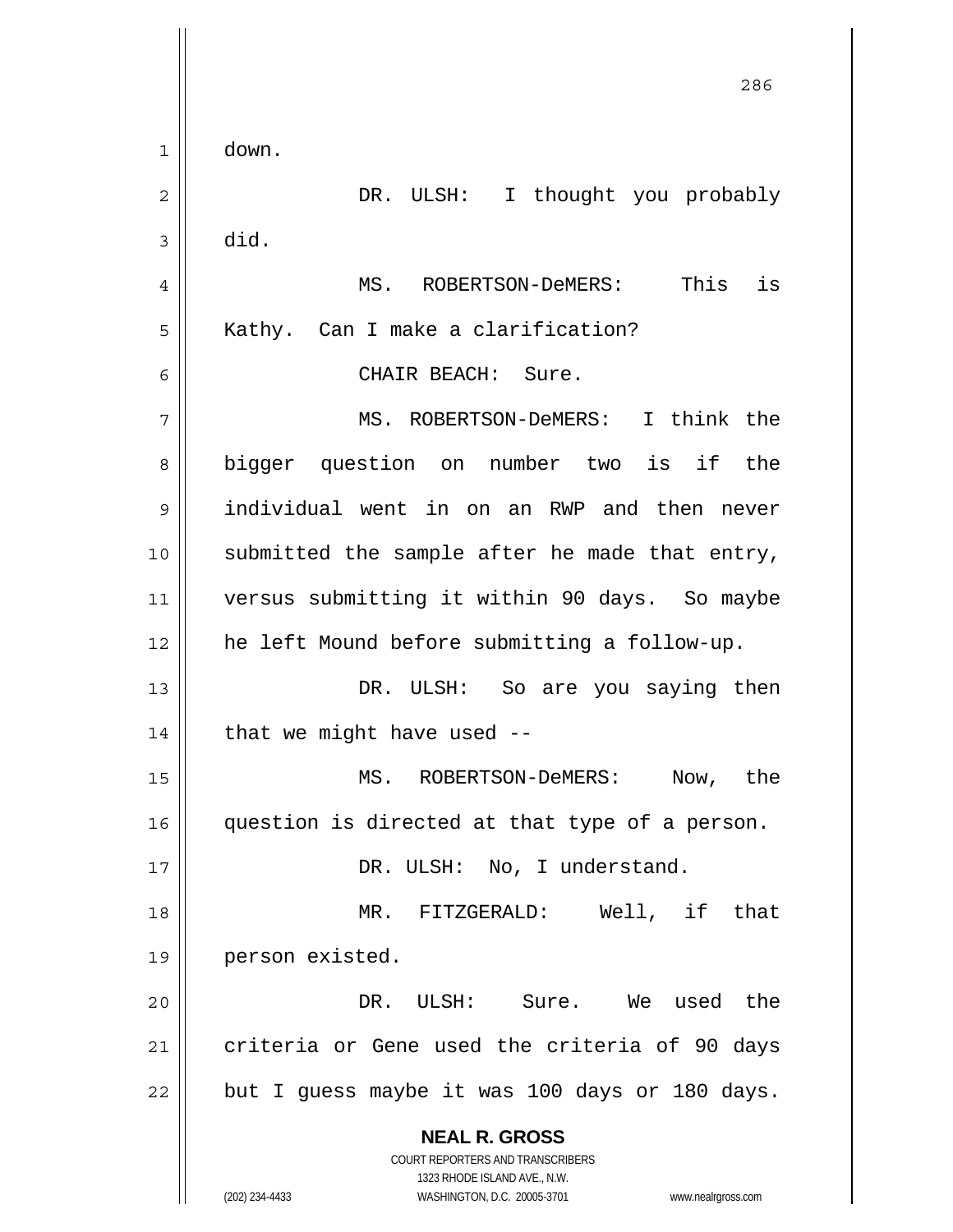| 1  | That guy is probably not of concern. It is                                                          |
|----|-----------------------------------------------------------------------------------------------------|
| 2  | the guy that never gave one that you are                                                            |
| 3  | worried about.                                                                                      |
| 4  | MS. ROBERTSON-DeMERS: Right.                                                                        |
| 5  | DR. ULSH: Okay.                                                                                     |
| 6  | Now, I don't think that that is a                                                                   |
| 7  | Mound-specific issue. It is an issue anywhere                                                       |
| 8  | that, I mean, I think that the sites did the                                                        |
| 9  | best that they could to get exit bioassay                                                           |
| 10 | samples from people. But there is always a                                                          |
| 11 | chance that someone could --                                                                        |
| 12 | MR. SHARFI: They thought that they                                                                  |
| 13 | won't give a termination sample, there is                                                           |
| 14 | nothing a site can do.                                                                              |
|    |                                                                                                     |
| 15 | CHAIR BEACH: That comes up in some                                                                  |
| 16 | of our D&D time period also. Yes, okay.                                                             |
| 17 | Anything else on 21? Any comments from the                                                          |
| 18 | Work Group?                                                                                         |
| 19 | Are we ready to move on to -- I                                                                     |
| 20 | didn't ask. What is the end time for people?                                                        |
| 21 | I mean I don't want to hold people past when                                                        |
| 22 | they normally stay at work.                                                                         |
|    | <b>NEAL R. GROSS</b>                                                                                |
|    | COURT REPORTERS AND TRANSCRIBERS                                                                    |
|    | 1323 RHODE ISLAND AVE., N.W.<br>(202) 234-4433<br>WASHINGTON, D.C. 20005-3701<br>www.nealrgross.com |
|    |                                                                                                     |

<u>287</u>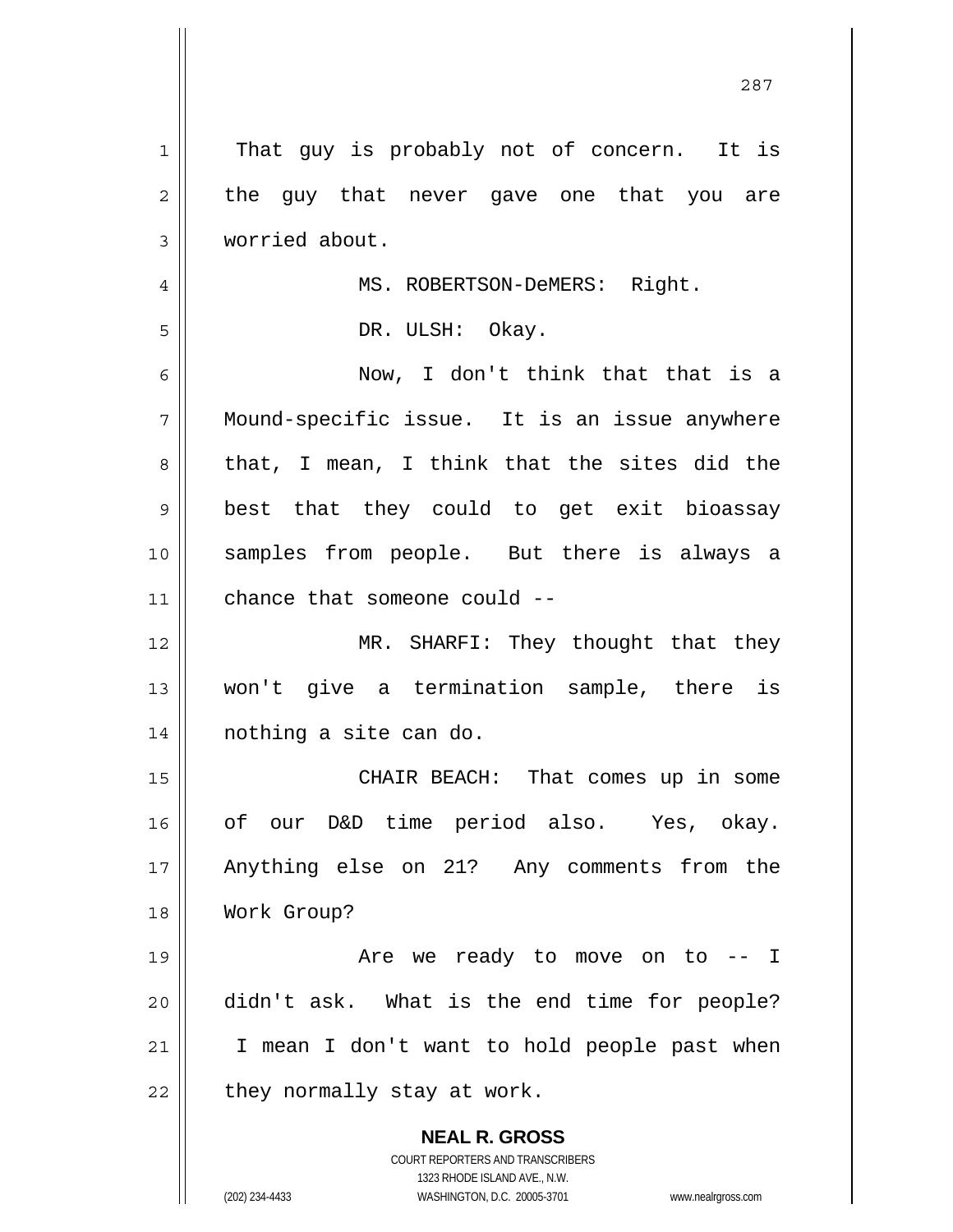|                | 288                                           |
|----------------|-----------------------------------------------|
| 1              | DR. NETON: About 9:00.                        |
| $\overline{2}$ | (Laughter.)                                   |
| 3              | CHAIR BEACH: Oh, so we can clearly            |
| 4              | get through the next couple of items? Is that |
| 5              | agreeable? Yes? I want to know at least what  |
| 6              | time they want to leave.                      |
| 7              | MR. KATZ: Let's give it a shot.               |
| 8              | CHAIR BEACH: Give it a shot. Okay.            |
| 9              | So, let's move on to shallow dose             |
| 10             | issue number 16, once again led by SC&A. And  |
| 11             | I think Joe is also handling that one.        |
| 12             | MR. FITZGERALD: That one I am                 |
| 13             | going to defer to Ron. We had a technical     |
| 14             | call a couple, two or three weeks ago and I   |
| 15             | don't know if we talked about shallow but did |
| 16             | we? Okay, so this -- why don't you just give  |
| 17             | a summary of where this came from.            |
| 18             | MR. LEWIS: Joe, I don't mean to               |
| 19             | interrupt but this is Greg Lewis. I just      |
| 20             | wanted to let you know that DOE is on the     |
| 21             | call. We joined a little late but I just      |
| 22             | wanted to make sure everyone knows we are     |
|                | <b>NEAL R. GROSS</b>                          |

COURT REPORTERS AND TRANSCRIBERS 1323 RHODE ISLAND AVE., N.W.

 $\mathsf{II}$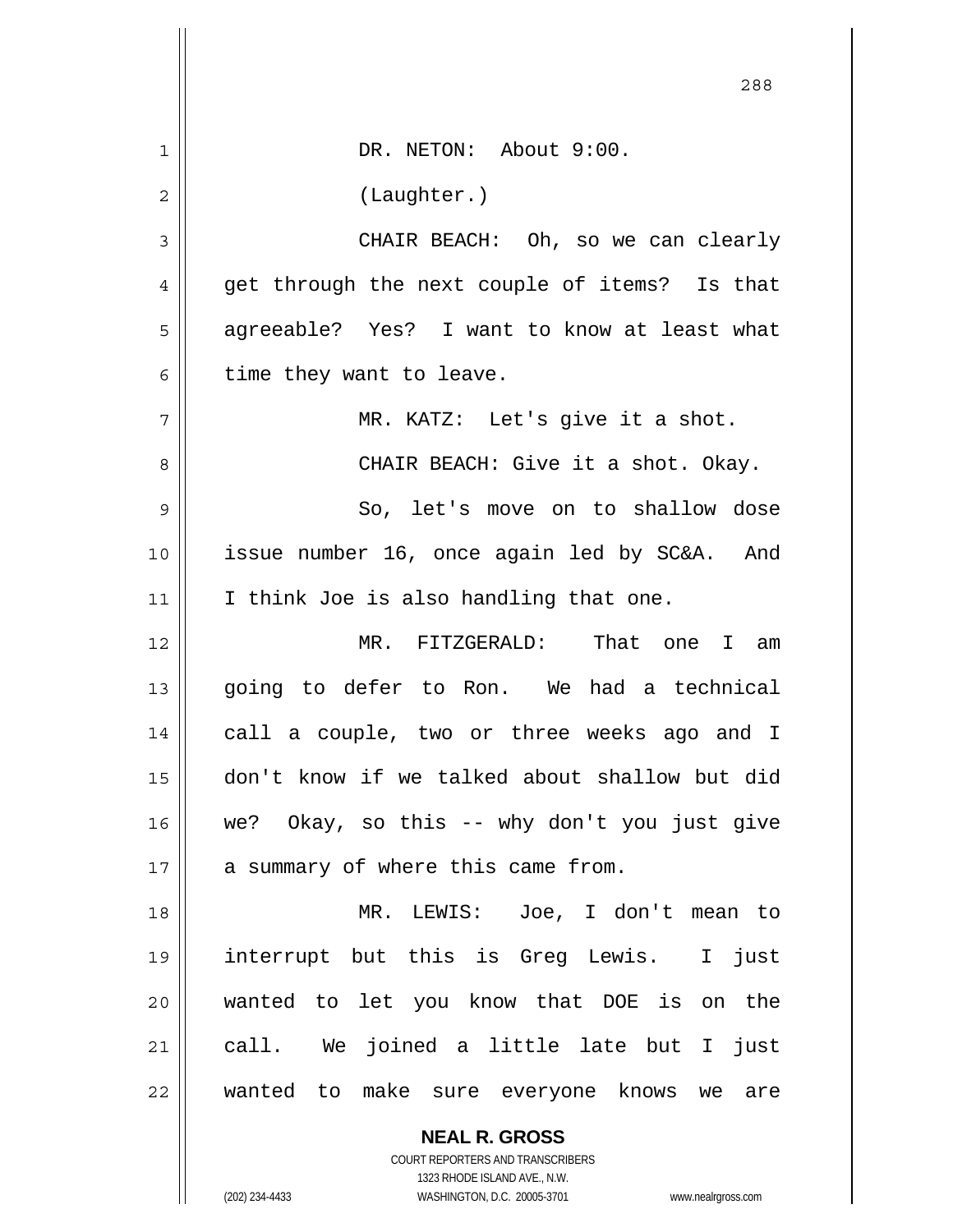1 2 3 4 5 6 7 8 9 10 11 12 13 14 15 16 17 18 19 20 21 22 available, maybe not for direct questions but if there are things come up on this call that you need addressed, we can make sure to get the answers for you and let you know. Thanks, everybody. MR. FITZGERALD: Thanks, Greg. CHAIR BEACH: Great. MR. BUCHANAN: Okay, this is Ron Buchanan with SC&A. And the shallow dose was brought up several times and we wanted to kind of bring this up to date and what needs to be done with this, at this point. Shallow dose, of course, just a quick review, is defined as a non-penetrating dose, which is the low energy gammas, betas that would come from a low-energy emitter. And at Mound, one of the complicating issues was that initially they had beta radiation, and then they didn't have any for quite a while, and then they had some later on. And so that led to two problems when we analyzed the records from Mound was

> COURT REPORTERS AND TRANSCRIBERS 1323 RHODE ISLAND AVE., N.W. (202) 234-4433 WASHINGTON, D.C. 20005-3701 www.nealrgross.com

**NEAL R. GROSS**

<u>289 and 289 and 289 and 289 and 289 and 289 and 289 and 289 and 289 and 289 and 289 and 289 and 289 and 289 and 289 and 289 and 289 and 289 and 289 and 289 and 289 and 289 and 289 and 289 and 289 and 289 and 289 and 289 a</u>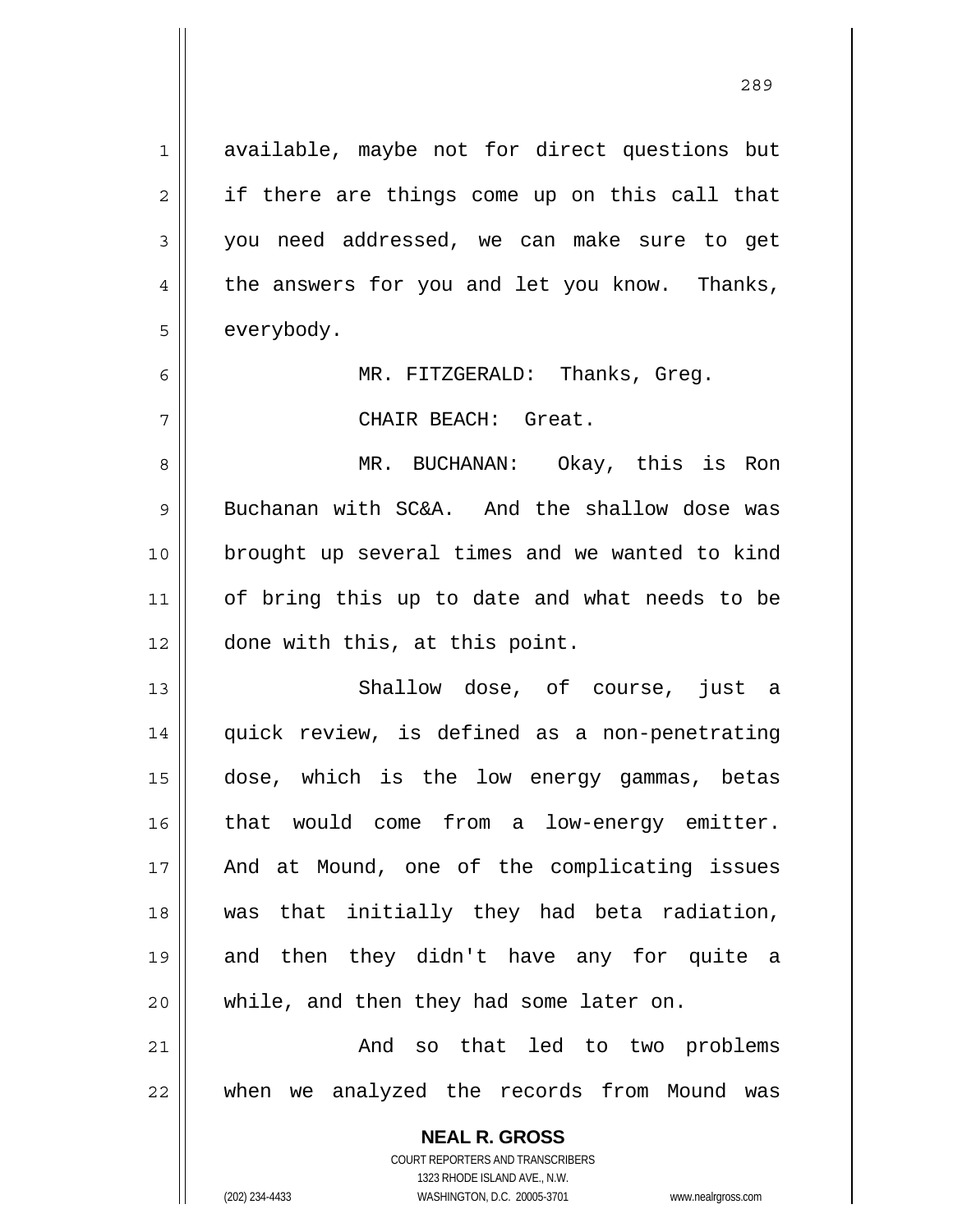1 2 3 4 5 6 7 8 9 10 11 12 that 1) that led to a large gap in beta dosimetry period just because they didn't effect any. So there wasn't any reading of the open window. In the dosimetry if they took the open window minus the shielded window, that was the shallow dose but that wasn't done a lot of the times because they didn't expect any dose. There was kind of an informal directive that if they had seen some darkening of the window, they would read it. There wasn't any real hard and fast policy though.

13 14 15 16 17 18 19 20 And since they did not expect much shallow dose, they did not calibrate for it. And so there was no real calibration for shallow dose until the 1979 area. And then it really didn't get DOE Lab accredited until about 89, 88-89 period. And so this was after TLDs had been in for ten years or so. And so what SC&A did was bring up

21 22 the fact that whether this is really an SEC issue that has not been identified but we did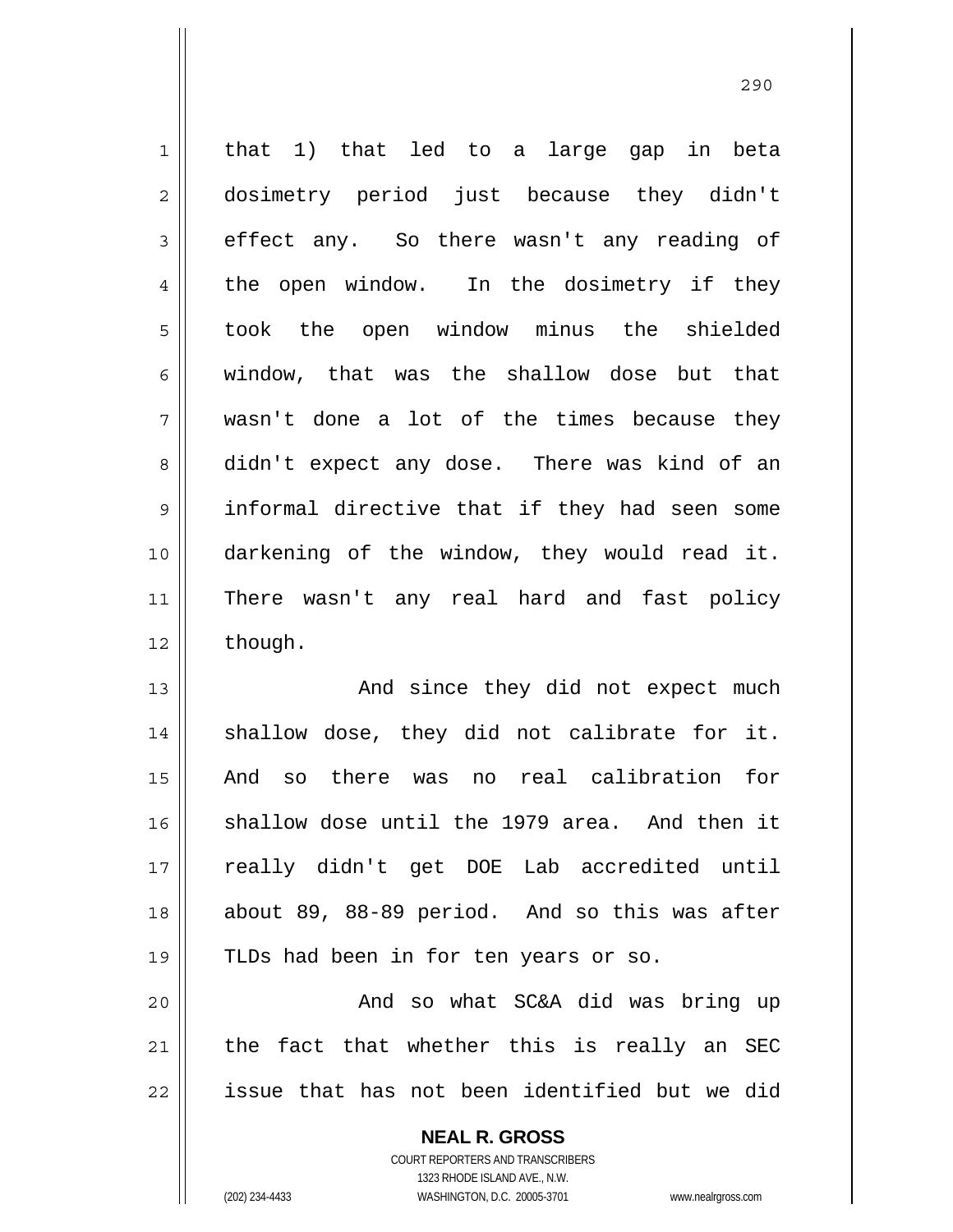1 2 3 4 5 6 7 8 9 10 11 12 13 14 15 16 17 18 19 20 21 22 want to bring up this issue and see where it stood. And so we presented these three factors, the lack of monitoring, the lack of calibration, and three, DOE accreditation. And so this led to two action items from NIOSH. Last fall, they provided us with a list of 108 shallow dose cases that I went through and will present a short summary on and then they also brought it in March of 09, a review of the Mound shallow dose prior to 1991. And so I would like to summarize where we are at on those. And so last fall from these 108 cases, I went through an analyzed 18 of these cases that were shallowdose cases and determined how many of them had any recorded shallow dose. And of the 18 that I selected, randomly from the workers description, they might have them. I didn't select like secretaries or administrators, but technicians and stuff that might have some shallow dose. I found four of the 18 had some

> **NEAL R. GROSS** COURT REPORTERS AND TRANSCRIBERS

1323 RHODE ISLAND AVE., N.W. (202) 234-4433 WASHINGTON, D.C. 20005-3701 www.nealrgross.com

<u>291</u>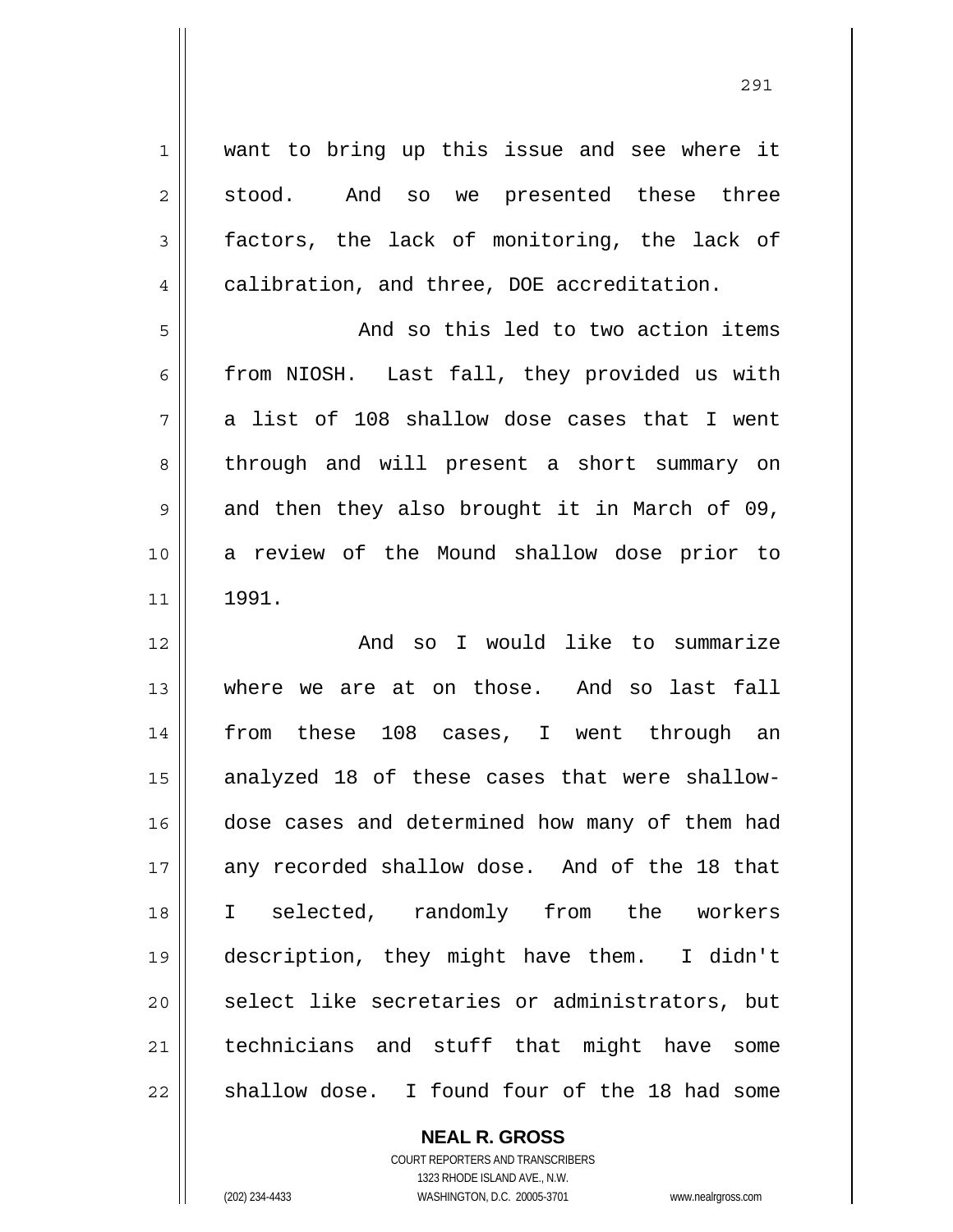record of shallow dose and that these were years without any adjustment factors when the dose reconstruction was done. And usually it was the number right out of the dose of record. So there was no adjustment made to them.

7 8 9 10 11 12 13 14 15 16 17 18 19 20 21 22 And so, then I went and reviewed the NIOSH's white paper in response to these issues and found that essentially what NIOSH proposed was recognizing that there was no monitoring and perhaps sometimes should have been monitoring for shallow dose. They came up with essentially a summary table on page 10 of their white paper, table four, which they went back and looked back at the workers that might be exposed, had the potential for exposure to shallow dose and have to assign a shallow dose and what they did was used a shallow dose to photon dose ratio. So, if the worker was monitored for photon dose, then they would assign a factor of anywhere from one to four as a shallow dose. And this was,

**NEAL R. GROSS**

COURT REPORTERS AND TRANSCRIBERS 1323 RHODE ISLAND AVE., N.W. (202) 234-4433 WASHINGTON, D.C. 20005-3701 www.nealrgross.com

1

2

3

4

5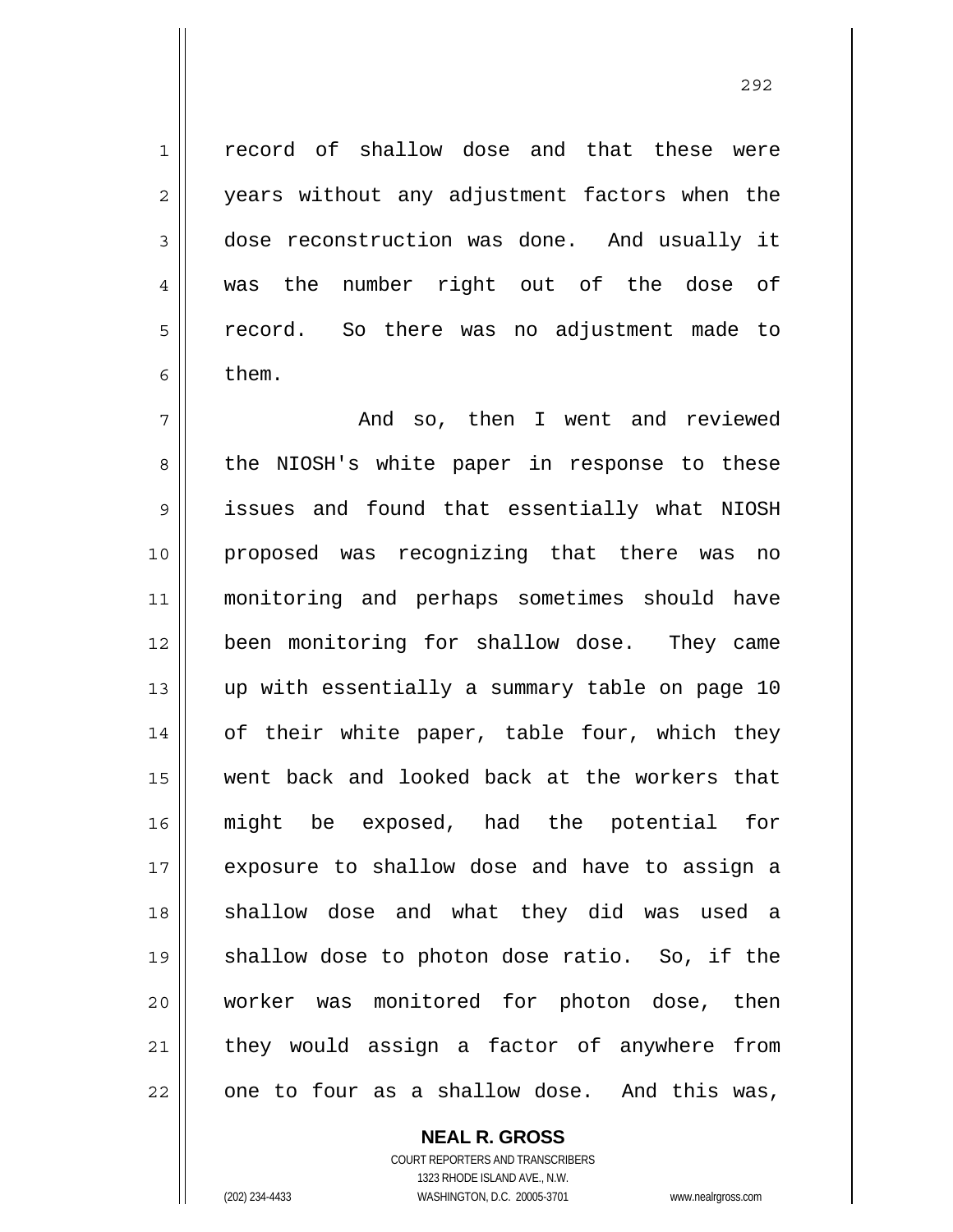1 2 depending on the year and location that the worker worked.

3 4 5 6 7 8 9 10 11 12 13 14 15 16 17 And so I went through and analyzed this and SC&A does not have any SEC issues with their proposed white paper but where we do stand on it is we felt two issues. Number one, we felt that it was incomplete for the latter years because they started calibration in 79 and started using TLDs in the 70s. And but they didn't get lab accreditation, no lab accreditation until 88-89. And so we would like to see what adjustments need to be made to the dose of record for shallow dose or for shallow dose as a function of photon dose during the TLD area of 10 DOE accreditation. We felt that the white paper was incomplete in that area. That is number one.

18 19 20 21 22 Number two is that we feel that although the correction factors given for the previous time frame are agreeable, we don't know it is complete until we see it actually implemented in the TBD.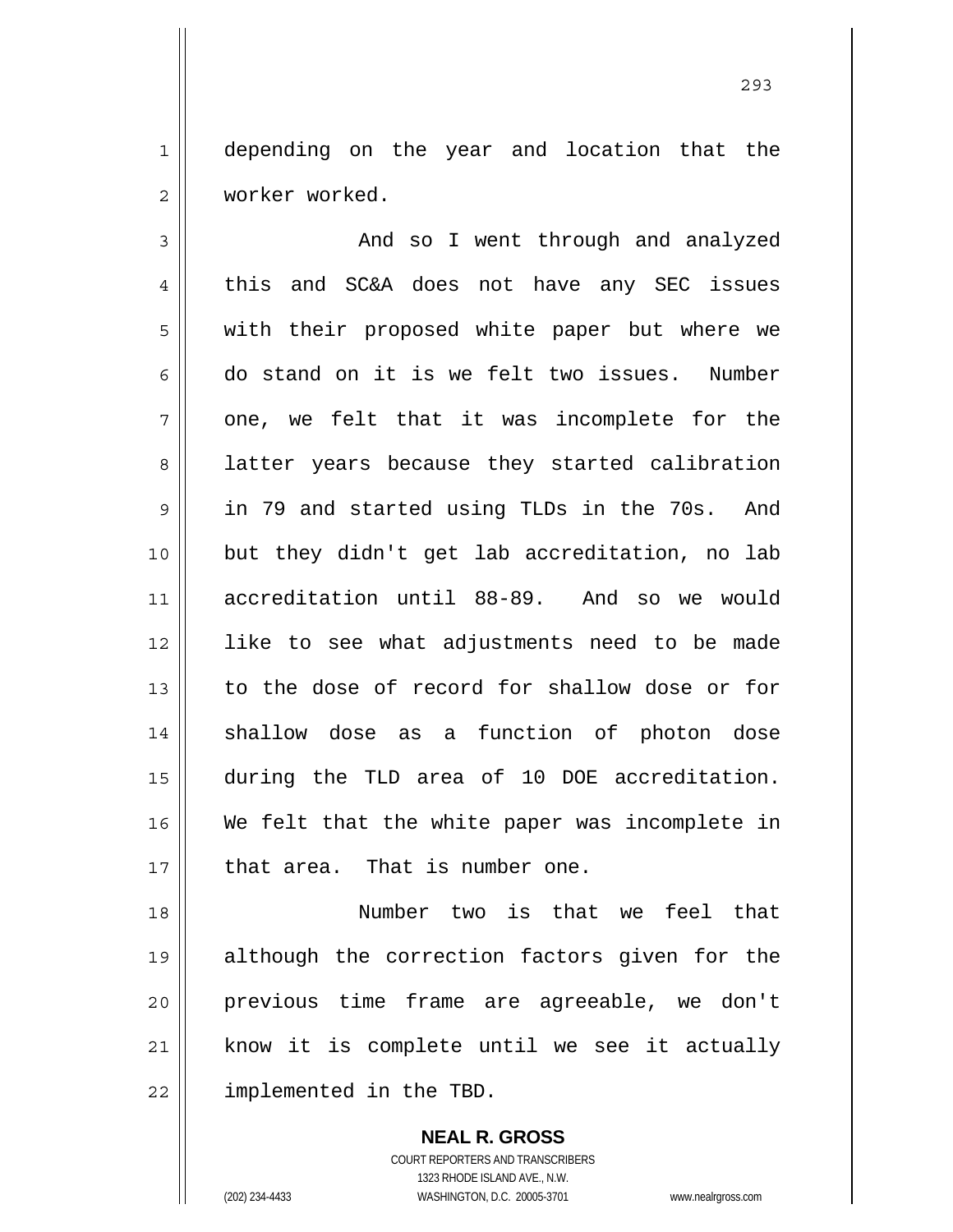**NEAL R. GROSS** COURT REPORTERS AND TRANSCRIBERS 1323 RHODE ISLAND AVE., N.W. (202) 234-4433 WASHINGTON, D.C. 20005-3701 www.nealrgross.com 1 2 3 4 5 6 7 8 9 10 11 12 13 14 15 16 17 18 19 20 21 22 MR. STEWART: Just to update you on that, the external TBD for the Mound site is currently under review. And right now, it has a due date to ADC review of June 6th. So, and I am writing it and I also wrote this. So, this is in there. MR. BUCHANAN: The dose charts, the tables and such are in there. MR. STEWART: Yes. Yes, this will go in there and not as a piece of whole cloth, but where appropriate, sections are broken out in this table. CHAIR BEACH: So do we put your name on the action item then, Don? MR. FITZGERALD: It's going to go there anyway. CHAIR BEACH: Just kidding. Okay. MR. KATZ: Thanks for volunteering. MR. STEWART: Actually, probably the best way to measure implementation is simply to review the draft when it comes out. CHAIR BEACH: So SC&A to review the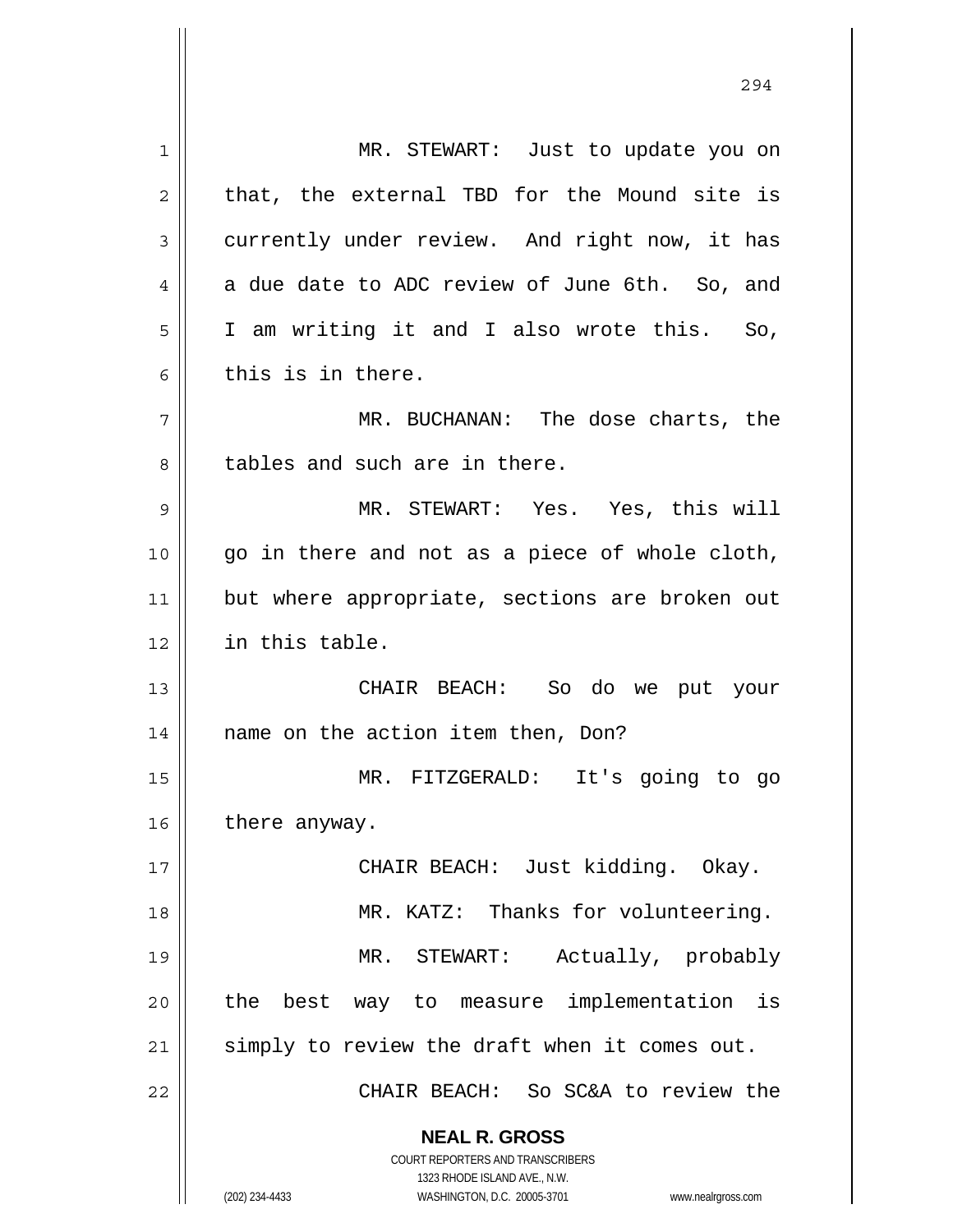1 draft.

| 2  | MR. STEWART: Once approved. Once                                                                                                                                |
|----|-----------------------------------------------------------------------------------------------------------------------------------------------------------------|
| 3  | we reach the right level of approval, then                                                                                                                      |
| 4  | turn it to SC&A.                                                                                                                                                |
| 5  | CHAIR BEACH: Right, right. And                                                                                                                                  |
| 6  | then the only other question from the Work                                                                                                                      |
| 7  | Group is that NIOSH would answer SC&A's                                                                                                                         |
| 8  | concerns in their white paper, responding to                                                                                                                    |
| 9  | your earlier white paper.                                                                                                                                       |
| 10 | MR. FITZGERALD: If he is going to                                                                                                                               |
| 11 | do a white paper, I mean we gave the original                                                                                                                   |
| 12 | feedback.                                                                                                                                                       |
| 13 | MR. BUCHANAN: Yes, we gave the                                                                                                                                  |
| 14 | feedback to the white paper.                                                                                                                                    |
| 15 | MR. FITZGERALD: Yes.                                                                                                                                            |
| 16 | CHAIR BEACH: Back in April, yes,                                                                                                                                |
| 17 | but we have never had an answer to it, I don't                                                                                                                  |
| 18 | believe. Did we? Or is that --                                                                                                                                  |
| 19 | MR. KATZ: It sounds like this is                                                                                                                                |
| 20 | the answer.                                                                                                                                                     |
| 21 | CHAIR BEACH: This is the answer to                                                                                                                              |
| 22 | it. Oh, okay.                                                                                                                                                   |
|    | <b>NEAL R. GROSS</b><br>COURT REPORTERS AND TRANSCRIBERS<br>1323 RHODE ISLAND AVE., N.W.<br>(202) 234-4433<br>WASHINGTON, D.C. 20005-3701<br>www.nealrgross.com |

<u>295</u>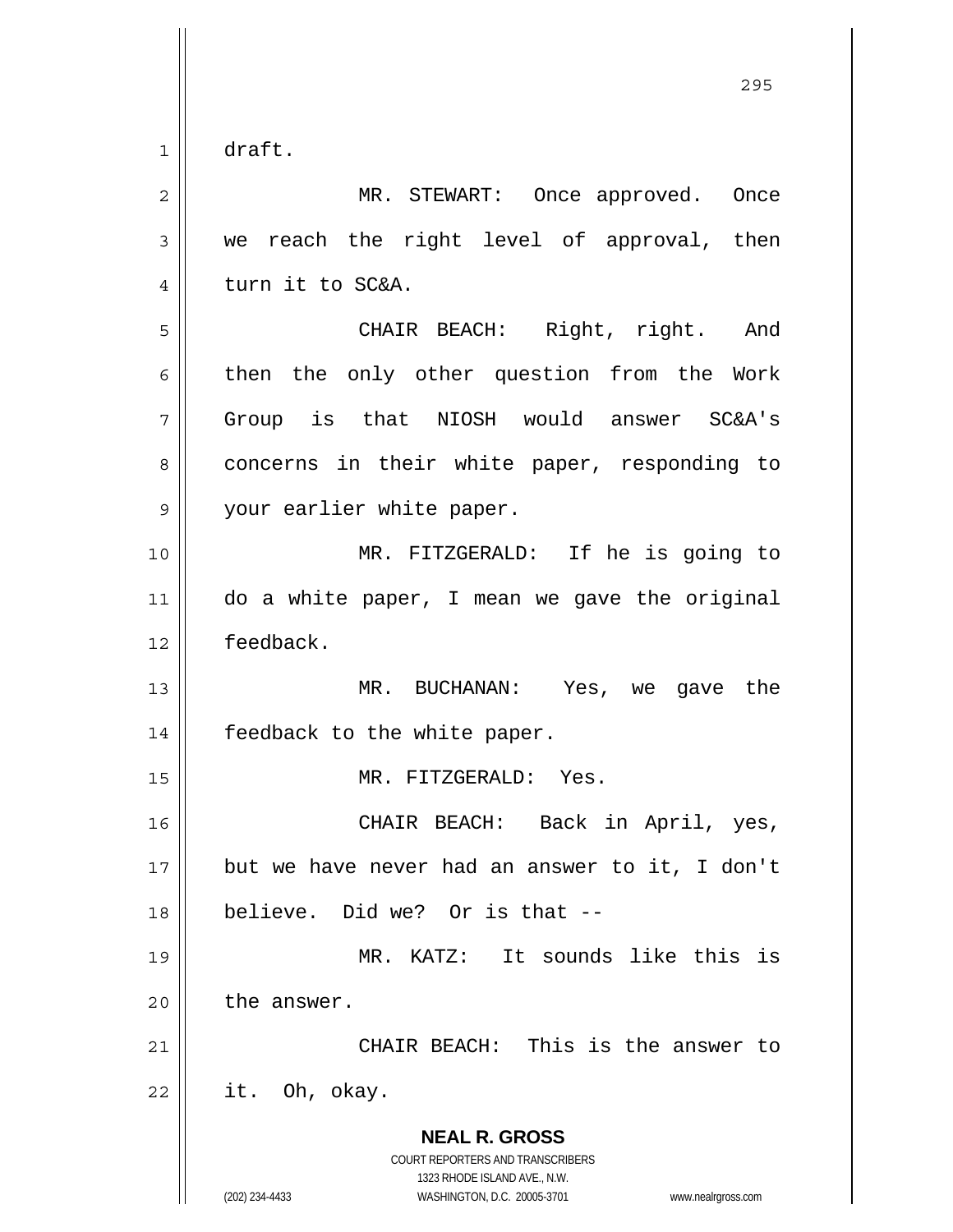**NEAL R. GROSS** COURT REPORTERS AND TRANSCRIBERS 1323 RHODE ISLAND AVE., N.W. (202) 234-4433 WASHINGTON, D.C. 20005-3701 www.nealrgross.com 1 2 3 4 5 6 7 8 9 10 11 12 13 14 15 16 17 18 19 20 21 22 MR. BUCHANAN: Well, there has not been a direct answer to our -- MR. STEWART: In terms of your comments one and two, no. I can address comment two because we are implementing this program in the TBD. That was -- we are doing that. CHAIR BEACH: Right. MR. STEWART: I haven't addressed comment one yet. MR. BUCHANAN: Okay. And there are site profile issues addressed in our reply that wouldn't be SEC issues. MR. FITZGERALD: They are identified as such. So you know, we label them that way and understood that, you know, the SEC review process as site profile issues are identified, we hand them off but we don't pursue them until the next edition of the site profile. CHAIR BEACH: Right. DR. ULSH: So really there is only

<u>296 - Andre Stein, Amerikaansk politiker (</u>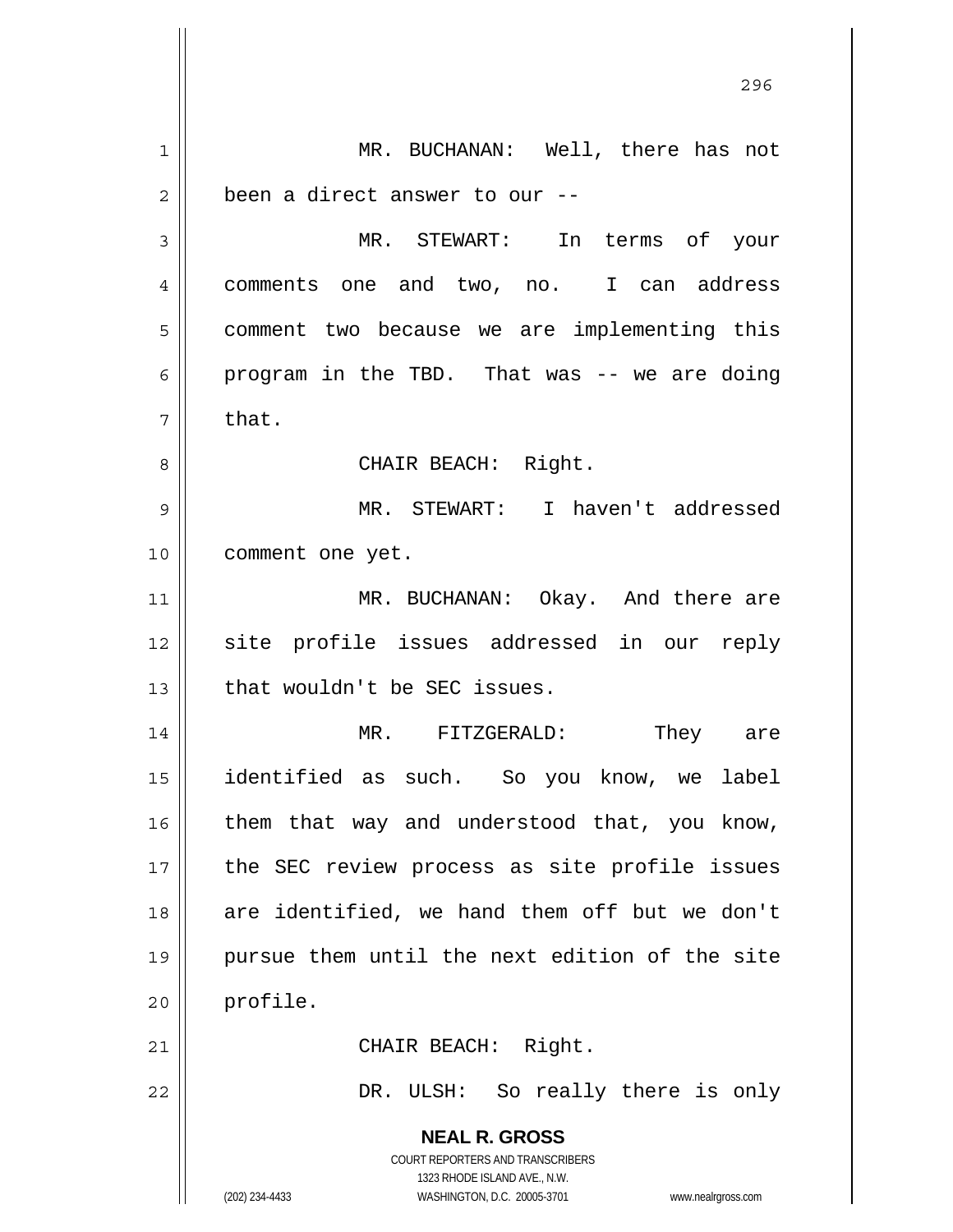1 2 3 4 5 6 7 8 9 10 11 12 13 14 15 16 17 18 19 20 21 22 one outstanding question and that is what adjustments need to be made to the dose of record between 79 and 89. CHAIR BEACH: Yes. DR. ULSH: So, I will address that question. CHAIR BEACH: Okay. Are we ready to move on, then? Yes, okay. The last to pick today is the environmental issue number 20 and SC&A is going to lead that. MR. FITZGERALD: Yes, this was a secondary issue that we included in the site profile. And what I mean by secondary is that with the Price-Anderson, we had some clarifying questions we wanted to raise but certainly didn't feel there was a complete basis to identify it as a full SEC issue. So, it was on the cusp. And the reason we raised it was a comment or a statement in the ER that Mound did not generally experience significant site-wide ambient contamination and there was less concern about the potential for internal

**NEAL R. GROSS**

COURT REPORTERS AND TRANSCRIBERS 1323 RHODE ISLAND AVE., N.W. (202) 234-4433 WASHINGTON, D.C. 20005-3701 www.nealrgross.com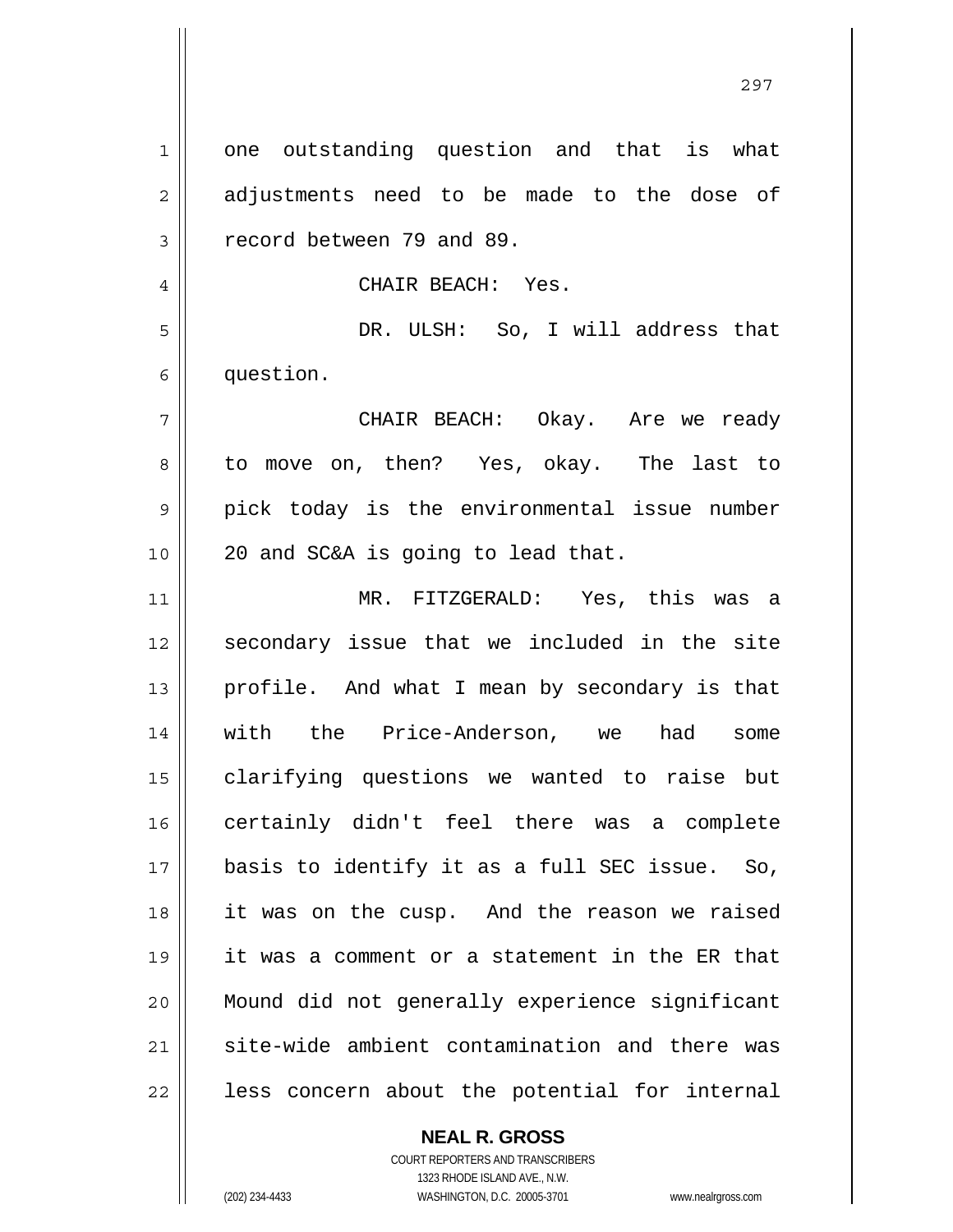1

dose related to ambient working conditions.

2 3 4 5 6 7 8 9 10 11 12 13 14 15 16 17 18 19 And this, I think, Brad, you were raising some questions about site contamination, historic site contamination events. And we had a number of workers that raised issues like that. And so our question was, you know, you are going to apply an ambient value. To what extent does the ambient value reflect this history, relatively rich history? We have offered some examples but the response was I think you all felt these were more examples of localized contamination that would not impinge on this ambient value that would be applied for the site, site-wide. And we sort of got into this discussion about the statement itself. I think there was even an offer at some point during the discussion just to consider removing the statement.

20 21 22 I think our concern is just the statement more than anything else, that there were sources of contamination at Mound and it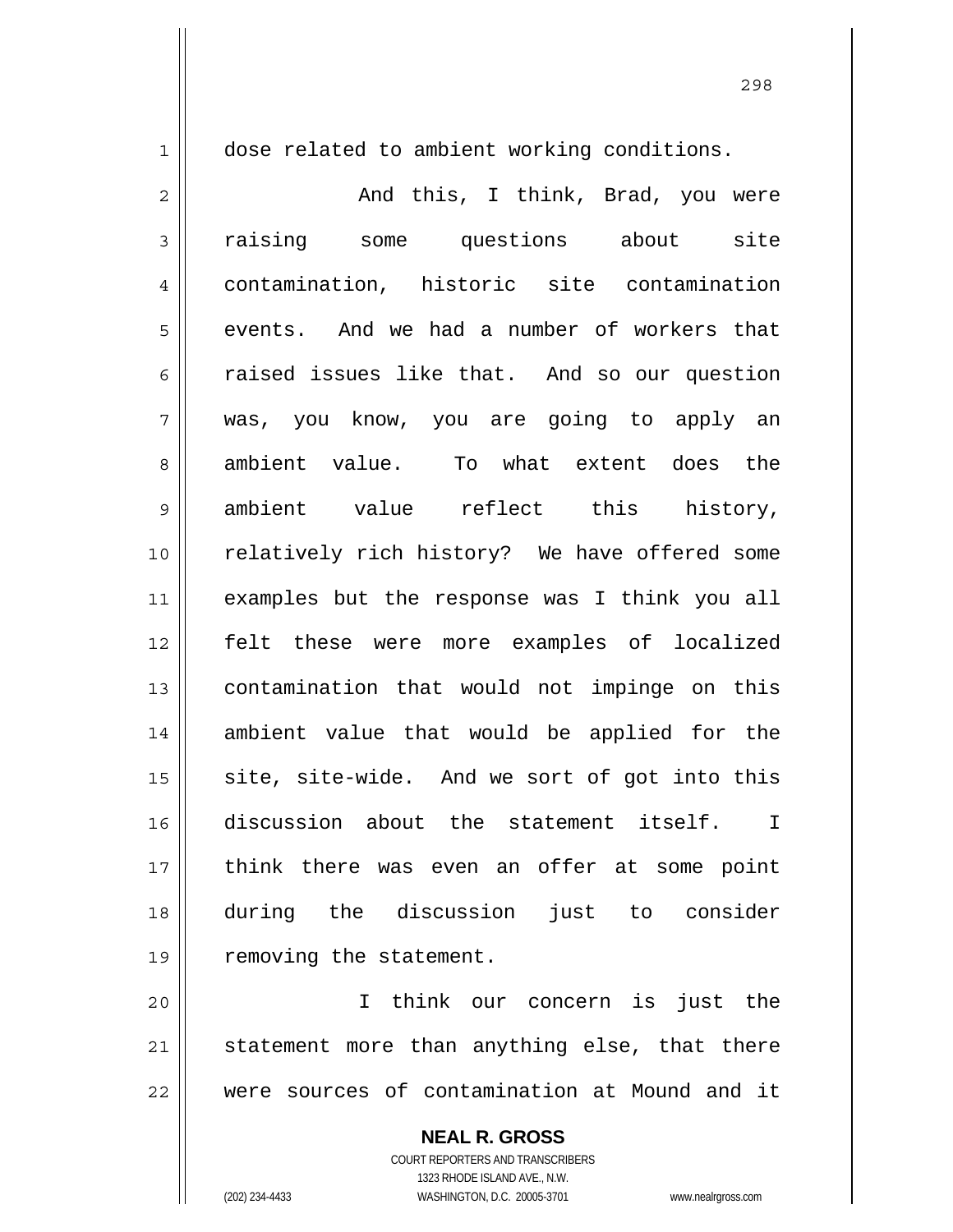1 2 3 4 5 6 7 8 9 10 11 12 13 14 wasn't clear how that would be included in the ambient calculation. I think the response was there would be a maximum ambient value applied. And I thought that was a reasonable clarification but, Brad, you may want to - this was the issue you raised earlier that we raised in that context. MEMBER CLAWSON: Well, you know, I was just trying to see where you were going with the outside because I guess from some of the interviews that we have had and so forth like that, they have brought up concerns with that. I guess one of the issues that they

15 16 17 18 19 20 had brought up was that it was totally there was a coal-fired plant that was down the road that was supposedly spreading all of this contamination at the site and that it had been taken away, that actually it was coming from the site.

21 22 Then getting back to, I know we don't want to talk about the microfiche but I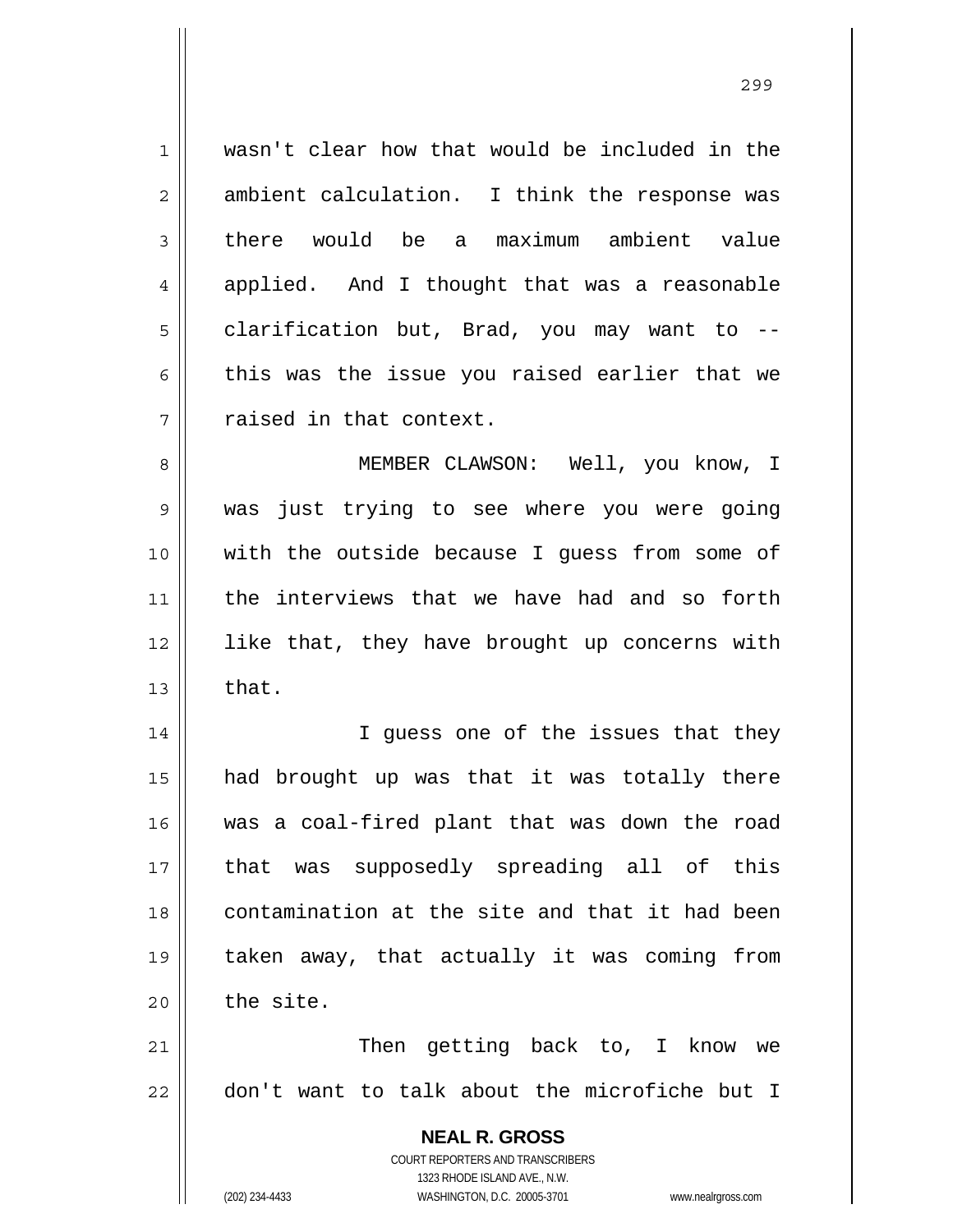1 2 3 4 5 6 7 thought also too on that microfiche that we should have talked about it earlier. Part of the thing that came out on that was that they actually had stacked results were coming out of that and that they had ambient information of what had actually gone out of the stack and so forth like that.

8 9 10 11 12 13 14 15 16 And I was just wondering, how are we going to do the ambient exposure, I guess you could say, or the outside exposure. And this covers all areas of it because it covers the D&D era and then it also covered the earlier years of what people were getting, especially out of the stacks and so forth like that. And I just had some questions of how we were going to do that.

17 18 19 20 21 22 DR. ULSH: Well, keep in mind that Mound, like other sites, issued environmental monitoring reports that talked about -- I mean, they had a variety of samplers around the site. And I think that we would propose to use that data the same way we do at other

> COURT REPORTERS AND TRANSCRIBERS 1323 RHODE ISLAND AVE., N.W. (202) 234-4433 WASHINGTON, D.C. 20005-3701 www.nealrgross.com

**NEAL R. GROSS**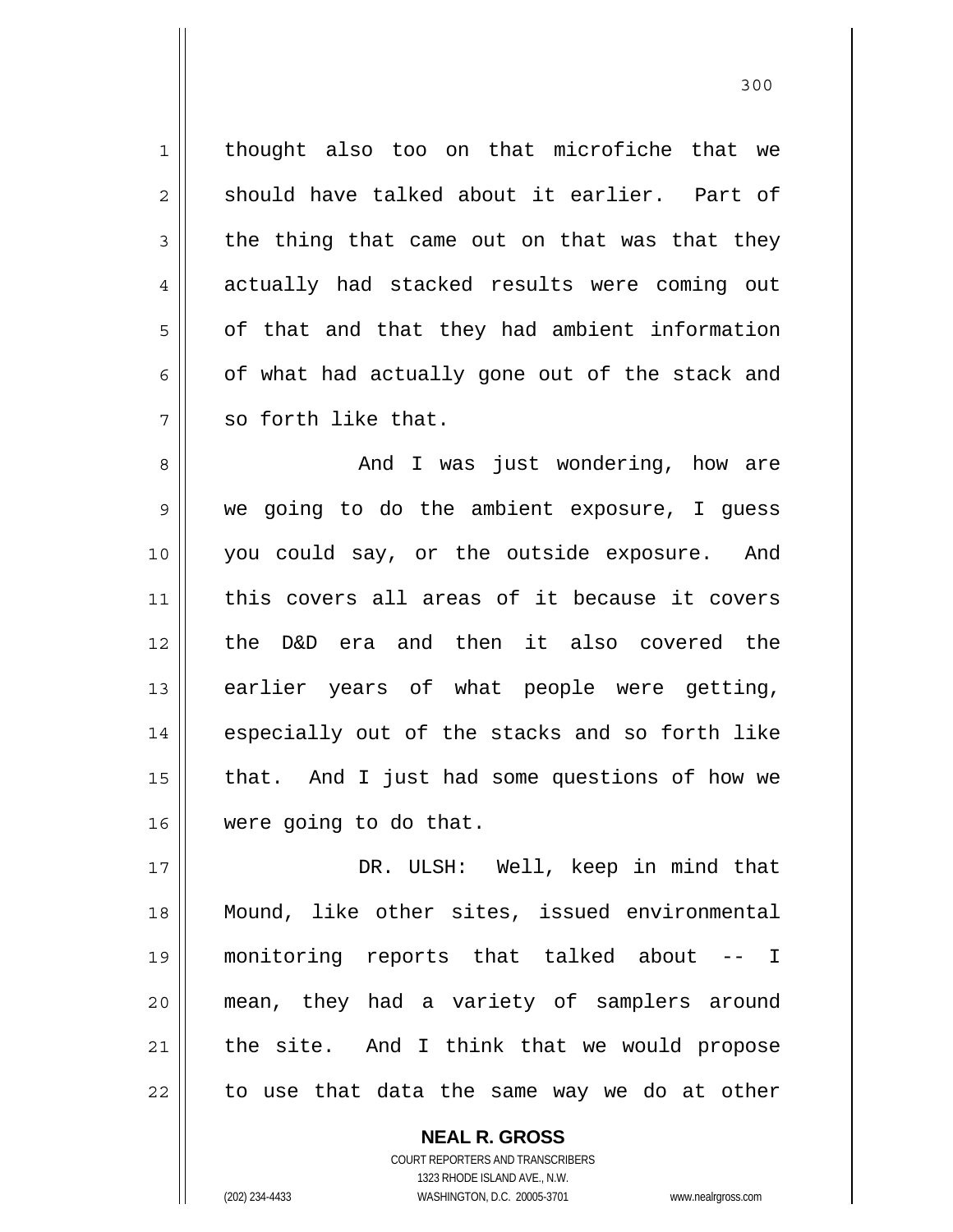1 2 3 4 5 6 7 8 9 sites for ambient environmental. And that typically includes taking the maximum possible exposure at the site based on the monitoring results and applying that, certainly, to unmonitored individuals. Especially at Mound, in light of what I said earlier, where the position is that if you were not monitored, that is where we would assign an ambient environmental dose.

10 11 12 13 14 15 16 17 18 19 20 21 Jim was correct. We got into a bit of a discussion about that statement from the ER. I recall that discussion, too. I couldn't find it in the record anywhere but I know we had it because I remember it just like we did. And SC&A took some exception to our statement that they didn't have site-wide ambient contamination widespread. I think some of that may be a bit of semantics. When we talk about site-wide, what do we really mean? Mound certainly had contamination

22 incidents, one of which I think was cited by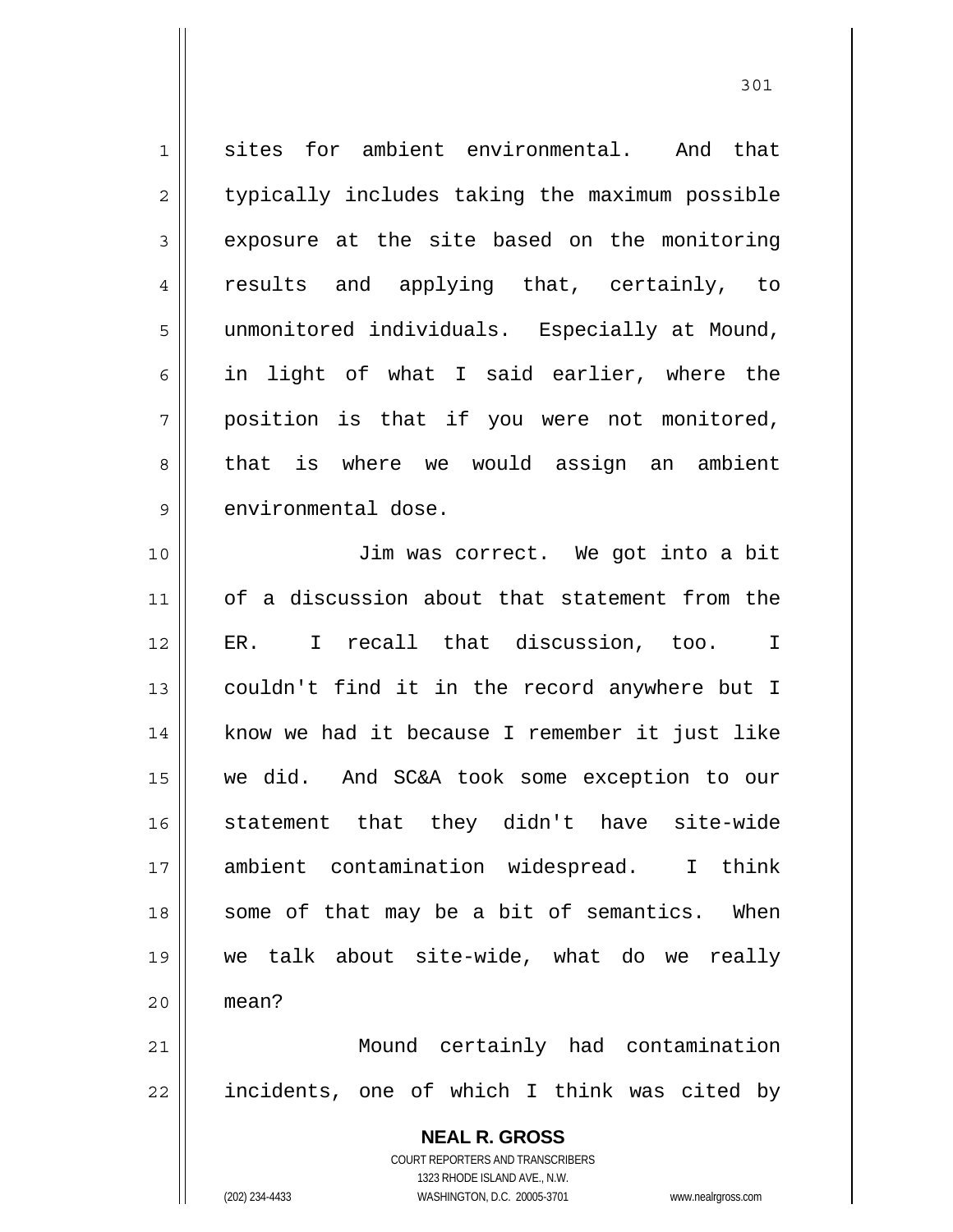1 2 3 4 5 6 7 8 9 10 SC&A and that was the contamination at the canal near Mound by the plutonium spill. And our response was that well that contaminated the sediments in a canal and workers were mucking around in that periodically. And when we are talking about ambient site-wide contamination, this is walking-around dose. This is what you get just walking from building to building or from your car to the gatehouse.

11 12 13 14 15 16 17 18 19 20 And there were a few other examples I think that you all presented. Contaminated equipment turning up where it wasn't supposed to be, that kind of thing. And I think we took issue with that. We said that those really aren't examples of ambient site-wide contaminations but this, I think, is more of semantic discussion. We would propose to do environmental doses at Mound, just like we would do anywhere else.

21 22 MR. FITZGERALD: Yes, the bottom line is you would take the maximum monitoring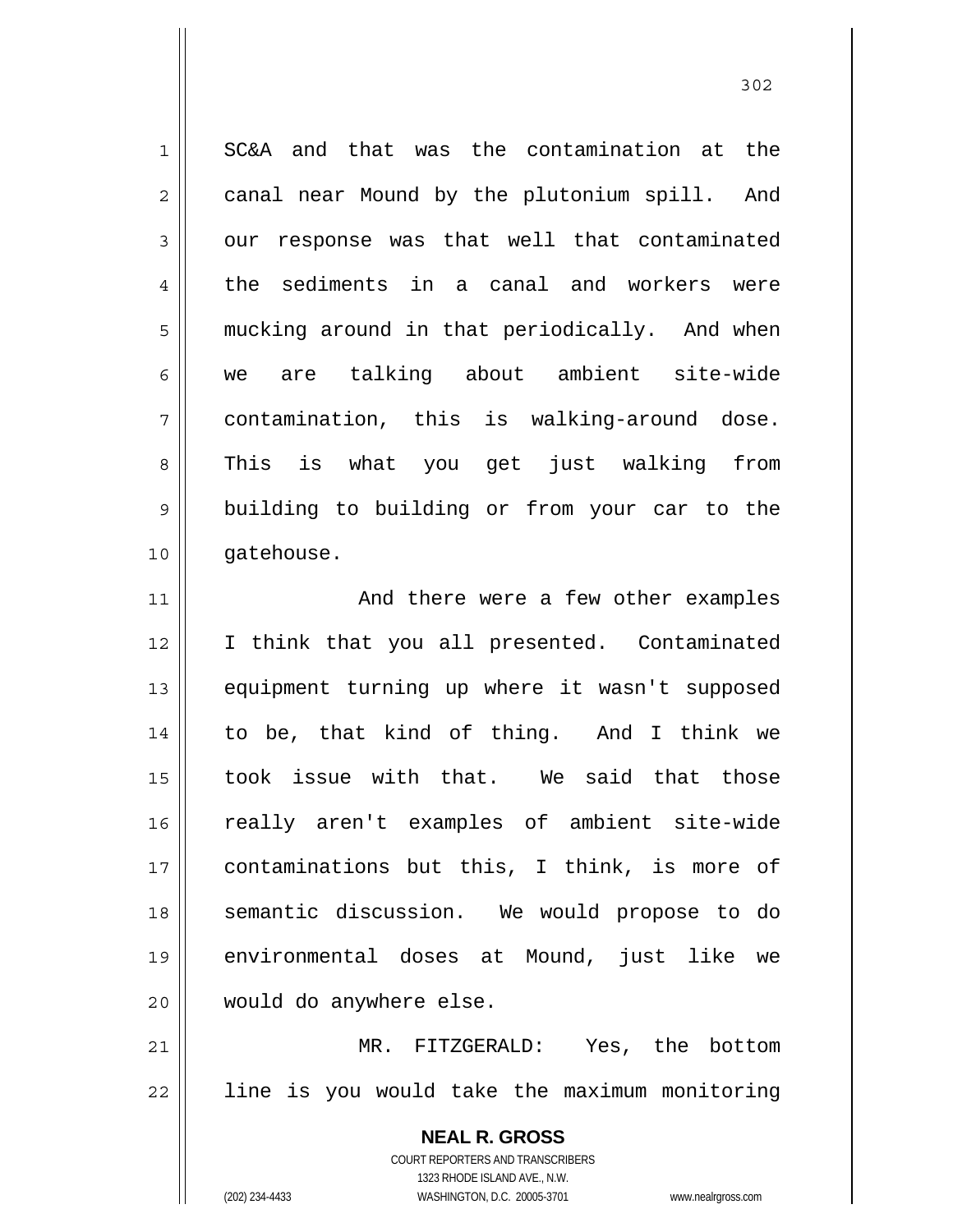1 2 value for a given year -- you do it by year, right?

DR. ULSH: Yes.

3

4 5 6 7 8 9 10 11 12 13 14 15 16 17 MR. FITZGERALD: And you would assign that as the ambient, the maximum ambient, which I think is where we came out, finally. I mean, that is one reason it was listed as a secondary because we had a question about the statement and wanted to clarify exactly what that meant. We interpreted it perhaps the wrong way and I think what we heard was this was how it was going to be done. And I think that was fine but it took a lot to get there. It was fine by the time we did figure out what that statement meant. DR. ULSH: Well, given that we had

18 19 the same recollection on that -- MR. FITZGERALD: Yes.

20 21 22 DR. ULSH: -- what is the opinion about whether or not this is an open SEC issue?

> **NEAL R. GROSS** COURT REPORTERS AND TRANSCRIBERS 1323 RHODE ISLAND AVE., N.W.

(202) 234-4433 WASHINGTON, D.C. 20005-3701 www.nealrgross.com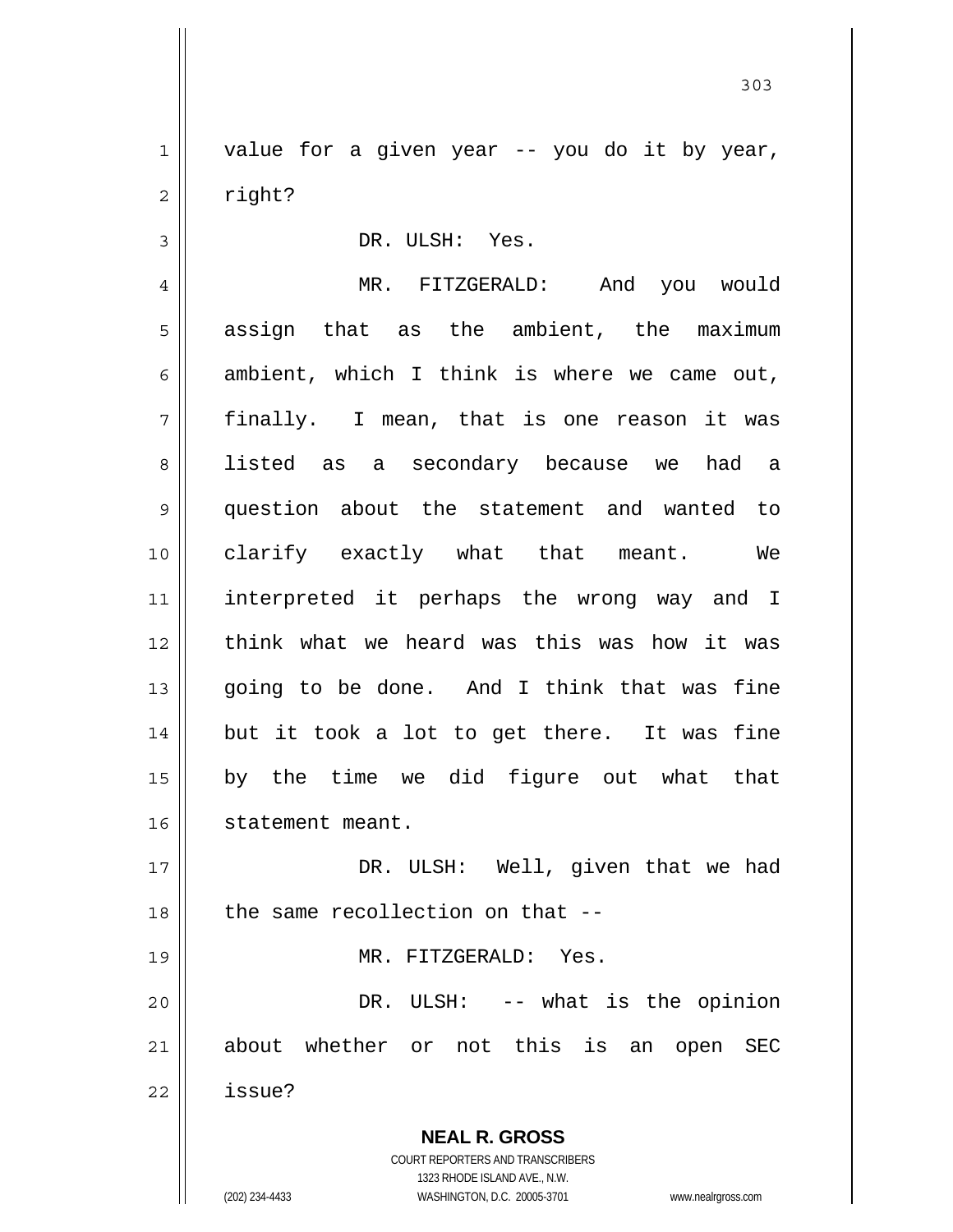| $\mathbf 1$<br>CHAIR BEACH: Kathy has got her<br>hand up real quick.<br>2<br>MS. ROBERTSON-DeMERS: Can I ask a<br>3<br>question?<br>4<br>5<br>MR. STEWART: Yes.<br>6<br>MS. ROBERTSON-DeMERS: How far back |         |
|------------------------------------------------------------------------------------------------------------------------------------------------------------------------------------------------------------|---------|
|                                                                                                                                                                                                            |         |
|                                                                                                                                                                                                            |         |
|                                                                                                                                                                                                            |         |
|                                                                                                                                                                                                            |         |
|                                                                                                                                                                                                            |         |
|                                                                                                                                                                                                            |         |
| do you have the environmental reports?<br>7                                                                                                                                                                |         |
| MR. STEWART: Raw data-wise, they<br>8                                                                                                                                                                      |         |
| started reporting soil and water measurements<br>9                                                                                                                                                         |         |
| in the very early days, in the 40s.<br>10                                                                                                                                                                  |         |
| DR. ULSH: I think the actual<br>11                                                                                                                                                                         |         |
| official ambient -- I'm sorry. The official<br>12                                                                                                                                                          |         |
| environmental monitoring reports, the 70s or<br>13                                                                                                                                                         |         |
| 80s, it seems. That was, I think, the<br>14                                                                                                                                                                |         |
| reporting vehicle for those.<br>15                                                                                                                                                                         |         |
| MS. ROBERTSON-DeMERS:<br>16                                                                                                                                                                                | And a   |
| different question. How far back do you have<br>17                                                                                                                                                         |         |
| the reports, the environmental<br>18                                                                                                                                                                       | reports |
| 19<br>available to you?                                                                                                                                                                                    |         |
| DR. ULSH: I would have to<br>20                                                                                                                                                                            | look    |
| back in the record for that, Kathy. I don't<br>21                                                                                                                                                          |         |
| really know exactly.<br>22                                                                                                                                                                                 |         |
| <b>NEAL R. GROSS</b><br>COURT REPORTERS AND TRANSCRIBERS                                                                                                                                                   |         |
| 1323 RHODE ISLAND AVE., N.W.<br>(202) 234-4433<br>WASHINGTON, D.C. 20005-3701<br>www.nealrgross.com                                                                                                        |         |

 $\mathsf{l}$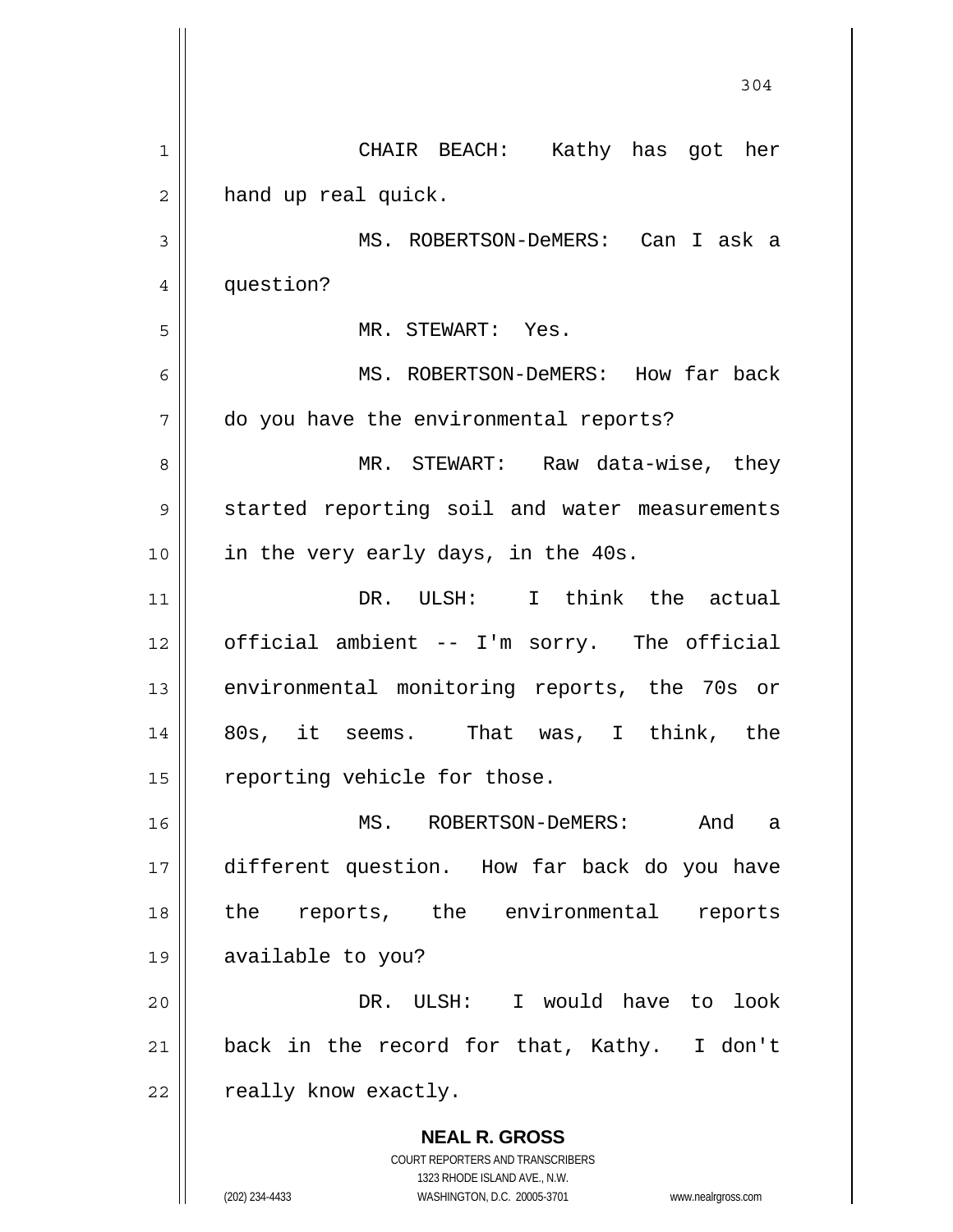|    | 305                                                                 |
|----|---------------------------------------------------------------------|
| 1  | MR. STEWART: I don't know either.                                   |
| 2  | I did not write in the TBD.                                         |
| 3  | DR. NETON: But the TBD is covered,                                  |
| 4  | I am quite sure in some way.                                        |
| 5  | DR. ULSH: Yes.                                                      |
| 6  | DR. NETON: There is a whole                                         |
| 7  | section on ambient environmental.                                   |
| 8  | MR. STEWART: Yes, have you looked                                   |
| 9  | at the references in the TBD?                                       |
| 10 | MS. ROBERTSON-DeMERS: That was                                      |
| 11 | not yet.                                                            |
| 12 | MR. STEWART: Okay.                                                  |
| 13 | DR. ULSH: Well, that TBD was                                        |
| 14 | written a number of years ago but I would                           |
| 15 | encourage you to not just assume that, if it                        |
| 16 | is not listed in the TBD, we don't have it                          |
| 17 | because there has been a lot of data capture                        |
| 18 | between then and now.                                               |
| 19 | Going back to<br>MR. FITZGERALD:                                    |
| 20 | Brant's original comment, that was lifted into                      |
| 21 | this sphere as a question but you know was                          |
| 22 | sort of listed as a demarcation after 19.<br>And                    |
|    | <b>NEAL R. GROSS</b>                                                |
|    | COURT REPORTERS AND TRANSCRIBERS<br>1323 RHODE ISLAND AVE., N.W.    |
|    | (202) 234-4433<br>WASHINGTON, D.C. 20005-3701<br>www.nealrgross.com |

 $\mathsf{I}$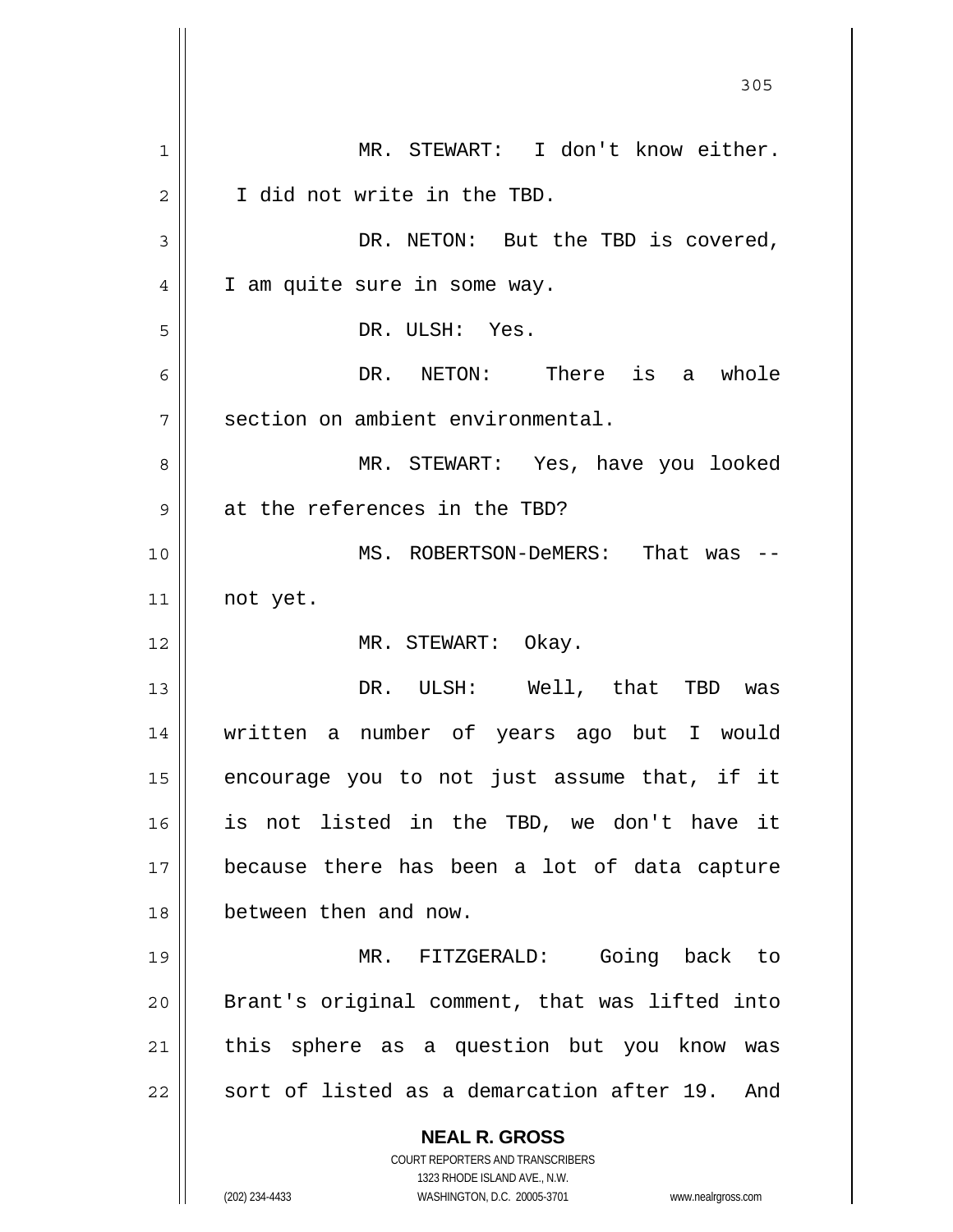**NEAL R. GROSS** COURT REPORTERS AND TRANSCRIBERS 1323 RHODE ISLAND AVE., N.W. (202) 234-4433 WASHINGTON, D.C. 20005-3701 www.nealrgross.com 1 2 3 4 5 6 7 8 9 10 11 12 13 14 15 16 17 18 19 20 21 22 somehow the demarcation kind of got lost in the shuffle. But certainly 20 and 21 were considered clarifying issues that were included to get a response, as opposed to helping them as big SEC issues. And somehow they got lost in the shuffle but I think we are satisfied on the environmental side. CHAIR BEACH: So I am hearing that SC&A is satisfied as long as NIOSH agrees to remove that statement or change that statement. How did that go? MR. FITZGERALD: Well, I think we understand what the statement means. We didn't at the time when we saw it in the ER. CHAIR BEACH: But it doesn't necessarily have to be removed. MR. FITZGERALD: I don't think so. I think we understand what the meaning of the sentence is, or the statement is. DR. ULSH: Yes, we are on record with this discussion. MR. FITZGERALD: Yes, I didn't mean

<u>306</u>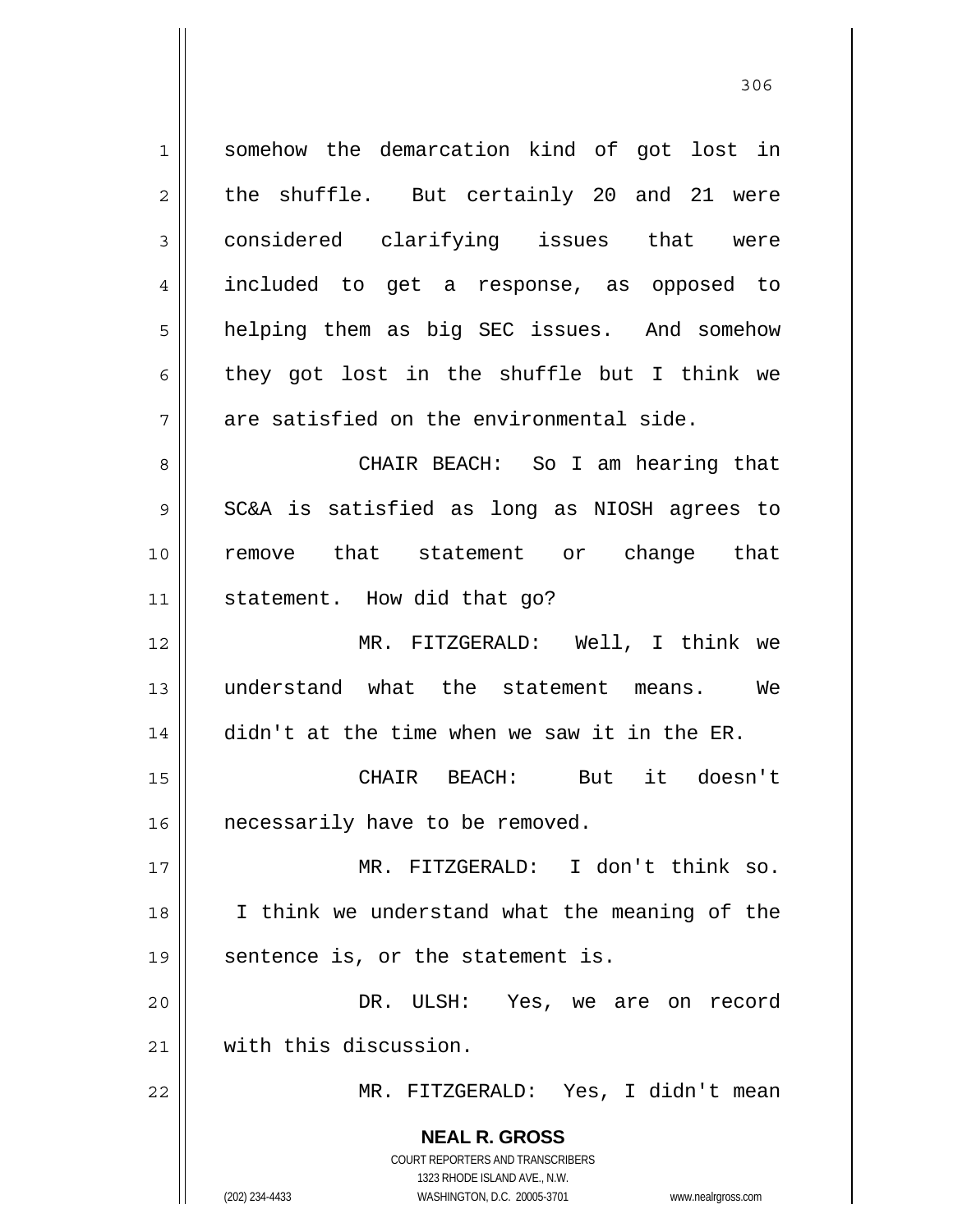$\begin{array}{c|c|c|c|c} 1 & 1 \\ \hline \end{array}$ for it to balloon.

| $\overline{2}$ | CHAIR BEACH: That was an April                                                                                                                                  |
|----------------|-----------------------------------------------------------------------------------------------------------------------------------------------------------------|
| 3              | discussion, I believe.                                                                                                                                          |
| $\overline{4}$ | MR. FITZGERALD: Right. Right,,                                                                                                                                  |
| 5              | right. We have had this discussion but I                                                                                                                        |
| 6              | think that would take care of it. I would                                                                                                                       |
| 7              | propose that the Working Group close it.                                                                                                                        |
| 8              | CHAIR BEACH: Okay and I understand                                                                                                                              |
| 9              | that. How does the Working Group feel about                                                                                                                     |
| 10             | closing that item?                                                                                                                                              |
| 11             | MEMBER CLAWSON: I don't really see                                                                                                                              |
| 12             | a problem but I do have one question and it                                                                                                                     |
| 13             | keeps coming back to this. So we are actually                                                                                                                   |
| 14             | redoing the whole TBD or we are reevaluating                                                                                                                    |
| 15             | the TBD?                                                                                                                                                        |
| 16             | MR. STEWART: Currently under                                                                                                                                    |
| 17             | revision is the external TBD and that will be                                                                                                                   |
| 18             | And that is one of the<br>six<br>done<br>soon.                                                                                                                  |
| 19             | sections.                                                                                                                                                       |
| 20             | will also need to necessarily<br>We                                                                                                                             |
| 21             | review the revised internal section,                                                                                                                            |
| 22             | incorporate the proposed for tritium and the                                                                                                                    |
|                | <b>NEAL R. GROSS</b><br>COURT REPORTERS AND TRANSCRIBERS<br>1323 RHODE ISLAND AVE., N.W.<br>(202) 234-4433<br>WASHINGTON, D.C. 20005-3701<br>www.nealrgross.com |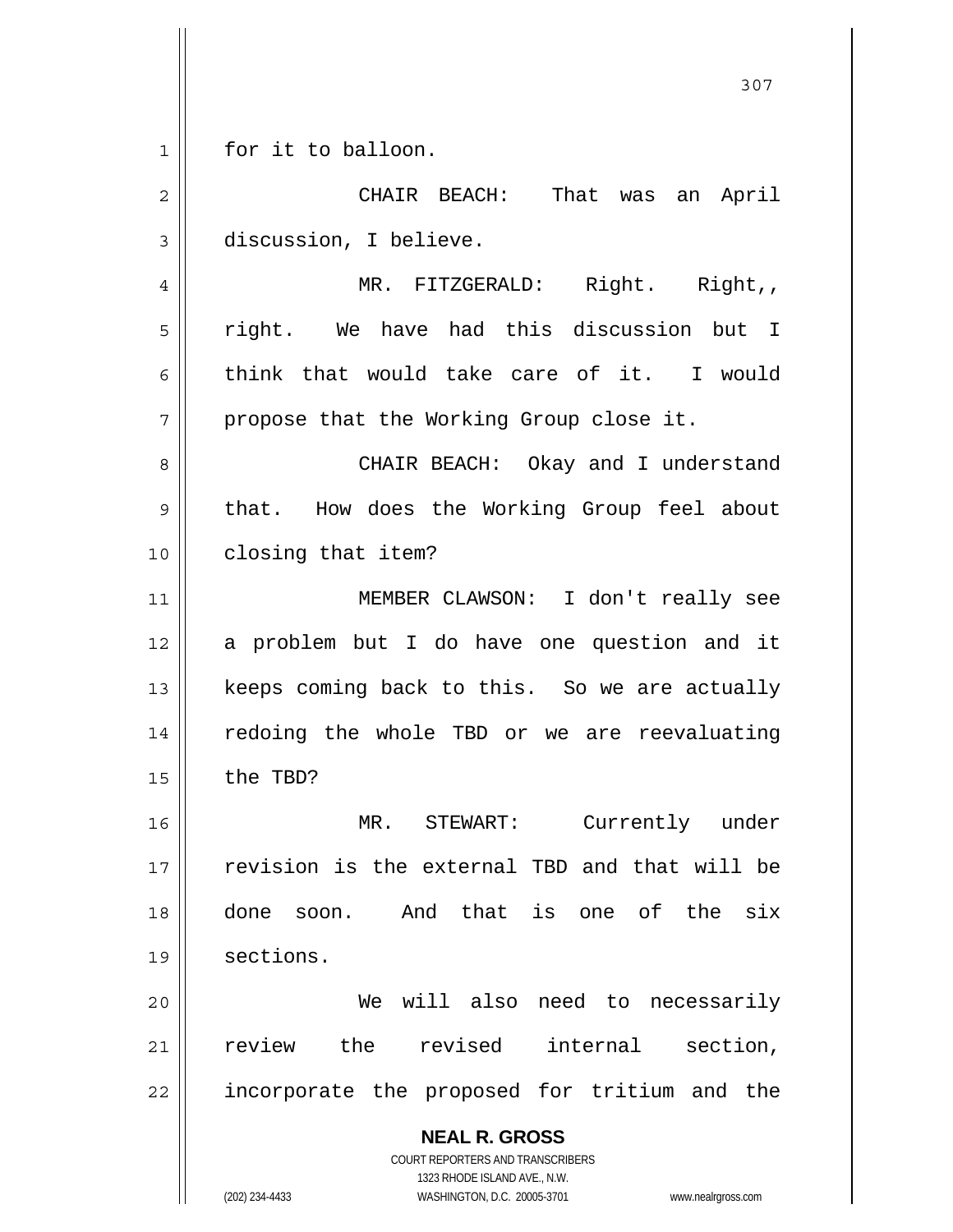1 2 other radionuclides that we talked about today.

3 4 5 6 7 MEMBER CLAWSON: And the reason I am bringing this up is because we evaluated this earlier TBD and now we are seeing things that are changed. Well, we don't know what is changed.

8 9 10 11 12 DR. ULSH: Yes, you are right, Brad. I mean, this was one of the earliest site profiles that we wrote. It was, I think, one of the earliest ones that SC&A reviewed and they issued comments on it.

MEMBER CLAWSON: Right.

14 15 16 17 18 19 20 DR. ULSH: We are picking that TBD up again. We are going to be considering a number of things; SC&A comments on the first TBD, the additional information and discussion that has come up as part of this SEC process. So, I am trying to capture all of that into a sensible revision TBD.

21 22 MEMBER CLAWSON: Okay and my question was Joe, are we going to follow up on

> **NEAL R. GROSS** COURT REPORTERS AND TRANSCRIBERS 1323 RHODE ISLAND AVE., N.W. (202) 234-4433 WASHINGTON, D.C. 20005-3701 www.nealrgross.com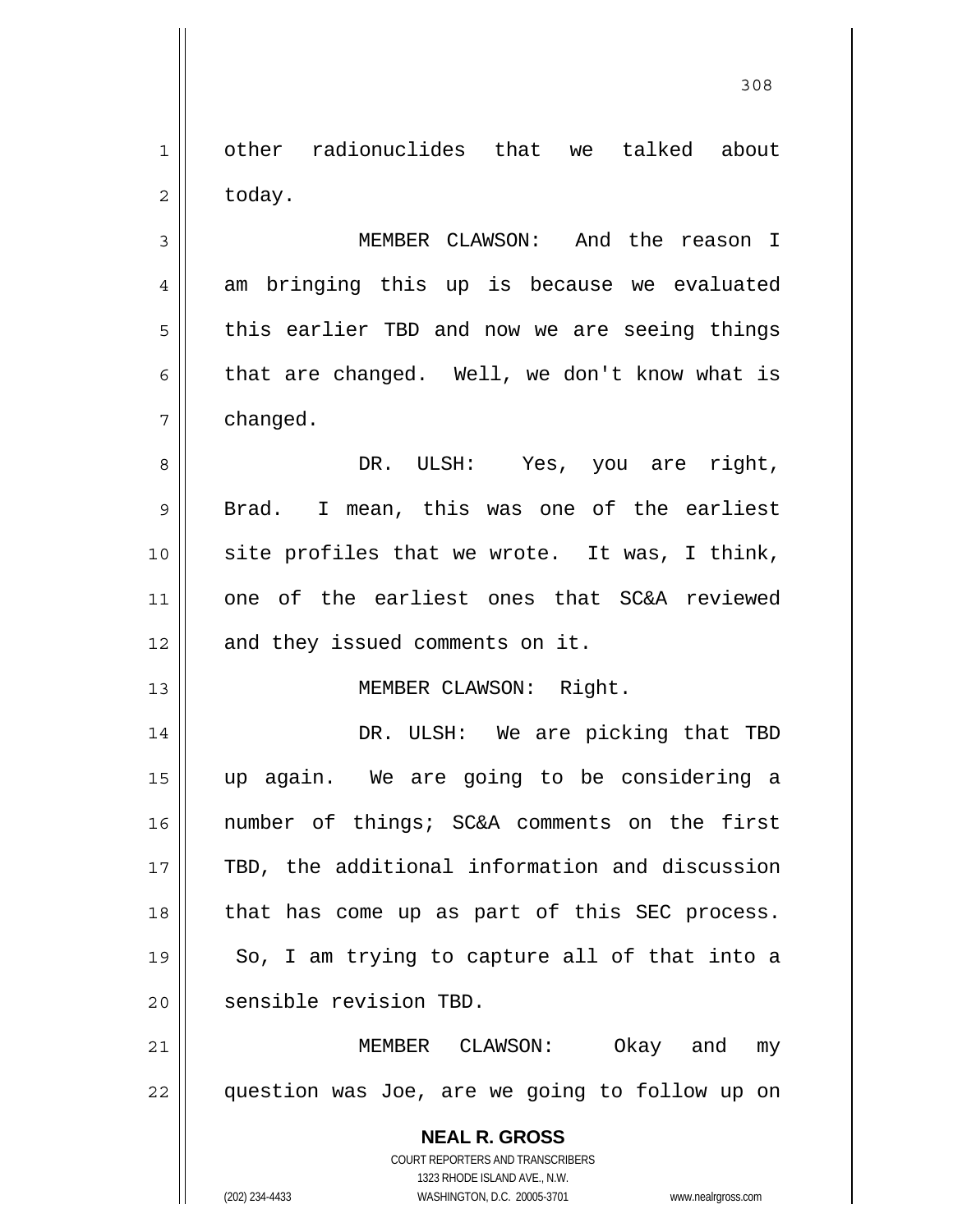1 2 3 4 5 6 7 8 9 10 11 12 13 14 15 16 17 18 19 20 21 the changes that are made to those? MR. FITZGERALD: Well, yes. MEMBER CLAWSON: You know, we are closing these issues but I just wanted to see how they play out into the TBD. MR. FITZGERALD: Well, there is two avenues post-SEC. One of course is that the Advisory Board can always task us with redoing the next revision. And that has already happened in a couple of locations where a new edition of the site profile comes out and the Advisory Board tasks us with reviewing and seeing what has changed and providing comments. The other is something I think Mark Griffon has raised in the past, which is sort of these site profile issues that come out of an SEC discussion, but there isn't either a work group or there isn't a revision of the site profile. And that is a little tougher issue.

<u>309</u>

MEMBER CLAWSON: Okay, and that is

**NEAL R. GROSS** COURT REPORTERS AND TRANSCRIBERS 1323 RHODE ISLAND AVE., N.W. (202) 234-4433 WASHINGTON, D.C. 20005-3701 www.nealrgross.com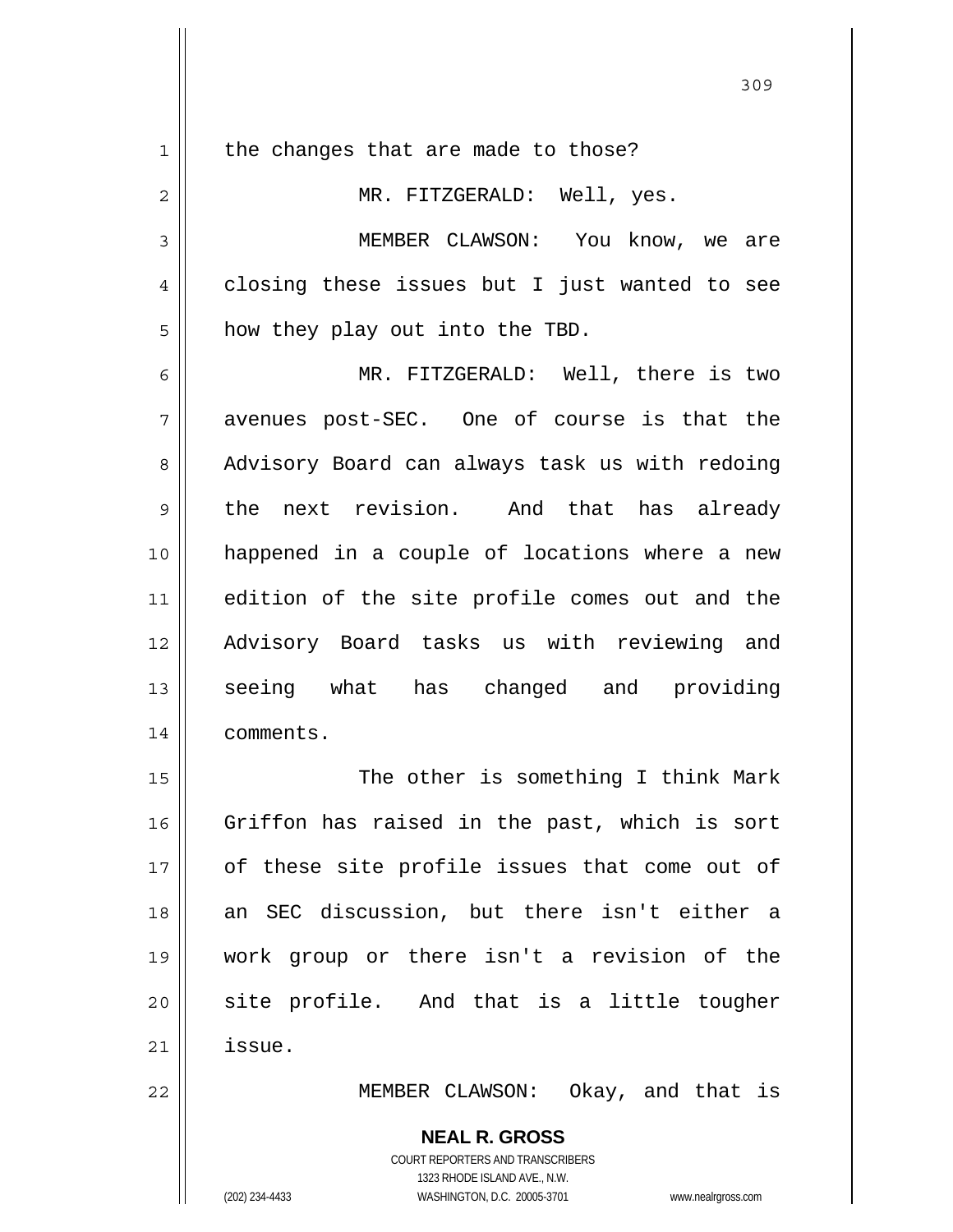**NEAL R. GROSS** COURT REPORTERS AND TRANSCRIBERS 1323 RHODE ISLAND AVE., N.W. (202) 234-4433 WASHINGTON, D.C. 20005-3701 www.nealrgross.com 310 1 2 3 4 5 6 7 8 9 10 11 12 13 14 15 16 17 18 19 20 21 22 kind of  $-$  MR. FITZGERALD: That is not the case here. MEMBER CLAWSON: Right. MR. FITZGERALD: It sounds like we are actually going to have this picked up in a new edition. MEMBER CLAWSON: And this is why I was bringing this up because I have been working with Mark on some of these issues and so forth. MR. FITZGERALD: Right. MEMBER CLAWSON: I just wanted to make sure that by closing these that, you know, we just see how they are reincorporated. MR. FITZGERALD: This works but I do agree that the other venue is a little harder because we don't have that easy ability to tackle it. MEMBER CLAWSON: I appreciate that. DR. MAURO: This is John. Procedurally, if the Work Group is an SEC/Site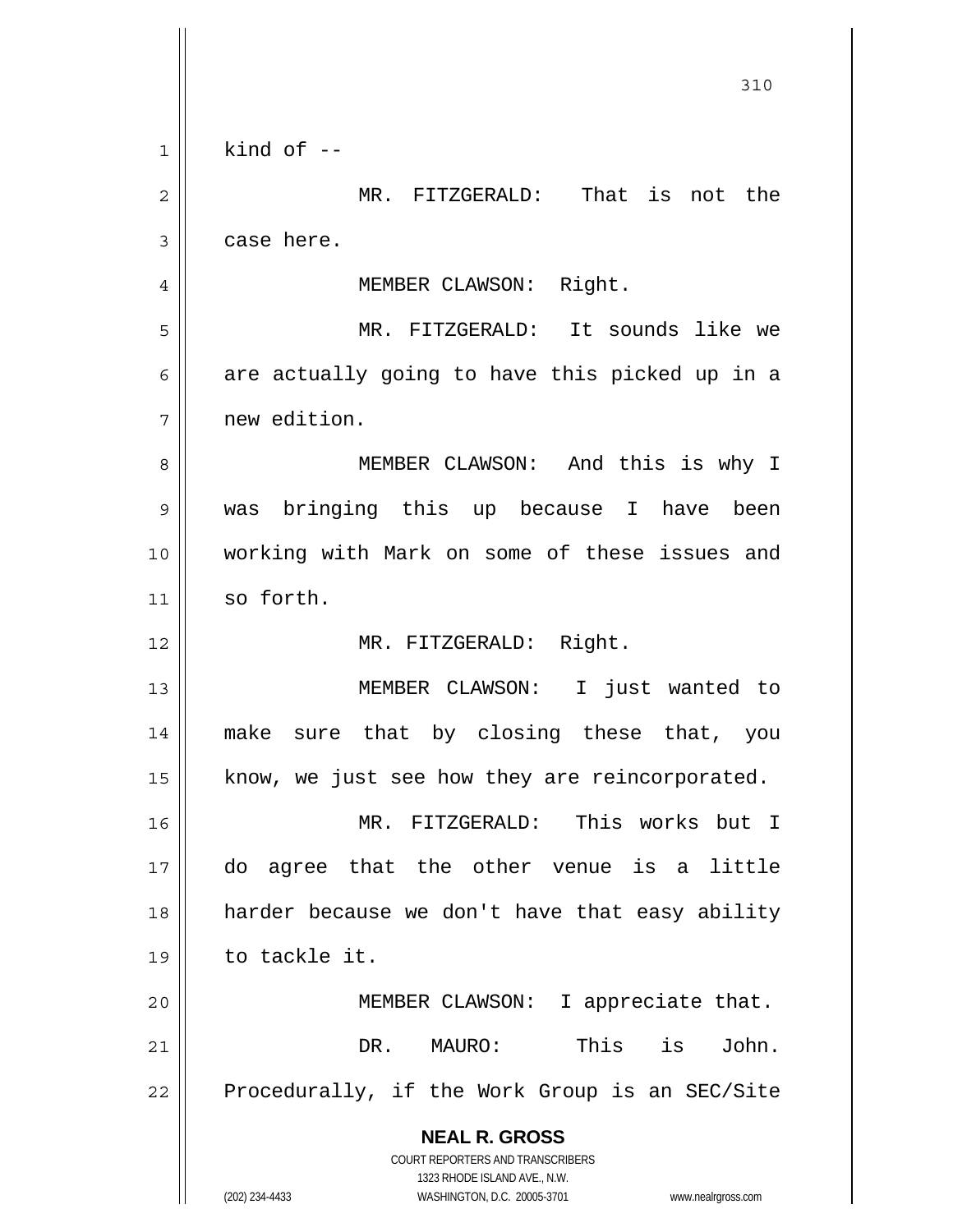1 2 3 4 5 6 7 Profile Work Group the way I believe Hanford and Fernald is, though you have resolved, let's say, certain issues in terms of, oh, this is not an SEC issue, it is a site profile issue, then and that work group is active, well that just continues and we continue to meet and work on those issues.

311

8 9 10 11 12 13 14 15 16 17 18 19 However, we have had circumstances where we have commented on the site profile and the site profile has been reissued and let's say a year passes, we would not automatically review that document unless the Work Group asked us to review it. In other words, once we have submitted our comments on a site profile and then the site profile is reissued, perhaps it does and perhaps it does not, we would not automatically take any action unless the Board or the Work Group asks us to do that.

20 21 22 MR. KATZ: Thanks, John. And this Work Group, I mean, the Board can task, too. It doesn't have to be a work group. The Board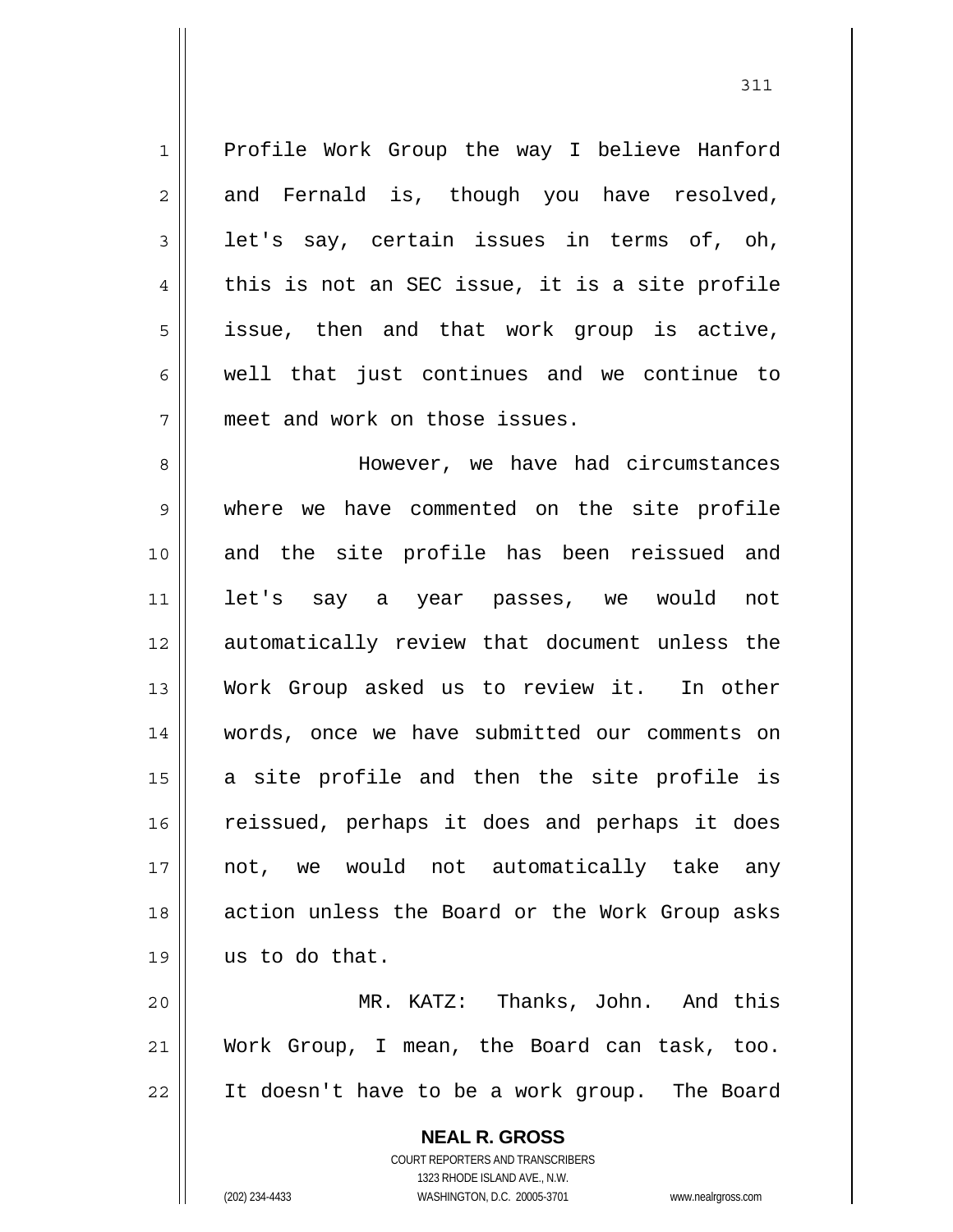**NEAL R. GROSS** COURT REPORTERS AND TRANSCRIBERS 1323 RHODE ISLAND AVE., N.W. (202) 234-4433 WASHINGTON, D.C. 20005-3701 www.nealrgross.com 1 2 3 4 5 6 7 8 9 10 11 12 13 14 15 16 17 18 19 20 21 22 can task a re-review of a site profile that has been substantially changed. This Work Group is specific to the SEC. CHAIR BEACH: That's right. MR. KATZ: It is not a site profile work group. And of course, the Board can also convert this work group to a site profile work group, if it so chooses. MEMBER CLAWSON: Well, and I think we have kind of learned some things through the years. We really don't close out the site profile until after the SEC -- DR. NETON: Well, yes, the matrix would remain. You know, all of the site profile issues will remain open. And then Ted is right. The Board could reconvene this working group or form another working group to close out the site profile. MEMBER CLAWSON: Okay, I just wanted to make sure. CHAIR BEACH: Well, we were just wondering if that was more of a formality than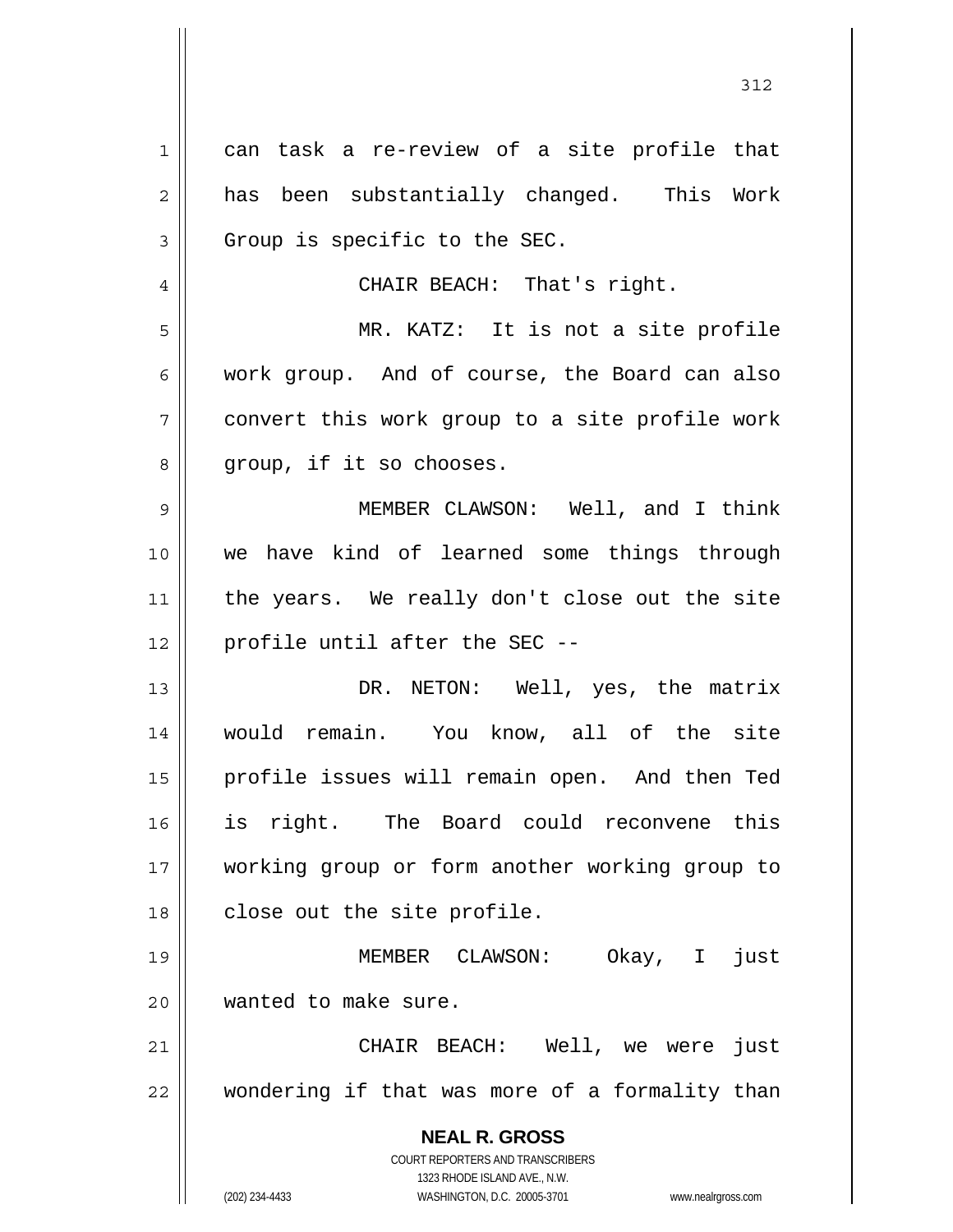1 anything else.

2 3 4 5 6 7 8 9 10 11 12 13 14 15 16 17 18 19 20 21 DR. NETON: What had happened before was occasionally, there would be working groups that were already site profile working groups and then an SEC petition would come onboard and then it would convert, but that is not the case here. CHAIR BEACH: Okay, so at the recommendation of SC&A, the Work Group recommends that we close Issue 20, which was never actually viewed as an SEC issue, I believe it was a secondary, with acceptance of NIOSH's practice of a maximum value being derived for Mound's occupational environmental ambient dose. Does that cover it? Is everybody comfortable with that? Do we close two today? DR. NETON: Just for everybody's information, I pulled up the Mound environmental site profile and it turns out that I think the official environmental

22

## **NEAL R. GROSS**

reports only go back to 71. And what we did

COURT REPORTERS AND TRANSCRIBERS 1323 RHODE ISLAND AVE., N.W. (202) 234-4433 WASHINGTON, D.C. 20005-3701 www.nealrgross.com